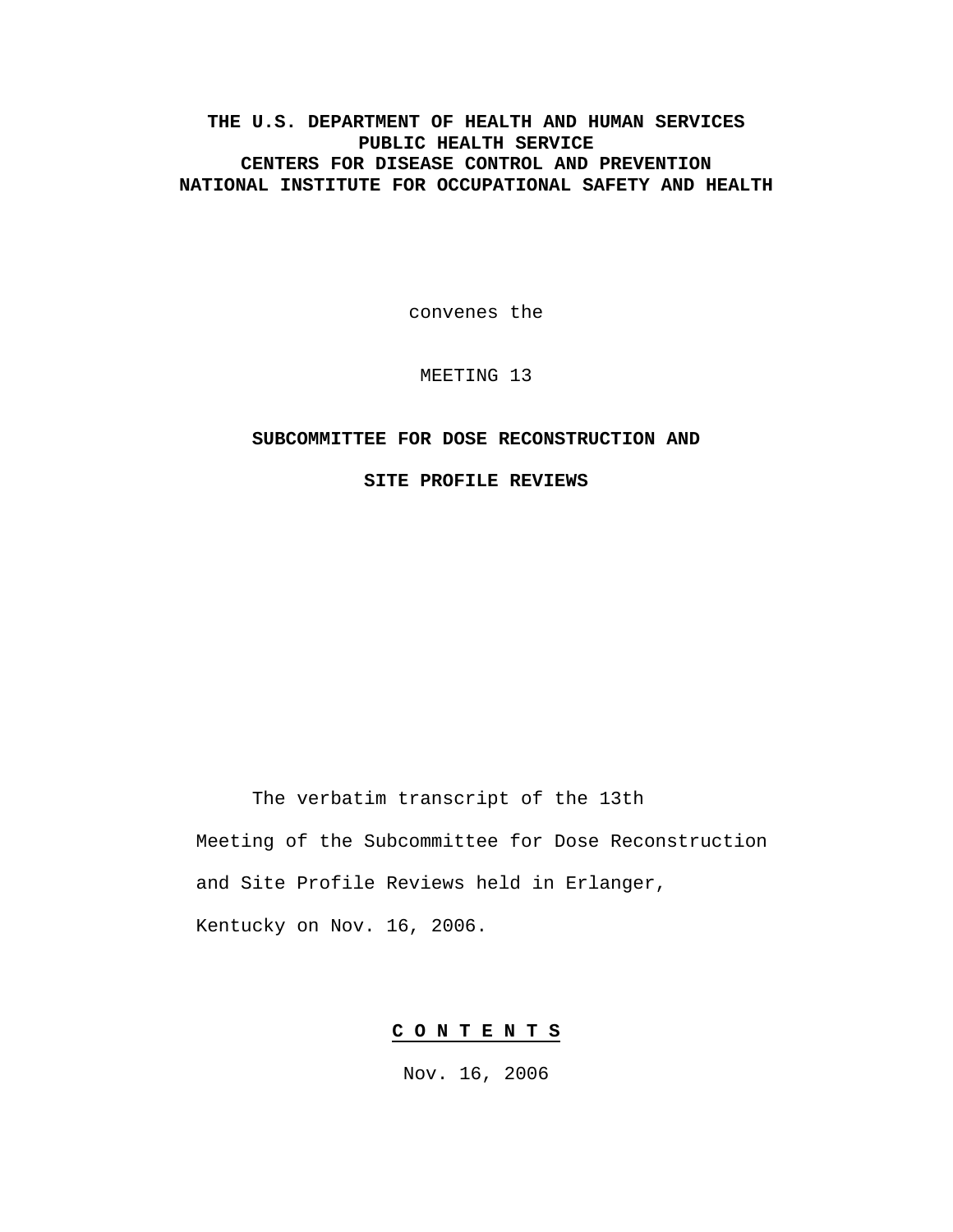WELCOME AND OPENING COMMENTS 6 DR. LEWIS WADE, DESIGNATED FEDERAL OFFICIAL

FOURTH SET OF CASES 12 MR. MARK GRIFFON, SUBCOMMITTEE CHAIR

COURT REPORTER'S CERTIFICATE 294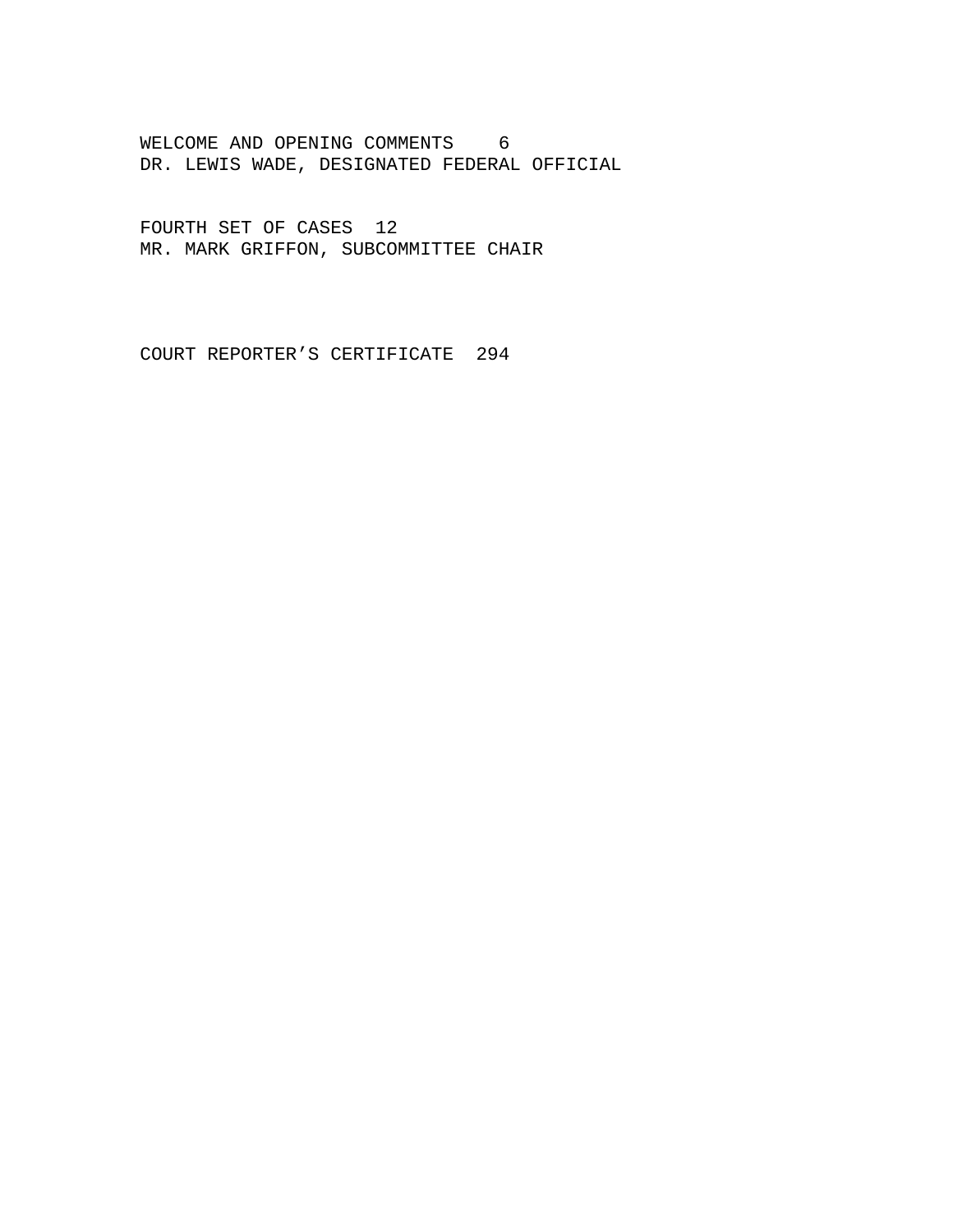### **TRANSCRIPT LEGEND**

The following transcript contains quoted material. Such material is reproduced as read or spoken.

In the following transcript: a dash (--) indicates an unintentional or purposeful interruption of a sentence. An ellipsis (. . .) indicates halting speech or an unfinished sentence in dialogue or omission(s) of word(s) when reading written material.

-- (sic) denotes an incorrect usage or pronunciation of a word which is transcribed in its original form as reported.

-- (phonetically) indicates a phonetic spelling of the word if no confirmation of the correct spelling is available.

-- "uh-huh" represents an affirmative response, and "uh-uh" represents a negative response.

-- "\*" denotes a spelling based on phonetics, without reference available.

-- (inaudible)/ (unintelligible) signifies speaker failure, usually failure to use a microphone.

# **P A R T I C I P A N T S**

(By Group, in Alphabetical Order)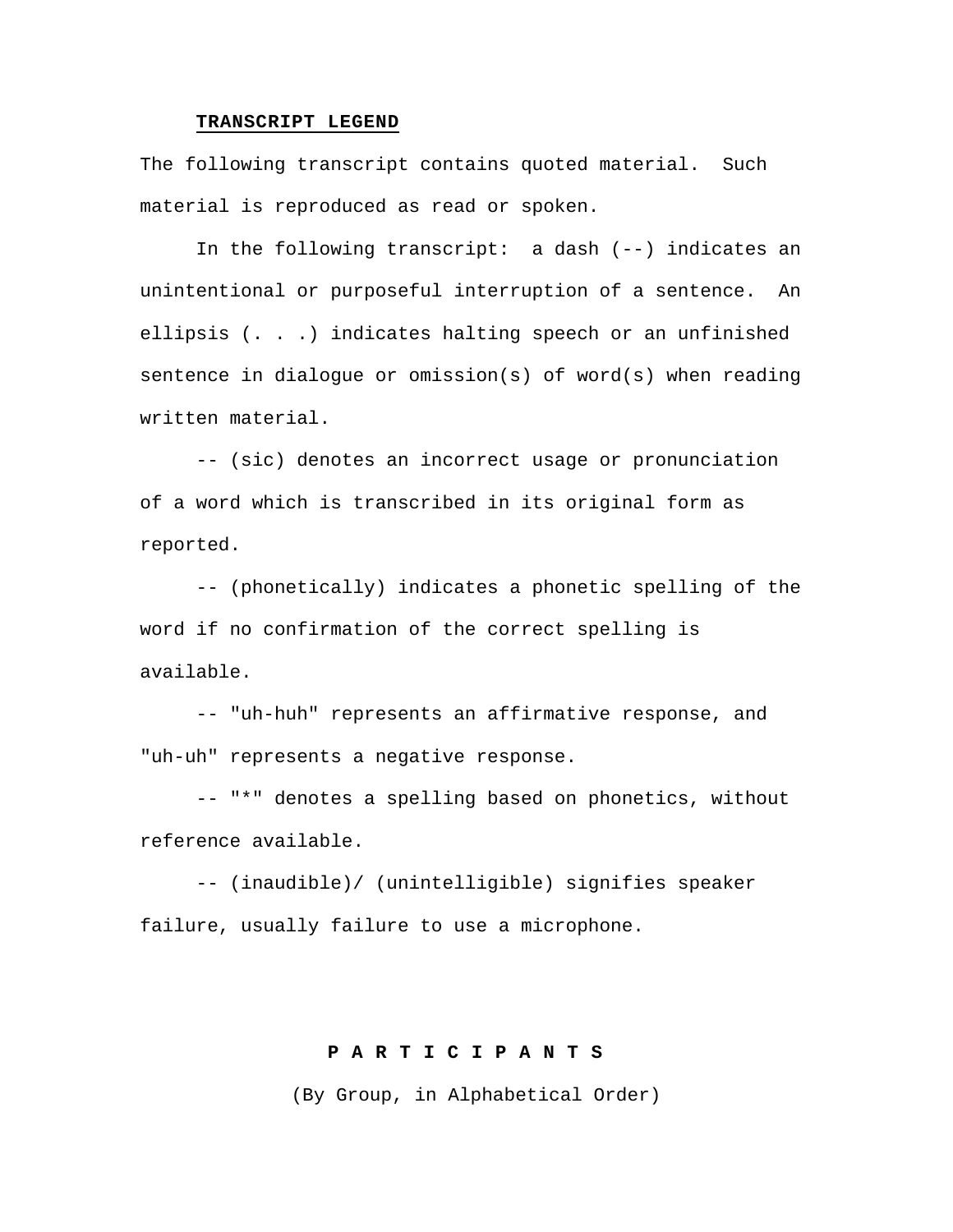### BOARD MEMBERS

#### EXECUTIVE SECRETARY

WADE, Lewis, Ph.D. Senior Science Advisor National Institute for Occupational Safety and Health Centers for Disease Control and Prevention Washington, DC

#### MEMBERSHIP

CLAWSON, Bradley Senior Operator, Nuclear Fuel Handling Idaho National Engineering & Environmental Laboratory

GIBSON, Michael H. President Paper, Allied-Industrial, Chemical, and Energy Union Local 5-4200 Miamisburg, Ohio

GRIFFON, Mark A. President Creative Pollution Solutions, Inc. Salem, New Hampshire

MUNN, Wanda I. Senior Nuclear Engineer (Retired) Richland, Washington

ROESSLER, Genevieve S., Ph.D. Professor Emeritus University of Florida Elysian, Minnesota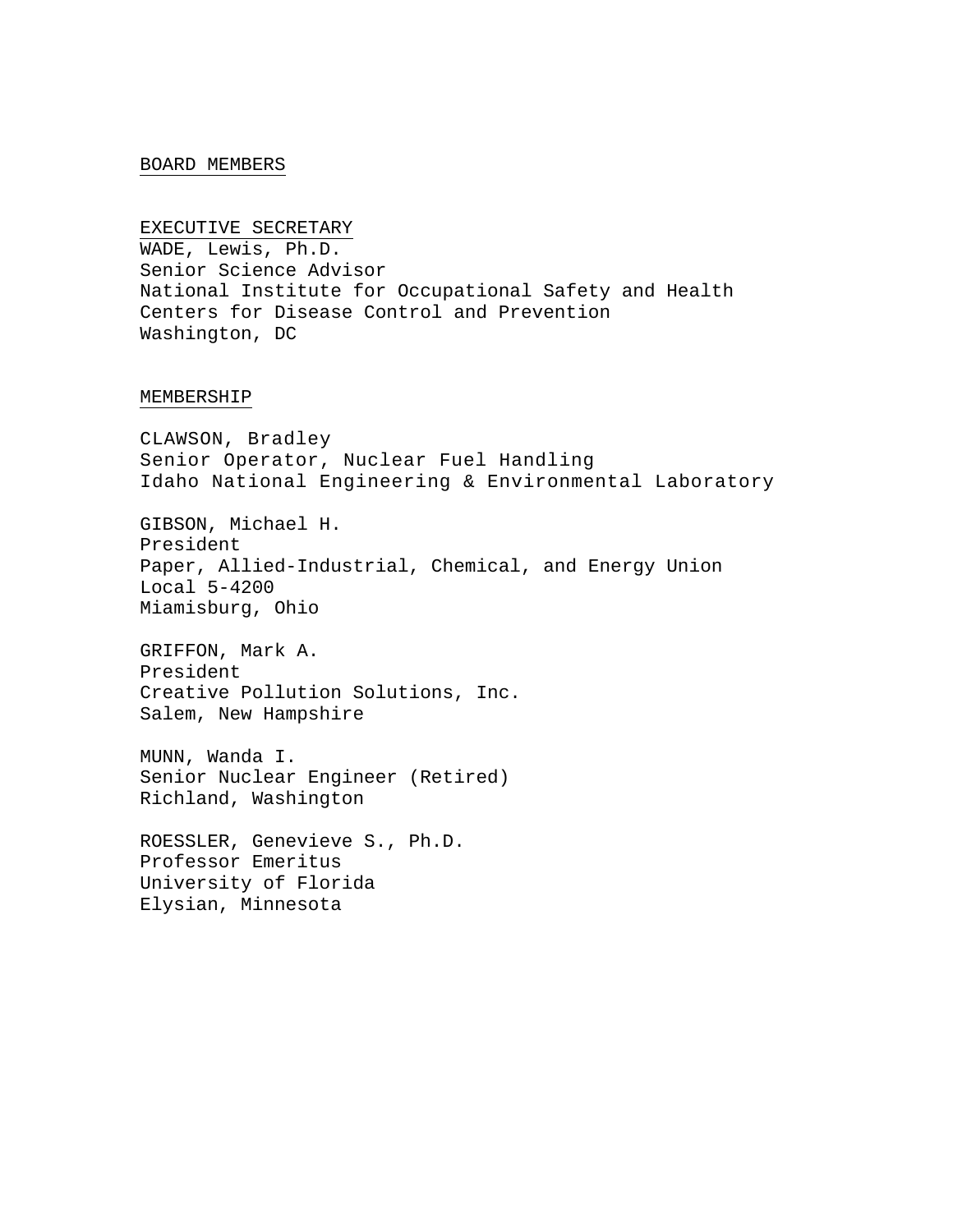### IDENTIFIED PARTICIPANTS

BEHLING, HANS, SC&A BEHLING, KATHY, SC&A FIX, JACK, ORAU HINNEFELD, STUART, NIOSH HOMOKI-TITUS, LIZ, HHS HOWELL, EMILY, HHS KATZ, TED, NIOSH MAHER, ED, ORAU MAURO, JOHN, SC&A SAMPSON, BOB, GAO SHARFI, MUTTY, ORAU WINSLOW, SUSAN, ORAU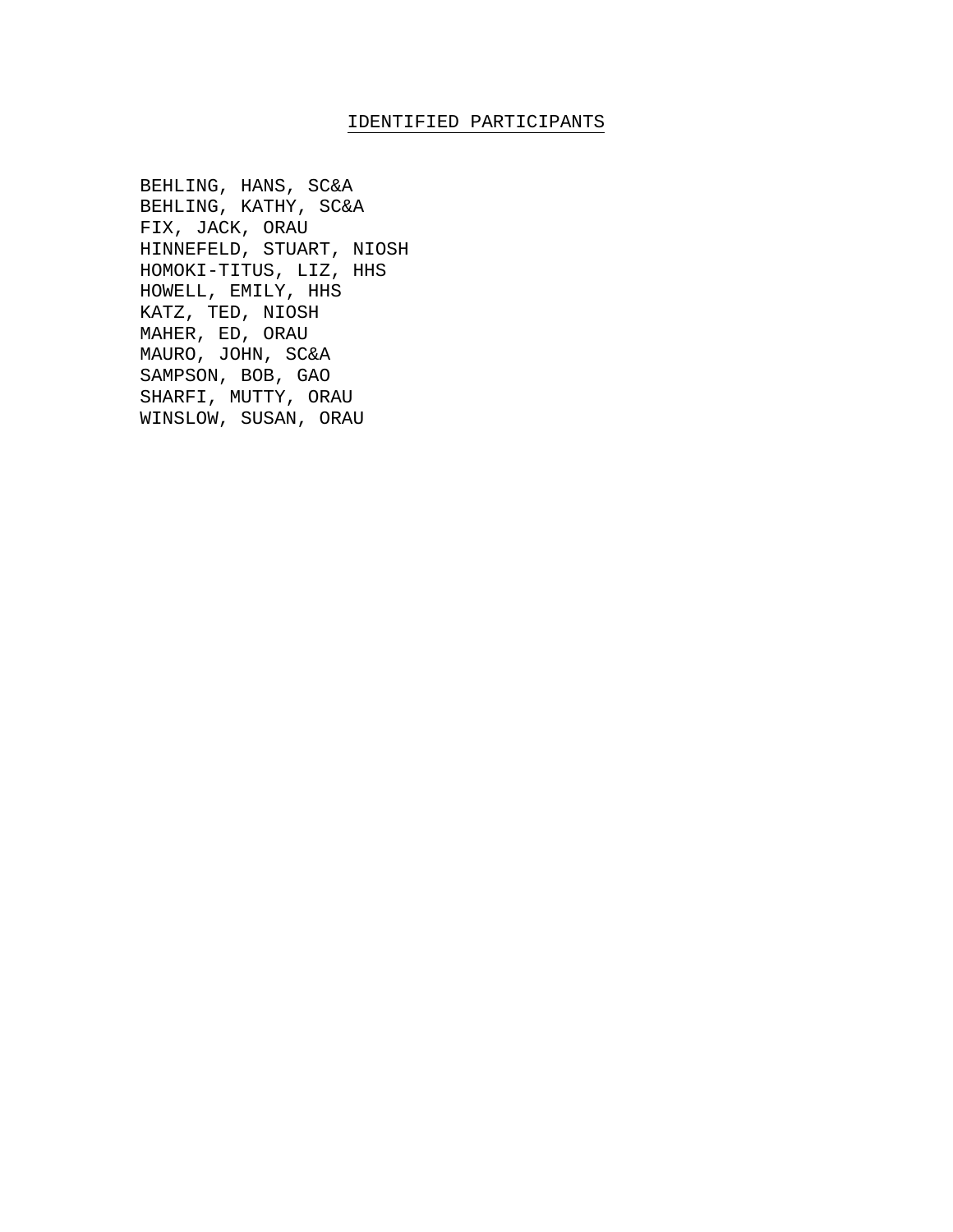#### **P R O C E E D I N G S**

(10:00 a.m.)

#### **WELCOME AND OPENING COMMENTS**

**DR. WADE:** This is Lew Wade and again, as always, I have the privilege of serving as the Designated Federal Official for the Advisory Board. This is a meeting of the Subcommittee of the Advisory Board. It's not a working group meeting, it's a Subcommittee meeting. It's been duly noticed in the *Federal Register* and again, as always, transcripts and minutes will be available. It's open to the public.

> I am going to consider this a meeting of the old, quote/unquote, subcommittee. As you know, there was a subcommittee comprised of all Board members that looked at issues related to individual dose reconstructions and site profile reviews. The Board has commissioned a new subcommittee to replace that, that will be a subcommittee looking at individual dose reconstruction reviews. Since I don't have that approved charter in my hands, I think it's appropriate that I would convene this as the old subcommittee. It affects none of the business that will be done here. The new subcommittee, for those that are interested, is going to be chaired by Mark Griffon, with members Gibson, Poston and Munn;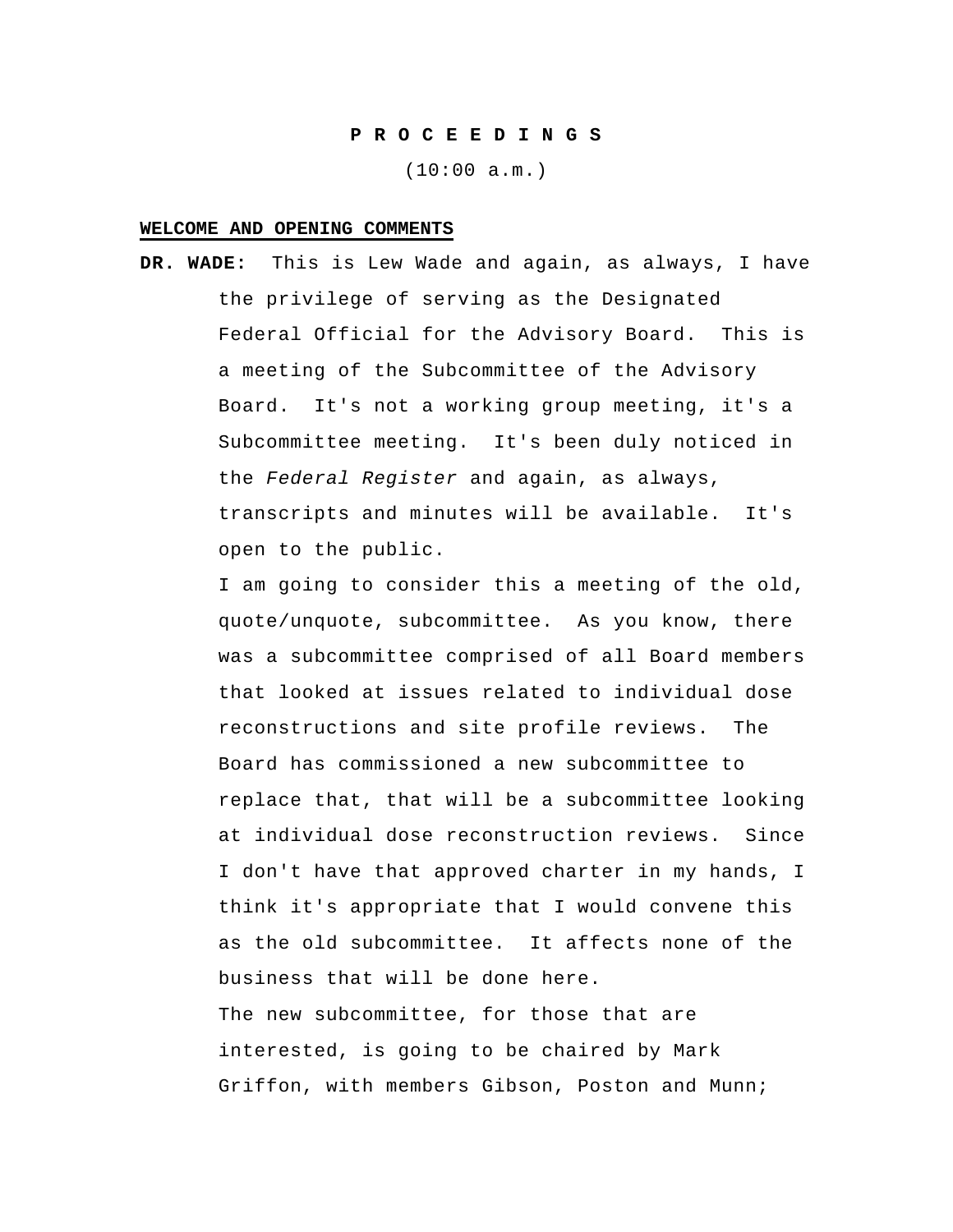alternates Clawson and Presley. The old subcommittee was made up of all members of the Board. I would ask -- even as we deal with this as an old subcommittee, I would ask Mark to chair the proceedings, if you will be so kind. Again, I think we'll go around the table here and introduce, and then we'll hear from people out in the -- in telephone land, so again, this is Lew Wade with NIOSH and the Advisory Board.  **MR. GRIFFON:** Mark Griffon with the Advisory Board.

 **MS. MUNN:** Wanda Munn, Advisory Board.

 **DR. BEHLING:** Hans Behling, SC&A.

**DR. ROESSLER:** Gen Roessler, Advisory Board, sitting in on this meeting.

 **MR. SHARFI:** Mutty Sharfi, ORAU team.

**MR. MAHER:** Ed Maher, Ed Maher, ORAU team Task V manager.

 **MR. HINNEFELD:** Stu Hinnefeld from NIOSH.

 **MR. CLAWSON:** Brad Clawson, Advisory Board.

 **MS. HOWELL:** Emily Howell, HHS.

 **DR. WADE:** Now I would ask that other members of the NIOSH/ORAU team, OCAS/ORAU team that are out there identify themselves on the telephone, please.

**MS. HOMOKI-TITUS:** This is Liz Homoki-Titus with HHS.

 **DR. WADE:** Welcome, Liz.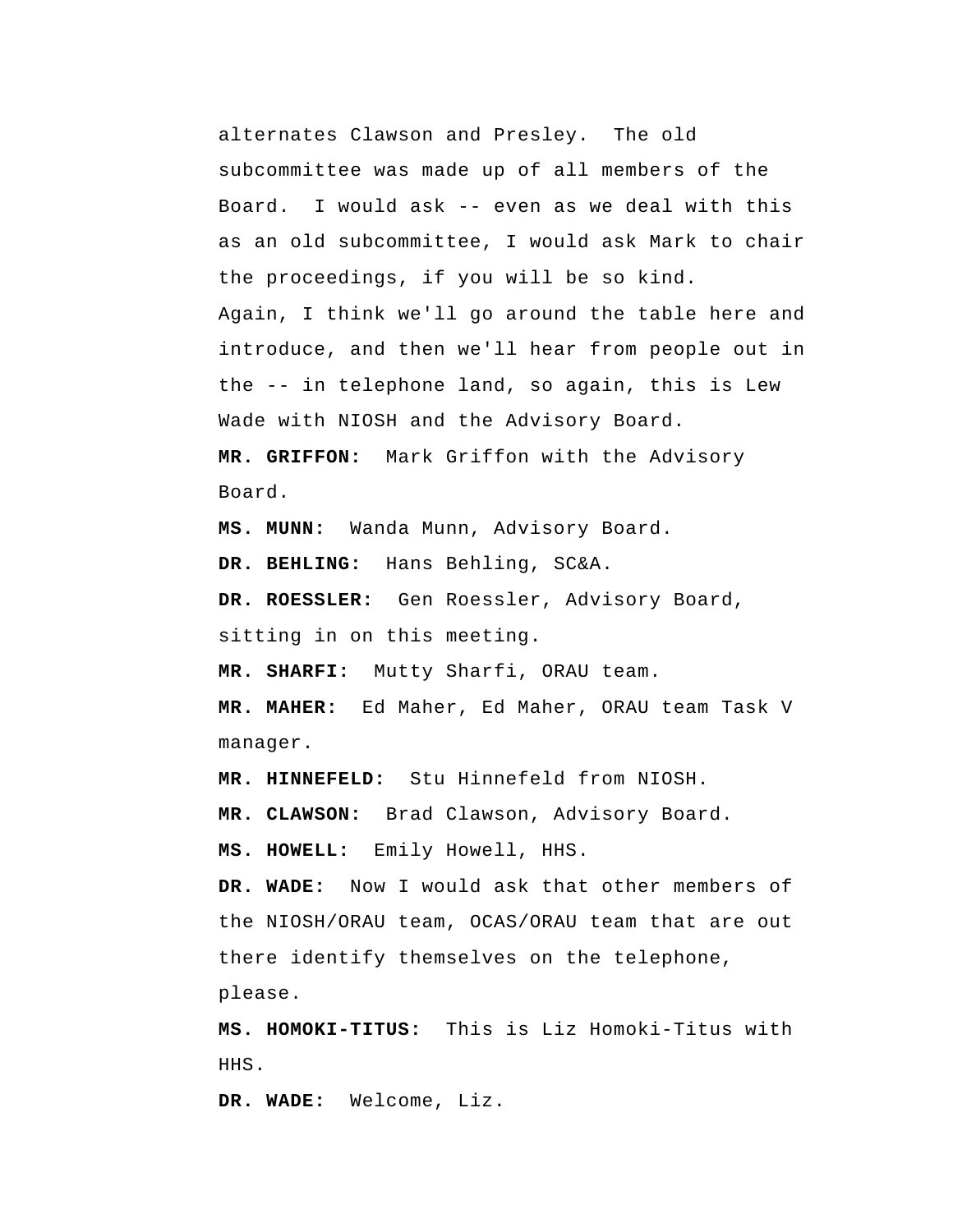**MS. HOMOKI-TITUS:** Thank you.

 **MR. KATZ:** This is Ted Katz with NIOSH.

 **DR. WADE:** Always a pleasure to have you with us, Ted. Thank you.

 **MS. WINSLOW:** This is Susan Winslow with the ORAU team, Task V.

 **DR. WADE:** Welcome.

**THE COURT REPORTER:** Who was that?

 **DR. WADE:** Susan Winslow with the ORAU team, Task V.

Other members of the NIOSH/ORAU team?

 **MR. FIX:** This is Jack Fix, principal external dosimetrist, ORAU team.

 **DR. WADE:** Welcome, Jack. What about members of SC&A?

**DR. MAURO:** This is John Mauro from SC&A.  **DR. WADE:** Welcome, John. We -- we heard your testimony yesterday. You are now a star.

**DR. MAURO:** Oh, okay, thank you.

 **MS. MUNN:** Well, not "we"; some.

 **DR. WADE:** Other members of the SC&A team?

 **MS. BEHLING:** Kathy Behling from SC&A.

 **DR. WADE:** Kathy, we miss you, but we're very glad that you're with us.

 **MS. BEHLING:** Miss you, too.

 **DR. WADE:** You add so much to our deliberations. Thank you.

 **MS. BEHLING:** Thank you.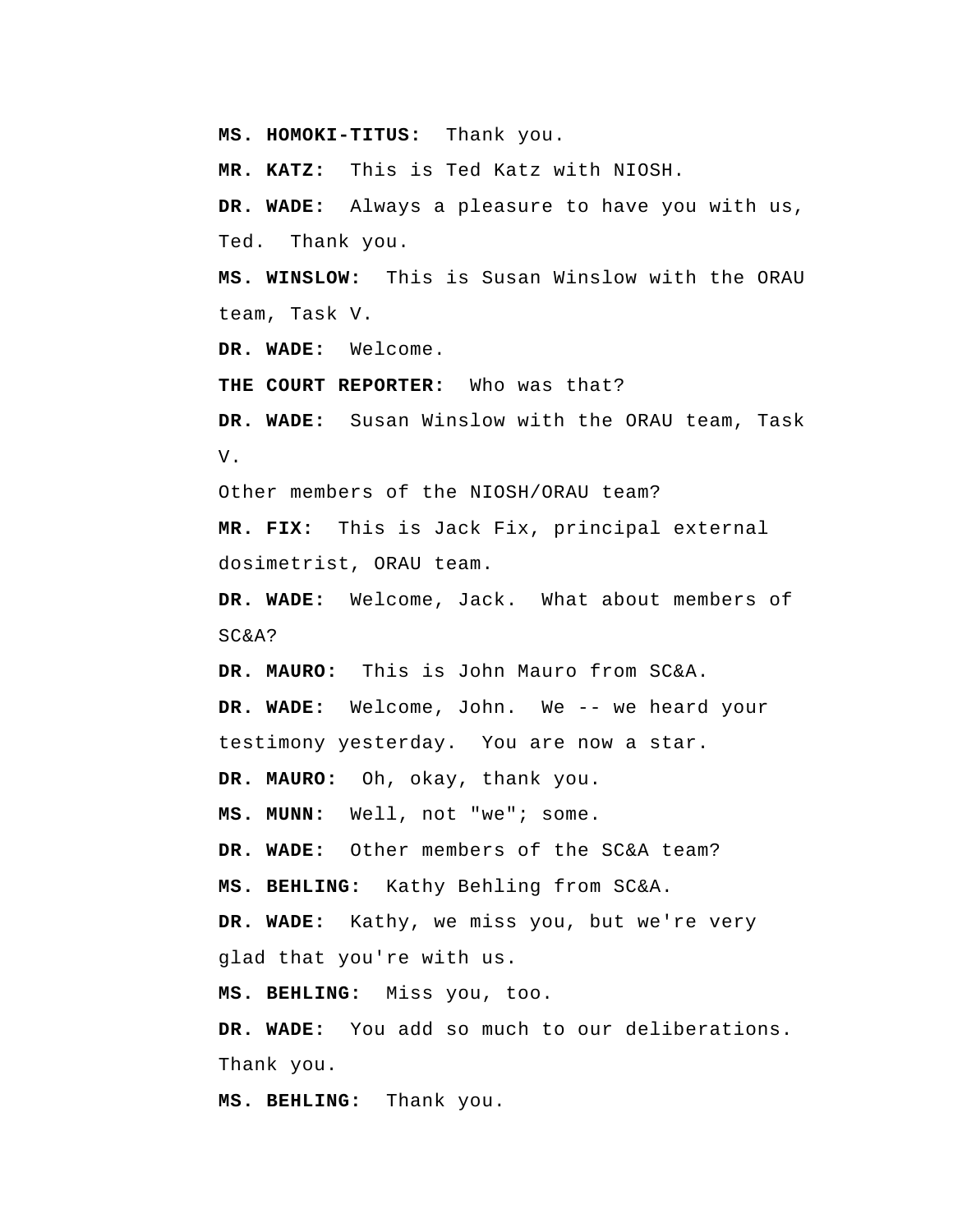**DR. WADE:** Other members of the SC&A team? (No responses)

What about other federal employees who are on this call as part of their employment?  **MR. SAMPSON:** This is Bob Sampson with GAO in Washington, Lew.

 **DR. WADE:** Welcome, Bob. Nice to have you with us.

 Any other federal employees on the call by virtue of their employment?

(No responses)

Is there anybody else on the call who would like to identify themselves?

 **MR. GIBSON:** This is Mike Gibson. You got me on record. Right, Lew?

 **DR. WADE:** I do, Mike. Thank you again for being with us. Mike is a member of the new subcommittee and, as all Board members, a member of the old subcommittee as well. Other Board members, anyone else who wishes to identify themselves?

(No responses)

Okay. Again, I won't go through a detailed conflict of interest discussion, but I will ask that if there are any members of the NIOSH or ORAU team who are conflicted at particular sites, I think it would be good for you to identify those conflicts, and then the same with SC&A,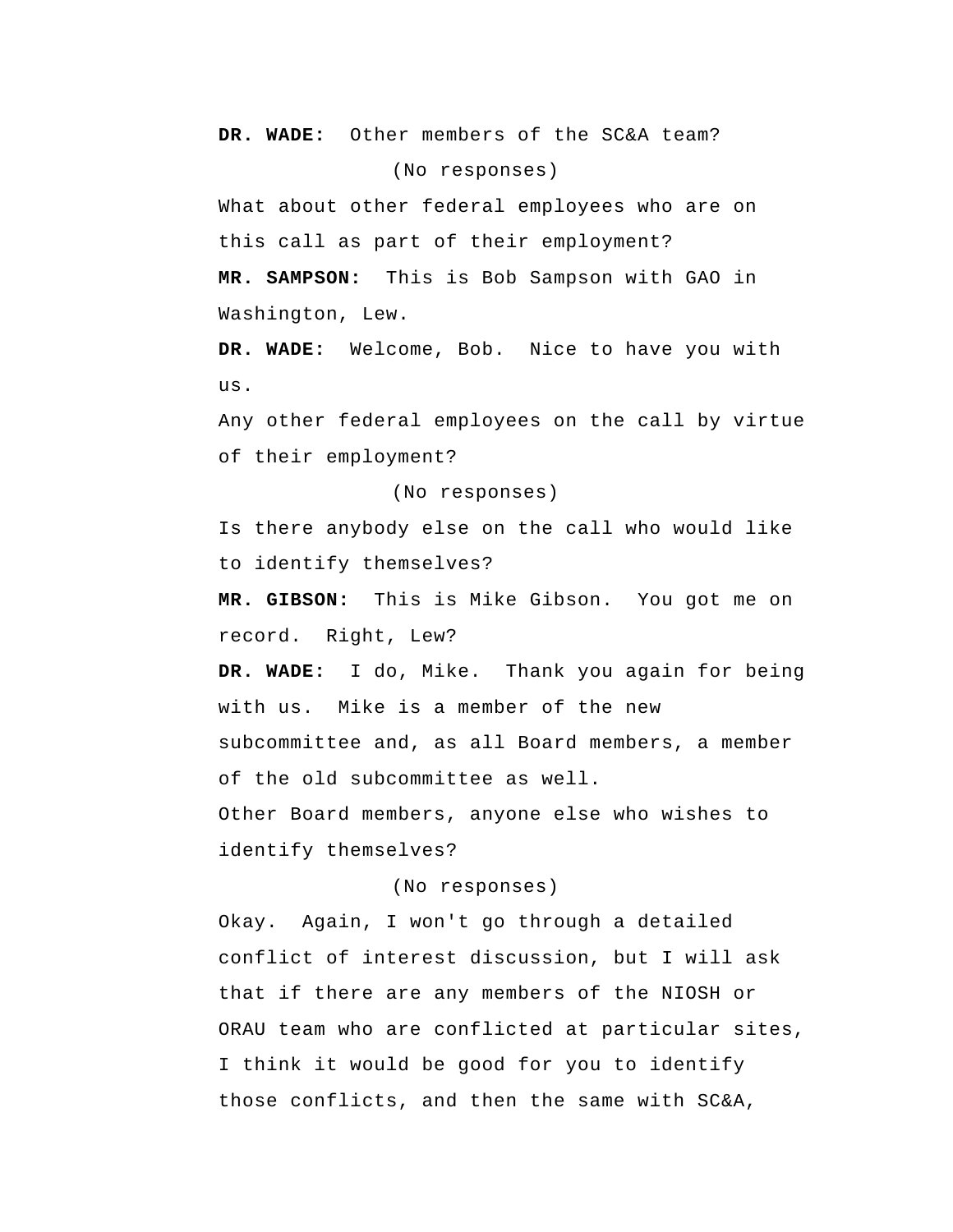just so we can have that as background for discussion, depending upon cases we might discuss. So let's start here --

 **MR. HINNEFELD:** This is Stu Hinnefeld with NIOSH. I'm conflicted at the Fernald site, also called Feed Materials Production Center, and I'm conflicted for a short period of time at Lake Ontario Ordnance Works.

**MR. MAHER:** Ed Maher, I'm not conflicted at any DOE sites.

 **MR. SHARFI:** Mutty Sharfi, I'm conflicted at the Mound site.

**DR. ROESSLER:** Gen Roessler, I have no conflicts.  **DR. BEHLING:** Hans Behling, no conflicts.

 **MS. MUNN:** Wanda Munn, conflicts at Hanford.

 **MR. GRIFFON:** Mark Griffon, conflict at Nevada Test Site and Oak Ridge, Paducah, Portsmouth when steelworkers are the named petitioner.

 **MR. CLAWSON:** Brad Clawson, conflicted with Idaho.

 **DR. WADE:** Okay. On the phone we'll deal with ORAU/NIOSH team members.

 **MS. WINSLOW:** Susan Winslow, conflicted with Hanford.

 **DR. WADE:** Anyone else have conflicts they need to report?

 **MR. FIX:** Jack Fix, conflicted with Hanford and Idaho.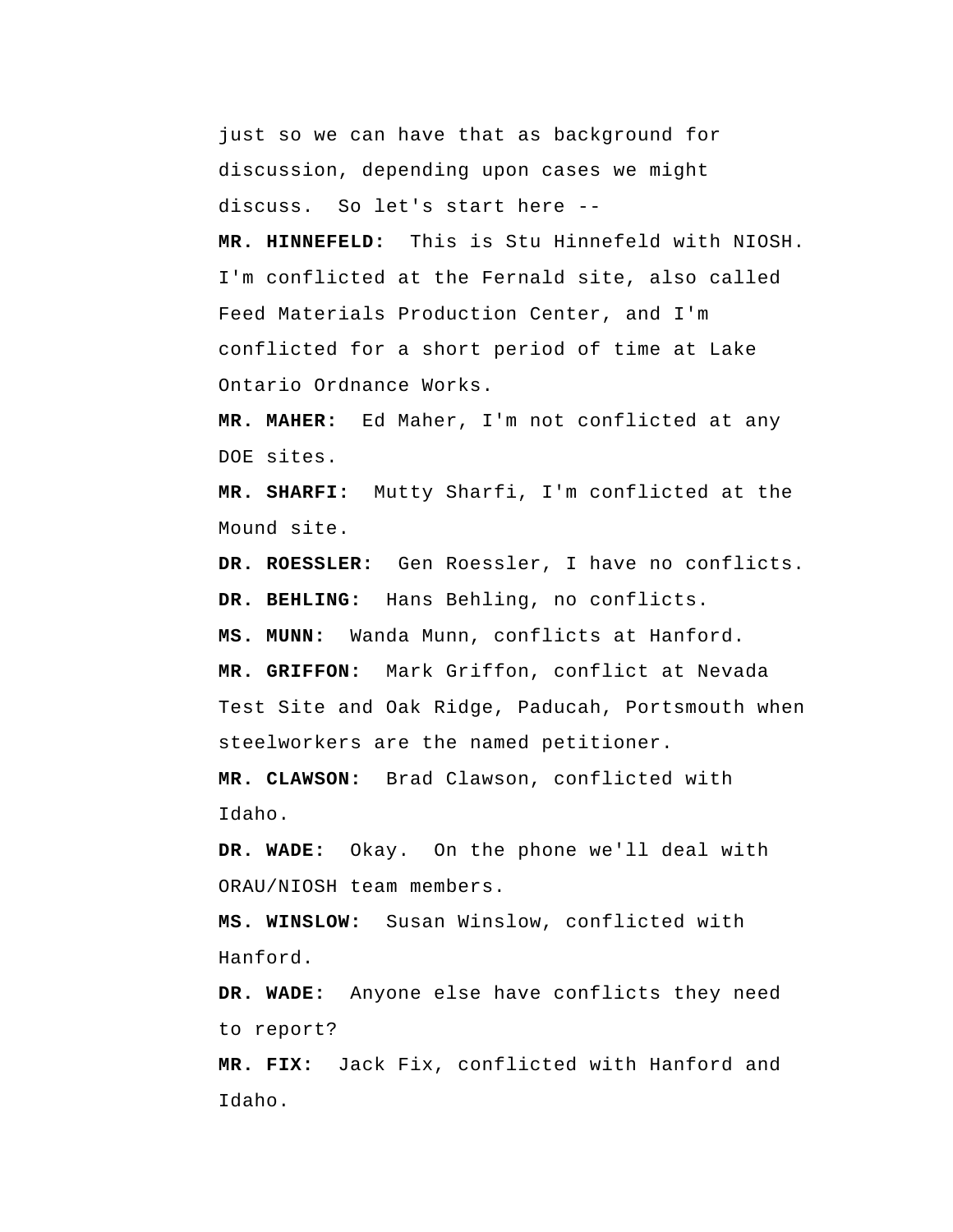**DR. WADE:** Thank you, Jack.

 **MR. GIBSON:** Mike Gibson, conflicted with Mound.  **DR. WADE:** Anyone else on the line who needs to identify conflicts?

**DR. MAURO:** Yes, John Mauro, conflicted with Savannah River.

 **DR. WADE:** Okay, just as a background for us all to understand. And as I proudly say, Lew Wade, no knowledge, no conflicts. I'm uniquely qualified to do what I do.

Okay, Mark.

## **FOURTH SET OF CASES**

 **MR. GRIFFON:** And I can't follow up on that very well. Okay, we're -- the focus on this meeting I think is going to be the -- well, I know is going to be the fourth set of cases. The matrix that we have provided from NIOSH I think the end of last week -- does everyone have -- have the latest version of the matrix?

 **DR. WADE:** We have an extra one here if they need...

 **MR. GRIFFON:** For those on the phone, if you don't have one I think we can manage to get it by e-mail. Right?

 **DR. WADE:** Correct.

 **MR. GRIFFON:** All right, yeah.

 **MR. HINNEFELD:** E-mail (unintelligible).

 **MR. GRIFFON:** This has -- this -- SC&A produced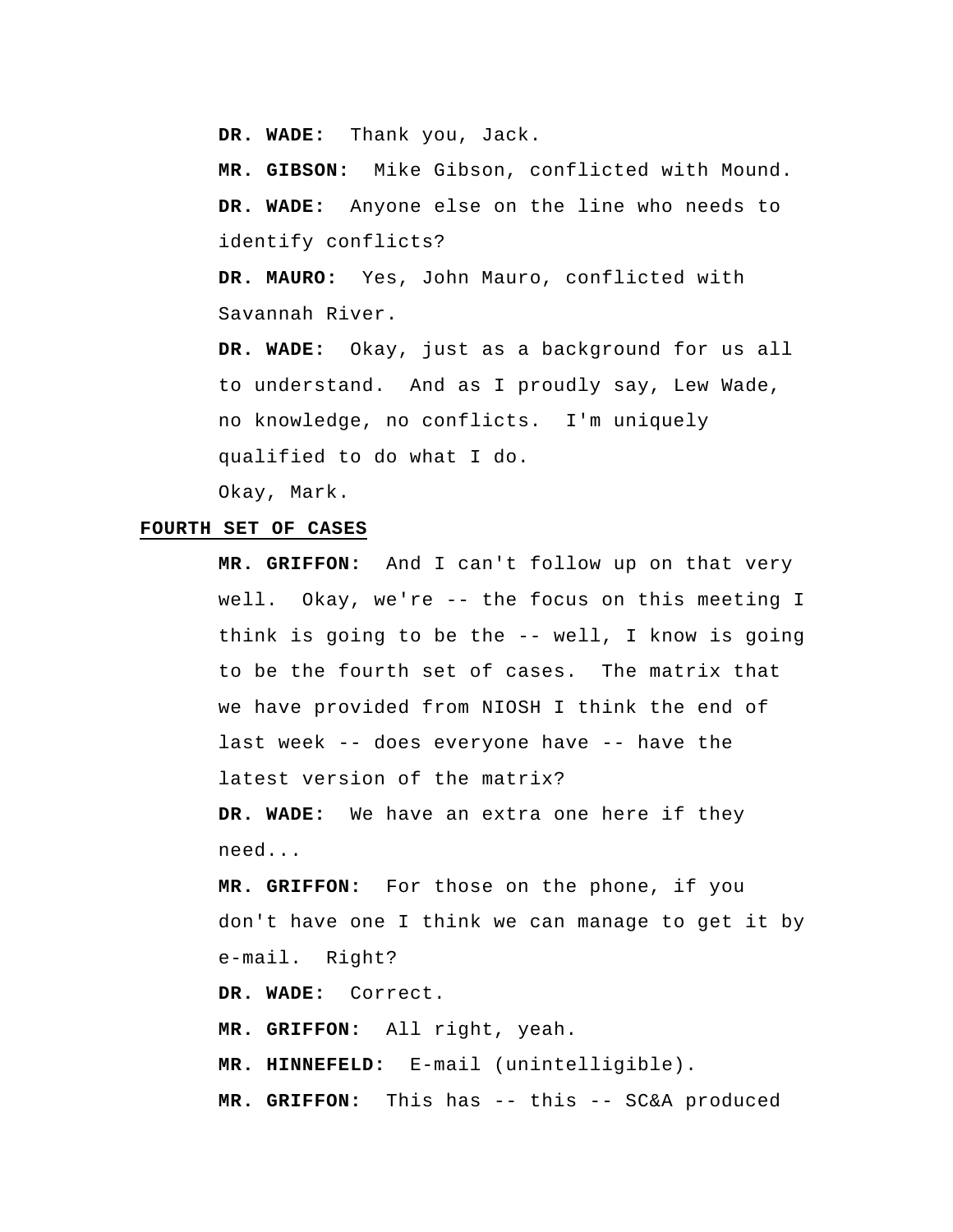this from their initial report, which really I think we -- we need to know -- to remember there's a lot more than this short statement behind the findings, so the initial report provided -- I think in April or so, Hans, is that correct?

 **DR. BEHLING:** Well, the report was -- at least the date I have on my report in my recall, I think that's the correct date, was issued on April -- in April of 2006, so --

 **MR. GRIFFON:** April 2006 and then the matrix -- NIOSH included responses on this and we got that, like I said, the end of last week, I believe. So we're taking our -- our first stab at sort of looking at the finding and NIOSH's response and - and resolving these issues.

The  $-$ - just to  $-$ - to close out, I know at the last -- I think it was at the last Advisory Board meeting I talked about the second and third set of cases and a -- a draft letter that we voted on at the last meeting, and I did say that I was going to -- that there was some -- there were some discrepancies in the numbers of SC&A's report and -- and what we listed in the letter. I think we've resolved those, but I don't have final copies of those, but those'll certainly be ready to -- to bring back to the Board at the next full meeting, so -- so we want to get those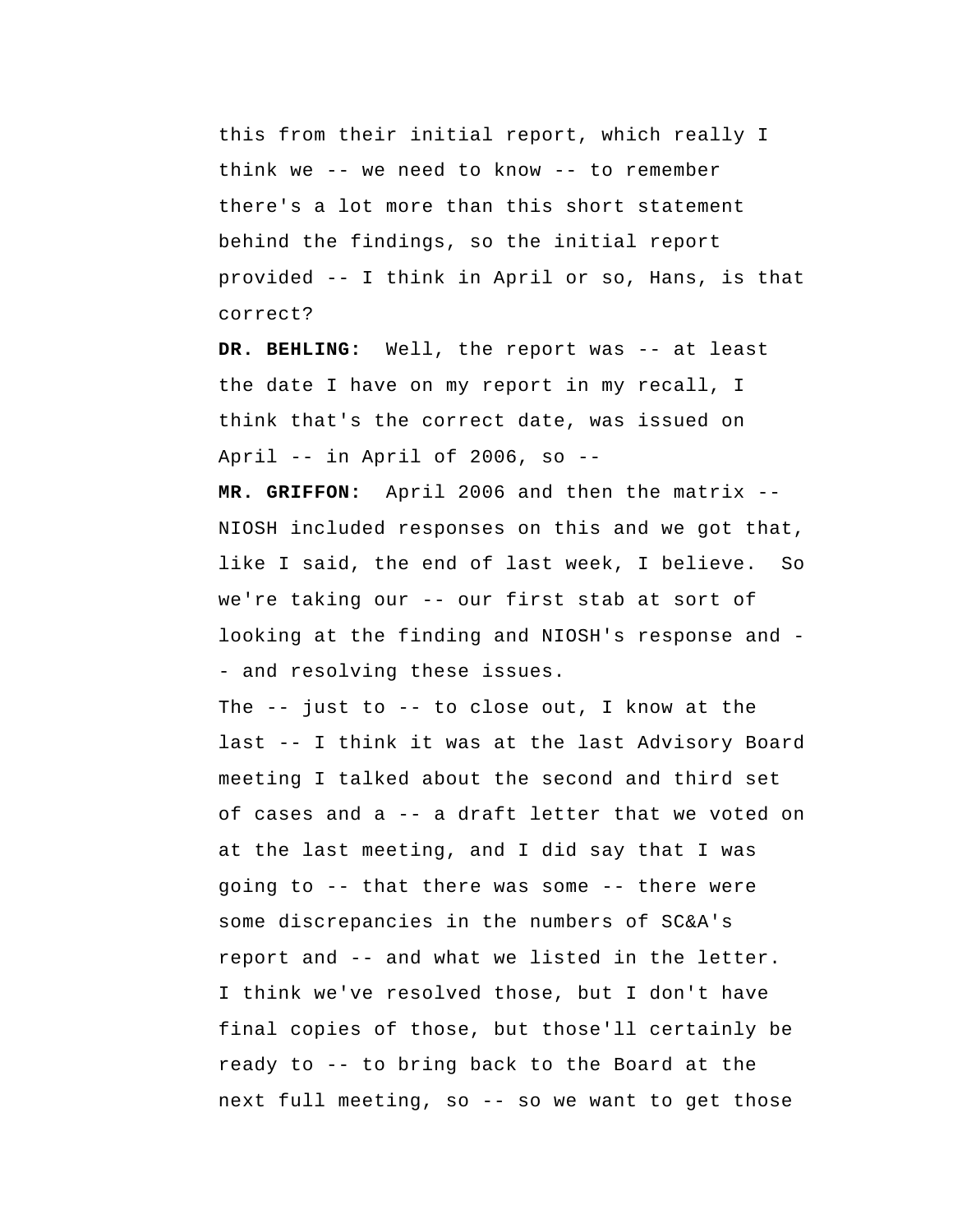letters out, but that'll close out the second and third set.

Now we're on to the fourth set of -- of case reviews, and I guess the best thing -- the way we've always approached this is just to sort of start with a summary of the finding and then an understanding of NIOSH's response and discussion if we need it. So I'll start with -- although the only other thing I would ask for is -- for me it would be helpful to have a listing of the finding or -- or the case numbers as identified in this matrix versus the ID numbers. I don't want to say them -- I don't want to necessarily say the ID number on the record, but do we have a listing of that? That would make it a lot easier to -- to track through --

 **MR. HINNEFELD:** I have not generated that list.  **MR. GRIFFON:** Okay.

 **MR. HINNEFELD:** It'd be a simple thing to generate, but I have not --

 **MR. GRIFFON:** Yeah, it'd be fairly simple. I just -- I was trying to match them up this morning and sometimes --

 **MS. BEHLING:** I also have a list -- this is Kathy Behling -- I can e-mail that.

 **MR. GRIFFON:** You have a list right now that you can e-mail, Kathy?

 **MS. BEHLING:** Yes, I can do that during a break.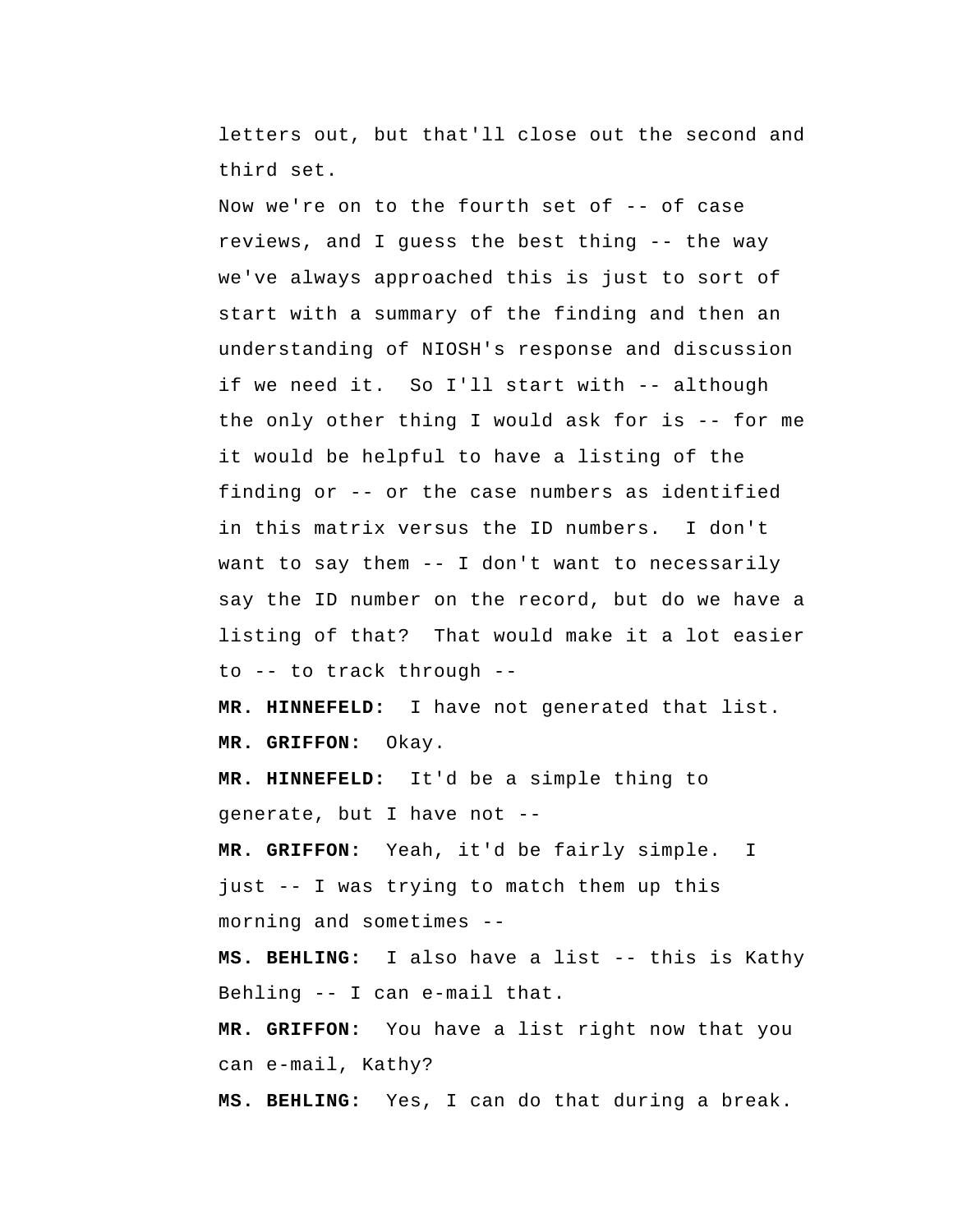**MR. GRIFFON:** Okay, that would be helpful. All right, so we'll start with --  **DR. WADE:** Just -- now you'll send that to Mark and you'll send it to Stu?  **MS. BEHLING:** Yes, I will.  **DR. WADE:** Yeah, but no one else. Okay.  **MR. GRIFFON:** Yeah, yeah, we don't want to float the IDs all over the place.  **DR. WADE:** Does anybody else want this?  **MS. MUNN:** No, I'll just read Mark's.  **MS. BEHLING:** I can include you, Wanda.  **MS. MUNN:** Thank you.  **MS. BEHLING:** Okay.  **MS. MUNN:** I don't actually have a printer, but I can download it, yeah.  **MS. BEHLING:** Okay. And Mike, I'll include you, also -- I'll include all the Board members.  **MS. MUNN:** Thank you.  **MR. GIBSON:** Okay, thank you.  **MR. GRIFFON:** Okay. All right. So the first finding is -- or first case is case 61, and maybe I'll turn it over to Hans and let him give us some background on these findings.  **DR. BEHLING:** Yeah. The title of this finding is that we could not reproduce the modeled external photon dose numbers that relates to the exposure model that involved the uranium ingot, and we - in our report that's obviously not available on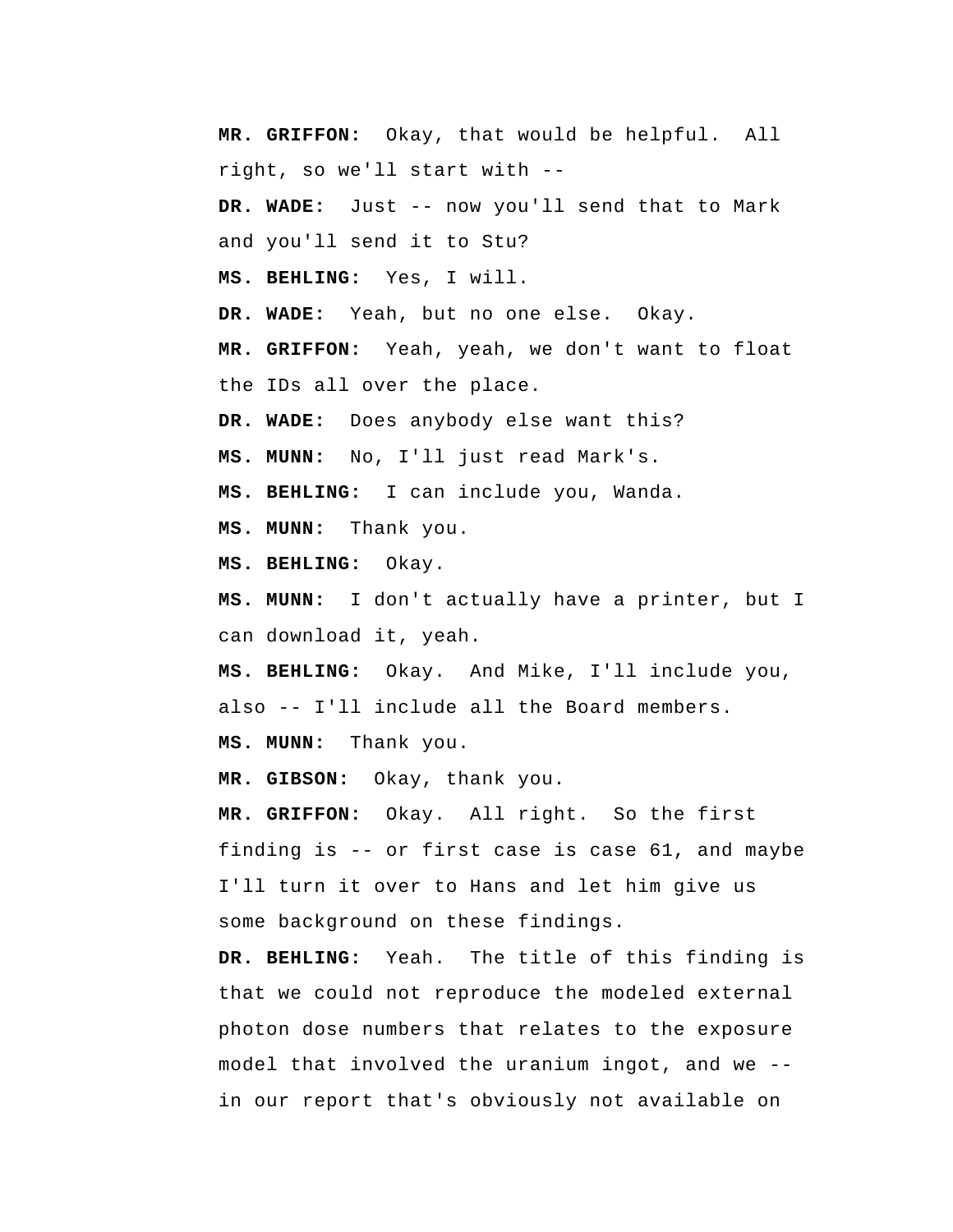your matrix -- provided our version of what we considered was the right value, and that does not coincide with what NIOSH had put in there. But in realizing NIOSH's response, they said that there was a revision to Table 3 in OTIB-4 and we accept that as the response.

And -- but one of the things I do want to say is that the first five cases all involve AWEs, and you're going to see a repeat because this OTIB-4 was used for dose reconstruction each of those five AWE claims, and so we're going to repeat ourselves on a number of times. And when we do, we'll try to make it very quick to say we've addressed this issue and let's just go on with that so as to get through the first five cases.  **MR. GRIFFON:** Okay. So in terms of the -- the finding -- now I'm just trying to understand so I can fill in my other columns in -- in the matrix here, for consistency purposes. This -- was this -- this sort of -- I mean the -- the values were higher, but it was a mistake in the --  **MR. HINNEFELD:** Apparently. We can't reconstruct them, either.

 **MR. GRIFFON:** Okay.

 **MR. HINNEFELD:** So apparently it was. It was higher than what it should have been based on --  **MR. GRIFFON:** It doesn't affect the outcome of --  **MR. HINNEFELD:** -- the descriptions.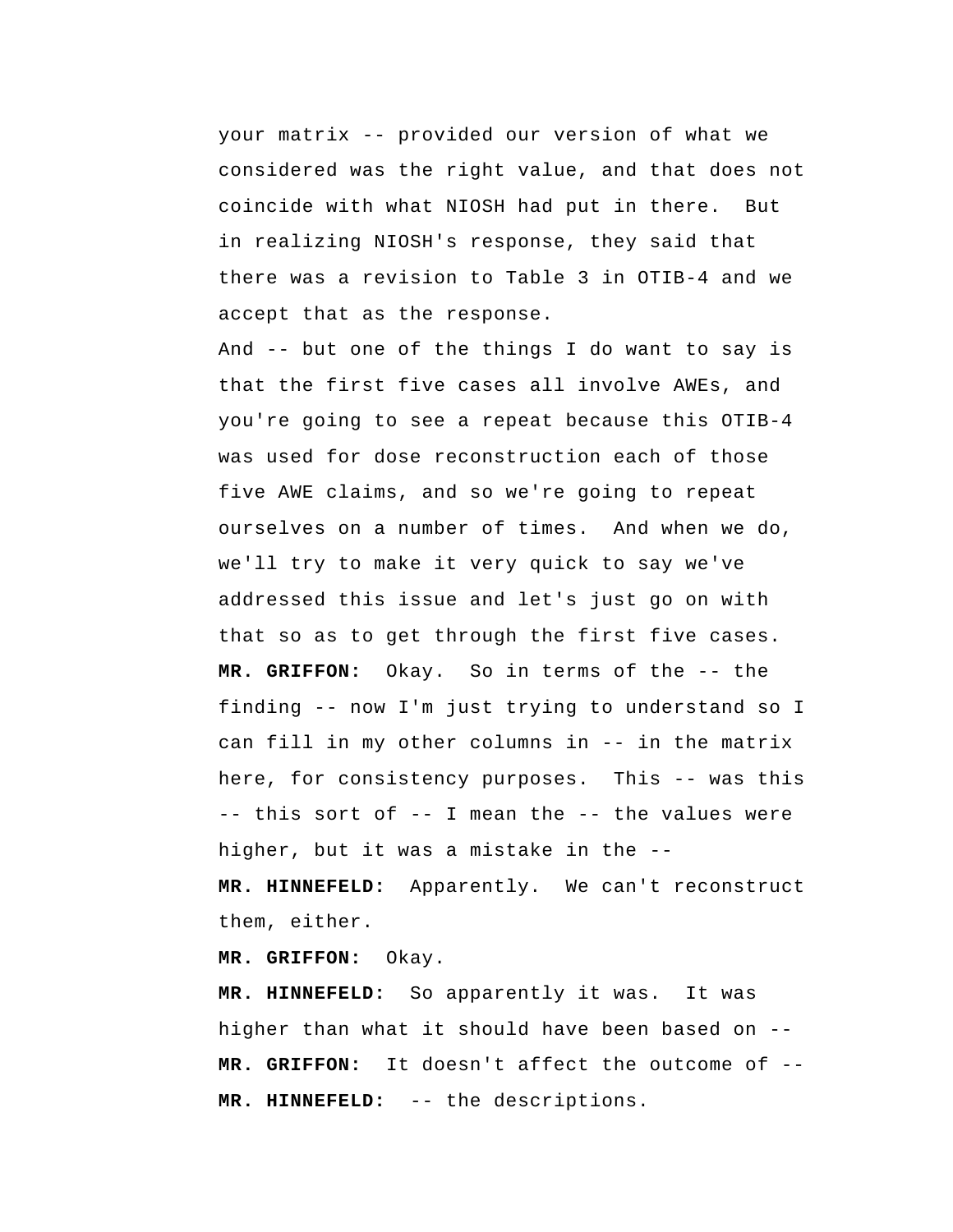**MR. GRIFFON:** -- the dose. Right, right, right. Okay.

 **MR. HINNEFELD:** Right.

 **MR. GRIFFON:** So -- so there's agreement on the finding. Okay.

 **DR. WADE:** Just for my edification -- so with the new table, then you're able to -- to --

 **DR. BEHLING:** Yes.

 **DR. WADE:** -- reproduce the numbers that NIOSH then produced using the new table.

 **MR. GRIFFON:** Right. Okay.

 **MS. MUNN:** So are we going to rank these as we go along or are we just going to indicate (unintelligible).

 **MR. GRIFFON:** I was just going to try to fill in the resolution column.

 **MS. MUNN:** Okay.

 **MR. GRIFFON:** Yeah. But I mean I would think that...

 **MS. BEHLING:** This is Kathy Behling. Can I ask a question here? I believe that TIB-4 has changed rather significantly, and I'm not sure -- is this particular table included in the revision of Rev. -- Rev. 3 or 4 of TIB-4?

 **MR. HINNEFELD:** Well, there is a -- there is an external dose number in there.

 **MS. BEHLING:** Okay. Because I wasn't sure if this Table 3 that has incorrect values in --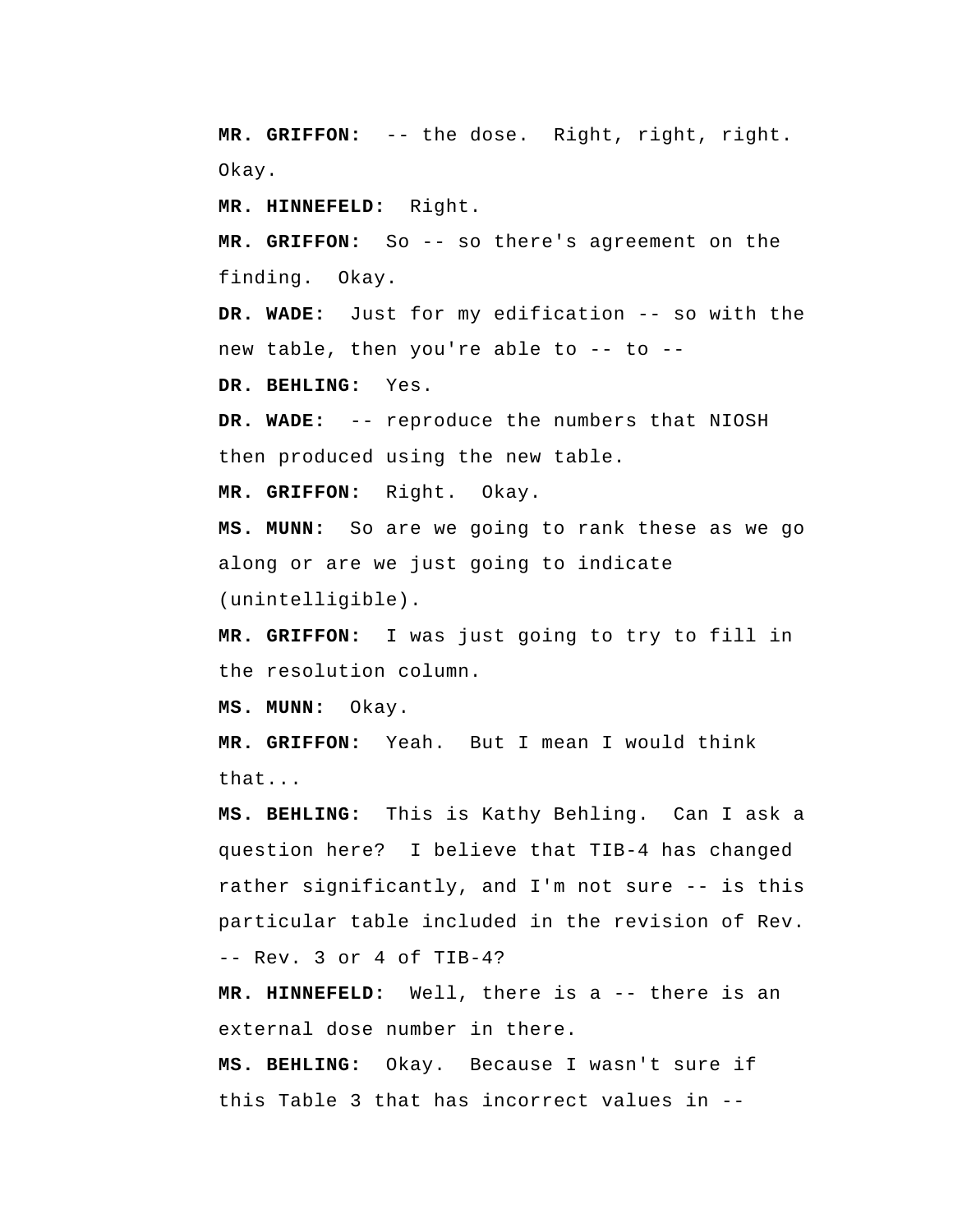based on our finding 61.1 is actually reproduced in the most current version of TIB-4. I have to be honest, I didn't look -- look at that at this point because, as they've indicated, we just got these responses and I really didn't have time to go back to the most current version.

 **MR. HINNEFELD:** There are actually several Table 3s. There's 3-1 through 3-7 in the new TIB-4, and the -- the external dose rates are on Table 3-7 in the new version.

 **MS. BEHLING:** Okay. I just have to admit that I didn't personally go back and recalculate this value to ensure that it is correct in the current version.

 **MR. HINNEFELD:** Okay.

**DR. MAURO:** This is -- this is John Mauro. I believe conceptually what we have here is (break in transmission) uses a generic slab or chunk of uranium that a person is standing next to, I believe 2,000 hours per year, and he's being exposed, I believe at one foot is the -- is the conceptual nature of how the model approaches it. And we were -- and then of course when - depending on the organ, the actual dose that - will differ from person to person, but the setting, the generic setting I believe has remained fairly constant from revision to revision. Please cor-- you know, you can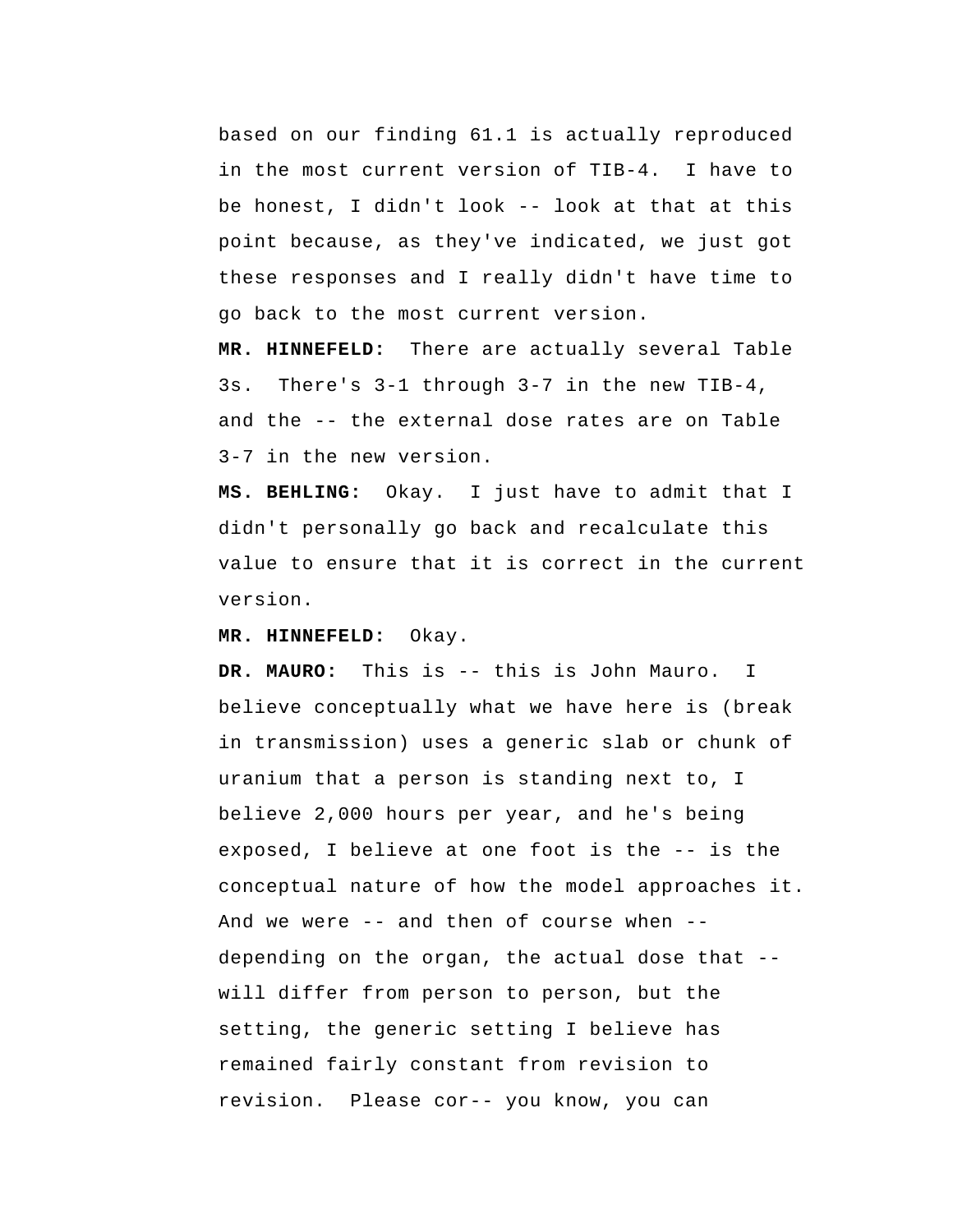certainly correct me if I'm wrong. And when we check the calculations, the radiation field that the person would be exposed to, and then what the dose to your organ would be, we -- we are finding that the doses that we are getting are lower than the ones that are being reported -- and this is recurring -- for (break in transmission) and one reason, one doing -- one regarding how the external field itself is calculated at this onefoot location from this generic slab of uranium, and second, how the conversion is going from the field to the organ dose or this -- this superficial -- let's say to the organ dose. So we're -- we're finding that in just about every case when we review an OTIB-4 dose reconstruction based on dose that  $--$  that we're  $--$  we  $--$  we're always coming in lower by about a factor of two. And I guess to a certain degree we're not quite sure where -- you know, where that, you know, the underlying reason for that is. And Stu, it sounds like you folks are looking into that also?  **MR. HINNEFELD:** Well, I don't know that we have an active investigation on that, but I think - have you guys -- are you guys reviewing the new version of TIB-4 in the procedure review task? **DR. MAURO:** We did look at -- well, the latest version is -- is -- it's called PC3? Is that -is -- that -- I'm not sure if -- we did review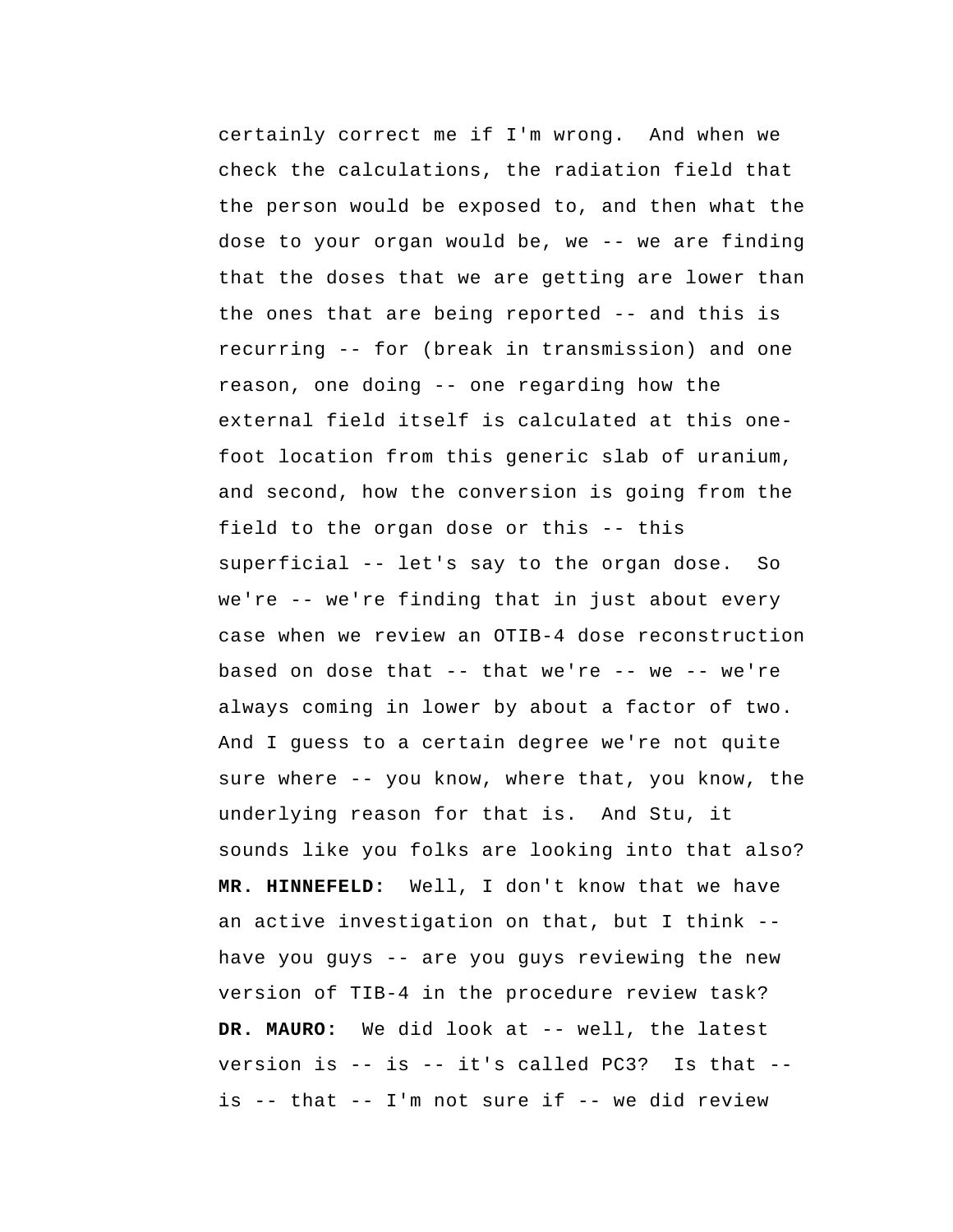TIB-4 in the last cycle of procedure reviews.  **MR. HINNEFELD:** The most recent is Rev. 3 PC-1. **DR. MAURO:** Okay, we did not review that one. Rev. 3 PC-1, no. I don't know what date that is, but I don't -- you know, I -- I was involved in the reviews of the TIB-4 that -- that -- I do not believe we reviewed that version. Unfortunately we're losing a little track of them 'cause there are a number of versions. In any event, what I'm saying is that it sounds like that we do have agreement that the methodology by which the external dose from this generic slabs is being calculated apparently -- at least up to -- up to the versions that we looked at, and the cases, all of -- all of the -- and there are a lot of these -- that there seems to be a small difference of -- relatively small, you know, we - we're coming up -- you're coming up with something on the order of four rem to -- and we're coming up with something closer to two rem per -- I think it's per -- per year from this generic slab, and we haven't quite yet nailed down the reason for those differences. Those differences may have been resolved in the latest version of TIB-4, I don't know. But I thought I'd add that. It might help out here.  **DR. WADE:** Just as a procedural issue, one of the things the Board will need to do in December is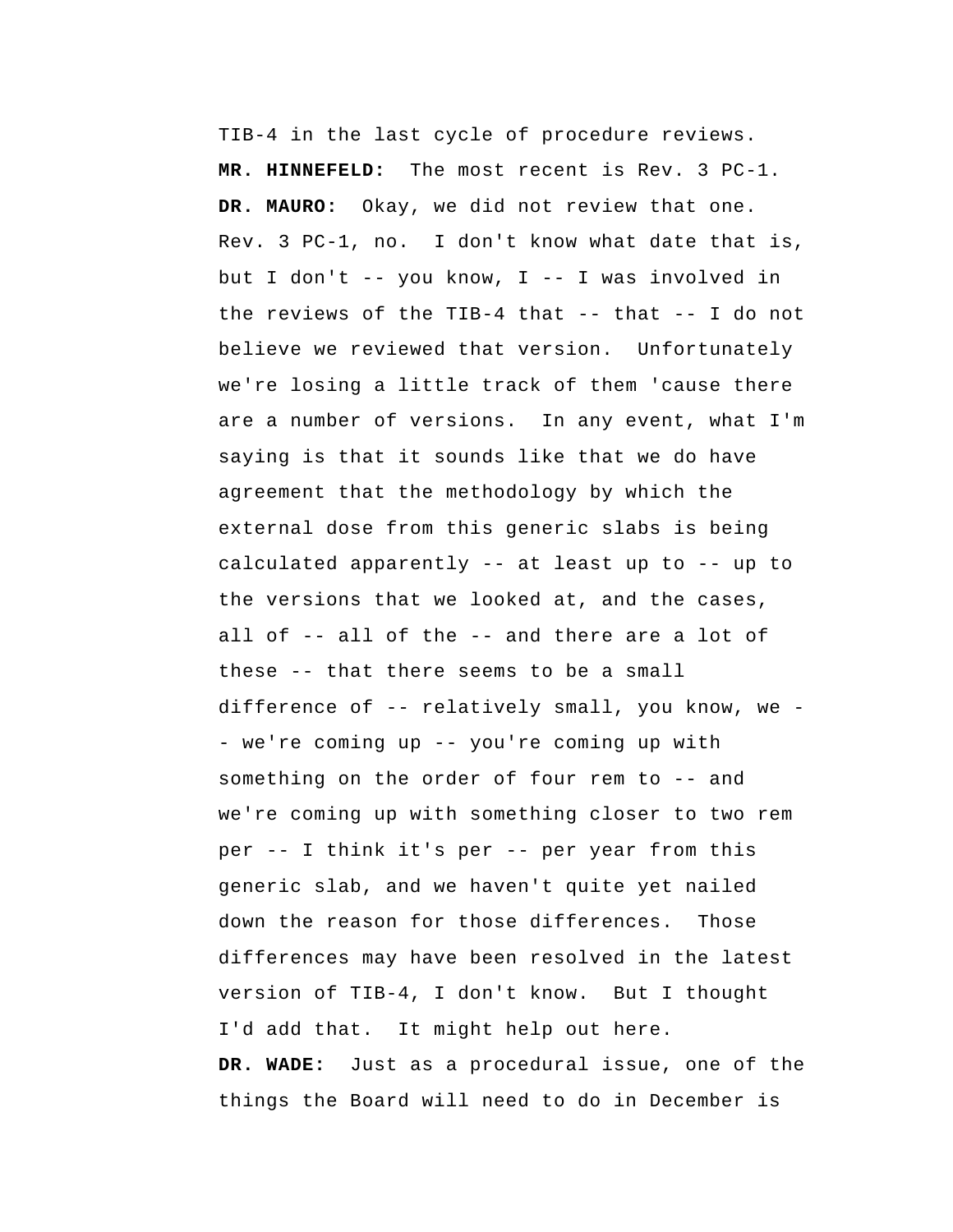to complete the list of 30 procedures for SC&A to review this year, and I think there are still 16 slots open for review, John, or a number like that.

**DR. MAURO:** Exactly, correct -- that's the exact number.

 **DR. WADE:** So we could consider adding Rev. 3 PC-1 as a candidate and so I would make that note. And if you would like, I would see that that's brought up during the Board meeting.

**DR. MAURO:** Yeah, I'm going to check to make sure that in fact we did not look at it, but certainly that would be appropriate if it has not been looked at.

 **DR. BEHLING:** John, I think you're touching on two separate issues here, your own theoretical calculation and versus the instructions that are given in TIB-4, and the table that identifies the number that we can't match.

**DR. MAURO:** Yeah --

 **DR. BEHLING:** Now those are two separate issues. **DR. MAURO:** (Unintelligible) questioned that. You're -- yes. I think there are multiple aspects to this.

 **DR. BEHLING:** Yeah, and our calculation, if you don't have the dose reconstruction review report in hand, we calculated a dose of 4.1 rem versus - no, they calculate a dose of 4.1 and we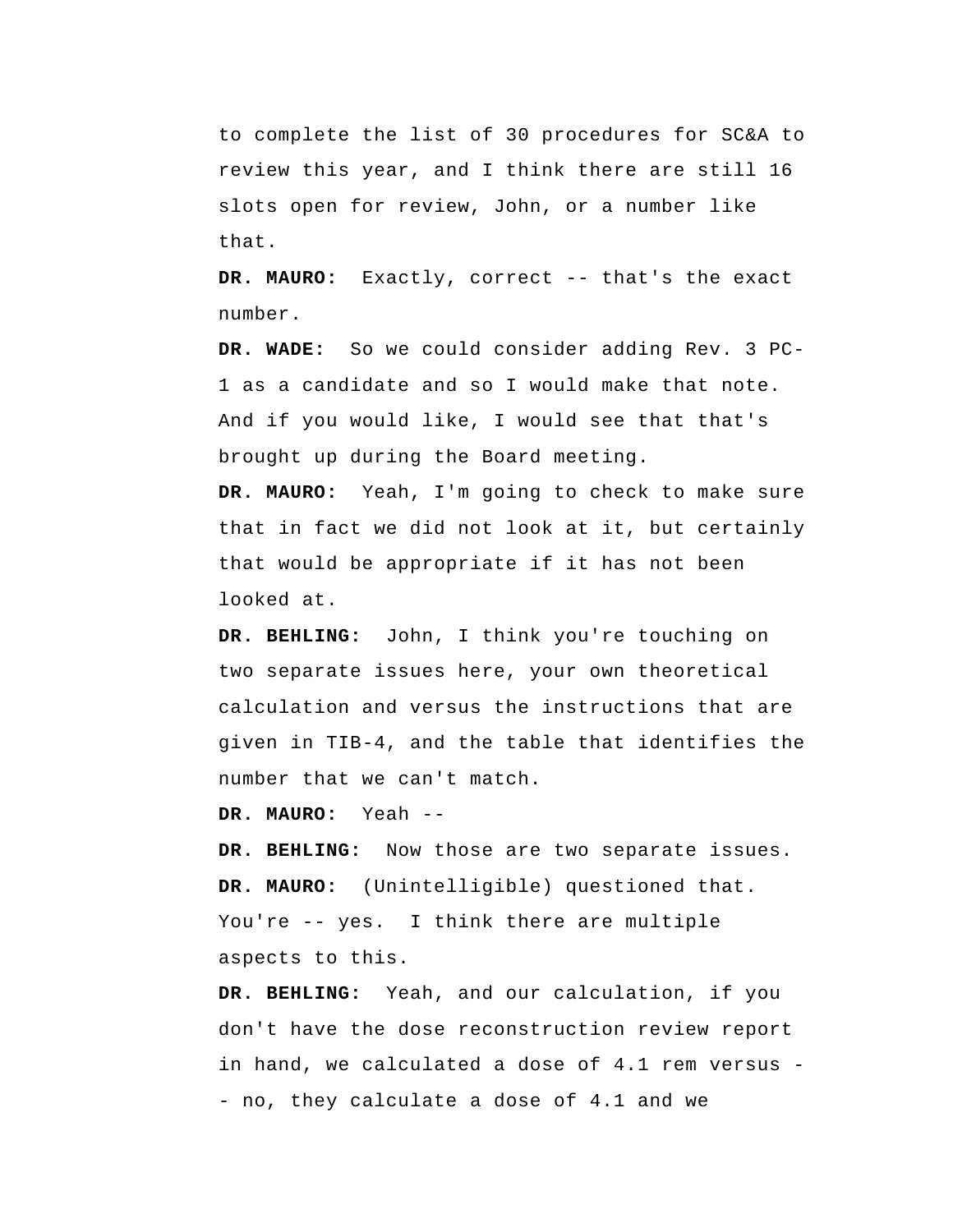calculate a dose of 3.1, so we're off by about 25 percent lower than theirs.

**DR. MAURO:** Okay.

 **MR. GRIFFON:** Okay.

 **DR. BEHLING:** Again, this issue will repeat itself in the next four, so that when we -- when we go to the next four cases we'll skip over that whole issue.

 **MR. GRIFFON:** Yeah.

 **MS. MUNN:** But the magnitude of the differences that you're seeing is not that great.

 **DR. BEHLING:** Well, 25 percent.

 **MS. MUNN:** Yeah, but --

 **DR. BEHLING:** Yeah.

**DR. MAURO:** I might want to add -- this might be helpful, too. In the case of TIB-4 we're - we're dealing with AWE facilities where usually the driver for risk is the inhalation dose of uranium --

 **MS. MUNN:** Right.

**DR. MAURO:** -- (break in transmission) of course get to in this case, so in general the external dose portion -- I guess it would of course depend on the organ -- on the cancer, but in general I think the -- where the majority of the exposures are occurring is from the relatively high levels of airborne uranium that the individual is assumed to inhale as being the -- the major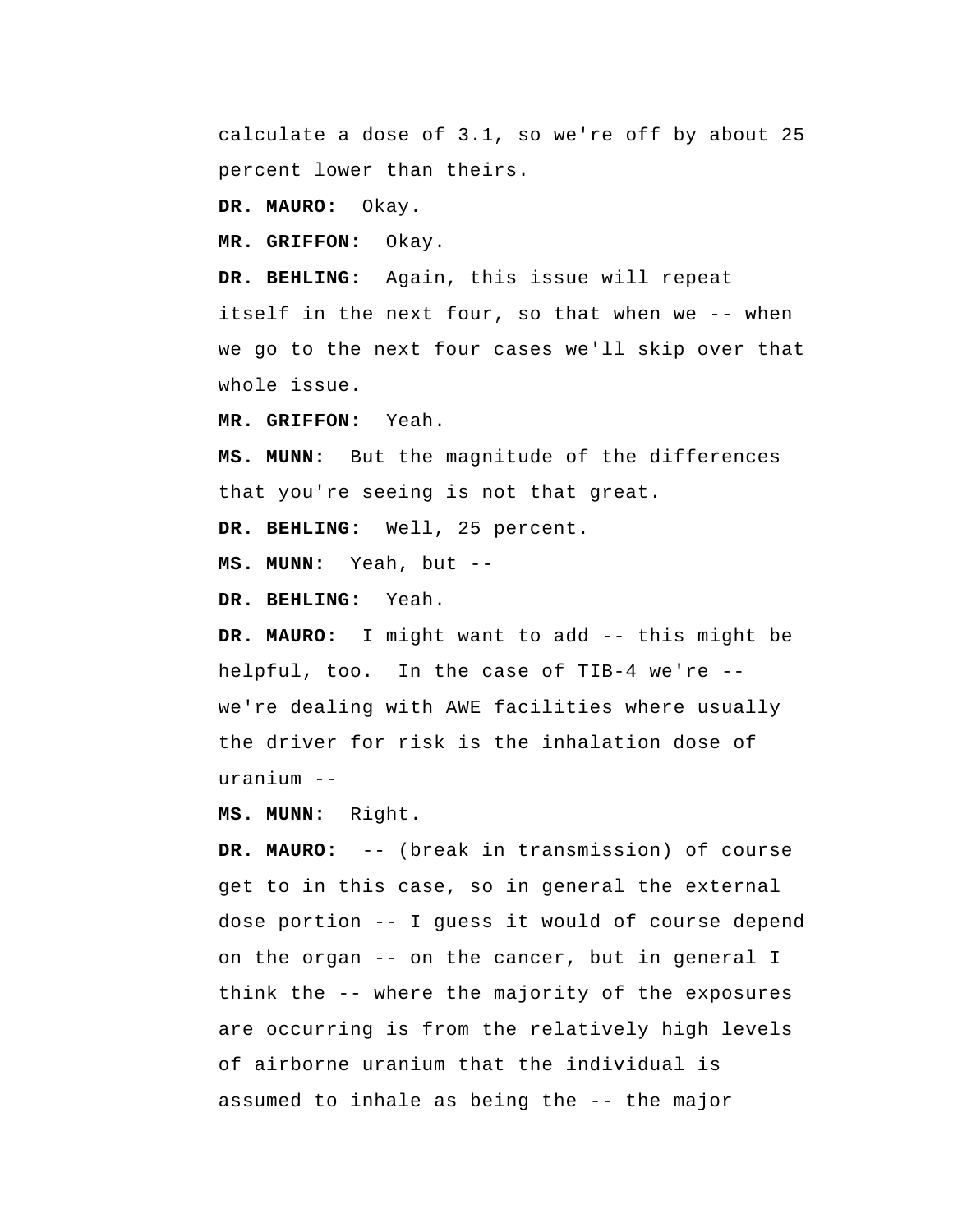contributor to most of the -- the organ doses. In this particular case I believe it's a colon cancer so I'm not quite sure how impor-- if you look at the summary table you can find out how important the external dose is relative to the internal dose. It could be determined if this difference in about two rem per year -- you know, how important it is to this particular case. Bear in mind, I believe this person was compensated. Is that correct? I believe that's the case.

 **DR. BEHLING:** Yeah, just to answer your question, John --

**DR. MAURO:** Yes.

--  **DR. BEHLING:** -- the external dose represents about 33 rem and the internal dose is about 30, so we're actually higher for the external than we

**DR. MAURO:** Okay, I stand -- **DR. BEHLING:** -- are for the internal. **DR. MAURO:** -- I stand corrected. Okay.  **DR. WADE:** Could I make just one -- **MR. GRIFFON:** (Unintelligible) isn't surprising for a colon cancer, yeah.  **DR. WADE:** -- one small observation, just to close on this? So as I understand it, SC&A did a review. Their review found that they were not able to reproduce our numbers based upon the use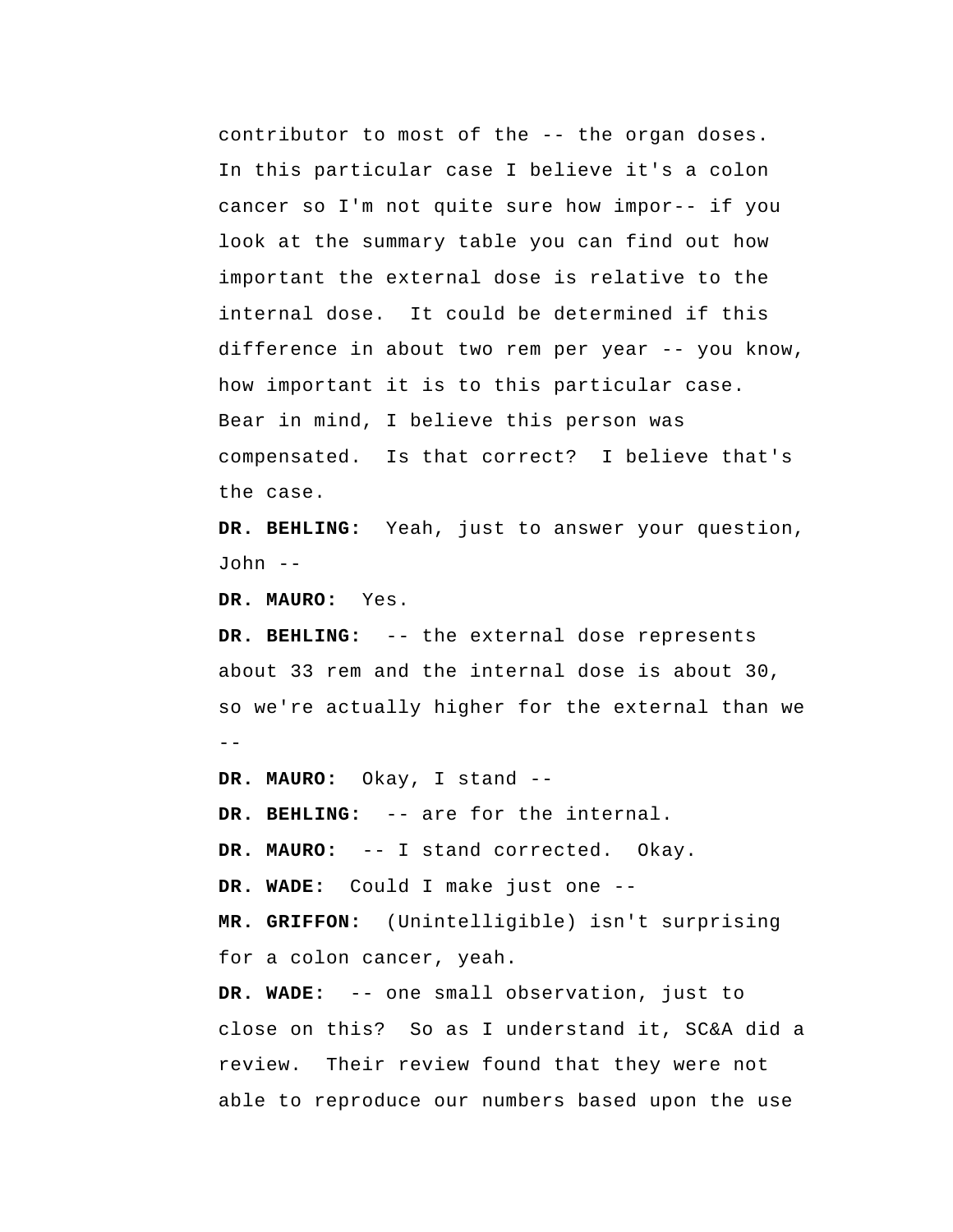of Table 3 --

 **MR. HINNEFELD:** In Rev. 2.

 **DR. WADE:** -- in Rev. 2. We've found that there was -- we weren't able to, either, so we've modified Table 3 --

 **MR. HINNEFELD:** We'd actually already modified (unintelligible) --

 **DR. WADE:** The only question that Kathy raises that I think someone needs to answer is is now the PC -- the Rev. 3 PC-1 Table 3.7, is it the right table --

 **DR. BEHLING:** Yes.

 **DR. WADE:** -- and someone needs to say that.

 **MR. GRIFFON:** Right.

 **DR. WADE:** And if NIOSH --

 **MR. GRIFFON:** And I'm not sure SC&A has reviewed those.

 **DR. WADE:** Right, so that -- that issue needs to be  $--$ 

 **MR. GRIFFON:** That might be on the table.

 **DR. WADE:** -- closed.

 **MR. GRIFFON:** Otherwise --

 **DR. WADE:** We're done.

 **MR. GRIFFON:** -- we're in agreement on that -- on that finding. And -- and if -- if that most current version of that OTIB-4 hasn't been reviewed, I think we probably should add it because it -- it's going to be a pretty critical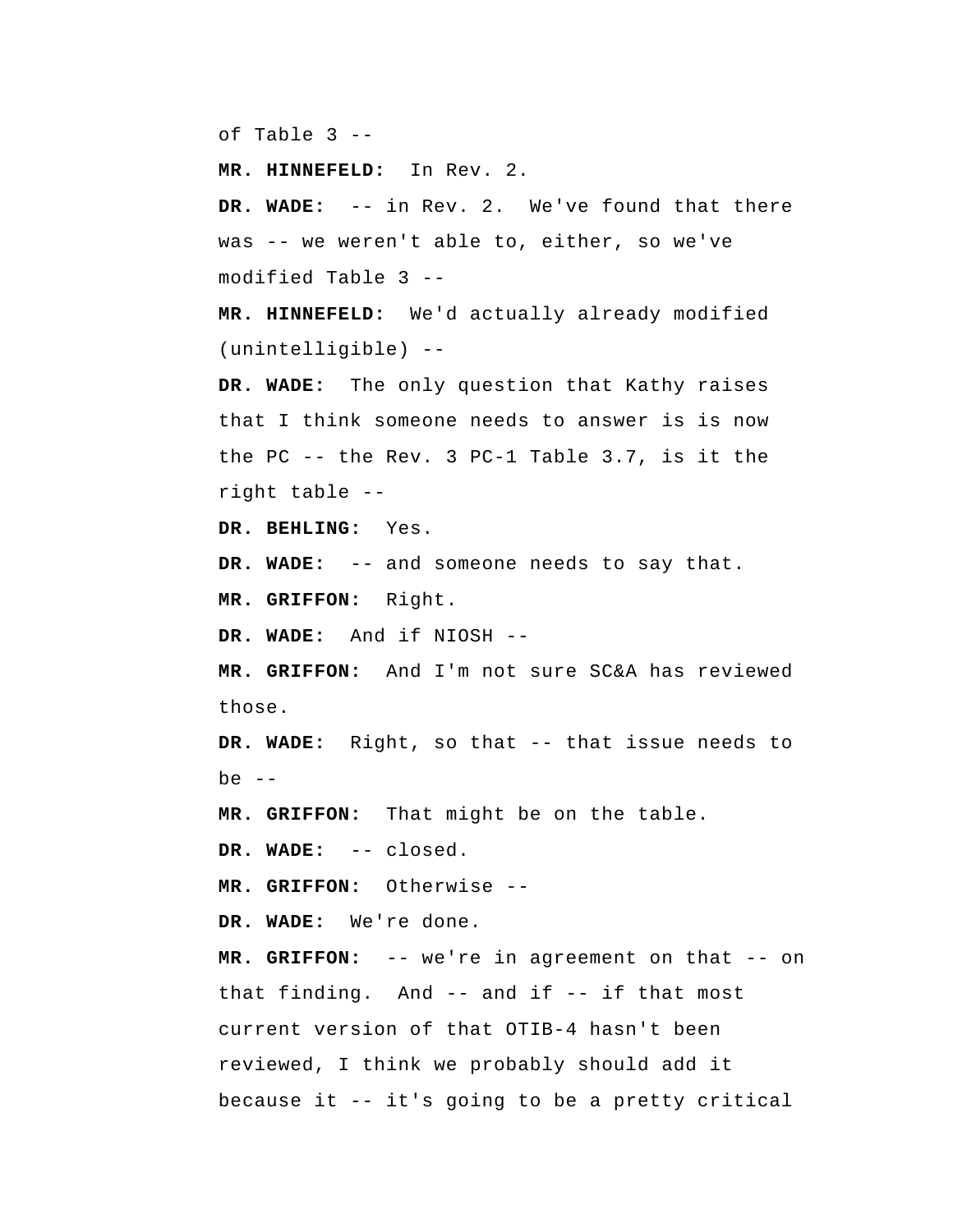TIB, obviously.

 **DR. WADE:** It would --

 **MR. GRIFFON:** For a lot --

 **DR. WADE:** -- be nice --

 **MR. GRIFFON:** -- for lots of sites.

 **DR. WADE:** -- to see that the --

 **MR. GRIFFON:** Yeah.

 **DR. WADE:** -- that NIOSH verifies that the new Table 3 is the correct table.

MR. GRIFFON: That if -- okay.

 **DR. BEHLING:** And to answer Wanda's question, what is the difference, well, it's driven by obviously duration of employment.

 **MS. MUNN:** Thank you.

 **MR. GRIFFON:** All right, let's go on to 61.2. My goal also in this meeting is to get through the whole matrix, so --

 **MS. MUNN:** Yeah.

 **MR. GRIFFON:** Yeah, but it -- my -- the only reason I say that is 'cause there's some fairly technical ones coming up, so we may want to table where we have a chance to  $-$ - you know, we may not be able to do it at the full subcommittee meeting. We may say, you know, Hans, get together with Stu off-line, figure out where we're at, you know --  **MR. HINNEFELD:** I can think of one -- **MR. GRIFFON:** Yeah.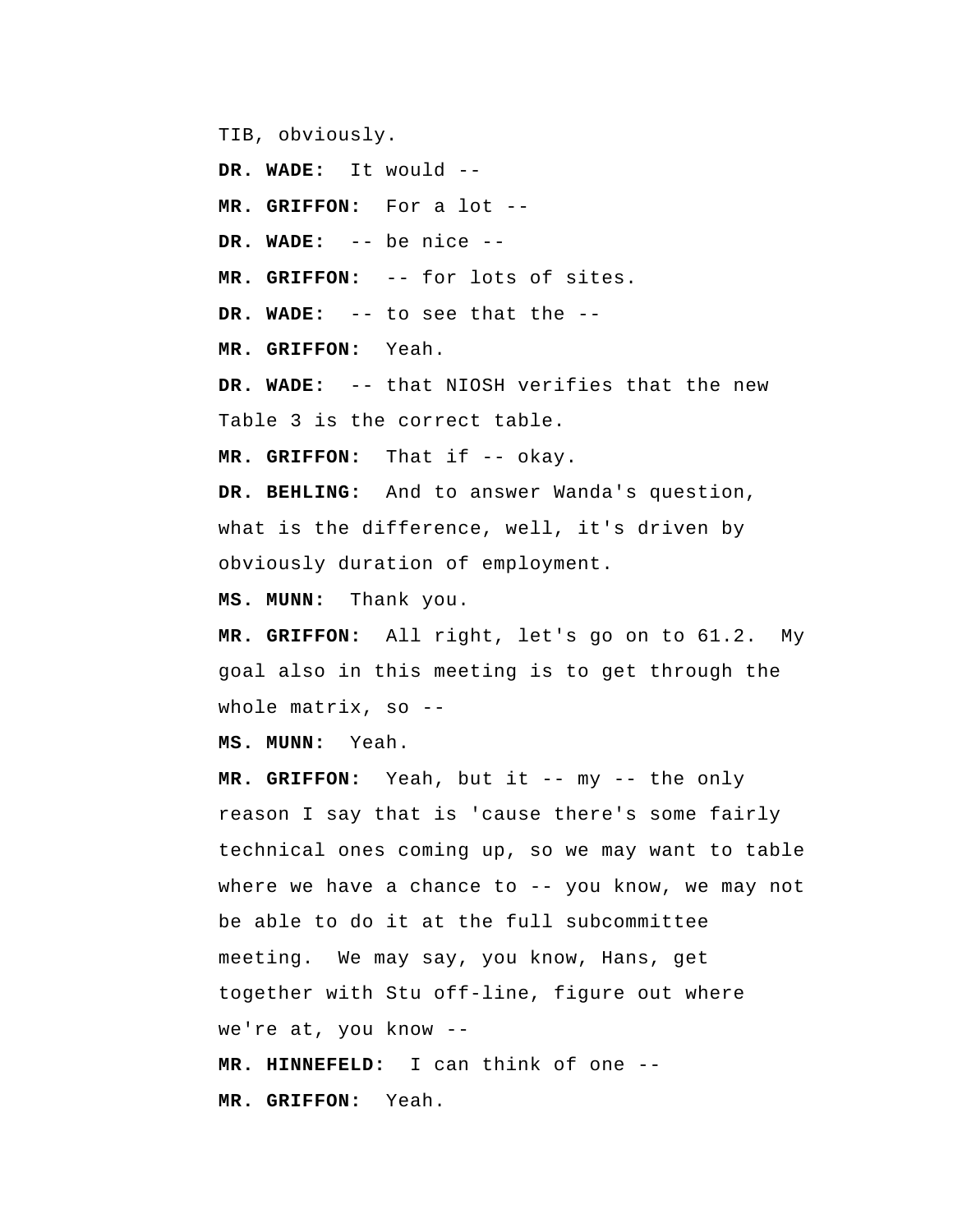**MR. HINNEFELD:** -- I think clearly we won't be able to resolve today.

 **MR. GRIFFON:** Right, okay.

 **MR. HINNEFELD:** It'll be very -- I think it'll be an extensive technical discussion on one issue.  **MR. GRIFFON:** Okay, yeah. In fact I --

 **MR. HINNEFELD:** I'm sure, there may be more than one.

 **MR. GRIFFON:** -- at least -- maybe -- yeah, maybe more than one, but at least one -- one that appeared in a couple of different spots I think, so -- at any rate, I do want to try to get through all of them at least one time through, even if we have to kind of table a few of the more technical ones.

All right, go ahead, Hans. Sorry.

 **DR. BEHLING:** The second one involves the improperly converted model photon doses to organ of interest, and that's a very, very generic problem that we've encountered. It probably needs no further discussion. The intent was to substitute all AP geometry DCFs and -- and I think NIOSH has acknowledged that that should be the case. So again, we accept NIOSH's response on this in the -- strictly the issue of the geometry afforded for Appendix B of Implementation Guide, all the DCFs.  **MR. GRIFFON:** And I think NIOSH is in agreement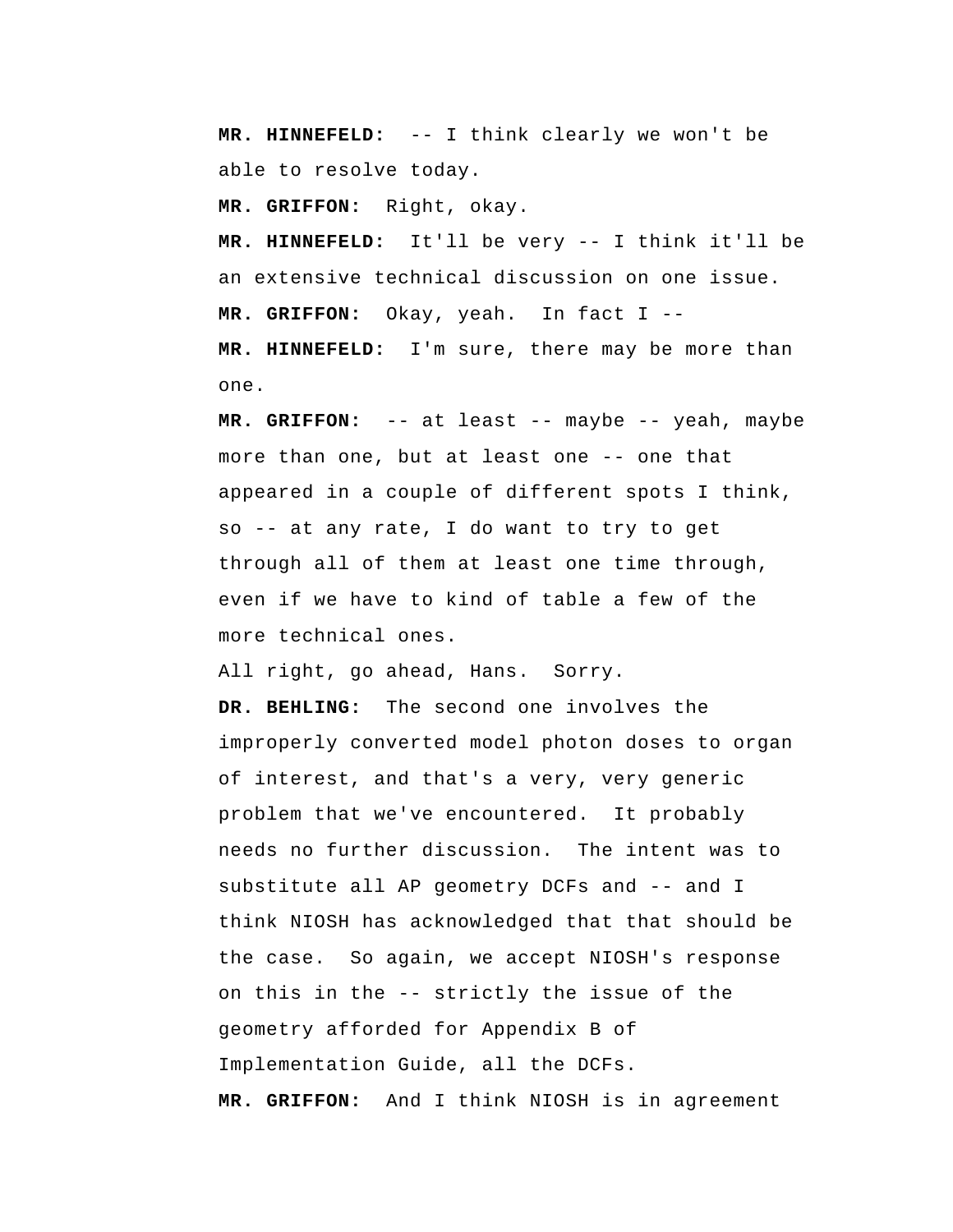and -- and it -- and you state that all cases will be re-evaluated in this report. As far --Wanda was mentioning earlier that case ranking and site ranking -- I'm kind of skipping those now, only because I'd like to go back to my other matrices and make sure I'm applying these consistently and then bring it back to this subcommittee because I know these -- this finding, for instance, has come up before and I think I want to make sure I'm being consistent in the way we're ranking them across matrices, so - and I don't -- I don't want to guess at those on the fly.

All right, 61.3?

 **DR. BEHLING:** That's the issue that has also been discussed at length. I don't know to what extent we want to talk about it today again --

 **MR. GRIFFON:** Yeah.

 **DR. BEHLING:** -- and that's the applicability of TIB-4 for compensable cases.

 **MR. HINNEFELD:** We've tried to summarize this - you know, what happened in this response, and so we -- we felt obliged to, you know, make progress. These cases have been around a long time. We've always felt like there would probably be some sites where we couldn't do anything better than a bounding dose. We felt like the TIB-4 technique provided us a -- a -- a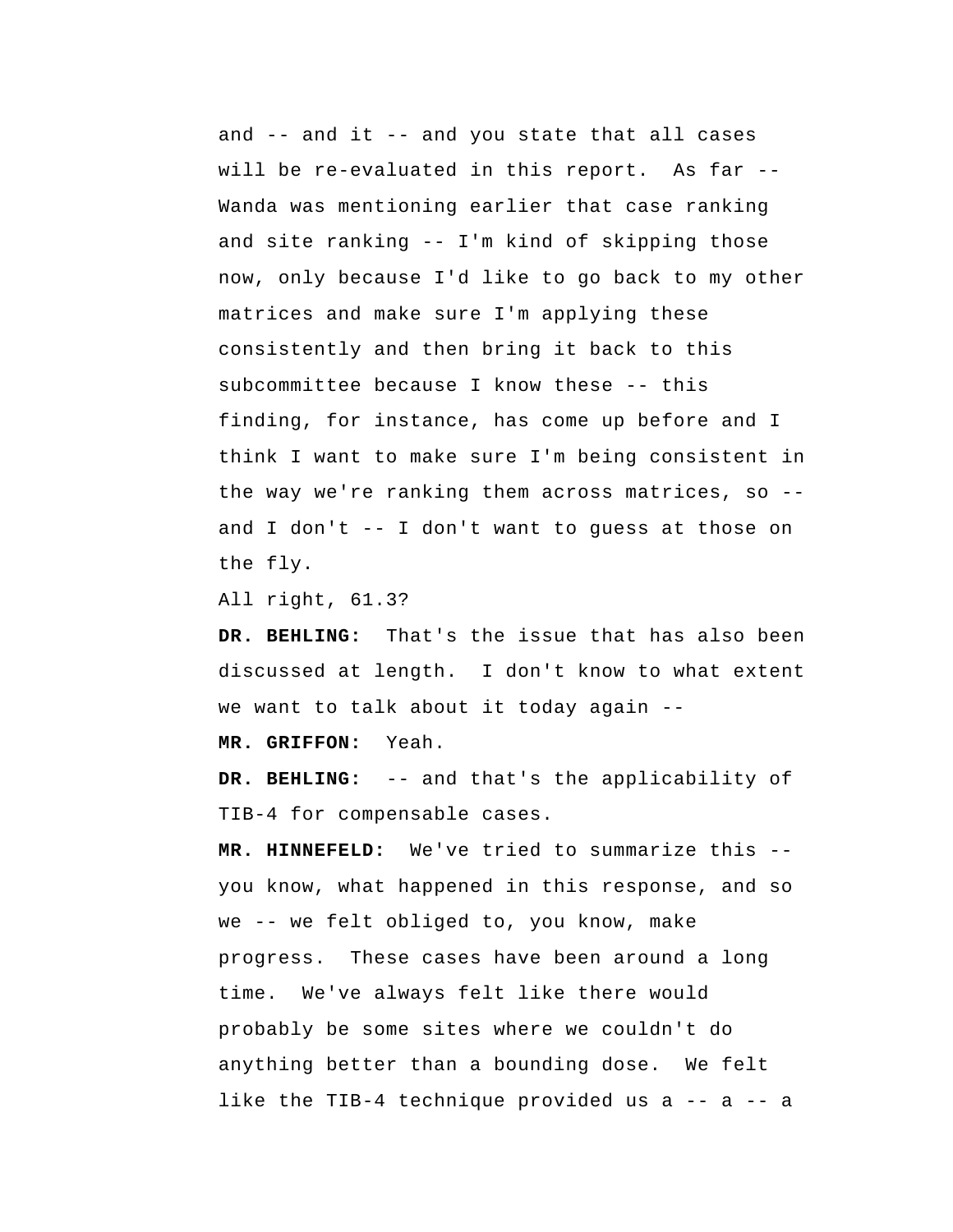valid bounding dose on the sites it's applicable to, and so we decided we would do that. You know, there's a part in the regulation that says you -- you -- when research is done, you go with what you've got. And so that's what our decision was. Research is done; we're going to go with what we've got. And for some of the cases we did, I think we were perfectly appropriate in doing that, but not for all of them. We applied it more broadly, through misunderstanding on NIOSH's part -- and I guess it is on my part. If you look at who at NIOSH misunderstood, it was me, because I directed ORAU to submit these cases and I directed our health physicist to approve these cases. So if it didn't -- if no one -- if everybody above me understood what we should have been done -- doing, I'm the one who misunderstood.

 **MR. GRIFFON:** And particularly you're speaking to the  $-$ 

 **MR. HINNEFELD:** TIB-4 -- any TIB-4 compensable cases.

 **MR. GRIFFON:** -- (unintelligible) used for compensable cases.

 **MR. HINNEFELD:** TIB-4 compensable cases.

 **MR. GRIFFON:** Okay.

 **MR. HINNEFELD:** And --

 **MR. GRIFFON:** But at this time --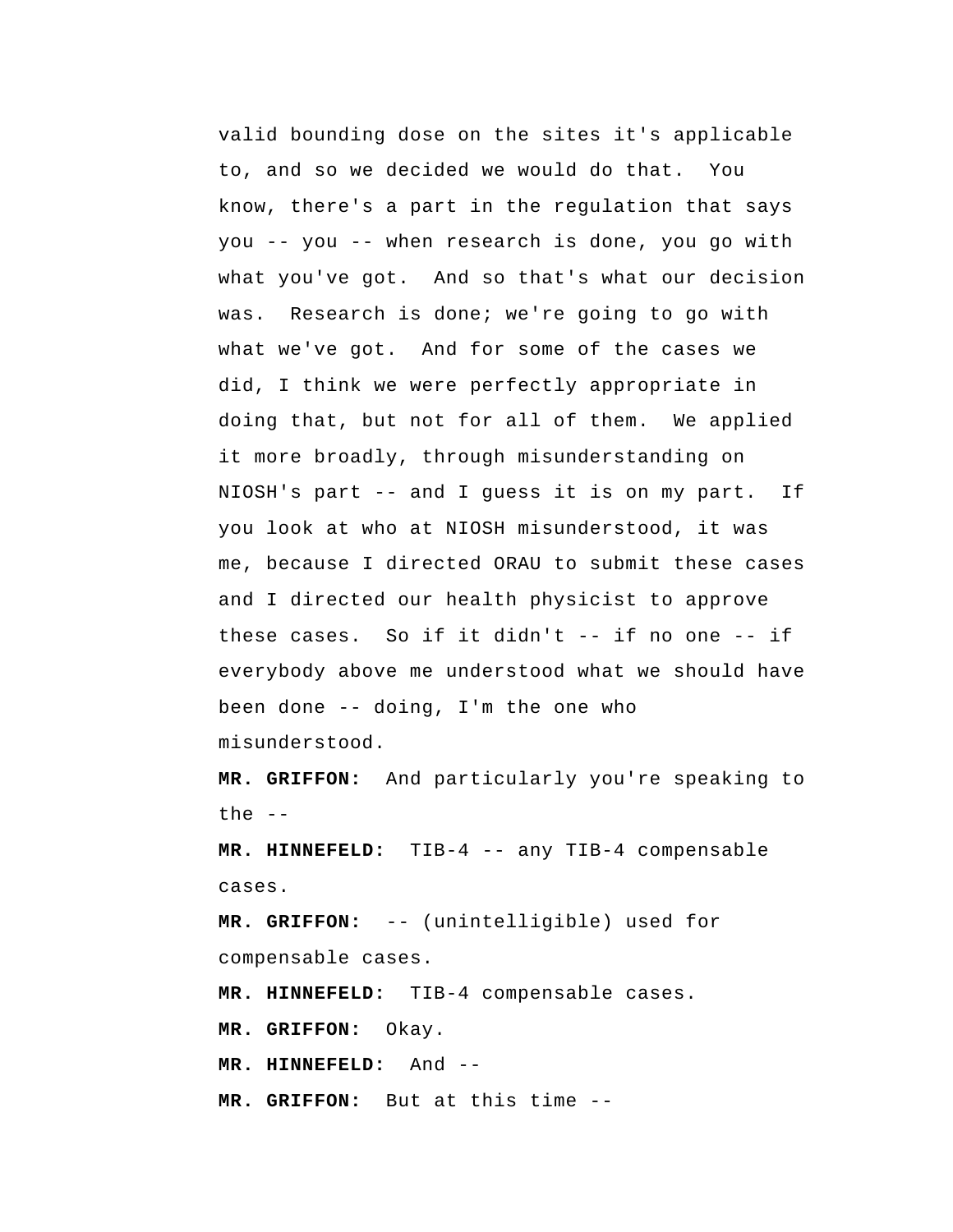**MR. HINNEFELD:** -- TIB-4 was applied -- you know, there are two types of misapplication that one - that they were compensable, but it was -- it was applied to cases -- the reason there were misapplication -- two categories of misapplication, it was applied to cases where it -- where TIB-4 really wasn't applicable, and you've noted that in some of the findings. And it was applied to cases where really the research was pretty much done and there was no real need for a capping dose. And then TIB-4 itself prohibits its use in a compensable case. We expected that the revision will be forthwith. We'll start doing these things, revis-- (unintelligible) will be revised right away and it just never got revised because we recognized before that was done that this was -- that it was being misapplied and there weren't really that many cases we could correctly complete in this fashion, so the revision never got done. There was an exchange of paper -- what we call a change management form between us and ORAU where we documented this is what we want you to do. We told ORAU yes, this is what we want you to do. We do that on occasion. We don't necessar-- I don't document all my direction to ORAU on change management, but there are certain ones where there's maybe a good chance that there won't be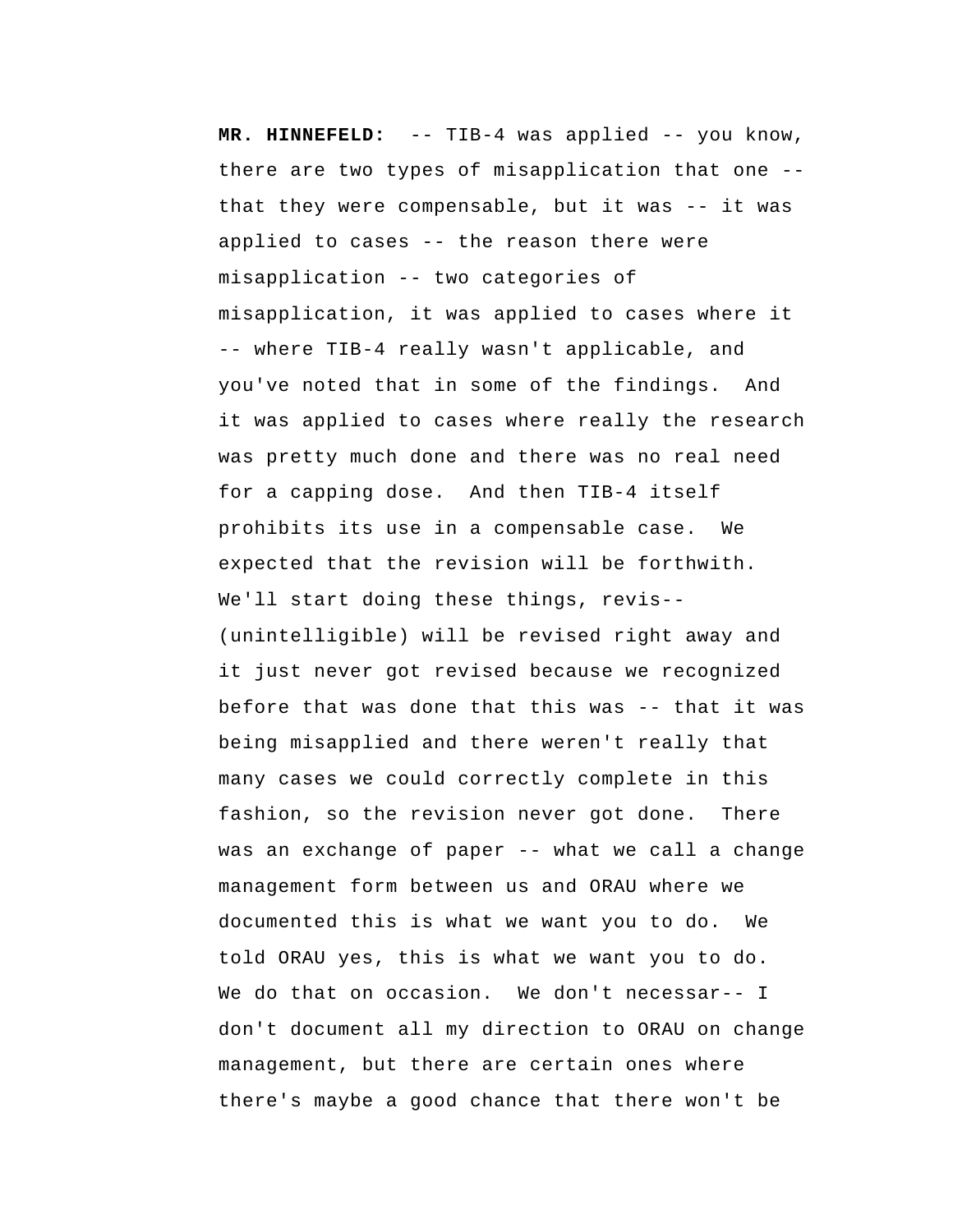common understanding among both sides of the team so we prepare a written understanding -- this is what we want to do -- and that was done. **DR. MAURO:** Stu, this is John Mauro. Just a question on -- this particular case is a Bridgeport -- Bridgeport Brass case. I notice that there is now a -- a site profile for Bridgeport Brass, and I think in our write-up on this case we make -- we point out that if you were to use the -- the -- the site profile, specifically Bridgeport Brass, as opposed to TIB-4, there is a substantial change in the dose. Is this one of the cases where you're going back and revisiting this particular case and using Bridgeport Brass site profile?

 **MR. HINNEFELD:** We are not revis-- we are not revisiting any cases on our own.

**DR. MAURO:** I -- I can go --

 **MR. HINNEFELD:** The Department of Labor is aware of these cases.

**DR. MAURO:** I -- I see.

 **MR. HINNEFELD:** And if they return them to us, then we would do it with Bridgeport Brass site profile.

**DR. MAURO:** I understand.

 **DR. WADE:** But now this is a case that was compensated.

 **MR. HINNEFELD:** Yes.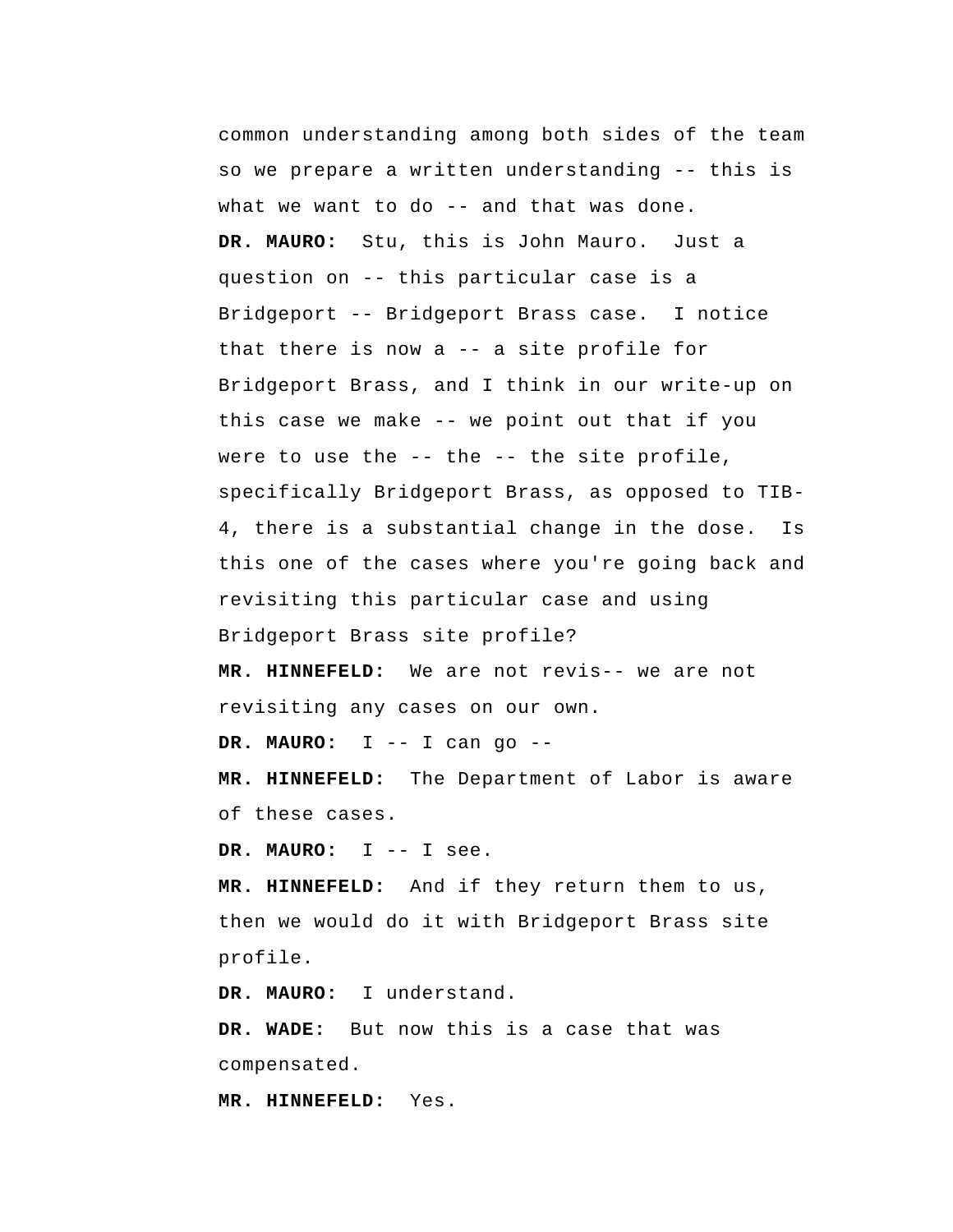**DR. MAURO:** Yes.

 **DR. WADE:** Just want to have that on the record.  **MS. BEHLING:** This is Kathy Behling. Stu, do I understand correctly that the modification to TIB-4 is going to allow certain facilities, certain AWE facilities, to be compensated using TIB-4? Is that what I'm understanding?  **MR. HINNEFELD:** I didn't -- I didn't intend to say that we would -- were doing that now. At the time we adopted this approach, we intended to do that, but we abandoned the approach before the revision ever got made.

Now it still may happen that we may find cases that we want to  $-$ - there's no  $-$ - nothing we can do better than a bounding dose, and TIB-4 is a good bounding dose for that site. In that case, if there's some we want to do in the future, we would revise TIB-4 to allow that -- it to be used in that -- in that fashion. Or we would put out some other document that -- with a bounding dose as -- you know, when that -- you know, in that fashion, but we would not rely and reference TIB-4 in its current -- in its current state if we did that.

 **MS. BEHLING:** Okay, because I -- I'm just wondering if it would be useful to maybe go and look at the list of AWEs where there are claimants and determine which facilities it may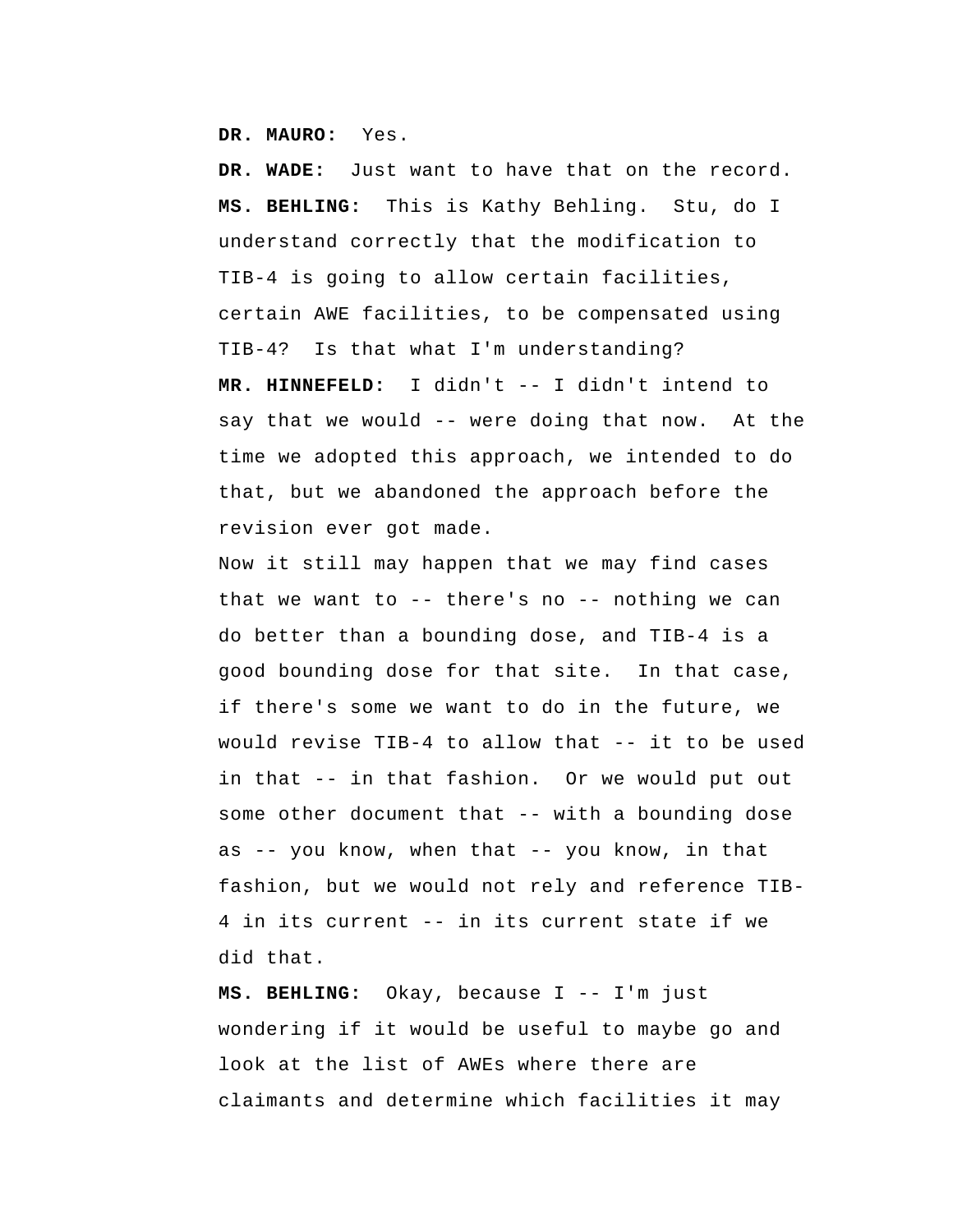be applicable to use the OTIB-4. I wasn't sure if that's what you were insinuating or not, if potentially there would be a list of AWE facilities where you realize TIB-4 may be appropriate to be used, but it doesn't sound like that's what you're doing.

 **MR. HINNEFELD:** Well, we're doing something like that.

 **MS. BEHLING:** Okay.

 **MR. HINNEFELD:** Battelle, our second dose reconstruction contractor, has responsibility for most of the AWE sites, and they are -- they have compiled the available information and they are making those judgments about which ones does it look like we can -- we have enough, you know, data at that site where we can do dose reconstructions and here's a site profile, here's how you do it. Which ones do we not have enough information to even do a capping dose reconstruction. And so those'll have -- those will probably go 83.14 path. They don't know what else they would do. And then the final category would be those which -- a source term model like -- like TIB-4 would work. Now whether it -- we ultimately end up revising TIB-4 and - and using TIB-4 or whether we publish another document that describes the capping source -- you know, source model -- exposure model dose for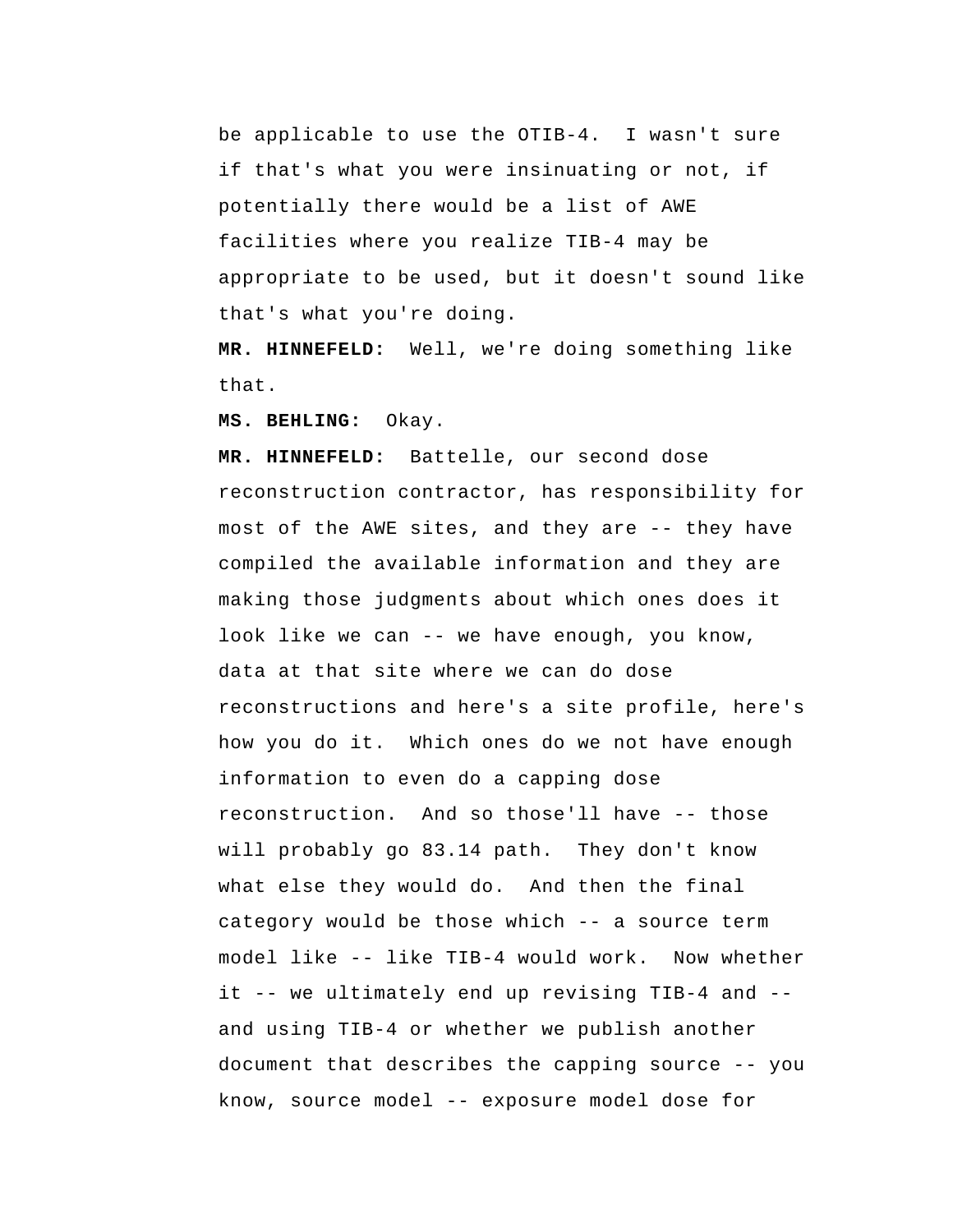those, I don't know exactly how that'll proceed yet.

 **MS. BEHLING:** Okay, that makes sense and that seems to make the process a lot cleaner --  **MR. HINNEFELD:** Yeah.

 **MS. BEHLING:** -- so very good.

 **DR. WADE:** This is Lew Wade. If I might just make an observation because this is one that obviously we've talked about a great deal within the agency, as well. I think NIOSH encountered a situation where it felt in order to do its job in a timely way it needed to make use of bounding assumptions, and I applaud that decision. There were technical errors made in that those reports said that TIB-4 was used when TIB-4 was a document that was not to be used, and therefore errors were made. The working group -- excuse me, the subcommittee and SC&A did their job in a wonderful way, as well, and pointed out these issues. And it's good to have this open discussion and now we're moving to a better way of all of us doing business. I think this points out the importance of a review process, as well, so I compliment all involved.

 **MR. GRIFFON:** Just the -- I gue-- I guess your - answered part of my question which was who defines this universe of applicable sites for this procedure and -- and Battelle's -- this is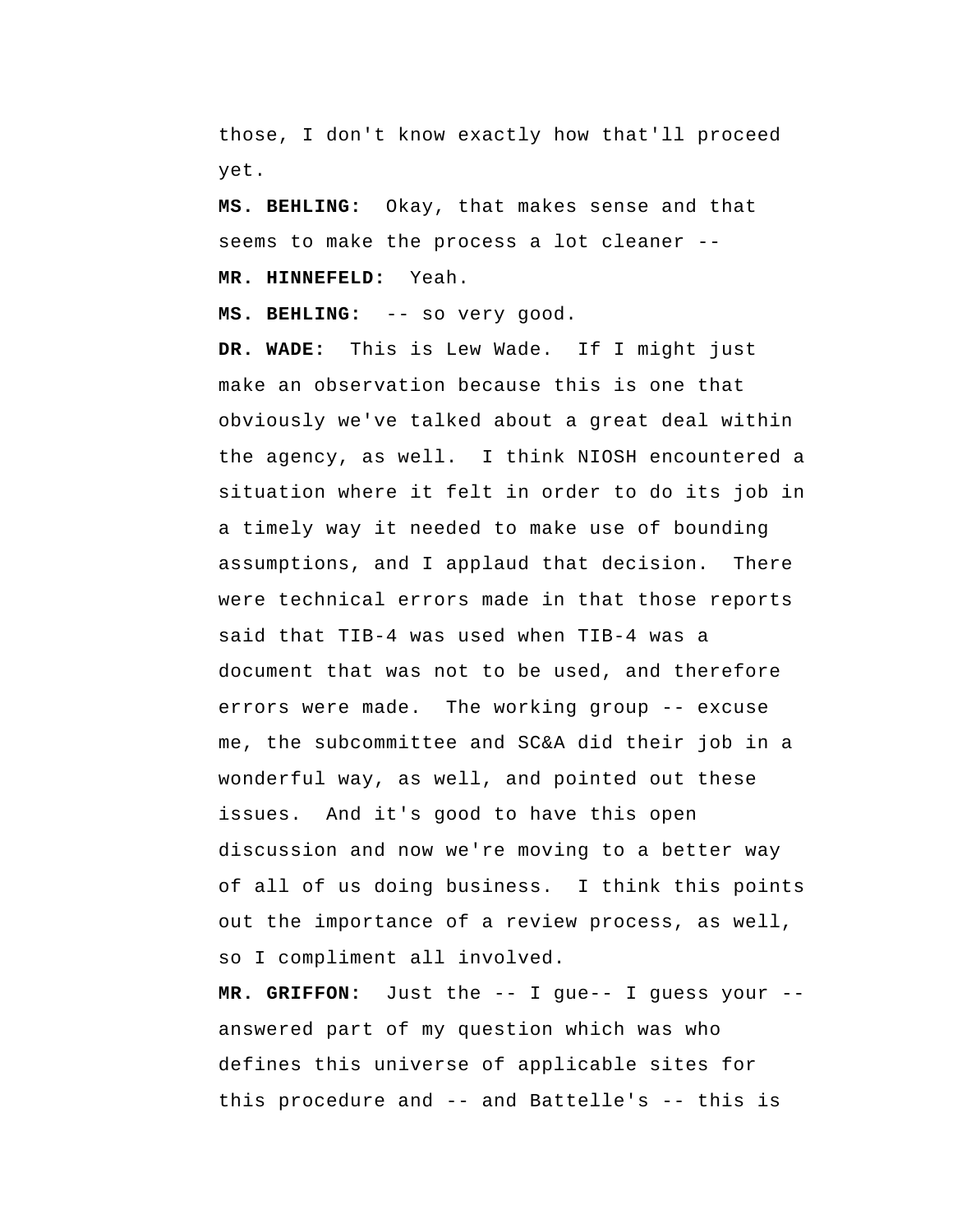kind of ongoing now, but how -- at the time you had TIB-4 for the cases that -- in this review, how was it -- how was it decided --

 **MR. HINNEFELD:** It was one --

 **MR. GRIFFON:** -- TIB-4 was going to be a bounding -- plausible upper bound for these sites?  **MR. HINNEFELD:** Well, TIB-4 was prepared to be a plausible upper bound for sites that handled uranium. It was originally uranium. And so because it's based on the earliest --  **MR. GRIFFON:** So the (unintelligible) say that,

but it's  $-$ 

 **MR. HINNEFELD:** -- it's based on the earliest AEC facilities and the conditions that were found in the late '40s when HASL actually started looking at these places that had been producing uranium during the war.

 **MR. GRIFFON:** Right.

 **MR. HINNEFELD:** So it was based on uranium facilities, and -- and then so the research that was done at the time was to look through some of the available information, not necessarily make a thorough research of it but to identify sites where it appears all they handled was uranium. And so those sites were in the appendix as the applicable sites.

 **MR. GRIFFON:** And it doesn't necessarily distinguish between types of uranium work.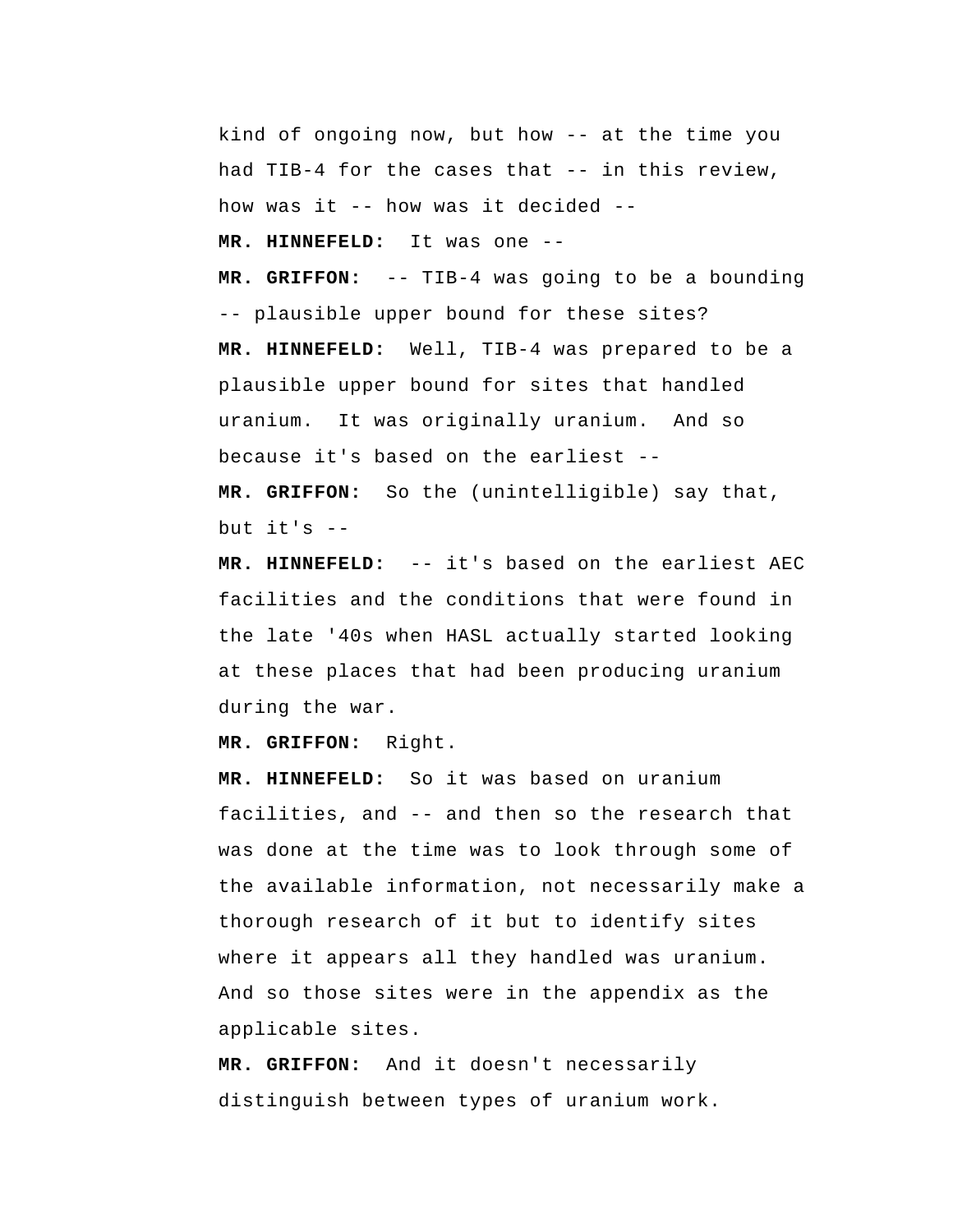**MR. HINNEFELD:** Well, it's gone through -- it's gone through a number of evolutions, and so at one point I think it may have said uranium metal forming --

 **MR. GRIFFON:** Okay.

 **MR. HINNEFELD:** -- and then -- and then -- but those plants in the '40s did more than uranium metal forming. They did all the chemical process uranium and so the data that supported this supported more than just uranium metal work. So -- and it's gone -- it was originally just natural and I think it was maybe expanded to allow some low level enrichment, also. So I don't know exactly what -- but there -- it's going through --

 **MR. GRIFFON:** And the reason --

 **MR. HINNEFELD:** -- a series of things as research supported it.

 **MR. GRIFFON:** I'm sorry. The reason for developing a Bridgeport Brass site profile and that was that you -- you subsequently found additional information on Bridgeport or --  **MR. HINNEFELD:** Yeah, we did -- we did have - well, I don't know that Bridgeport Brass was ever part of -- in the TIB-4 appendix. I don't know that it ever was. It's one of the -- one of the -- one of the errors we made was the misapplication of TIB-4 to sites beyond the way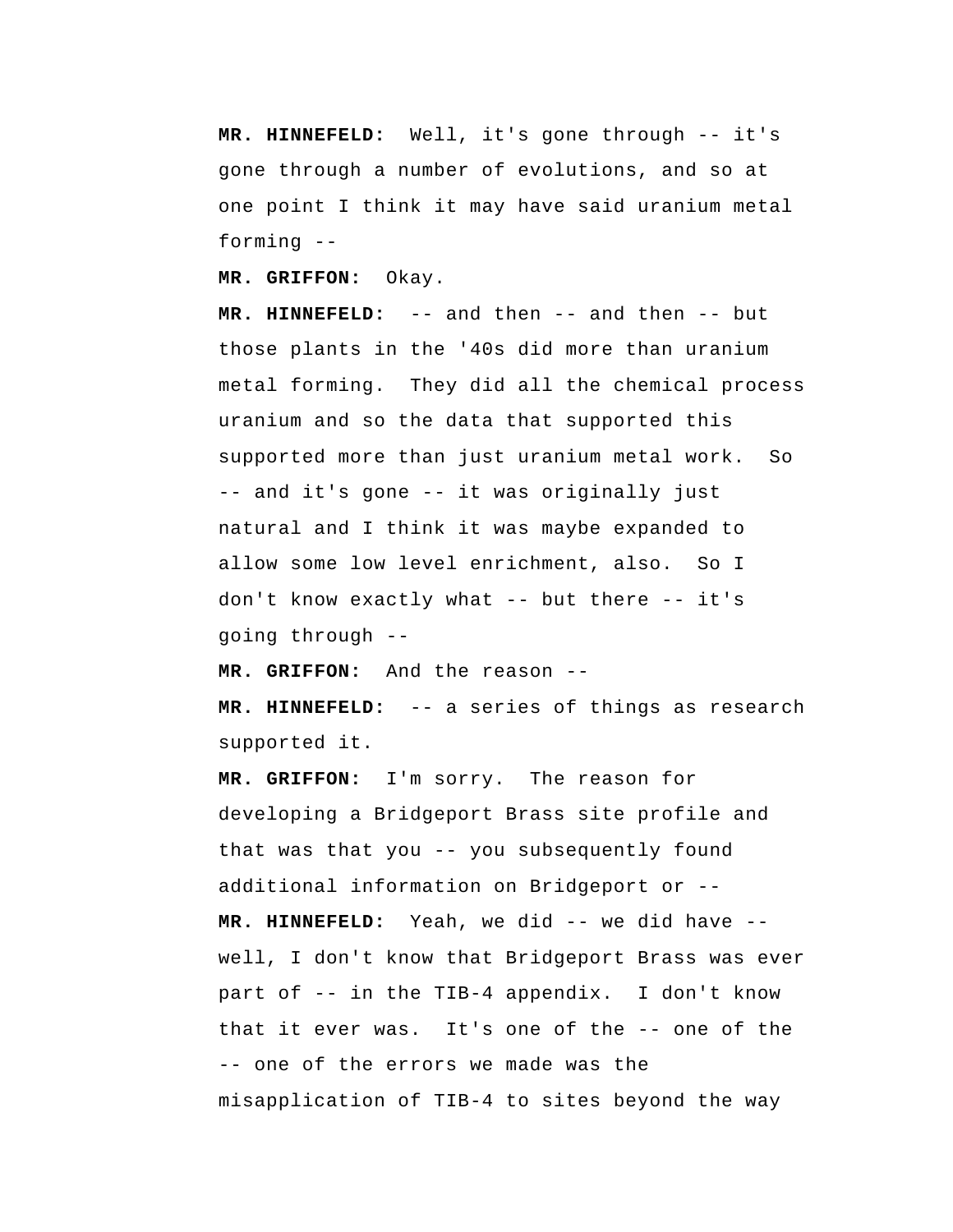it was supposed to be.

 **MR. GRIFFON:** So this was one of those sites that might have been beyond --

 **MR. HINNEFELD:** I don't -- I don't think -- I don't know if it was ever -- I don't know if it was ever in the appendix or not, and even if it were, there is additional information about Bridgeport Brass available beyond --

 **MR. GRIFFON:** There's -- there's two -- two things that I was looking at here was, one, that it was a compensable claim and, strictly speaking, the TIB said not to use it for that - right? -- at the time, anyway.

 **MR. HINNEFELD:** Right.

 **MR. GRIFFON:** And then the second thing was I was wondering before that I was -- asked was the site even listed in that -- in that TIB at the time this was done. I don't know if Hans knows that.

(Pause)

 **MR. HINNEFELD:** Yeah, it was.

 **MR. GRIFFON:** Oh, it was listed? So it was listed in the -- so it was really the compensable issue. That's what I was (unintelligible). Then -- then why -- why did -- was it -- was it additional information came (unintelligible) --  **MR. HINNEFELD:** Yeah, we did find additional information from Bridgeport Brass. We actually found the guy who had been the radiation safety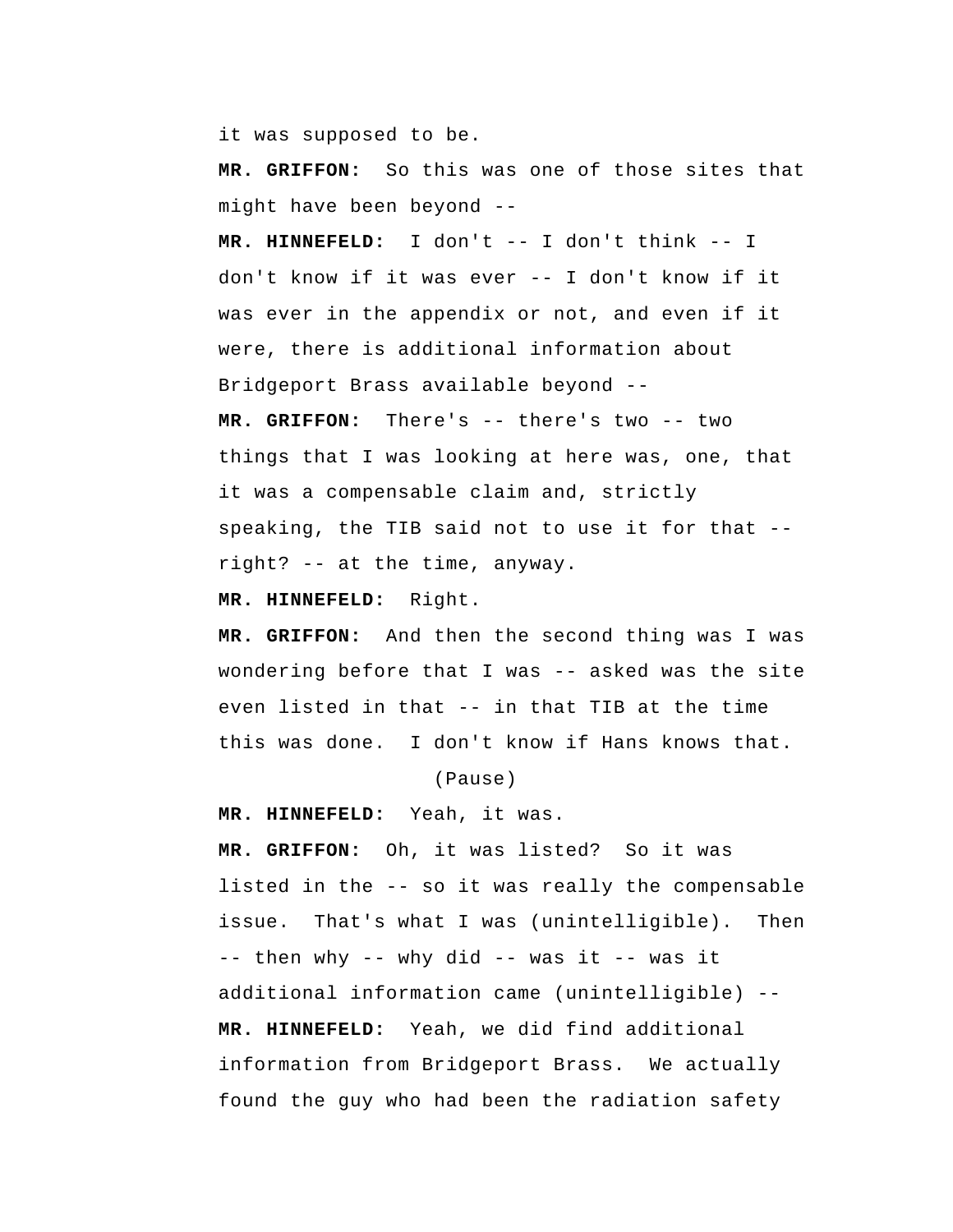officer and he pointed out where some records were stored about the information from those people, I think.

 **DR. BEHLING:** Okay, 61.4 is an issue that -- in your matrix it's defined as failure to account for all potential occupational medical doses, and this person was employed in the '50s to the early '60s. He was given -- given medical occupational exposure in behalf of conventional PA chest Xrays, but there was no accounting for any potential photofluorography. And so that issue really addresses the need to perhaps account for medical exposures involving photofluorography. And as it turns out, in OTIB-4 Rev. 3 PC-1 there is a recommendation to use photofluorography for all years prior to 1961. So I'm not sure your response addresses that change in the guidance.  **MR. HINNEFELD:** Well, there's not -- you know, that TIB -- TIB-4 does include that, the latest revision does include that. There's not uniform agreement on everybody's side, on the ORAU and OCAS side, about whether that really is the correct approach to take because the -- the research that supports -- I believe it's TIB-6, which is the DOE -- you know, medical exposures. The research that led us to conclude that if you don't have other evidence at DOE facilities, you should use PFG up in -- through some year, was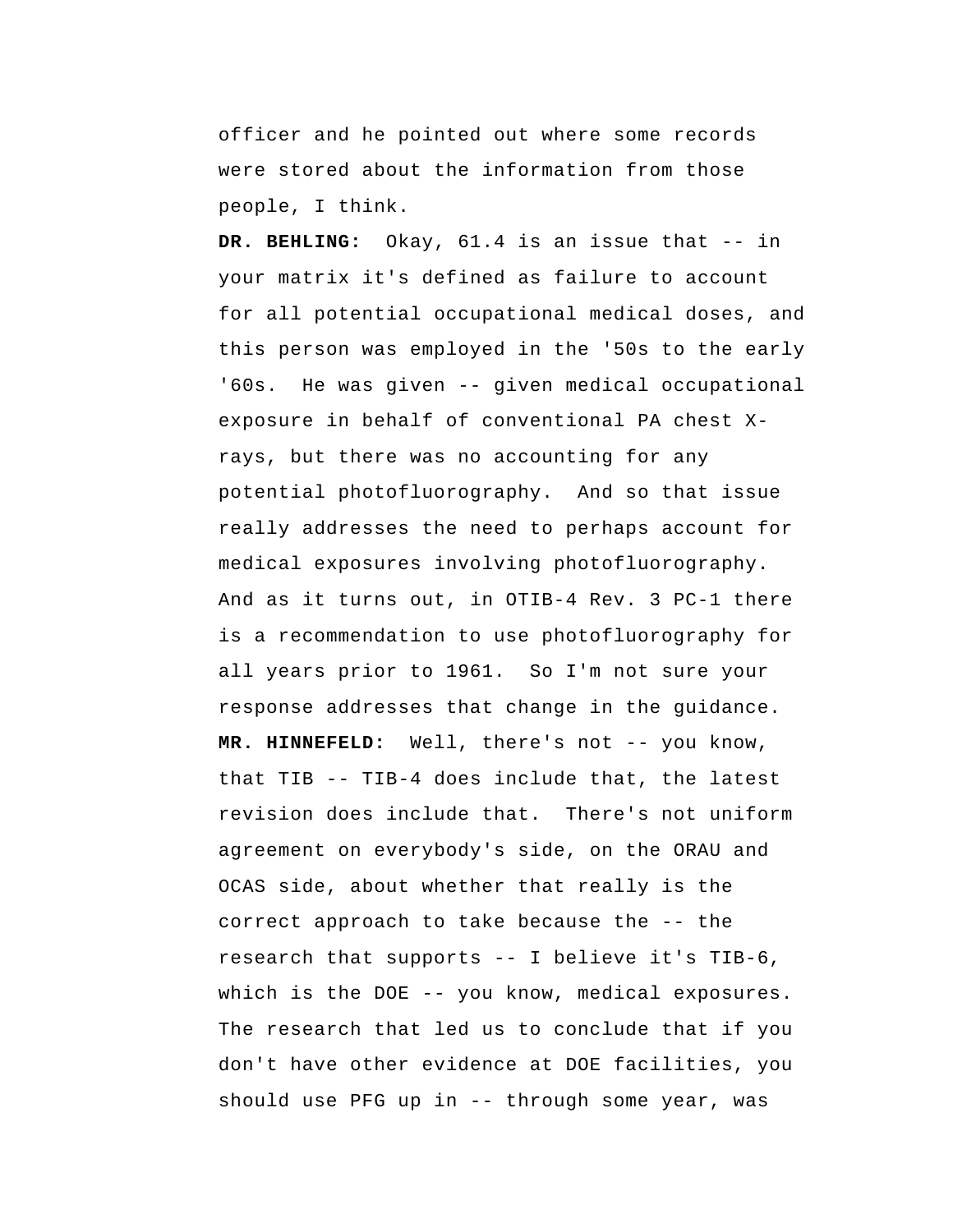based on research that was done in DOE facilities. It was not research that was done at -- how were chest X-rays done in general, in the population. And so it's not entirely clear to us that you really -- you know, that a private firm, if they were giving X-rays, and some -- most AWEs we don't even have any indication that they were necessarily giving X-rays, but if they were, would they have done a PFG exam, which was usually a large-scale kind of screening thing. They could do a lot of them. So there's still some disagreement. The current version of TIB-4, as you say, exactly says use PFG up to '61, but there's still some open discussion on the side - our side whether that's really the correct recommendation or not. If we want to go farther down that path, that would really I think require -- outside of this, you know, discussion outside this sub-- this subcommittee, at least in this particular task.

 **MR. GRIFFON:** But at this point you're -- you're at least saying there was a -- you didn't adhere to the procedure.

 **MR. HINNEFELD:** Well, the -- no, no, actually procedure two --

 **DR. BEHLING:** The original procedure didn't make reference to it.

 **MR. HINNEFELD:** Right.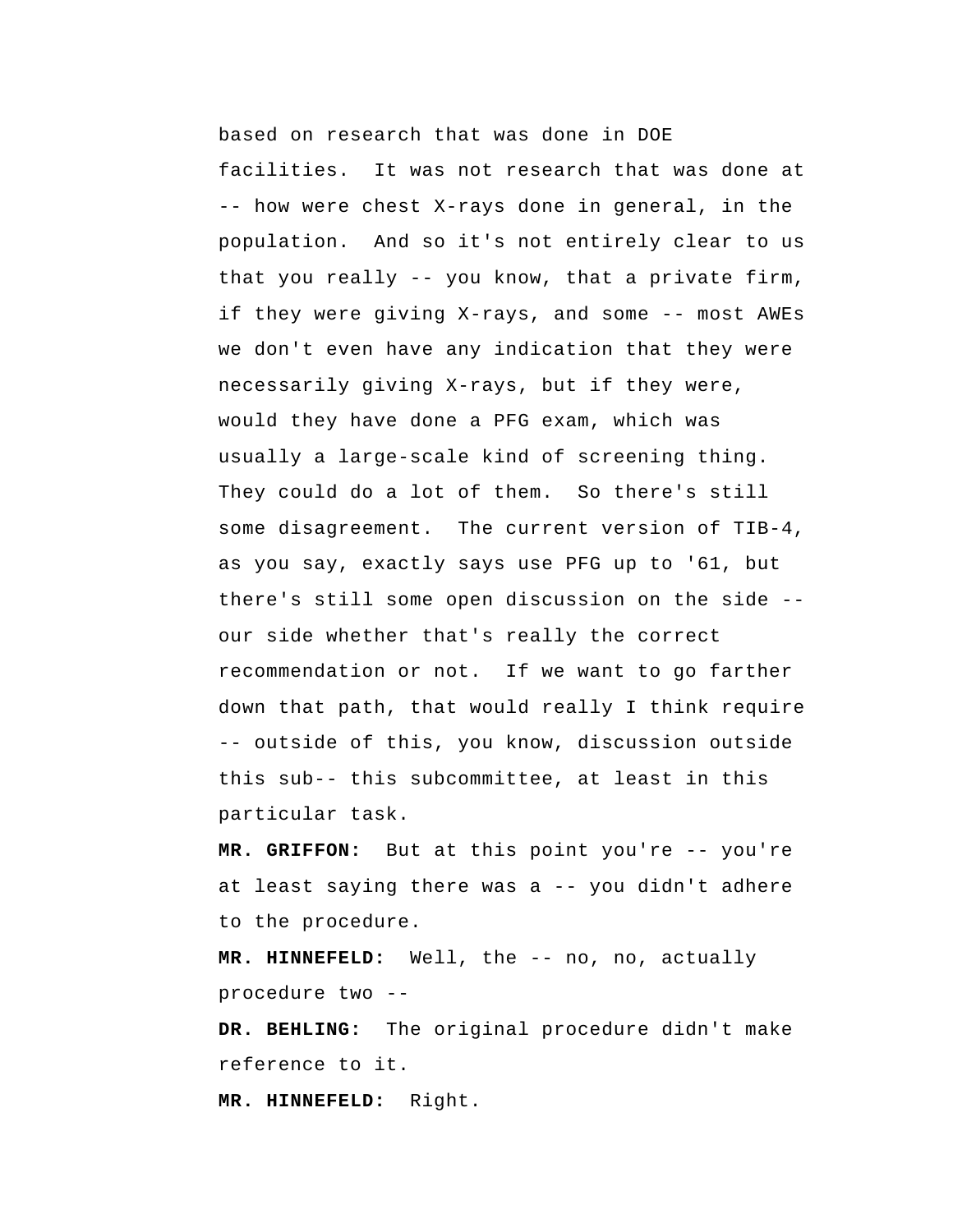**DR. BEHLING:** The revised procedure does, and generically speaking, when we talk about pre-1960, there was at least some generic use of photofluorography at -- at DOE sites. And so that was really brought up then, and of course would support our contention that the revised TIB-4 does in fact make reference to the photofluorography.

 **MR. HINNEFELD:** And there's still debate, yeah, but right now -- where we are today --  **MR. GRIFFON:** Right, right --

 **MR. HINNEFELD:** -- where we are today, it would be included.

**MR. MAHER:** This version of the OTIB (unintelligible) dose reconstructor follow (unintelligible) used to correct (unintelligible).

 **MR. HINNEFELD:** Yeah, the version that he had at the time.

 **MR. GRIFFON:** Okay.

 **DR. WADE:** But Hans's question has been raised, and the new OTIB deals with Hans' question, so this issue is behind us right now.

 **MS. MUNN:** Yeah, that's done.

 **MR. GRIFFON:** So it's accepted in the new OTIB, but you say there's still -- you're --

 **MR. HINNEFELD:** Well, there's still some debate about it.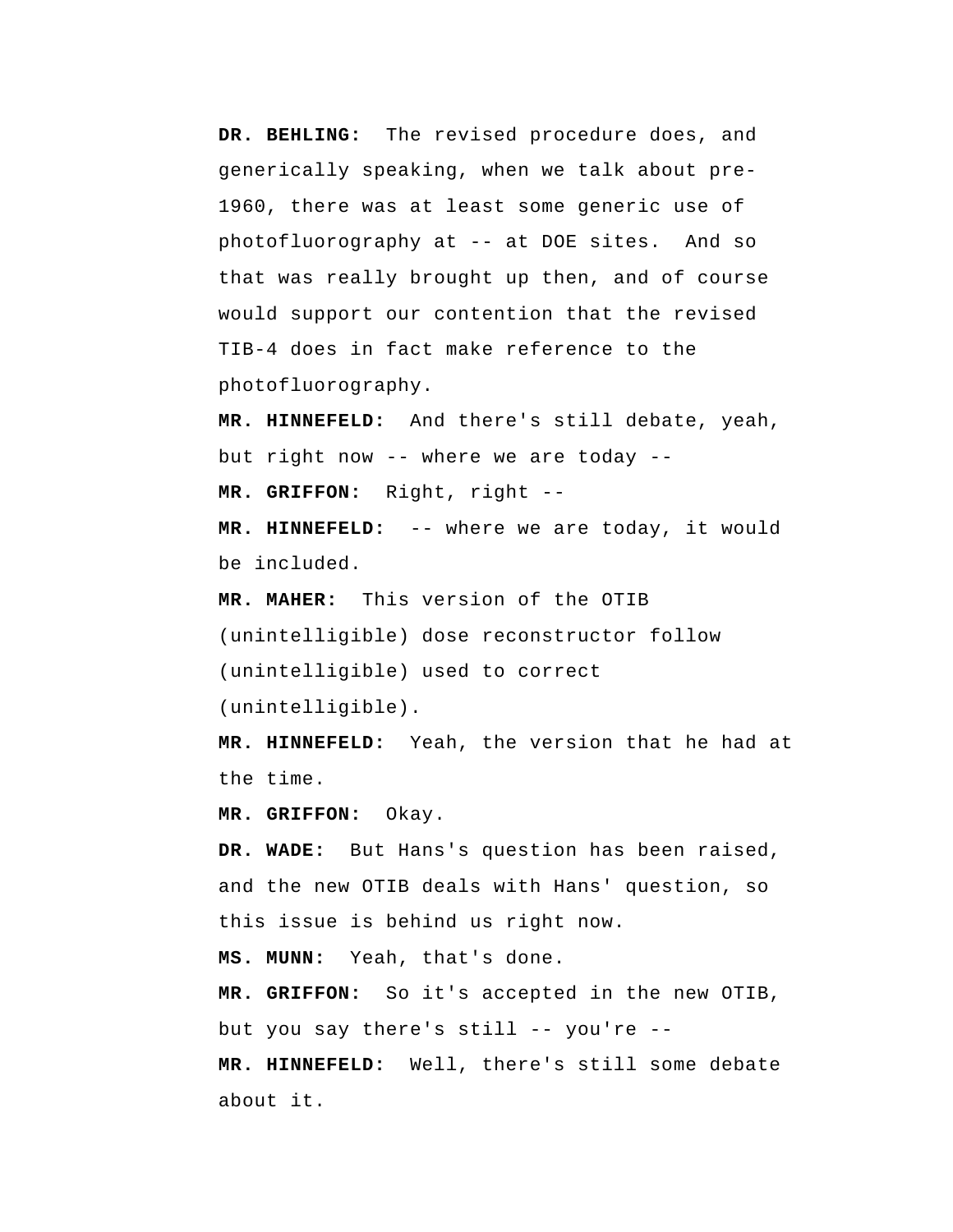**MR. GRIFFON:** -- still some debate --

 **MR. HINNEFELD:** There's still some debate about it, but where we are right now -- you know, unless some debate changes things, where we are right now is it's in TIB -- TIB-4 to include PFG in (unintelligible).

 **DR. WADE:** Well, that's the infamous Rev. that we're going to --

 **MR. GRIFFON:** That we're going to review anyway, right. Okay, go ahead.

 **DR. BEHLING:** The next one, 61.5, is already - something we discussed and that is the appropriateness of using TIB-4 for 'pensable claims, so we can skip that. I think that takes care of claim 61.

 **MR. GRIFFON:** 61's done, okay.

 **DR. BEHLING:** 62 is another AWE facility. In this case it's NUMEC, and the first issue there was, again, the use of OTIB-4 as an appropriate method for calculating dose, which we've already discussed. And so you see in the matrix, see response 61.3. The only difference here, however, is that is NUMEC really an AWE that should be judged on basis of TIB-4.  **MR. HINNEFELD:** And it should not.  **DR. BEHLING:** Should not.  **MR. HINNEFELD:** It was not -- **MR. GRIFFON:** Wasn't on the list.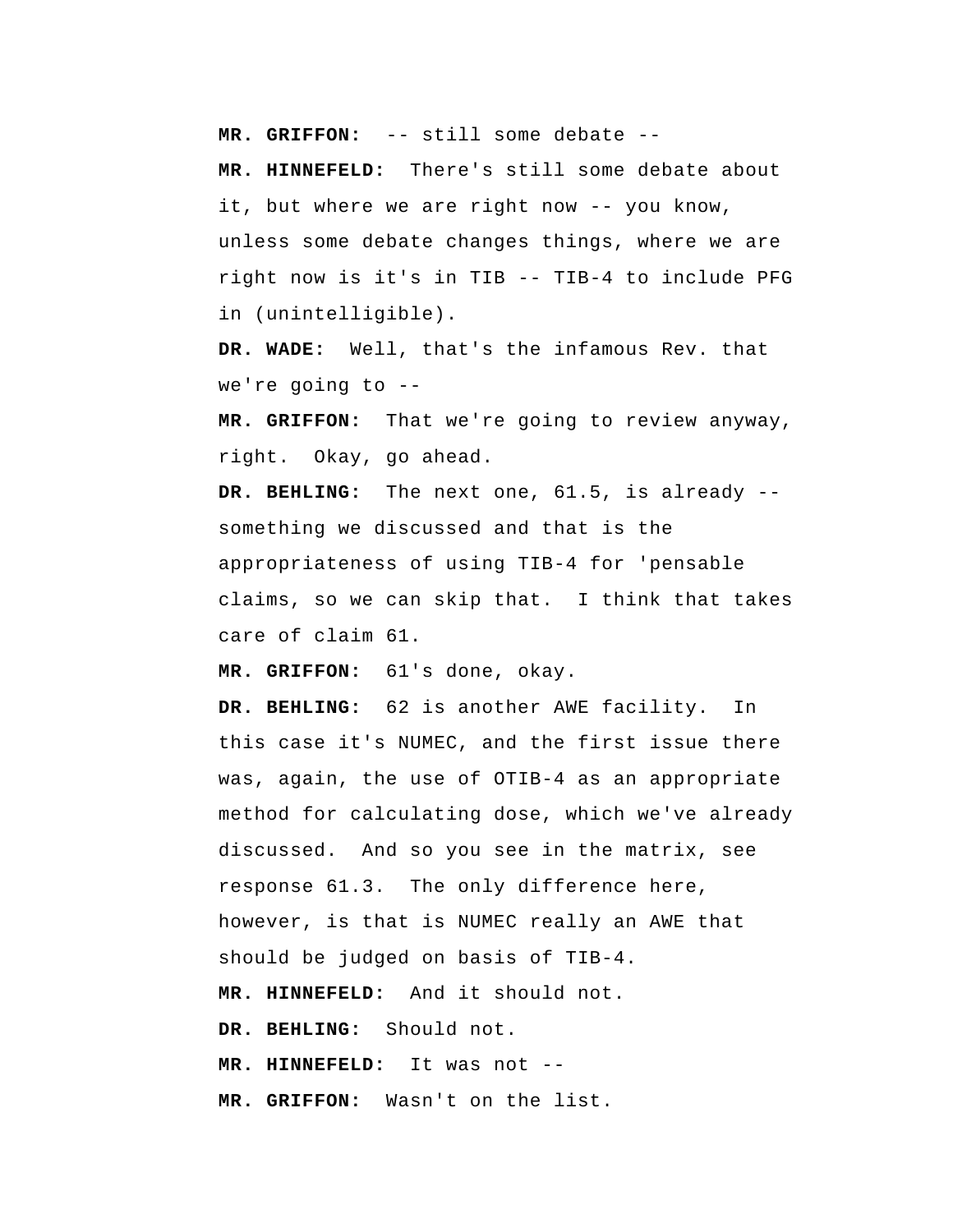**MR. HINNEFELD:** -- I can pretty much tell you. It wasn't on -- it was not part of TIB-4.

 **DR. BEHLING:** Okay.

 **MR. GRIFFON:** Agreement on that. This -- was this a compensable case or a...

 **MR. HINNEFELD:** Yeah.

 **MR. GRIFFON:** Compensable?

 **DR. BEHLING:** 62.2, again, goes back to the uranium ingots in Table 3, and I think Stu has already identified the fact that that table has been revised, so we can skip over that. Again, 62.3, it's a repeat of the issue about a DCF using AP geometry which was already discussed, so we can skip that. Let me go to see if there's anything unique about

62.5.

 **MR. HINNEFELD:** Case where the file included a few individual bioassay samples and some medical exposure information.

 **MR. GRIFFON:** Does 62.4 fall into that earlier discussion of --

 **MR. HINNEFELD:** Yeah.

 **MR. GRIFFON:** -- the --

 **MR. HINNEFELD:** Yeah, yeah, yeah, because it was the -- it was about residual contamination, but it -- you know, it's from uranium in TIB-4 and this was other than uranium plant, so it's the same misapplication.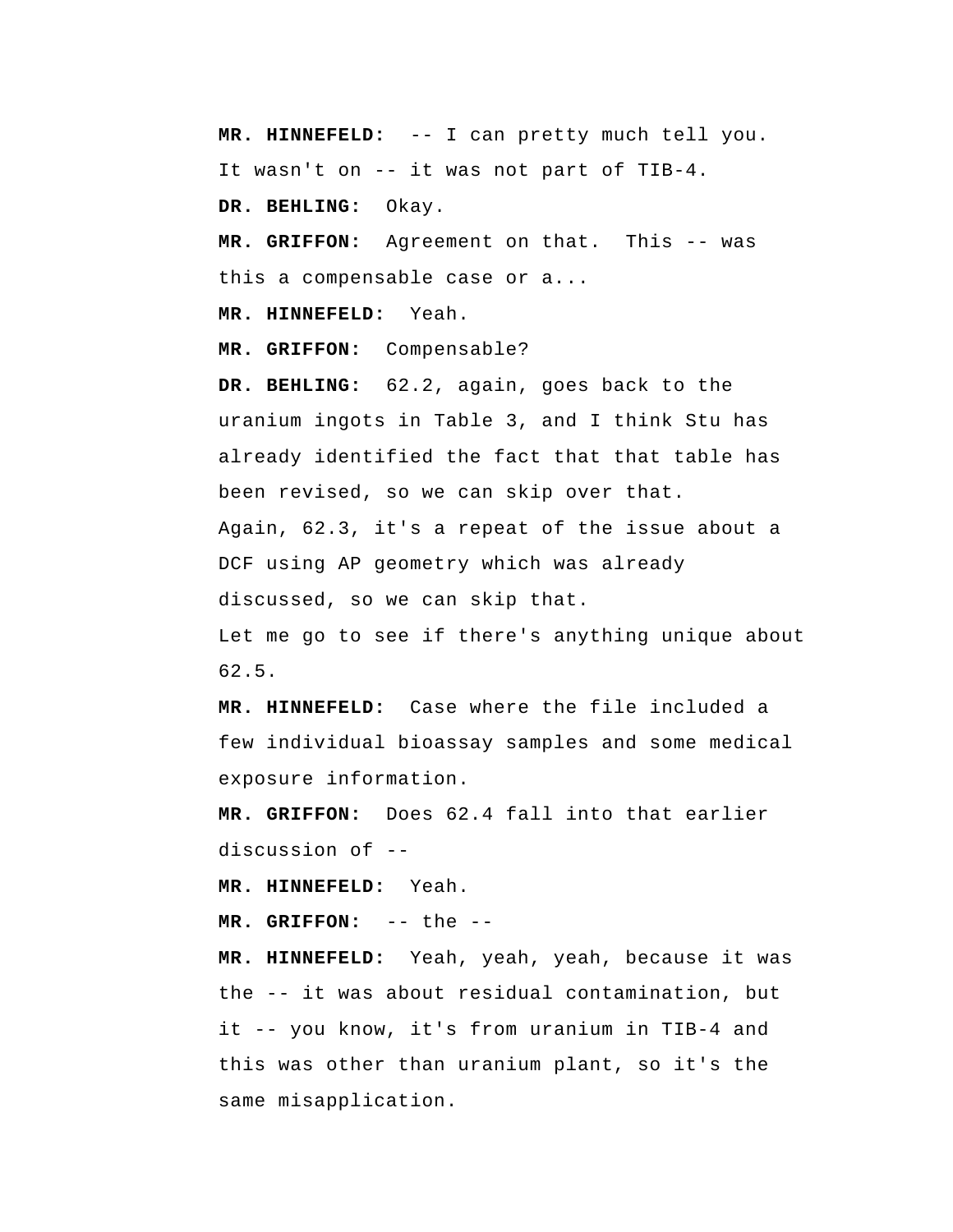**DR. BEHLING:** So 62.5, it's an issue involving the failure to actually look at the DOE records that were provided, and your statement here is that the data was not received until after the dose reconstruction had been completed.  **MR. HINNEFELD:** Yeah, this ca-- this is a case - this is a site where we didn't -- DOE didn't have any exposure records for this site, so we -- and we didn't have a contact to get exposure records for the site so we didn't think we were going to get any. And so this case was done - subsequently we've encountered and had contact with two companies that ran the site for some period, one of which provided us relatively quickly the information they had, but they were not the site that closed it so all they had was medical information that was generated during the time when they oper-- they were the -- they had the license for NUMEC. And included in that were some X-ray exposures and some bioassay. They had some bioassay and a medical record. So that's how come it showed that, and that came after the DR was done.

 **DR. BEHLING:** And I can understand why this dose reconstruction was closed, in light of the fact it was compensated. The need to have additional information that -- was at this point no longer relevant to the -- to the decision. It was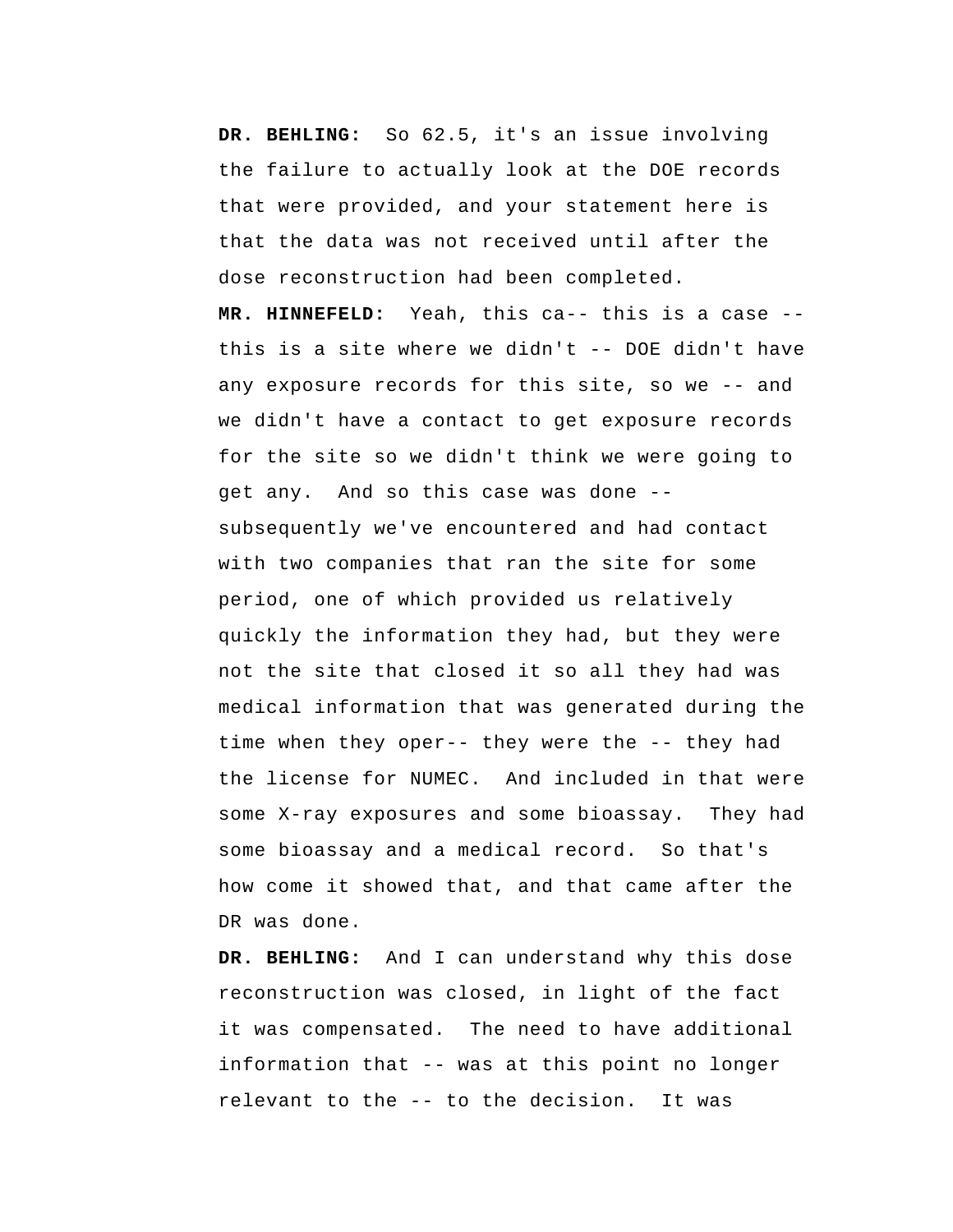obviously a motivated capture.

Again, 62.6 is the issue of TIB-4 and its applicability, so that needs no further discussion.

 **MR. GRIFFON:** Does NUMEC have a -- a site profile by itself?

 **MR. HINNEFELD:** It's being -- we're working on - we're working on it. And in fact, the company that had the license when it clo-- when those plants closed we've been in contact with and they've just recently provided us a lot of individual exposure information for the claimants -- boxes.

**UNIDENTIFIED:** Good.

 **MR. HINNEFELD:** Yeah, sort of good.

 **MS. MUNN:** Give or take a little.

 **DR. BEHLING:** 62.7 goes basically back to the issue that was discussed in 62.5. The dose reconstruction was done at a time when certain amount of monitoring data had not been made available, that were only made subsequently available, but because the case was compensated I can only assume that issue of having to back-fit that was really not necessary.

 **MR. GRIFFON:** This says inconsistency between CATI and data used by NIOSH.

 **DR. BEHLING:** Well, the CATI report said he was monitored.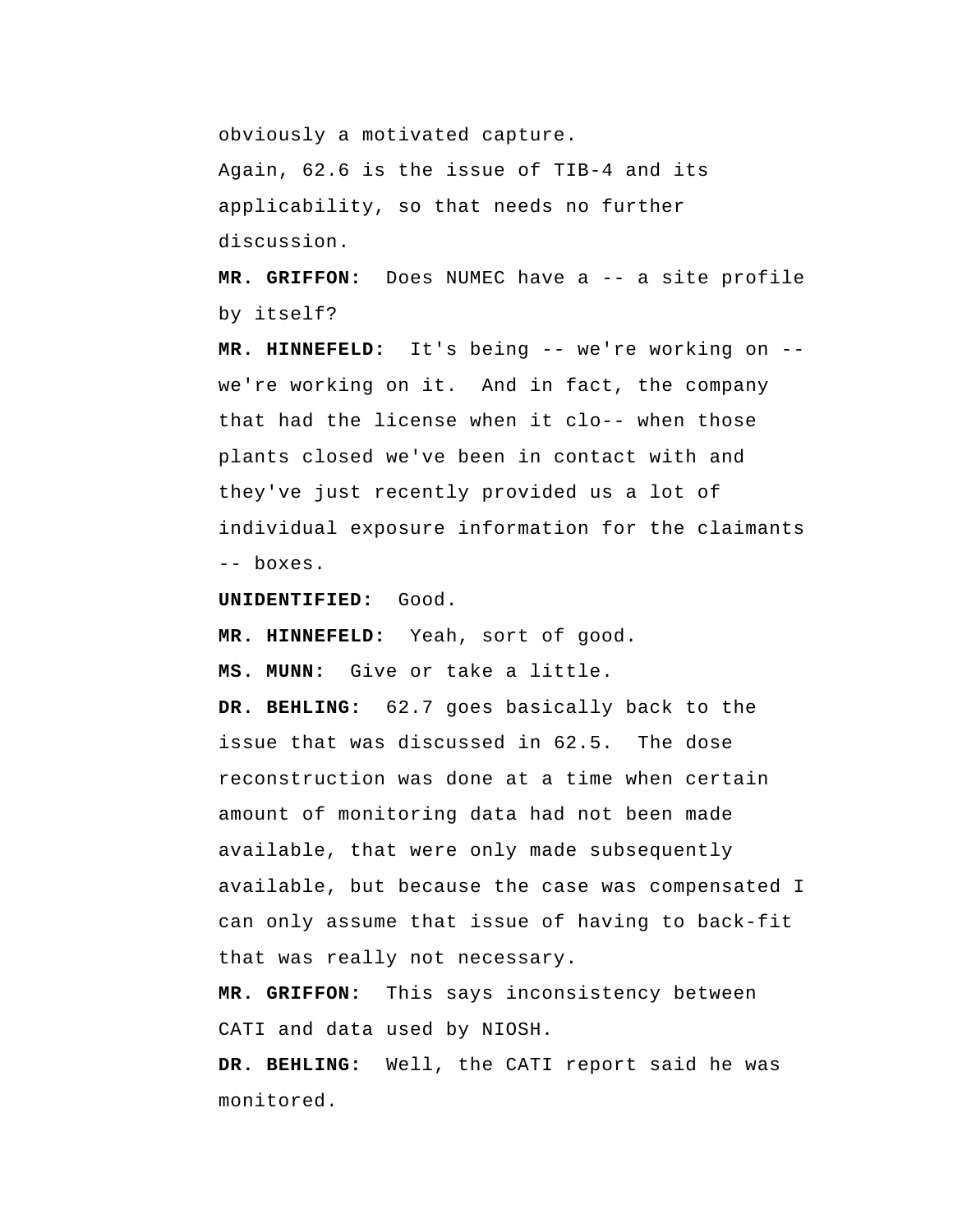**MR. GRIFFON:** Okay.

 **DR. BEHLING:** The absence of records was obviously considered as perhaps an issue where these were lost and the dose reconstruction took place using a generic method. And since he was compensated, the decision was made not to make an issue out of it.

 **MR. GRIFFON:** And the only interest -- this person was compensated. The only curiosity I had on this was how in fact were -- 'cause I didn't look at this -- the details of this case. How was the  $-$ 

 **MS. MUNN:** CATI (unintelligible)?

 **MR. GRIFFON:** No, how was external dose assigned?  **MS. MUNN:** Ah.

 **MR. GRIFFON:** Was it a --

 **MR. HINNEFELD:** TIB--

 **MR. GRIFFON:** -- coworker model?

 **DR. BEHLING:** TIB-4 model.

 **MR. HINNEFELD:** -- TIB-4 model.

 **MR. GRIFFON:** TIB-4 model. TIB-4 covers both external and internal. I always focus on internal. Okay. Right.

 **DR. BEHLING:** And the last one -- again, the last one, NIOSH did not address potential radiological incidents of -- in the CATI report the survivor of the claimant made reference to the fact that the individual had to frequently take showers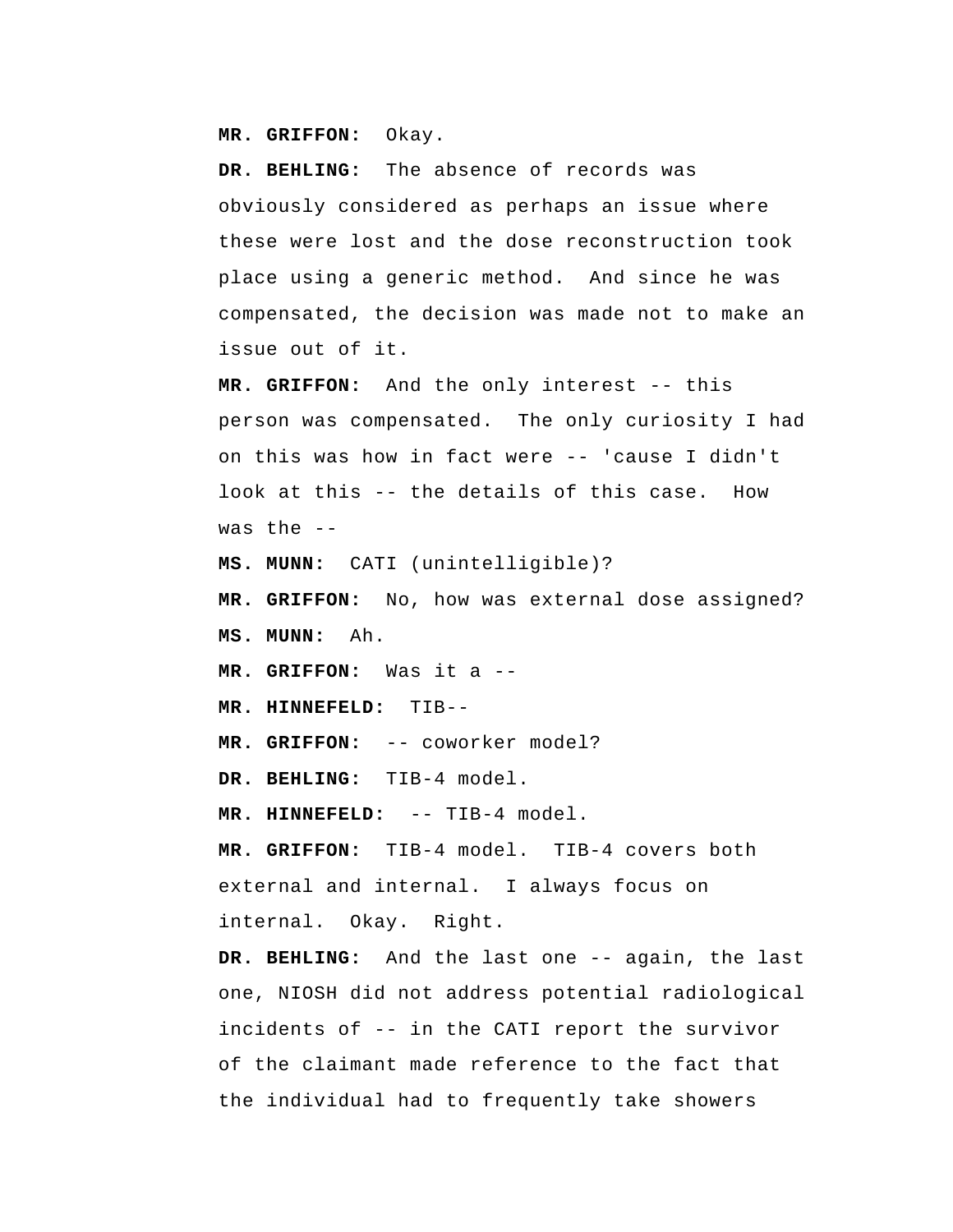prior to coming home from work and that his clothing were contaminated and his shoes were taken away from him. Again, these would suggest that there were issues involving personal contamination, but again, as previously cited, the person was compensated so the issue of minimizing the dose investigation or dose reconstruction is justified.

**MR. MAHER:** This is the standard technique we use for minimization where we give them enough dose to make them compensable and it's over.

 **DR. BEHLING:** Yes. Yes, so it's just a technical issue in making that -- it would have been all different -- those three different sit- conditions would have been different in a noncompensable case.

**MR. MAHER:** That's right.

 **DR. BEHLING:** Case 63, this is West Valley. Again, we can probably expedite things, pretty much the same issues came up, but again, West Valley is probably not a facility that should be compensated by TIB-4, so that's the --

 **MR. GRIFFON:** It wasn't on the original list of facilities.

 **DR. BEHLING:** So the first three things we can just totally ignore; 63.4 --

 **MR. GRIFFON:** Is this a compensable or non--  **DR. BEHLING:** Yeah.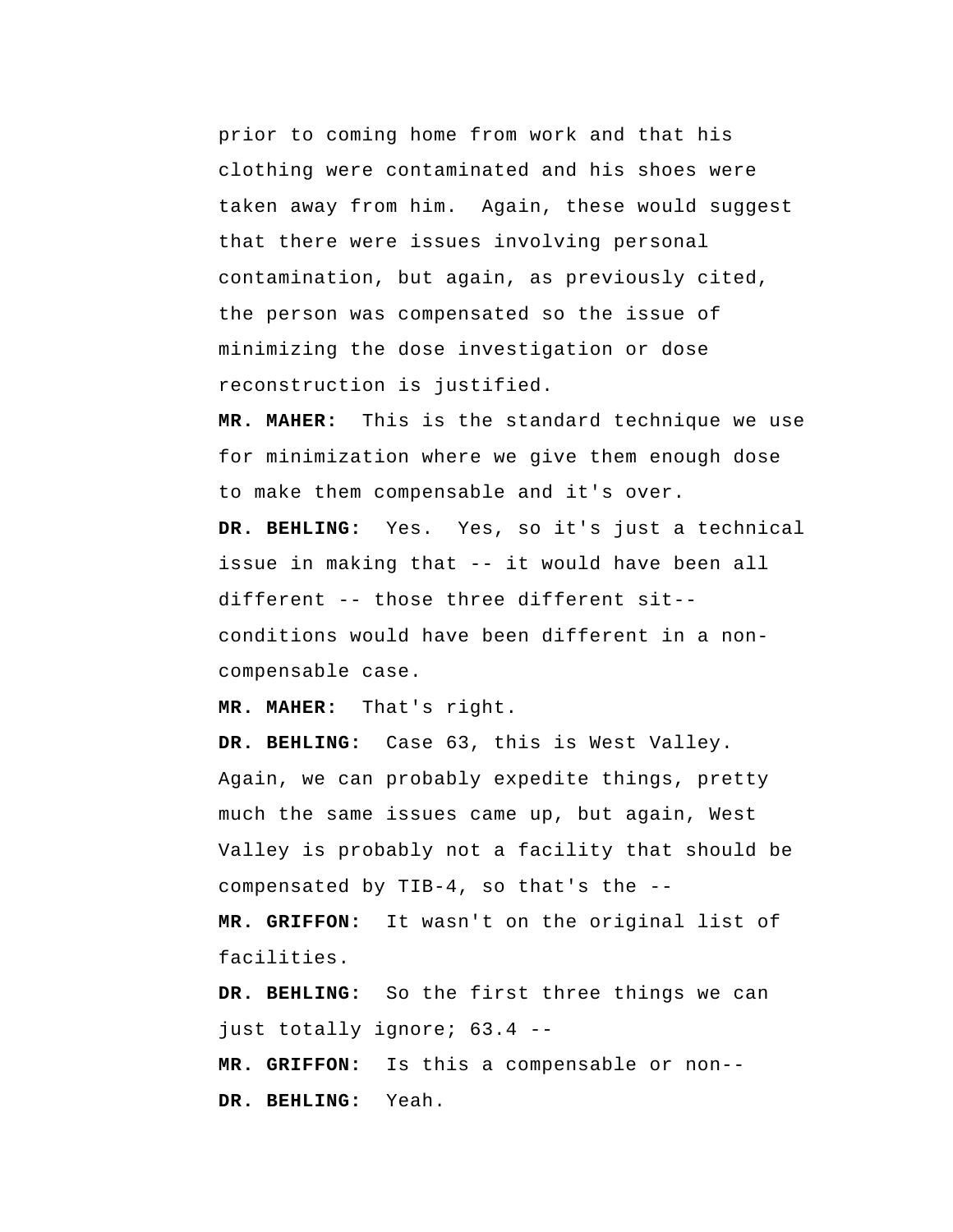**MR. GRIFFON:** It's compensable.

 **DR. BEHLING:** In fact this was somewhat of a hybrid. They did not use the full measure of TIB-4. Again, it was a partial application of TIB-4, but it was sufficient to compensate the person, so it was basically an abridged dose reconstruction using TIB-4 as a -- as a generic model.

Now the only question I have, and this is more or less an academic question, is -- again, the issue that -- what brought this to light was that TIB-4 states that it should not be used for certain types of claims, including lung cancer. In this particular case the cancer involved -- it's the thoracic region, and based on whether or not you define that as an integral part of the respiratory system that would be excluded under the way that TIB-4 read at the time and so this is -- that issue was really a technical issue that the TIB-4 really states it shall not be used for dose reconstruction involving the lung tissue and this cancer was a ET-2 cancer and so that was the reason I brought this issue up here.  **MR. HINNEFELD:** I think it -- yeah, it's a worthwhile thing to debate, except that the latest revision of TIB-4 has removed that. You know, it no long excludes its use for lung.  **DR. BEHLING:** That was my real question.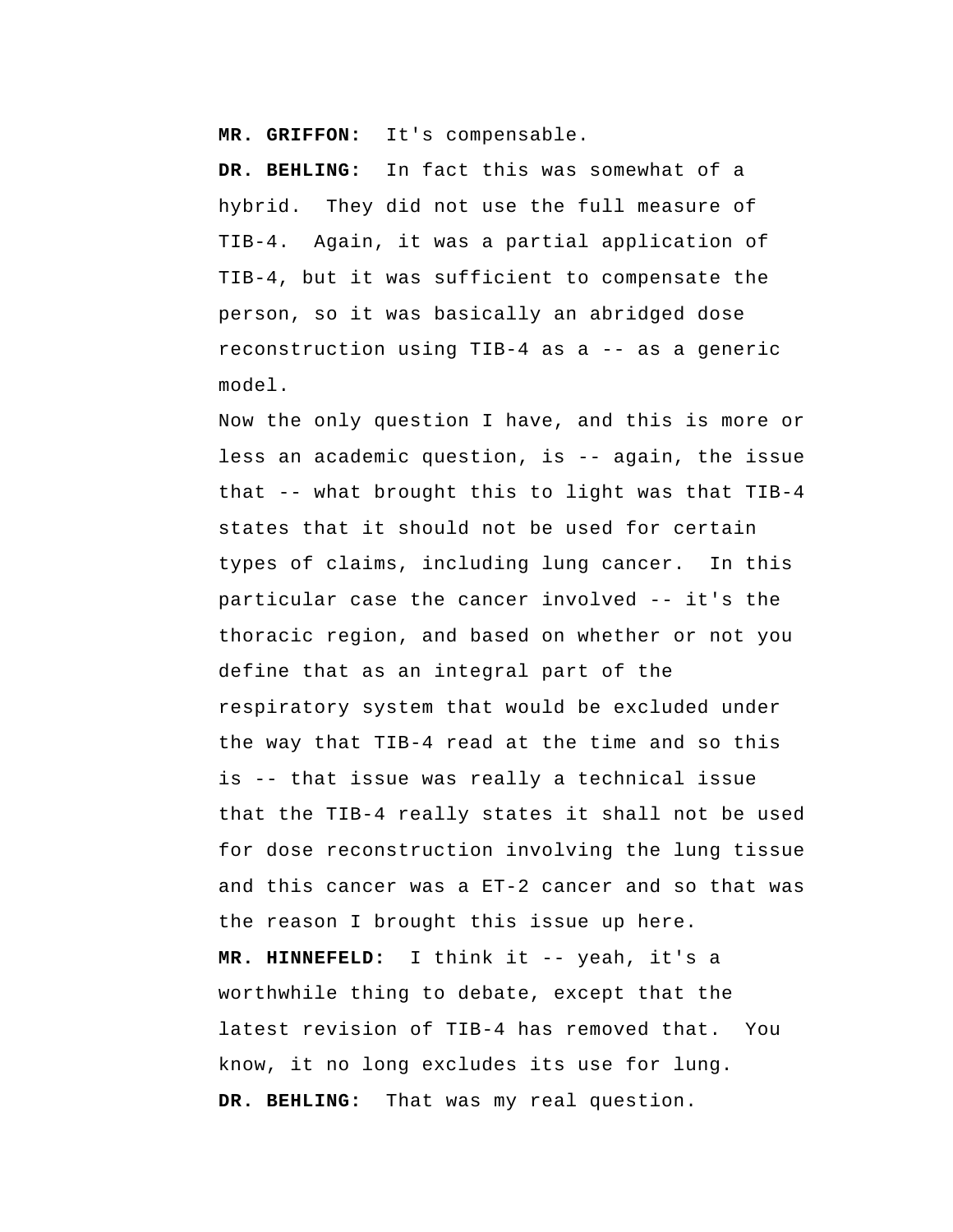**MR. HINNEFELD:** So it no longer excludes its use for lung, so it wouldn't -- there's no need -- so we -- kind of it goes away.

**DR. MAURO:** This is (break in transmission) Stu.  **MR. HINNEFELD:** Yeah.

**DR. MAURO:** When I was looking at this West Valley I (break in transmission) the application of TIB-4 to West Valley and in theory the line of argument went like this. (Break in transmission) uranium handled at West Valley, there -- and so --

 **MR. GRIFFON:** John --

**DR. MAURO:** Yeah.

 **MR. GRIFFON:** -- are you on a speaker phone?

**DR. MAURO:** Yeah, should I pick up?

 **MR. GRIFFON:** You're -- you're -- we're losing every word -- every third word.

**DR. MAURO:** Oh, I'm sorry. Is that better? I'm now on my headset.

 **MR. GRIFFON:** I think that's better, yeah.

**DR. MAURO:** Okay. Yeah. I'm speaking loud into my headset. The only thing I was -- would like to ask is, you know, when we were talking NUMEC and talking Bridgeport Brass, it was clear that predominantly both facilities dealt with uranium. Bridgeport Brass certainly, NUMEC also, but there were other radionuclides. But now we're moving into West Valley where it would seem to me that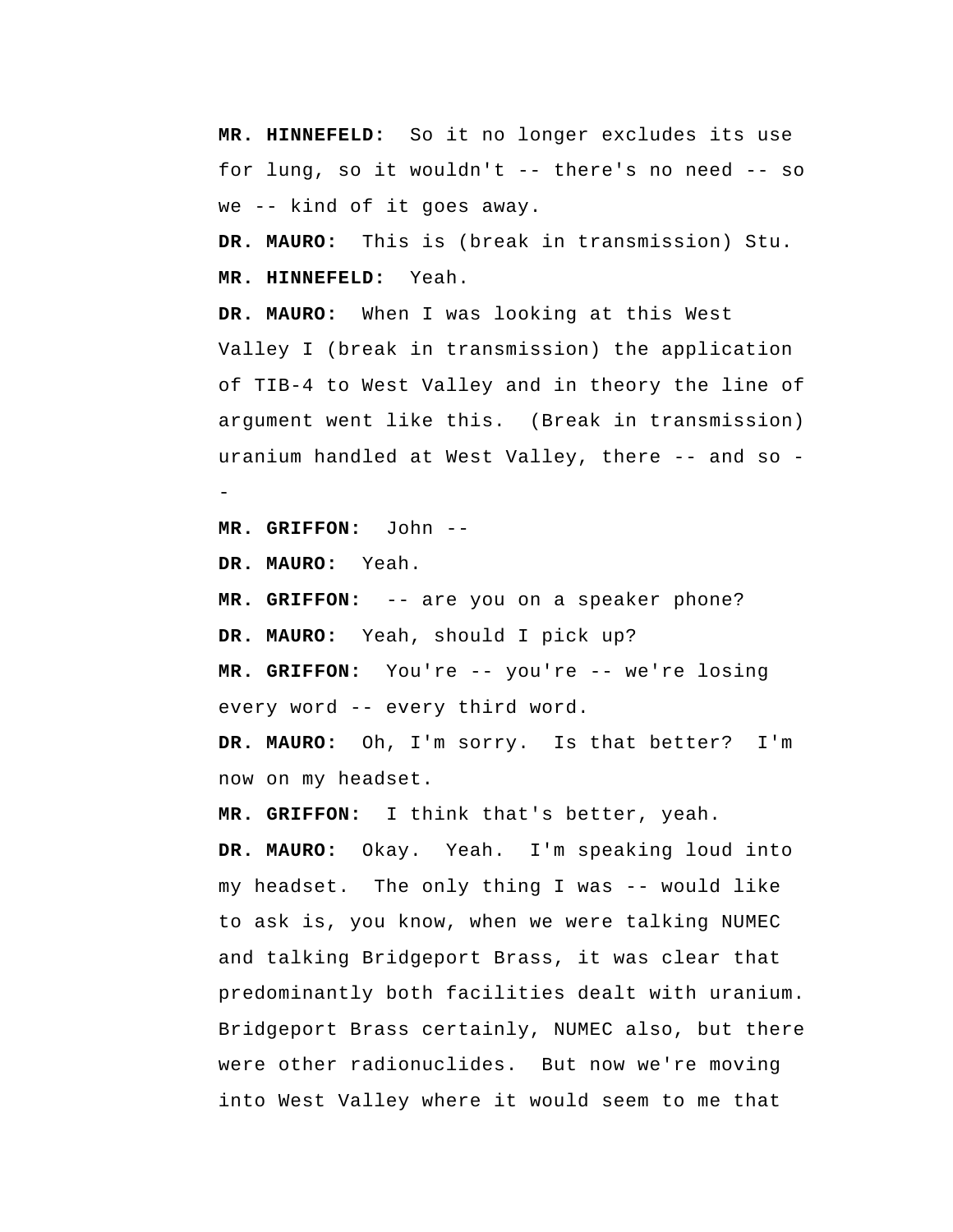we're dealing with a facility where uranium is not your principal concern. There are, you know, other radionuclides that probably are (break in transmission). And then in this case, by assuming the uranium as if it were a uranium facility and then applying the 100 MAC for the airborne dust-loading for inhalation seemed to be so far removed from the reality of the operation itself (break in transmission) Valley facility that it -- that it really went, you know, I would say to the point where it was too far removed. Are you folk-- I mean that's how I came out. Are you folks of the same mind or do you see it differently?

 **MR. HINNEFELD:** No. No, we're of the same mind. Yeah, that was one of the errors that was made in that use of TIB-4 for compensable claims was we didn't worry about the applicability of TIB-4 to the particular site.

**DR. MAURO:** Okay.

 **MR. HINNEFELD:** So yeah, that was clearly - you're right.

**DR. MAURO:** Okay, thanks. I just wanted to make sure I had it right.

 **MR. GRIFFON:** Then 63.5, Hans?  **DR. BEHLING:** 63.5, yes, the selection of solubility class for this case, the dose reconstructor elected to use type S, when in fact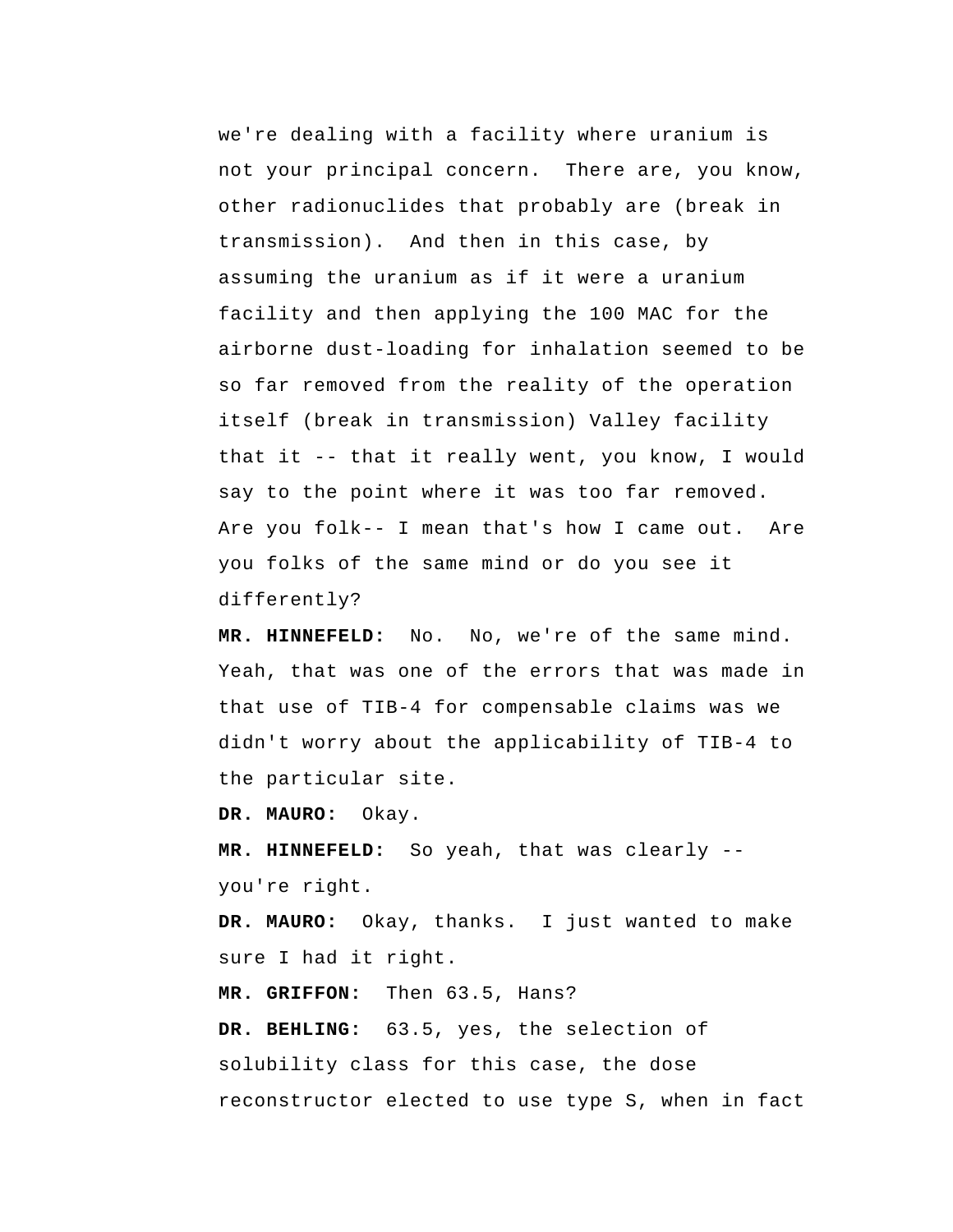TIB-4 identifies solubility class type M. Now of course type S would be considered claimantfavorable, so under the assumption that we wanted to maximize it, the selection of type S for a respiratory type cancer would have been claimantfavorable. On the other hand, it did conflict with TIB-4's statement that solubility type M should be used generically. So you overestimated when you didn't have to.

 **MS. MUNN:** Another one of those cases where the issue becomes do you go the claimant-favorable route at all times, even when it's not really appropriate scientifically, or do you follow the directive.

 **MR. GRIFFON:** Some of this is moot because TIB-4 is not even applicable. Right? I mean -- **MR. HINNEFELD:** Realistically, TIB-4 shouldn't have been used at this site.

 **MR. GRIFFON:** Right, right, right.

 **MS. MUNN:** It's the same question coming up again.

 **MR. HINNEFELD:** And it probably gets caught up in at the time lung being excluded --

 **MS. MUNN:** Uh-huh.

 **MR. HINNEFELD:** -- for use of TIB-4. Everybody thought well, and for every other organ M's going to be more favorable so we're going to use M in TIB and in the ET, the extraterrestrial or --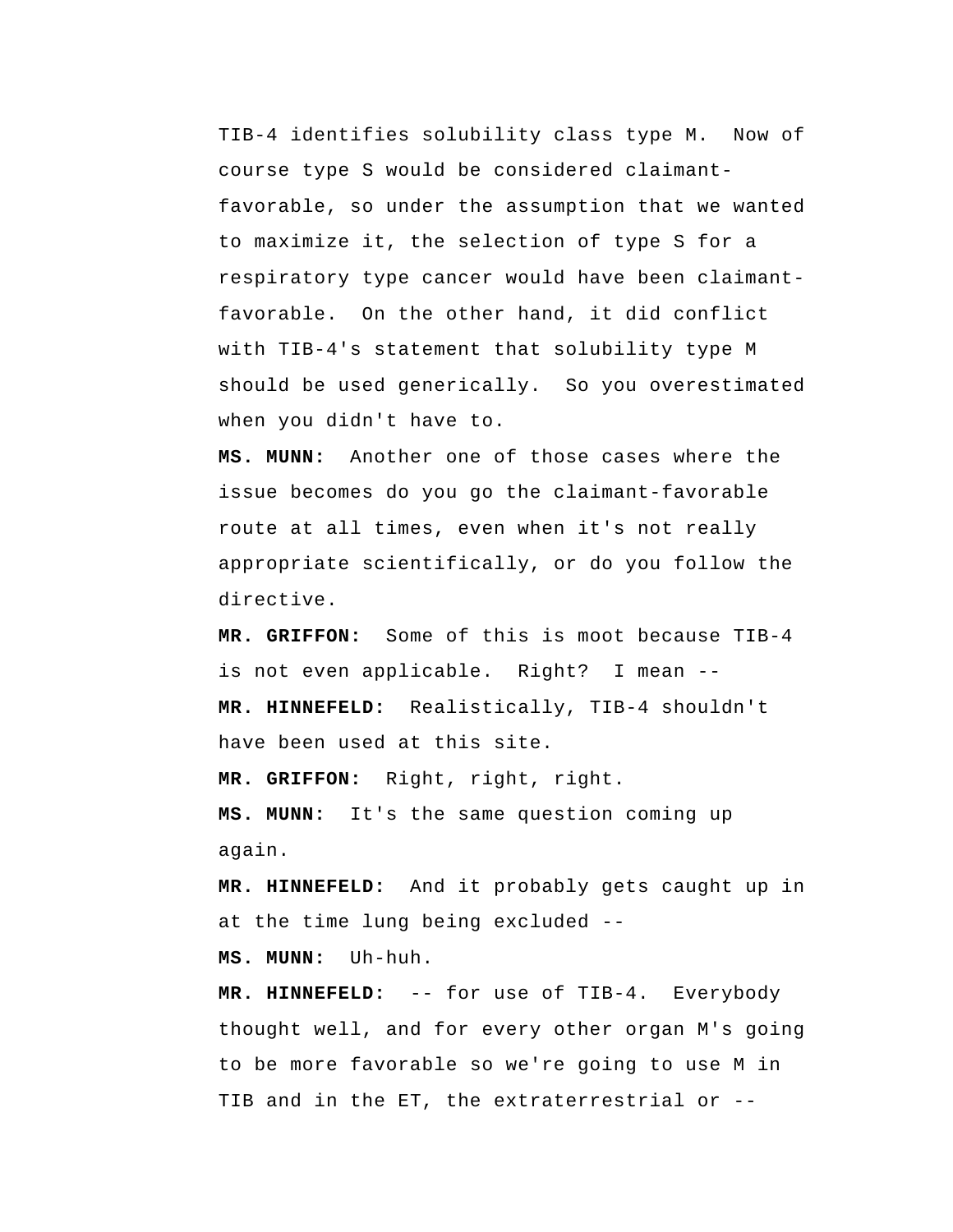extraterrestrial -- sometimes we feel that way.

 **MS. MUNN:** Yes.

 **MR. GRIFFON:** ET, right.

 **MR. HINNEFELD:** The ET part, extrathoracic part of the respiratory tract would be -- that's going to look great in the transcript.

 **MR. GRIFFON:** Little sense of humor.

 **MS. MUNN:** Yes.

 **MR. HINNEFELD:** Yes, very little.

 **MS. MUNN:** You had to be there.

 **MR. HINNEFELD:** The -- I forget my point.

Anyway, I think it was -- when we excluded the lung we just neglected to think about what about ET-2 and should we exclude that as well, and so we excluded the lungs there and I think that's why TIB-4 read the way it did.

 **MR. GRIFFON:** Yeah.

 **MR. HINNEFELD:** But I don't think it reads that way anymore.

 **MR. GRIFFON:** But I think, just to summarize -- I mean there was a  $--$  a  $--$  I don't think you strictly followed your initial procedure --  **MR. HINNEFELD:** Right.

 **MR. GRIFFON:** -- at the time.

 **MR. HINNEFELD:** Right.

 **MR. GRIFFON:** But the point was that you used S, which is more favorable in this case, so -- **MR. HINNEFELD:** Yeah.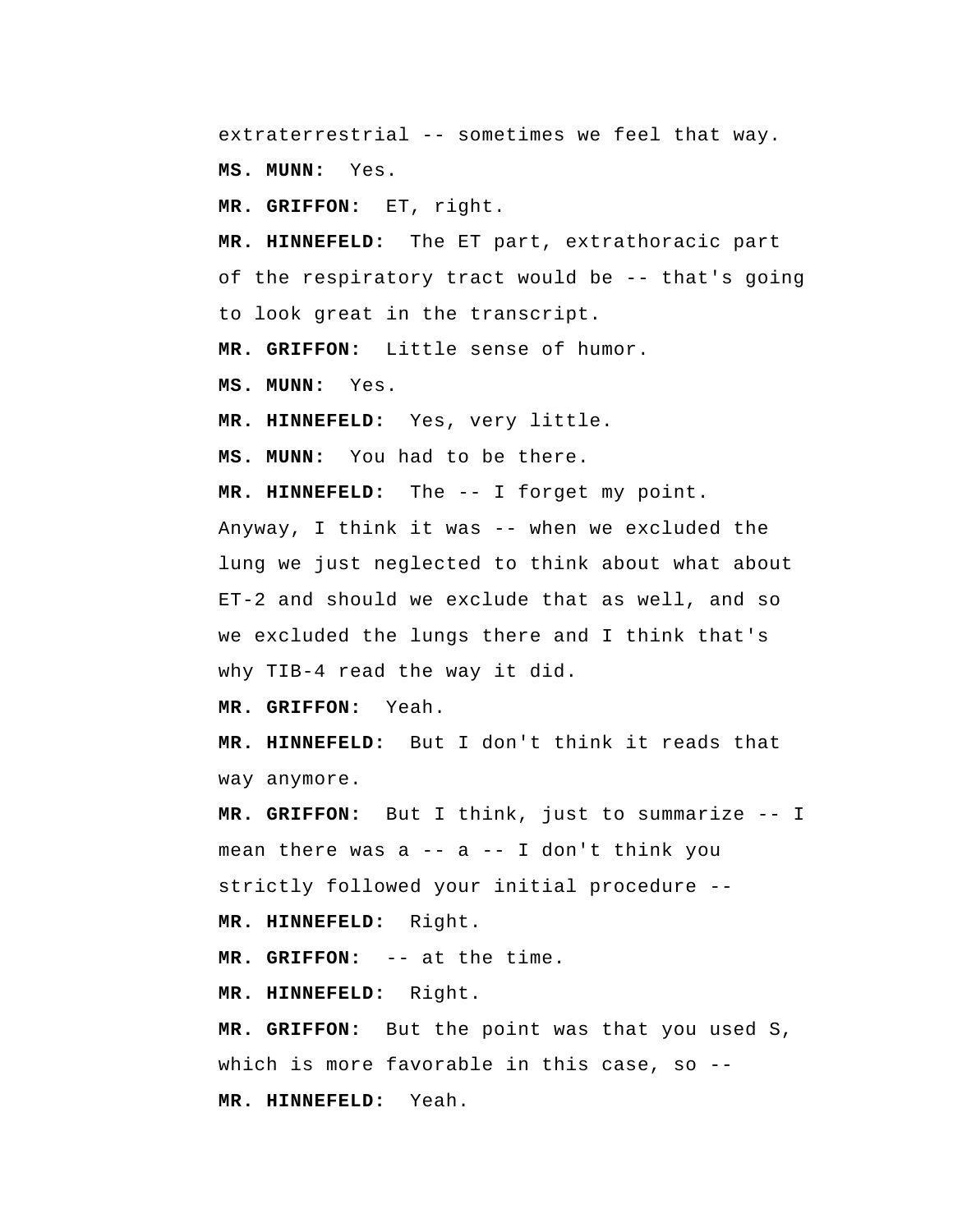**MR. GRIFFON:** Are we on to 64, Hans? Is there anything else on this case?

 **DR. BEHLING:** Yeah, I think that sums it up --  **MR. GRIFFON:** Oh, West Valley, I'm sorry.  **DR. BEHLING:** -- concludes that one. Let's see here, the next one is Jessup Steel, and that claim was denied. Again, Jessup Steel was defined in behalf of -- dose reconstruction was done in behalf of TIB-4 and we've looked at Table 3. That was the error that we identified earlier, so I can skip that first finding.  **MR. GRIFFON:** Yeah, and the second one.  **DR. BEHLING:** The second one, again, AP geometry and DCF value, we can skip that. 65.3, let's see -- 64.3, now we are (unintelligible) -- 64.3 is inappropriate uncertainty assigned for modeled photon dose. Again, this is probably a formatting problem where parameter two had included some values that should not if you apply a dose that's defined as a constant.  **MR. HINNEFELD:** Yeah, but IREP doesn't use

parameter two.

**MR. MAHER:** It ignores that parameter.

 **DR. BEHLING:** It ignores it.

 **MR. GRIFFON:** So it shows up there, but it's not using it.

 **DR. BEHLING:** Let me just take a quick look to see... Usually you can -- if there's a two value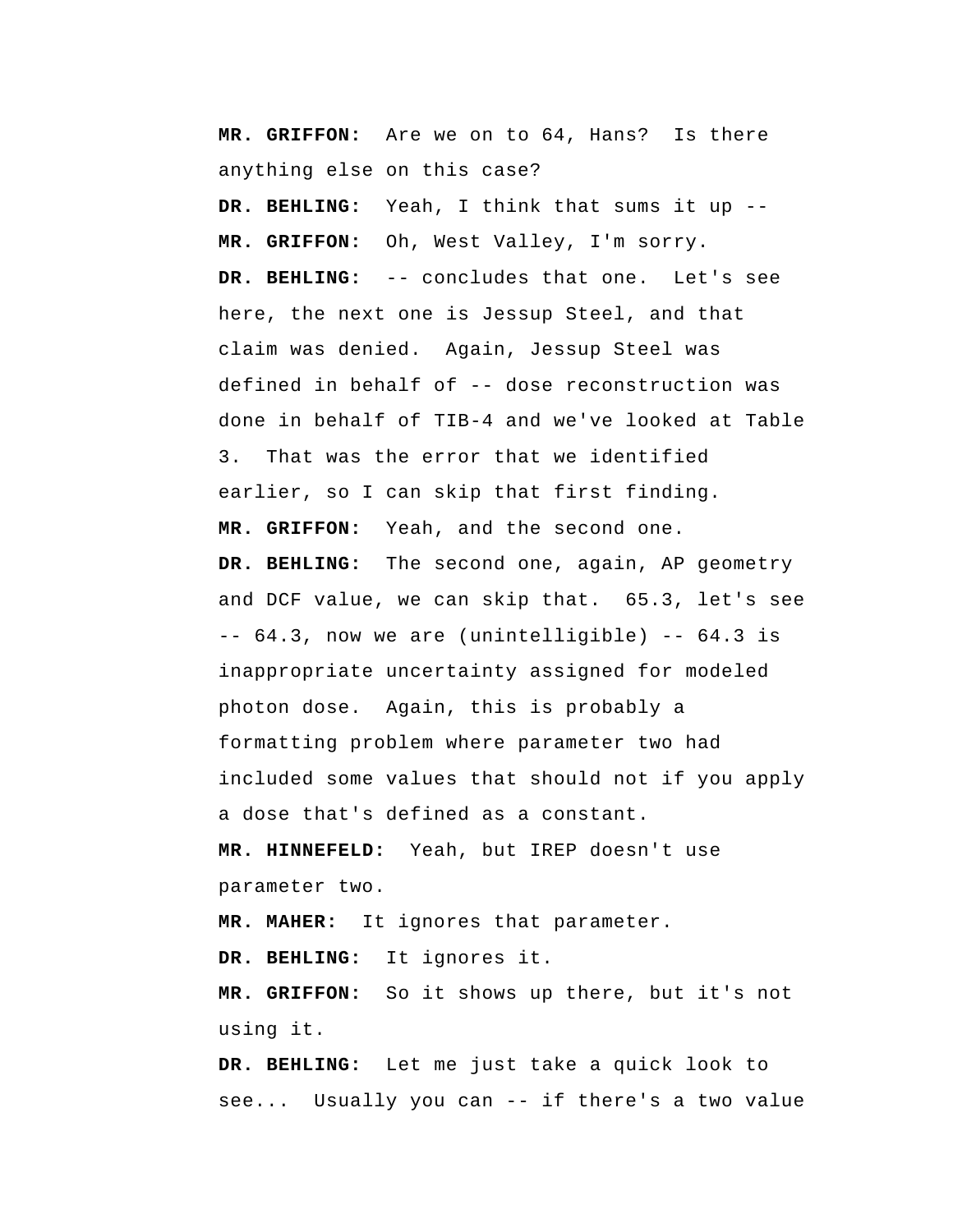that's identified, then you realize that it's just a mechanical error, but --

 **MS. BEHLING:** Actual-- excuse me, this is Kathy Behling. Actually I think the template for the IREP includes a two in parameter two and if that's not taken out by the dose reconstructor it's erroneously left in there, but as NIOSH is indicating, it's -- it's not used because it was entered as a constant.

 **DR. BEHLING:** But what I'm looking at, Kathy, is the actual Appendix A for those particular entries, and the two is -- does not appear there. It does seem to be a value that differs -- in fact it oscillates between 1.26 and 1.82, et cetera. And so it suggests that a generic uncertainty value was not used if you look at the Appendix A for this case.

 **MS. BEHLING:** Yeah, I'm looking at it. Okay.  **DR. BEHLING:** And that's what made us question the  $--$ 

 **MR. GRIFFON:** But doesn't --

 **DR. BEHLING:** If you look at the IREP input sheet, you will see for the particular entries listed, the uncertainty is not a value two. In fact it's -- it oscillates between 1.26, 1.82 - goes back and forth. And so I'm not sure if this is just a typographical or some kind of error associated with the IREP because the numbers do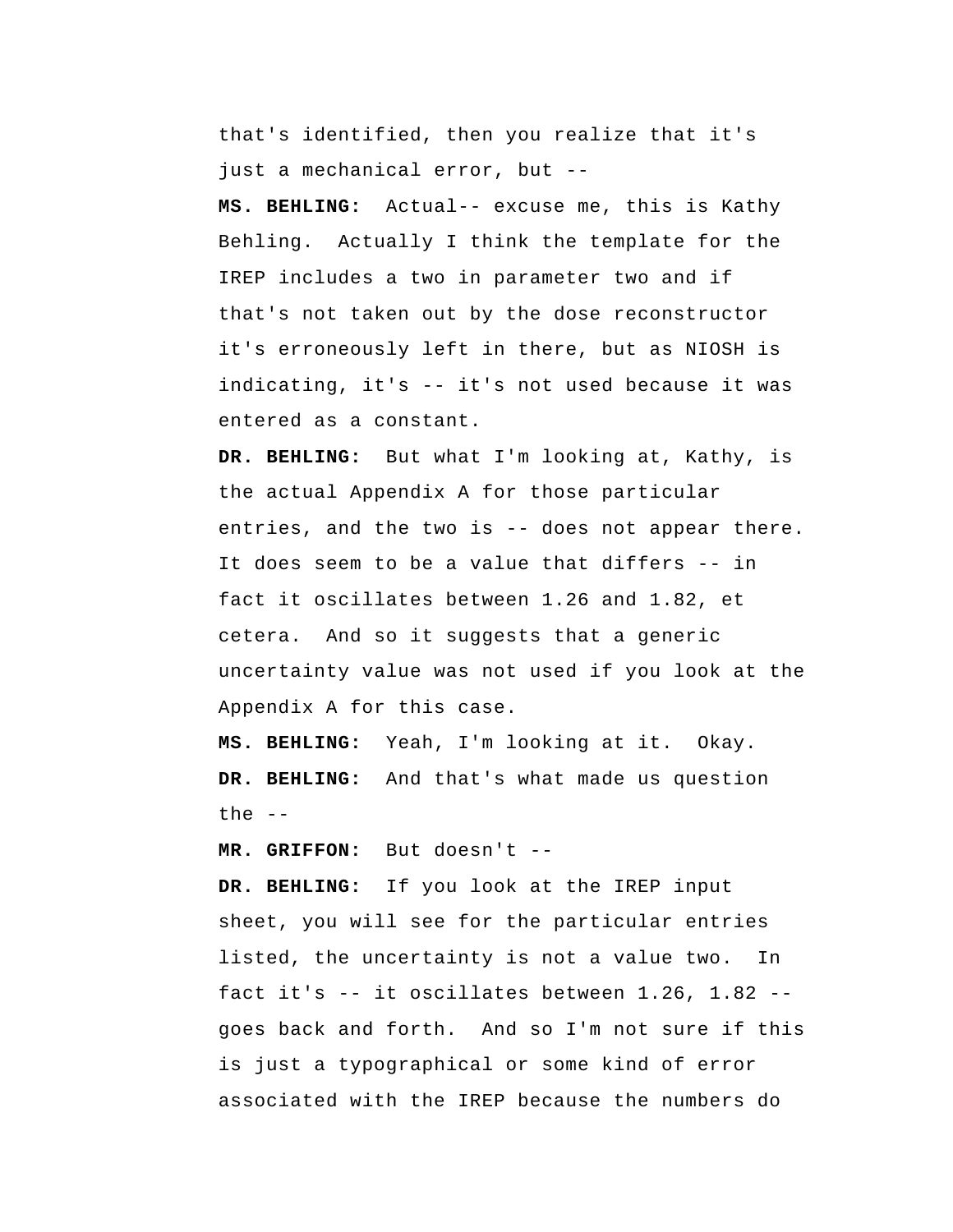change.

 **MR. HINNEFELD:** Well, I don't know that we could possibly reproduce where those parameter two numbers came from. I mean we can speculate about a few things. Could be that the original dose reconstructor erroneously entered it, say as a lognormal distribution or something like that based on something, and the peer reviewer said you're using overestimating technique, this should be a constant, and they just changed all those param-- all the -- the distribution constant and then the dose comes out right. I mean I don't know that -- and certainly in our shop we would not review parameter two if we had a dose identified as a constant in the IREP sheet. So it could be -- it could have been a spreadsheet that was essentially reused and cut and pasted stuff into it that had values already in parameter two and we just didn't change them. So there's any number of ways you can speculate about how they got in there.

**MR. MAHER:** But it is not used when you use a constant --

 **MR. GRIFFON:** Bottom line -- if there's agreement that it should be a constant, I think it (unintelligible) right.

**MR. MAHER:** Just the first parameter.  **MR. HINNEFELD:** Yeah, just the first parameters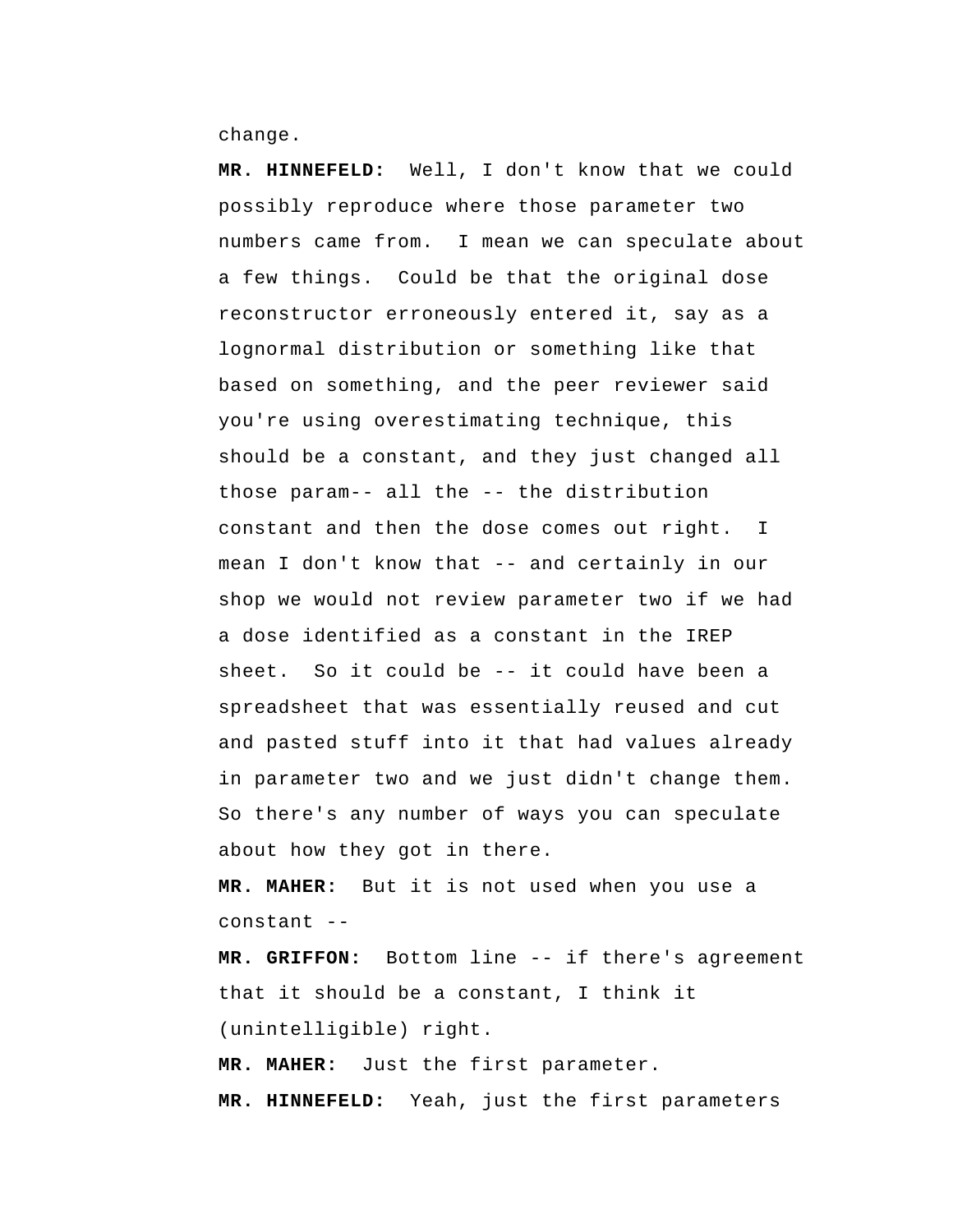there.

 **DR. BEHLING:** 64.4 -- yeah, here's an issue. There were dose assignments that go beyond the years of employment. We looked at the years of employment and apparently the IREP inputs contains surface contamination exposures that go beyond the period of employment.

 **MR. HINNEFELD:** That was a mistake.

 **MR. GRIFFON:** That's something I would quali- qualify as like a quality control thing, you know.

 **MR. HINNEFELD:** Well, I guess it -- I suppose. mean I don't think that our reviewer would even - would -- I think our reviewer would let it go -I

 **MR. GRIFFON:** Yeah.

 **MR. HINNEFELD:** -- because if -- if -- this is a -- this is a non-compensable claim. The -- it's probably not very much dose, and --  **MR. GRIFFON:** Well, it's quality in the sense of the outside world sees this as they assigned me dose; I wasn't even there, you know, yeah.

 **MR. HINNEFELD:** Yeah, could be.

 **MR. GRIFFON:** So then they wonder, you know.  **MR. HINNEFELD:** Yeah. But I mean there -- there are doses -- there will be internal doses in everybody --

 **MR. GRIFFON:** Right.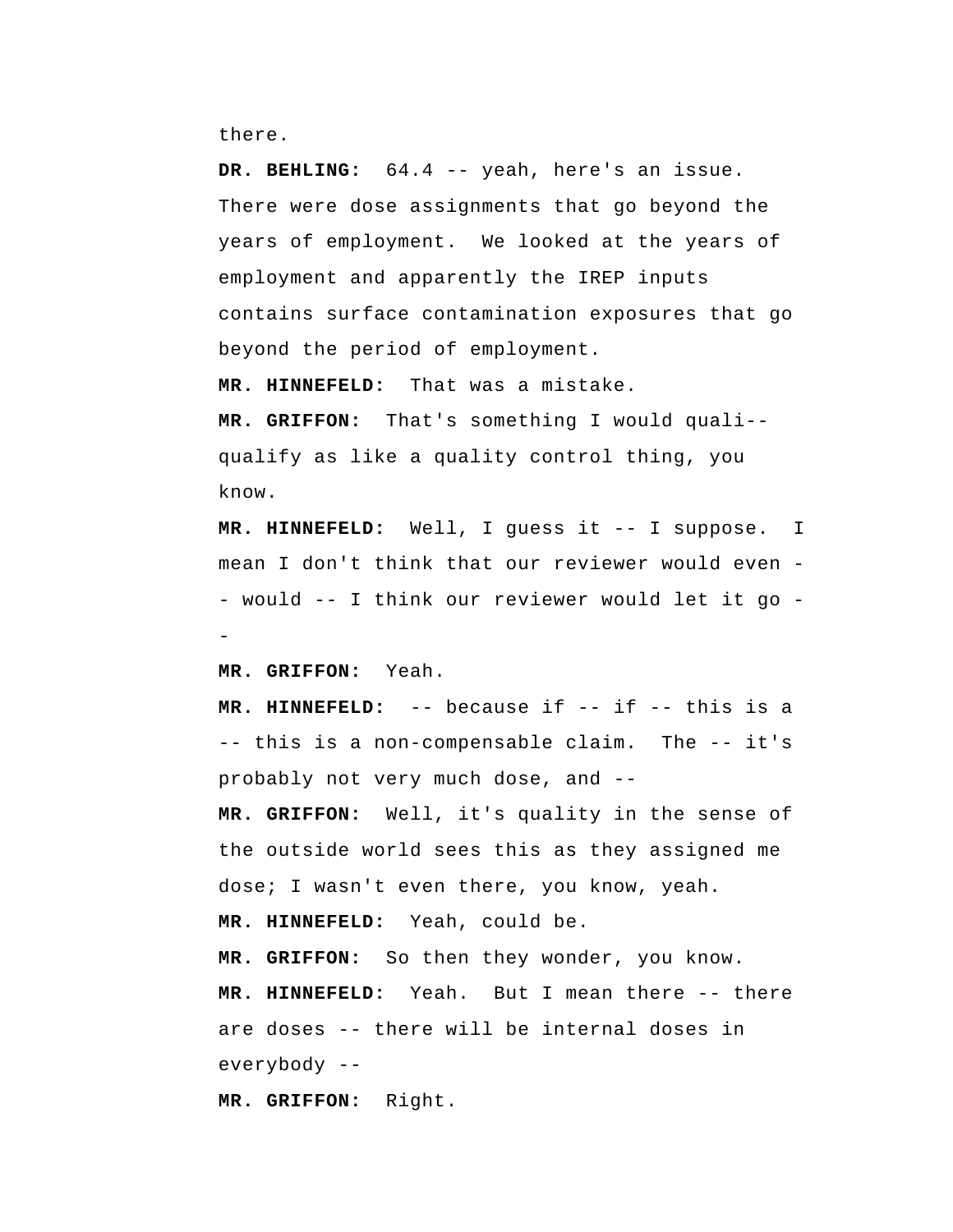**MR. HINNEFELD:** -- beyond their employment right up to the date of diagnosis.

 **DR. BEHLING:** And then the last and final one, failure to account for all potential occupational medical doses. And I think -- I think, John, you wrote this one in because you compared the OTIB-4 values for occupational medical with the generic TIB-6 values and you concluded that the TIB-4 gave much higher values, and the question is why. And I guess -- again, here in my write-up, apparently this inconsistency has been rectified in Revision 3 of TIB-4, which recommends the use of ORAU OTIB-6, so apparently you have taken away the earlier medical exposure doses that were considered. We would -- looked at them, said why are they so high and are they in -- why would there be a reason for them to be higher. I guess the review on the part of NIOSH says let's take them back out --

 **MR. HINNEFELD:** Well --

 **DR. BEHLING:** -- and substitute generic TIB-6 values.

 **MR. HINNEFELD:** Yeah. Well, I think -- I'm getting confused now which way it went. When TIB-4 was revised to refer to the TIB-6 -- to use the TIB-6 values, those early years, that would actually move the doses up because the TIB-4 Xray doses were lower than the TIB-6 PFG doses.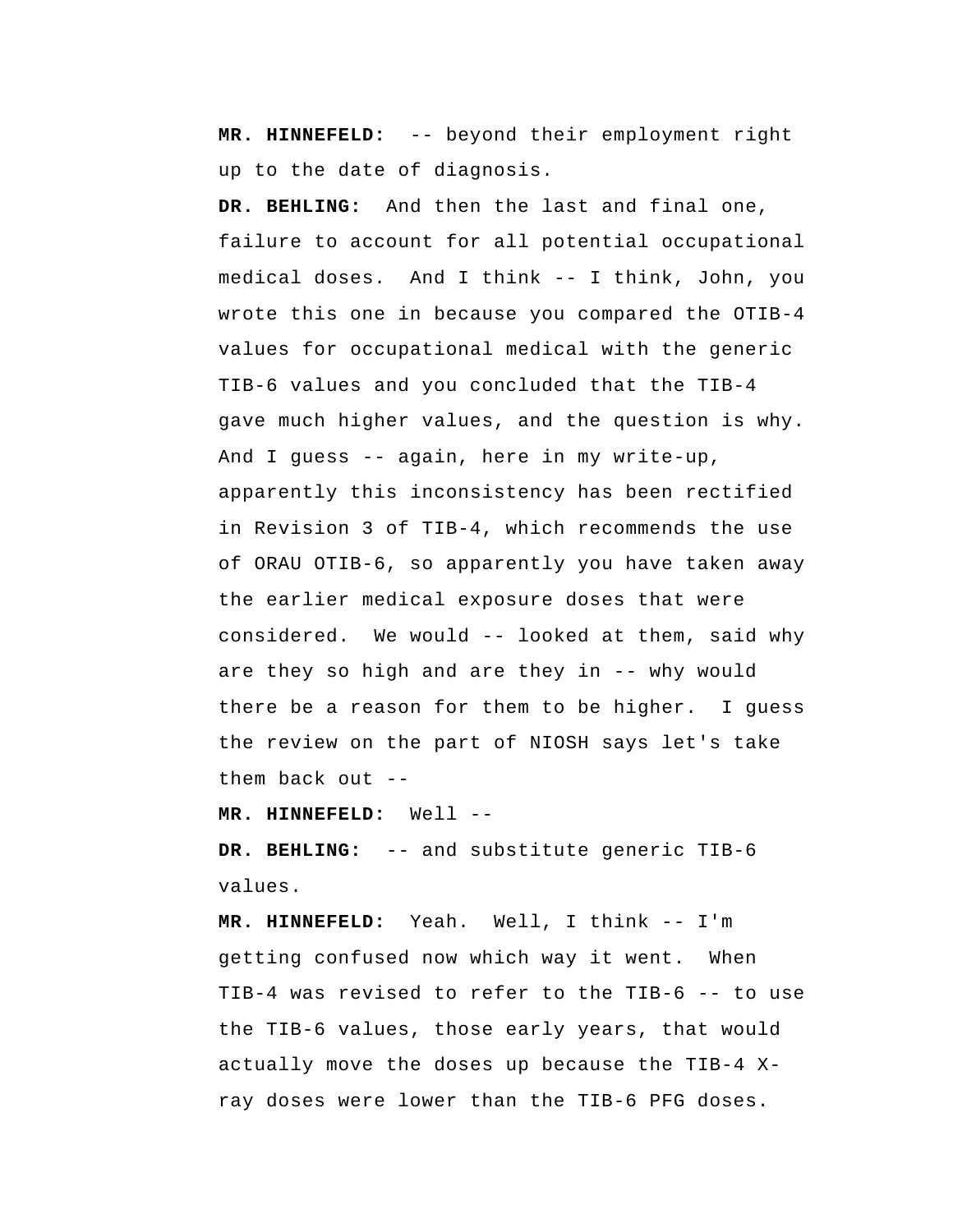So this is part of that open question we had about what  $--$  what is the correct  $--$  you know, is it correct to apply the research at DOE facilities that says you should assume PFG exams. Is it correct to apply that research to the general public and non-- non-DOE sites when you don't even have any particular evidence that the X-rays were taken. So that's kind of part of an open question that we talked about earlier.  **DR. BEHLING:** And not included in the matrix was, again, the reference to the use of photofluorography prior to '61. The issue's raised why wasn't that considered. And again, we've discussed it, that's still under discussion with ORAU and NTOSH.

 **MR. GRIFFON:** But the current revision includes it. Right? I mean where we're at as far as today goes.

So 65 are we on to?

 **DR. BEHLING:** 65, this is Chapman Valve, and again, the similar things that we've already discussed -- the use of TIB-4, and so that requires no further discussion. Account for all medical exposures -- again, we've discussed that issue. 65.4 -- let me see what 65.4 is making reference to.

 **MR. GRIFFON:** Those two are the same.  **DR. BEHLING:** Yeah, yeah, these are all repeats.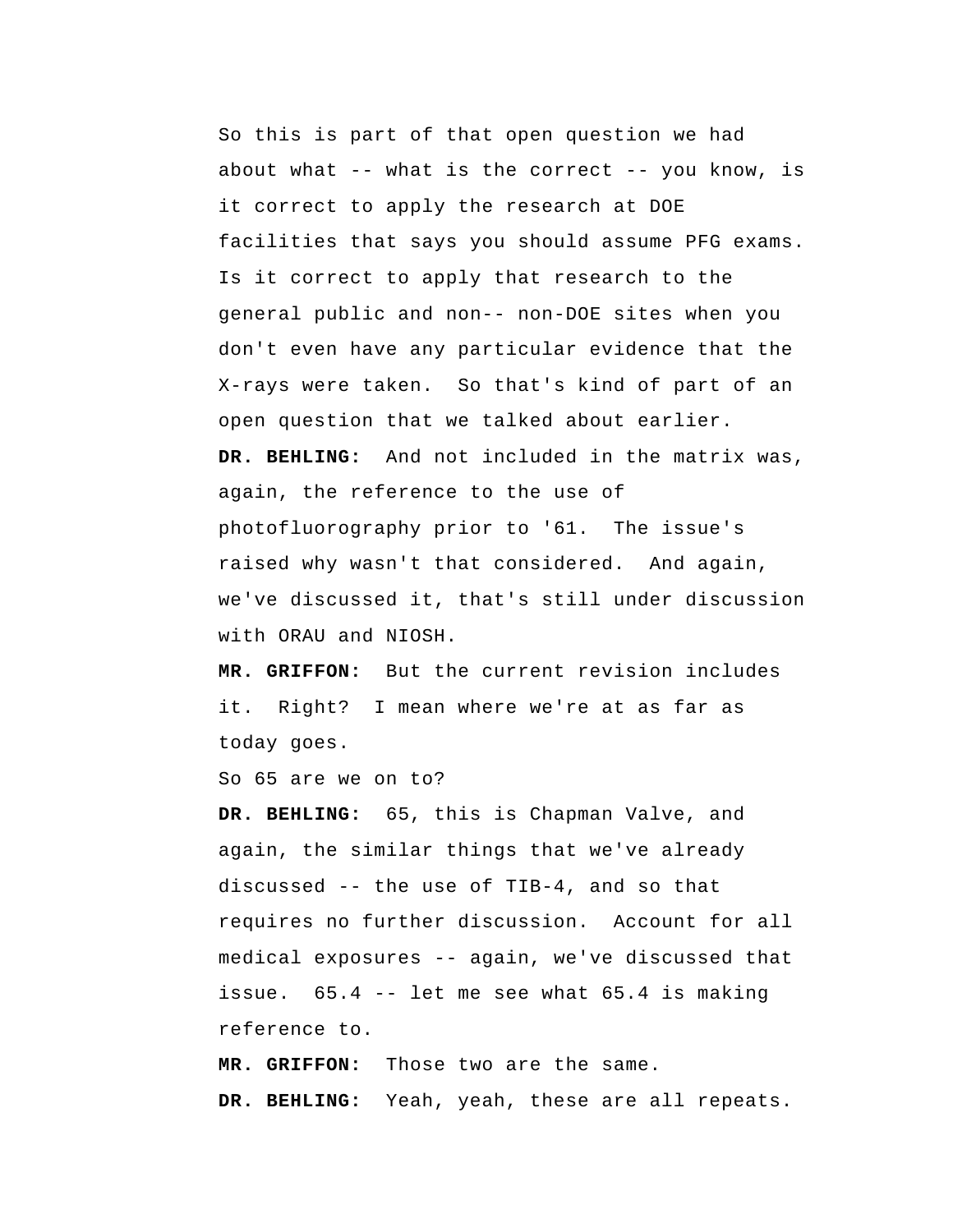## **MR. GRIFFON:** On 65.4?

 **DR. BEHLING:** Yeah, 65.4 makes reference to model intake via ingestion during uranium operations may not be scientifically valid or claimantfavorable. And John, I don't know if you want to take this one --

**DR. MAURO:** Yeah, this is a generic issue. It's recurring, but I think it's been resolved. It has to do with the -- the basic approach that NIOSH has adopted in the past for the ingestion pathway from -- from deposited radionuclides, and also for the resuspension path-- (break in transmission) --deposited uranium. We -- we -and this goes all the way back to Bethlehem Steel. The fundamental approach had to do with one predicting what might be on surfaces on some generic assumptions regarding deposition velocities, and then certain generic assumptions once the stuff is on the surfaces, how would it go from the surface and then be inadvertently ingested. So the basic approach that's been used across the board on all of these, for the ingestion pathway and for the resuspension pathway, from the deposited residual activity has been that there would be a direct proportionality between what's airborne during an operation and - and then place an upper bound on what might be ingested. And one of our concerns that we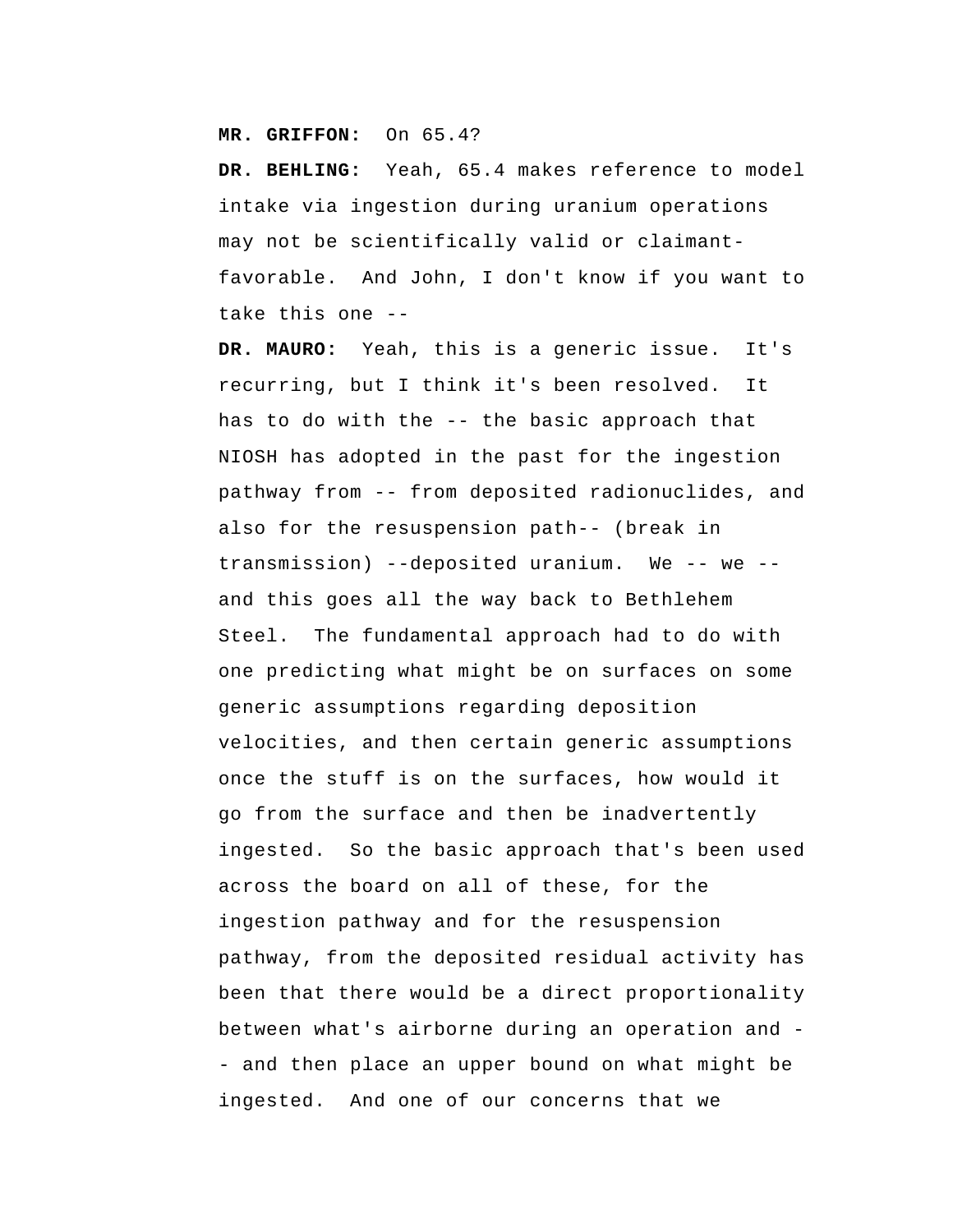brought up -- and this will -- again, goes all the way back to Bethlehem Steel -- was well, you know, what might be on surfaces may not very well be directly proportional to what's in the air because the process by which surfaces become contaminated may be from other -- other mech--(break in transmission) not only from the deposition of fine, 5-micron particles. So as a result, I think this issue has been resolved in principle. I believe that NIOSH has accepted that, has come up with a new methodology that they incorporated into the latest version of Bethlehem Steel, which we believe is -- meets - satisfies the concerns we raised. But these cases that we're looking at now still use the old methods, but I believe there's agreement (break in transmission) really need to be revised and - and are -- and have been revised, and the degree to which you may or may not need to revisit a particular case in light of that, you know, I -- I don't know, but -- but we're going to continue to see this deposited residual radioactivity issue emerge again and again because -- and historically that's the method that was used, but I believe that problem has been solved.  **MR. GRIFFON:** Where -- where does that model stand, Stu? Has that been completed and -- I  $know --$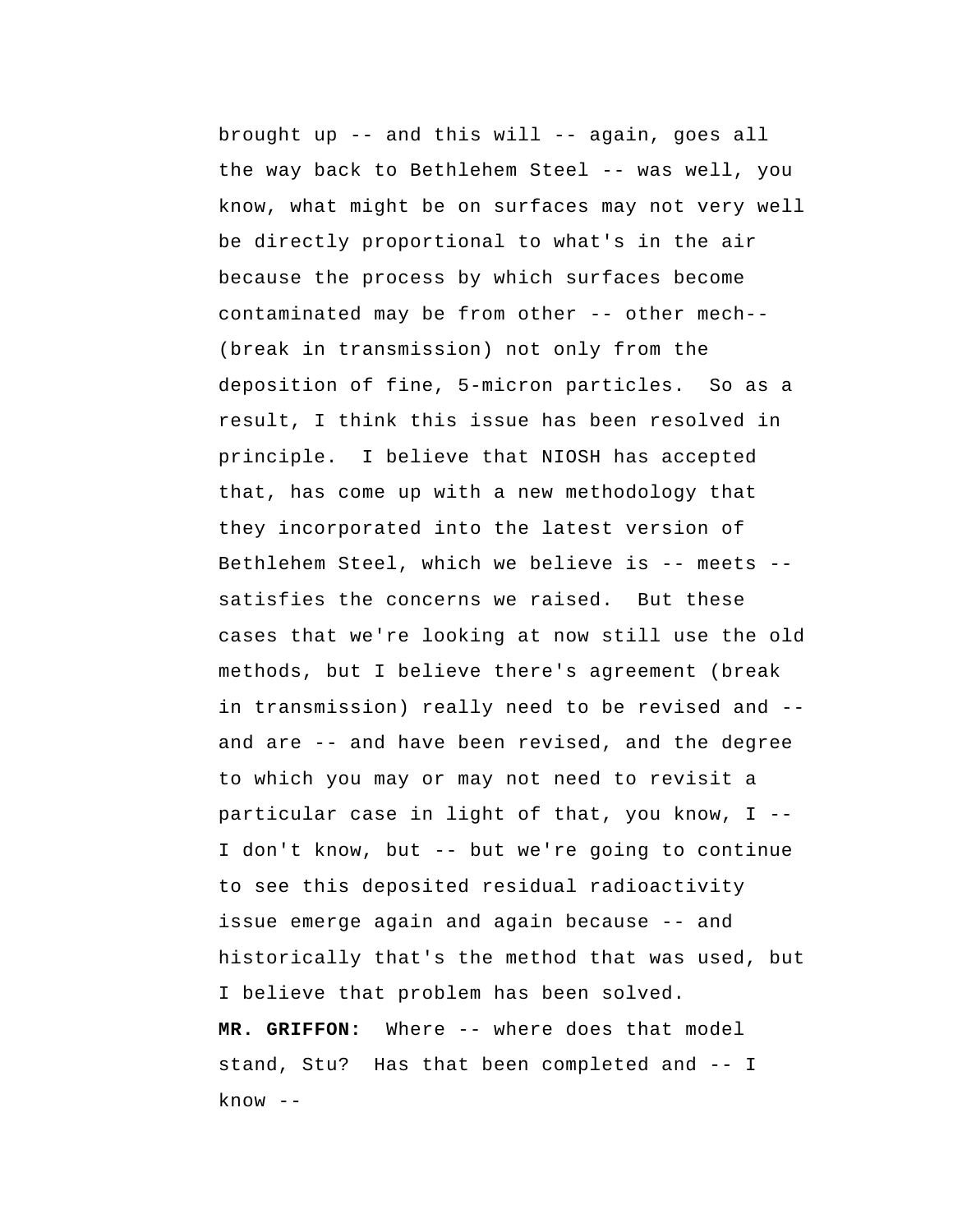**MR. HINNEFELD:** It's not clear to me --

 **MR. GRIFFON:** -- Bethlehem Steel.

 **MR. HINNEFELD:** It's not clear to me that it's completed. There's work underway, yeah.  **MR. GRIFFON:** Yeah.

 **MR. HINNEFELD:** It's on the overarching issues list, I believe.

 **MR. GRIFFON:** Right, right, it's on our --

 **MR. HINNEFELD:** Yeah.

 **MR. GRIFFON:** -- will remain there, I guess, for this item --

 **MR. HINNEFELD:** For this item I think we should address overarching.

 **DR. WADE:** And we would like -- we'll have an overarching presentation in December, and we would expect that this would be on the list. **DR. MAURO:** Say, Stu (break in transmission) so the latest version of Bethlehem Steel, you know, we have not looked at, we haven't been asked to look at it, that's now on the web, do you know whether or not that includes the new method that Jim desc-- if you recall, during the closeout process Jim and you folks described a new protocol for this scenario that we all agreed was reasonable and appropriate. I'm just assuming that that protocol was in fact adopted and incorporated into the Bethlehem Steel revised site profile. And that being the case, it sounds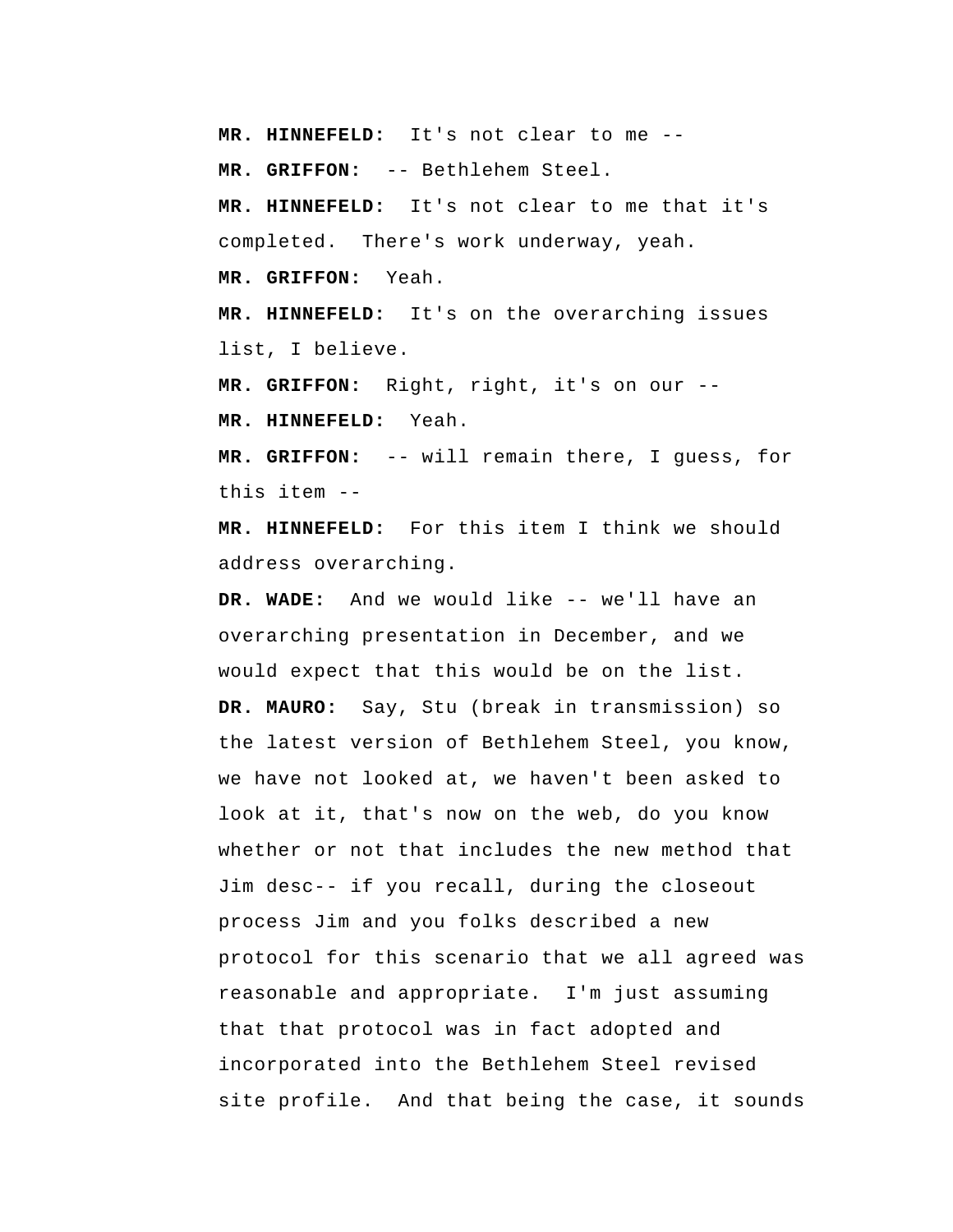like that -- you know, that that was a done deal. But what I'm hearing is that you're still looking at that?

 **MR. HINNEFELD:** Well, I think -- now I've not been engaged in that particular issue, but my understanding is that the Bethlehem Steel -- a changed model is used in Bethlehem Steel. It now uses a changed model. But that there was some discussion that that might be a Bethlehem Steel specific sort of solution in that the ingestion remai-- in general remains a broa-- an overarching issue to -- to deal with.

**DR. MAURO:** I agree. I think the way we -- in fact, this might be helpful. We -- we all came to the same place. There are times when the material that's deposited on surfaces only gets there because there's fine airborne particulates that are continually depositing on surfaces. And then the method that you guys have been using historically, you know, has merit. But if you have situations where surfaces are deposited like they are at Bethlehem Steel or other steel facilities, steel handling faci-- met-- uranium steel (break in transmission) for these where the particles might be large, flake off, or there might be spills that are not related necessarily to the airborne dust loading, then the new method is used. So I think that -- I think that's where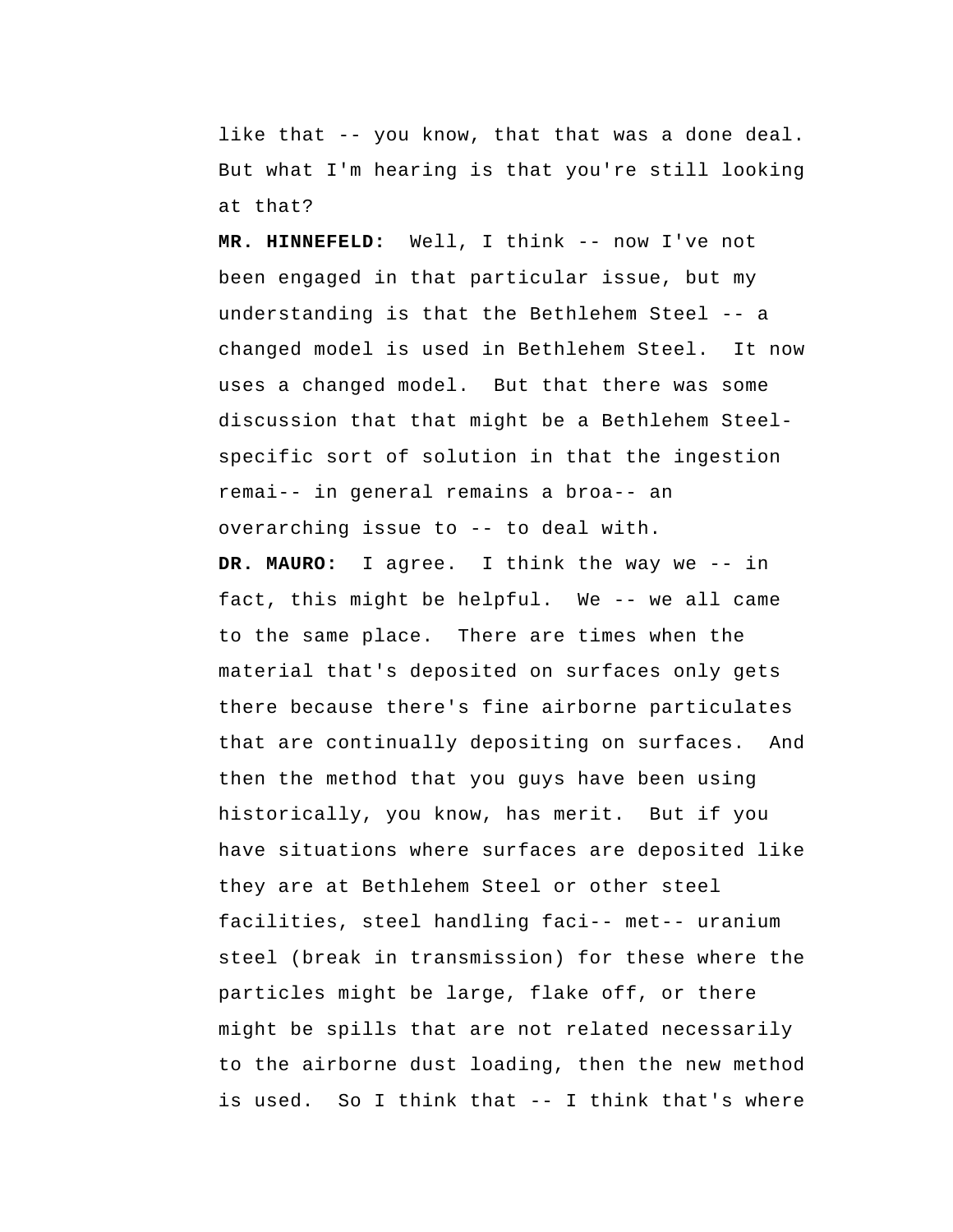we might be, and I gue-- perhaps the whole story has not yet been developed, but you have applied the new method on Bethlehem Steel.

 **MR. GRIFFON:** Yeah.

 **MR. HINNEFELD:** Yes.

**DR. MAURO:** So I think that might just be where we are.

 **DR. WADE:** And we'll hear about the generic issue in December.

**DR. MAURO:** Uh-huh.

 **DR. WADE:** John, just in principle, when you speak if you could pick up the handset -- **DR. MAURO:** I apologize, I will do that in the

future.

 **MR. GRIFFON:** That's better.

 **DR. WADE:** -- as a matter of rule.

**DR. MAURO:** Yes.

 **DR. BEHLING:** Okay, the last issue, 65.5, involves an issue regarding incidents as defined in the comments made in the CATI report. We reviewed the CATI report and the Energy employee did make some reference to accidents, and we do know that in June of 1948 there was a fire at the Chapman Valve facility, and there was no attempt to at least look at potential exposures associated with radiological incidents.  **MR. HINNEFELD:** Well, I mean the -- this was a - this is still a TIB-4 case. Right?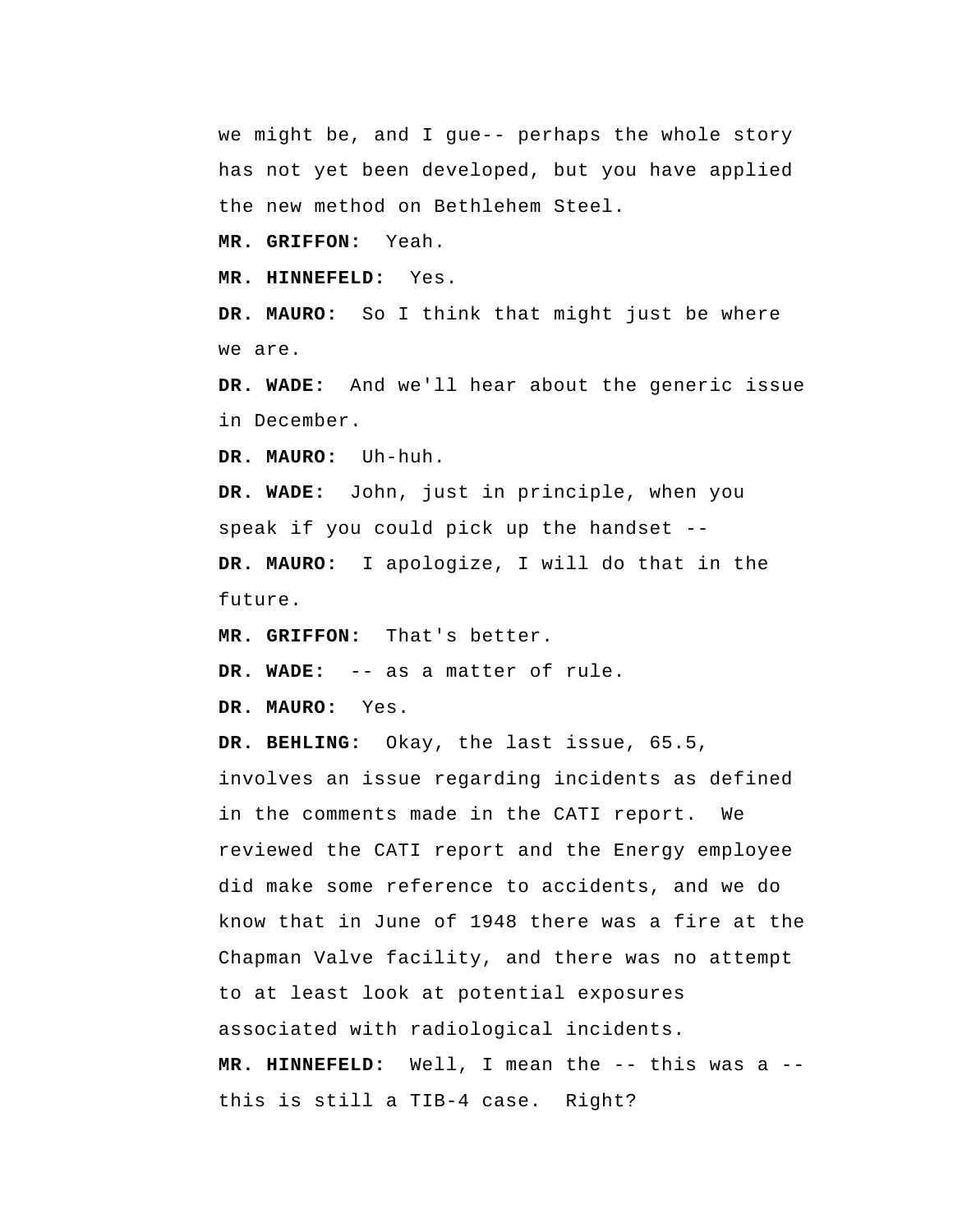**DR. BEHLING:** Yes, but it was denied.

 **MR. HINNEFELD:** A TIB-4 case, I'm pretty sure that that TIB-4 intake applied over the course of employment exceeds the expected from that. We know about -- we know some information about the fire. We don't know perfect information about the fire but we have some information about the fire. We're very confident that even with that fire-related exposure -- and for that matter, episodic incidents in the uranium proc-- you know, the machining plant, are kind of predicated as that's a part of this TIB-4 intake. So we felt like the intake of TIB-4 sufficiently bounded this person's intake in light of the fact that they were probably exposed as they described, and so --

 **MR. GRIFFON:** What surprised me in your response here is that you didn't -- just what you said there.

 **MR. HINNEFELD:** Yeah, we're better at that now than we were when we did this dose reconstruction, but yeah.

 **MR. GRIFFON:** TIB-4, you know, we've looked at it -- TIB-4. We believe it will be bounding of any incident. That's kind of the --

 **MR. HINNEFELD:** We choose language like that. It doesn't say that exactly.

 **MR. GRIFFON:** Well, I mean your response may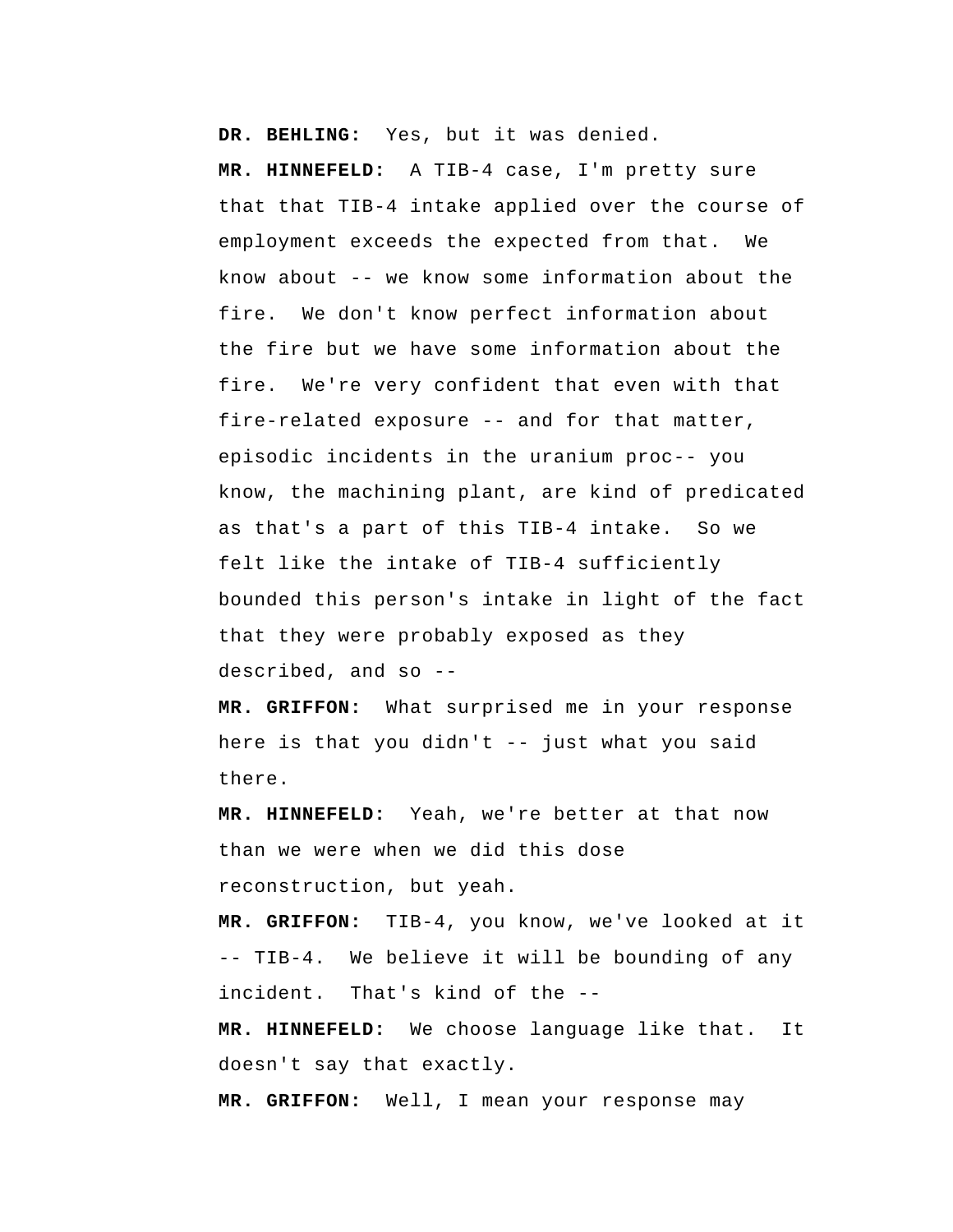(unintelligible) don't say that in the matrix here.

 **MR. HINNEFELD:** Yeah. Oh, okay, yeah.

**DR. MAURO:** I may be able to add a little bit - turns out I just finished completing my review of the Chapman Valve site profile and SEC petition, and what you've just described, Stu, I concur in. Namely, Chapman Valve has a -- the situation there was -- the generic approach was to assume 47 MAC as being the continuous chronic exposure that all workers experienced, and then -- and then what Chapman Valve does is it superimposes upon that an additional acute from a fire. And I agree that if you were to assume 100 MAC, as TIB-4 does across the board always, that would more than account for the exposures that might occur episodically. So I agree that -- that the TIB-4 approach would in fact be bounding for Chapman Valve workers.

 **DR. WADE:** But this response needs to be modified.

 **MR. HINNEFELD:** Okay, I was just going to ask. **MR. MAHER:** And I'd also point out that when we have incident data and sometimes (unintelligible) there's, you know, (unintelligible) bioassay data we find, we of course apply that to the -- the (unintelligible) dosimetry and (unintelligible) on top of the old TIB-4.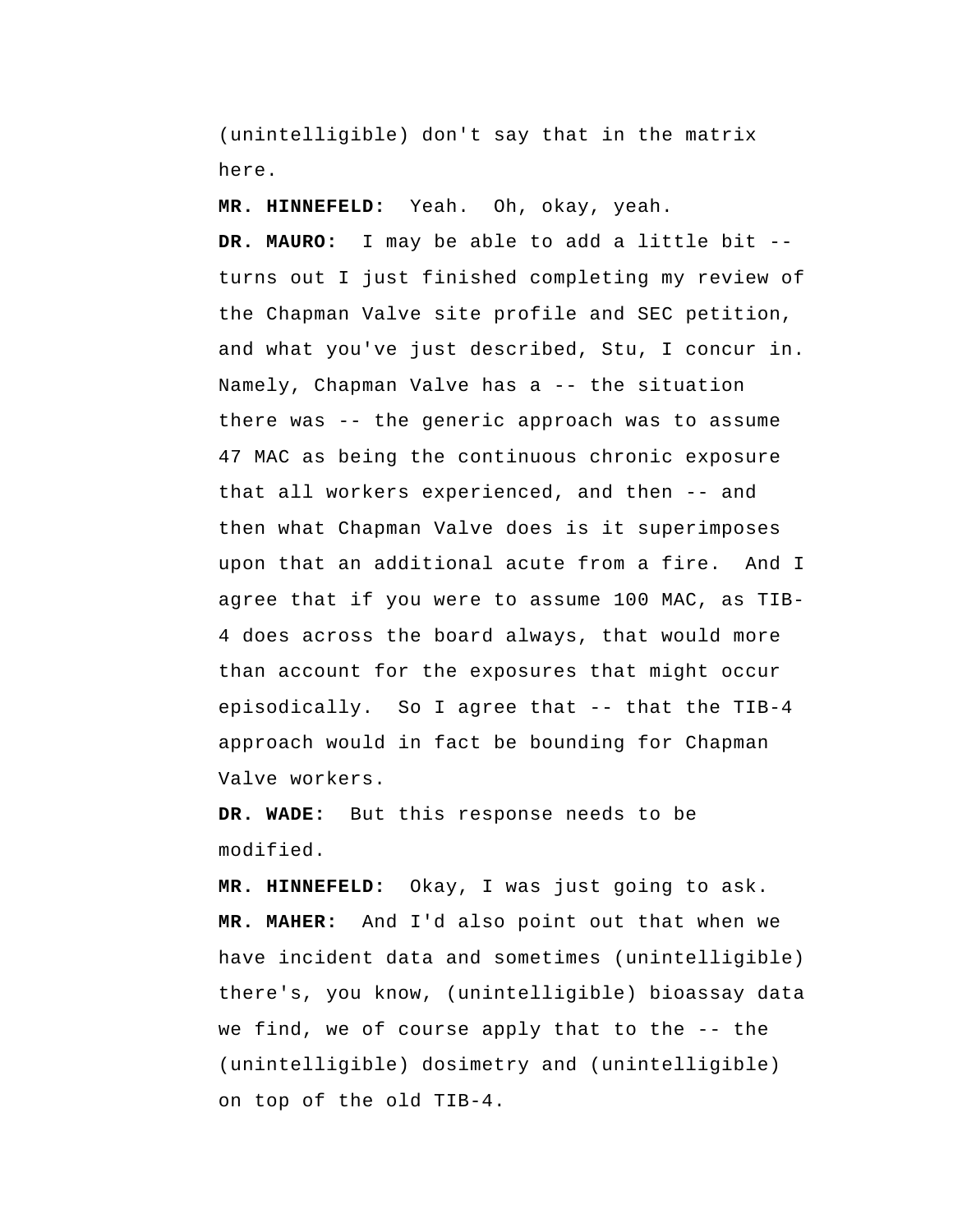**DR. WADE:** So on to 66 --

 **MR. GRIFFON:** This is another -- let me just ask one more thing on -- on 65. This was on the original list of TIB-4 sites, I believe. Right?  **MR. HINNEFELD:** What was the company again? **MULTIPLE SPEAKERS:** Chapman Valve.  **MR. HINNEFELD:** I'm pretty sure it was, but -- I'm pretty sure it was. Yes, it is.  **DR. WADE:** Not to celebrate too long, we're a quarter of the way through.

 **MR. HINNEFELD:** Yeah, the easy ones. The easy ones.

 **DR. WADE:** We celebrate when we conclude.  **DR. BEHLING:** The last AWE is a case involving Heppenstall Company, and again, we can probably expedite things. The same issue that we've already discussed defines the first finding, use of TIB-4. Again, the second one, the same thing about AP geometry and DCF, so you can knock that off. The inappropriate uncertainty assigned, there I think I looked at the IREP sheet. It says constant but you have parameter for uncertainty defined as two, which instantly would signal that this is obviously an issue that involves (unintelligible). 66 -- failure to account for all potential occupational medical, let's see, let's --

 **MR. GRIFFON:** That's the one we discussed before,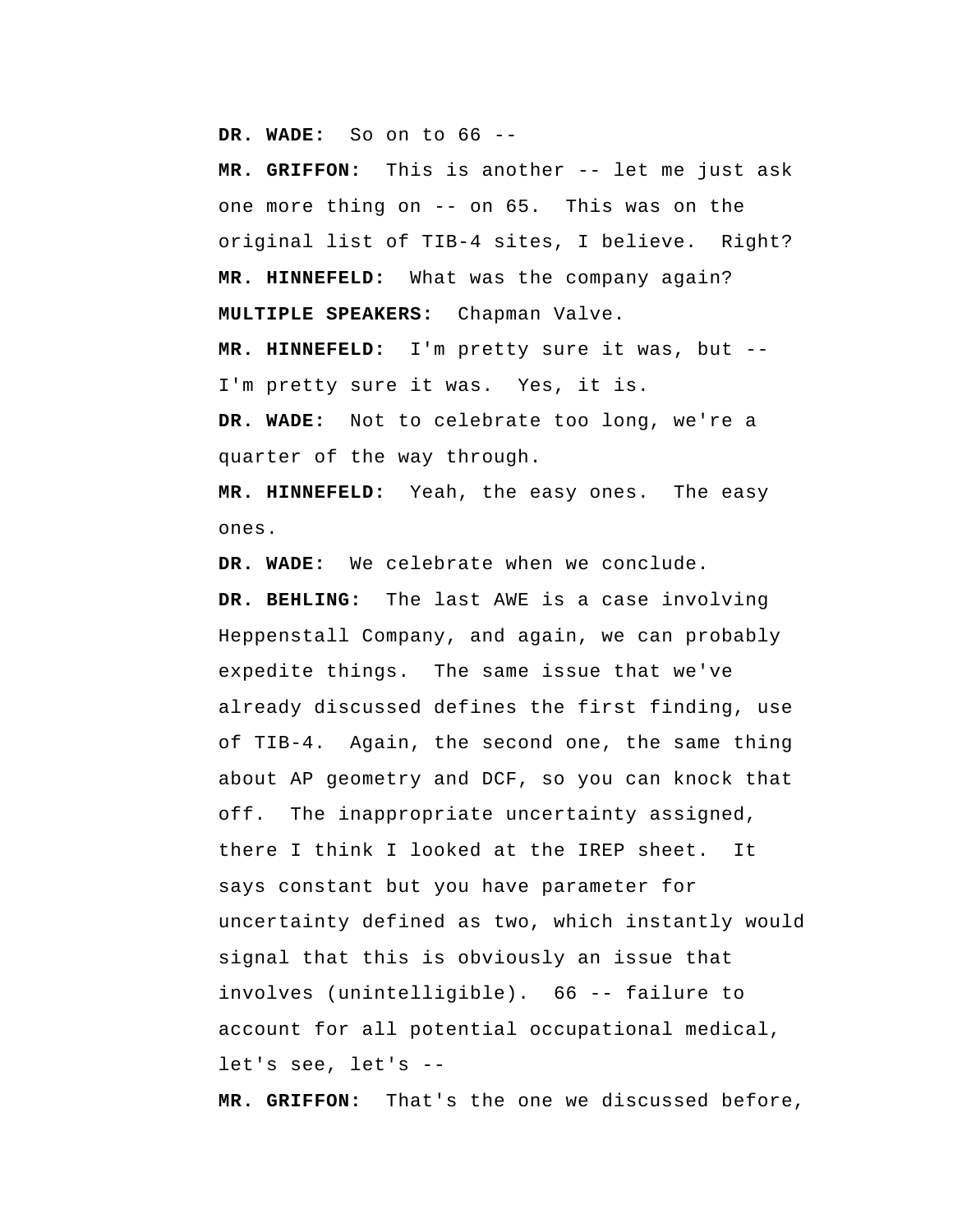I believe. Right?

 **DR. BEHLING:** Yeah, again, this involves generic values in TIB-6 versus those in model TIB-4 and the photofluorography, so we've pretty much discussed all of the issues that involve this particular case previously, so we can -- we can go on from -- we can put this one behind us. Okay, is there any need to take a break or you want to go to lunch?

 **MR. GRIFFON:** I was just thinking we're getting into the harder ones now, but --

 **DR. BEHLING:** Yeah, we're going to get into some  $-$ 

 **MR. GRIFFON:** I think we should open this one up and take lunch at noontime. I mean we just - you know.

So this is case 67.

 **DR. BEHLING:** This is case 67, yes. It involves a Savannah River Site claim. Notable about this claim that this represents a best estimate - this is probably the first real, true-blue best estimate we've encountered in our dose reconstruction audits, and we identified a number of issues that I think are very technical and --  **MR. GRIFFON:** Hans --

 **DR. BEHLING:** -- they require some -- some discussion.

 **MR. GRIFFON:** -- since we have several Savannah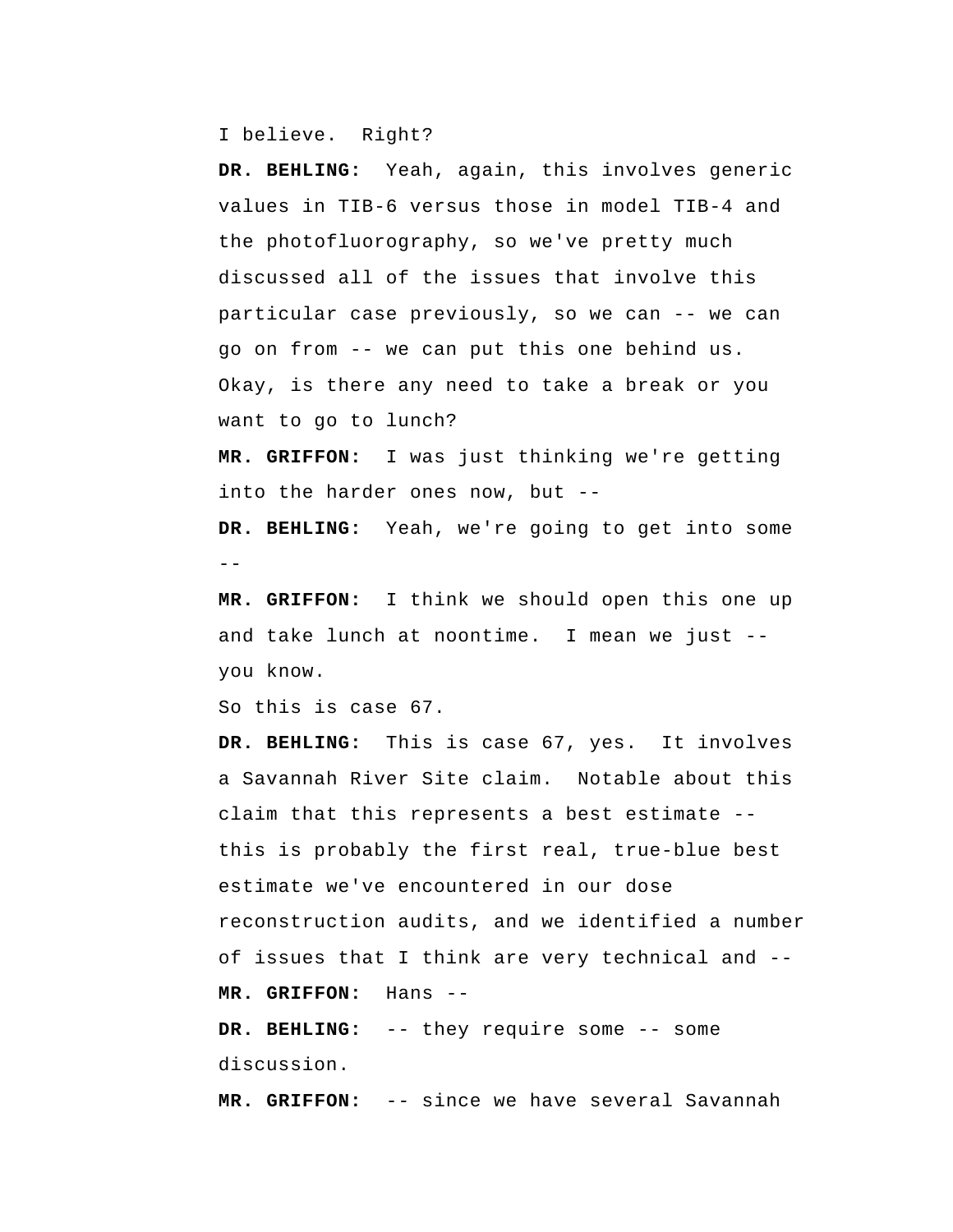River cases here, can you -- I don't want to identify the NOCTS ID -- I don't think we should identify that on the record, but can you just write down on a piece of paper which -- do you know the NOCTS ID for this one? I've looked at four of them. I've got notes --

 **DR. BEHLING:** Kathy, do you --

 **MR. HINNEFELD:** I've got it, I've got it.

 **MR. GRIFFON:** Okay. Thank you.

 **MR. HINNEFELD:** Here you go.

 **MR. GRIFFON:** Okay, go ahead.

 **DR. BEHLING:** And again, I don't want to touch numbers that may identify the individual by citing the POC. It was -- other than to say it was very, very high. The claim was denied, of course. The person had colon cancer, I will say that. That's the kind of cancer. And so let's go and look at the findings.

-- I'm going to have to spend a little bit of time reading 'cause some of these things are very, very complex and as much as you can read them and I only had since Friday, so I haven't had much time to really delve into some of the issues, but

 **MS. BEHLING:** Maybe I can interject here -- this is Kathy Behling -- if you would like me to. DR. BEHLING: Go ahead.

 **MS. BEHLING:** Finding 67.1 and 67.2 -- this has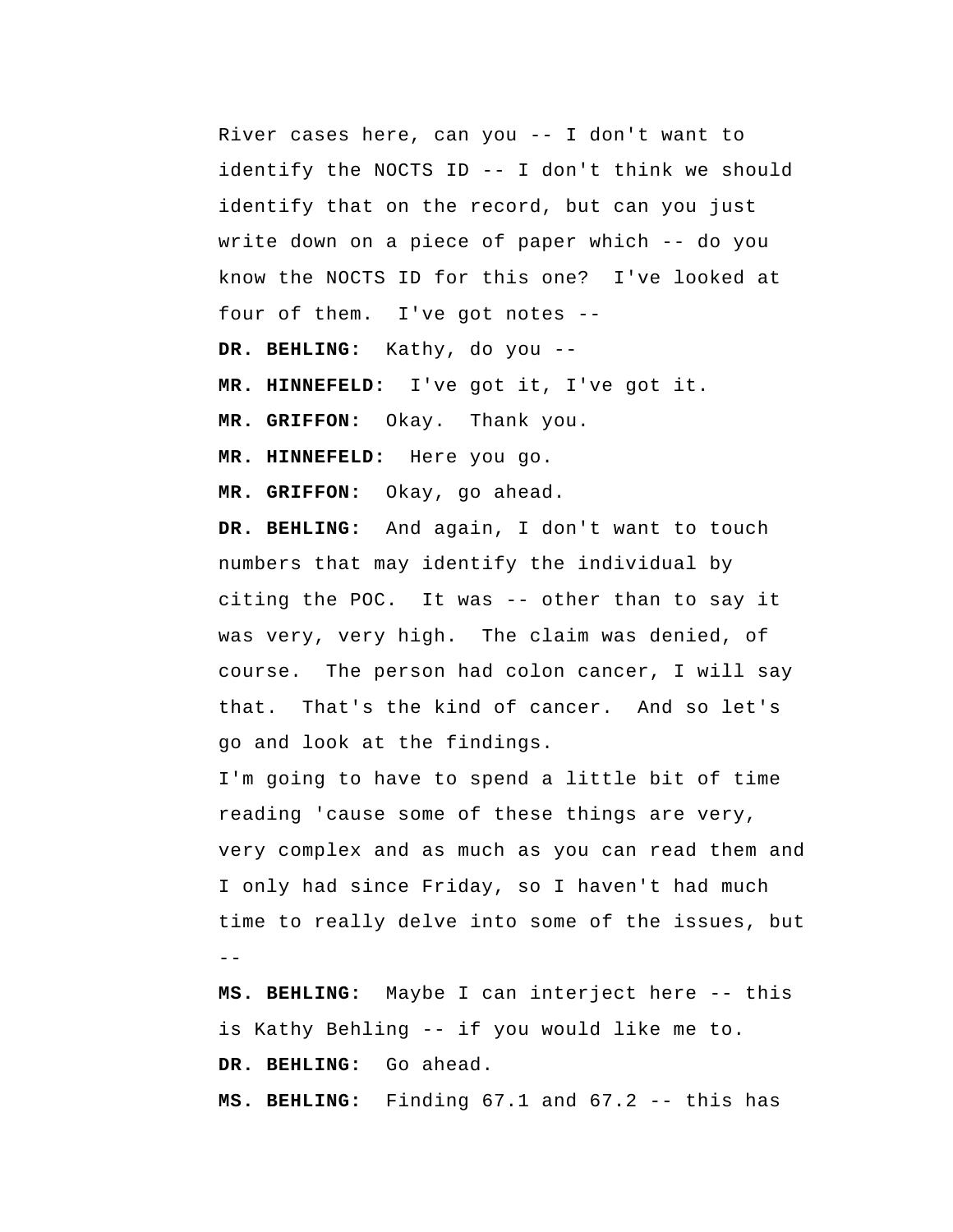to do with an error that we have identified in the workbook that was being used. This was a Savannah River Site. It's the EDCW version I think, zero (break in transmission) point one five workbook --

 **DR. WADE:** Kathy, are you on a speaker phone?  **MS. BEHLING:** Yes, I am.

 **DR. WADE:** Please pick up, if you don't mind.  **MS. BEHLING:** I'm sorry.

 **DR. WADE:** It's obvious to us.

 **MS. BEHLING:** Okay, is that better? I'm sorry. Again, this was an issue where the -- we've identified an error in the workbook. This is a Savannah River-specific -- yeah, a Savannah River Site-specific workbook, the EDCW workbook, and it was an earlier version. I will state that it appears that this error has been corrected in a more current version of the workbook. But at this time what had happened is the workbook introduces a range of DCF values associated with the colon for not only the 30 to 250 exposure range, but it actually looks at the exposure range for the 30 to 250 for all the geometries, and it selects the minimum value from all geometries as opposed to just the AP geometry, and a maximum value from all geometries, which in this particular case I believe happens to be the AP geometry. And therefore when the Monte Carlo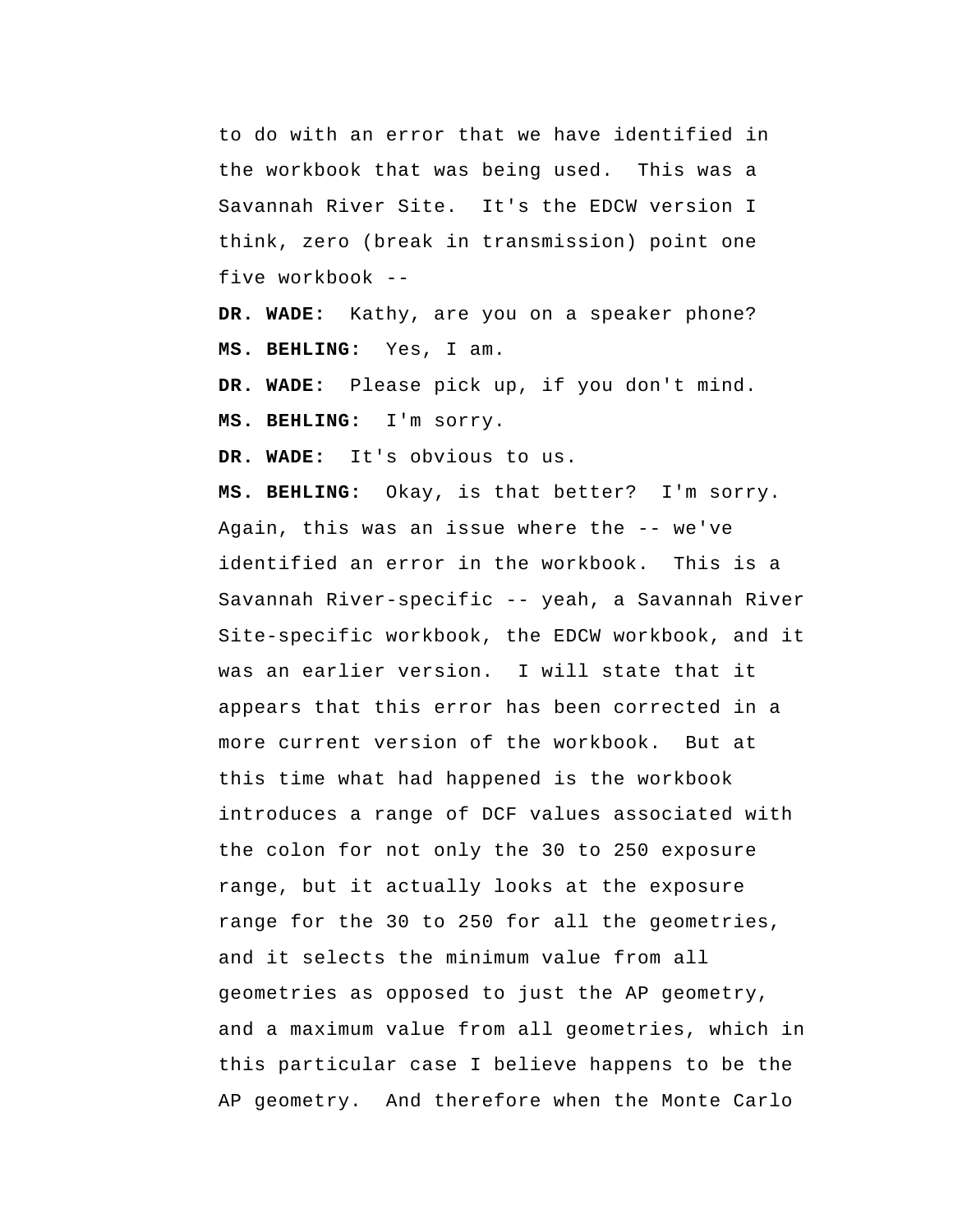technique is used, the -- it is sampling from a range of DCF values that is incorrect, and that range starts at a lower value or a minimum value that is quite a bit lower than what it should be looking at. In other words, I think the AP geometry -- let me look --

 **DR. BEHLING:** Kathy, can I interrupt --

 **MS. BEHLING:** Yes.

 **DR. BEHLING:** -- because I have the numbers in front of me.

 **MS. BEHLING:** Okay.

 **DR. BEHLING:** I'd forgotten what this issue was about until I turned the page and you'd already taken the lead on this, but again, we had all concluded one thing is that the DCF values should be confined to AP geometry, and yet the workbook uses a sampling method that selects from the lowest and the highest, independent of what the DC-- what the geometry is. And in this case, for the 30 to 250-keV photon range -- energy range, for the colon the DCF at the lower end has 0.226 and at the high end of 0.798. On the other hand, the minimum DCF is defined in behalf of the isotropic geometry which starts out at 0.056. So in essence, the way the workbook currently operates is to take the lowest DCF, which in most instances -- in this case, especially -- use the isotropic value as the starting lower end of the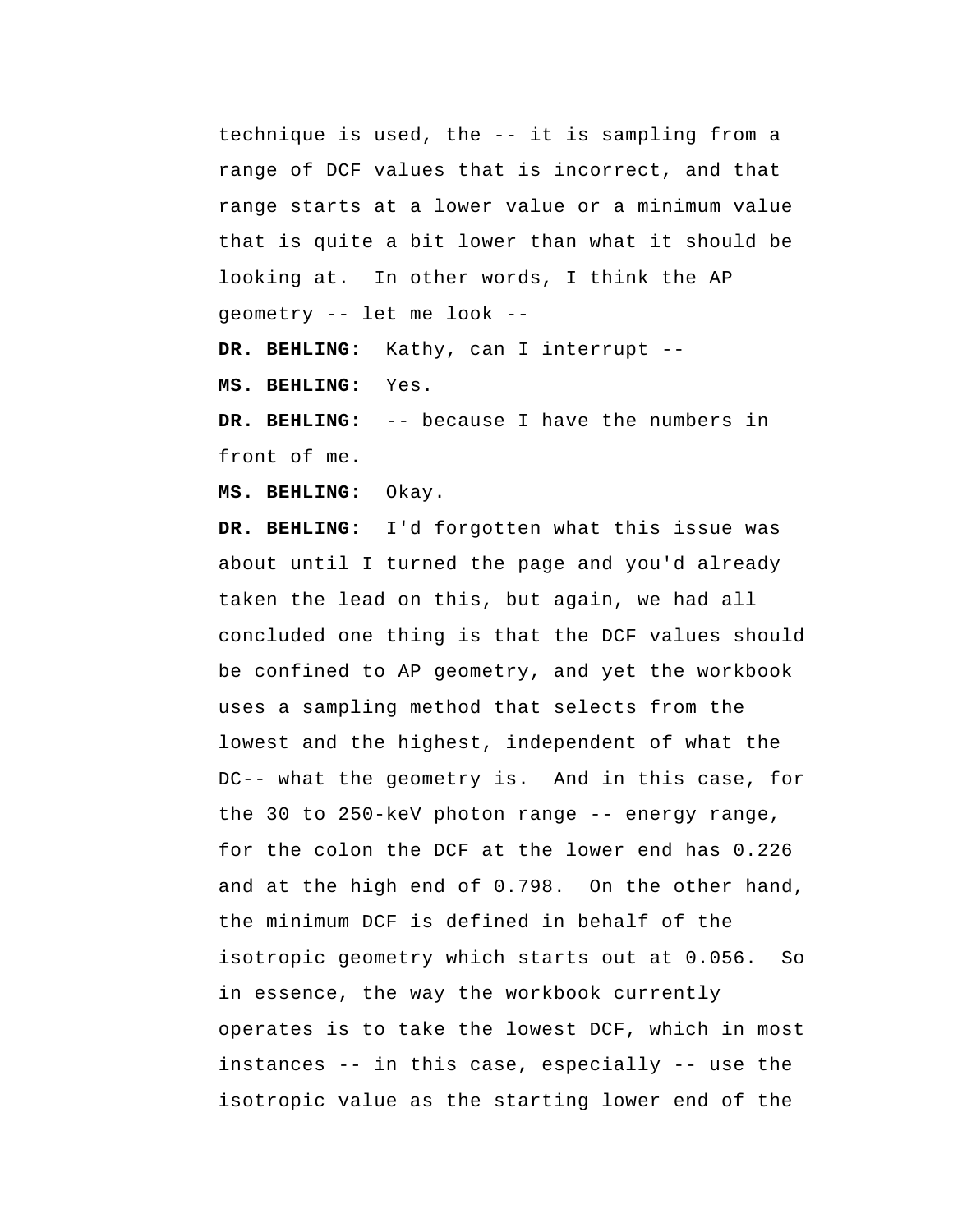triangular distribution when in fact instead of using 0.226 as a starting point for sampling, the value of 0.056. So there's a fourfold lower value in the DCF, and that's a generic error that we identified in the workbook that was applied here.

 **MR. HINNEFELD:** Right, and as part of the -- the whole issue of we didn't start out using a whole -- wholly 100 percent AP and so we have to identify these cases and go re-evaluate as part of that whole prog-- Program Evaluation Report. **UNIDENTIFIED:** We're doing that right now.  **MR. GRIFFON:** So the -- the -- to make a long story short on this item number one, 67.1, you re-evaluate any cases that use this -- that approach?

 **MR. HINNEFELD:** Yes. Yeah, and I'm sorry it's not in the response. We'll add -- we'll add that to our response.

We'll add it to our response.

 **DR. BEHLING:** Okay, the next findings are also --  **MR. GRIFFON:** In this particular case -- I'm sorry to interrupt, but this one was a close -- a borderline case --

 **MR. HINNEFELD:** It was high, but not 50 percent, so yeah, it was pretty close.

 **MR. GRIFFON:** But it will be re-evaluated, though.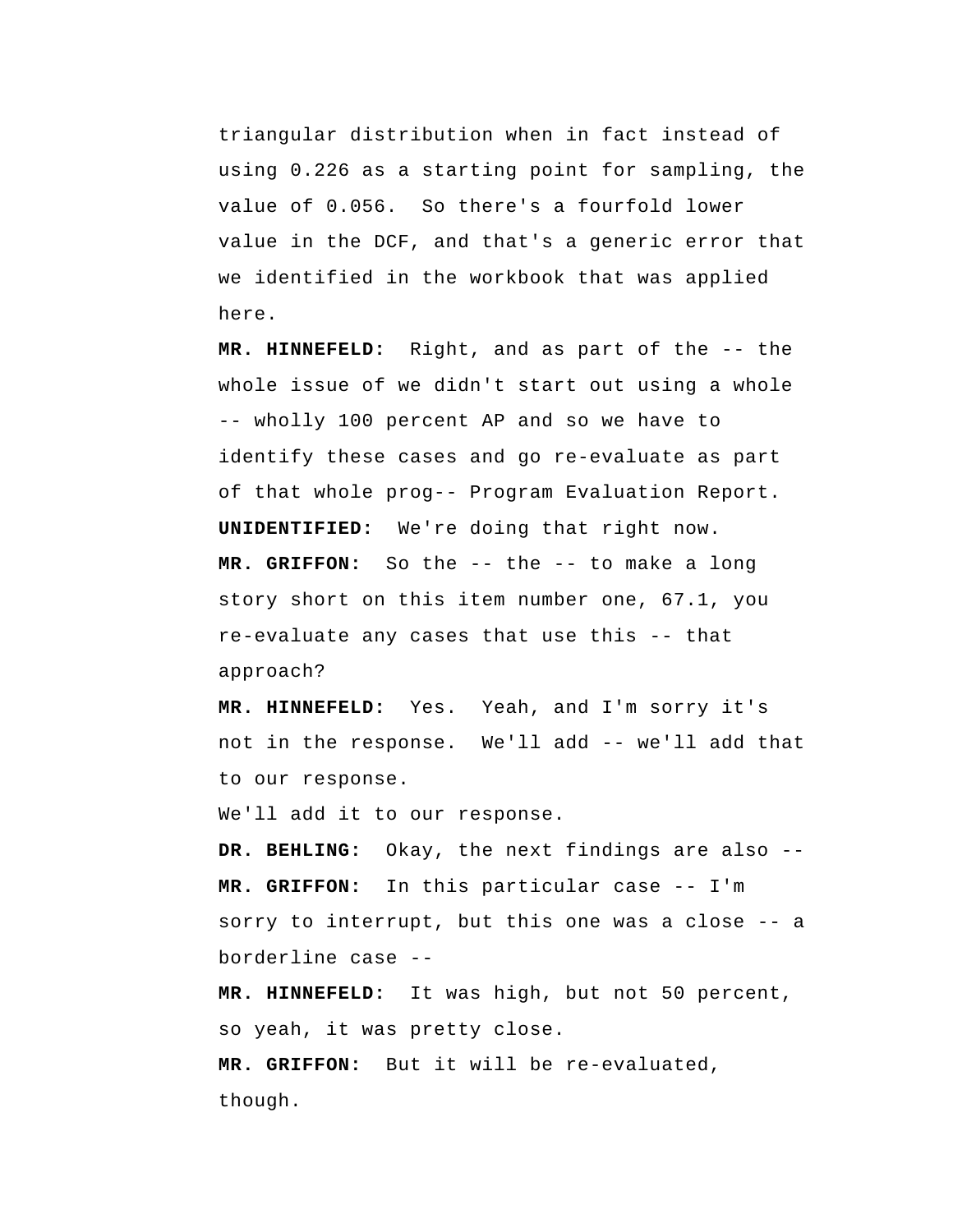**MR. HINNEFELD:** Uh-huh.

 **DR. BEHLING:** The next three findings involve 67.3, 4 and 5, and we sort of group them together. We identified that the records were inconsistent. I looked at the annual summary doses, and they did not match the quarterly assigned doses. And it turns out the annual doses were lower than the quarterly recorded doses.

 **MR. HINNEFELD:** Actually they do match. The -in the quarterly doses that are provided with the case, the wrong person's doses -- the wrong person is underlined. It's a person who has the same surname as this Energy employee, but -- but is a different employee. This Energy employee fortunately is on the same page, several lines lower than the underlined, and so when you use this employee's correct quarterly dose for the third quarter, it lines up and it totals -- the annual totals do add up to what the total is on (unintelligible). Now since it -- you can't redact all that and show what it means, I don't have it with me now but I can produce it. And if you look on the -- in the AR in the response on those pages where the quarterly responses are provided, you can see that Savannah River, when they were identifying the person -- the related person, underlined the wrong person. The -- he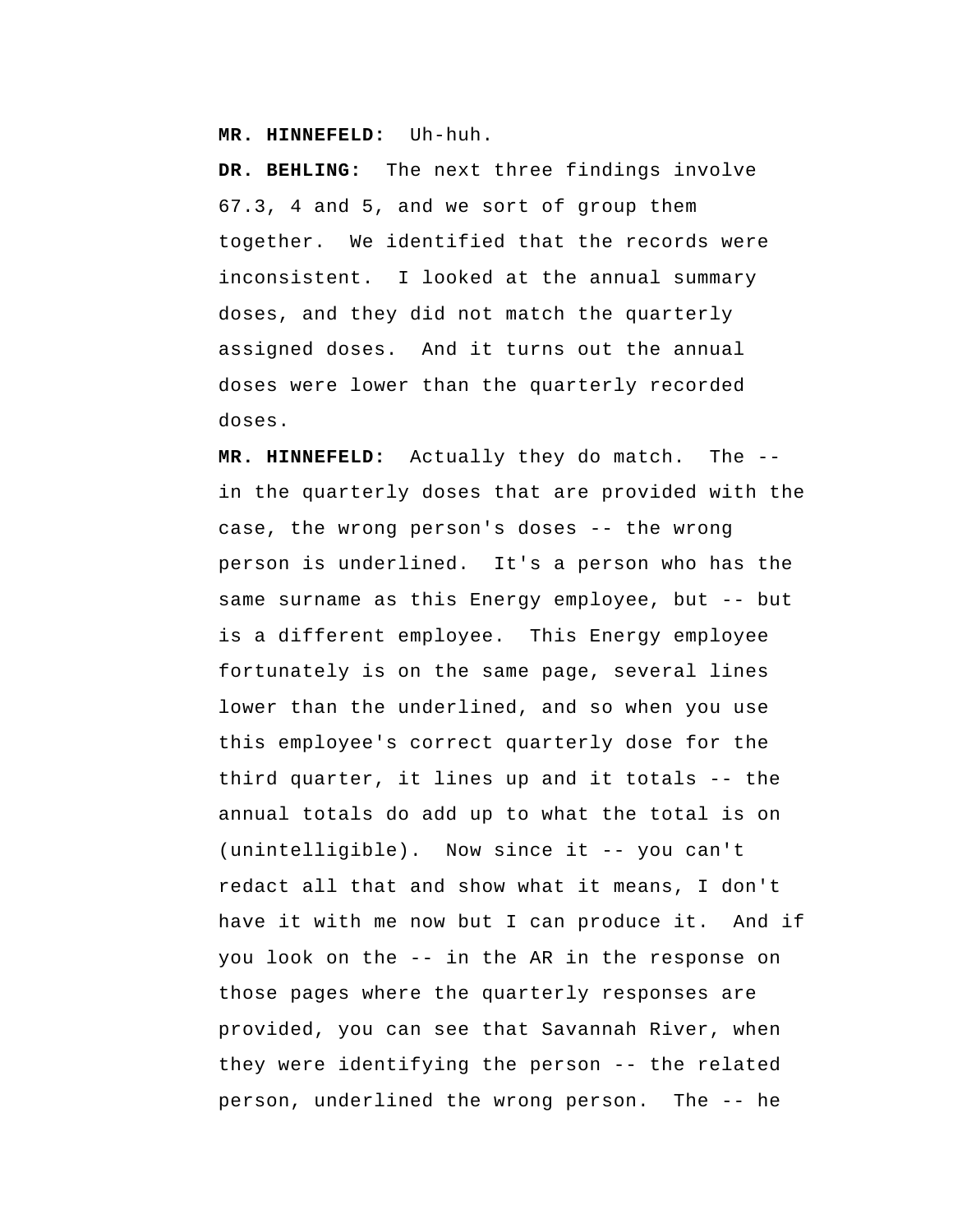has the same surname, but -- but different first and second initials, and the EE is about ten lines lower on the same page.

 **MR. GRIFFON:** And I think that's something you can double-check --

 **DR. BEHLING:** Yeah --

 **MR. GRIFFON:** -- outside of this meeting. Yeah.  **MR. HINNEFELD:** Okay.

 **DR. BEHLING:** I guess when I looked at it I focus on the underlined --

 **MR. HINNEFELD:** Absolutely, absolutely, that's what I do, too. It took me the longest time to figure out what was going on.

 **DR. BEHLING:** Okay. Can I interrupt just for a second? Kathy, can -- while you -- while you're doing this, since you probably have -- you're in a better position, can you make the necessary notation behind each of these findings on the spreadsheet?

 **MS. BEHLING:** Yes, I'm doing that.

 **DR. BEHLING:** Okay, because --

 **MR. GRIFFON:** Just to go back to 67.1 'cause I - seemed like there -- I mean the DCF issue I've got, but in the -- earlier in your response you - you're talking about -- let's see, it's in the -- it's -- it's a question of zero readings versus no monitoring that I was looking at. That seems to be a separate issue -- separate and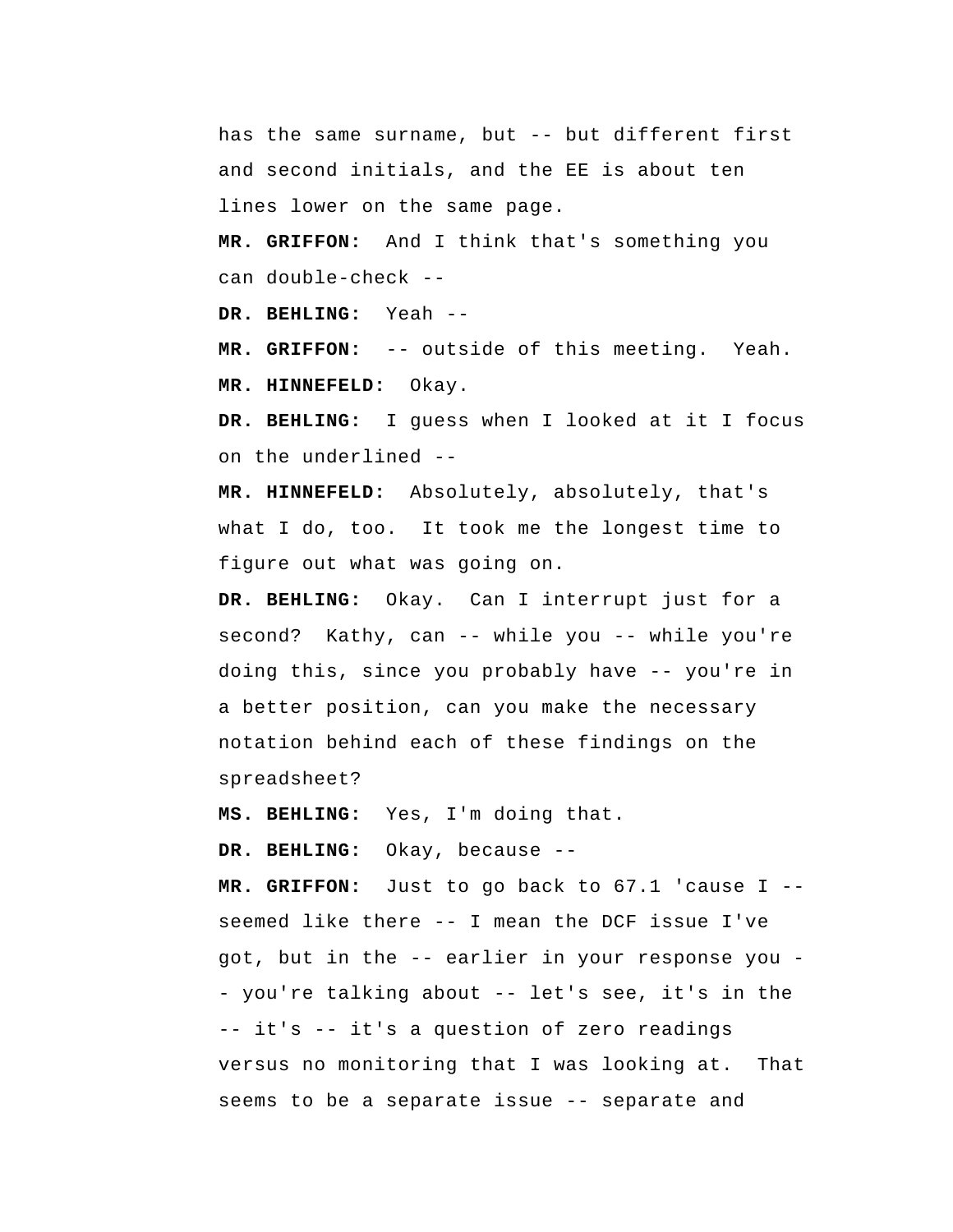apart from the DCF issue, isn't it? Is -- my question is were they -- were these zeroes - were these blanks in the record, if they were blanks, how were they tre-- you know, how -- how did you treat blanks versus zeroes?  **MR. HINNEFELD:** Well, I don't know, Ed or Mutty, can you comment on that?

 **MR. SHARFI:** Sure. I mean in the earlier years we did  $--$  we did get a  $--$  they do have a lot of blanks and it is in OCAS's TIB -- it's one of the early OCAS TIBs that cover -- that does -- they do have a TIB that covers Savannah River's reporting records, and blanks are considered zeroes. Savannah River in their records, if - if no dose was recorded, they left the result in their manual recordings as a blank, so we do then enter a zero in as the -- to replace a blank in the record --

 **MR. GRIFFON:** Oh, okay.

 **MR. SHARFI:** -- for Savannah River.

 **MR. GRIFFON:** So Savannah's site-specific policy was that blanks would mean -- or --

 **MR. SHARFI:** Are zeroes.

 **MR. GRIFFON:** But it wasn't that they weren't monitored.

 **MR. SHARFI:** Correct.

 **MR. GRIFFON:** Okay.

 **DR. BEHLING:** I guess I --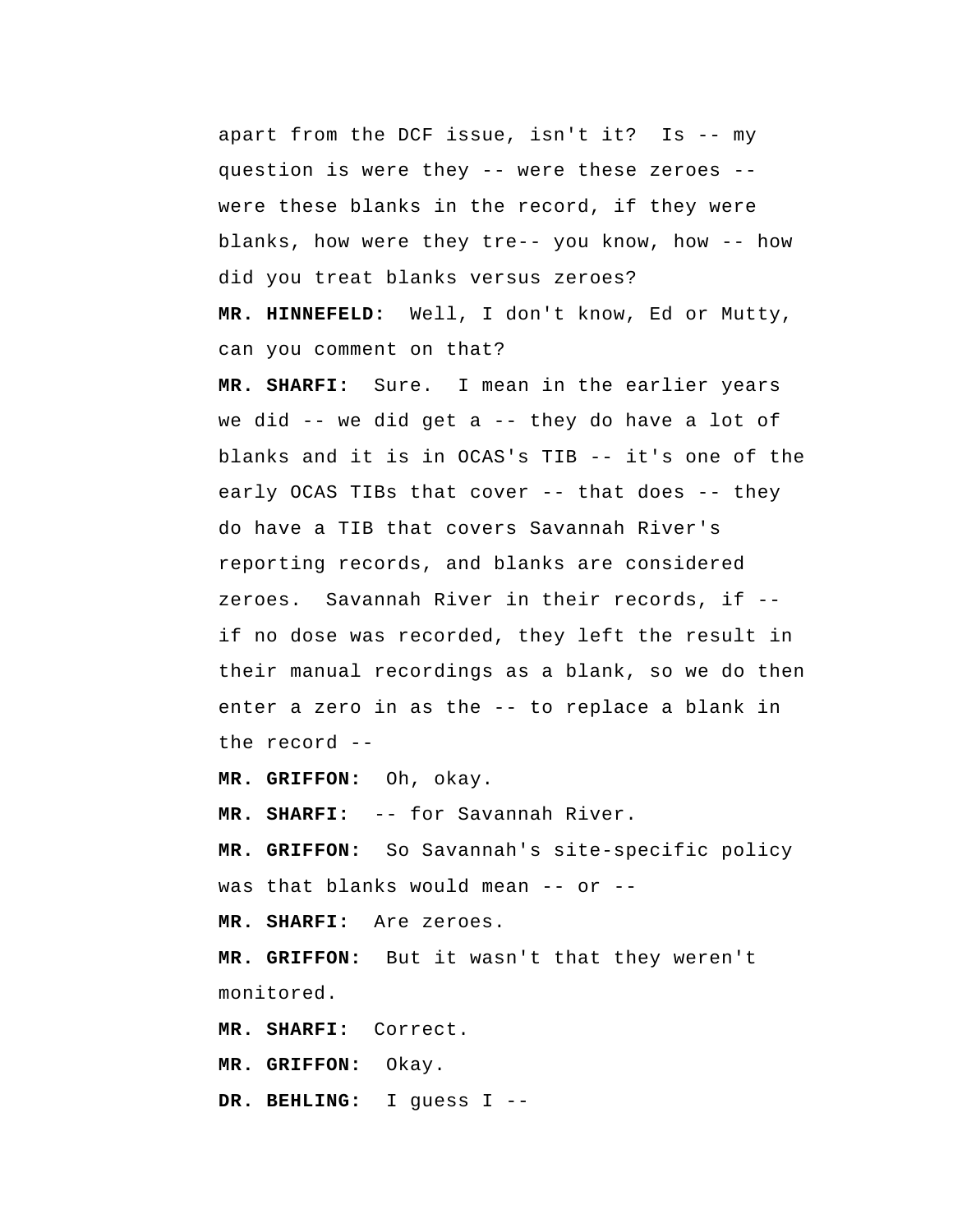**MR. GRIFFON:** You would have treated it as less than detectable and not -- okay. Go ahead, Hans, I'm sorry.

 **DR. BEHLING:** The secondary issues -- I'm reading here quickly -- involves when you have just a quarterly dose (electronic interference) person was monitored monthly, you have no way of recognizing whether or not that dose was spread evenly or was a single monthly dose with two zeroes. The question is were all potential missed doses accounted for given the incomplete data that we had to work with.

 **MR. HINNEFELD:** Right, I don't know, but I would guess --

 **MR. SHARFI:** Probably more of a claim-specific. I'd have to actually look at the data itself, but generally, even if you're given quarterly data -- I mean in the same case in other sites, like Rocky Flats, where we give summary data, there are ways to estimate -- based on exchange frequencies -- the expected number of, you know, blank records or -- or --

**UNIDENTIFIED:** TBD will have some of that information, too.

 **DR. BEHLING:** But what do you do? I guess I'm still confused. Let's assume that in this case I have annual sum doses, I have quarterly sum doses, but not monthly doses. And the question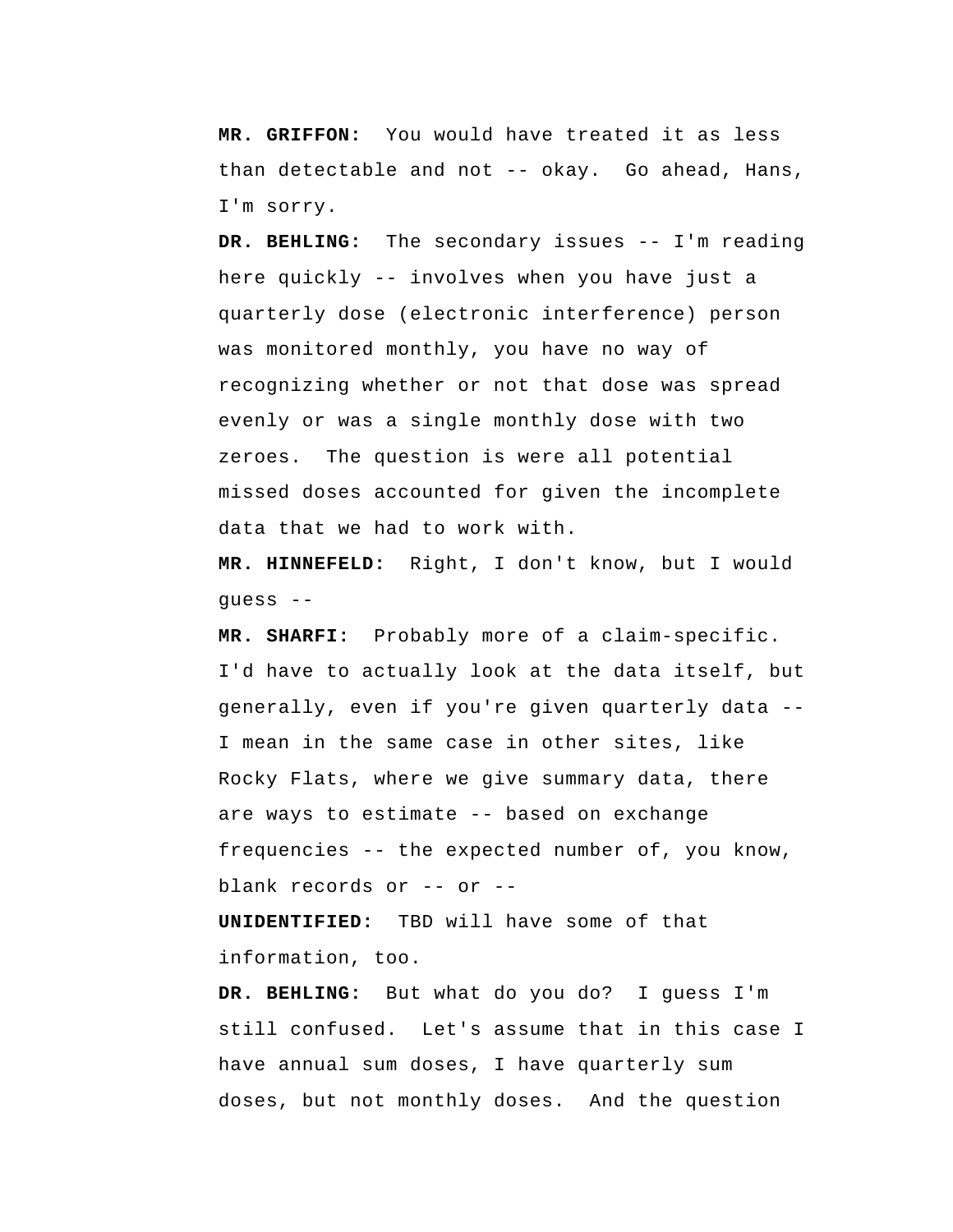is, do I assign for every -- a highly conservative approach would be to assign all quarterly doses to a single wear period and assume two zeroes.

 **MR. HINNEFELD:** Oh, but Savannah River -- just for the Savannah River record that has the quarterly dose, it also has some cycle results, meaning the cycle -- the third cycle, that's the monthly report of the third month of the quarter, so you'll have the third month of the quarter and you'll have the quarterly total. So if those two numbers are the same, then you clearly have two zeroes. If those two numbers aren't the same, then I think what we're using is we're figuring there's one zero, because we know that there are two readings that aren't zero, so we'll put one in as zero. I think that's what we're doing, but I won't swear to it.

 **MS. BEHLING:** This is Kathy Behling. Based on what I've seen in the most -- in the Savannah River Sites for -- associated with I guess the fifth set, that's exactly what they were doing. They're looking at the cycle data on the quarterly data. If they are the same, they use two zeroes and they are being fairly claimantfavorable in that approach.

 **MS. MUNN:** And Kathy, two zeroes would give -- in that instance that you just reported --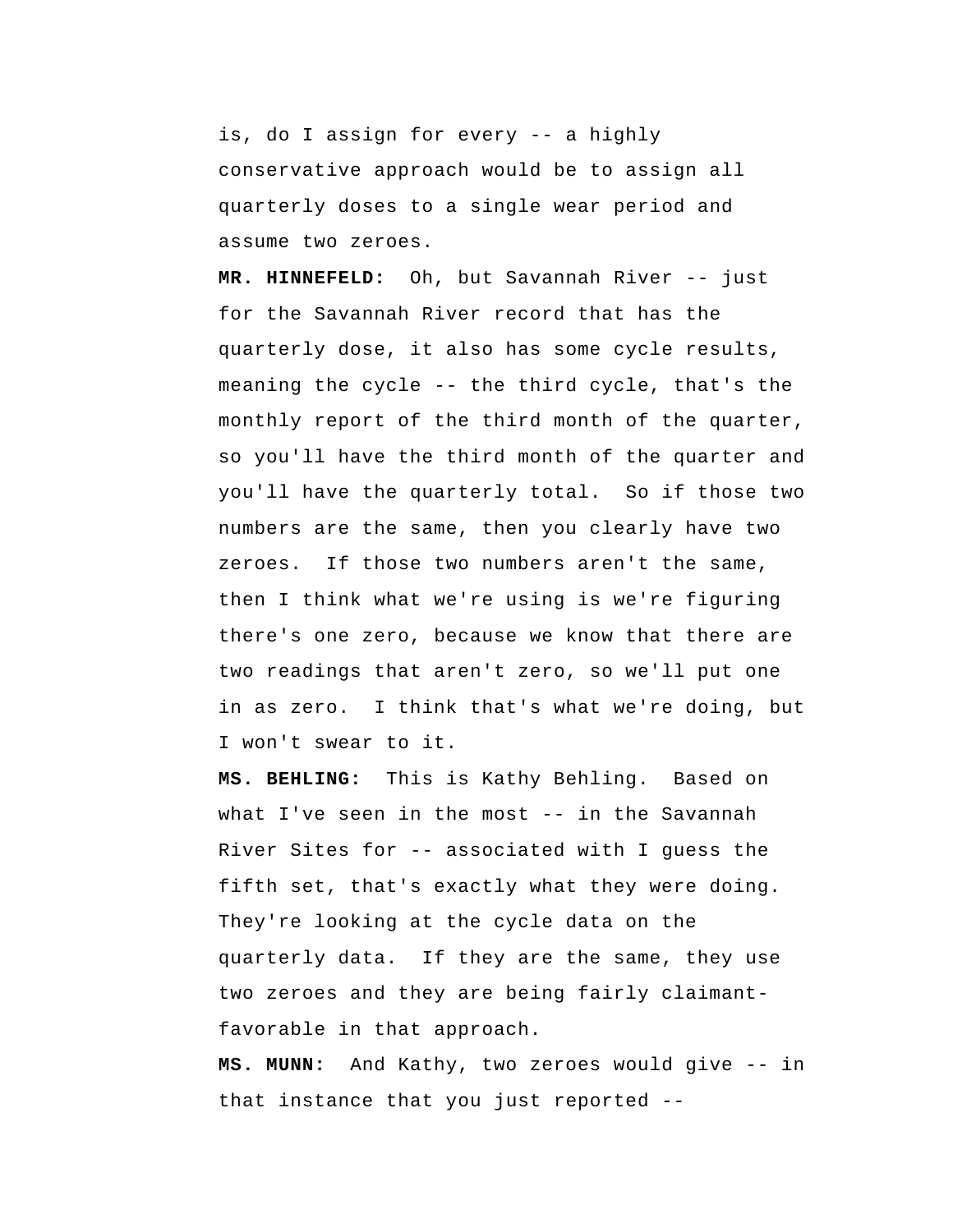approximately how much additional dose?

 **MS. BEHLING:** The zero would be assigned to the two months, and it would depend on the LOD value, so they would take an LOD divided by two and they -- but they would assume that there would be missed dose there as opposed to assuming that that quarterly dose was spread out over three months.

 **MS. MUNN:** Yeah, I understood that, but the - the approximate -- I've never been very clear in my own mind how much real dose -- I shouldn't say real dose. How much assumed dose is actually recorded in a case like that?

 **MR. HINNEFELD:** Well, for a period where the LOD is 40, for instance, it would be 20 millirem (electronic interference) a month assigned as the mean of a normal distribu-- of a lognormal distribution.

 **MS. MUNN:** And that's a fairly common --  **MS. BEHLING:** Yes.

 **MS. MUNN:** -- level of (unintelligible).

 **MR. HINNEFELD:** In radiolo-- in radioepidemiology assessment, that's a fairly common treatment for a zero reading.

 **MS. MUNN:** Right. Right.

**MR. MAHER:** The TBD gives you a different value over different time periods and I could put (unintelligible) --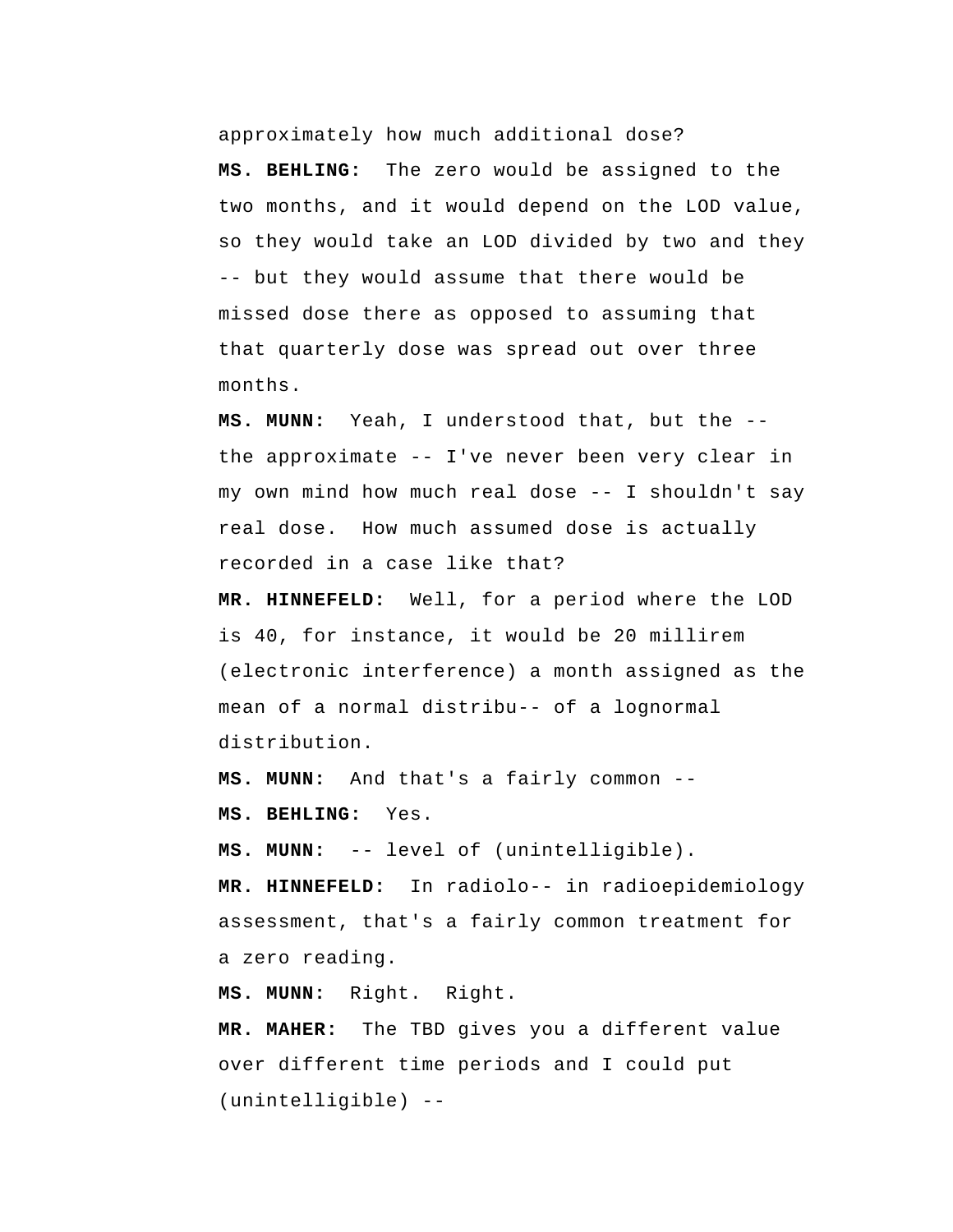**MS. MUNN:** Correct, correct -- **MR. MAHER:** -- and we would use what's --  **MS. MUNN:** -- but I'm trying to identify what that  $--$ **MR. MAHER:** Oh, the -- **MS. MUNN:** -- that baseline is --**MR. MAHER:** -- the magnitude of --  **MS. MUNN:** -- that -- that -- yeah, the magnitude.

**MR. MAHER:** -- (unintelligible).

 **MS. MUNN:** So that if we were saying that this kind of treatment was being applied over a whole year; i.e., you have readings, but you're assuming that two of the quarterly doses are zero doses so you're assigning additional dose to them, then in all probability over a period of a year, an individual would have accumulated say something on the order of 100 additional millirem. Right?

 **MR. HINNEFELD:** On that order.

 **MS. MUNN:** Yeah, right. Okay. Thank you.

 **MR. HINNEFELD:** Between 100 and 200.

**MS. MUNN:** Between 100 and 200.

 **MS. BEHLING:** 160.

 **MR. GRIFFON:** This can be a recurring theme, too, but the -- this question of when there's blanks and when there's zeroes, and when the blanks are really gaps in the individual's monitoring versus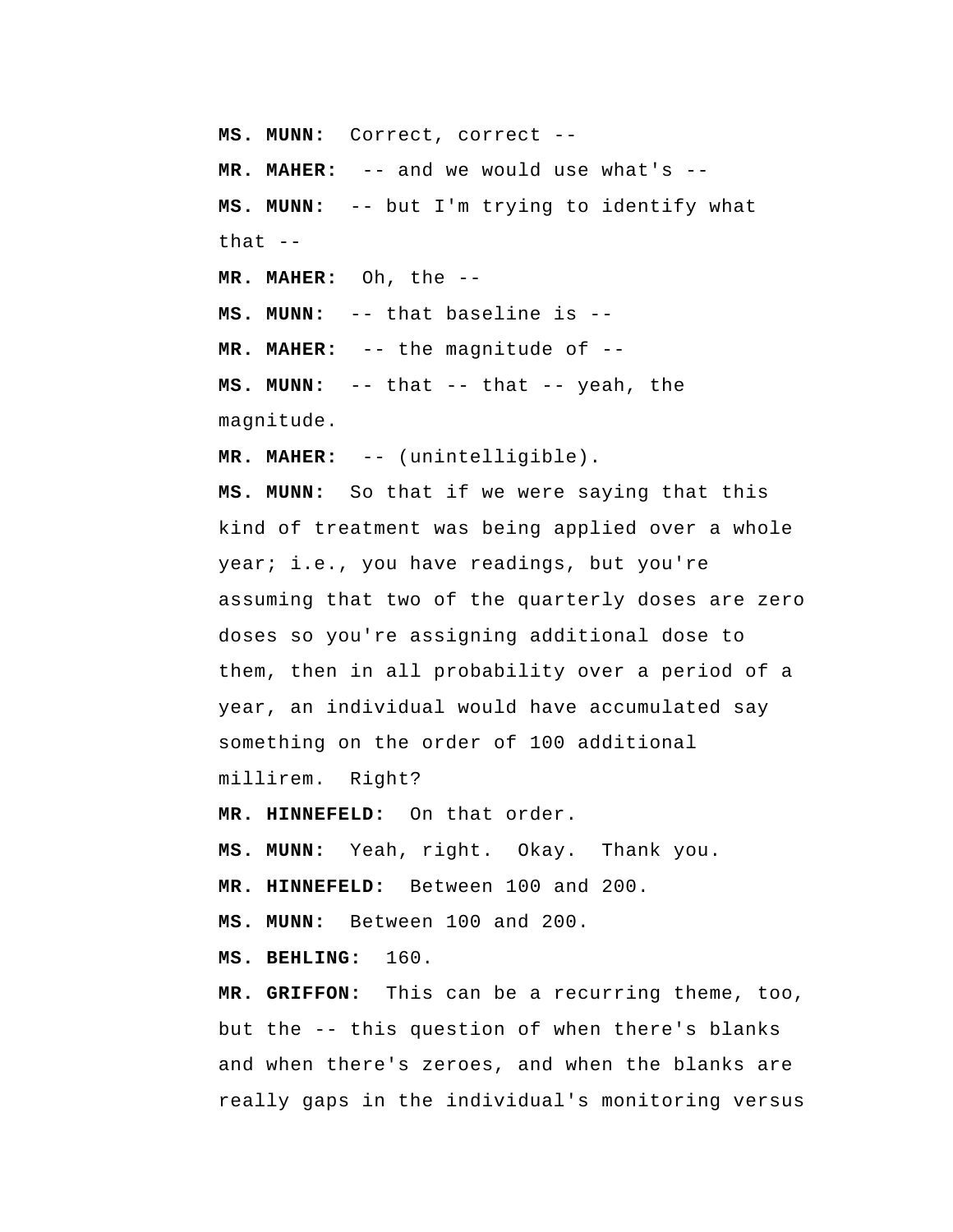-- I'm not sure I completely -- I mean I'll -- I'll defer for -- I'm talking specifically to Savannah River. I'm not as familiar with the -- I looked briefly at this cycle data being quarterly data, and if -- I mean if -- I don't know if Savannah River -- for instance, if people were cycled out of -- not to use cycle, but if they were rotated out of a rad area, didn't require monitoring, would they just have a gap on these sheets? They wouldn't have an entry with a blank? Is that the distinction?

 **MR. HINNEFELD:** Well, Savannah River --

 **MR. GRIFFON:** (Unintelligible) have an entry with a blank that they -- that they're saying equals a zero, and I'm saying that they were monitored but they had a zero.

 **MR. HINNEFELD:** At Savannah River, as I understand it, at least for certain years at Savannah River, if someone was monitored for a portion of the year and then for one month like cycled out and were not monitored, it would look like they were and they got a zero. That's the way -- that's the -- the record we get would look that way, at least for some individuals.  **MR. GRIFFON:** Yeah. Then the question is if you have -- I mean, you know, how do you -- how do you treat that, and I think you -- kind of a triage approach, but if you have a large chunk of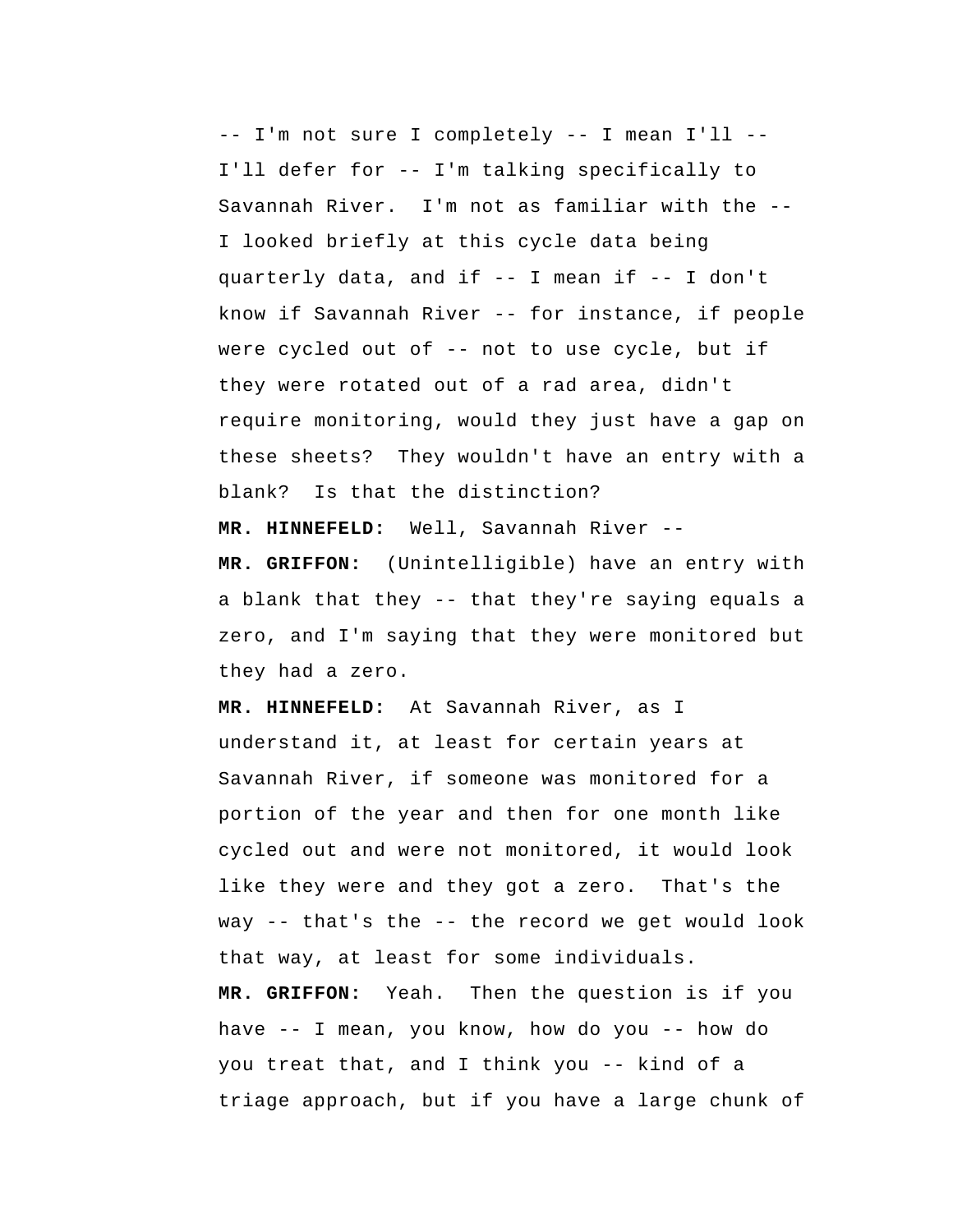those missing, I think you'd probably go to coworker model type stuff.

**MR. MAHER:** Right, if you find their job hadn't changed and they should have been monitored, then we'd go to something like that, that's right.  **MR. GRIFFON:** Right, and if it's like one missing, you probably just say put a zero in --  **MR. HINNEFELD:** A zero.

 **MR. GRIFFON:** Yeah, okay. I -- I think it becomes important in this case because of the --  **MR. HINNEFELD:** -- Right.

 **MR. GRIFFON:** I don't know that we can go much further on that right now, but I would -- other than to look back more -- at least I understand now that the blanks, for the most part, were - or that was a Savannah River policy in the database (unintelligible) put blank in for zeroes.

Hans, do you have any follow-up on that --  **DR. BEHLING:** No.

 **MR. GRIFFON:** -- part for now? I think -- **DR. BEHLING:** I'm trying to scan through --  **MR. GRIFFON:** The main response I have for that first one is that the DCF -- that you're going to re-evaluate --

 **MR. HINNEFELD:** To re-evaluate -- **MR. GRIFFON:** -- Use that old workbook or whatever, yeah.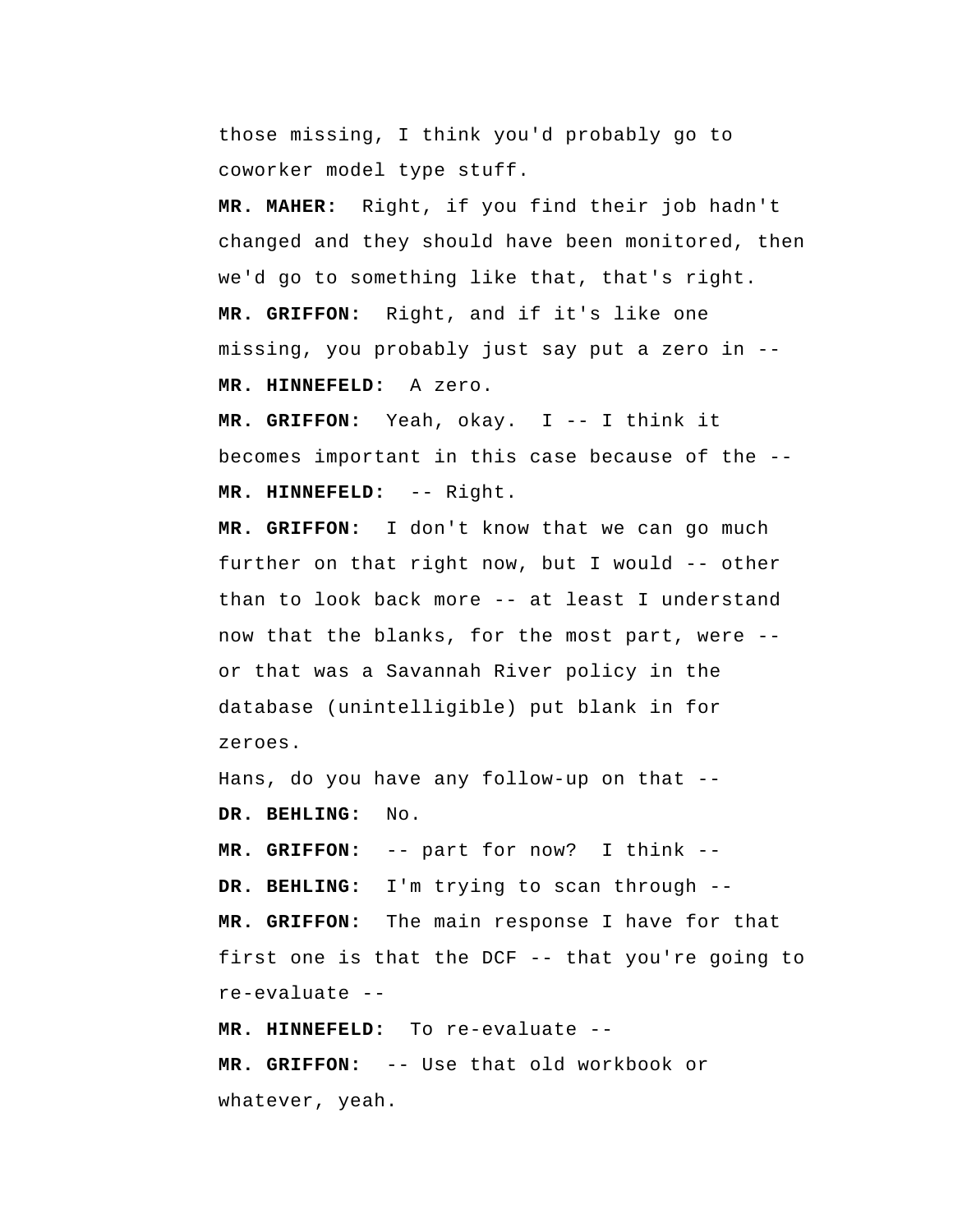**DR. BEHLING:** And I think several of the other findings all relate to the issue of not being able to match the quarterly doses to the yearly doses, because we were looking -- or the wrong name was underlined. I think we can (unintelligible) --

 **MR. GRIFFON:** And Kathy's got that note just to - you think we should take that, should check into that and make sure that you're in agreement. I think we will be, but...

 **DR. BEHLING:** Okay, I think we can go -- let me see if there's anything else here. There is, however, one thing that -- again, I'm trying to scan through more pages here that define each of these one-statement findings. I looked at the Technical Basis Document for Savannah River and also the location where this person worked at the 773-A facility, and the recommendation there is to use a photon energy split that 50 percent 30 to 250 and 50 percent 250 or greater, and -- and that would certainly -- again, not only was the issue of the triangular distribution using isotropic, the low end, misused, but using the energy distribution as defined in the TBD for 50 percent between 30 and 250 and 50 percent greater than 250, you again raise the -- the energies for the photons, especially when you talk about greater than 250, because now the triangular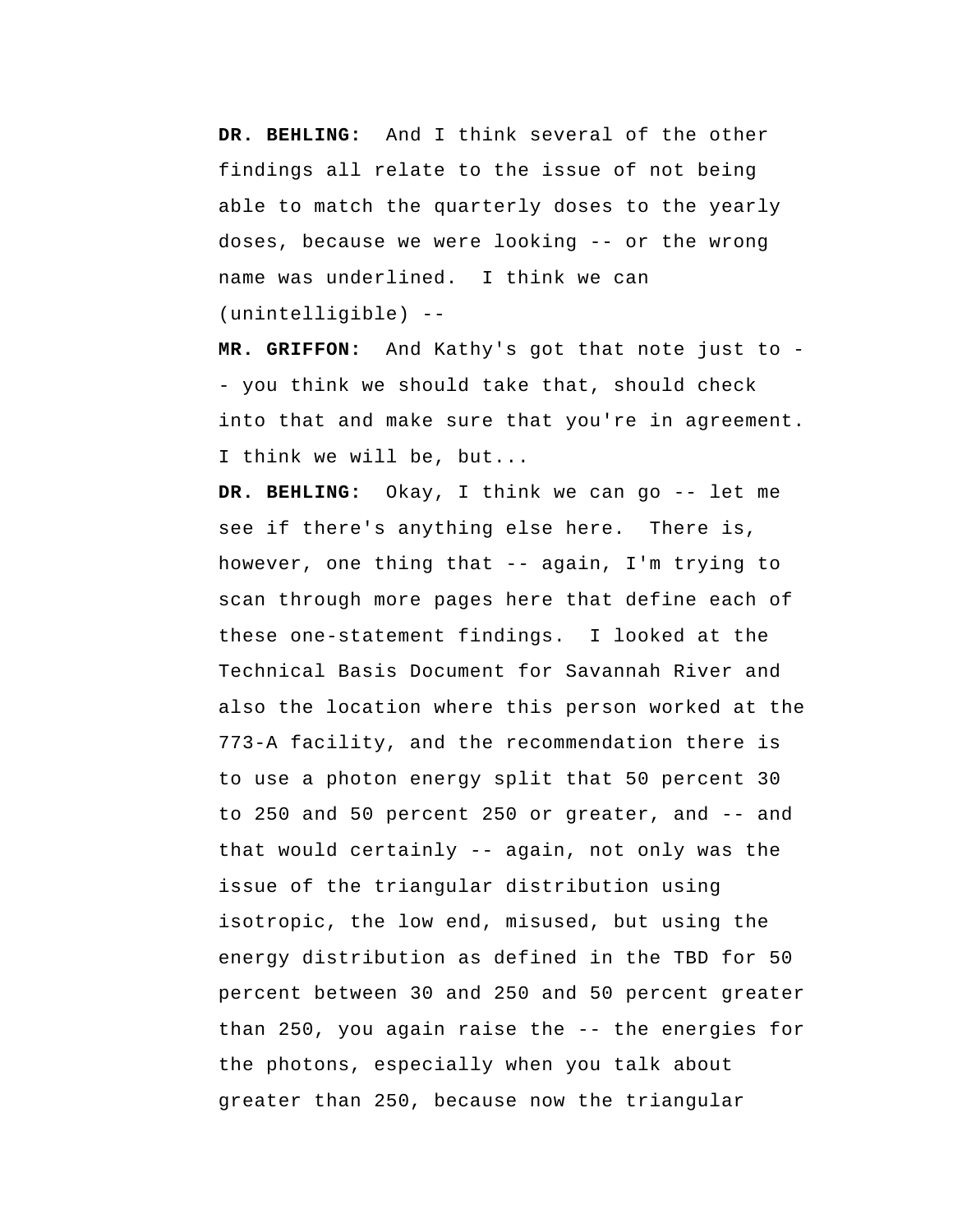distribution oscillates between a low of 0.798 to a high of 0.891, and certainly that would significantly raise the potential dose assignment.

 **MR. HINNEFELD:** Yeah, and the -- as a general rule we believe that 30 to 250 -- assigning 100 percent 30 to 250 is -- is claimant-favorable because the radiation effectiveness factor in that energy range is higher than it is for greater than 250. I think for this case what we should do is just demonstrate (unintelligible) with doing them both, do the doses with 100 percent 30 to 250 with the correct DCF range so just the AP DCF range and so on, and also do it with a 50/50 split with the -- with each 50 percent getting its correct DCF range and then - then once you get a dose, that dose will be -- it will be higher with a 50/50 split, but you put those values into IREP and I believe the POC will be higher for the 100 percent 30 to 250 because of the effectiveness factors, but we -- I think we can just -- just lay that out and do it, that'd be straightforward.

 **DR. BEHLING:** Certainly the -- certainly the dose will go up. Whether the POC will go up --  **MR. HINNEFELD:** Right. Right.  **DR. BEHLING:** One of the things that was identified in your write-up where you attempted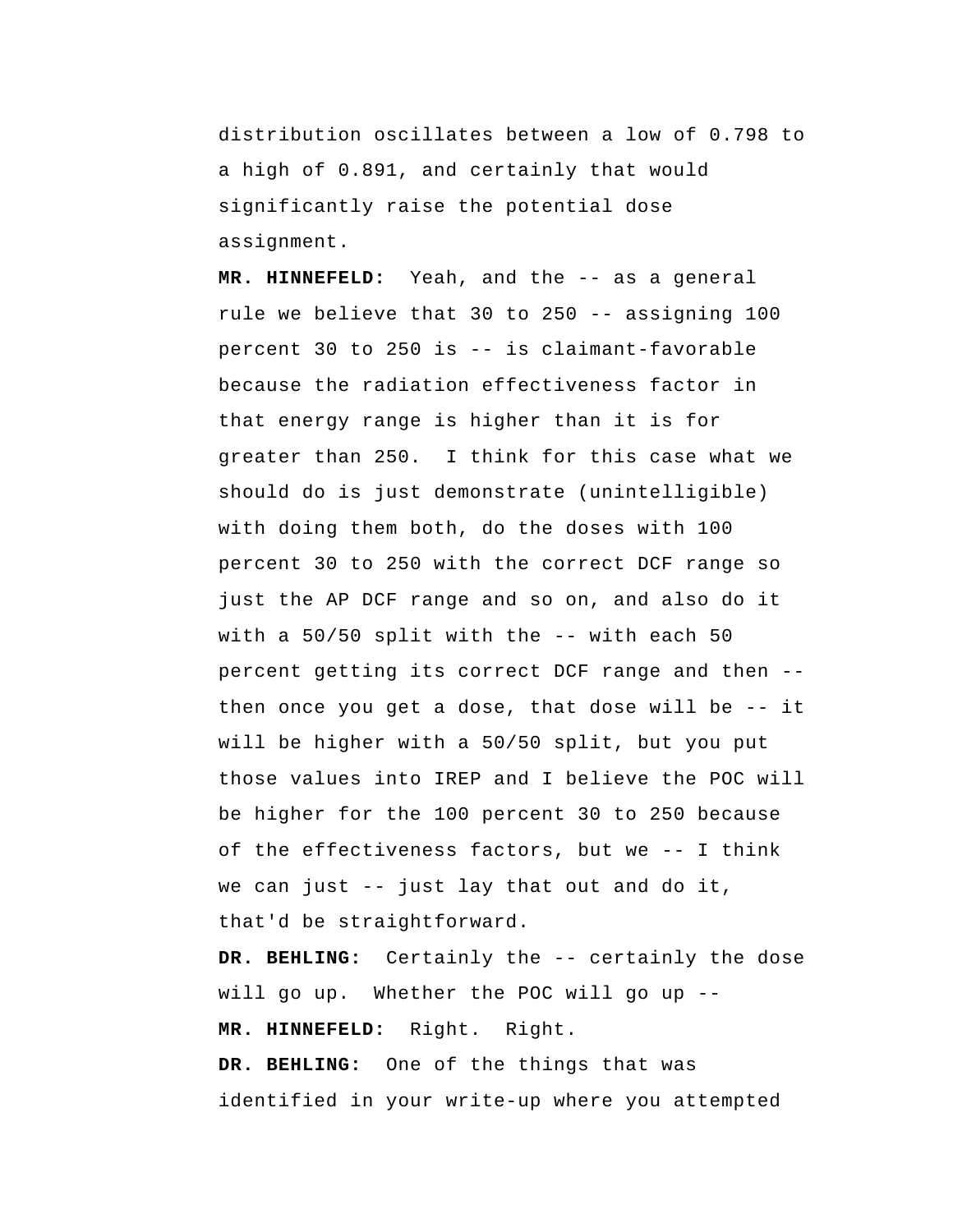to also redefine the POC using different DCF values, you make mention for the low energy photons -- initially in the dose reconstruction used for the less than 30 keV DCF -- a value of 0.06, which is the central value for the colon - yeah, as I recall here -- yeah, for photon energies of less than 30 keV, the DCF AP geometry is 0.06, and then in your write-up you define a value that is considerably less and you -- I'm not sure how you justified the -- it goes from 0.06 to 0.0226, so a factor of two -- more than a factor of two lower. Initially in my write-up I agreed with what you did, but in your response here that I only had a chance to look at since Friday, you changed your mind about that.

 **MR. HINNEFELD:** Well, the --

 **DR. BEHLING:** You see where I am --

 **MR. HINNEFELD:** Yeah, I know what -- I know which -- I know which one you're talking about. There is a -- we have a set of dose conversion factors that are plutonium-specific, and plutonium is 17 keV. And the DCF energy ranges in the implementation guide, with the broad energy bands for less than 30, that encompasses a fairly broad band of potential DCFs, and so you have a fairly broad band of -- of -- of potential conversions, you know, to use. But if you have pretty good knowledge that -- or if you're -- you have a good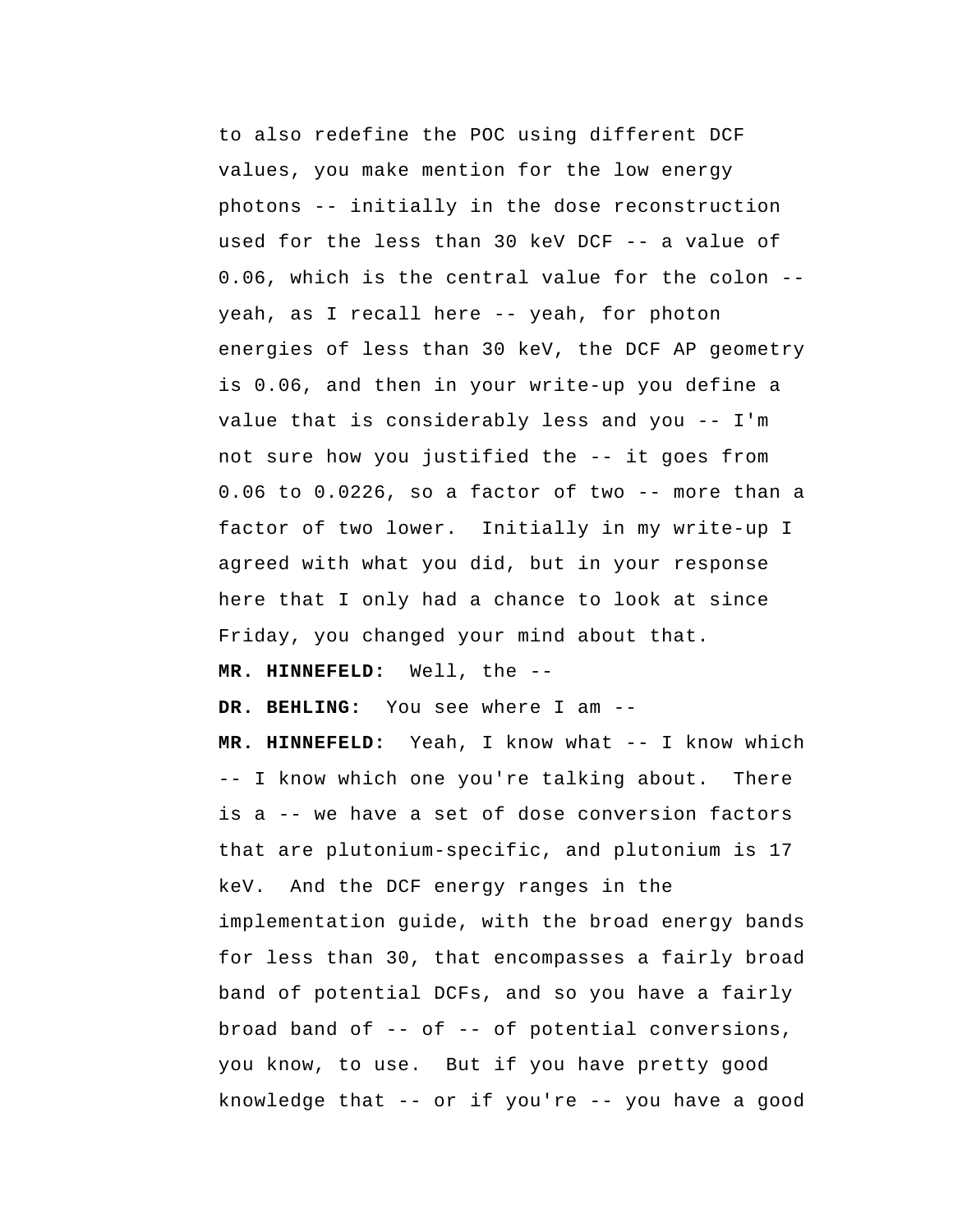set of knowledge that the low energy photon exposure was due to plutonium, then you have actually a mono-energetics\* force and so you can have -- you can do a better job of a DCF determination for -- for a plutonium low energy photon exposure. So that's -- that's the - that's the origin of the other set of DCFs.  **DR. BEHLING:** That does, however, bring up an issue, because it came up in another instance where in some cases where low energy photon spectra are compensated by virtue of the cadmium filter being somehow or other less than objective in defining the dose for low energy photons, including those at the low end of the 30 keV because of cadmium having a high (unintelligible) value, 48 --

 **MR. HINNEFELD:** Right.

 **DR. BEHLING:** -- and this photoelectric interaction is driven by (unintelligible) to the third power, then you have a thousand milligram per centimeter squared filter, it will attenuate more if it's cadmium than a thousand milligram per centimeter squared filter of tissue equivalency at 6.7 (unintelligible) value. So the question is, in some cases -- I believe at Rocky Flats and elsewhere -- you actually raised the -- the -- or do a dose adjustment by ten percent or even up to 25 percent, and I wasn't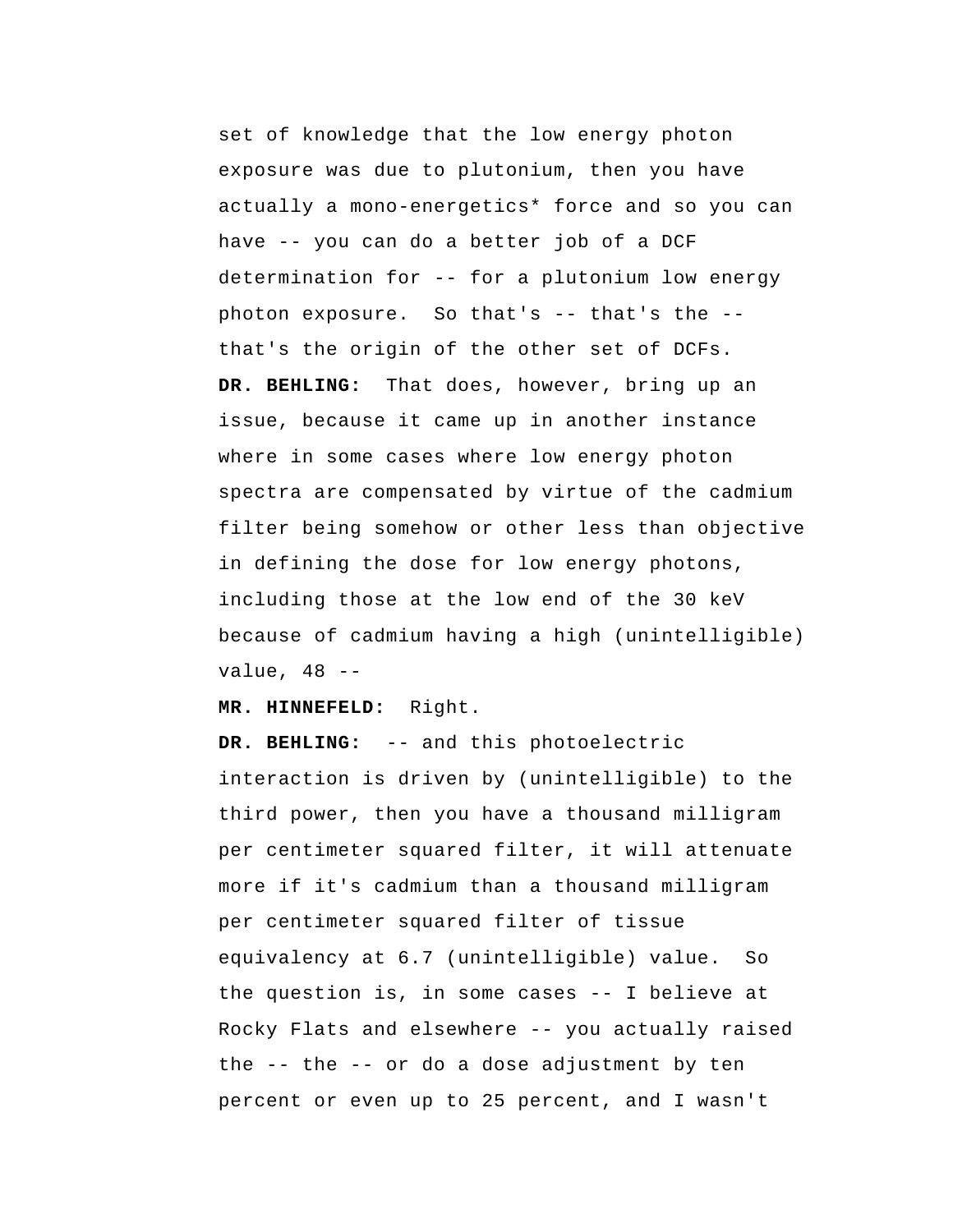sure whether this was another issue here that you attempted to correct the low energy photon component.

 **MR. HINNEFELD:** Well, I'm not very knowledgeable about Rocky Flats. I believe the low energy photon was generated from the non-penetrating result than the -- on the -- on the dosimeter at Savannah River, wasn't it?

 **DR. BEHLING:** Yeah, for Savannah River I think they subtracted deep dose from the shallow dose, and then they applied the less than 30 keV - initially it was defined by DCF of 0.06 and then they converted it to 0.0226 and then -- that's the issue here.

 **MR. HINNEFELD:** Yeah.

 **DR. BEHLING:** And I wouldn't concern myself, but this guy is very close --

 **MR. HINNEFELD:** I think --

 **DR. BEHLING:** -- and every effort was made to sort of say how can we reduce this guy by what's -- and then justify it on a technical basis, and so I'm on the other side trying to say what was the justification.

 **MR. HINNEFELD:** Well, I think that the -- it certainly warrants more discussion than we can give it today, and it apparently warrants more internal NIOSH discussion than has been applied so far about the -- you know, the use of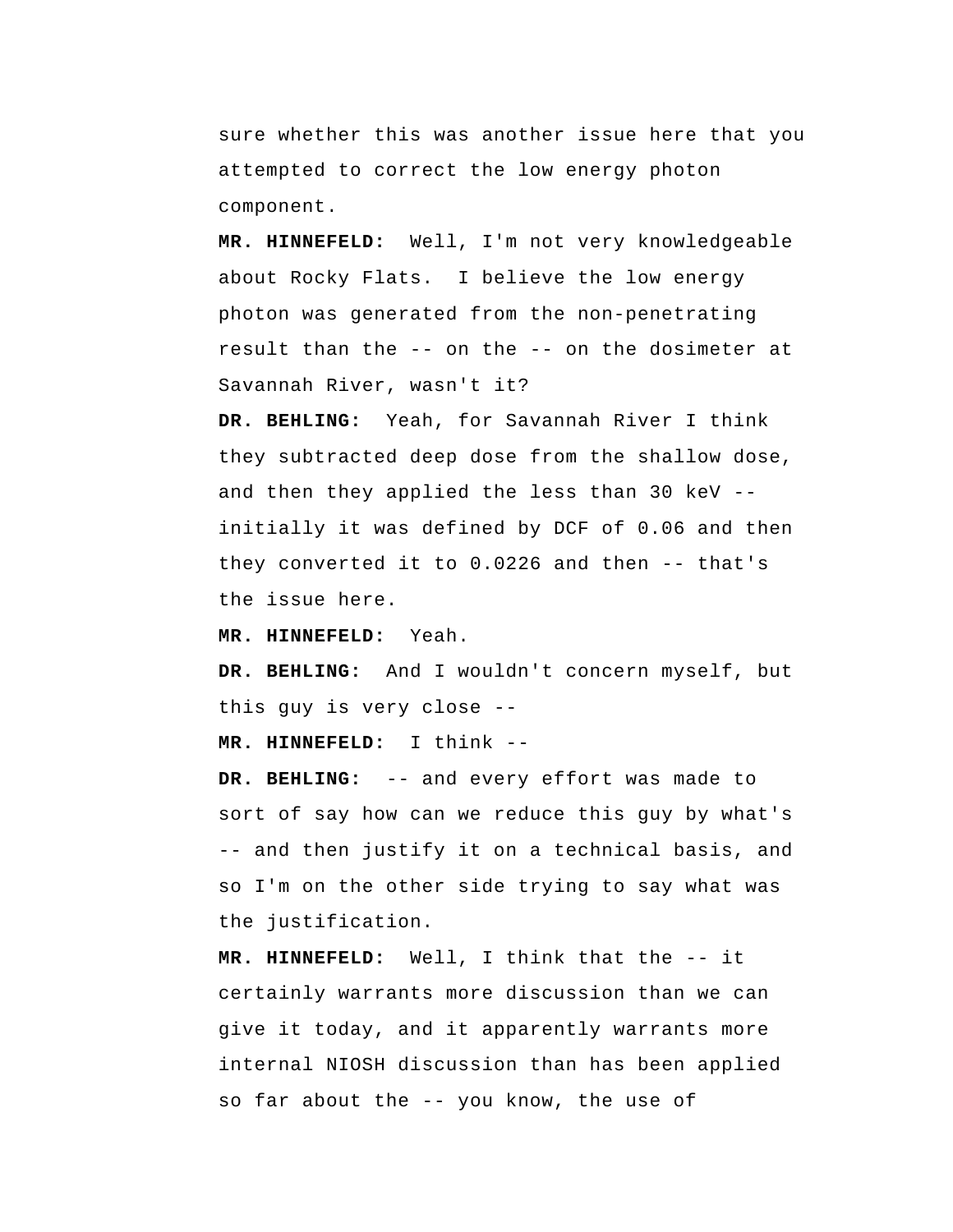plutonium-specific DCFs in this case, or do we have a -- you know, do we have a firm policy on when it should -- when those should be used. So today I think it would be an open issue. I think this whole number -- this whole case number, 67, I think we could -- we could redo and -- and I think ultimately -- well, because we've still got other issues to get through as well that are relatively tough -- and have essentially a firmly-blessed one because, you know, we do dose reconstruction, dose reconstruction comes out, we're getting into some fairly -- very difficult technical questions here and we want to be sure we have the best person -- you know, Jim Neton doesn't look -- you know, the best person on our side is Jim Neton. Jim Neton doesn't look at every dose reconstruction. And so get him involved in making sure that the decisions we've made in terms of this -- this case are the correct ones and we're going to continue to proceed this way. And we're just -- you know, we haven't done that at this point. So I -- I will say that I think what we should do is rework it the way we think it needs to be reworked, all this -- you know, that NIOSH would have the best minds at NIOSH agreeing this is the way it should be reworked, and then -- and then we'll come back to the Board. And if it -- you know, if it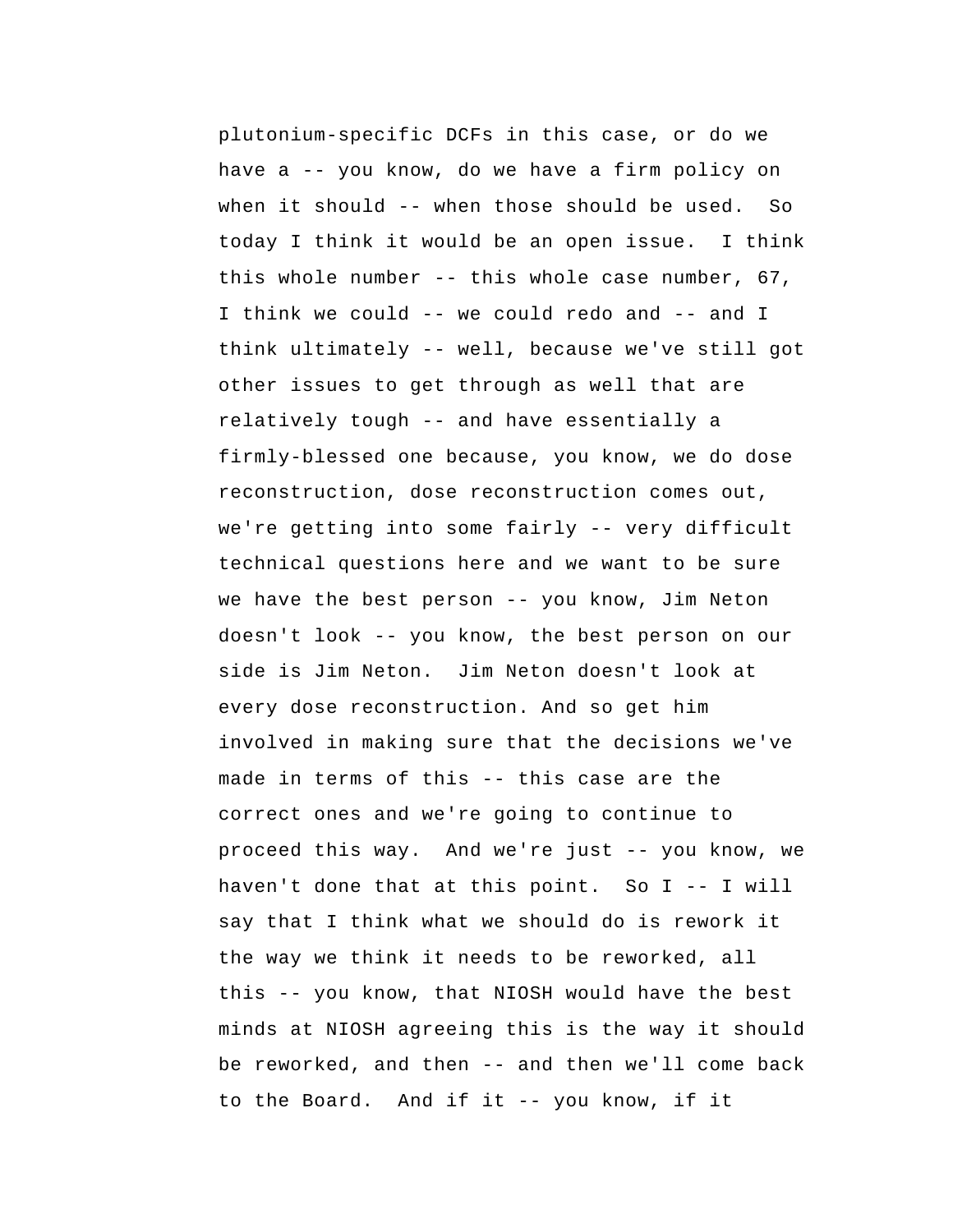changes the outcome, it changes the outcome.  **MR. GRIFFON:** To my knowledge, plutonium-specific DCF -- this will be in an area you wouldn't expect much americium in with this material or...  **MR. HINNEFELD:** To be honest, I don't even know. I know that's what that says -- I know that's what the response says --  **MR. GRIFFON:** Yeah.

 **MR. HINNEFELD:** -- but I don't really know for sure.

**MR. MAHER:** Depends on the age of the material.  **MR. GRIFFON:** Okay.

 **MR. HINNEFELD:** Yeah.

 **DR. BEHLING:** Okay, are we at 67.7?

 **MR. HINNEFELD:** Yeah, I think so.

 **DR. BEHLING:** I guess -- well, we had identified the failure to assign on-site ambient dose for the year 1980, '81 and '82, and OTIB-7 should have been referenced --

**UNIDENTIFIED:** Yeah, we agree with that.

 **DR. BEHLING:** Okay.

 **MR. GRIFFON:** Which one are we on, Hans? Let me catch up.

 **DR. BEHLING:** 67.7 -- okay, 67.8 -- now we're getting into internal. I wonder if this would be a good time to take a break because internal is going to take quite some time.

 **MR. GRIFFON:** Yeah, I guess we can break for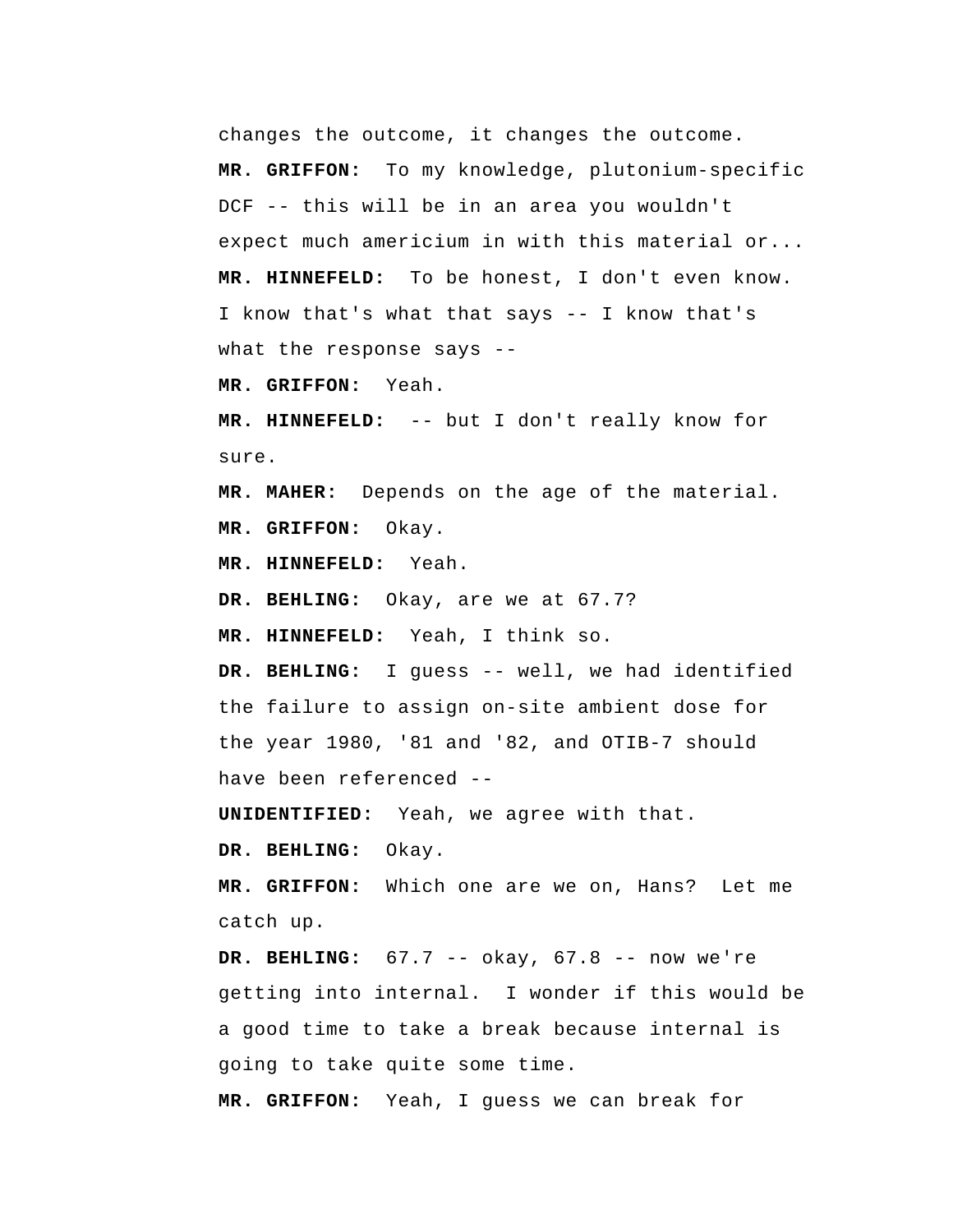lunch.

 **DR. WADE:** What time back, an hour?  **MR. GRIFFON:** Yeah, let's take an hour, so be back a little before 1:00 o'clock.

 **DR. WADE:** We're going to break here for lunch, ostensibly an hour. We'll connect back in like 45 minutes, but we're going to break the contact now.

 **MR. GIBSON:** Okay. Back by 1:00?

 **DR. WADE:** We're going to -- we're going to connect at a quarter of. It'll probably be 1:00 before we actually begin.

 **MR. GIBSON:** Okay.

 **DR. WADE:** Thank you.

 **MR. GIBSON:** Thanks, bye.

 (Whereupon, a recess was taken from 11:50 a.m. to 12:55 p.m.)

 **DR. WADE:** Okay, this is the workgroup confer- the -- excuse me, the subcommittee conference room, and we are about to go back into session. I would ask if there are any Board members on the line?

 **MR. GIBSON:** Yeah, Lew, this is Mike. I'm here.  **DR. WADE:** Hi, Mike, welcome back. Brad Clawson is not with us; he left mid-morning. Gen is here, Wanda and Mark, so we'll begin.  **MR. GRIFFON:** All right. Hans, I think we left off on case 67, and 67.8 seems to be internal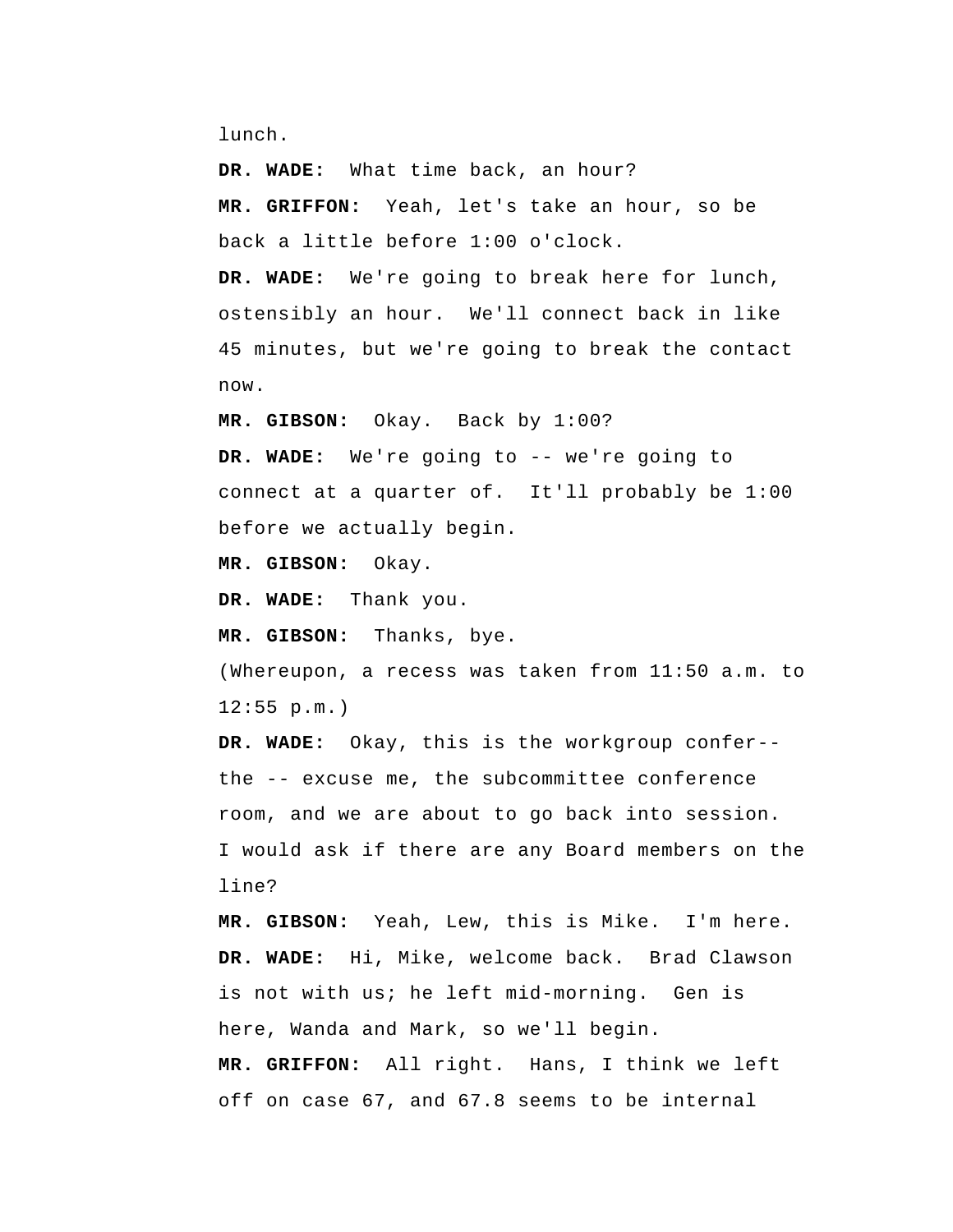dose.

 **DR. BEHLING:** Right. Yeah, the first one -- and again, some of these are complex, and if there's a period of a few seconds, it's because I'm reading the statements that lead up to the actual finding and -- some of these are complex. I guess finding 67.8 we identified as NIOSH did not properly account for all internal doses from fission products, and for the -- for missed fission products internal doses, NIOSH was limited barium-140 and lanthanum-140, and we questioned whether or not that is really as claimant-favorable as it is stated to be. And I think we're going to get into that later on when we talk about some of the whole body count data as well as chest count data where there's a default approach to saying well, we'll use the most limiting radionuclide and apply MDA and use that as a way of saying we're claimant favorable and at the expense of obviously deleting other radionuclides that would clearly also be there in conjunction with barium or lanthanum-140 in this case. And in fact, in addition to those radionuclides that are gamma-emitters and are oftentimes found below MDA, one should also look at, for instance, certain beta-emitters such as strontium and yttrium-90, which would not even be there under any circumstances. So the question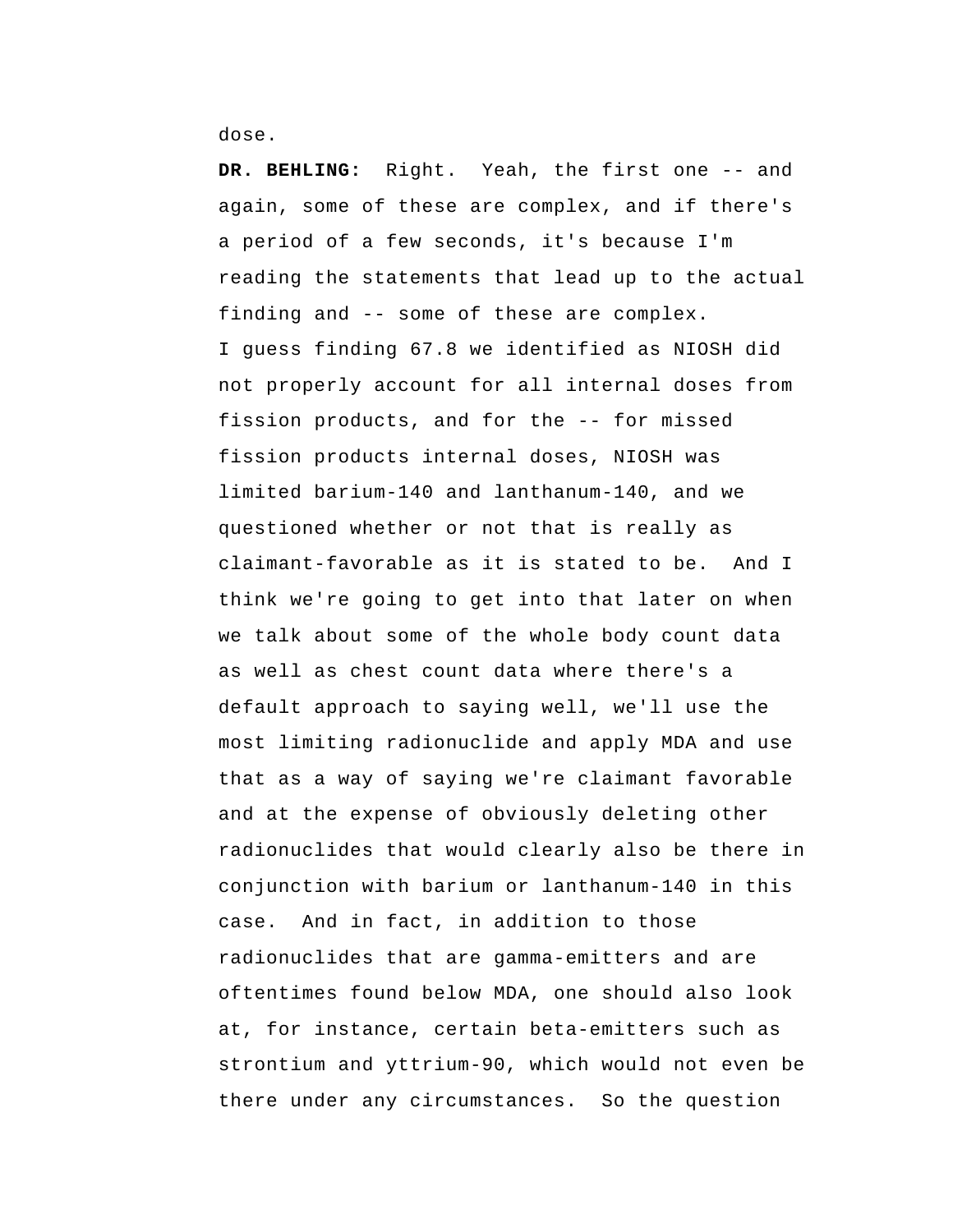that we have here is the issue of limiting yourself to a single radionuclide -- even though that radionuclide, in a mixture, may be one that give you the highest single dose -- at the expense of ignoring all others.

 **MR. HINNEFELD:** And I can -- I think -- I would like to just speak briefly about this and recognize that a really complete discussion of Savannah River mixed fission product internal dosimetry approach really requires its own real discussion, with perhaps some different people in the room -- from the ORAU side and from the NIOSH side, at least. There is a basis for the mixed fission product approach in Savannah River. It'll be a fairly involved technical discussion to get to -- you know, to describe that. In general in a mixed fission product environment it is a calculation convenience to choose -- you know, if all the fission product activ-- where activity were of this particular radionuclide, that would provide the highest dose and so that would be the way to do that.

Now in this situation, as you pointed out, the measurement was an -- was an in vivo non-detect, and so what we had was a measurement that was indicative of each specific radionuclide, not the totality of mixed fission products. So the basis of going from the thought process that in mixed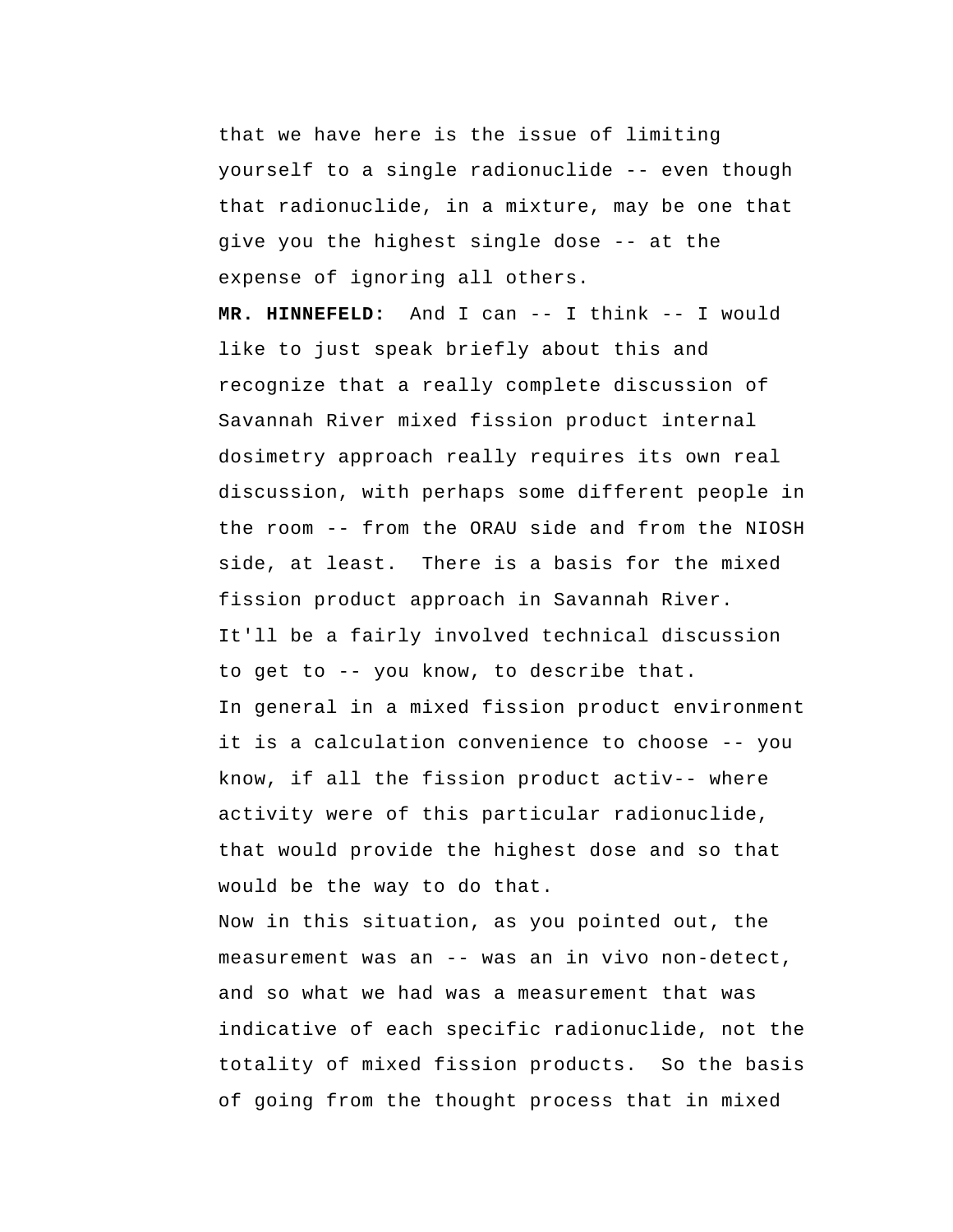fission products choose the most -- you know, the most claimant-favorable dose nuclide and assume all other mixed fission product to that to the cases where we have here where we don't have a total mixed fission product count is something I think requires a discussion of its own. That could occur in the Savannah River site profile review. It could occur in a future discussion of this group. And we -- like I said, we do need to get additional NIOSH and ORAU people in the discussion. Or -- you know, or whatever venue you want it to take. And since we're going to be -- I think we probably need to rework this case anyway, we could do it at that time. You know, come back with a reworked case 67 and engage in that discussion at that time as well. I mean the venue time isn't very important, but I think this'll be -- this will be a pretty difficult one to resolve and it'll take quite a bit of discussion.

 **DR. BEHLING:** Yeah, I think it's satisfied, but for those people who are not quite familiar what this issue is, I have to go back to the previous page here that precedes the finding. In this case we have whole body counting that suggests we're looking for a cerium-144, chromium-51, iodine-131, ruthenium-106, zirconium-95, zinc-65 and cobalt-60, and -- and as I already mentioned,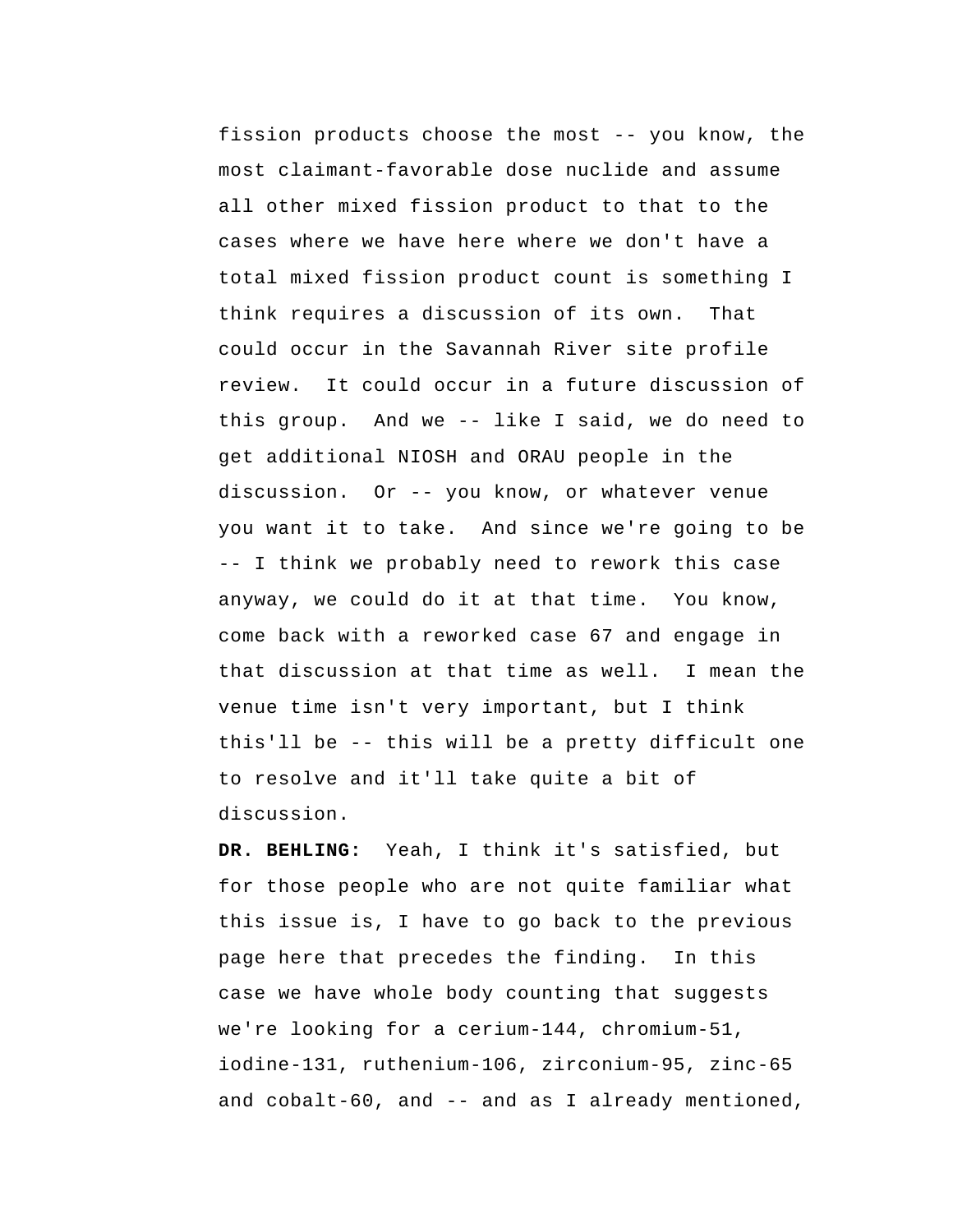they've elected to use cerium-144 as the limiting radionuclide for this particular tissue and using the MDA value decided to say that that's claimant-favorable. And for that radionuclide it would be, but what it does ignore are the other radionuclides.

 **MR. GRIFFON:** So -- so I think Stu, maybe to - to just sort of lead up to this discussion whether -- I actually think it would be best to put this issue in the site profile discussion. But I think to lead up to that, would NIOSH -- is NIOSH or do you have currently any description of -- of these -- you know, sort of a what-if --  **MR. HINNEFELD:** The -- the -- what's the basis of it?

 **MR. GRIFFON:** Yeah, what's the technical basis and -- you know.

 **MR. HINNEFELD:** Well, there's ----

 **MR. GRIFFON:** Looks like there's kind of a triage and  $--$ 

 **MR. HINNEFELD:** -- there's probably --

 **MR. GRIFFON:** -- and --

 **MR. HINNEFELD:** -- there's probably some language in the site profile, but I don't know how descriptive it is. You know, our site profile language sometimes isn't the easiest to follow along the technical debate of it or the technical theme of it, so I think we would -- we would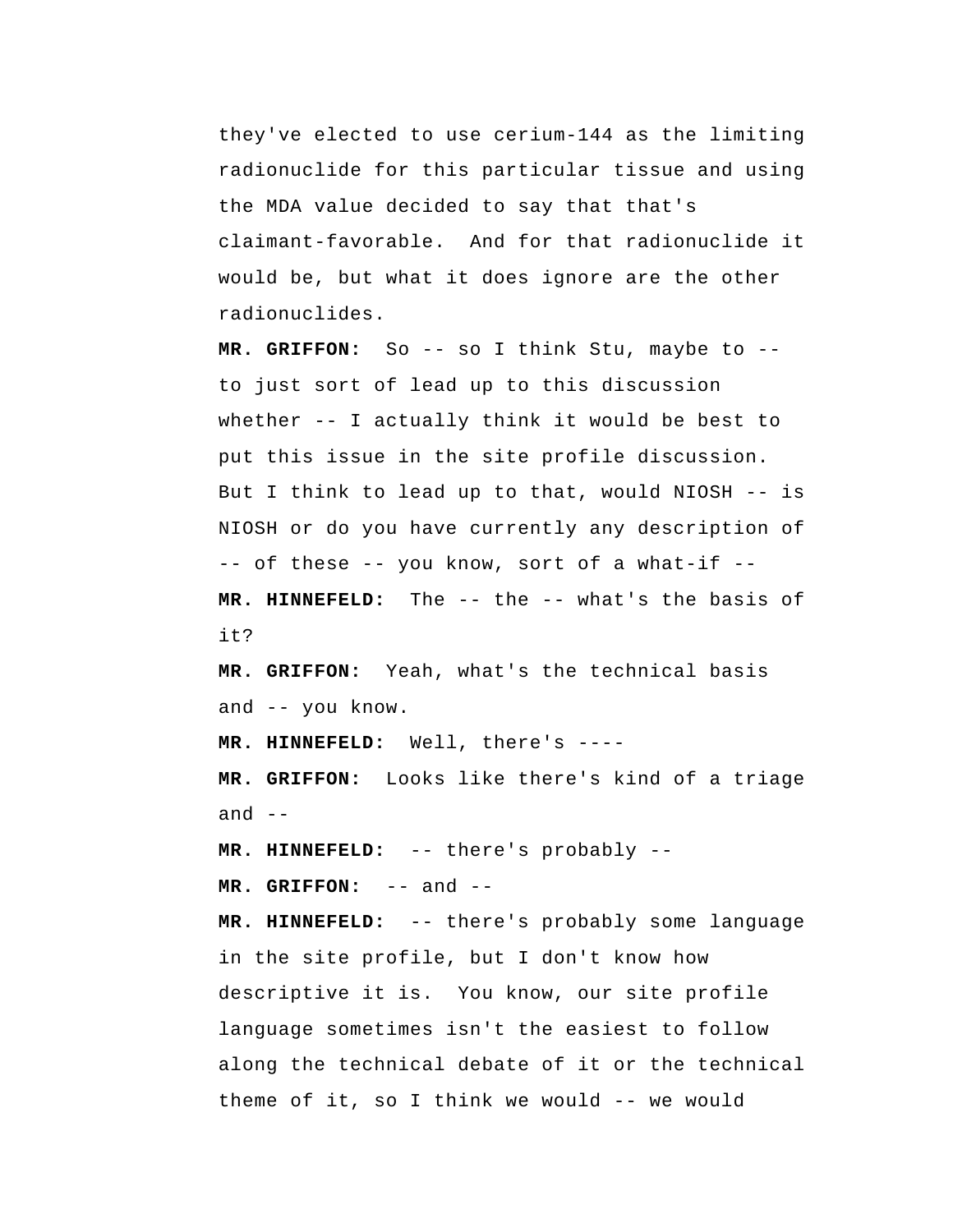start there and see what's there already, and then kind of look at -- you know, and perhaps embellishing it for future discussions of this group or Savannah River site profile group or whatever --

 **MR. GRIFFON:** Yeah.

 **MR. HINNEFELD:** -- whatever venue.  **MR. GRIFFON:** I mean 'cause all -- all I was thinking sort of an action out of this might be to -- if it --

 **MR. HINNEFELD:** For us to ensure that it happened, we can --

 **MR. GRIFFON:** -- (unintelligible) --

 **MR. HINNEFELD:** -- yes, yeah --

 **MR. GRIFFON:** -- have some basis ready so we  $don't --$ 

 **MR. HINNEFELD:** Yeah.

 **MR. GRIFFON:** -- spin our wheels with the same discussion, you know.

 **MR. HINNEFELD:** Right.

 **DR. BEHLING:** And just to cap it off, I understand that at least the fundamental concept behind this approach is probably analogous to a urine data where you don't know what the mixture is but you assume that if they're all betaemitters will take the least -- the most -- the most limiting of most claimant-favorable one. In this case it doesn't work out.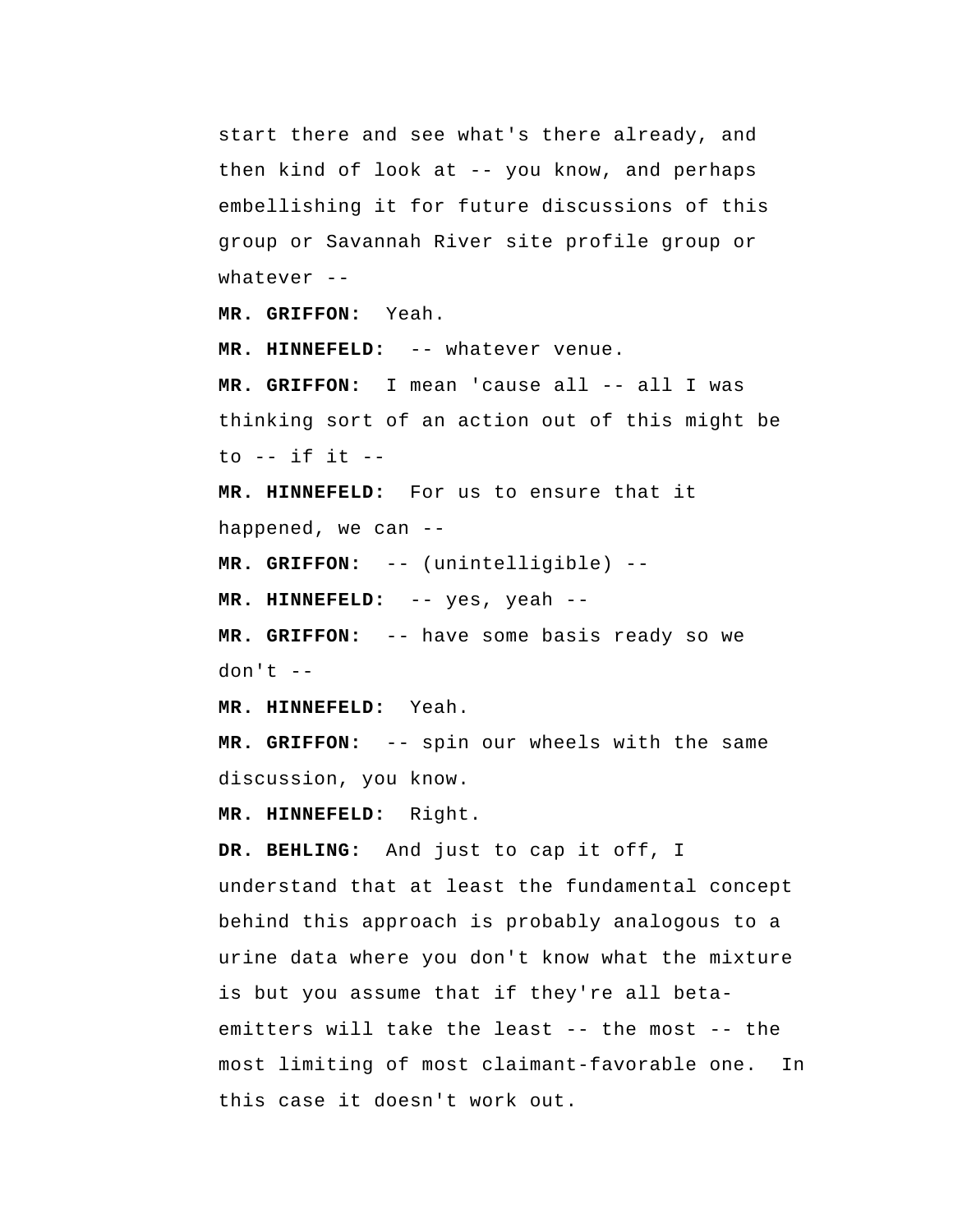Okay,  $67.8$  -- no,  $67.9$  is the issue -- and I'm going back here in my notes, or at least in the audit. It states that -- in the dose reconstruction that the use of type M for a plutonium mix is claimant favorable and therefore type M was used. When -- when we were in -- in the -- and we substituted type S as opposed to type M for this particular organ, we end up with a considerably higher dose. If the intent was to be claimant-favorable, type S probably would have been your choice of solubility. If you can show -- convince me that type M was more likely the probable solubility, than that choice would have also been the case, but I think -- I took exception to the statement that we're being claimant favorable by assuming a more soluble form, when in fact when you start out with a urine sample and you work backwards and then feed that information back into IMBA, you end up with a higher organ dose for -- for -- for type S.  **MR. HINNEFELD:** I think it's a good point that we shouldn't refer to class M as claimant favorable. It wasn't selected because it was claimant favorable, it was selected because it fit the bioassay data.

 **DR. BEHLING:** Yeah, and -- and as I said, if -if -- if there is documentation that says the type M, based on -- on TBD information that would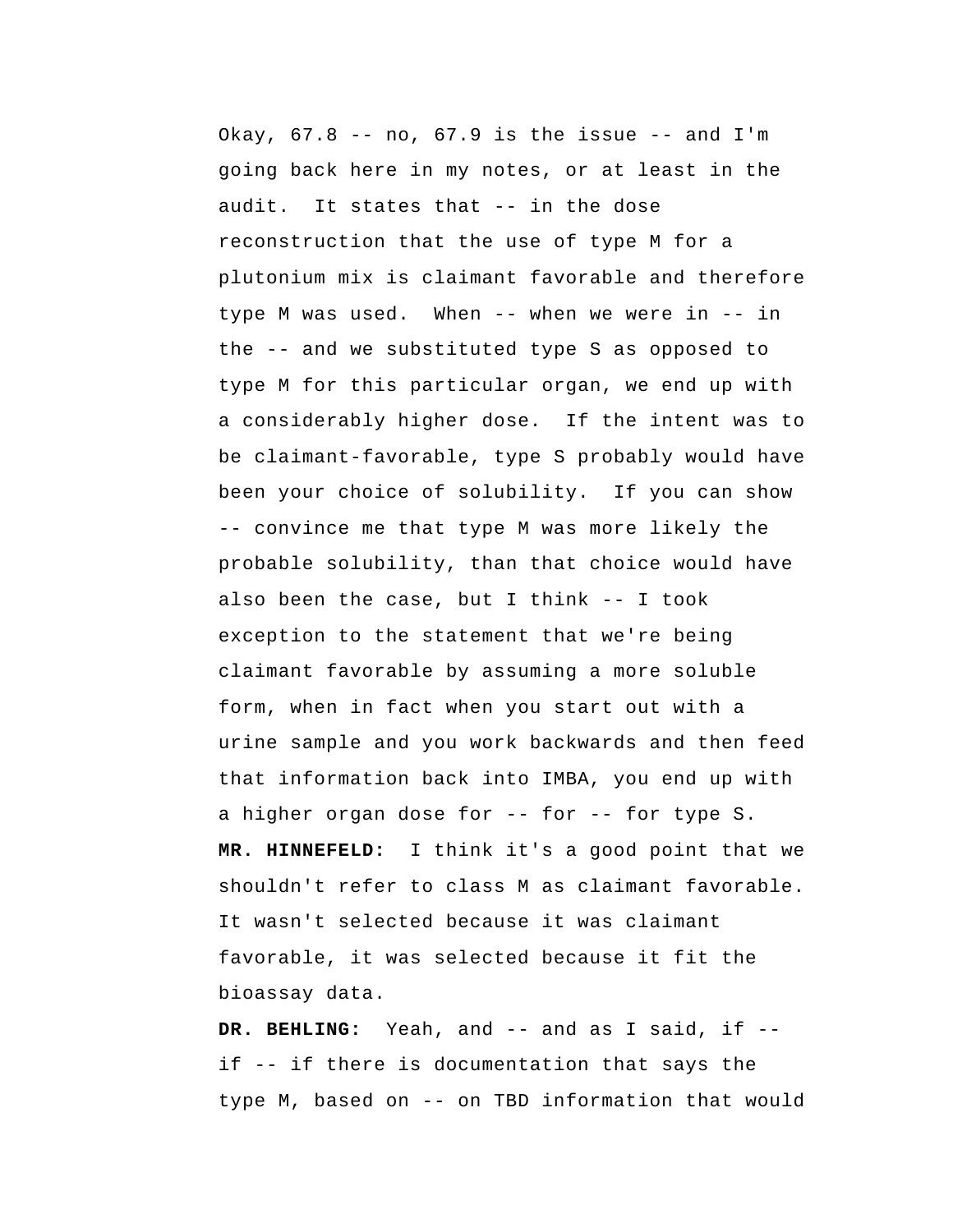suggest it's type M, that that would certainly be acceptable. I just took exception to the statement that this - this assumption was necessary claimant favorable.

 **MR. SHARFI:** Also this particular case, but that's -- if you're assuming just bioassay, that might be true, but you have to consider this person also had chest counts, and when you get into type S you're going to get the americium associated with the type S that probably will show much smaller intakes (unintelligible) the chest count where then the urinalysis assuming type M is more claimant favorable.

 **DR. BEHLING:** Yeah, you -- I understand your argument, but you would also have to have a chest count that is relatively coincidental in time with the urine so as to at least provide some measure of assurance that the two are somewhat in concert with each other.

But anyway, if type M is the appropriate selection, then the argument goes away.  **MS. MUNN:** It sounds as if it is.

 **UNIDENTIFIED TELEPHONE PARTICIPANT:** Hello? I'm sorry, the volume disappeared.

 **MS. MUNN:** Oh, are we back? Can't you hear us?  **UNIDENTIFIED TELEPHONE PARTICIPANT:** Well, very, very, very lowly, and at 84 my hearing is less than perfect, but that's all right, that's not --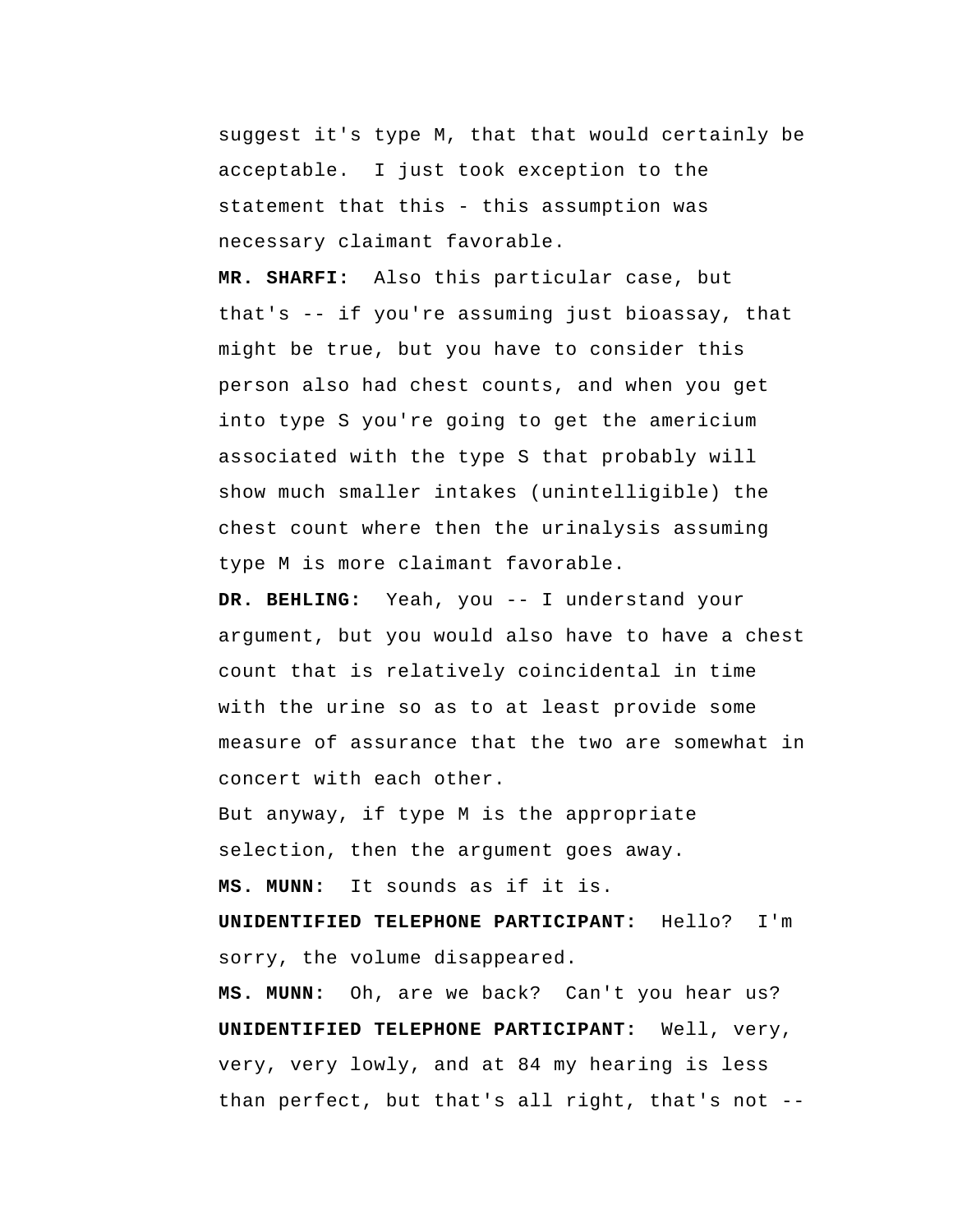that's my -- my hard luck, not yours.

 **MR. GRIFFON:** We'll try to speak up.

 **MS. MUNN:** Yes, we're hearing you clearly.  **DR. BEHLING:** Okay, finding 67.10, this centers around a conversion value and I'm trying to read where  $--$  what the finding really was  $--$  (reading) SC&A cannot determine the basis for uranium urinalysis conversion factors. And the conversion factor that apparently came into the dose reconstruction methodology involves a one microgram per liter of uranium is equivalent to 109 picocuries per liter, and I guess I was questioning how that -- it's obviously a sign of -- of uranium -- enriched uranium, but I'm at a loss to explain what that enrichment is.  **MR. HINNEFELD:** There's a specific mixture identified in the glossary of the site -- of the site profile, HEU, and so using that specific mixture that's defined in the glossary and the specific activity conversions, that's the composite conversion you get.

 **DR. BEHLING:** The second issue in -- in that, and I'm not sure -- let me see if it's even identified -- no, it's not in the matrix. The second one is the issue of converting -- or making assumptions with regard to the intake regimes. I believe in this case we had two chronic intake regimes for -- for all of the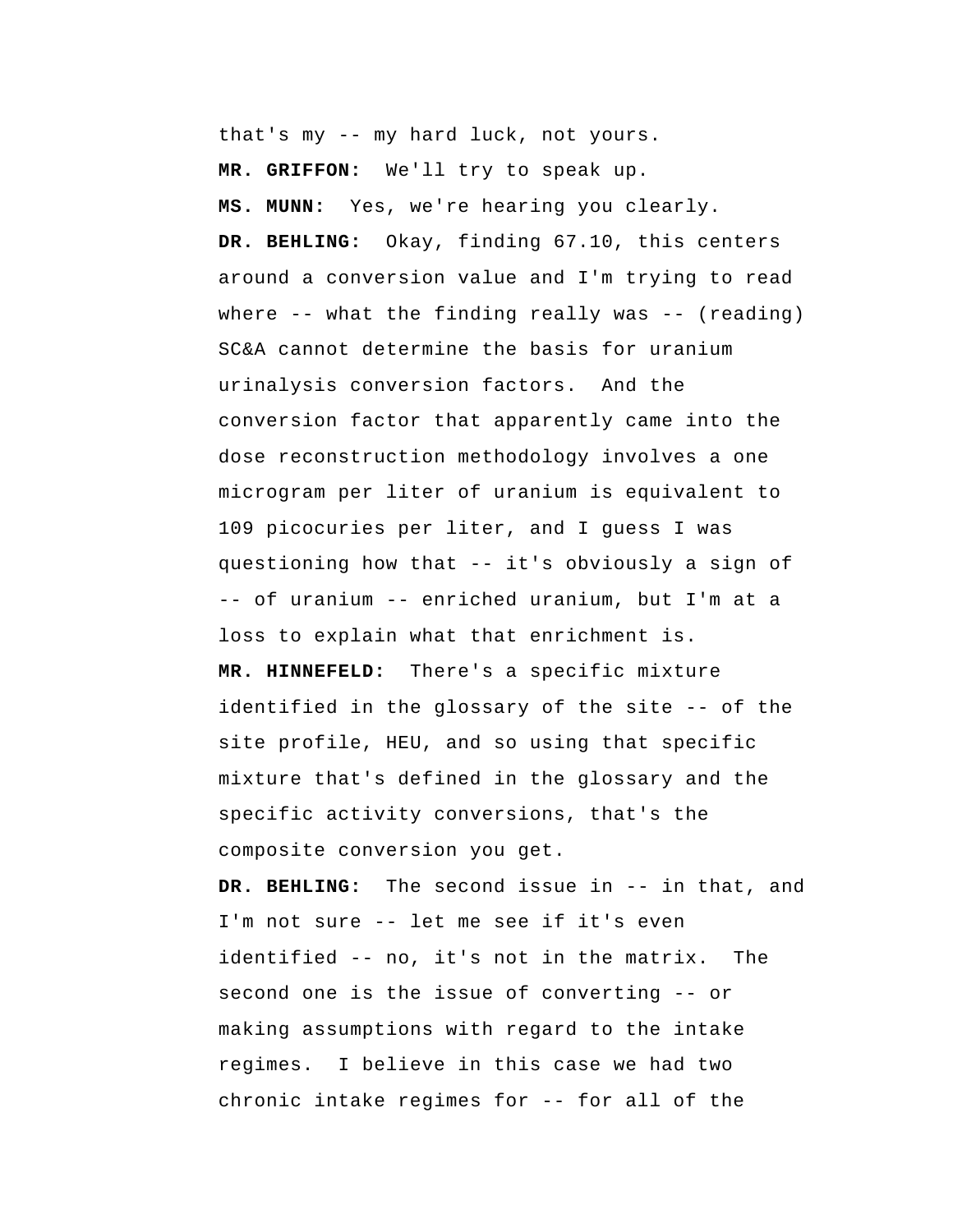bioassays involving uranium urinalysis data and eight acute intake regimes.

 **MR. GRIFFON:** Wait, are you on to 11?

 **MR. HINNEFELD:** No, this is still part of 10 - still part of 10.

 **MR. GRIFFON:** Go ahead.

 **DR. BEHLING:** And of course what happens here, when you look at the intake regimes, the acute intakes regimes apparently were assigned to the highest observed urine activity, and to what extent one can reasonably justify that on a scientific basis, because it tends to reduce the collective dose to the organ if you assume an acute intake as opposed to a chronic intake, and I realize when you guys put this data into IMBA you actually plot it out and then you have certain programs that would suggest what is the most logical interpretation of these periodic points in space for -- for measuring urine and dates and -- and I'm just not sure I always agree or understand how the selection process of an acute versus a chronic regime takes place. And I -- on -- on the next page I actually have the dates that -- that are defined here for the eight chronic -- for the eight acute intakes, and they're fairly high. There's a couple that involve -- in fact, the one that stands out, there's one urine sample that contained 180 dpm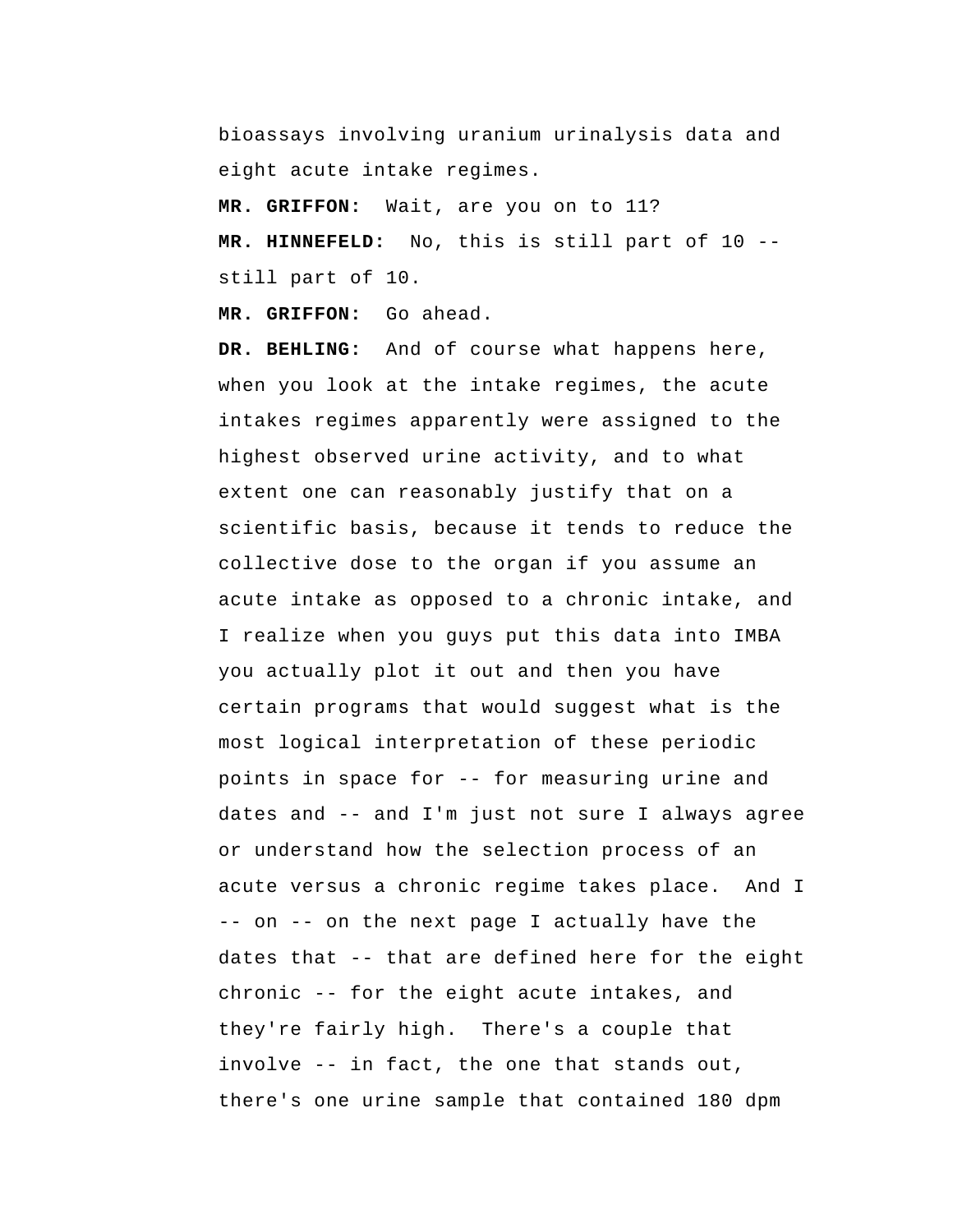per 1.5 liter, and as it actually turns out, that should have been one of the high five selection groups and it was considered an acute intake. And then most important was the actual time for that intake, and I think this is where we're going to get into a discussion here because apparently the dose reconstructor assumed that for the eight acute intakes, the day of intake or -- was the day before the bioassay, in some instances two days before. And -- and when I look at the procedure, it says if the bioassay is labeled as routine -- in other words, it's your day to come in and have your urinalysis done, there's nothing that motivates that; for instance, failed respiratory device, an alarm going off, a nasal swipe positive -- to what extent can one justify an intake that says the day before you have your bioassay is when you took it in in order to do a dose assessment, when in fact the protocol suggests the midway point between that day and the previous one.  **MR. HINNEFELD:** Well, the -- the protocol assigning a mid-- a midway intake is when there's not other evidence of what the date occurred, and so when you have a long series of bioassay data, you can -- you can fit the intake -- you know, choose the intake date that fits the bioassay curve the best. And so that's generally what's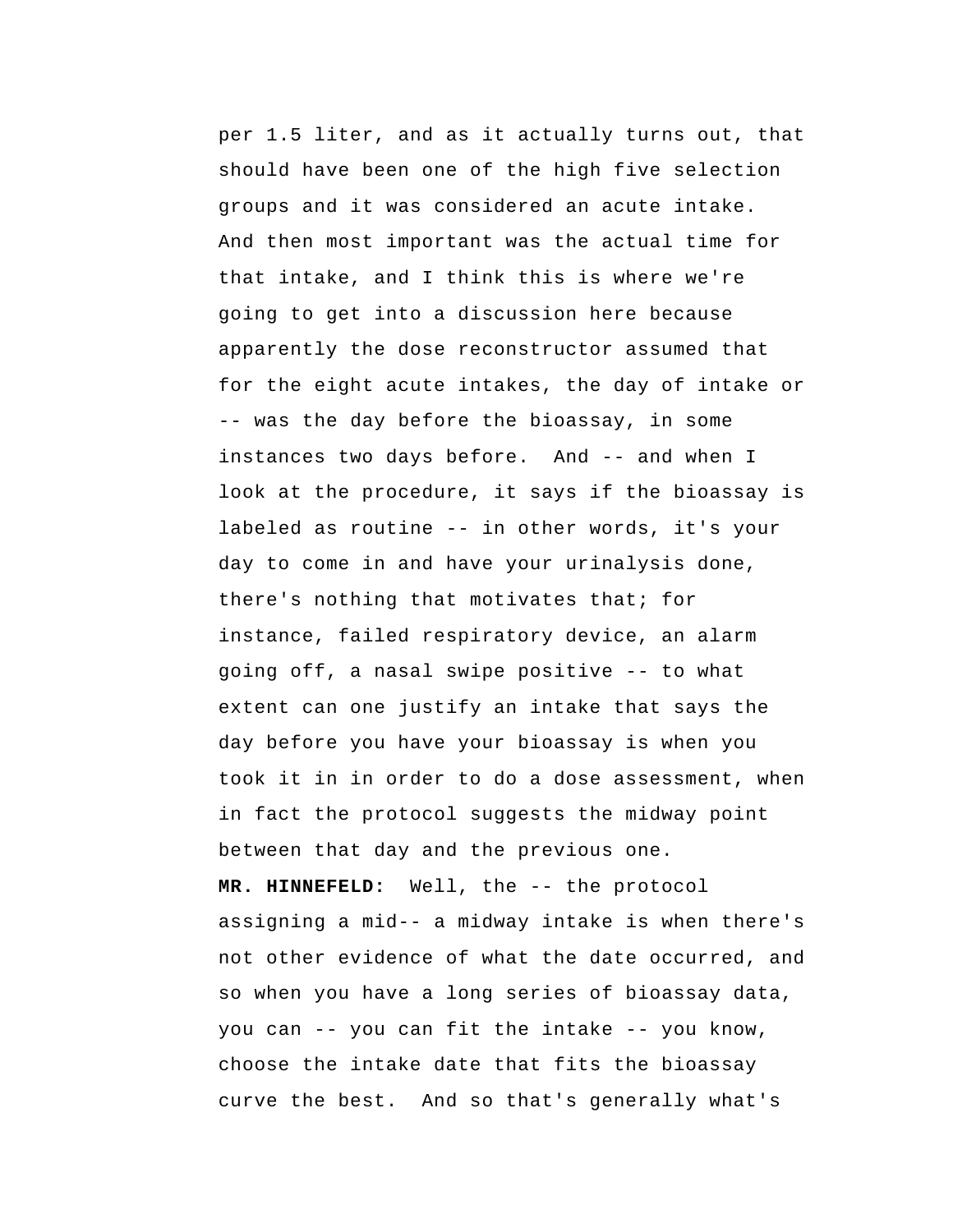done and that's how the intake date then is chosen on these selections. The reason why a series of, you know, all these various acute intakes were taken -- you know, on many occasions you'll see a bioassay pattern that moves around a little bit and will choose a chronic intake that essentially covers the whole lot, realizing that the excretion curve is well above some of those bioassay data points. Well, that's an overestimate of what the actual intake was because you've overestimated those various excretion points and so that's suitable and much easier in a case that you can get by with an overestimate. But we're not -- you know, we don't provide compensation cases - overestimating compensation cases, so if we have a compensable case, we have to do our best estimate. That means fitting the bioassay data, even when there are a number of episodic acute exposures like this. That's what the bioassay would indicate. So that's why a lot of acute exposures were done, and the intake dates should have been selected to best fit the bioassay data. And like I've said before, since we've said we're going to redo this case, kind of make it a poster child for these various issues, I think we can probably walk through that in greater detail at the point when we do that.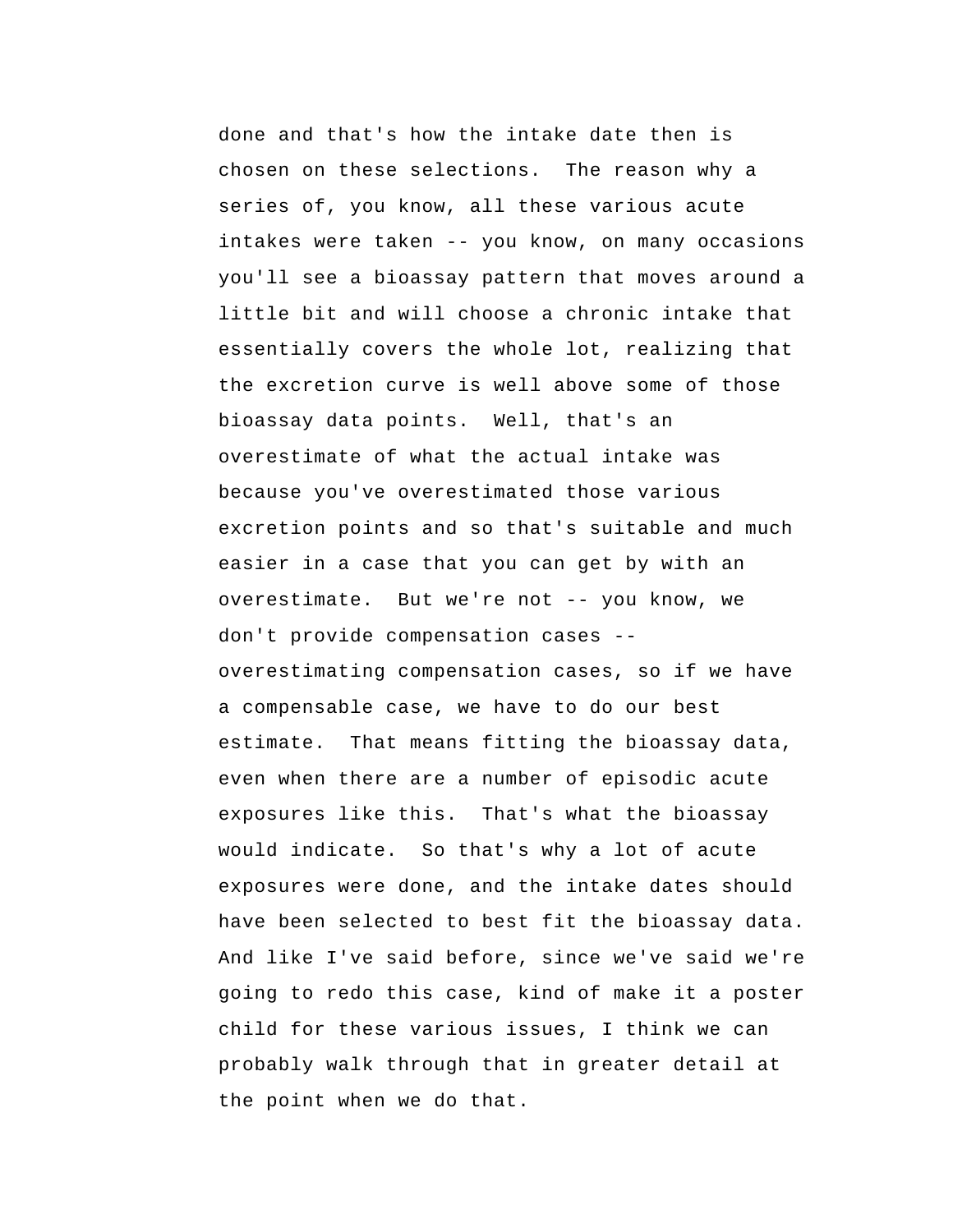**DR. BEHLING:** Yeah, and in fact -- again, for the people who don't have the actual table -- I looked at the assumed days of intake versus the midpoint, and in some instances we're talking about months, so clearly if one were more claimant favorable and follow the guidance as defined in ORAU PROC-3 that says intakes should be based on known incidents when information is available. When there is no information, default data for acute intake or start of a chronic intake is the midpoint between the date of the sample assumed to indicate the intake and the previous sample. So --

 **MR. GRIFFON:** I think, Hans, there's more -- I mean the most compelling point, too, is that these are all routine, you say?

 **DR. BEHLING:** Yes.

 **MR. HINNEFELD:** They were routine tests.  **MR. GRIFFON:** (Unintelligible) specials drawn from an inci-- you know, if it was specials every time and you knew you had a known incident, then you could say well, it makes sense. You had -you have paperwork that shows you got exposed the day before or two days before.

 **DR. BEHLING:** Yeah, and --

 **MR. GRIFFON:** You know, it's kind of odd that you had eight acute intakes --

 **DR. BEHLING:** Yeah, and especially --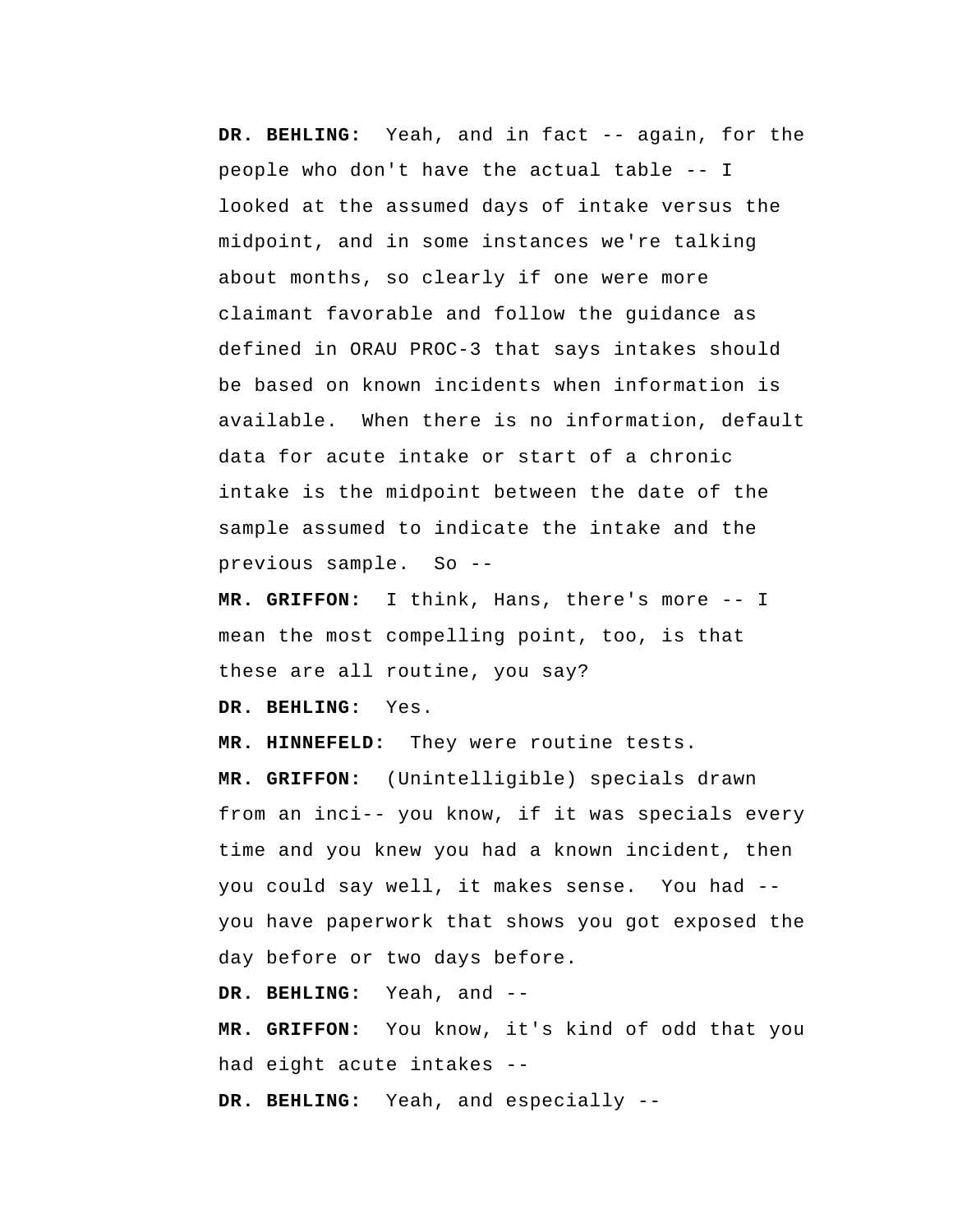**MR. GRIFFON:** -- if it fits it best, you might even have to step back and say am I modeling it right here, you know. I mean that's what I would do, so --

 **MR. HINNEFELD:** Well, I think that -- yeah.  **MR. GRIFFON:** -- this raises a question.  **MR. HINNEFELD:** I think that it's a -- it's a valid -- a number of valid things to look at when the case is re-evaluated and -- and how that's done. All I can say is that generally in this situation, if -- if it's on the edge, you know, we're not supposed to compensate with an overestimate, then we try to get the best fit to the bioassay data we can. And what's supposed to happen is that the -- the intakes are selected to best fit the bioassay excretion and -- I haven't personally gone back and verified the fits of these, so  $I$  -- you know, but we can -- we can do some more investigating of those when we bring the case back.

I'm not going to last all day.

 **MR. GRIFFON:** You need some (unintelligible). **MR. MAHER:** The dose reconstructor

(unintelligible) provide some (unintelligible) on that and he felt that if he'd used your in-- your dates, that would have over-predicted much of the data.

 **DR. BEHLING:** Oh, I would not question that. But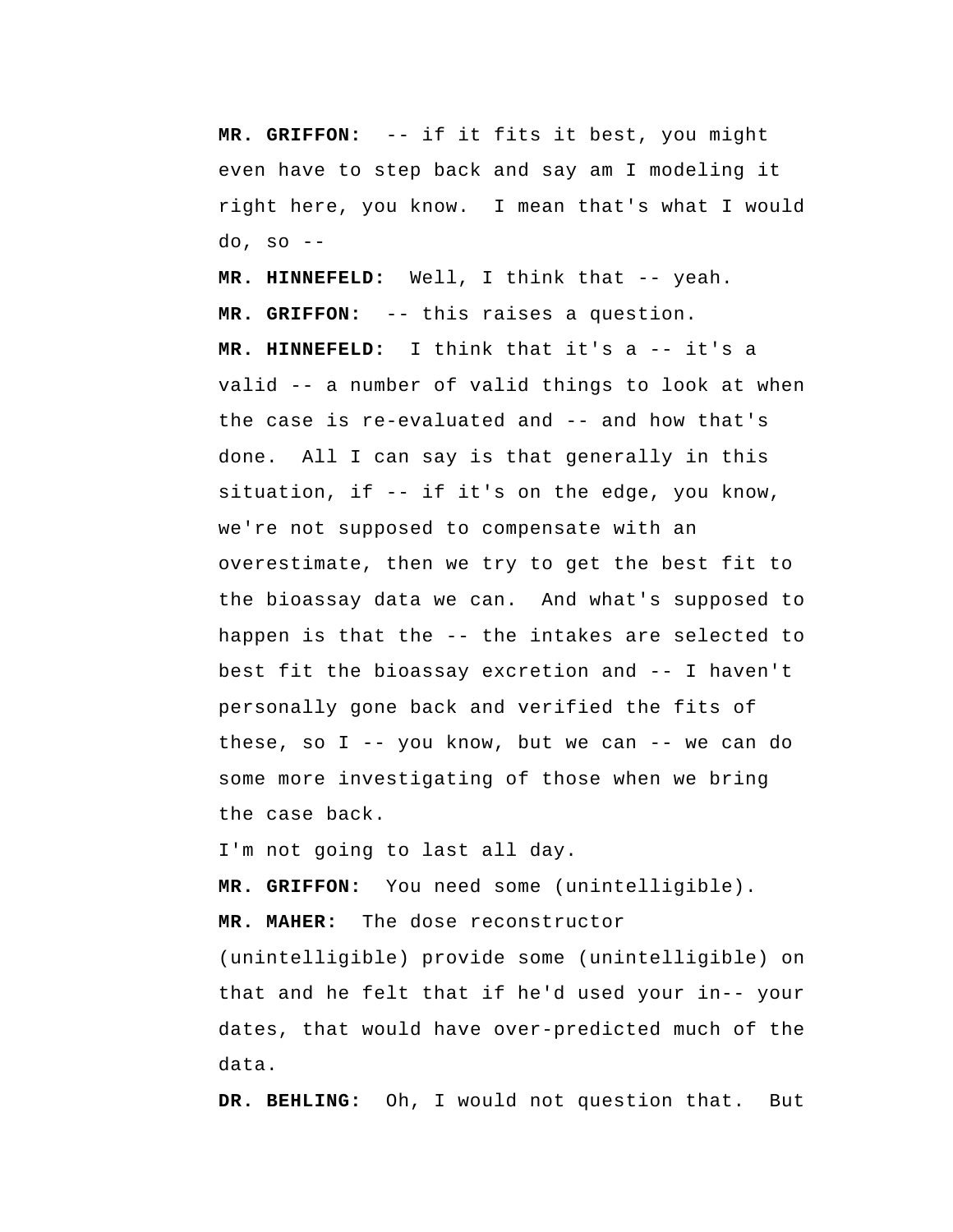when you have 180 days between two successive one, to select the day before, that's kind of pushing it. You know...

 **MR. HINNEFELD:** Well, the key element on internal dosimetry issue -- well, what was this cancer, was this colon?

 **DR. BEHLING:** Yes.

 **MR. HINNEFELD:** Okay, so then it was relevant. Normally on a bi-- if you're doing internal dosimetry calculation from urine data for a systemic organ, the inte-- if you get the integral -- the integral of the uranium excretion curve correct, you've got the dose correct. Now for colon it's actually a little different, not so clear cut because some portion of the intake doesn't end up systemic but still irradiates the colon to a certain extent, so just -- I think it's -- it's -- certainly speaks to the need to have a more thorough review of this particular case and these various issues, use kind of this case as the poster child for it.

 **MR. GRIFFON:** And that -- that was 67.11, I believe.

 **MR. HINNEFELD:** Yeah.

 **MR. GRIFFON:** Okay, so -- I mean really you're going to re-examine this issue. Right?  **MR. HINNEFELD:** Yeah.

 **MR. GRIFFON:** Yeah, and -- and the whole case, as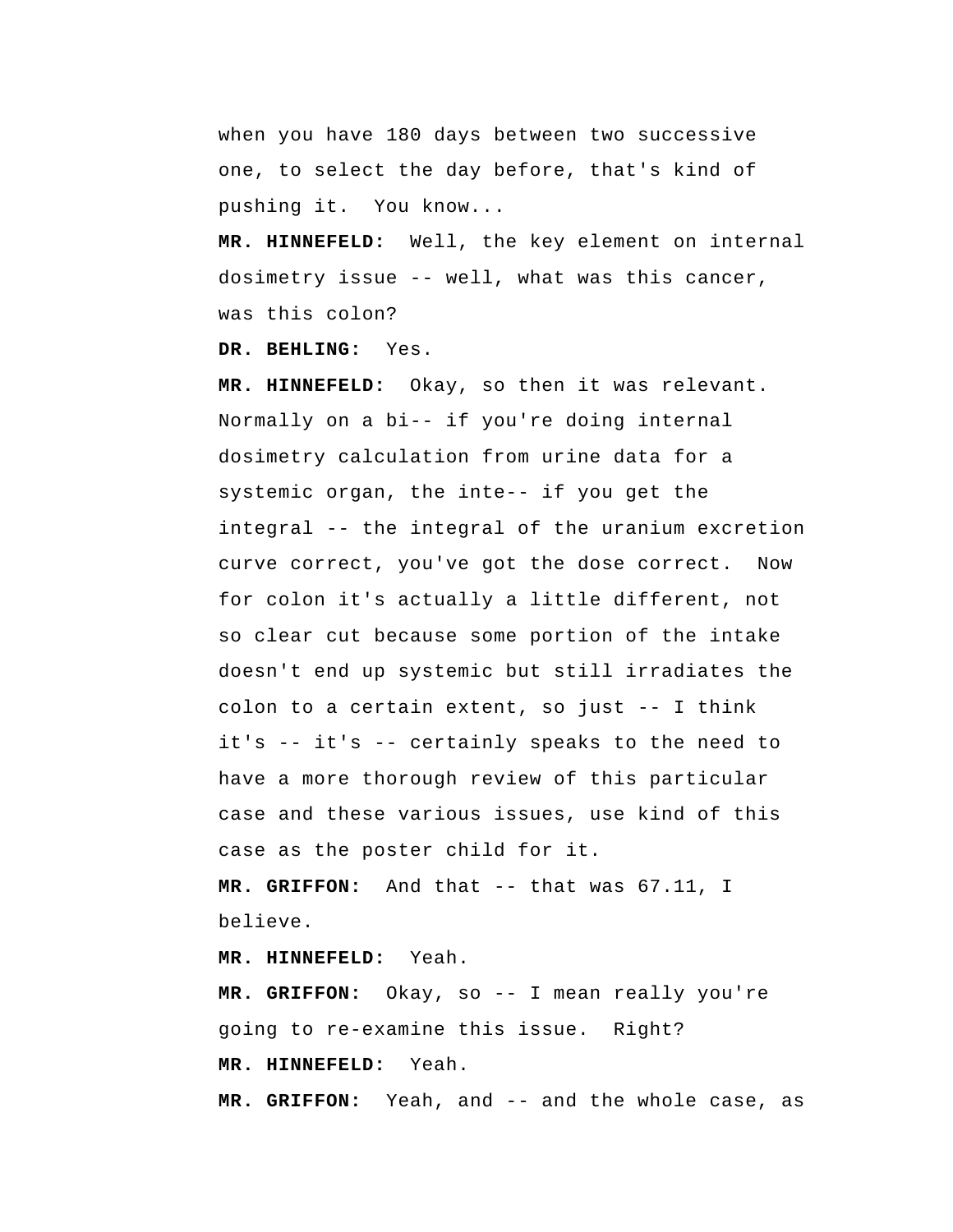a matter of fact.

 **DR. BEHLING:** That was one of the more difficult ones --

 **MR. GRIFFON:** Can I just go back to 67.10 for a second? I'm just -- just wanted to make a note or have Kathy make a note that I think SC&A needs to state agreement with that if you agree with the way that  $-$ - that  $-$ - I think it's a mixed AGU\* factor that you calculated. Right? Based on different --

 **MR. HINNEFELD:** Yeah, they'll -- they'll need - they'll need to check and see what they --  **MR. GRIFFON:** They'll verify that --

 **MR. HINNEFELD:** Yeah.

 **MR. GRIFFON:** -- and if there's agreement, we can close it out, you know, but...

Okay, go ahead, Hans. I'm sorry.

 **DR. BEHLING:** Okay. So I think we're finished with case 67. Let's go to 68, which is another Savannah River Site one, and this is -- involved someone had actually two cancers, which I won't name. The POC was also very, very high, and there was a best estimate. This goes first finding, finding 68.1, two blanks shown in exhibit one were associated with code 67 entries -- let me see here what it said. Inappropriate method used to assessing missed photon dose. Oh, the -- it is really a workbook issue here.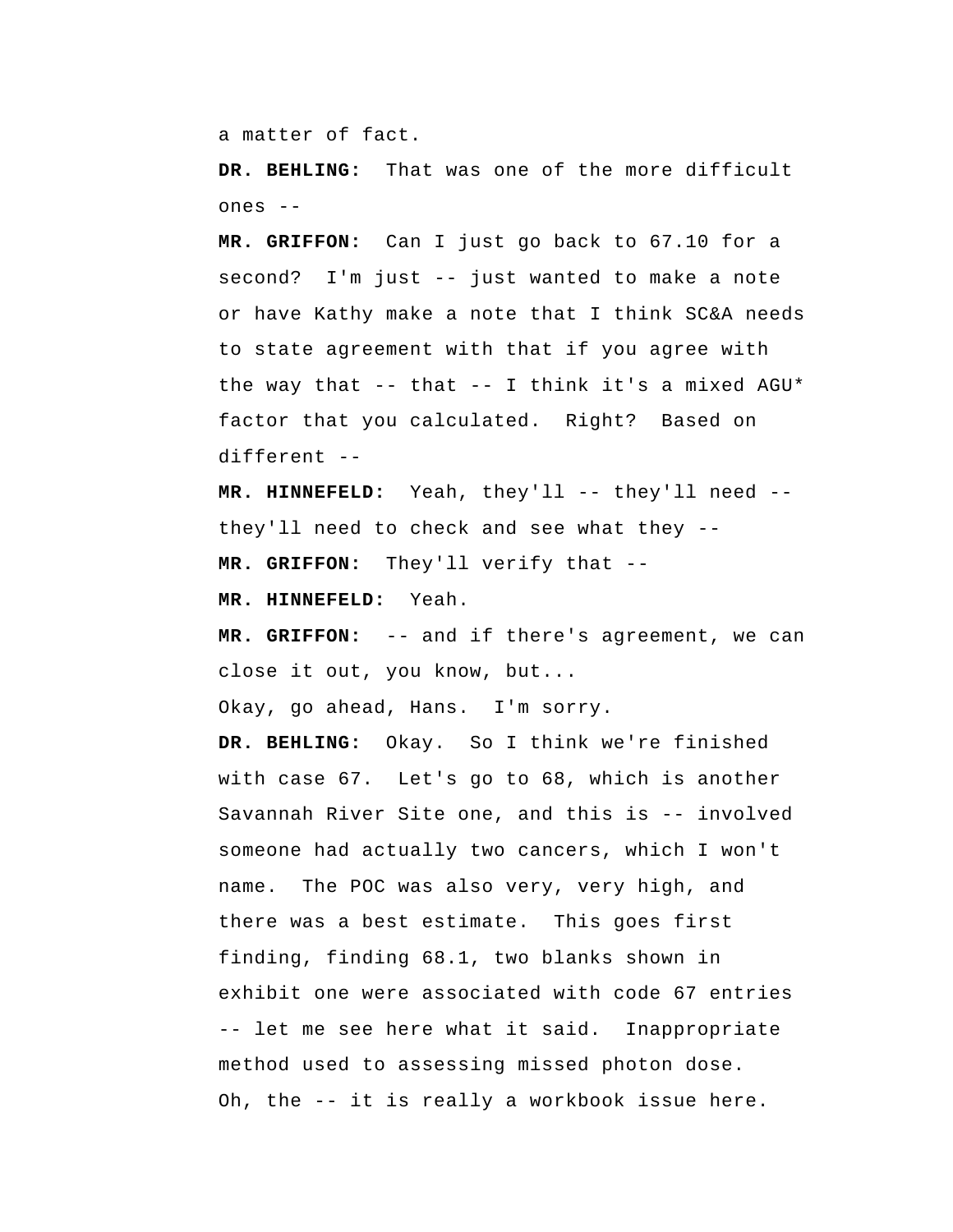I'm reading here again, trying to refresh my memory.

**MR. MAHER:** The LOD over 2 issue?

 **DR. BEHLING:** Yeah, and I think this comes up elsewhere. The workbook really only identifies a missed dose when the dose entered actually represents zero. On the other hand, if it's a positive dose that is less than LOD over 2, it recognizes that as a real value, which means that the guy who has a positive dose that is less than LOD gets penalized over the guy who has a zero dose.

**MR. MAHER:** Yeah, that's the way we used to -- we have since changed that way of doing business. I think it was because of the last meeting we had on this.

 **MS. MUNN:** Was this compensable?

 **MR. HINNEFELD:** No, it was close to -- no, but it was close.

 **DR. BEHLING:** This is -- you know, this is one of the best estimates.

**MR. MAHER:** We've looked at a few of these cases. It doesn't make much difference.

 **DR. BEHLING:** No, I realize that, but when - when you're close to that pivotal point, you look at all of the information.

 **MR. GRIFFON:** And that --

 **MS. BEHLING:** This is Kathy Behling. I think one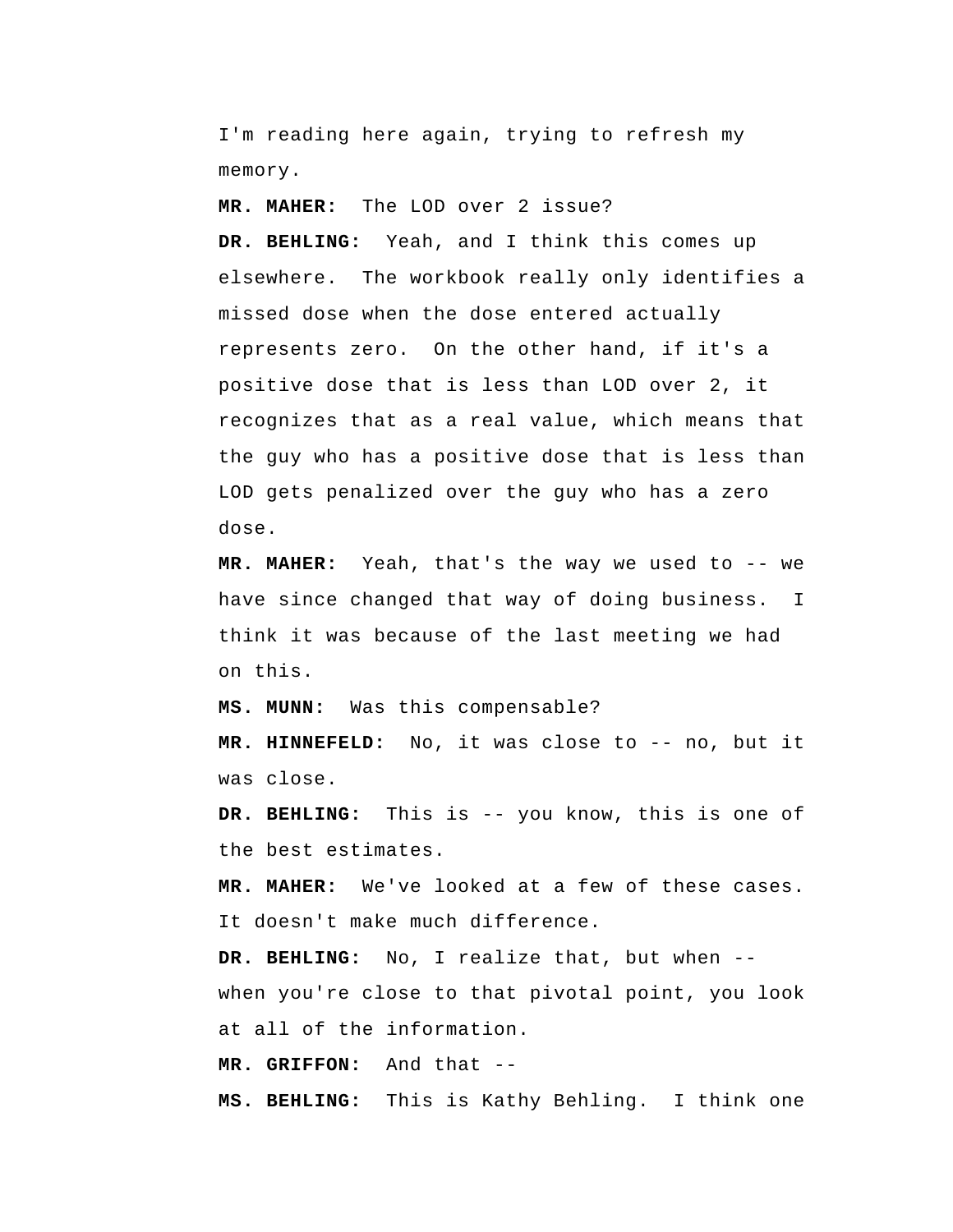of the other things -- and Hans, you're right, in the earlier versions of these workbooks they did not consider any of the doses that are less than the LOD over 2 as actually missed doses. But the other thing is is we have cases here that we're dealing with that go back into the '40s and '50s, and in the early years many of these people were monitored on a weekly basis. So as -- as we're indicating, for a case like this, that can at least add some additional dose. But I think in this particular finding we're also pointing out that, based on what we saw in the workbook, there were some blanks put in for some of the weekly doses that didn't seem to make sense because it looked like there were zeroes before it and after it and he was monitored before and after, but these blanks didn't seem to be considered as zeroes. So there were several issues here and I think we have an exhibit to that effect.  **MR. GRIFFON:** This is that code 67, which means they --

 **MR. HINNEFELD:** That must be --

 **MR. GRIFFON:** -- switched locations or something, is that what --

 **MR. HINNEFELD:** It's a change in location, and it's an entry in the dosimetry record that indicates the person changed locations, not that a badge was read.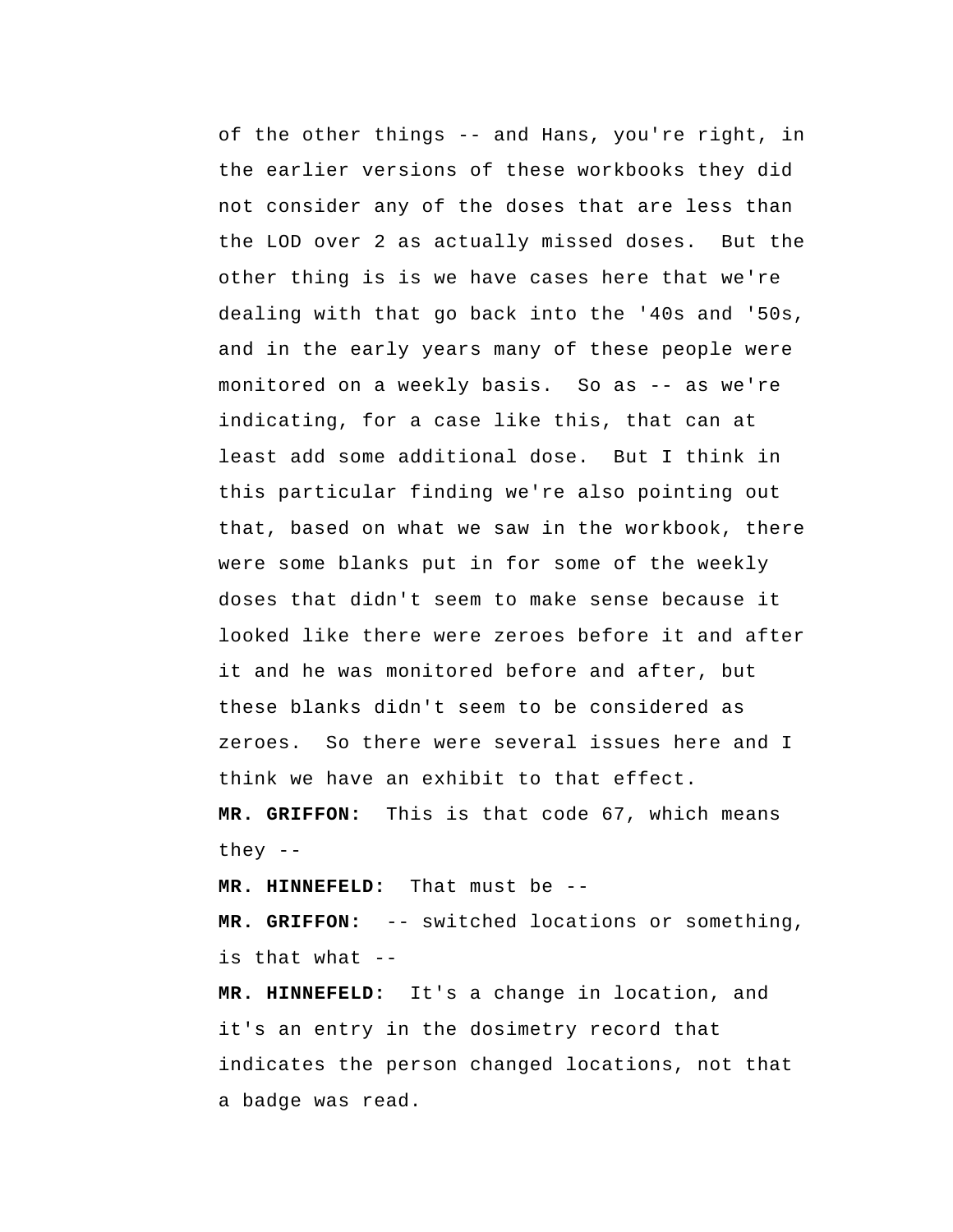**MS. BEHLING:** Okay.

 **MR. HINNEFELD:** So -- and that's, I guess, in - that's, I guess, probably in our TIB in interpreting the Savannah River --  **MR. GRIFFON:** Out of an area requiring monitoring, is that the --

 **MR. HINNEFELD:** No, it's just a -- that they would --

 **MR. GRIFFON:** Oh.

 **MR. HINNEFELD:** -- they kept track of not only - they -- the person's assignment, they kept track of where the person was assigned in their dosimetry record, and when they would change assignments they would enter a line -- a code 67 line --

 **MR. GRIFFON:** Okay.

 **MR. HINNEFELD:** -- that doesn't have a result over there and the -- the month is there when it changed --

 **MR. GRIFFON:** Right.

 **MR. HINNEFELD:** -- so it looks like it's a monthly result -- or not actually a month, it's the cycle, the year and the cycle, so it looks like a monthly report but it's really just information to the system to change this person's work location. It's recorded in the record that way, so it's not an actual badge reading. That's the -- that's the way that our TIB says to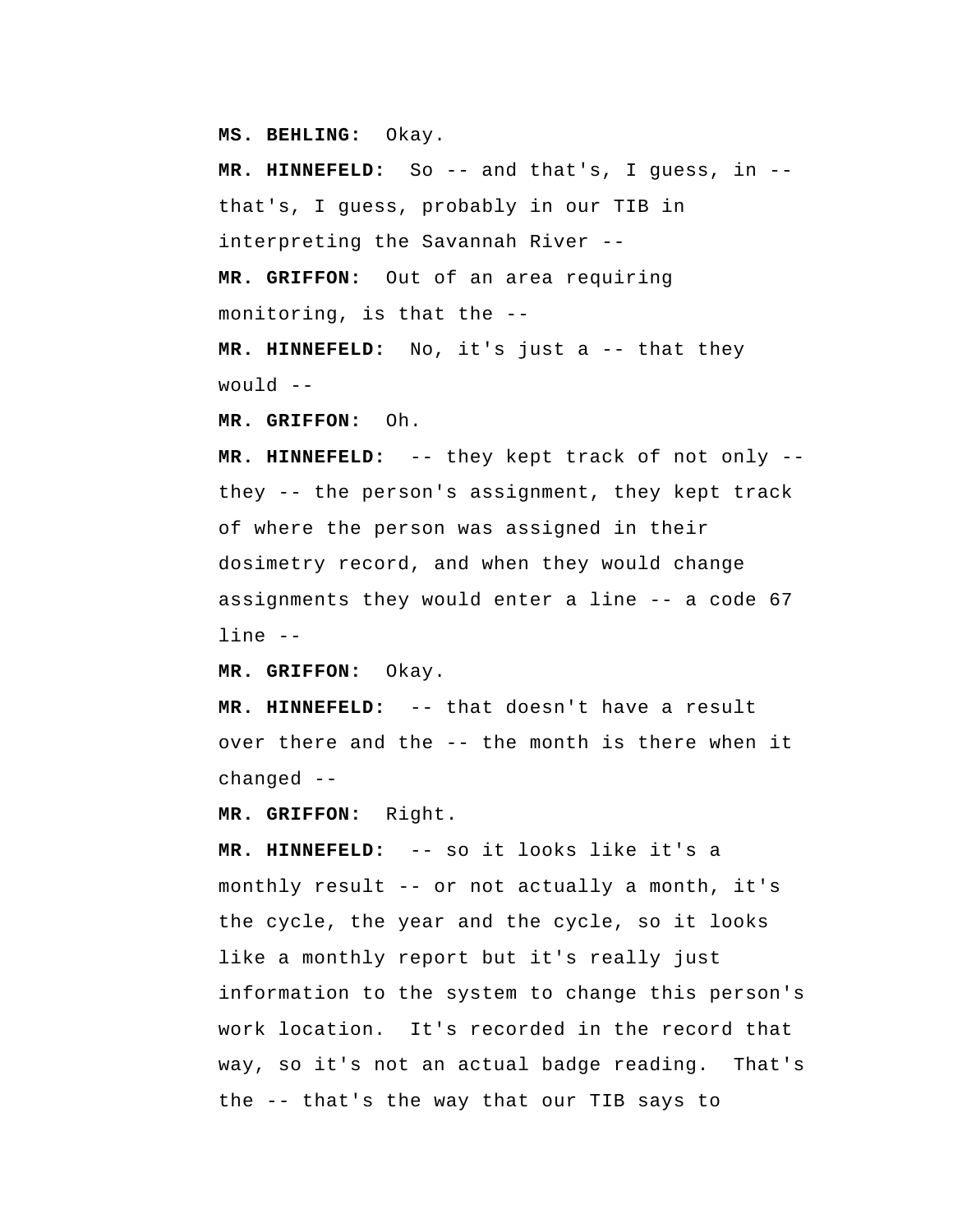interpret that bioassay record, so that's the case on the 67 ones.

Now the case on the LOD over 2 is still -- I mean that's a valid issue that will have to be part of the reconsideration. Normally it doesn't change much, but it still needs to be done correctly.  **MS. BEHLING:** And that has been corrected as you indicated in -- I guess based on a -- one of these memos that NIOSH put out, but based on ORAU, I believe that correction has only been implemented as of maybe September of this year. **MR. MAHER:** September 1st was the kickoff date for that, that's right.

 **MS. BEHLING:** Okay. If I can also just remind everyone to speak into the microphone, I'm having some difficulty hearing some of the people that I -- Mark, it -- I'm not always hearing you, and the person that just spoke,  $I$  -- I don't always hear you.

 **MR. GRIFFON:** Yeah, that's because we're behind computer screens probably. Sorry.

 **MS. BEHLING:** Okay, thank you.

**MR. MAHER:** There were somewhere close to 48 templates we had to change to make this improvement, so it took a while to do that and to edit it all that, make sure --

 **MS. BEHLING:** And I understand, and it all sounds like it's a lot of insignificant doses, but as I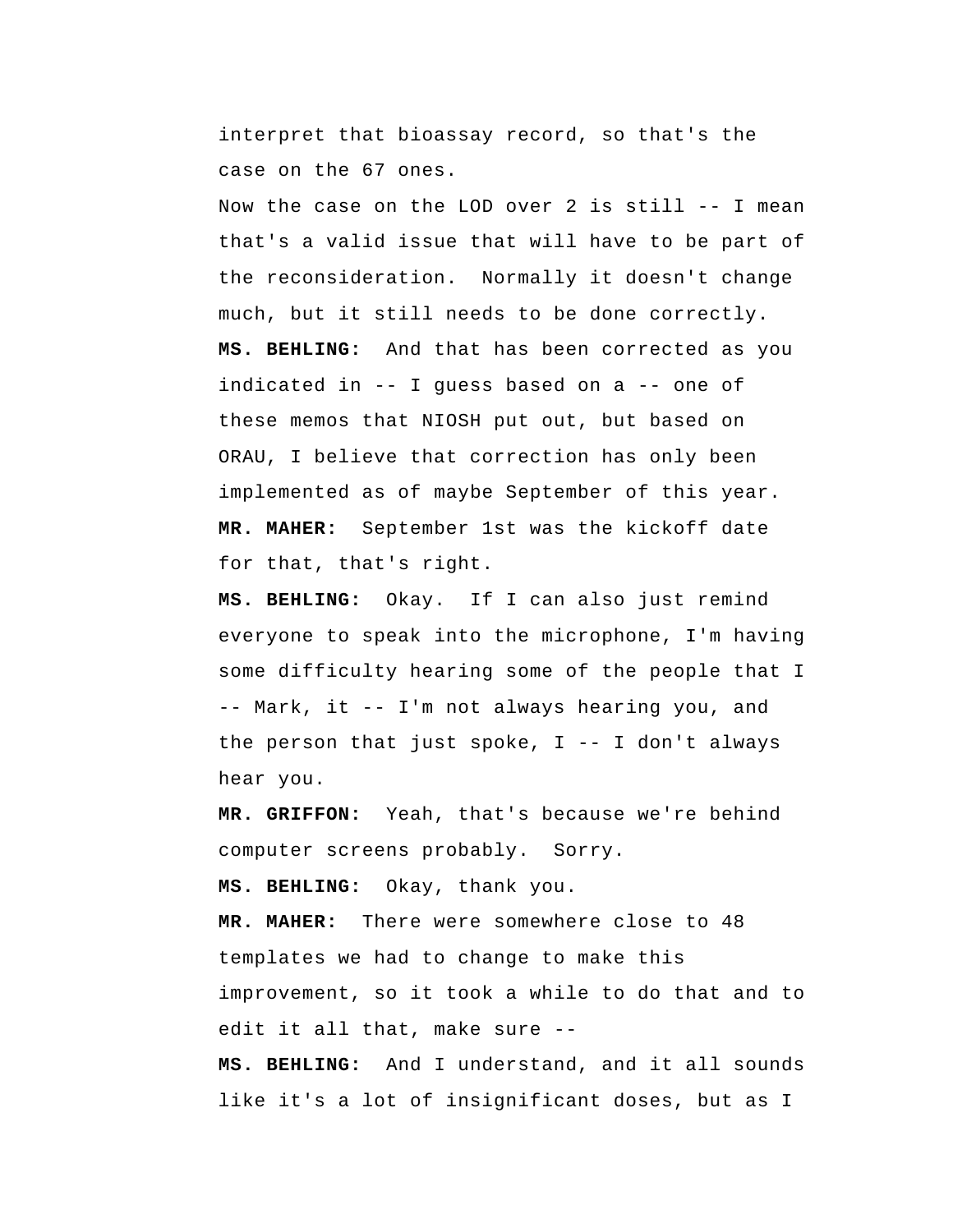believe Hans is mentioning here, we are dealing with a best estimate, we are dealing with a case that's very close to a 50 percent POC, and we are dealing with an individual who was monitored back in -- where -- there were numerous years where he was monitored on a weekly basis, and so it can add up.

 **MR. GRIFFON:** That's -- my follow-up question to that was are you going to reassess certain cases and is it going to be dependent on -- **MR. MAHER:** That's going to be --

 $-$  **MR. GRIFFON:** -- are you going to make a judgment

**MR. MAHER:** -- (unintelligible) --

 **MR. GRIFFON:** -- if it's close in certain - yeah.

 **MR. HINNEFELD:** Yeah, and it'll be a judgment, you know. We'll probably have a fairly high cut point in terms of the POCs that --

 **MR. GRIFFON:** Right.

 **MR. HINNEFELD:** -- that we'll look at -- 'cause it's going to be -- you know, even if you have a lot of these changes, you're going from a constant -- or a -- well, a normally distributed value of say eight to a lognormally distributed value of 20 and -- and you know, a few times. It's just not a big change.

 **MR. GRIFFON:** No, I know.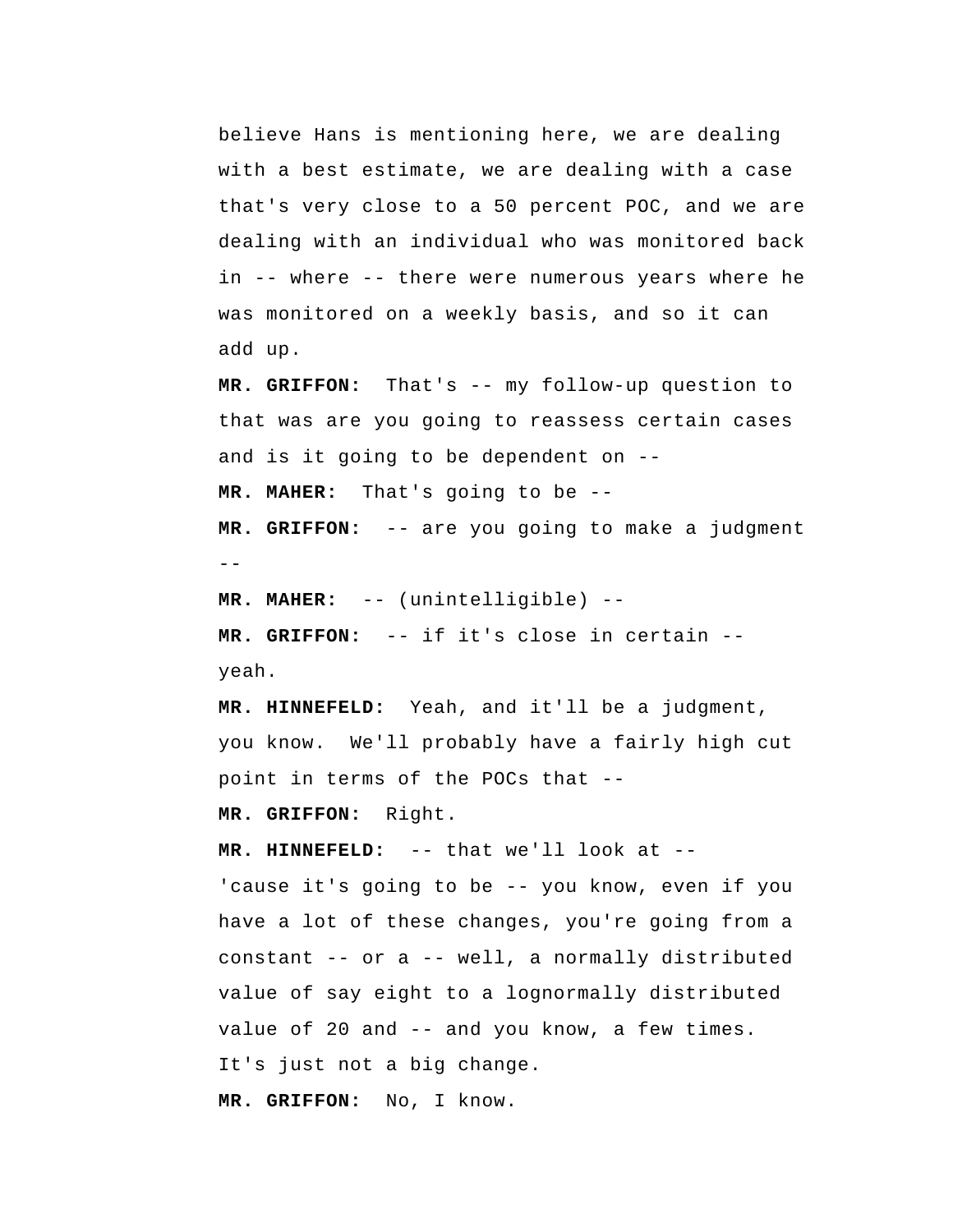**MR. HINNEFELD:** -- instance, so -- **MR. GRIFFON:** But you have some POC --  **MR. HINNEFELD:** But we'll have some POC cut points.

--  **MR. GRIFFON:** So you might generate a PER report

 **MR. HINNEFELD:** Yeah, something like that.  **MS. BEHLING:** This is Kathy Behling again. This just prompted another thought, and I know we're going back to a previous case and a previous finding, but the issue of the error with the DCFs in at least the Savannah River Site cases and the Savannah River Site workbooks, did you say you are going to go back and look at all of the cases? Because for some cancers, such as like a breast cancer, this can be a significant dose that is -- the dose can be significant based on the fact that they used the improper range of DCF values. Is that something you will be going back and looking at all of the cases where they may be affected by this -- by this issue?

 **MR. HINNEFELD:** Yes.

 **MS. BEHLING:** Okay. Okay, thank you.  **MR. GRIFFON:** I think we're on to 68.2, is that -

 **DR. BEHLING:** Yes, and this goes, again, back to the workbook, because as part of this particular dose reconstruction review we obviously looked at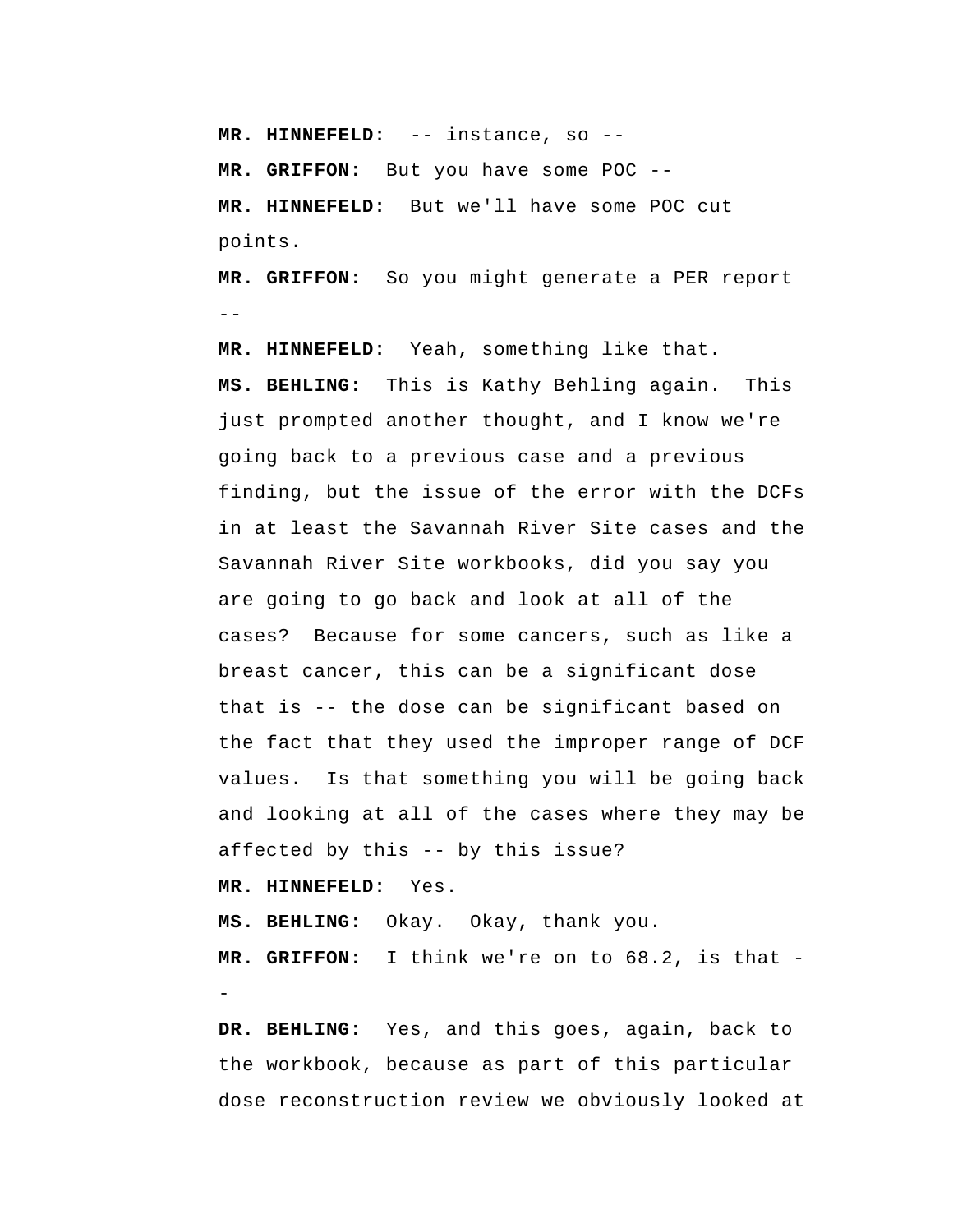-- for the first time closely at the workbook and what are the assumptions assigned in it, and one of the positive things was that it automatically finds the uncertainty associated with recorded doses, which was something that we always had talked about in earlier reviews where it was up to the dose reconstructor to actually assess for recorded doses what the uncertainty is. And based on the guidance given in the implementation guide, we realize no one could do it and understandably so, and so either they didn't bother or they defaulted to a 95th percentile by multiplying all doses by a factor of two. So here comes the workbook and it does it nicely for you.

However, it does in fact limit the uncertainty strictly to laboratory uncertainty, and I pointed out under Task III when I reviewed the implementation guide what it does not include is obviously radiological uncertainty, which can contribute significantly. And so I brought it up here because it was part of our review of the workbook that was used and -- and the -- the workbook does not address anything other than laboratory uncertainty.

 **MR. HINNEFELD:** Yeah, I think the -- the resolution of this, if -- if it's okay, we can keep in the procedures review --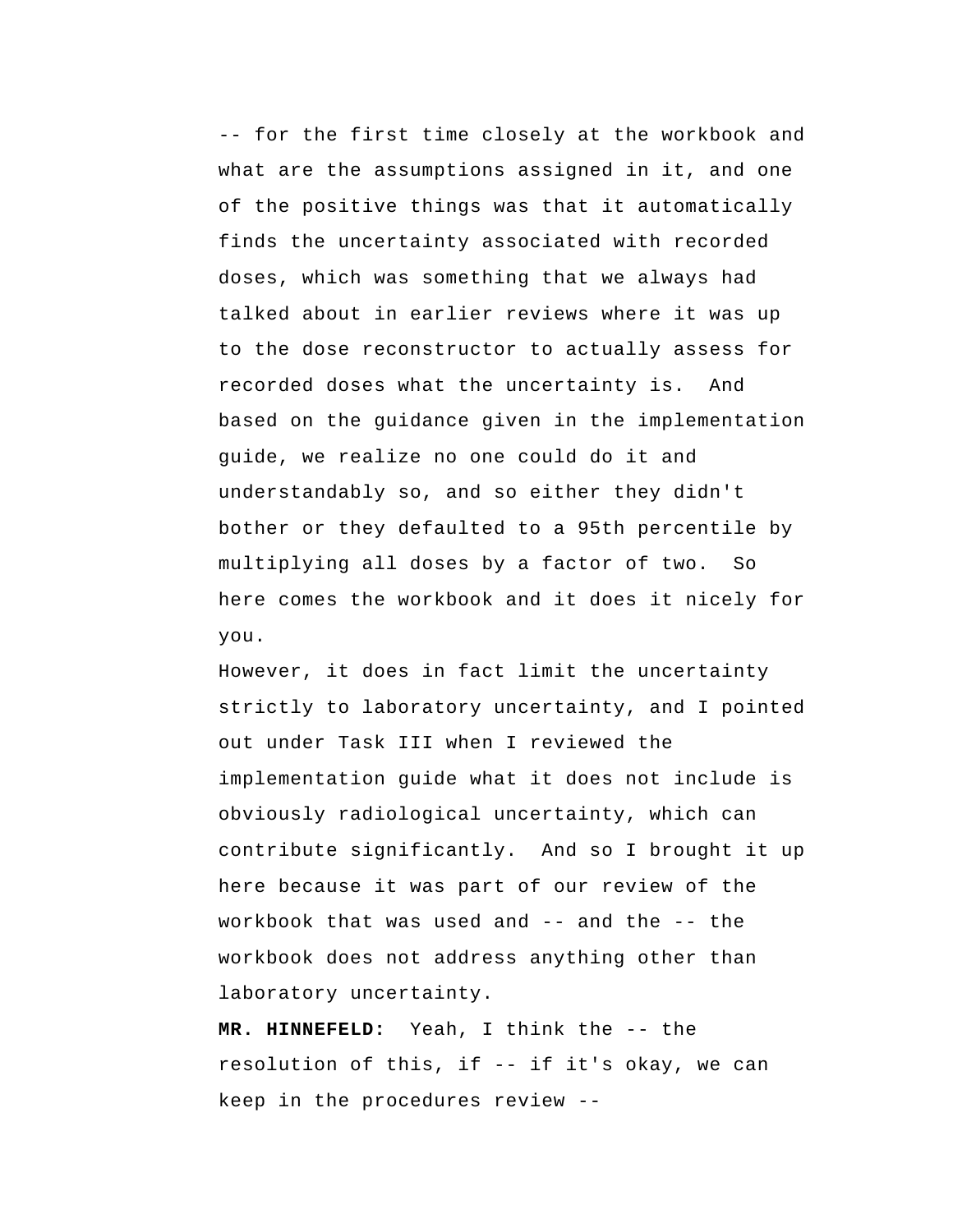**MR. GRIFFON:** It's been brought up before, as you said --

 **MR. HINNEFELD:** -- it's in there. I mean it's in the procedures review finding, and so I think if we bring -- you know, resolve it there --  **MR. GRIFFON:** Close -- yeah, I agree.

 **MR. HINNEFELD:** -- it might be most efficient.  **MR. GRIFFON:** Makes sense.

 **DR. BEHLING:** Okay, this is 68.3, onsite ambient dose improperly converted to organ dose, and --  **MS. BEHLING:** Can I interrupt here a minute? This is Kathy Behling. Before we go on to 68.3, there -- there is an issue that we discussed in this dose reconstruction report regarding neutron doses, and I'm just asking this because I would like to clarify some of these issues for myself for future cases, as well as this case. It's of - it's often very difficult for us, and in fact I believe I had asked Stu Hinnefeld for the list of what are called HP area codes that are part of the Savannah River Site dosimetry records, and now that we're more familiar with the workbooks we can see where the dose reconstructor placed that individual throughout all of the years, where his work location was, and then that dictates whether there were neutron doses considered. And a lot of times -- and I did get this list of these HP codes and also these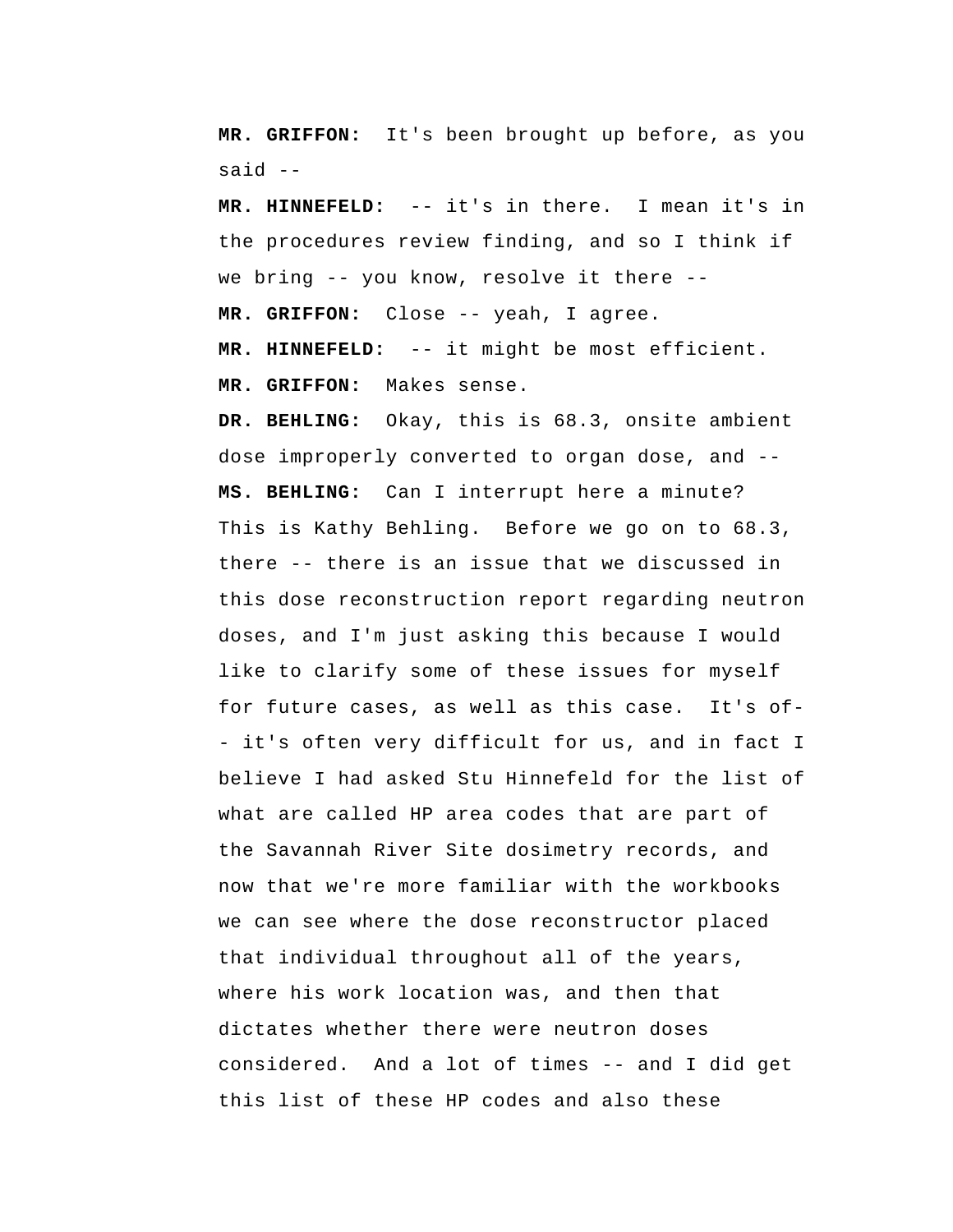department codes, but it's still not clear to me often where he worked. And we will see in these records that between -- let's say they'll assign him in one location between 1960 and 1965, and in 1966 they'll put him in another location. But when I look at the dosimetry records, I don't see that HP area code changing, and sometimes I do question why they moved him into a different location which may indicate that he is not going to be supposedly exposed to neutron doses. And I'm just wondering if NIOSH has any other documentation or information that they can provide to SC&A that helps to better explain these dosimetry records, because obviously they seem to see something that we don't see always. And this'll be brought out I think in more detail in some of the more -- the cases under this - this set. I don't know if you can shed any light on that or not, but the HP area codes that you had provided me, Stu, don't always seem to answer these questions and I wondered if there was any other data that NIOSH has that we don't.  **MR. HINNEFELD:** I'll mention something, and then maybe Mutty and Ed might have some additional things. For Savannah River at least, if a person has a bioassay record, the bioassay card includes that work location at each sample.

 **MS. BEHLING:** Yes, and I do look at that, also.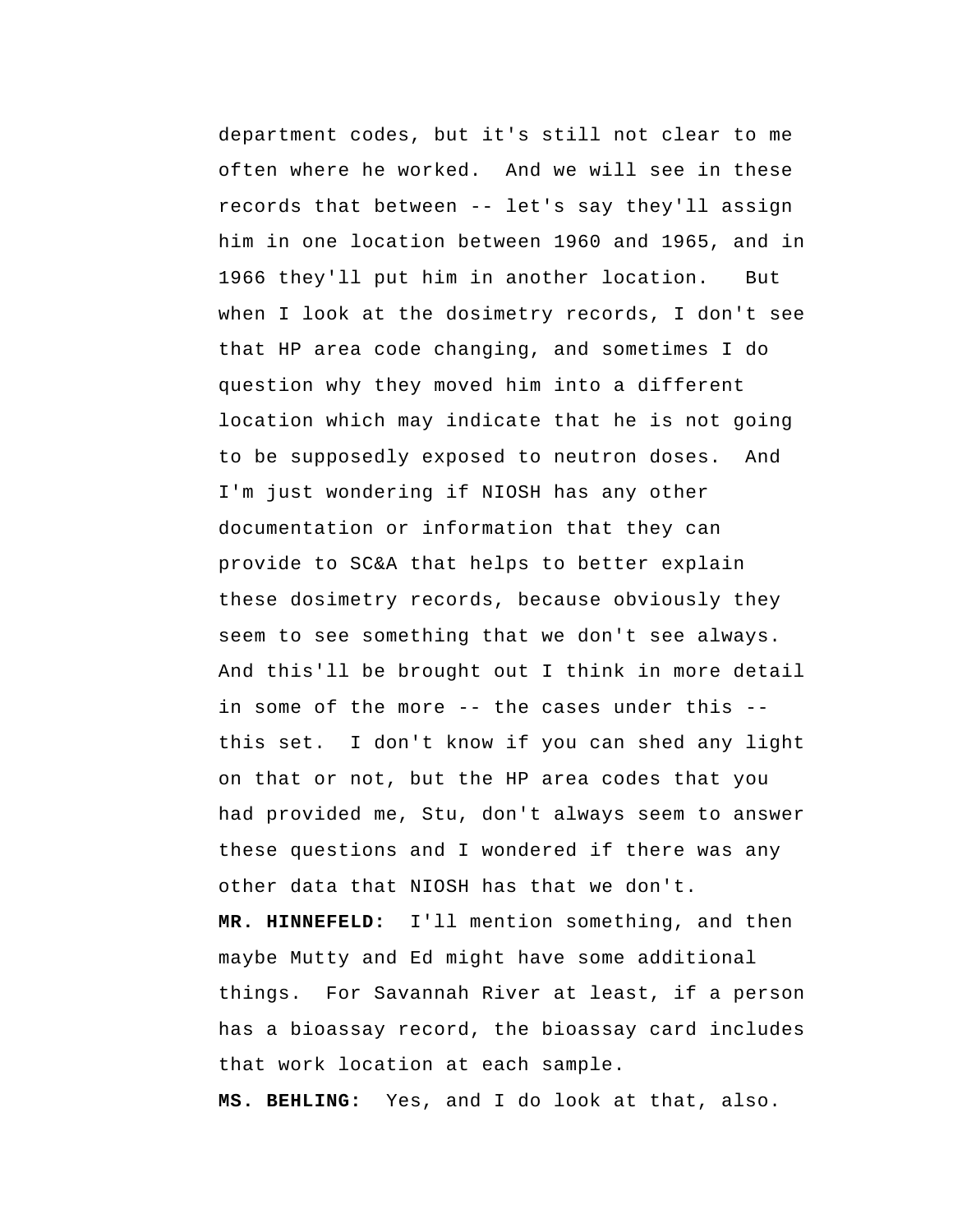But also I will see in the dose reconstruction report that NIOSH indicates we assigned him at these various locations based on dosimetry records, and it's just not always clear to me based on these HP area codes and -- but I do usually compare the bioassay codes, also. But maybe we could get a less -- little bit more detail on that particular issue also when we go through this case again.

 **MR. HINNEFELD:** If not today, I think we can probably have some more insight.

 **MS. BEHLING:** Yeah, that's what I mean, when we reassess -- well, we might not be reassessing this case, but maybe when we reassess the previous case we can get more detail on that. **MR. MAHER:** It has to be very case-specific because the dose reconstructor will read the whole picture and the CATI interview and then, even though it may not appear he moved his location, there may be some information in the CATI or in other sources that says well, things have changed for that time frame, that his dosimetry had changed -- reactor was shut down or that type of thing where you would have normally given neutrons if it was operating, you know, that type of thing. So it's  $a$  -- it's a whole picture they look at, a sort of professional judgment issue.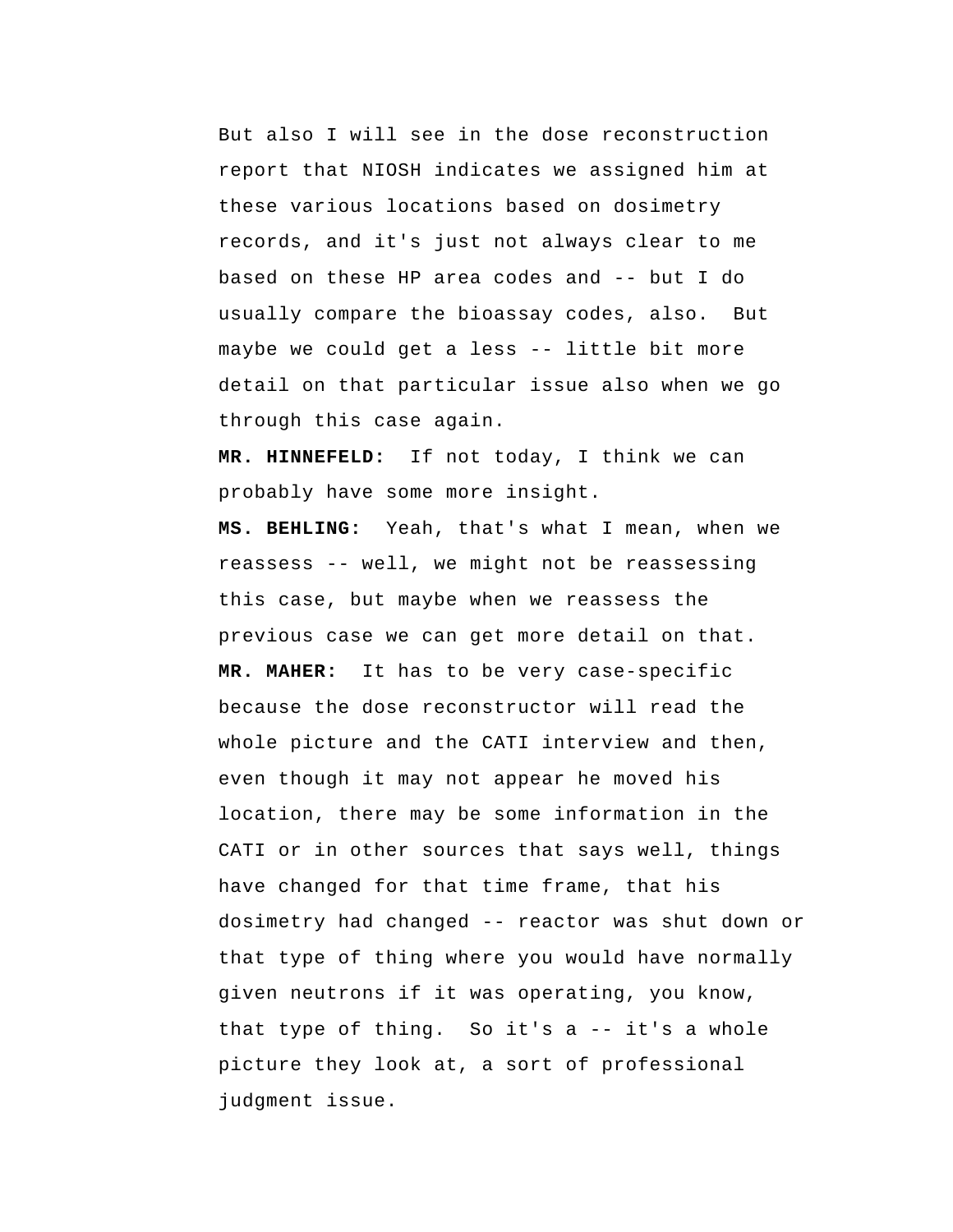**MS. BEHLING:** Okay. Okay, very good. I just wanted to ask that question while I was thinking about it.

 **MR. GRIFFON:** That kind of thing should be documented in the case work-up -- no? **MR. MAHER:** Yeah, well, you might make the case - yeah, it is, but these things are pretty long as they are and --

 **MR. GRIFFON:** Right.

**MR. MAHER:** -- sometimes they're probably not documented to the extent they probably should be for someone on the outside -- a clear picture. But if you have case numbers, we could go back and take a look and -- and find out why that dose reconstructor made that decision with that.

 **MR. HINNEFELD:** Well, we've got the case number on this one. For instance, we can do it on this case, number 68.

**MR. MAHER:** Does it apply -- is it --  **MR. HINNEFELD:** Is 68 one of them, Kathy?  **MS. BEHLING:** We made mention in this particular case that it was interesting how they defined these various work locations, and based on what we saw, I guess we felt that this was reasonable. Now I have two cases in the fifth set where I'm questioning whether that was appropriate, the assignment of the work locations.

 **MR. HINNEFELD:** Okay, well --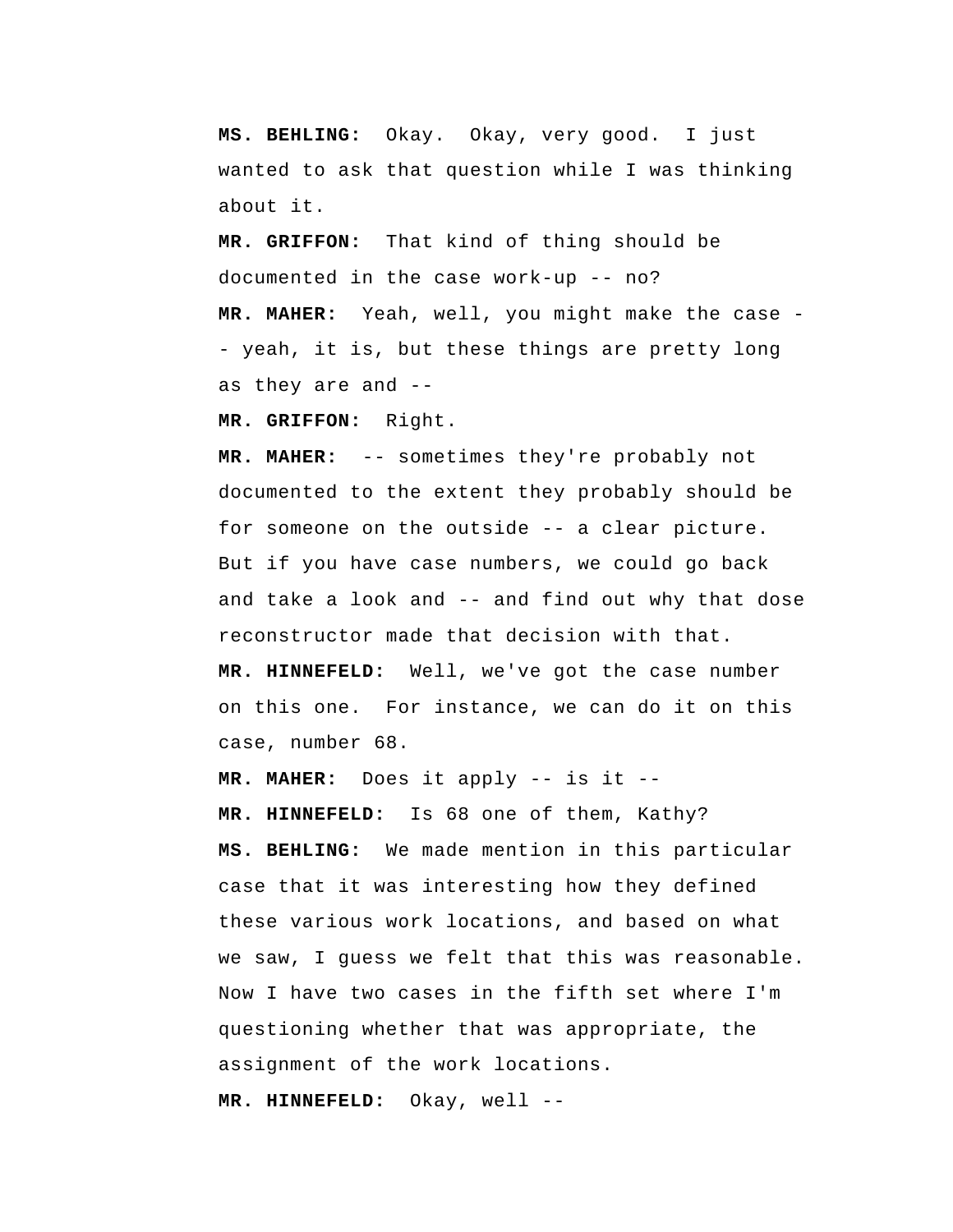**MS. BEHLING:** So I will provide -- provide you with those case numbers.

 **MR. HINNEFELD:** Okay.

 **MS. BEHLING:** Thank you.

 **DR. BEHLING:** Kathy, by the way, you don't have to identify your name. We recognize your voice.  **MS. BEHLING:** Okay.

 **MR. HINNEFELD:** She's just being polite for Ray.  **MS. MUNN:** We know where you are.

 **MS. BEHLING:** Anyway, 68.3, onsite ambient dose improperly converted to organ dose. We -- we couldn't match the numbers, even when we used the DCF iso\*, but the second part of that is the issue again of DCFs that we question for anything other than AP geometry. It's probably very trivial, but it is something that should be raised. I understand the justification for isotropic when you talk about a surface contamination from effluent releases, but in the end, the fact that the DCFs are questionable for iso\*, you have a dilemma here. What do you use? Obviously the geometry's correct, but the DCF is wrong.

 **MR. HINNEFELD:** Okay, we'll include that as one of the items to re-evaluate.

 **DR. BEHLING:** Okay, the next one is 68.4 -- let me just go to that. Yeah, my comment here in the original version was just -- well, I guess it's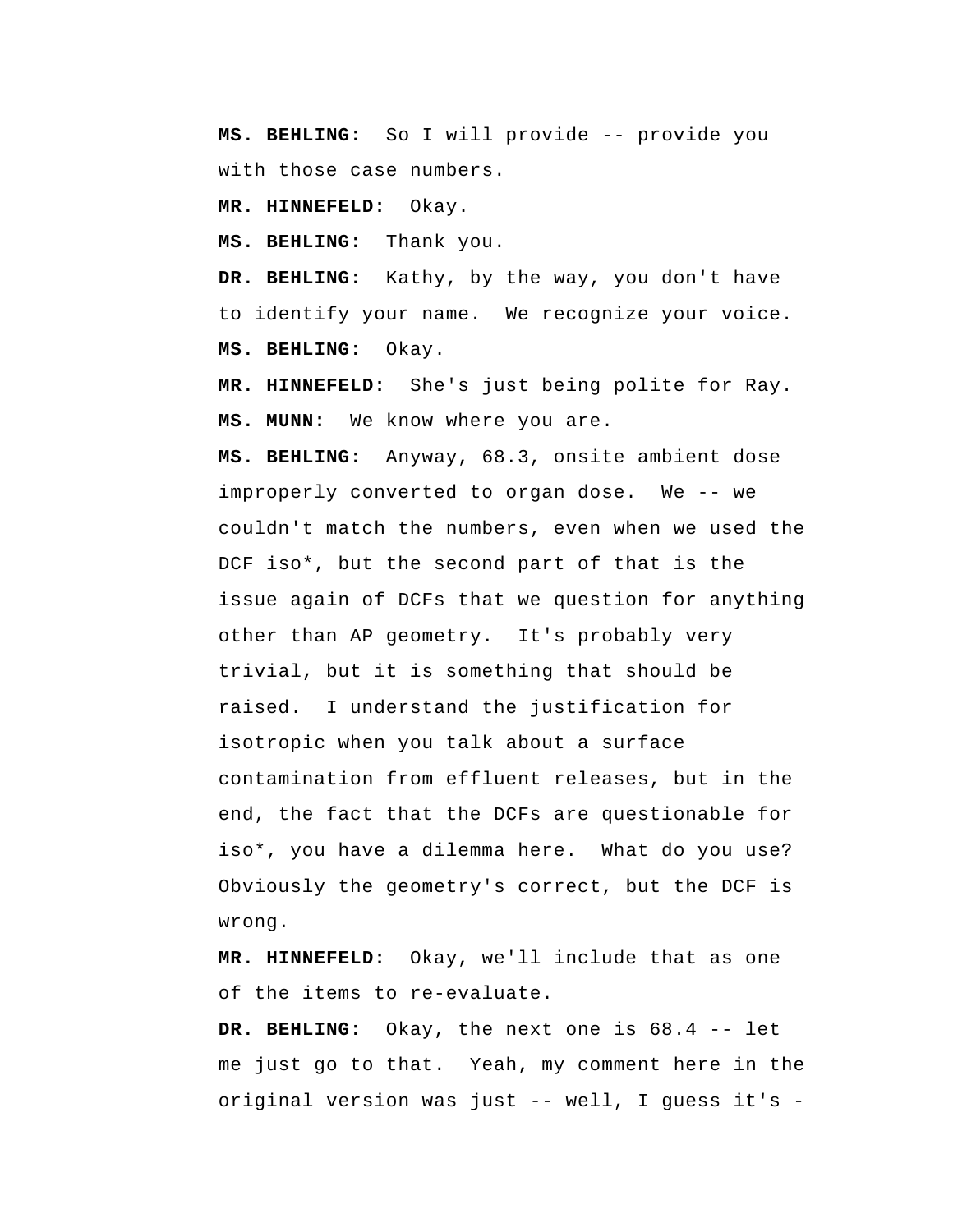- at least the title of it was correctly transcribed. It says the internal dose calculations and assumptions for plutonium are excessively complex, time-consuming, without scientific basis and potentially not claimant favorable. That's the sum total. I'm going to go back and see what was done here. This was a very, very complex calculation.

This person apparently had 17 chest counts, four had values that were above the MDA value for americium-241, and those four chest counts were regarded as representing acute intakes and therefore were modeled by IMBA by assuming that the acute intakes occurred midway between the date of the observed chest count and the previous -- so in this case they followed the prescribed methodology. All of the 17 chest counts were identified as routine chest counts, which again raises the question when do you draw the distinction between a -- an acute intake versus a chronic when they are defined in the original DOE documents as routine.

What was done here, and it's very difficult to -to really explain in the brief time we have, there were several intake regimes and -- and again, the question is was -- was the scientific basis for that justified.

 **MR. HINNEFELD:** As you stated, it's a pretty long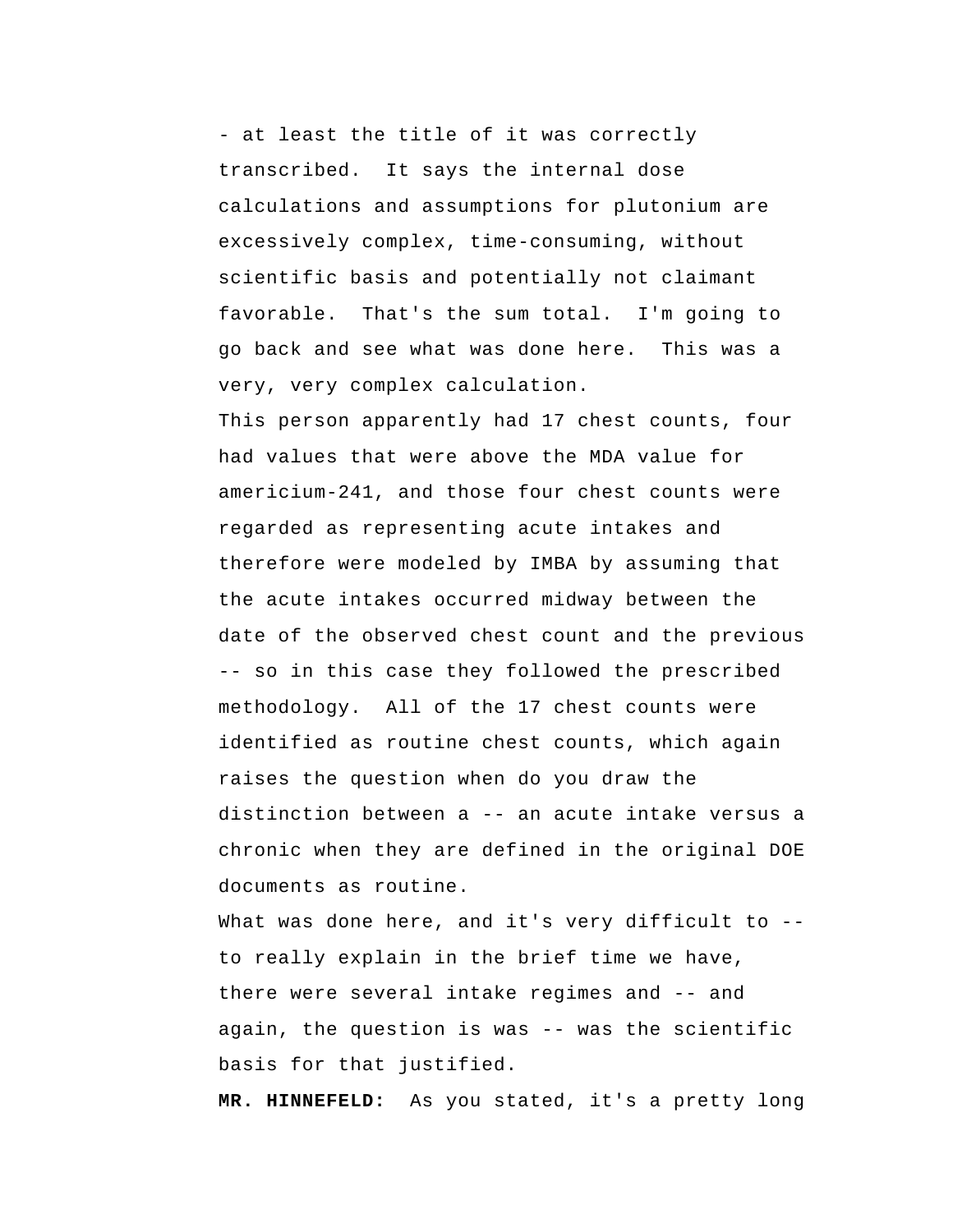and complex --

 **MR. GRIFFON:** Another one --

 **MR. HINNEFELD:** -- process.

 **MR. GRIFFON:** -- another one you said you're going to rework, or no?

 **MR. HINNEFELD:** Well, this --

 **MR. GRIFFON:** This is 68, you already said --  **MR. HINNEFELD:** I said 67, I think we should do 68 as well. They're both complex.

 **MR. GRIFFON:** 'Cause I see in your response you say simplified runs for type S and M apparently had been done. This was post-- post-mortem, right? I mean post-(unintelligible) --

 **MR. HINNEFELD:** Yeah, yeah. Yeah. So you know, having done that, I think we ought to just put the whole thing together.

 **MR. GRIFFON:** Okay.

 **MR. HINNEFELD:** In fact, for these -- for these complex ones with POCs close to the decision point --

 **MR. GRIFFON:** Okay.

 **MR. HINNEFELD:** -- I think we ought to --  **MR. GRIFFON:** 'Cause that's --

 **MR. HINNEFELD:** -- spend the time to have, you know, as much -- you know, wherever we need to have these discussions, but to go through these -

 **MR. GRIFFON:** 'Cause we haven't seen these --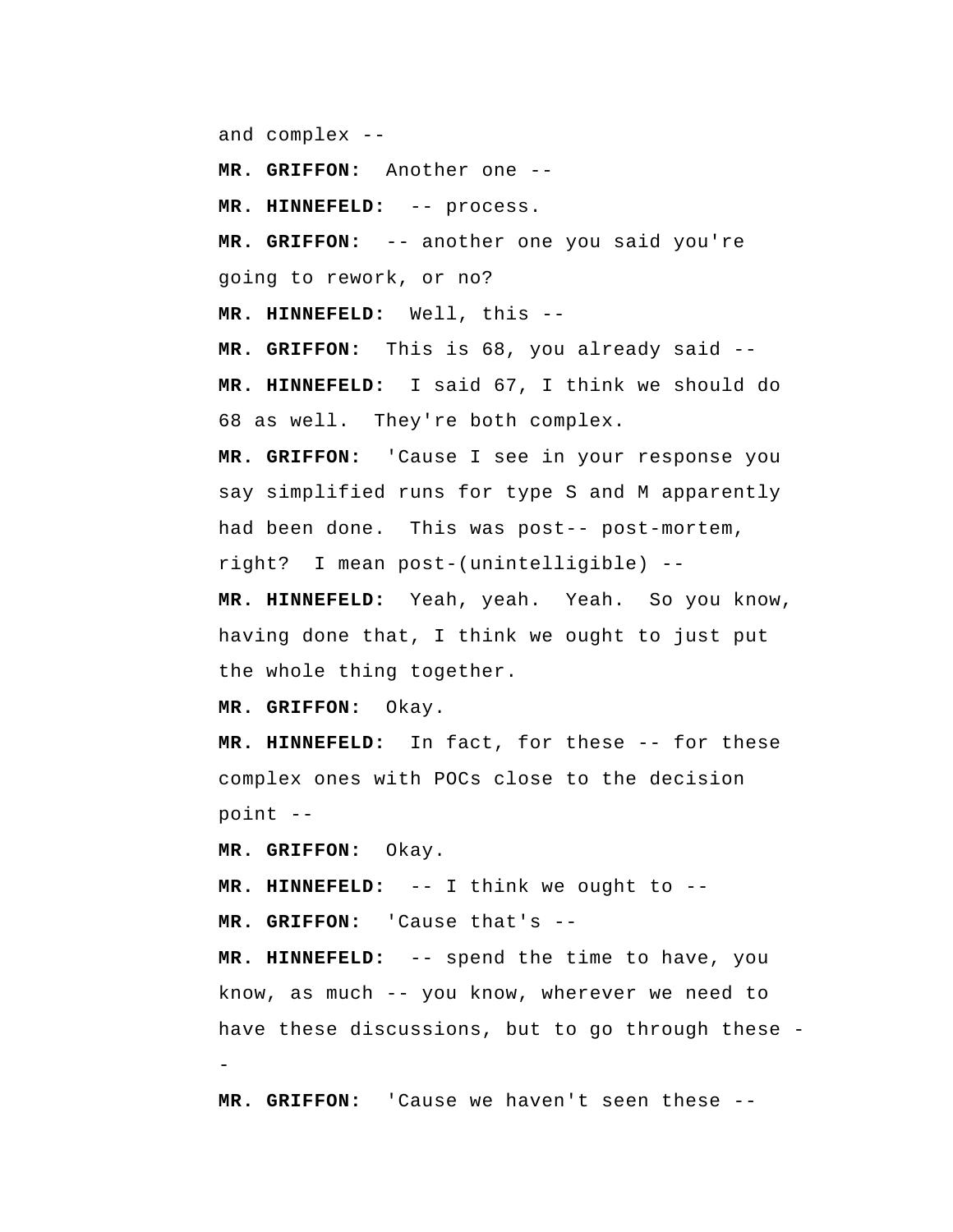these simplified runs, have we?  **MR. HINNEFELD:** No, you have not.  **MR. GRIFFON:** No.  **MR. HINNEFELD:** No, you have not.  **MR. GRIFFON:** But if they're going to be part of the  $-$ 

 **MR. HINNEFELD:** It will be part of it.  **MR. GRIFFON:** -- entire rework, then I don't think we need to see it until you do the entire...

 **MR. HINNEFELD:** Right.

 **MR. GRIFFON:** Okay.

 **DR. BEHLING:** And one of the most important things was that there were no data for a number of years, '67, 8, 1980, 1981, 1984 through 1993, and so there are a whole series of years for which there's no accounting of potential internal exposure, and then I believe, even though they may not have assessed this individual by bioassay, there are other competing monitoring that was done for this guy that would suggest that perhaps he was still continuing to be exposed.

 **MR. HINNEFELD:** Yeah, the decision I guess would depend upon a coup-- either work location or knowledge of monitoring practices. For instance, if -- and I'm only making this up; I don't know if this happened at Savannah River. If a site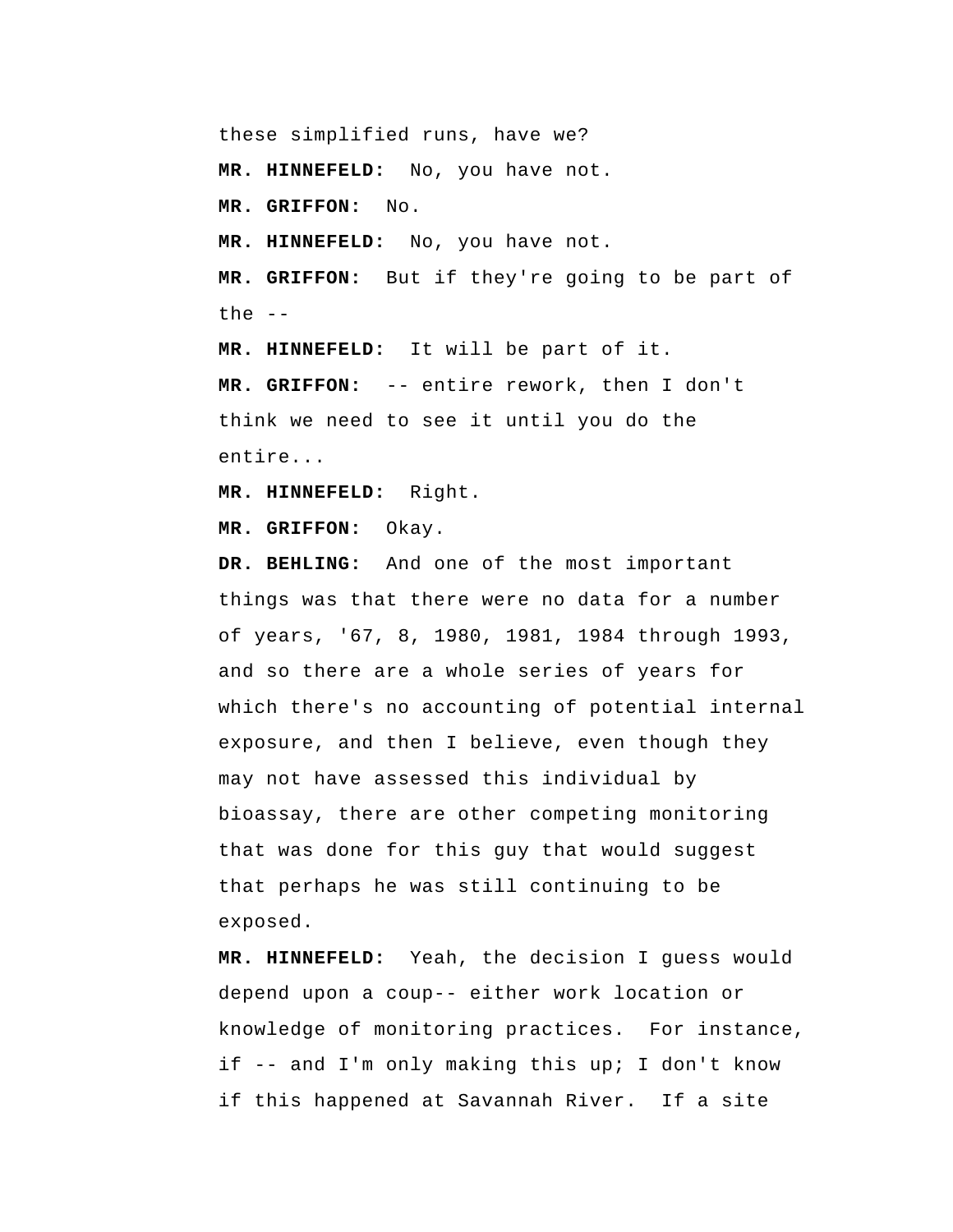said well, we've got this nifty in vivo counter now, it doesn't take much to count people, we're just going to run people through it every year, then that doesn't necessarily mean that the person who's getting counted is in a likely exposure job, or a job where they would typically be monitored. So there may be situations why there might be data generated in that circumstance that does not -- is not indicative of exposure. I guess we see it probably most often in terms of exit in vivo counts. It's fairly common to have an exit in vivo count on someone who hasn't had one before or hasn't had one certainly for a long time. And in that case you'd say well, that was a common practice, and it's clearly an exit -- I mean it's right before he leaves employment. So there are situations like that where a monitoring that you sometimes consider an indication of exposure really are not an indication of exposure, so it could be something like that. I just think we'll need to address it completely when we, you know, rework the case.

 **DR. BEHLING:** Yeah, the next -- the next one is very, very complex, too. Again, it involves the uranium and I can just sort of briefly talk about -- this was very much more complicated due to the fact that they converted units from mass per unit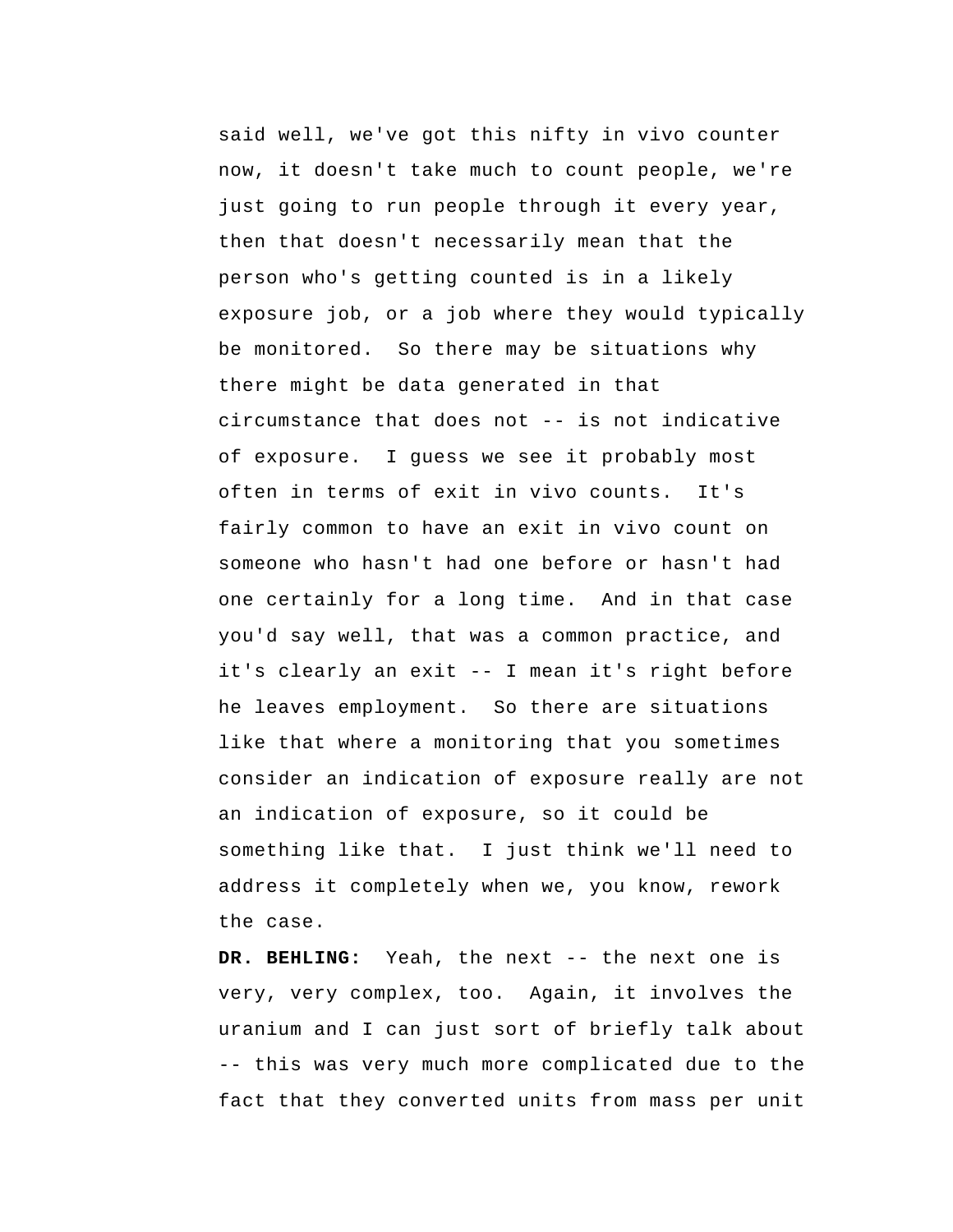volume to dpm at various times, and -- and it makes it very difficult and then -- so there were also the  $-$ - the  $-$ - then there was the issue of  $-$ there were -- there were multiple issues involved here that may go beyond the point of discussing this right here.

 **MR. SHARFI:** Hans, are you on 68.5?

 **MR. GRIFFON:** Yes.

 **DR. BEHLING:** Yes. The one that I guess I had -- I had the most difficult time with here -- let's see, is this the one -- yeah, the -- the person was clearly involved in areas where natural uranium and even modestly enriched uranium might have been his source for exposure. And when you talk about micrograms per liter, you run into a difficulty in converting micrograms per unit volume into activity. When it's defined in dpm it really doesn't matter, but in the case of micrograms per liter, you have to obviously now convert it, and you have to make assumptions - are we talking about depleted uranium, natural uranium or modestly enriched uranium -- and in this case they elected to use depleted when there was evidence to suggest that, at a minimum, he was exposed to a natural and possibly somewhat enriched. And of course the difference between those three options are significant. It can be as high as a factor of three and a half and up to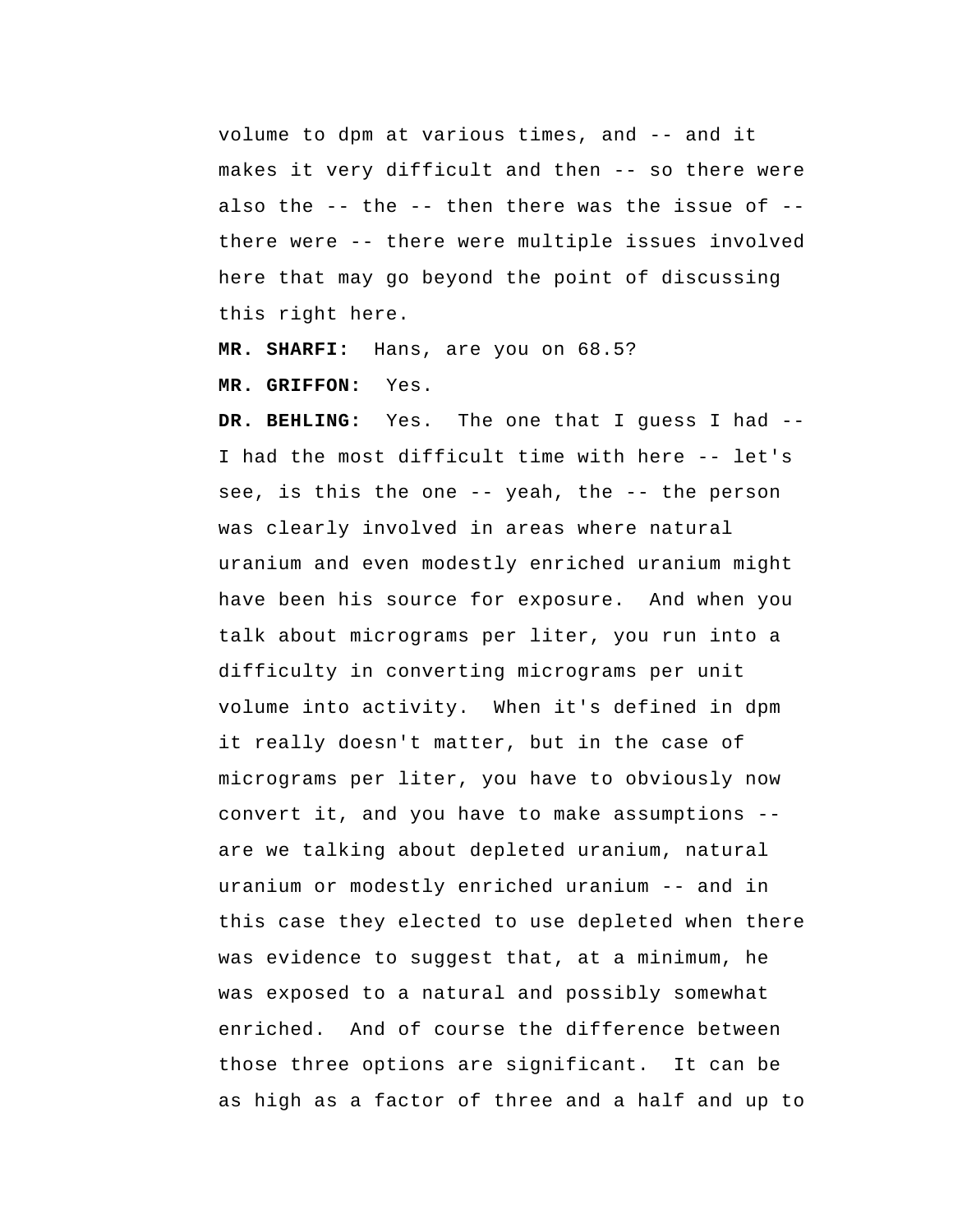ten, depending on degree of enrichment. So the key finding on -- on this particular one was the unconservative or non-claimant-favorable assumption that assumed that all uranium exposures was necessary to depleted uranium. And -- and there were quite a few bioassays. I think this guy had a total of 239 urinalysis done that identify uranium and 18 identify enriched uranium. Now I think I heard comments about EU not necessarily being (unintelligible), but - but again, what is the basis for making that assumption?

 **MR. SHARFI:** I believe inside the Technical Basis Document they do cover that uranium samples that were analyzed for activity were identified in the records as EUs, even though they weren't necessarily for enriched uranium. It was just a recording practice to mark mass-based uranium samples as U and activity-based uranium samples as  $EU$ , so  $--$ 

 **MR. HINNEFELD:** That -- that was an artifact of the sample that the type of analysis that was run, that's what dictated that entry rather than the material the person was exposed to.

 **MR. SHARFI:** Correct.

 **MR. HINNEFELD:** And there's al-- you know, there's also a situation where if you're -- when you're -- if you have bioassay results in mass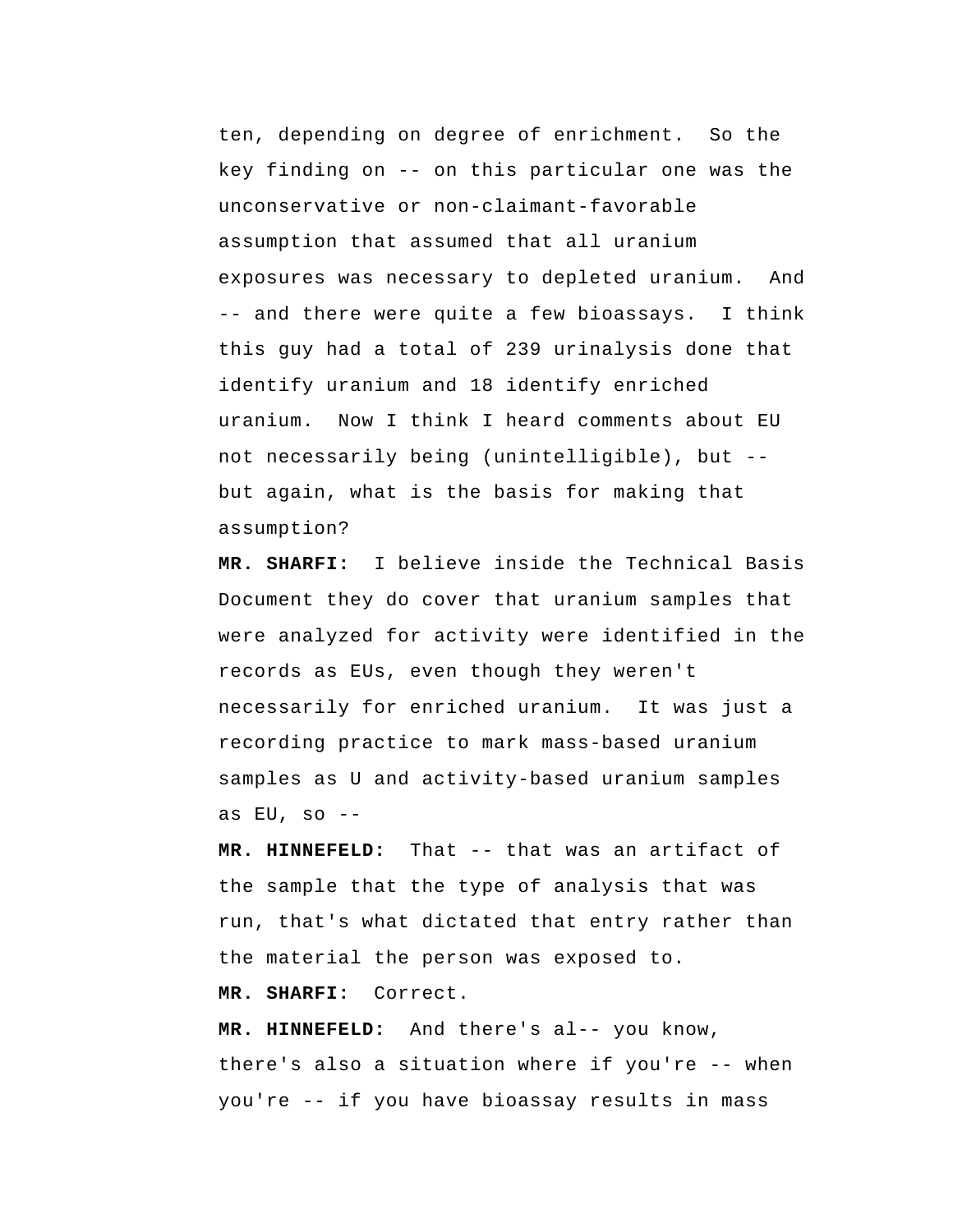units, like less than five dpm per unit of volume, and then after that you have -- I'm sorry, five micrograms, less than five micrograms per unit of volume, and then at a later date you have bioassay that is less than one dpm or something per unit of volume, that later bioassay can in fact impose a limit on how much -- how high that earlier intake could have been and how many dpm per liter could have been taken in associated with those five micrograms because - you know, because the excretion wouldn't be completely gone yet, depending on how much later it is. So there may be some bounding factors that were used there.

Again, complicated issue --

 **DR. BEHLING:** Yeah, this -- this --

 **MR. HINNEFELD:** -- discussed in more depth, I think.

 **MR. GRIFFON:** Yeah, and I think -- right now you didn't even have a reply --

 **MR. HINNEFELD:** I didn't even put it in there, no.

 **MR. GRIFFON:** -- that, right.

 **DR. BEHLING:** And also the assumption that it was necessary type F would certainly, again, minimize exposure in this case.

 **MR. HINNEFELD:** Yeah, and that really should only have been selected if it was -- either fit it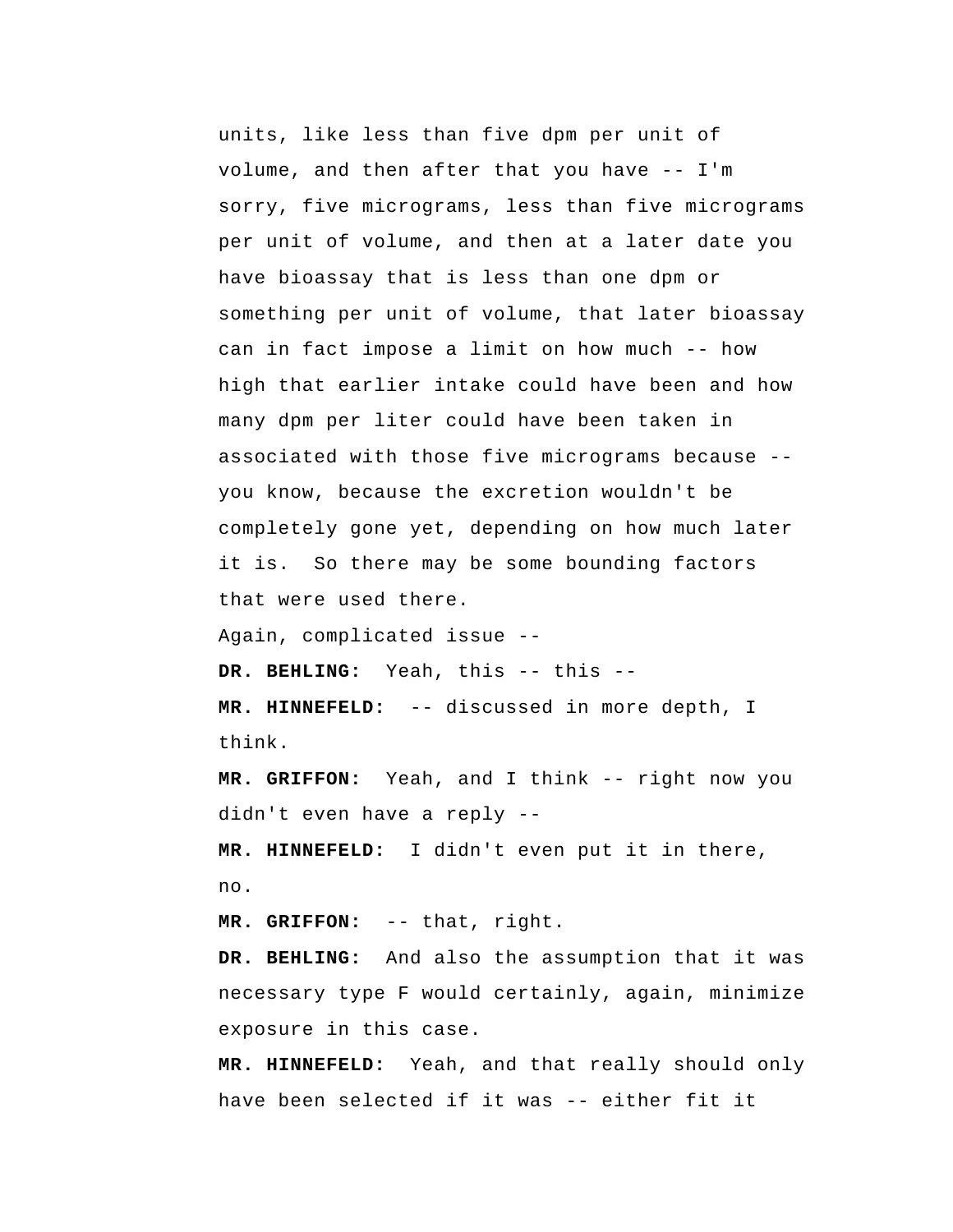best or if the combination of the fit and the dose to the target organ --

 **MR. GRIFFON:** Right.

 **MR. HINNEFELD:** -- worked out to the highest, and so I don't know what the -- you know, sitting here today, I don't know what the situation was.

 **DR. BEHLING:** Okay.

 **MR. GRIFFON:** 68.6, Hans, is...

 **MS. MUNN:** I hope the response that you put together does include that interesting information about EU notation. The --

 **MR. GRIFFON:** Yeah, --

 **MS. MUNN:** -- casual observer would never know that.

 **MR. GRIFFON:** -- specifically reference the TBD so we know where --

 **MS. MUNN:** Yeah.

 **MR. GRIFFON:** -- to look.

 **MS. MUNN:** Yeah, that would be helpful.

 **MR. GRIFFON:** The practice of recording dpm versus micrograms, yeah.

 **DR. BEHLING:** Okay. 68.6, the statement here is that internal dose methodology for tritium excessively complex, time-consuming and not proceduralized. I understand now you do have a procedure TIB for tritium, but at that time I don't think it was there.

 **MR. GRIFFON:** Has SC&A reviewed TIB-11? I --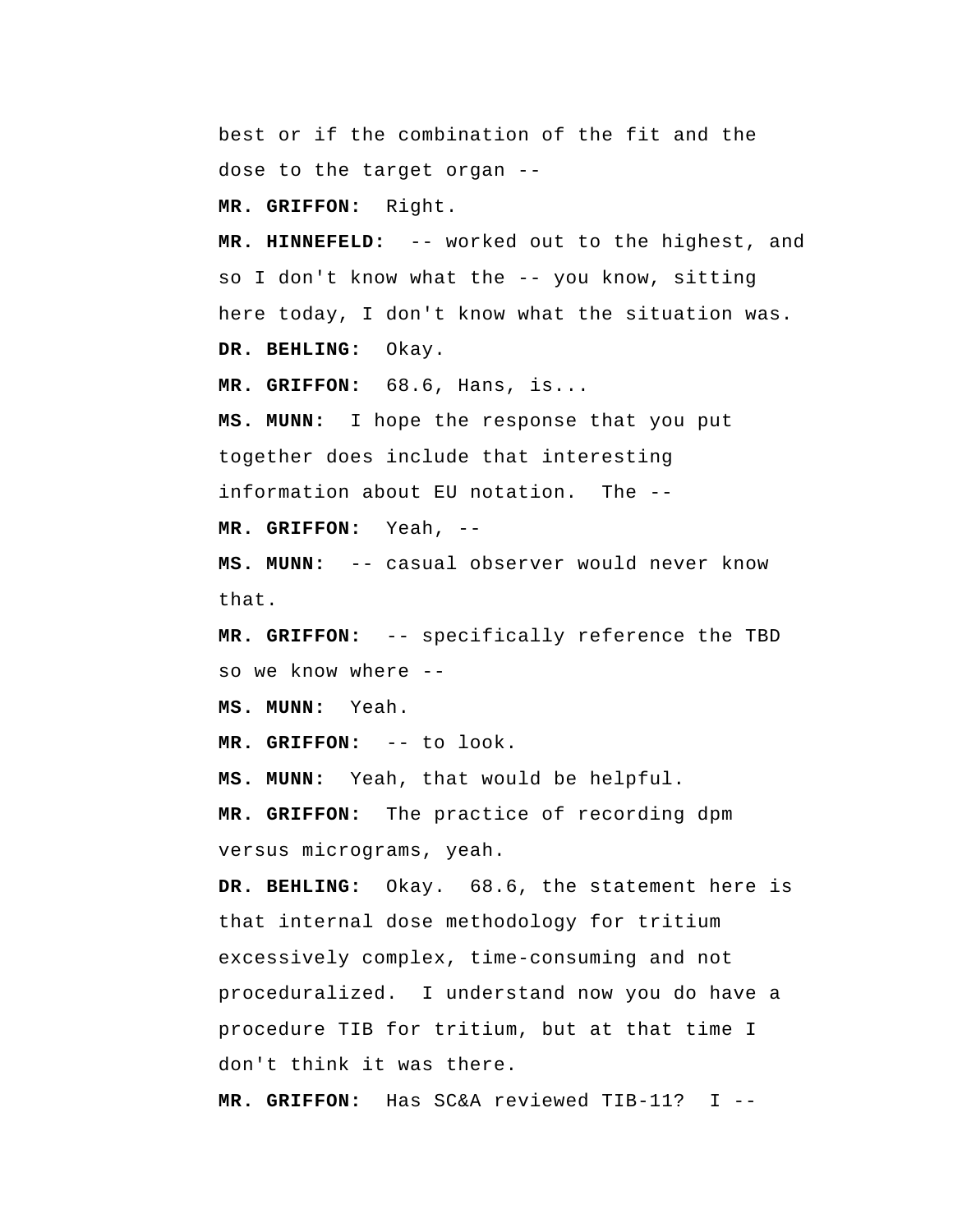**DR. BEHLING:** Yes, I believe -- Kathy?  **MS. BEHLING:** I believe we do -- we do have that on our list to review TIB-11. I really have to verify that, though.  **MR. GRIFFON:** Well, it has not been done yet, though. Right?  **MS. BEHLING:** No, I don't -- no, it hasn't.  **DR. BEHLING:** I think it has, Kathy.  **MS. BEHLING:** Well -- **DR. BEHLING:** I'm not sure, Ron Buchanan --  **MS. BEHLING:** I'm not sure, let me mark it down and -- and check it.  **DR. BEHLING:** Okay. But anyway --**DR. MAURO:** I distributed the TIB review to the latest set that we were authorized to various reviewers and that just began. I could check quickly to see if that was among them.  **DR. WADE:** Thank you.  **MS. MUNN:** That would help.  **DR. BEHLING:** Anyway, to get back to this particular case, this individual had 648 individual tritium bioassays that were entered into the workbook, and I guess they were then modeled through some -- IMBA, I assume --  **MR. GRIFFON:** Hans, did you have an issue with the -- the technical -- I mean the --  **DR. BEHLING:** It's not so much -- **MR. GRIFFON:** -- conclusion or --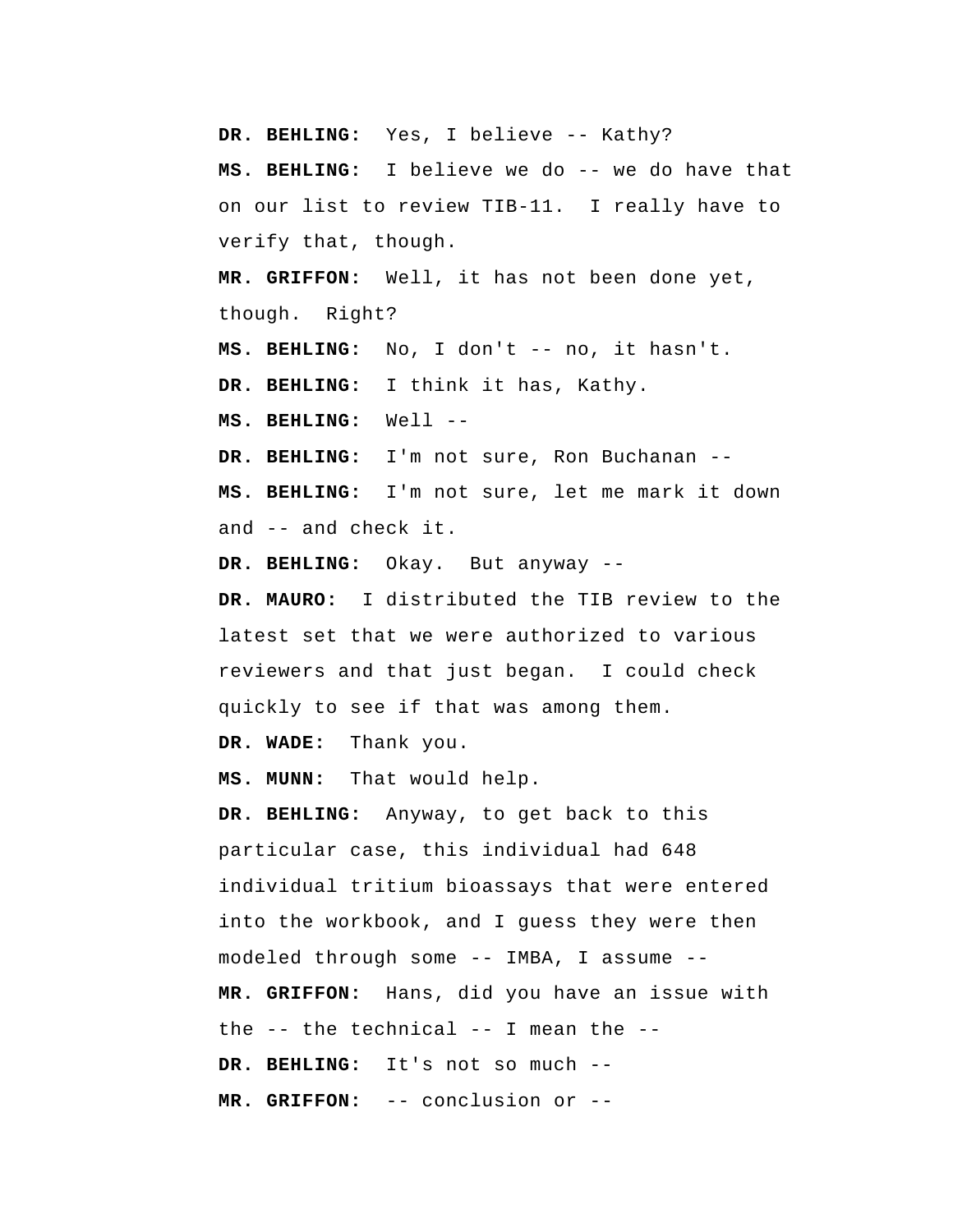**DR. BEHLING:** -- an issue, it's just that, again,  $I - -$ 

 **MR. GRIFFON:** -- overly complicated --

 **DR. BEHLING:** Overly complicated --

 **MR. GRIFFON:** -- yeah.

 **DR. BEHLING:** -- very difficult, time-consuming, et cetera, and it tends to raise a question of efficiency and timeliness for doing dose reconstruction in assuming that -- a reasonable estimate or appropriate, and what I really would have recommended is to use certain values such as -- since many of them were positive, half of MDA would have been nice. And since you know that one microcurie per liter represents 71 millirem, you can do a back-of-the-envelope calculation and come within a few percentage points, and the difference between 648 individual dose entries versus a generic calculation would have been a couple of millirems. But again, it's -- it's - it's obviously something that is not technically incorrect, but questionable in context with the need to do thing in an expeditious --  **MR. GRIFFON:** I could see the other --  **DR. BEHLING:** -- manner.  **MR. GRIFFON:** I mean the dose -- the dose consequence here is not very --  **DR. BEHLING:** No, it's not.  **MR. GRIFFON:** -- but I can see the other side of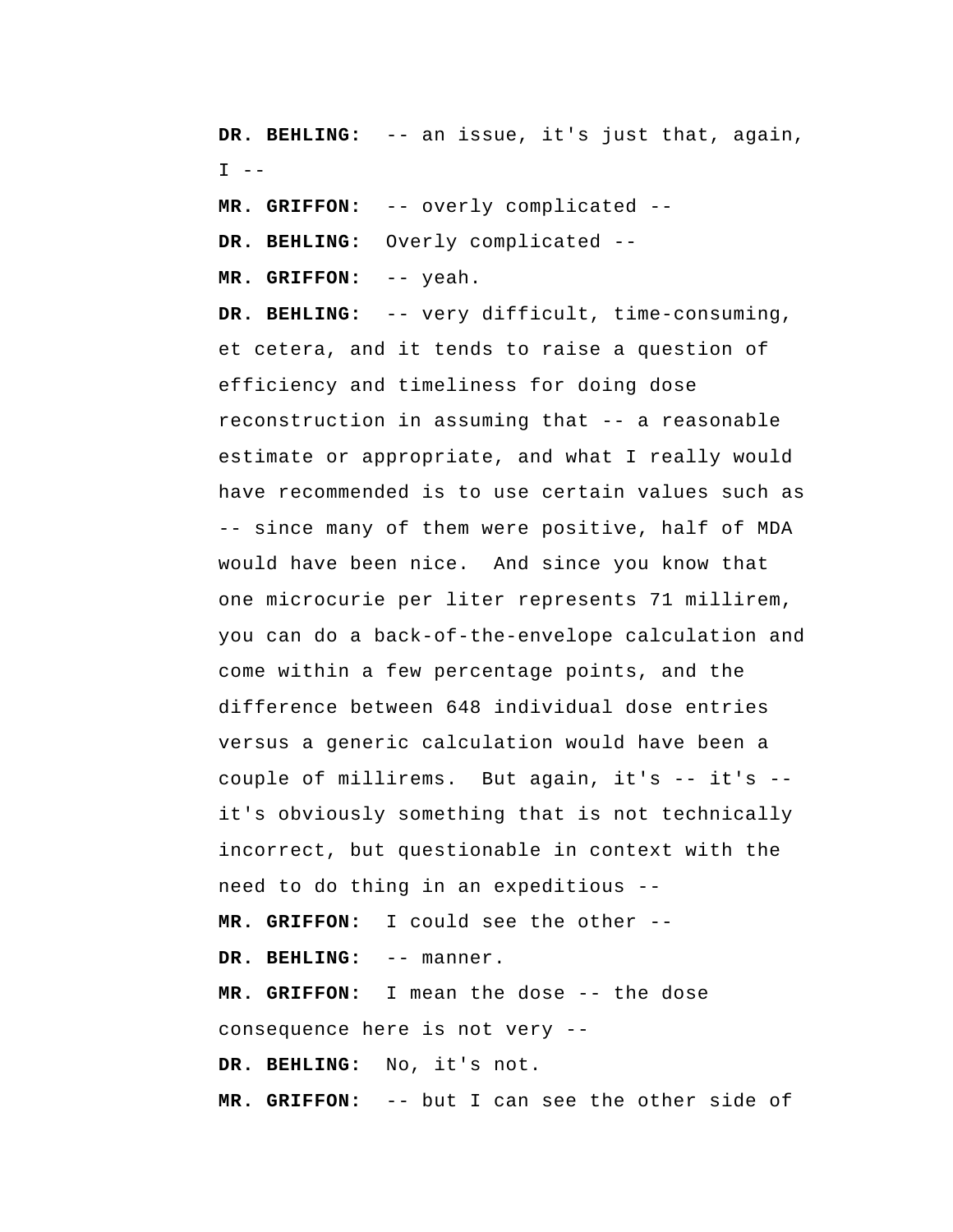it where we could say this was very close, you should have looked at the specific data that you have for this person instead of using the backof-the-envelope approach, you know.

**MR. MAHER:** Well, also we're required by contract (unintelligible) hierarchical use of data - dosimetry data supposed to (unintelligible).  **MR. GRIFFON:** If there's personal data, use it,

yeah, right.

 **DR. BEHLING:** But there are procedures, like TIB-3, that can be used to -- to do tritium dose calculation using a more generic approach.

**MR. MAHER:** But those --

 **MS. BEHLING:** I think the other --

**MR. MAHER:** -- (unintelligible) don't have dosimetry data.

 **MR. GRIFFON:** Yeah, if you have the data, we -- I mean --

**MR. MAHER:** We have to use it.

 **MR. GRIFFON:** -- supposed to use it, yeah.

 **MS. MUNN:** The data is the data.

 **MS. BEHLING:** I think the other thing that we have determined since reviewing this case, it appears that there is a workbook that's being used -- it's a very user-friendly workbook -- and from my understanding in talking to ORAU, possibly a lot of this tritium bioassay data is entered up front when this -- this case is being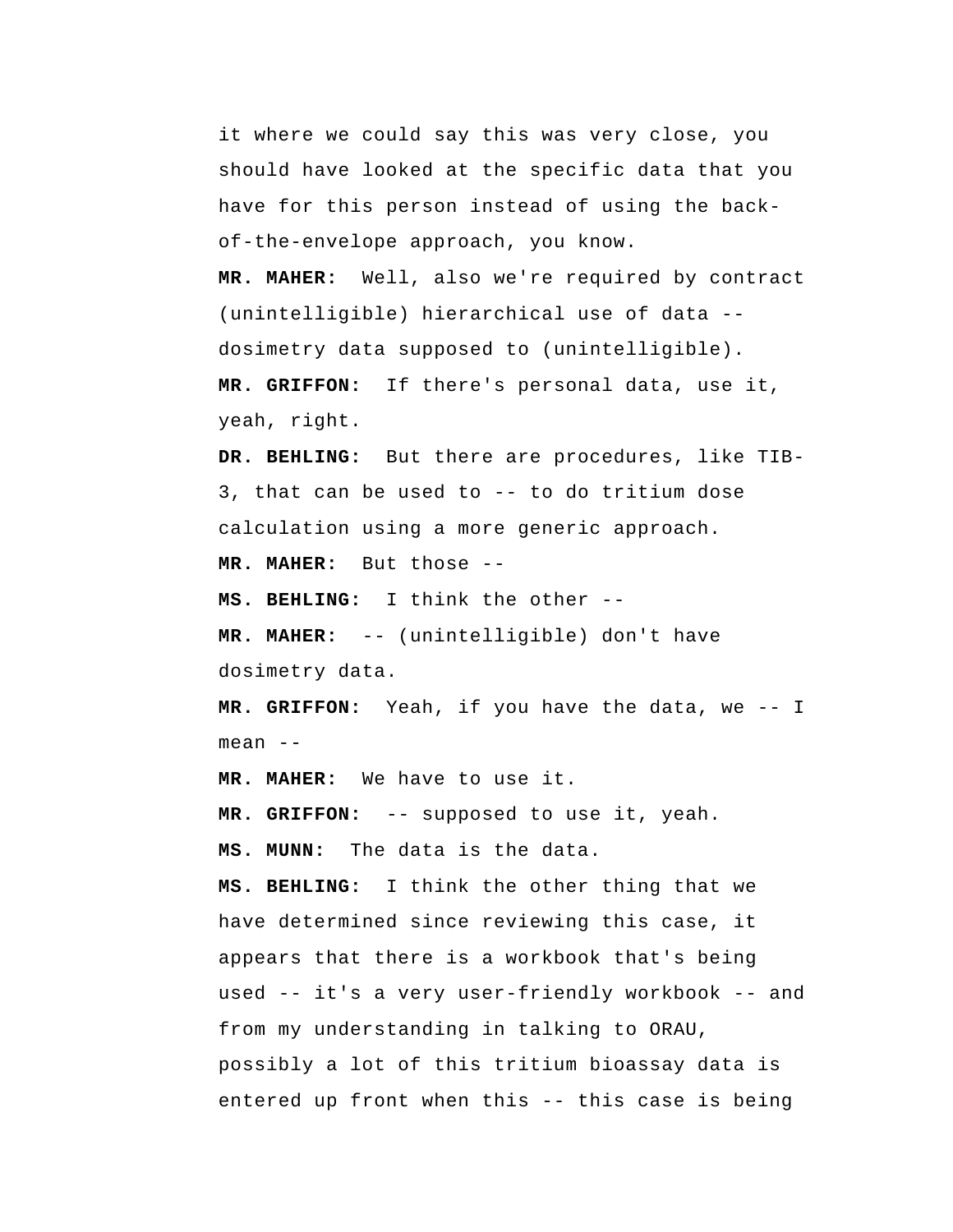put together, along with other dosimetry data. So if that's the case, that certainly does make this whole process a lot easier for the -- **MR. MAHER:** The DR's not --

 **MS. BEHLING:** -- dose reconstructor.

**MR. MAHER:** -- punching this thing. We have a prep group that sets up all this data into the file, yeah.

 **MR. GRIFFON:** Right.

 **MS. BEHLING:** But at the time of us doing this dose reconstruction -- this dose reconstruction audit, we were not aware of that.

 **DR. BEHLING:** Okay, 68.7, internal dose from fission products -- that's a repeat of the one that we just talked about -- again, where whole body data -- it talks to cerium-144 as the limiting radionuclide and then ignores the other radionuclides that could have been potentially been considered as part of the dose reconstruction process and you said you're going to be looking into that.

So 68.8, NIOSH failed to properly address radiological incident. Let's see here... I have something here that I can't in my mind -- maybe Kathy can help me. It says here NIOSH statement regarding biological monitoring in 1966 is in error since internal monitoring for the (unintelligible) for uranium did not start until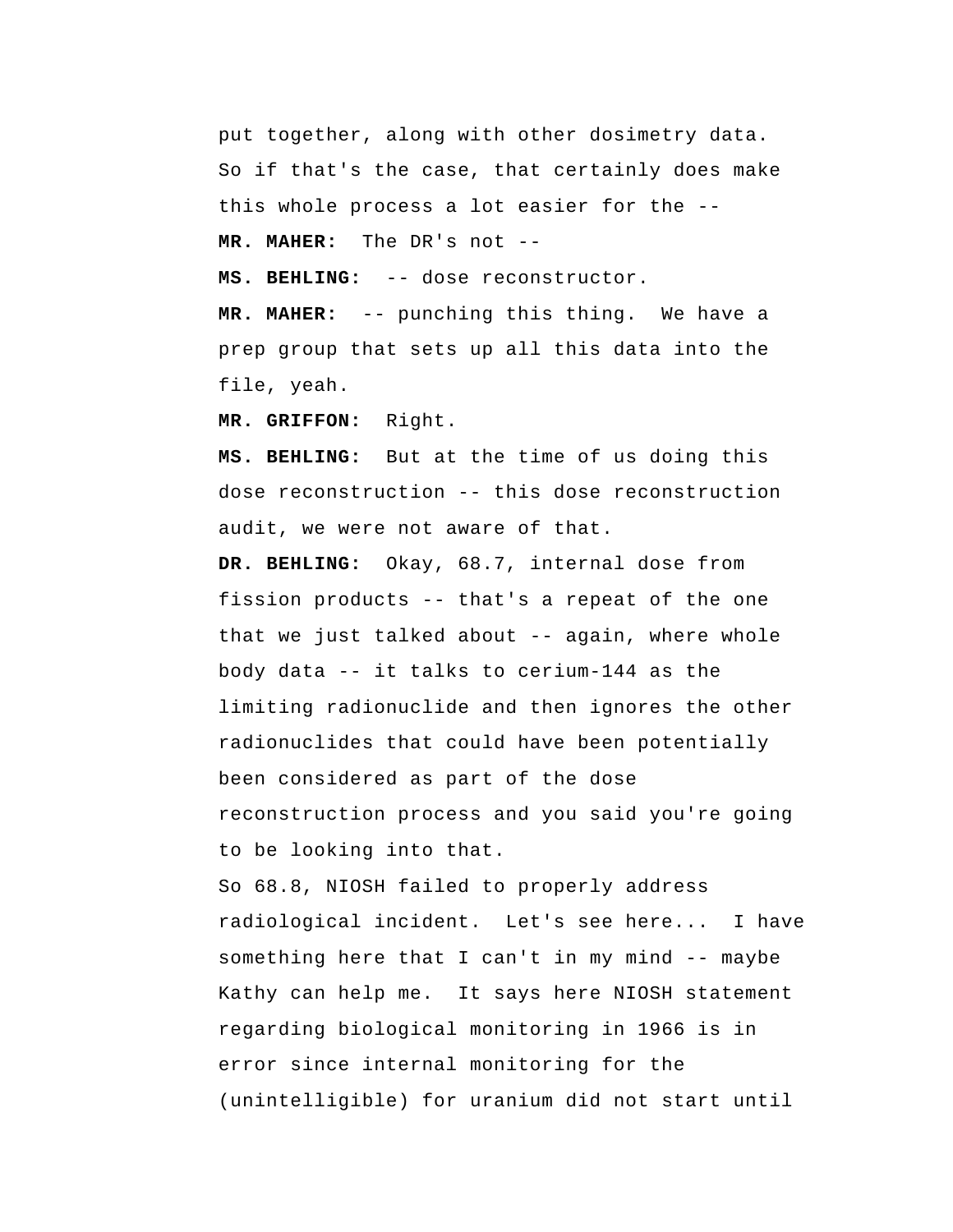```
--
```
 **MS. BEHLING:** Okay --

 **DR. BEHLING:** -- 1971.

 **MS. BEHLING:** -- yeah. I believe what we're indicating here is perhaps NIOSH indicated that they felt they had -- they had addressed any potential radiological incident because there was bioassay monitoring. Howev-- however, we're stating that the CATI did identify a radiological incident and he wasn't -- this individual did not have monitoring throughout his entire employment, if I -- if I'm recalling correctly. Or am I wrong here?

 **MR. HINNEFELD:** No, that's -- that's the case.  **MS. BEHLING:** His actual monitoring did not start for uranium until 1971, and I believe we're indicating that this incident could have been prior to 1971 and we're using this date here of 1966. I'd actually have to go back to the entire dose reconstruction report again, but I believe we're indicating that there certainly could have been a radiological incident that was possibly not picked up through the monitoring.

 **DR. BEHLING:** Yes, you're correct, Kathy. I'm reading it now and that -- I'm reminded of that's what happened. He -- he was not monitored till '71 and the incident precedes that by five years.  **MR. SHARFI:** In his description now of the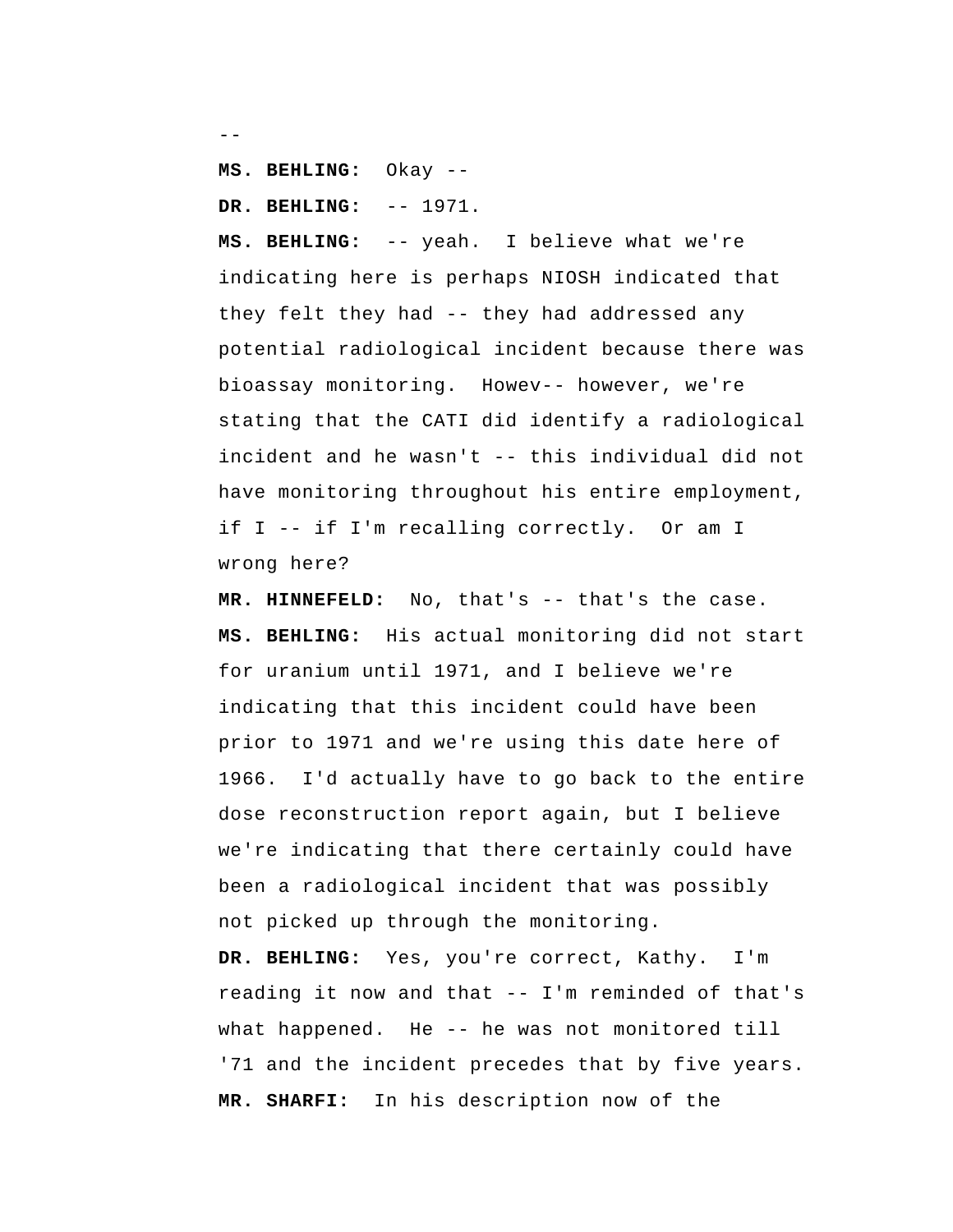incident, his work location they describe is consistent with this time period that he worked, and he was monitored in the '70s, so it does - it does look like maybe his recollection of the exact year may be off, and the bioassay is consistent with a possible incident occurring in the early '70s, and the work location described in the incident -- they align. So I -- I think - I think what they're looking at is maybe - maybe that the assessment did account for the incident, though his perfect recollection of exactly when that incident occurred may be questioned. And obviously when you're trying to remember an incident that happened 30 years -- 30, 40 years ago, you know, he's -- remembering exactly what day or what exact year happened can't be -- always difficult for anybody.

 **MS. MUNN:** It is hard.

 **MR. HINNEFELD:** We can provide whatever -- you know, whatever information we have that would lead us to believe that it didn't happen in 1966, you know, in more complete detail --

 **DR. BEHLING:** Yeah, we'd --

 **MR. HINNEFELD:** -- or we may go back and say well, gee whiz, maybe it did occur in '66 -- you know, as part of the rework of the case.  **DR. BEHLING:** We make no judgment about the - the validity of statements made in the CATI. I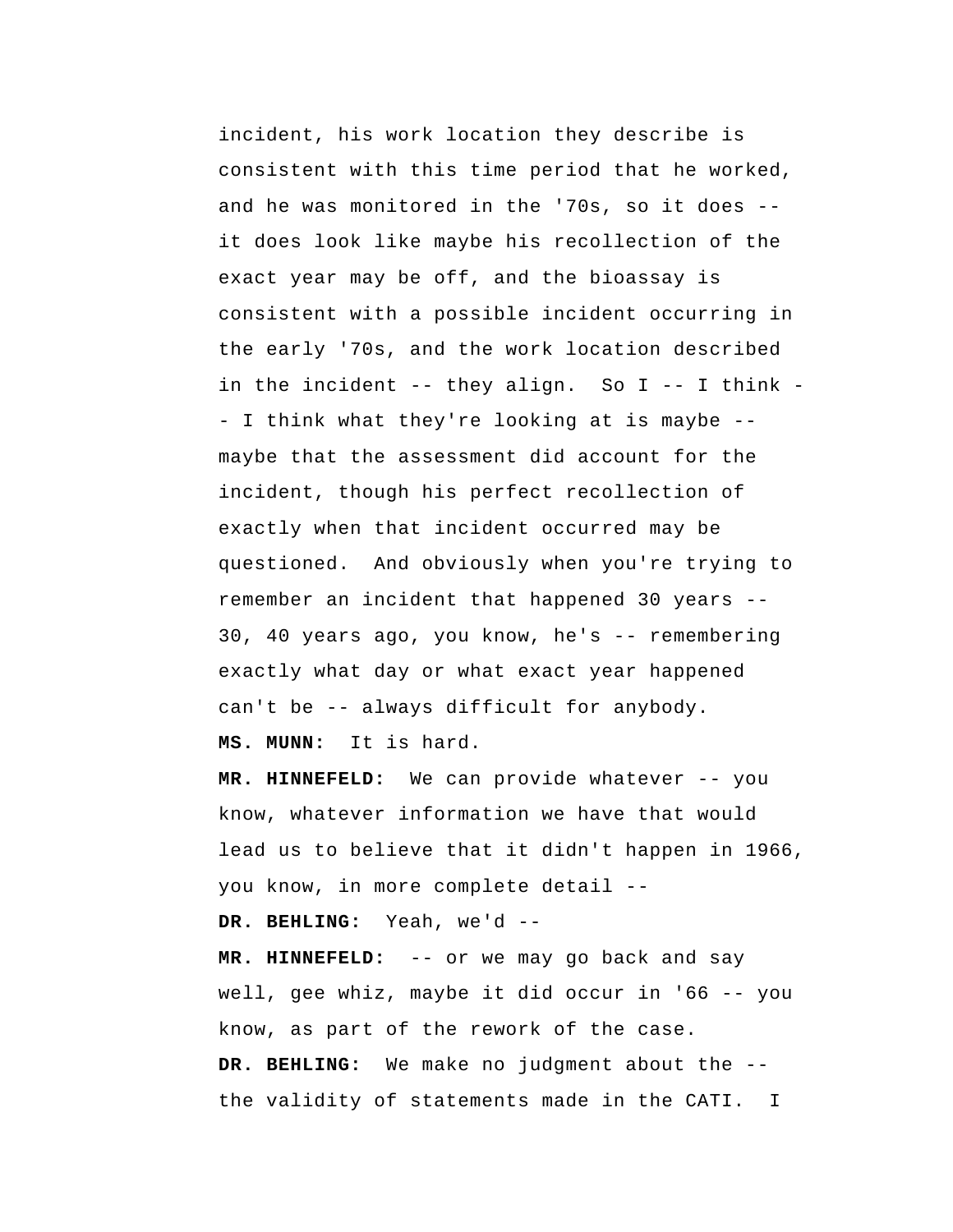mean we have to accept it at face value. Whether or not the person's failing memory is at fault here or whether this was true is something we can't make a judgment call on.

 **MR. HINNEFELD:** If there's evidence to the contrary of their recollection, then we will do something different. As a general rule, we believe what their recollection is. And I'm just saying that in this case this will be part of the rework of the case and we'll --

 **MR. GRIFFON:** I guess I'm --

 **MR. HINNEFELD:** -- have to go back and see if we really do have evidence to the contrary that's convincing.

 **MR. GRIFFON:** I guess I was surprised to see a different response than the other incident findings when you said there was --

 **MR. HINNEFELD:** Oh, the other --

 **MR. GRIFFON:** -- but you may not be taking the intake all the way back to those early years. Right? For uranium? It may depend on when you started --

 **MR. HINNEFELD:** There are a number of things - there are a number of things associated with this issue.

 **MR. GRIFFON:** -- going on here, yeah.

 **MR. HINNEFELD:** There was -- there was -- this person had a nice -- in his -- in the records we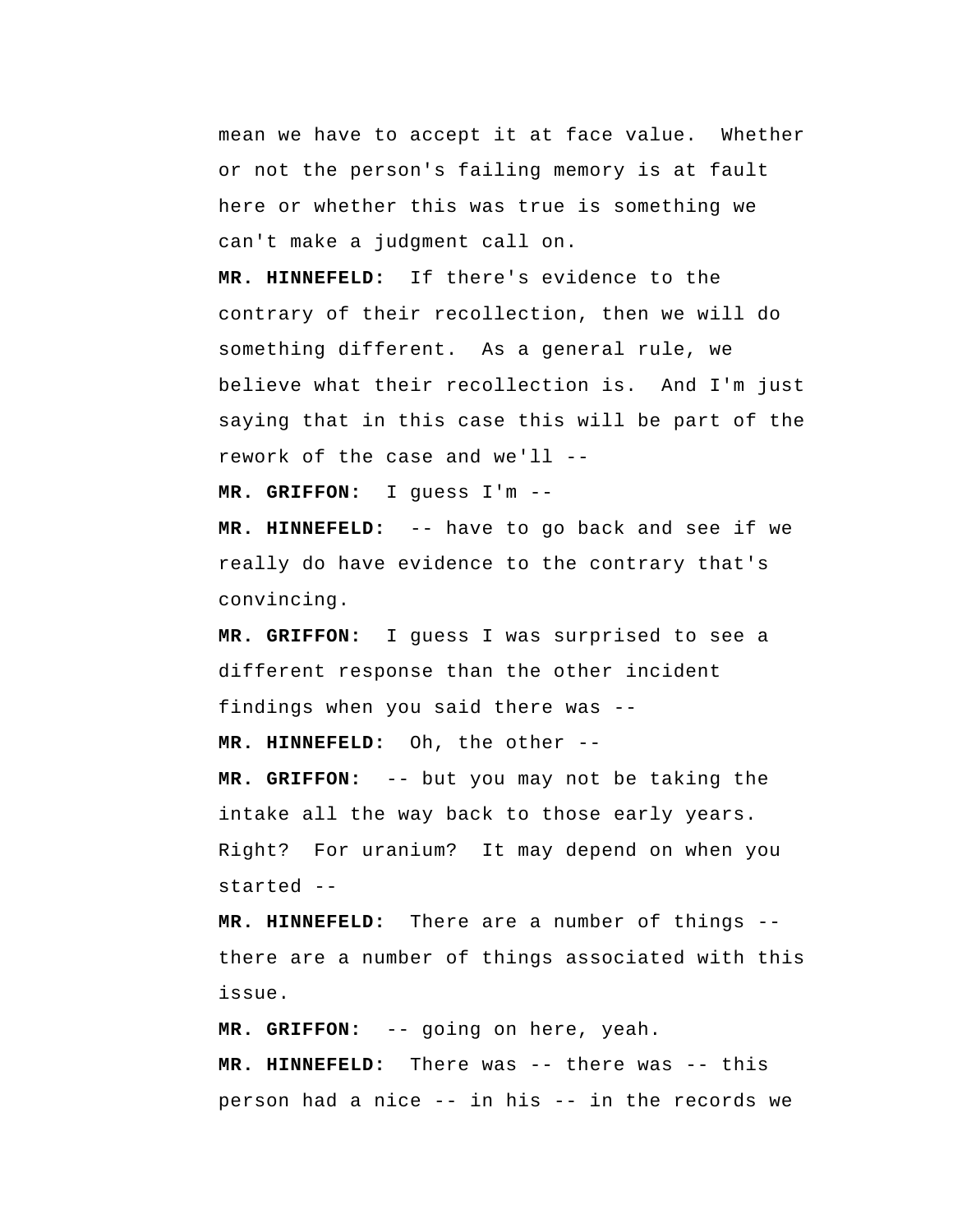got from Savannah River there were nice descriptions of incidents that he was involved in late --

 **MR. GRIFFON:** Yeah.

 **MR. HINNEFELD:** -- and so it looks like we got a good, complete record. And they described incidents he was involved in late.

 **MR. GRIFFON:** Right.

 **MR. HINNEFELD:** But now that begs the question, when did they start keeping records in that fashion and putting them in the bioassay record, you know. If they didn't start that till 1968, that's not evidence.

 **MR. GRIFFON:** Right.

 **MR. HINNEFELD:** See? So there are things like that that we put together originally, and I just felt like -- you know, we had a response that I didn't send over 'cause I felt like it needed work --

 **MR. GRIFFON:** Right.

 **MR. HINNEFELD:** -- and we needed to make sure that we have -- you know, if we have evidence that it didn't occur in '66, we'd better be pretty comfortable with the evidence.

 **MR. GRIFFON:** Right.

 **MR. HINNEFELD:** And so that's why we felt like we would have to come back later with this is the demonstration of where we're -- yes, we're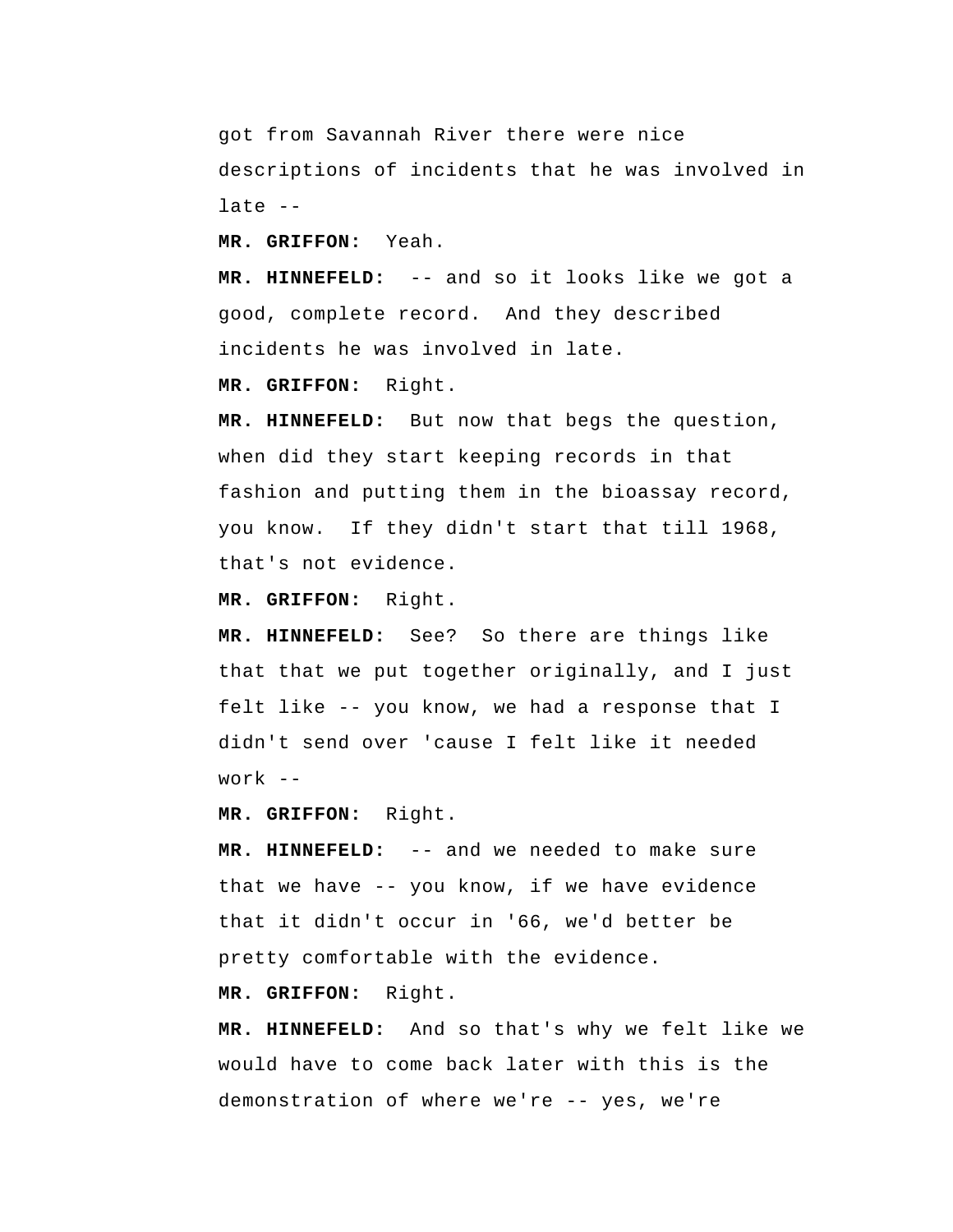convinced it didn't happen in '66, or come back and say mea culpa, we -- maybe it did happen in '66.

 **DR. BEHLING:** Okay --

 **MS. MUNN:** Until that's articulated and laid out, it's hard to evaluate, though.

 **MR. GRIFFON:** Right.

 **MR. HINNEFELD:** Yes.

 **MS. MUNN:** Impossible to evaluate.

 **MR. HINNEFELD:** Yes.

 **DR. BEHLING:** Last finding for this person --

 **MR. GRIFFON:** I think we kind of just --

 **DR. BEHLING:** -- 68.9, and I think this goes back to an earlier one that involves his recollection that he may have been working with natural and enriched uranium, which again goes back to an earlier issue that we have identified.

 **MR. GRIFFON:** I thought it was also the recollection of the incident, wasn't it?

 **MR. HINNEFELD:** Well, I think --

 **MR. GRIFFON:** Both, I guess.

 **MR. HINNEFELD:** They're both caught up in the CATI.

 **MR. GRIFFON:** Yeah.

 **MR. HINNEFELD:** I think he did also describe in his CATI he was exposed to --

 **DR. BEHLING:** Yeah, he identified --

 **MR. HINNEFELD:** -- to natural and enriched --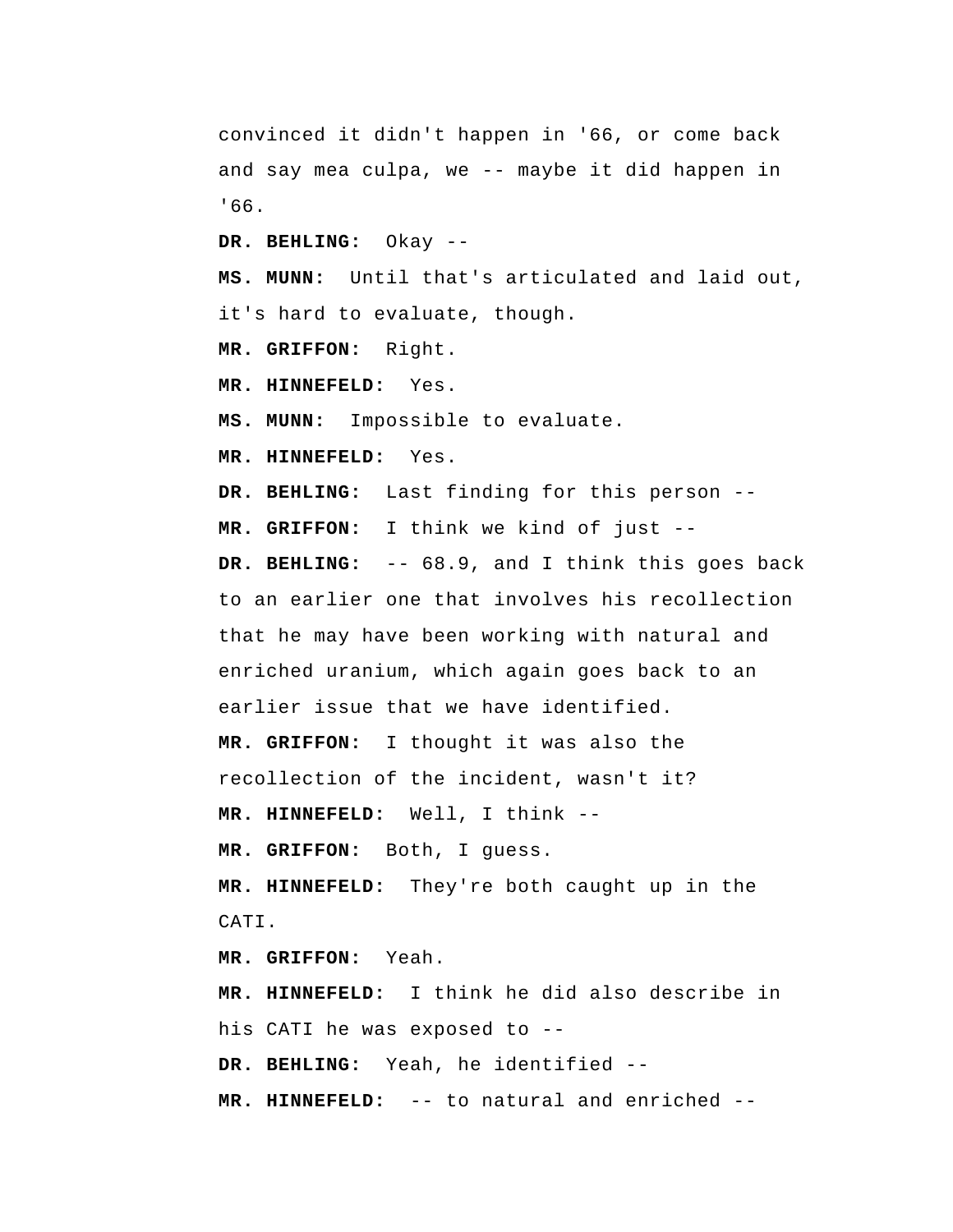**DR. BEHLING:** -- identified the radionu--

 **MR. GRIFFON:** Okay.

 **MR. HINNEFELD:** Yeah.

 **DR. BEHLING:** Okay, next case, tab 69, is the third Savannah River Site case. This person had -- well, I won't say the cancer. Again, in this case the POC was not as close to 50 as the other two, but still within the -- within the stretch of the -- the POC values where you have to be very careful about what may have been assigned versus what should have been assigned. And I'm looking at the doses for this particular type of cancer and it's apparently a cancer that has a very low natural incidence, which means that a relatively small dose can certainly raise the POC quite high.

Let's go -- take a look -- the first finding, unable to match the dates of recorded doses with NIOSH-assigned doses. Let me try to -- **MR. HINNEFELD:** That's right. It was a mistake on our part. We entered the wrong year - started in the wrong year. And we started it a year early, so if there's any effect, it would be in the positive POC side -- on the side of POC.  **MS. MUNN:** So we're okay with that one. We know what happened.

 **DR. BEHLING:** Second finding, 69.2, failure to account for recorded photon dose uncertainty. I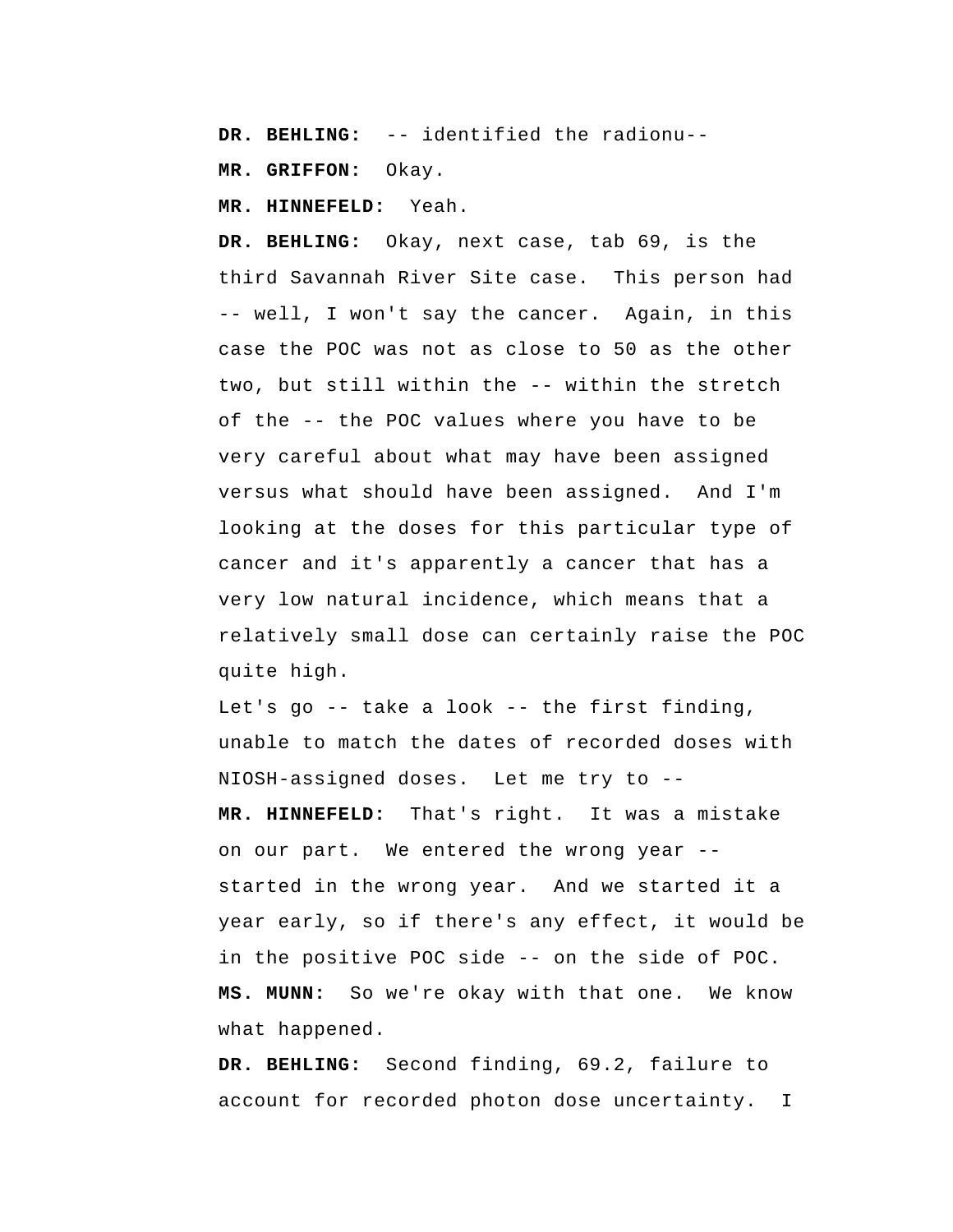guess they assumed a normal distribution but failed to give an uncertainty estimate for two entries.

 **MR. HINNEFELD:** Yeah, in this --

 **DR. BEHLING:** No, not two entries, 155 through 166, so we're missing certain --

 **MR. HINNEFELD:** This is a comment that's been made before in dose reconstruction reviews because the dose reconstruction use a DCF of one and times a constant dose number, used that as a constant, as opposed to propagating a normally distributed measured dose times the triangular DCF. We think that using one is claimant favorable. If you use a DCF of one in -- in - when the triangular distribution is entirely below one, we think that's a claimant-favorable approach. We're putting together a paper that demonstrates that. It takes a while to do that 'cause you have to do it cancer by cancer, so you (unintelligible) each of the cancer models, but we are -- we feel like we can demonstrate that that's a conservative approach.

 **DR. BEHLING:** Yeah, there's no doubt, and I will not identify the cancer in question, but the DCF -- obviously well below unity and so the choice of a default DCF of one would certainly be claimant favorable. And I guess it would be nice just to proceduralize it so that when you fail to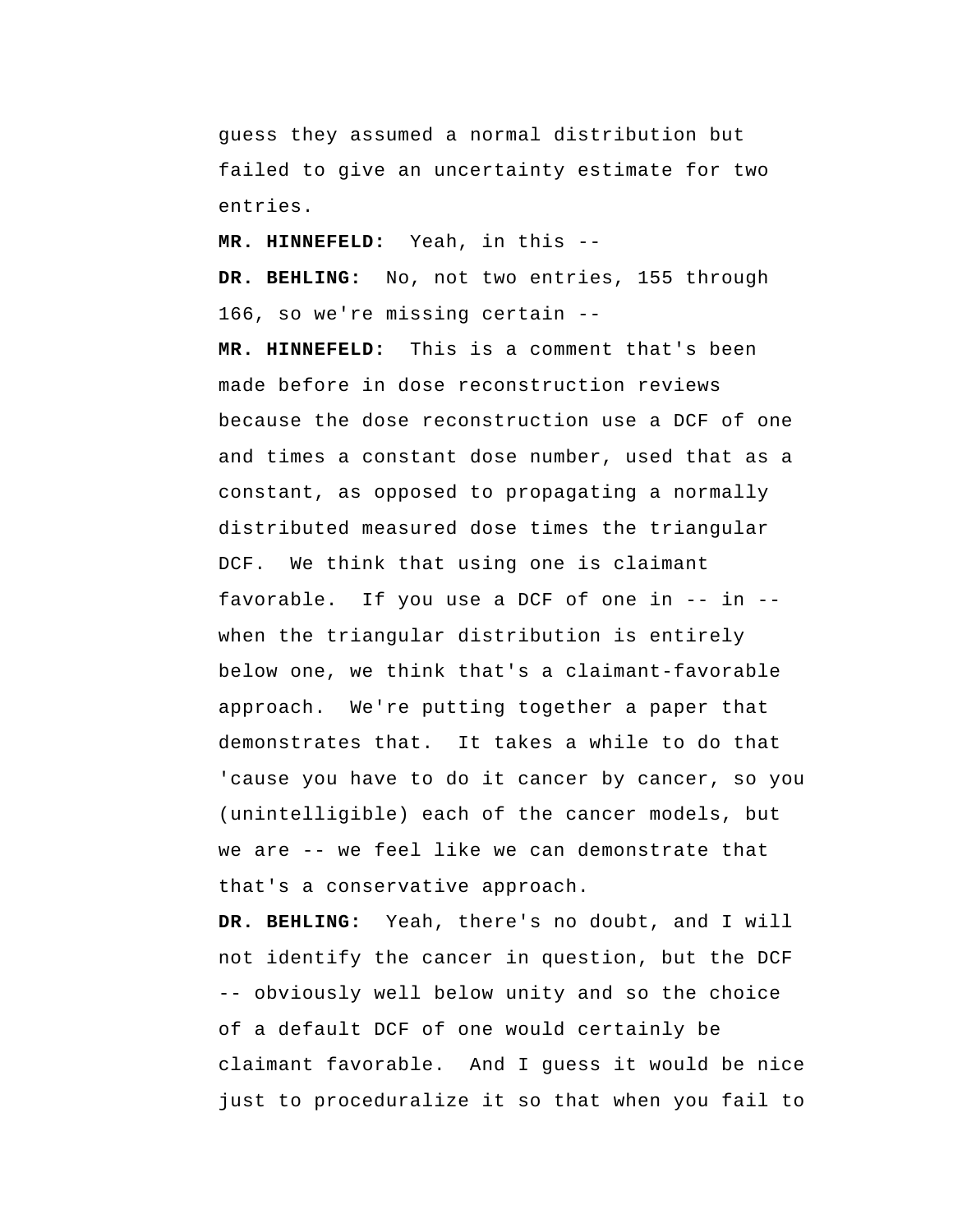give uncertainty and you give a generous DCF that one fully understands that you have accounted for any -- any potential exposures that might have been missed based on the absence of an uncertainty measurement.

 **MR. HINNEFELD:** Yeah, and we've gone through a series of language that tried to illustrate - you know, we have a section of what uncertainties were used in a dose reconstruction. It's in the dose reconstruction report. And our language has evolved over time where we try to say that since this such-and-such component is an overestimate, it was entered as a constant, or something like - you know, something like that.

 **DR. BEHLING:** The next one is -- parallels this one, finding 69.3, failure to include recorded neutron dose uncertainty. When you look at the TBD and you look for the uncertainty measurements using the TLND, they do give a standard deviation of 30 percent, and --

 **MR. HINNEFELD:** I think it's the same issue.

 **DR. BEHLING:** It's the same issue.

 **MR. HINNEFELD:** Same issue, right.

 **DR. BEHLING:** Yes.

 **MR. GRIFFON:** On to the internal dose?  **DR. BEHLING:** Yeah, 69.4, selection of solubility class not claimant favorable. Again, it's a question of whether to use type S versus M.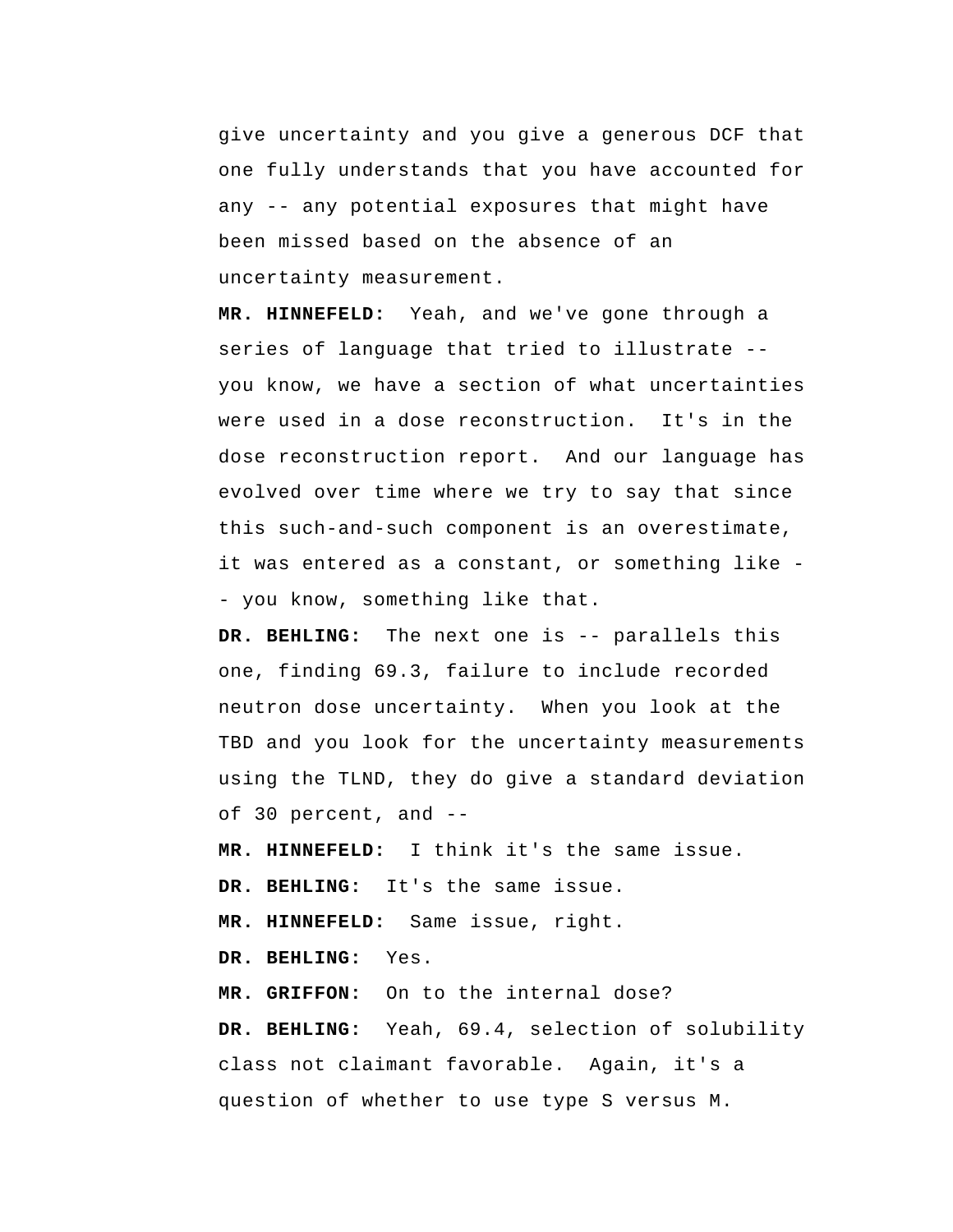**MR. GRIFFON:** In this particular case I'm assuming that you're not going to redo this case necessarily.

 **MR. HINNEFELD:** We had not planned to.

 **MR. GRIFFON:** And you -- can you provide the IMBA analysis --

 **MR. HINNEFELD:** Yes.

 $- -$  **MR. GRIFFON:** -- showing that it would be a bound

 **MR. HINNEFELD:** I think we can provide the evidence.

 **MR. GRIFFON:** You're basically saying your in vivo is sort of bounding the --

 **MR. HINNEFELD:** The intake, yes.

 **MR. GRIFFON:** But we haven't seen that analysis -

 **MR. HINNEFELD:** Right.

 **MR. GRIFFON:** -- have we, so maybe they can provide that, Hans, and then you can -- we can follow up on that?

 **DR. BEHLING:** Yes. Now I guess -- you know, this  $-$ 

 **MS. BEHLING:** Mark, can you repeat that? I'm sorry, I didn't hear it.

 **MR. GRIFFON:** Yeah, I -- I -- I said -- I asked if NIOSH wasn't expecting to redo this entire case, but if they can provide the IMBA analysis described in their response to 69.4 --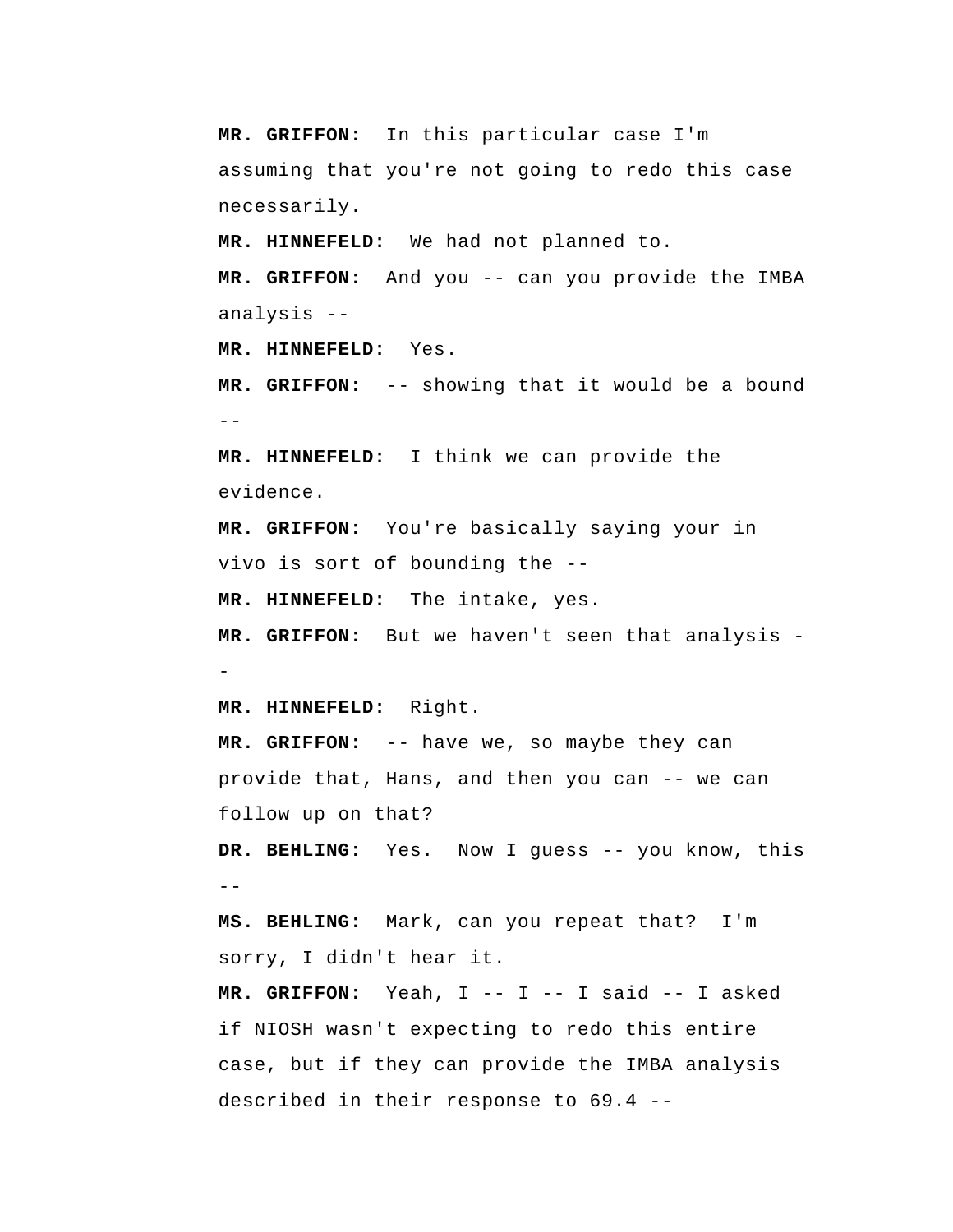**MS. BEHLING:** Yes.

 **MR. GRIFFON:** -- where they show that the -- or they're -- they're saying that the -- that the in vivo counts are -- are going to basically bound your intakes, considered alongside the urinalysis, I -- I -- approach --

 **MS. BEHLING:** Okay.

 **MR. GRIFFON:** -- so -- and Stu said they would provide that to us and you can follow up on reviewing that.

 **MS. BEHLING:** Okay, very good. Thank you.  **DR. BEHLING:** I guess the only question I have in regard to that explanation, which certainly makes scientific sense, was this in fact considered at the time that the decision was made to use a different solubility class rather than saying okay, let's be sure that we were correct. There was no evidence from what I could see that the calculation you're referring to was in fact the basis for the selection. In other words, had this selection been made on that particular calculation and -- and made obvious, one could certainly say well, they did their homework, they made a decision that is justifiable and -- and there should be no questions about whether it's scientifically right or wrong. The question is was this calculation done after the fact to justify the intuitive decision, which may have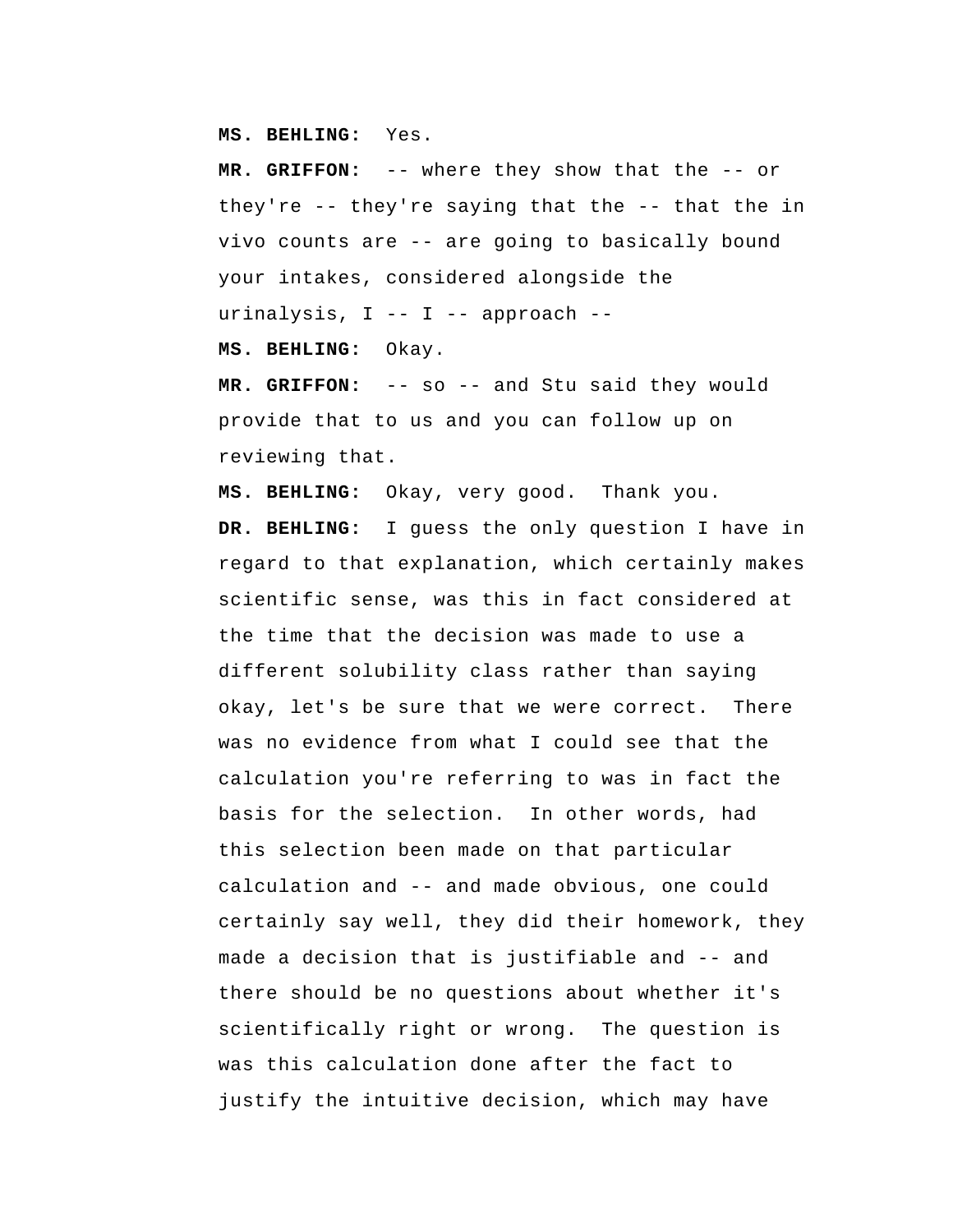been the correct one, but the question is was it done at a time when you didn't know.

 **MR. HINNEFELD:** Well, sitting here today, I don't know.

 **MR. GRIFFON:** Or is this something that the - yeah, I would hope that the dose reconstructor considered this in -- in the first analysis. That's sort of what you're saying. Right, Hans?  **DR. BEHLING:** Yeah. You know --

 **MR. GRIFFON:** Yeah, yeah.

 **DR. BEHLING:** -- if I had the warm and cozy feeling that this -- this information was basically available to the dose reconstructor when he made the decision, I would say you're correct and you did your homework, you -- you went forward and said well, the americium count would have been greater than what was evident and therefore we can justify our selection. But it appears perhaps at this point it was done after the fact, and it may tru-- it may be the correct choice after all. But the question is was this done to back-fit your decision.

 **MR. SHARFI:** It would be the general practice to look at all solubilities and look at what bounding -- obviously since this one is close, you wouldn't have -- you know, you might have - if this case wasn't so close, you might have just used the type S and done an overestimate --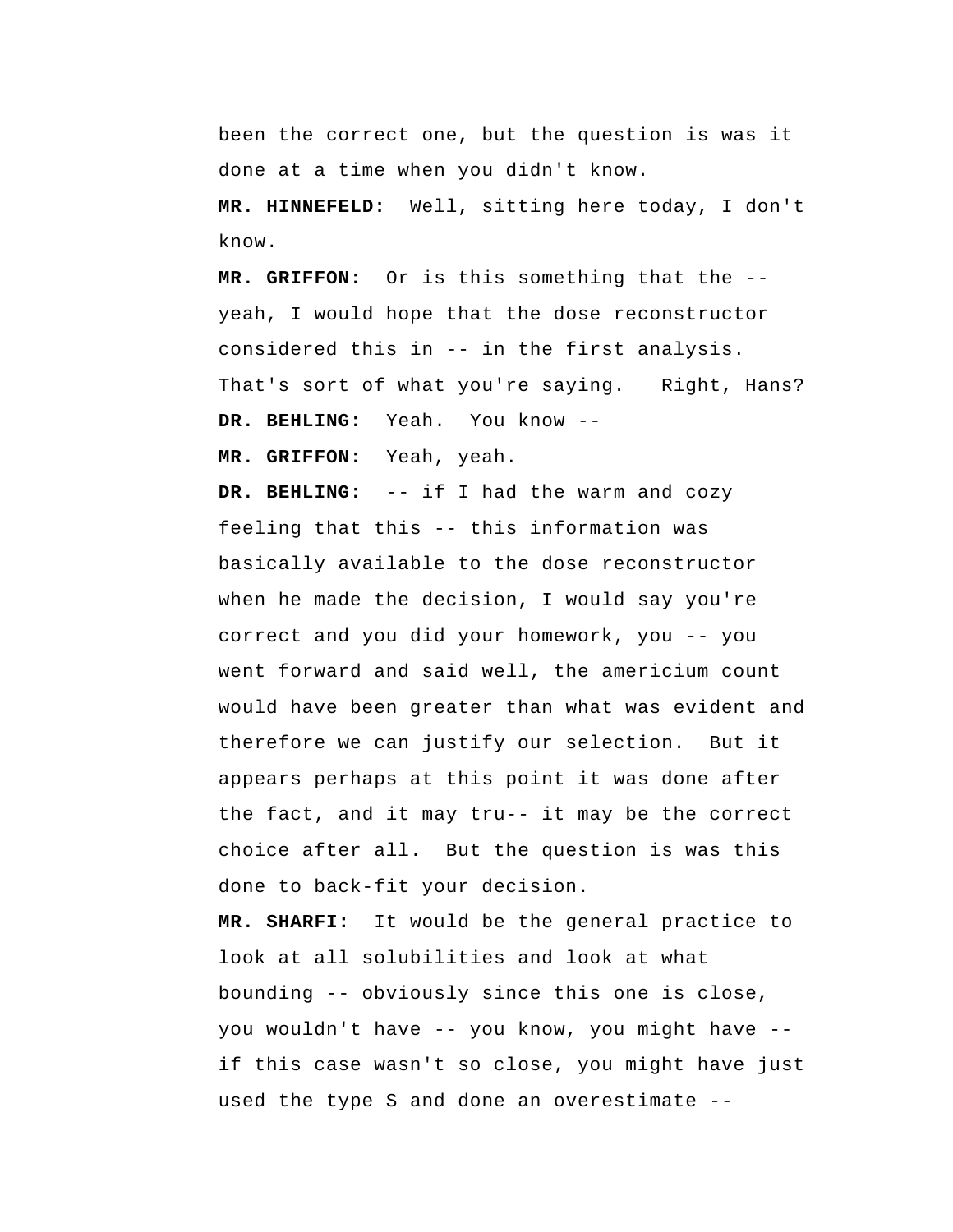**DR. BEHLING:** Yes.

 **MR. SHARFI:** -- on the urinalysis. But this one is close so I'd have to think that -- in standard practice, you would consider both the chest count and the urinalysis and that is the common practice to do, so --

 **MR. GRIFFON:** Was that evident in the files provided in the D--

 **MR. SHARFI:** Probably not, probably --

I mean you wouldn't show every possible scenario that you may have tried in that given scenario. Otherwise you'd be providing 300 files, possibly -- you know, to show every single scenario that's possible.

 **MR. GRIFFON:** Yeah.

 **MS. MUNN:** So if we said that standard practice would dictate that the reconstructor would have considered this --

**MR. MAHER:** Well, we feel that -- yeah.

 **MR. SHARFI:** Yeah. Since I -- I had to clarify what -- how much I can say. Since I actually did the case, I can speak in general practice of what I've done and what I've reviewed. This is obviously a two-year-old case that we've done, but in general practice, yes, you would -- you would consider looking at both the urinalysis and the chest counts. It would be very common to look at it if you're going to do type S, what is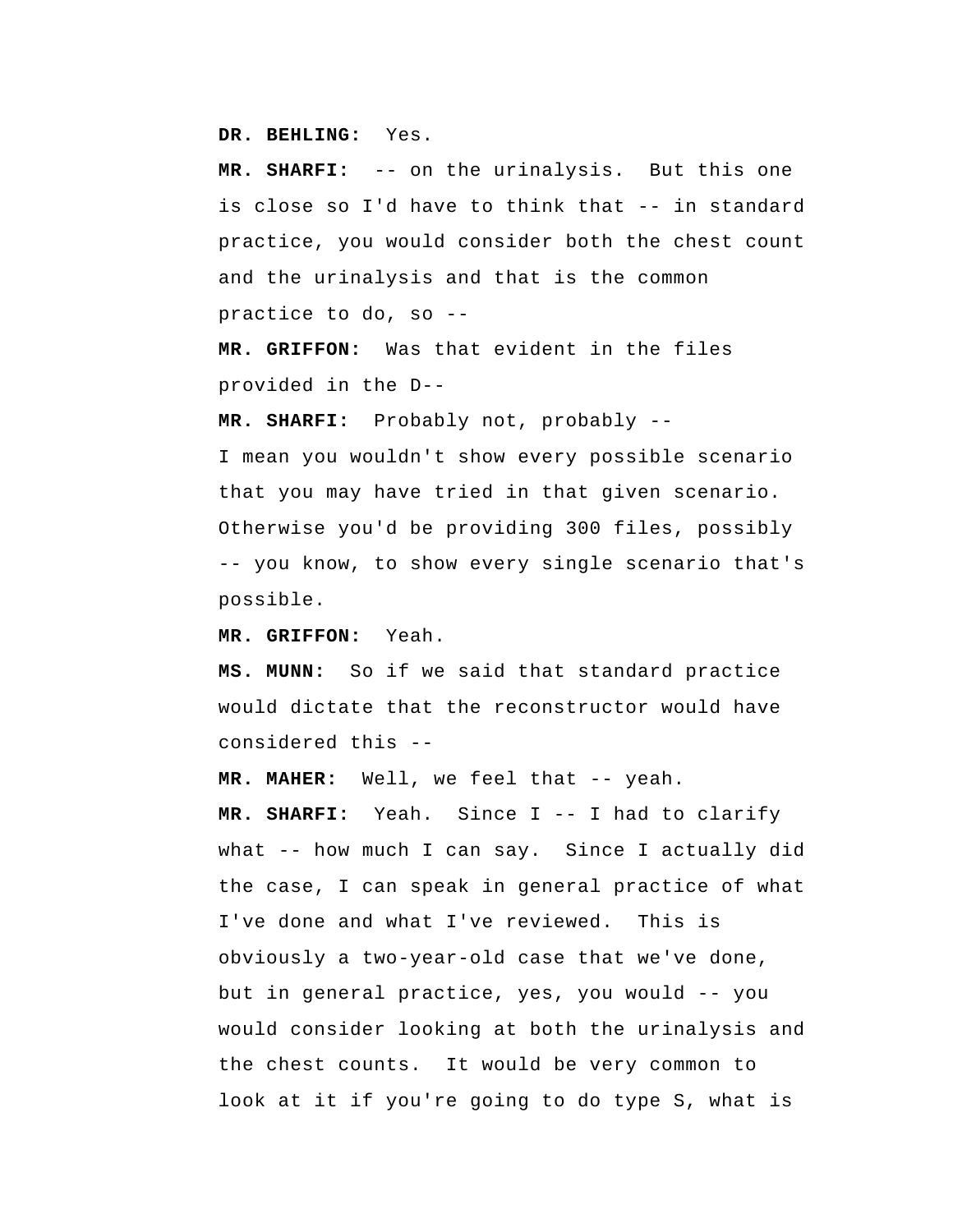more limiting, whatever the chest count to the urinalysis would be, which would provide a larger dose, whether it's the type M based on (unintelligible) or vice versa, you'd have to look at both scenarios. And you know, whether you're basing the chest counts as type M or S or -- and whatever bioassay would be more limiting in that case or whether or not you base the intake on the urinalysis and look at type M or S and without the chest count.

 **MR. GRIFFON:** And is that actually in those -- I mean I reference these -- like at Rocky the last time, these ones, too, I don't know. It might have been -- the SRS dose reconstruction guidelines, do you have similar documents for Savannah River that you have for some of the other sites, dose reconstruction guidelines?  **MR. SHARFI:** Some -- some sites do, I wouldn't -- I mean Savannah River's one -- probably one of the first DOE sites we probably started tackling, so given the people that do Savannah River, been doing them for two years, whether or not  $I$  -- we -- we have guidelines -- the general thing - because they've been -- they've been involved in it for so long, I'm not sure if we've --  **MR. GRIFFON:** You don't know if they're written down, though? That's the question I think --  **MR. SHARFI:** This particular site, I don't.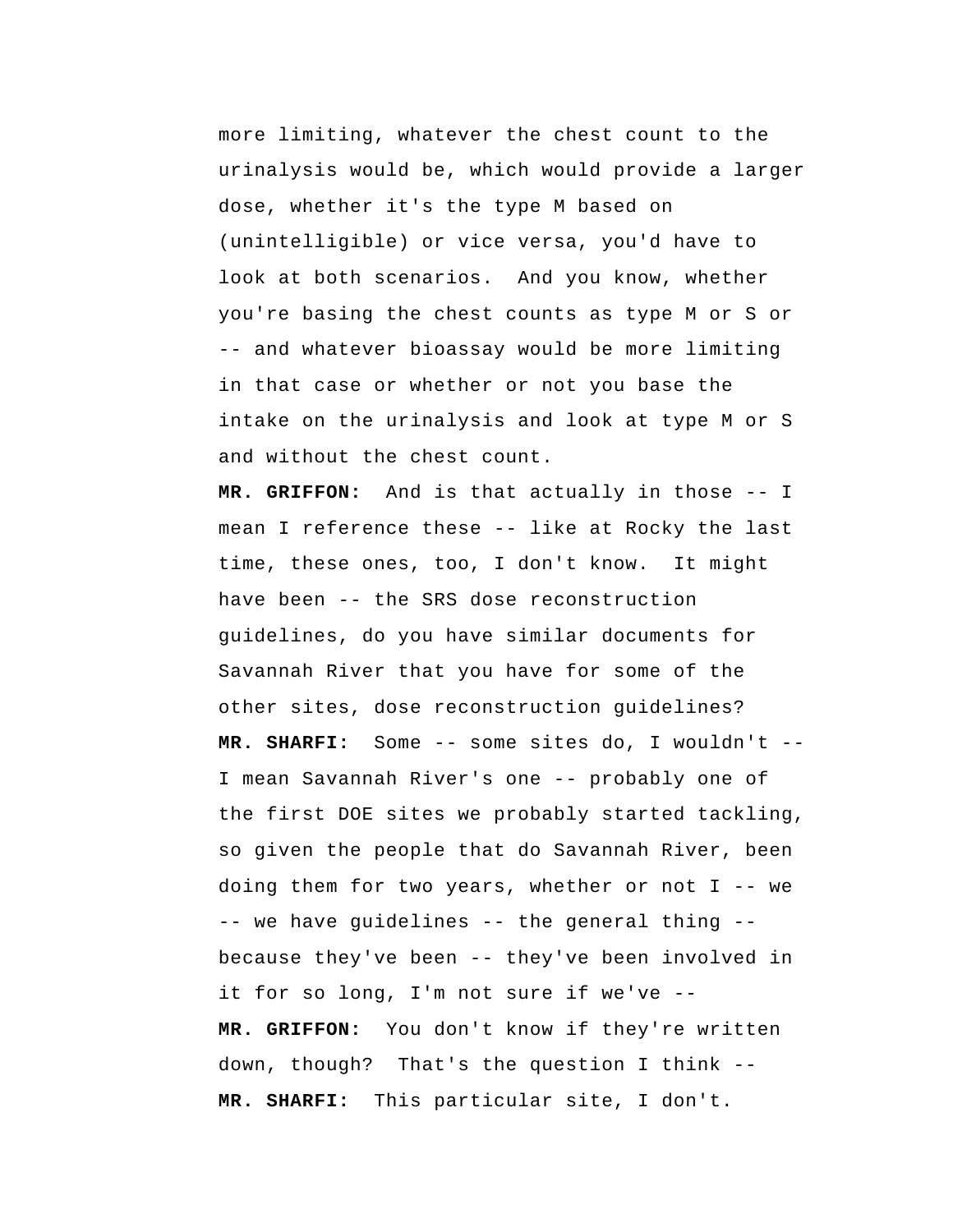**MR. GRIFFON:** 'Cause part of what we have to consider is consistency across different DR -- **MR. MAHER:** And it's hard to know two years ago because a lot of the information dose reconstructors get are in the weekly meetings. You know, we kind of get these unique cases or different cases and we kind of have a round table in these meetings saying when you have this situation, do this. So some of this information's not written down, but it's part of the ongoing -- you know, weekly meetings and information and training that the dose reconstructors get. I can tell you right now, though, we get into a situation with two forms of bioassay, they'd better support each other or we'll take the one which supports the higher dose. And OCAS won't let it go through unless we do something like that, I can guarantee you that.  **MS. MUNN:** So my question is, given that information, can we -- at least this -- this one single item here, can we say that's acceptable? It's acceptable because --

 **MR. HINNEFELD:** Well, we've already said we'll provide the IMBA analysis that shows --  **MS. MUNN:** Yeah, and you're going to do the whole schmear --

 **MR. GRIFFON:** Yeah, I mean the -- your -- your statement probably will stand, you know, but all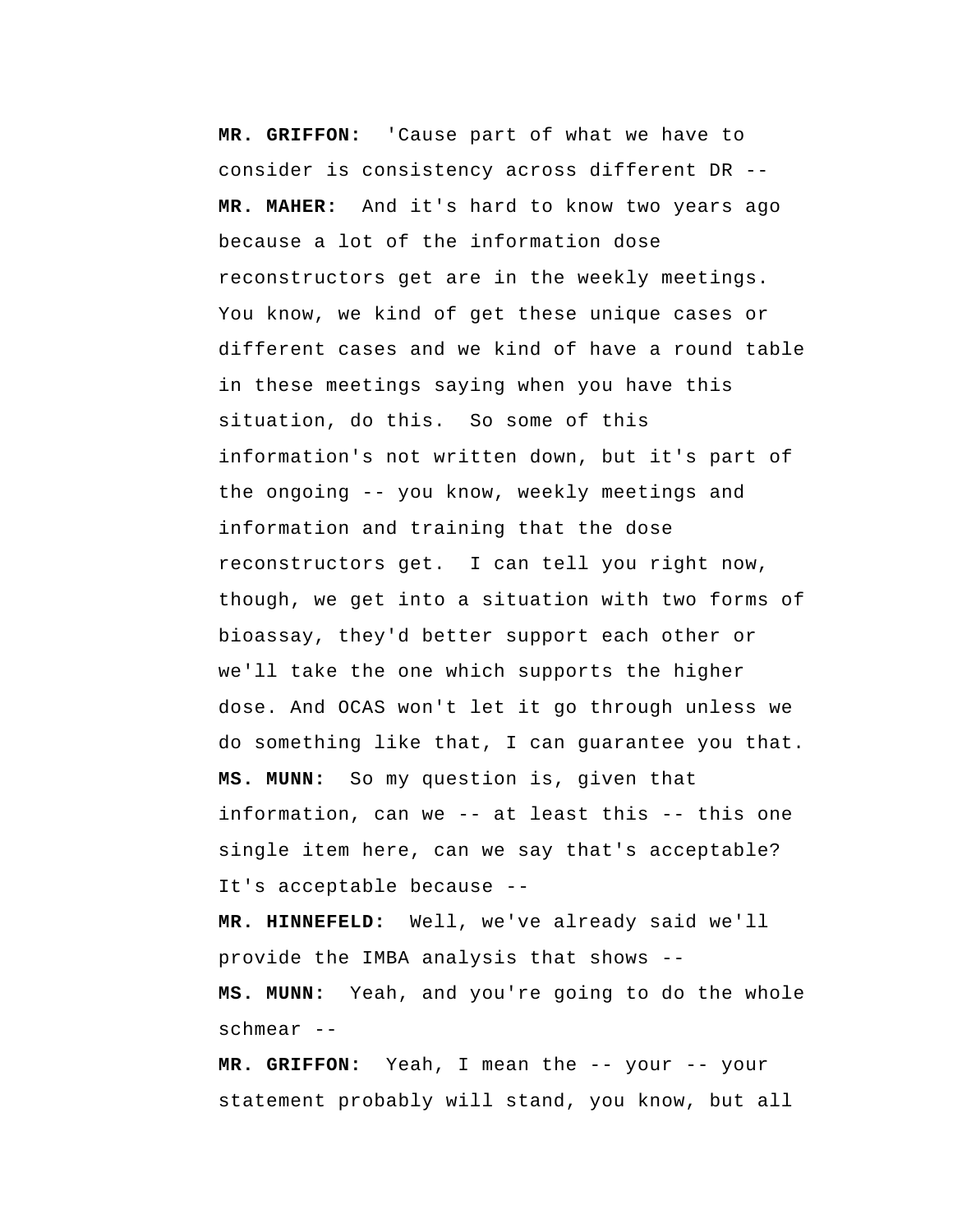we want to see is the -- yeah. And they've done it. It's not like they're recreating anything. Right? I mean this has been done.

**MR. MAHER:** And these reports, you know, have the final run, the one that we select that we feel is most claimant favorable, and all the other ones we run, we just don't -- they just don't show up. They may stay with the dose reconstructor --

 **MR. GRIFFON:** Well, not necessarily the most claimant favorable. Here you might -- you know, the best fit --

 **MR. HINNEFELD:** We put in the one that supports the dose reconstruction.

 **MR. GRIFFON:** Right, right, right.

 **MR. HINNEFELD:** That's what's submitted is the run that supports the dose reconstruction.

 **MR. GRIFFON:** Right.

**MR. MAHER:** Right, but when you have two forms of bioassay and one's giving you a different result from the other one, then we will tend to the more claimant favorable one --

 **MR. GRIFFON:** Yeah, from that standpoint, claimant favorable, yeah.

All right. I only -- I have one other thing and that -- it -- I was wondering in this particular case, not that we know who did it, but was there any supporting documentation for -- for this conclusion that it's a false positive -- other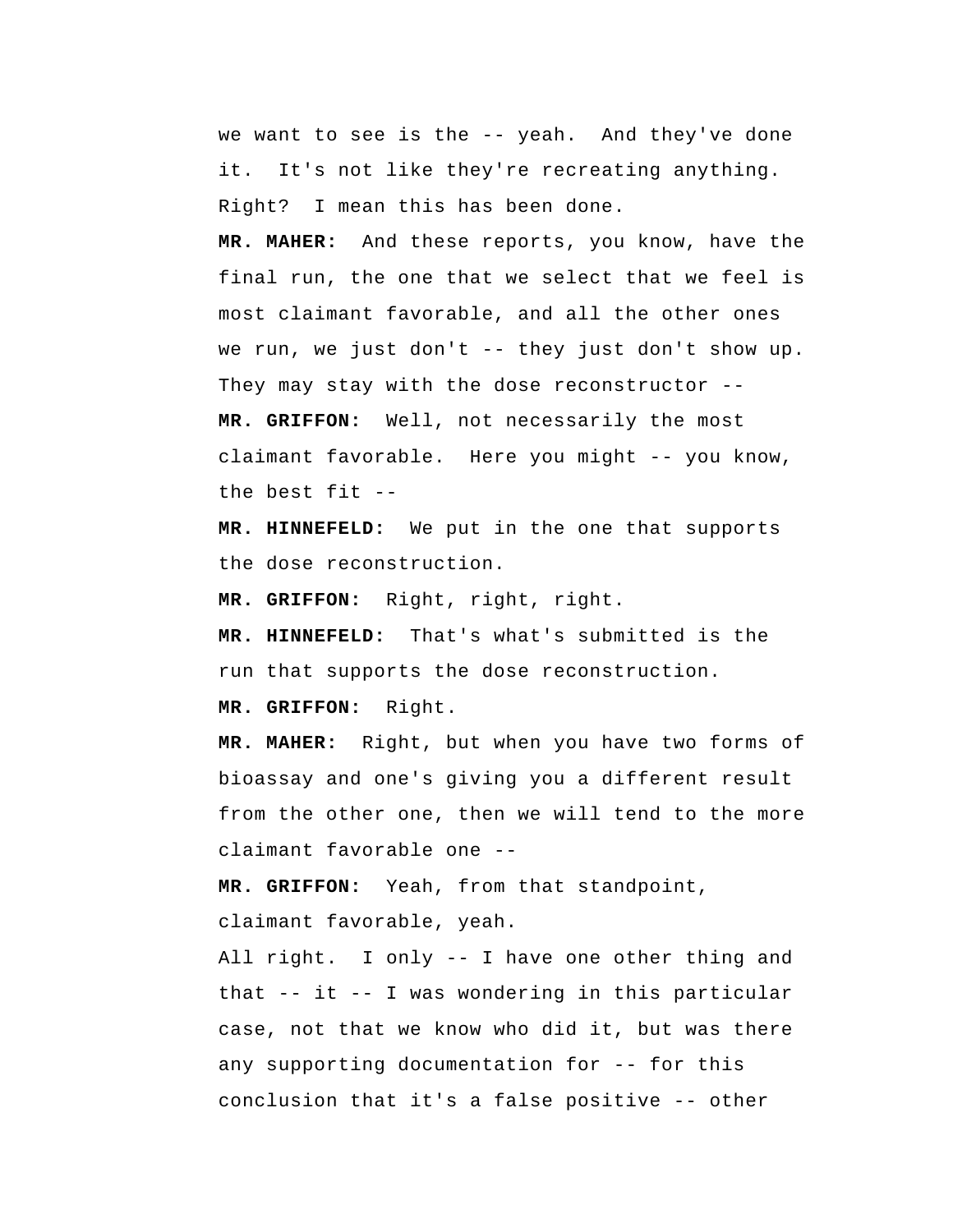than -- other than based on your fitting. You know, was there any --

 **MR. SHARFI:** Outside no intake scenario would fit to it?

 **MR. GRIFFON:** Right, was there anything at the time of the -- of the measurement that they indicated on the in vivo count that this looked, you know --

 **MR. SHARFI:** I'm going to have to actually pull up the --

 **MR. GRIFFON:** -- suspicious or, you know, unusual and we want to do a follow-up or --

 **MR. SHARFI:** I can't guess --

 **MR. GRIFFON:** -- not necessarily, this was based on your --

 **MR. SHARFI:** Given that the next chest count I think is a couple of months away --

 **MR. GRIFFON:** Yeah.

 **MR. SHARFI:** -- and chest count results obviously come by really quickly, so --

 **MR. GRIFFON:** Right.

 **MR. SHARFI:** -- I -- it doesn't seem that there's something specific that they -- otherwise you would think they would have just --

 **MR. GRIFFON:** Right.

--  **MR. SHARFI:** -- within a couple of days, recount

 **MR. GRIFFON:** Raising alarms at the time for them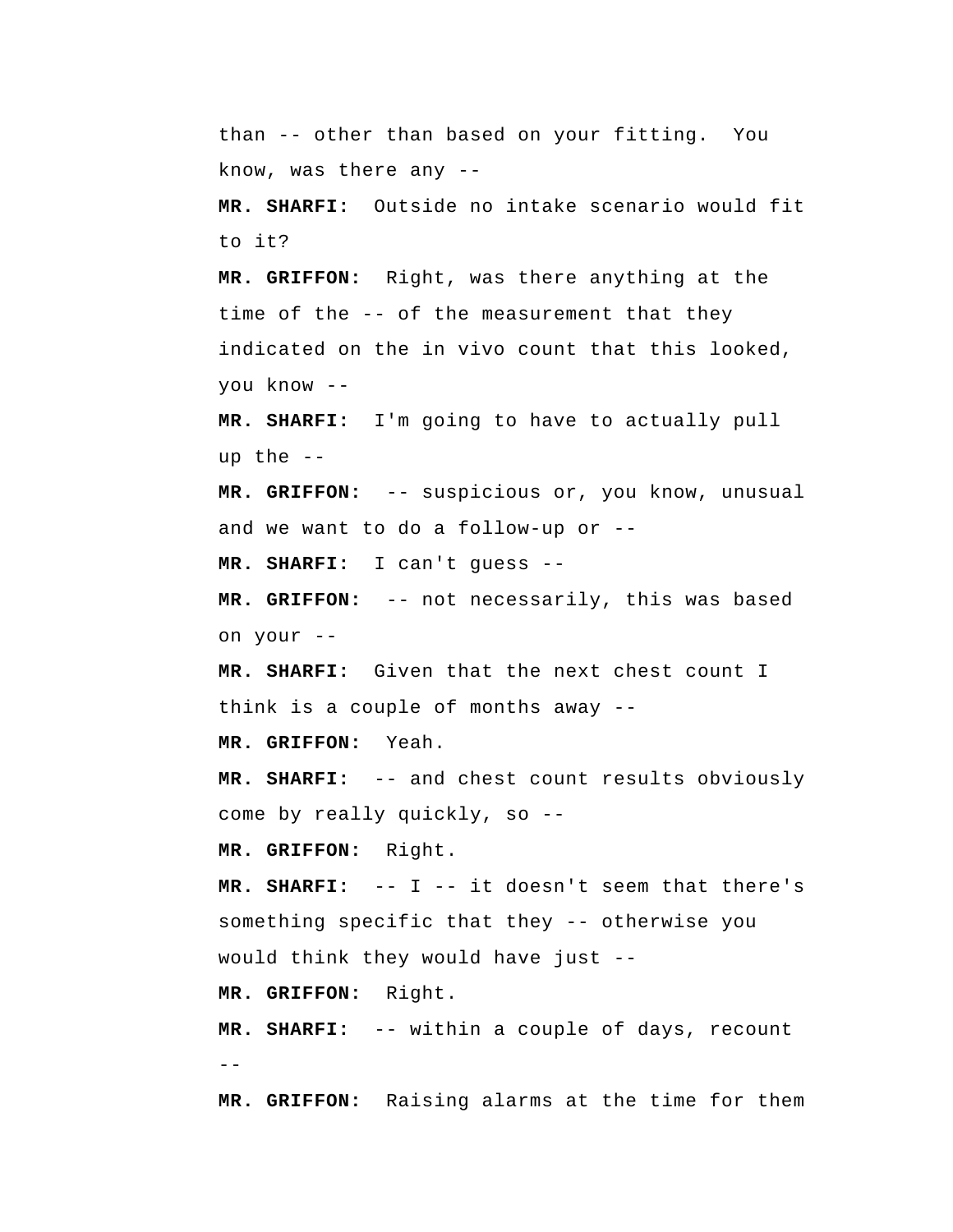necessarily.

 **MR. SHARFI:** Yeah, so the only -- the only way you could rule it out is, given that they do have various other monitoring data --

 **MR. GRIFFON:** Urinalysis right after that is how you did it.

 **MR. SHARFI:** Yes.

 **MR. GRIFFON:** Right.

**MR. MAHER:** I think also you had information about the site. This location where he was working is not likely an americium area.

 **MR. SHARFI:** A pure americium --

**MR. MAHER:** (Unintelligible) information together would sort of collaborate (unintelligible) --

 **MR. SHARFI:** Correct.

 **MR. GRIFFON:** But not necessarily any -- any --  **MR. SHARFI:** I don't remember anything on the individual chest count report that indicated this was a false positive by count.

 **DR. BEHLING:** Finding 69.4 -- no, we've just done that, 69.5. And this is sort of a generic question I have. Here they used a triangular distribution which assumes zero MDA over two and MDA in -- in the samples. Now I've always looked at that and sort of say if you had -- for instance, in a case of a dosimeter and you had 20 readings, none of them are above LOD, so you realize you're somewhere between zero and LOD but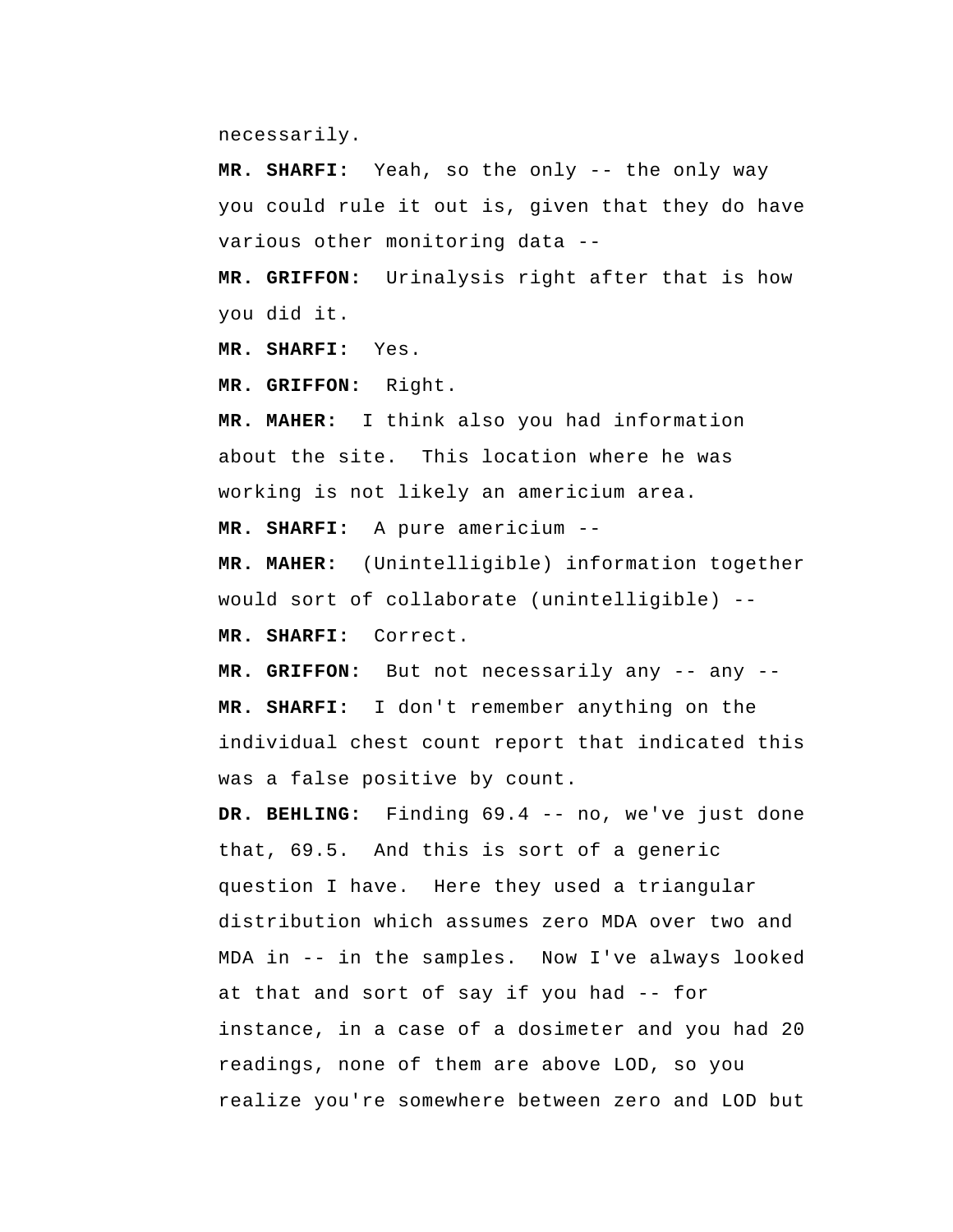you don't know where you are and the reasonable assumption -- or perhaps even conservative assumption -- would be to assume that's on average somewhere midway. But for instance if I looked at a series of -- of dosimeter reading for -- 50 percent were well above and then some were below LOD, then you realize that zero is not likely to be an option as a lower limit. In fact, you would start to favor a value between LOD over two and LOD, and this is the issue that is raised here.

 **MR. SHARFI:** You're talking about if you have positive --

 **DR. BEHLING:** Yes.

 **MR. SHARFI:** -- results.

 **DR. BEHLING:** Yes.

 **MR. SHARFI:** In this --

 **DR. BEHLING:** In conjunction with -- with -- with that  $--$ 

 **MR. HINNEFELD:** It would not, yeah -- yeah.

 **MR. SHARFI:** In this case, this was assigned missed dose when all -- all the monitoring data was negative.

 **MR. HINNEFELD:** Yeah. The triangular distribution on these -- on the internal missed dose is only used when all the -- when all the bioassay is --

 **MR. SHARFI:** If you do have positive, then you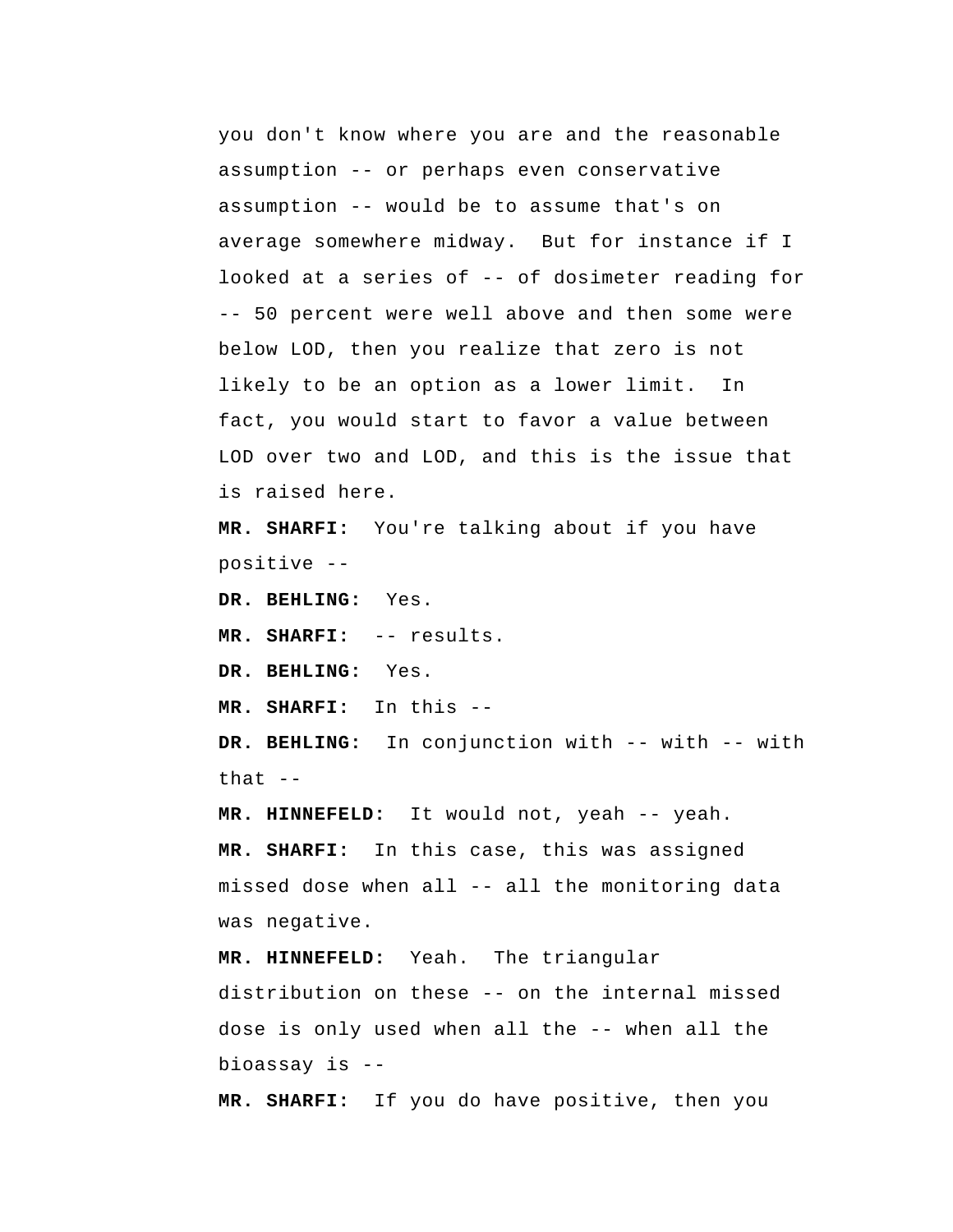would have -- you would have assessed that positive and assigned a lognormal distribution with a GSD of three. In this case, this is all missed dose.

 **DR. BEHLING:** But he did have chest count that showed positive counts for americium-241, and I think that's what prompted this.

 **MR. HINNEFELD:** Well, there --

 **MR. SHARFI:** Outside this positive one -- outside this one that was ruled as a false negative, I (unintelligible) this report (unintelligible) that there are -- there was one (unintelligible) positive net count. That doesn't make the result positive. If you look in some of the settings, I know it looks like you've just taken a ratio of the net counts to the chest -- the actual positive chest count and tried to infer that same ratio to the other chest counts, which is not something that you can do. In this case it talks about having like a thousand net counts is referred to as a .6 nanocurie chest burden. Actually if you look at that chest count, the site actually did calculate the chest burden for that partic-- for that particular chest count and it was .12 nanocuries, not .6, and there are a lot of factors that go in when you're converting net counts to (unintelligible) chest burdens, and in that case the MDA at the time was -- for that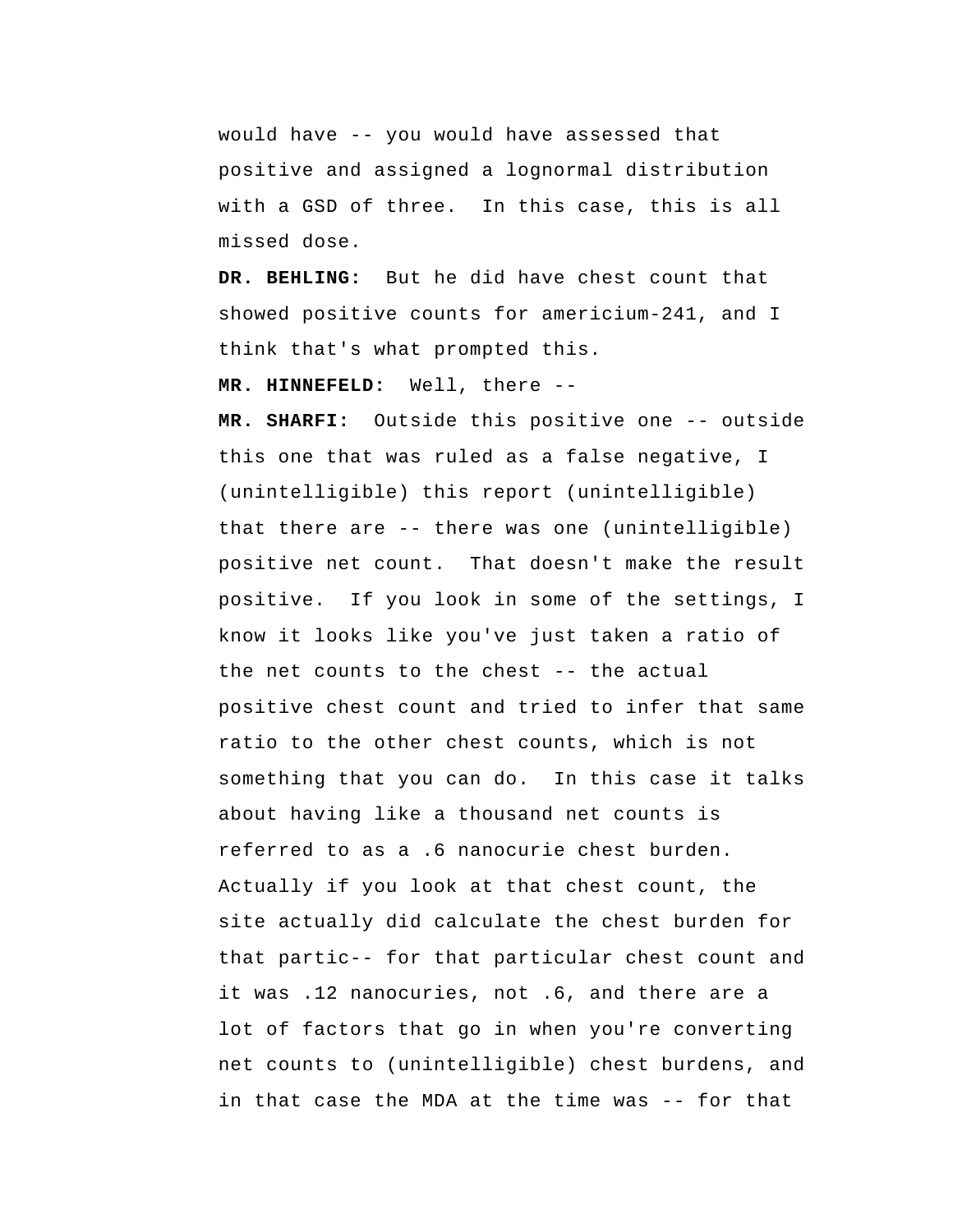particular chest count was like .2, so that was a negative chest count even though it had positive net counts. So in that case -- I mean then if you go through all those chest counts, all those chest counts actually are reported and it's less than the MDA from a chest burden activity, so that's why only missed dose was assigned even though they do have positive net counts on the - for the americium region.

 **MR. HINNEFELD:** See, and that net count's - positive net count's in a region of interest if - depend-- I don't -- not exactly sure how they generated their net counts. If you're talking about, you know, your count in that region compared to an empty chamber background, if that is what your net count rate is, that will always be positive if you've got a body in the chamber because you will always have more net counts with a human in the chamber than you will with an empty chamber, so there -- they've estab-- you know, we -- they established a detection level where they would have, you know -- this is a detectable count, you know, because a few net counts doesn't matter. You have to get enough net counts to really be indicative of what the - that there's something there, and so we've generally taken the approach then that if it's not a detectable, it's not a detectable --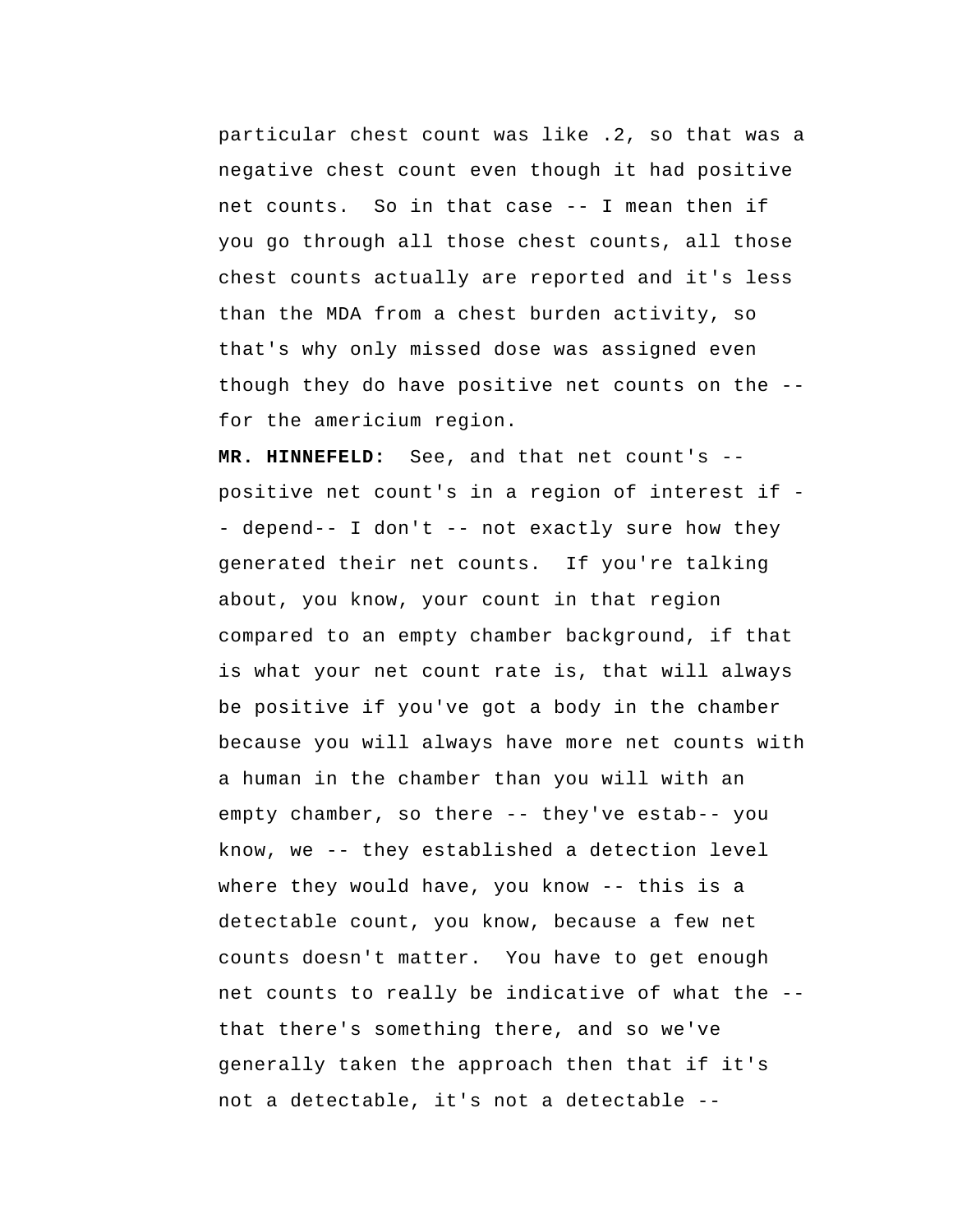**DR. BEHLING:** And I just want to be sure --  **MR. HINNEFELD:** -- from zero.

 **DR. BEHLING:** -- in understanding, but when you say you would always have a positive net count is due to scattering into that region that would be defined for the americium?

 **MR. HINNEFELD:** If -- if you're -- yeah, if you're in vivo counting and you take an empty chamber background and then you put a person in the chamber and count them, you will --

 **DR. BEHLING:** Person in the --

 **MR. HINNEFELD:** -- always have more net counts because --

 **DR. BEHLING:** (Unintelligible) potassium-40 -- **MR. MAHER:** Scattering volume (unintelligible) --  **MR. HINNEFELD:** -- potassium-40 scatters - scatters through the whole thing -- potassium-40 in particular, a few other things here and there, naturally occurring here and there, and you're going to have counts all down the continuum, you know, if you put somebody in the chamber.  **DR. BEHLING:** Yeah, 'cause I looked at that and I always saw net positive counts for some of these maybe below MDA, but it certainly suggests that something is there and therefore the assumption of zero as a starting point for triangular distribution wouldn't hold.

**DR. MAURO:** So -- so this is John -- so when you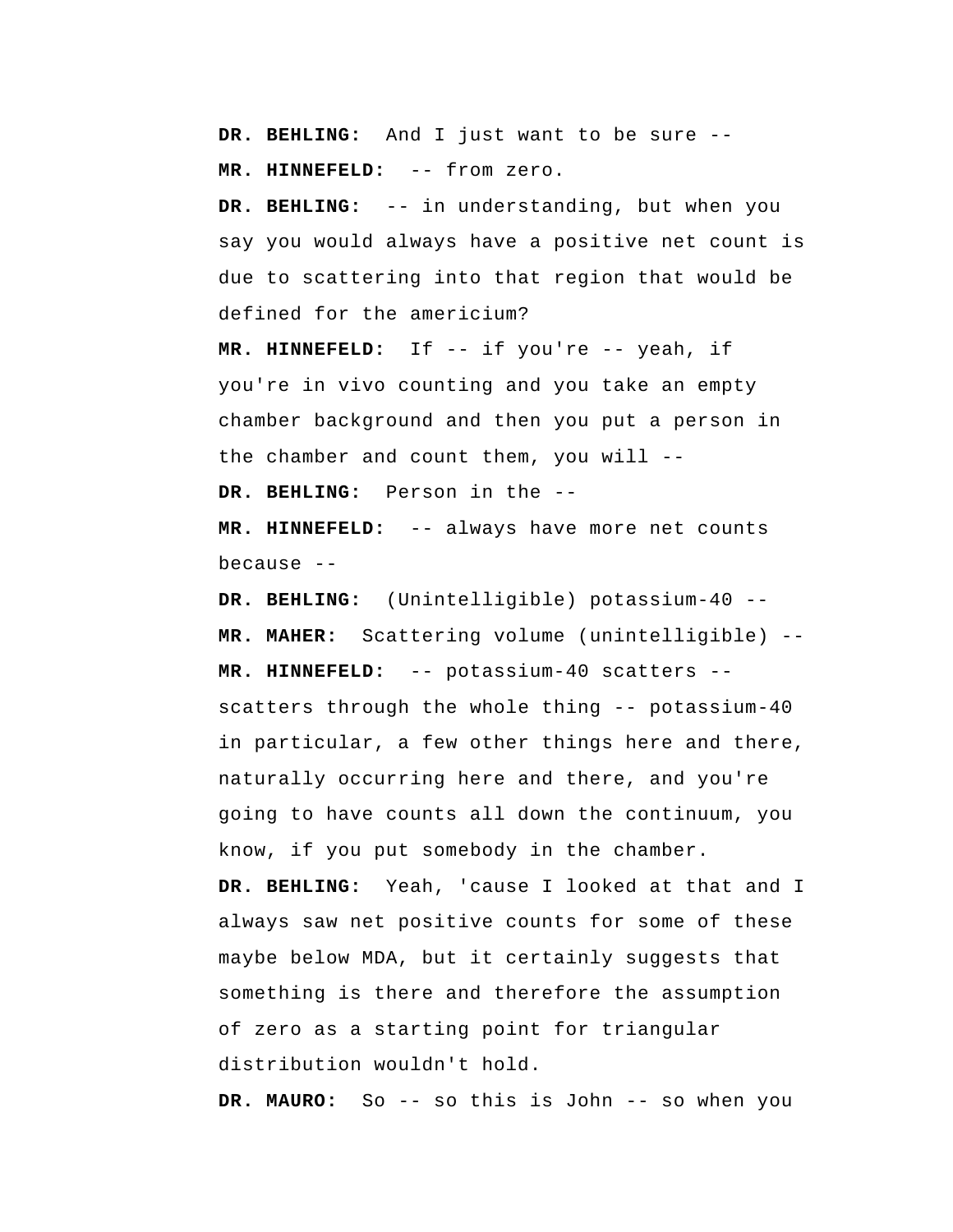have a control, it's not from a person that you're counting that you know does not have the particular body burden. It's basically a count without a person there.

 **MR. HINNEFELD:** Well, the idea --

**DR. MAURO:** In other words --

 **MR. HINNEFELD:** I mean it would be something to investigate. I can tell you for sure that, depending upon how the software's set up -- you know, it's going to depend on how they set up the software --

**DR. MAURO:** Yeah.

 **MR. HINNEFELD:** -- what they consider -- what they subtract in order to get net.

**DR. MAURO:** I understand.

 **MR. HINNEFELD:** And I don't -- sitting here today, I don't know. I would think that would be something we could find out.

**DR. MAURO:** Yeah, that'd be -- 'cause I would - your -- your argument is -- if in fact you -- you just take a count of the background noise without a person present, your -- I couldn't understand why -- the difference between -- you know, how you would come up with a positive net count for - in this -- in the circumstance. So anyway, I think that's an interesting question and -- on how the calibration's done so that we could understand what that number really means when you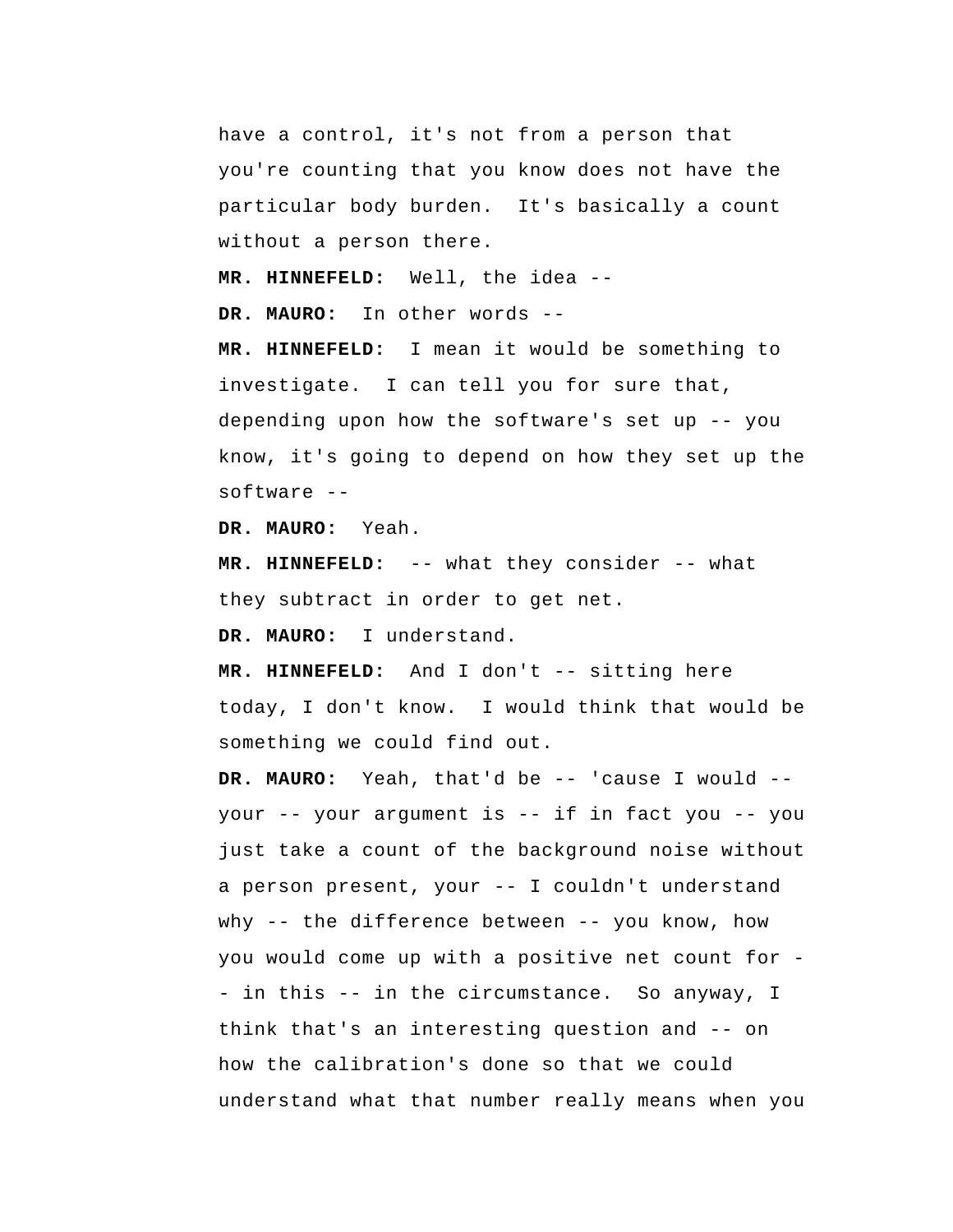say you have a positive net count, but it really is not above the lower limit of detection, that would help clarify things.

 **MR. HINNEFELD:** Okay, we'll see what we can find out.

 **DR. BEHLING:** Okay, 69.6, dose entries for plutonium-241 with less -- no, with electrons with energy greater than 15 keV appears to have been ignored. I'm trying to remember what this is about.

 **MR. HINNEFELD:** Probably the internal dose assessment doesn't include any --

 **DR. BEHLING:** Yeah, yeah, I think --

 **MR. HINNEFELD:** -- any lines that show electron dose.

 **DR. BEHLING:** -- we're missing that as one of the components.

 **MR. SHARFI:** 69.9?

 **DR. BEHLING:** Yeah, and --

 **MR. HINNEFELD:** No, 69.6.

 **DR. BEHLING:** And -- and I think Kathy ran the calculation that says at MDA level we would end up with a dose of 4.7 rem.

 **MR. HINNEFELD:** Well, the practice was to --  **MR. SHARFI:** I'm sorry. I mean -- I mean the - the plu-241\* component was included into the total alpha component -- plu-241\* is assigned as an alpha because it readily decays to americium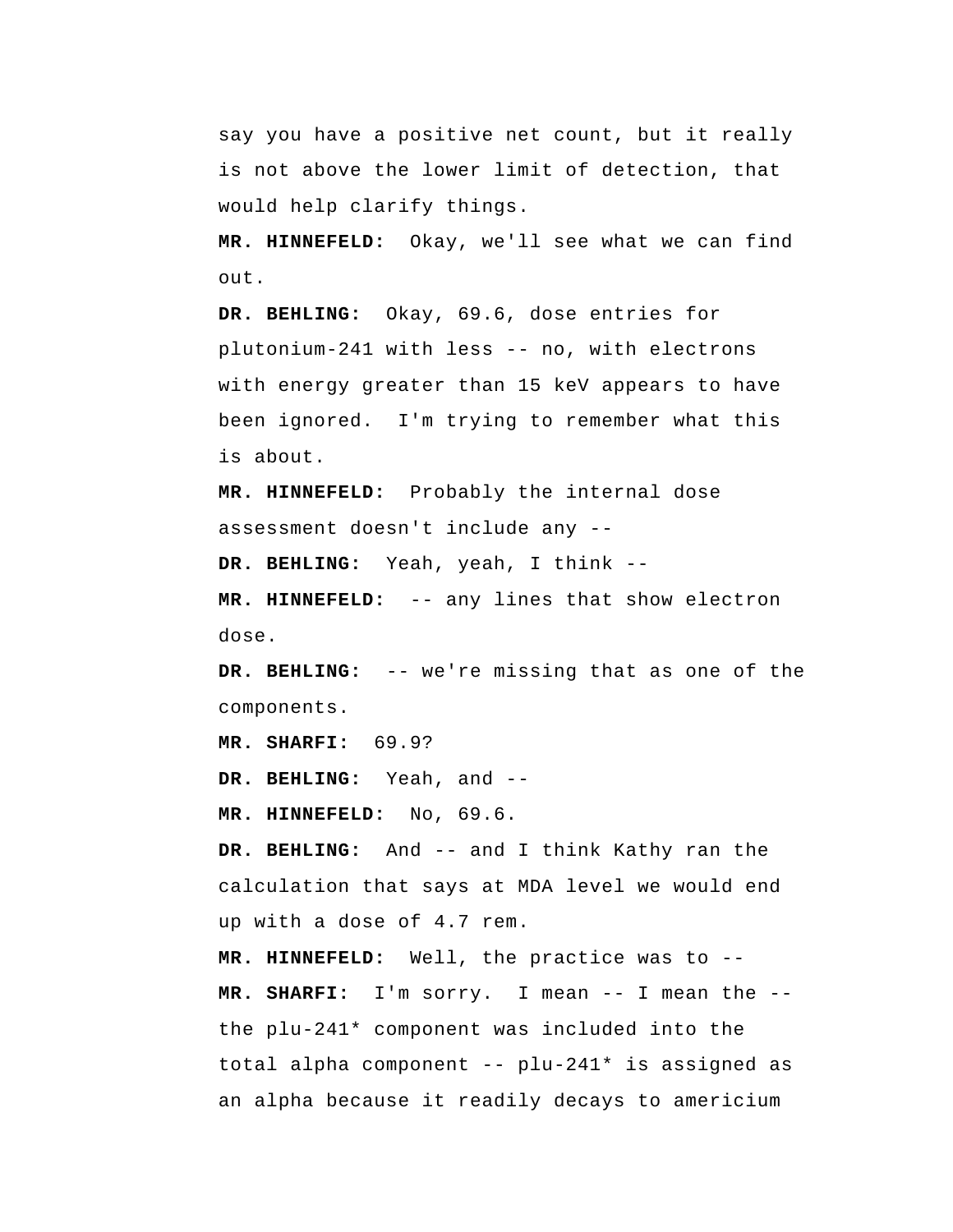and the majority of the dose component's going to be an alpha-emitter, not a  $--$  not a  $--$  not the plutonium beta-emitter but the actual alpha associated with its daughter, so it's actually assigned as an alpha. The -- the --(unintelligible) looked at this. The actual electron that we're talking about that was assigned I believe is associated with the - either the environmental or the fission product that was assigned, and I think there's just a misunderstanding of the interpretation of the - you're talking about the triangular distribution assigned is electron greater than 15 keV.  **DR. BEHLING:** Uh-huh.

 **MR. SHARFI:** Is that correct? That is actually the fission product dose that's assigned, not the plutonium-241. The plutonium-241 is compiled into the total alpha dose that's assigned. So if you were to sum your four components of your alpha -- your plu-238\*, 239, americium-241 and plu-241\*, that will equal the total americium assigned. Then the electron greater than 15 keV is the fission product that's assigned.

 **DR. BEHLING:** That's certainly not something we came away with or understood when we looked at dose reconstruction.

 **MS. BEHLING:** I think we need to go back and revisit this because now we have a better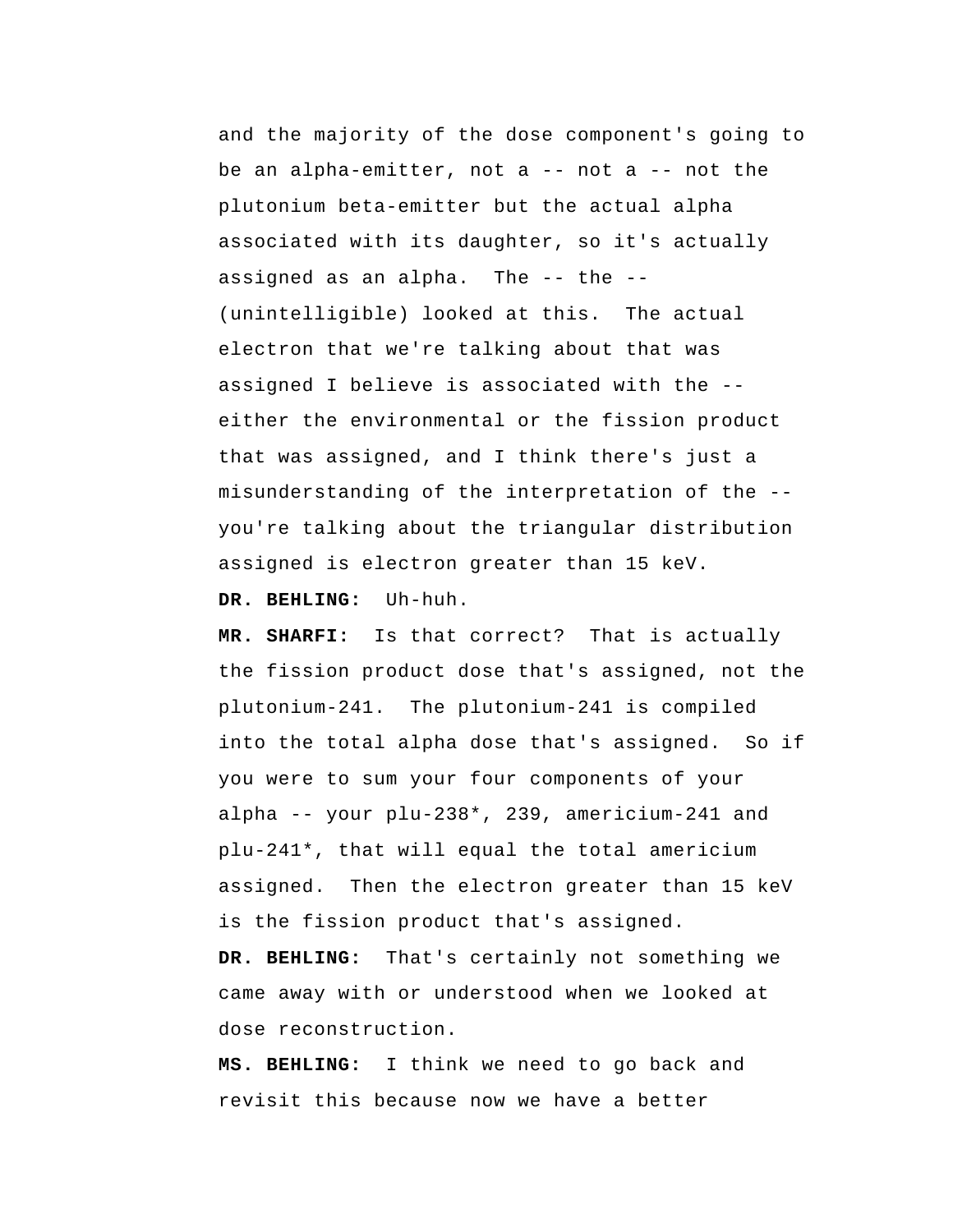understanding of some of the workbooks that are being used and we can better sort out this - this -- this particular finding. Right now I can't remember.

 **MR. HINNEFELD:** Yeah, I think that the key -- the key element is that a plu-241\* intake is assigned as alpha. Most of the dose is alpha because it's from the americium-241 that grows in while it's resident, and the little bit of beta dose that comes from plu-241\*, we throw it into the alpha pile, you know, and just total it all up as alpha dose. It actually works to the claimant's favor 'cause the REF of alphas is higher than REFs of betas.

 **MS. BEHLING:** Okay.

 **MR. HINNEFELD:** But it's a fairly small --  **MR. GRIFFON:** The part I was missing was the fission product, how does that tie in -- **MR. HINNEFELD:** That's a completely separate analysis, it's just there are apparently --  **MR. GRIFFON:** I didn't understand why there was really a dose finding.

 **MR. SHARFI:** It seemed -- it seemed to me --  **MR. GRIFFON:** It's not --

 **MR. SHARFI:** Yeah -- that they assumed that the - 'cause they're very -- to do -- actually to (unintelligible) the plutonium-241 and the cesium-140 -- or the cerium-144, the actual final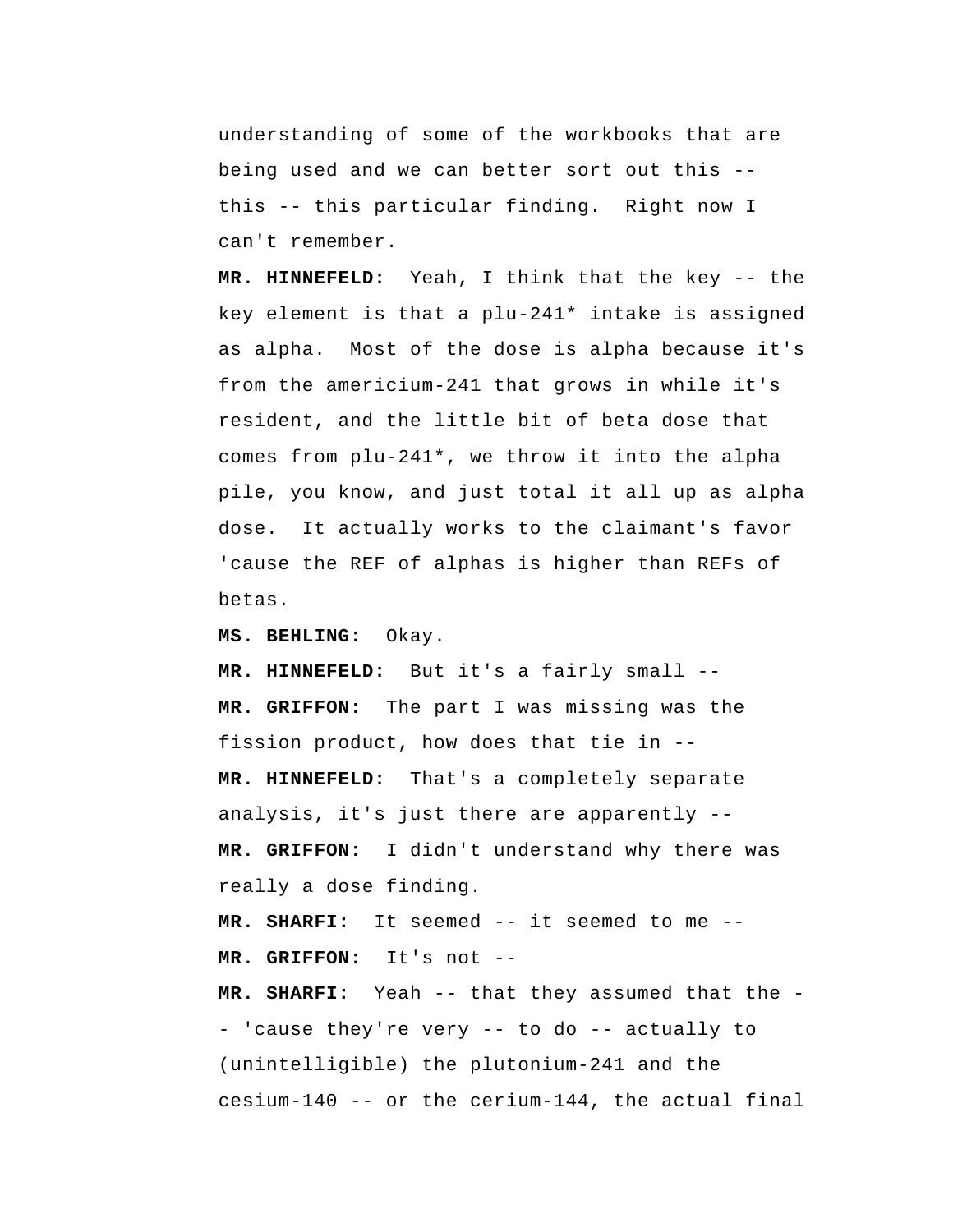doses are very similar, so I think there's a confusion that -- that the -- what we assigned as cerium dose was actually what was supposed to be assigned as plutonium dose. I think that -- I think that's -- that connection I got away from reading -- from what -- obviously I'm trying to interpret what someone else is interpreting, but...

 **DR. BEHLING:** Okay, this is as far as I got in my personal review so I'm reading this again because within the time we had available -- trying to figure out what each of the findings really represents based on the expanded explanation. 69.7, again, this person is very similar to previous ones, had seven -- or had ten whole body counts, seven of which identified body burden of cesium that exceeded two standard deviations and were considered significant, and for seven other fission products including cerium-144 and we've already mentioned those ones, who body count measurement did not exceed the 95th percentile level but were nevertheless consistently identified in terms of net count that suggest their presence. On that basis, NIOSH confined itself again to cerium-144 and assumed an MDA value of 60 nanocuries and used MDA over two to come up with a dose for cerium.

 **MR. HINNEFELD:** This is the -- this is the issue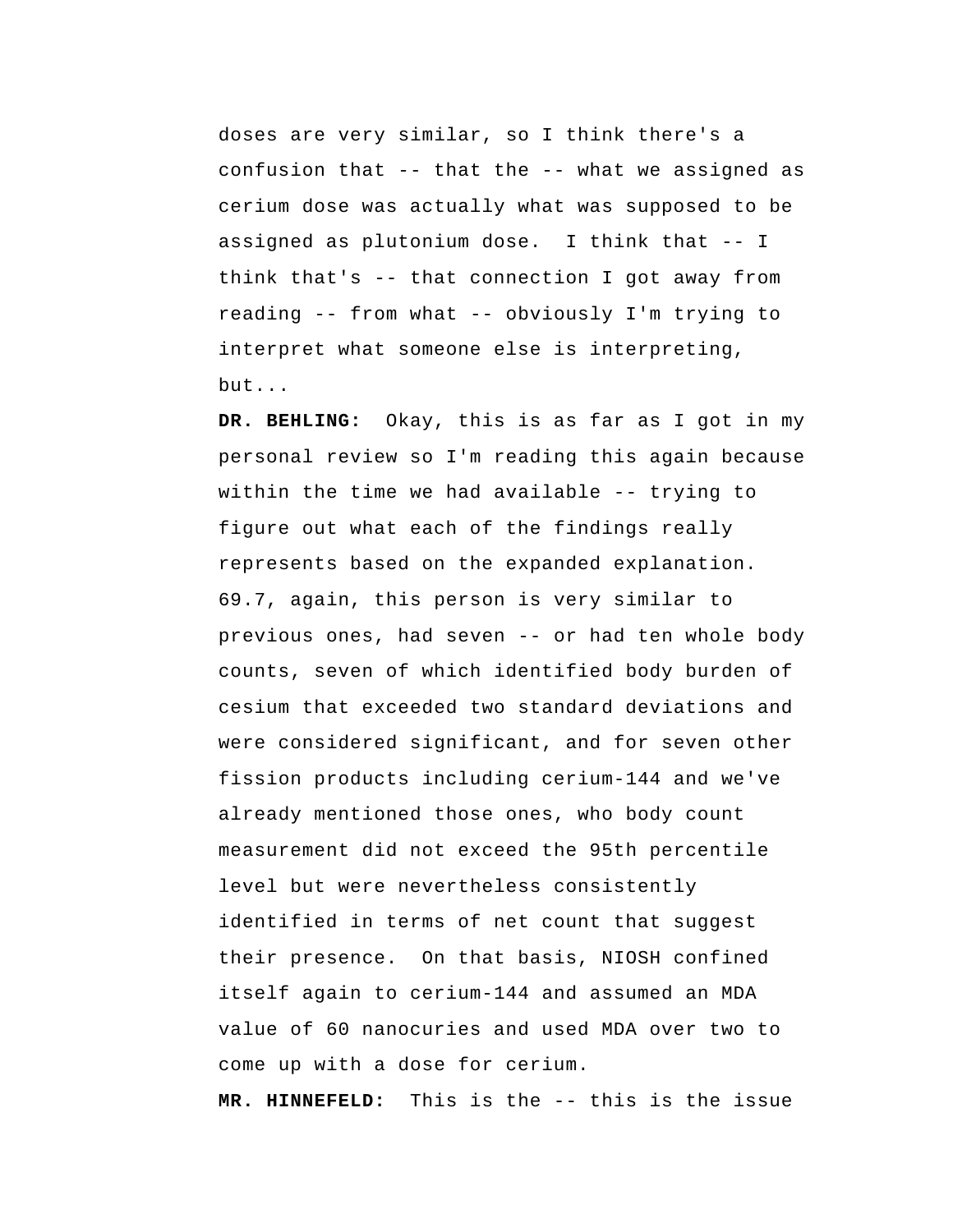that we talked about on the two previous cases about mixed fission product intakes. If we can address it appropriately in the rework of the other two cases --

 **MR. GRIFFON:** Same, right, yeah, yeah.

 **MR. HINNEFELD:** -- it'll be the same solution here, so...

 **MR. GRIFFON:** 69.8.

 **DR. BEHLING:** 69.8, use of a triangular distribution is not claimant favorable for uncertainty. Again, it's the same argument that we just talked about here, that when you have below MDA value but there are strong indications that it's -- it's below MDA and it's real number, the use of a triangular distribution that starts out at zero may or may not be appropriate.  **MR. GRIFFON:** And you're saying only use it when all the bioassay's negative.

 **MR. HINNEFELD:** Yeah, only use it when the bioassay's negative and we believe there is a reason why there are non-detectable consistently -- consistently positive net counts that are nondetectable. We believe there's a reason why it comes out that way. It is not -- does not mean that those radionuclides are present. It has to do with how things are set up.

 **DR. BEHLING:** Well, the only thing here is - like the earlier one where you say okay, in an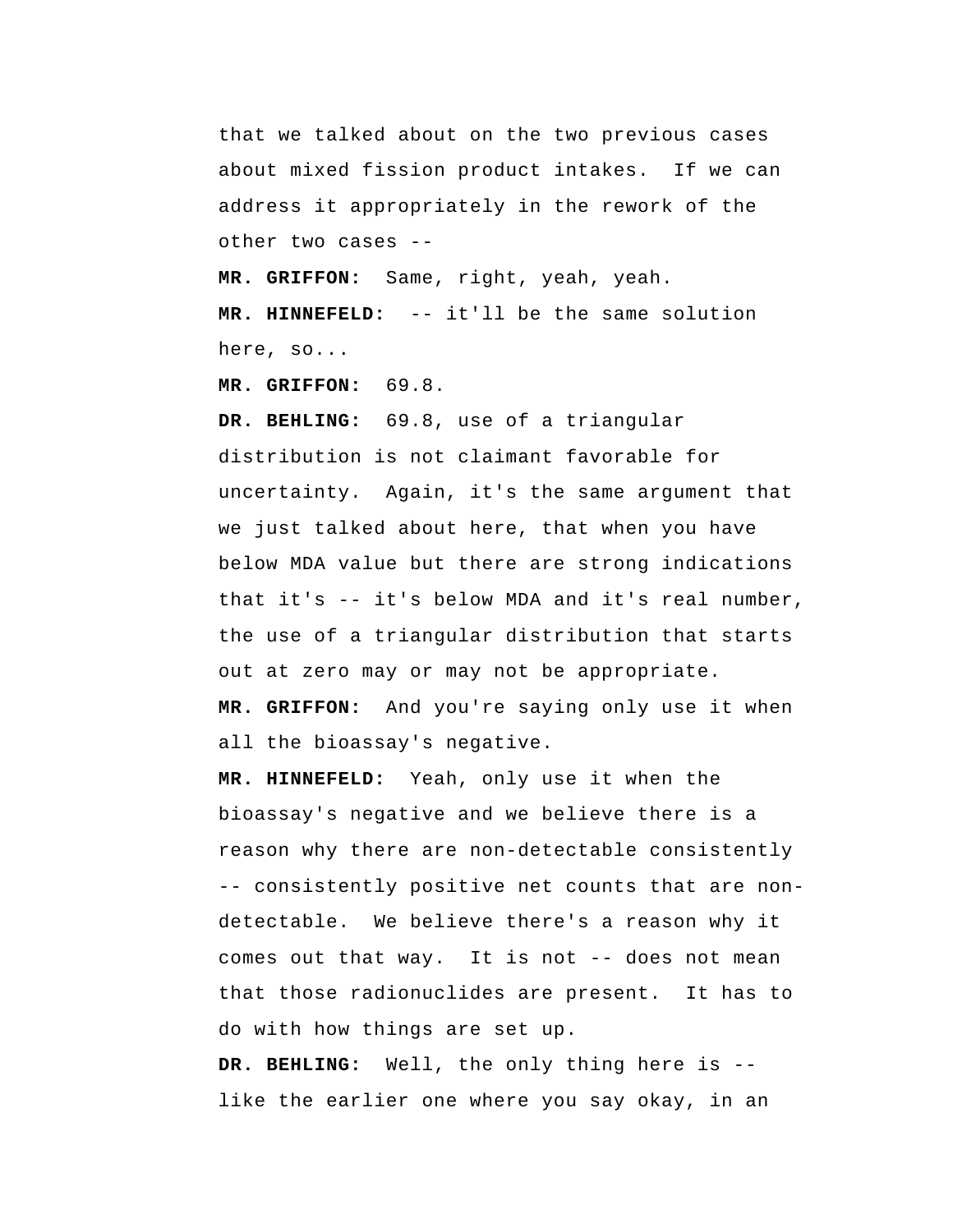empty chamber you don't count any constant scattering that would contribute to the 60-- in this case you had cesium-137 as positive, which is a fission product and it's usually not necessary by itself, so the presence of three positive cesium-137 counts would suggest the probability that other fission products would have also been there, perhaps at lower (unintelligible).

 **MR. HINNEFELD:** When were the counts taken? When did this guy work? The cesium-137 was dietary until --

**DR. ROESSLER:** I counted a lot of cesium-137.  **MS. MUNN:** Yeah.

 **MR. HINNEFELD:** Yeah, it's dietary and you counted it in everybody from bomb fallout until - I don't know, you might still count it today, I don't know.

**MR. MAHER:** Deer meat.

 **DR. BEHLING:** Deer meat.

 **MR. HINNEFELD:** Well, that's -- that's a common - I mean it lasted longer in people -- you count it longer in people who eat deer meat, but during certain time periods everybody had cesium-137. **MR. MAHER:** Wood ash (unintelligible) wood ash.  **MS. MUNN:** It's out there.

**DR. MAURO:** With this pause, I -- this is John Mauro. You had asked the question before whether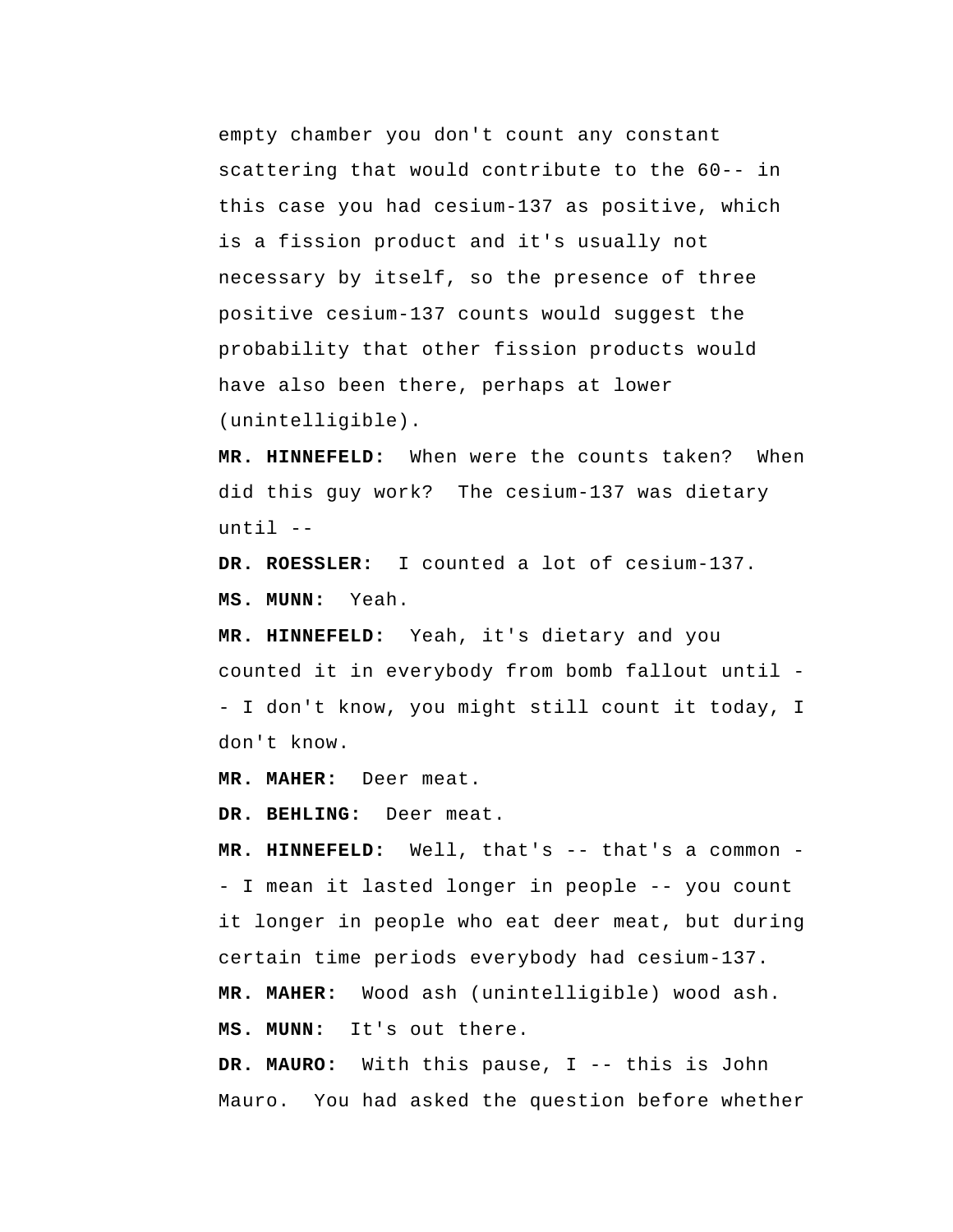-- was it OTIB-11, whether or not --

 **MR. GRIFFON:** Yeah.

**DR. MAURO:** -- it was reviewed? Was it -- yeah, is -- is O-- is the OTIB-11 you're referring to dealing with tritium?

 **MR. GRIFFON:** Yeah.

 **MS. BEHLING:** Yes.

**DR. MAURO:** Yeah, that was reviewed as part of the second set of 30 cases -- procedures that were reviewed, so yes, SC&A has reviewed and it's in one of our reports as --

 **MR. GRIFFON:** All right.

**DR. MAURO:** -- tritium calculated doses, OR-- OTIB-0011, so the answer to the question is yes, we have reviewed it.

 **MR. GRIFFON:** Thank you, John.

 **MS. MUNN:** Thank you.

 **MR. GRIFFON:** Stu, can you -- that last line I'm reading -- in fact, OCAS consistently treats nondetectable results as indistinguishable from zero. Can you explain that -- explain? I think (unintelligible).

 **MR. HINNEFELD:** The basis -- well, we do that clearly in the external dosimetry world. When we have a result that's less than LOD over two we consider that indistinguishable from zero, therefore we count it in the missed dose column as if some-- as if a person was monitored and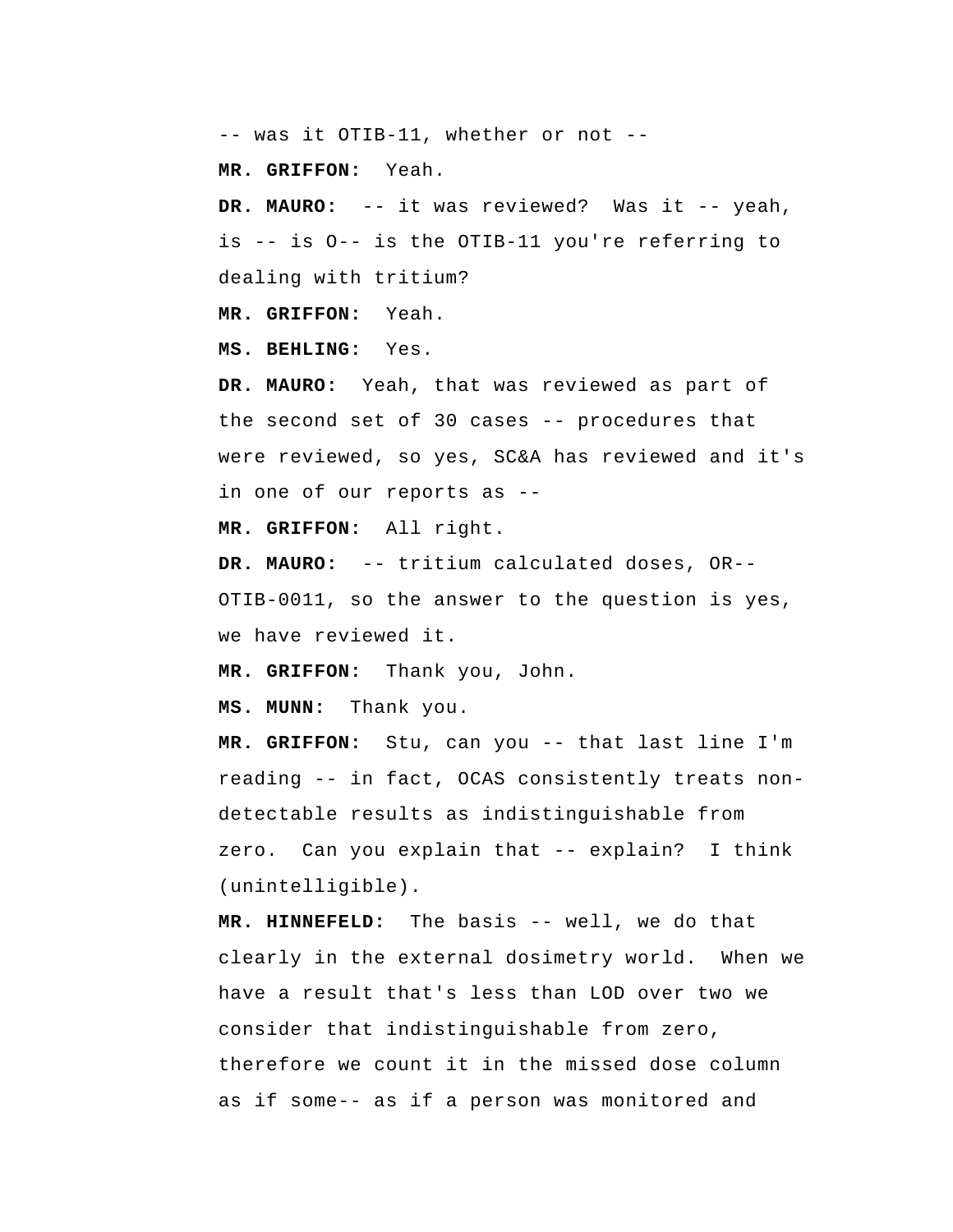nothing was detected. So we put it in the missed dose calculation rather than put those eight millirem in the recorded dose. So -- and similarly, in a bioassay setting, if the -- if a value is less than detectable, then we consider that -- it is not distinguishable from zero and so is a -- it's a non-detect, it's not distinguishable from zero, and so based on that thought process, the triangular distributions applied to these missed doses start at zero because there's a potential this person had no exposure.

 **MR. GRIFFON:** Okay. All right, I understand. Thank you.

 **DR. BEHLING:** Okay, the last one, 69.9, identifies environmental internal exposures to account for tritium, iodine and uranium is inappropriate. I'm trying to remember exactly what was the issue here, but... The records show or suggest that the EE worked in locations where tritium exposure and iodine exposure and uranium may have taken place in the workplace instead of as a result of environmental exposure. And I guess the question then is it claimant favorable to assign the presence of tritium, iodine and uranium to environmental as opposed to workplace exposure.

Kathy, do you have anything to add because --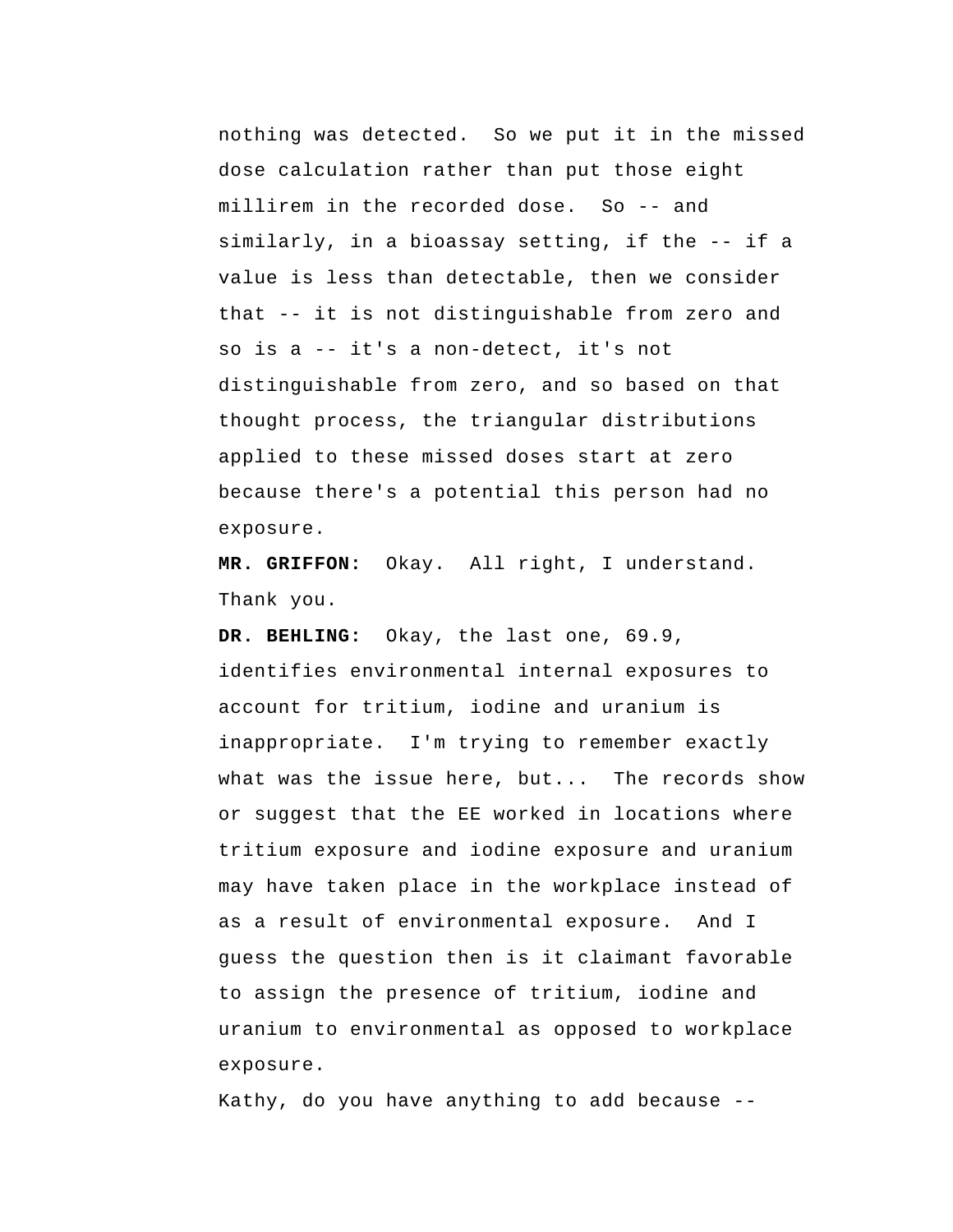**MS. BEHLING:** No, that's exactly the issue. You've just hit it. We -- based on what we saw on the IREP sheet, this looked like they did calculate dose for tritium, iodine-131 and uranium, but it was assigned based on calculations for environmental internal exposure as opposed to assuming that it was workplace, and that's exactly it.

 **MR. SHARFI:** These were all radionuclides they were not monitored for.

 **DR. BEHLING:** Right, yeah.

 **MR. GRIFFON:** But there was a --

 **MR. SHARFI:** Well -- I mean tritium's -- in Savannah River tritium seems to be a very -- -- (unintelligible) in '86 we did assign -- we did have some tritium bioassay we assigned for, so we drew the environmen-- the other years, though, there's no indication that -- that he had likely -- I mean Savannah River's very -- they readily monitored people for tritium bioassay, so the -- the lack of tritium bioassay does not necessarily suggest that he had a true occupational exposure to it since they were so readily monitoring people on that program. So outside the years that he was actually monitored for tritium, we did not see -- see the - something that would force us to use anything more than environmental dose.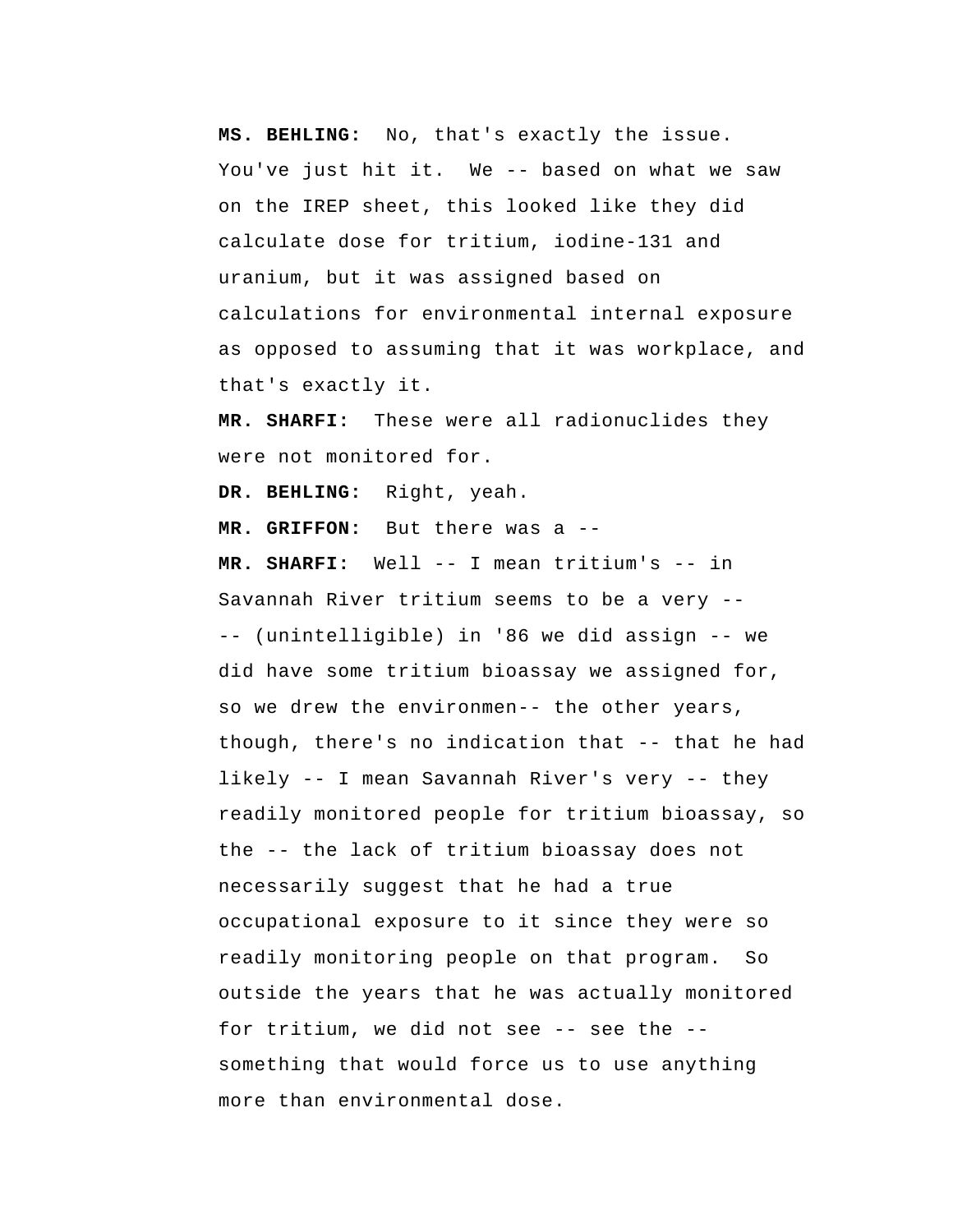**MS. MUNN:** But there's no evidence that -- that his workplace environment --

 **MR. SHARFI:** Correct.

 **MS. MUNN:** -- would create tritium and iodine.  **MR. SHARFI:** Correct.

 **MS. MUNN:** All right.

 **MR. SHARFI:** I don't know how much you want to get --

 **MR. GRIFFON:** Well, I mean that -- that --

 **DR. BEHLING:** Well, the fact that we had a whole body count, that did suggest at least trace quantities of iodine-131.

**MR. MAHER:** Exit or entrance body count -- I mean everyone gets one.

 **MR. SHARFI:** Well -- well, as part of his routine -- I mean when they -- when they do a whole body count, they look for a slew of radionuclides that -- that -- I mean whether or not that truly means that he had a potential for iodine-specific just because they reported the values -- you know, obviously they're looking for the entire fission product gambit.

**MR. MAHER:** He was not on a routine bioassay program.

 **MS. MUNN:** Wasn't on the program apparently.  **DR. BEHLING:** Well, the fact that he was whole body-counted would suggest that there was reason for doing so (unintelligible) fission products --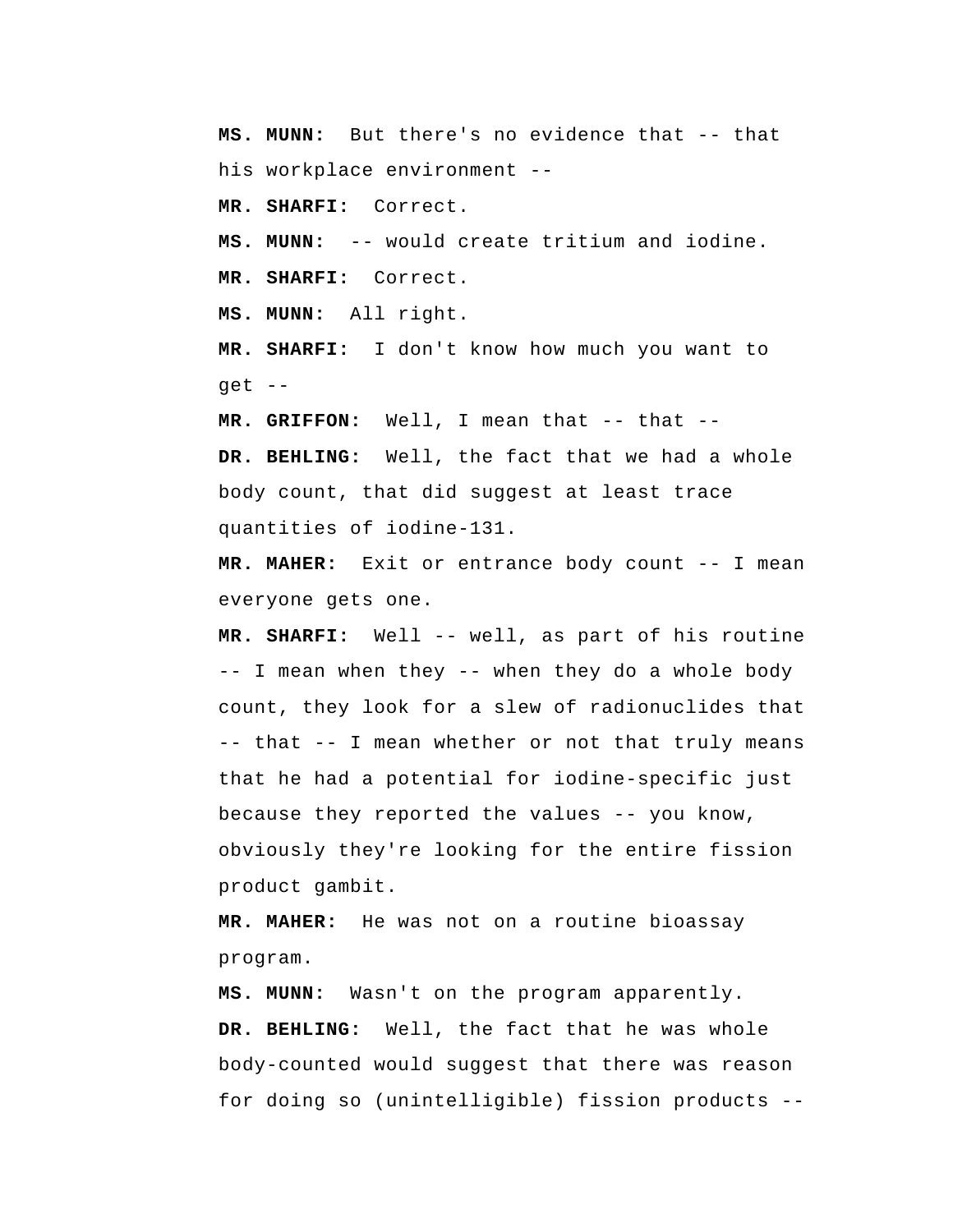**MR. GRIFFON:** It wasn't regs that it was a --  **MR. HINNEFELD:** Chances are --

**MR. MAHER:** (Unintelligible) is a part of routine bioassay (unintelligible) was it a entrance or (unintelligible).

 **MR. GRIFFON:** I don't know, I (unintelligible), too, I guess.

 **DR. BEHLING:** Again --

**MR. MAHER:** (Unintelligible) all get counted once.

 **MR. GRIFFON:** Yeah, yeah, yeah.

 **DR. BEHLING:** What this whole thing is about is that the assignment of doses to these three radionuclides would have been considerably higher had the assumption been made that it was a workplace exposure as opposed to a -- a - environmental exposure.

**MR. MAHER:** Yeah, 'cause the way we would use some other source, occupational exposure, but --  **MR. SHARFI:** Well, his work location didn't insinuate any uranium potential -- I don't think in any of his work locations, for the uranium particularly. The fission product will probably fall more into the fission product discussion where we assigned the highest -- the radionuclide that gave the most dose rather than this whole discussion of whether or not can you assign a slew -- so I mean I think that's a different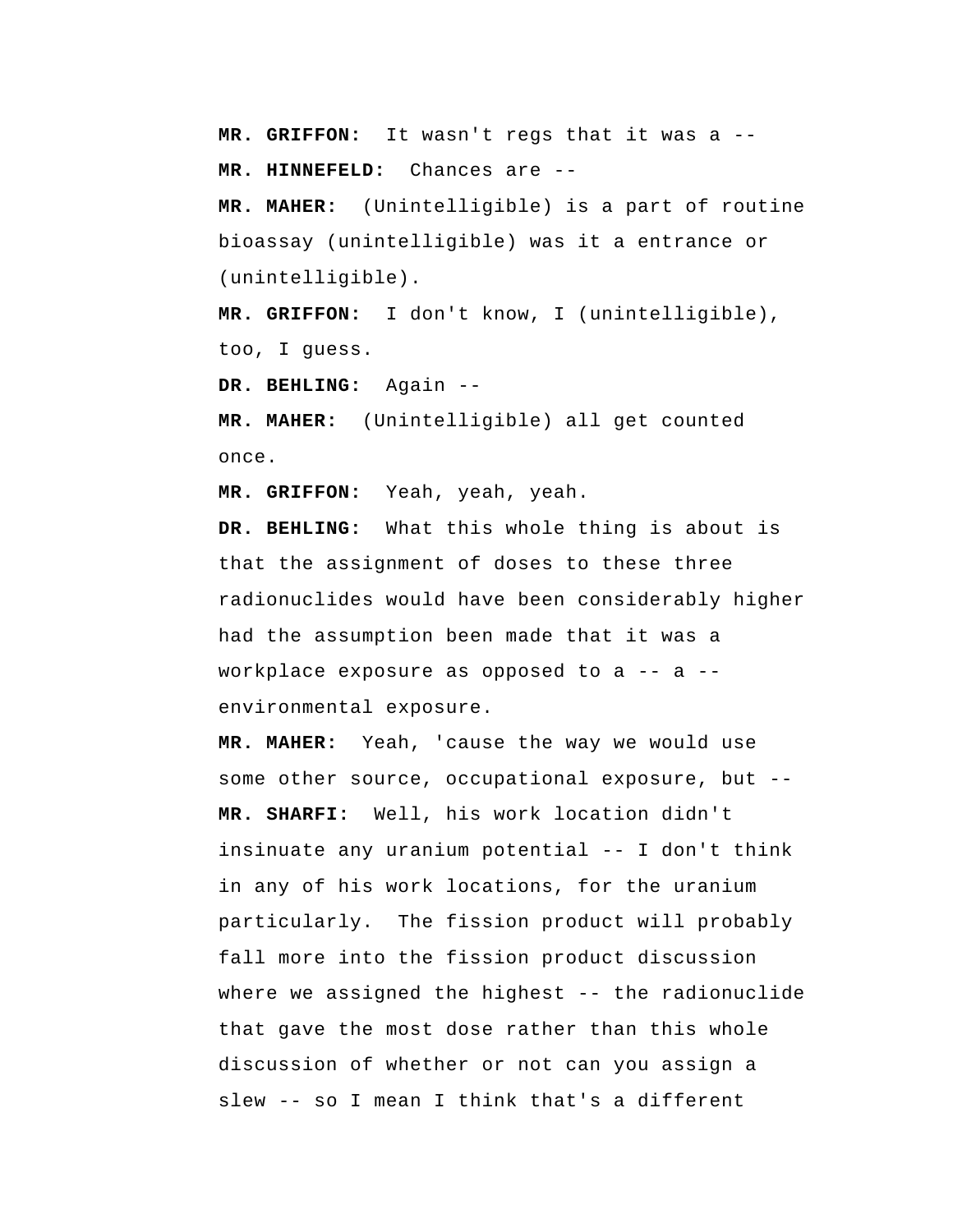issue, whereas we assign fission products based on the highest potential radionuclide, not every single one that he was monitored for.

 **MR. HINNEFELD:** Yes, they -- you know, just sitting here, I would think that --

 **MR. SHARFI:** Iodine for this cancer's not going  $to$   $-$ 

 **MR. HINNEFELD:** -- we -- we assigned a -- an occupational mixed fission product intake --  **MR. SHARFI:** Correct.

--  **MR. HINNEFELD:** -- which should account for the iodine in any iodine occupational intake, and that the addition of the iodine in a - environmental iodine, I would say, is probably a mistake on the high side, but it's pretty small, you know, so it's not that big a deal because since you assigned a mixed fission product intake based on his occupational exposure, you have accounted for the fission product intake. That's what I would think. Then if there's no evidence of uranium exposure, we would in-- you know, we would maybe assign a uranium environmental intake because he worked on the environs of the Savannah River Plant. And if I read this response correctly, the tritium intake was less than a millirem from environmental (unintelligible) --  **MR. GRIFFON:** (Unintelligible) work areas and job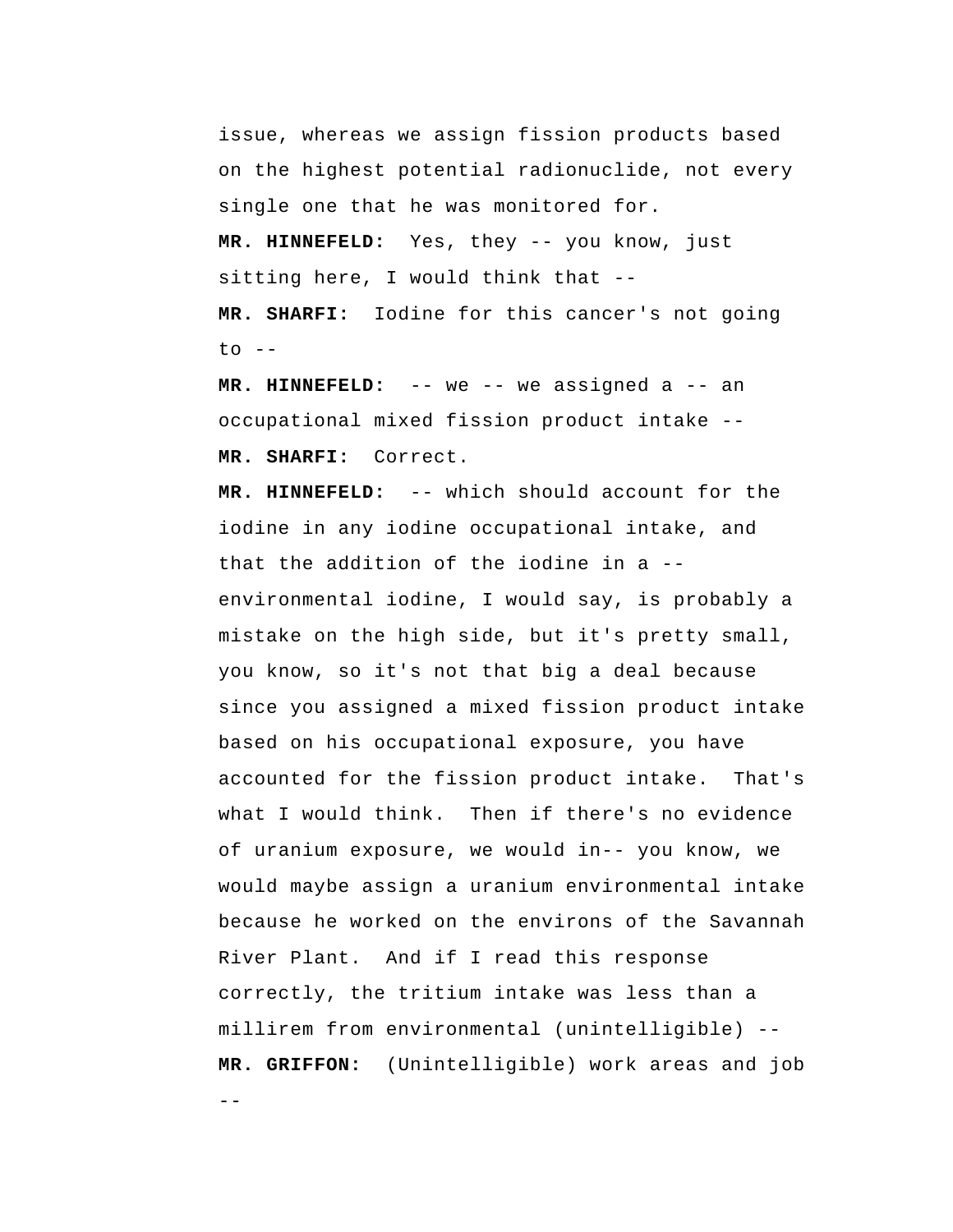**MR. HINNEFELD:** -- as a matter of course we --  **MR. GRIFFON:** -- suggested that he wouldn't have been --

**MR. MAHER:** So the DR --

 **MR. GRIFFON:** -- uranium building --

**MR. MAHER:** -- occupation exposed, that's the --  **MR. GRIFFON:** Right.

**MR. MAHER:** -- professional judgment of the DR.

 **MR. HINNEFELD:** To -- to the -- to uranium.

 **MR. GRIFFON:** Right.

 **MR. HINNEFELD:** Was occupationally exposed to uranium.

 **DR. BEHLING:** Well, the assignment was as follows: 55 millirems for collective exposure to tritium, zero for the iodine and zero for uranium alpha. So he was given 55 millirem collectively for the period 1970 through the year 2000, so 30 years worth of environmental exposure netted him 55 millirem. And I -- I guess I looked at it in context with the whole body counts and saying well, if he was whole body-counted for fission products, which is really what you're looking for, why wasn't any assumptions made that that exposure couldn't have been assigned to a workplace exposure.

 **MR. HINNEFELD:** Well, and we did assign a mixed fission product missed dose, which -- even though we didn't specify every radionuclide, you know,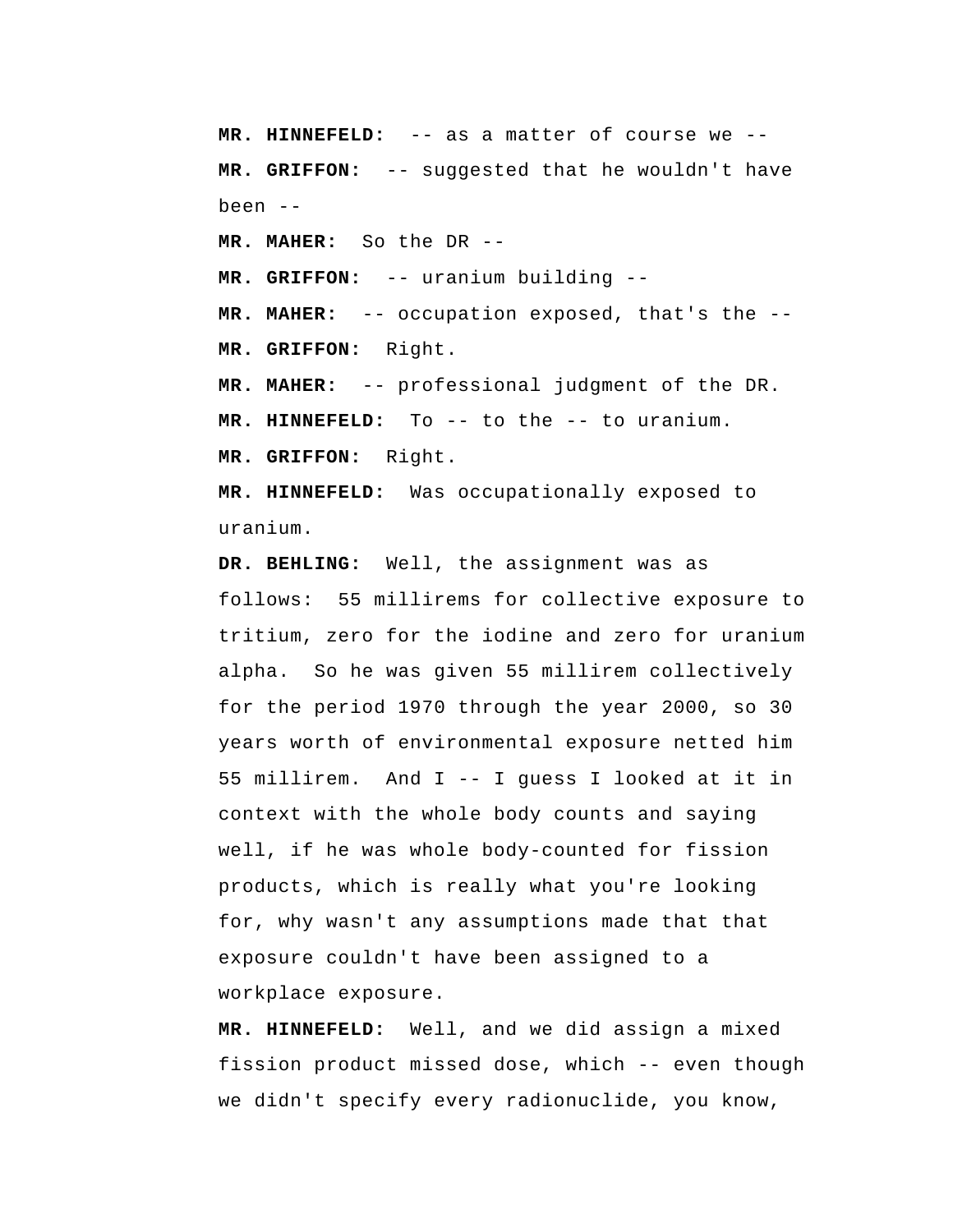that's part of the discussion so that would fall into -- you know, that was --

 **DR. BEHLING:** That would essentially eliminate this --

 **MR. HINNEFELD:** -- meant to encompass --

 **DR. BEHLING:** -- as an argument.

 **MR. HINNEFELD:** Yeah, that would -- it's intended to encompass all those fission products in that mixed fission product --

 **MR. GRIFFON:** And I guess unless something strikes us in the job history or work history --  **MR. HINNEFELD:** Yeah.

 **MR. GRIFFON:** -- otherwise, I would say, you know, that  $-$  that's  $-$ 

**MR. MAHER:** That's a reasonable --

 **MR. GRIFFON:** -- that's the basis, yeah. So I --I put for that one that the iodine part is going to -- I sort of footnoted this fission product model discussion, and on the other two, unless you see something else in the job history you want to note, I think that's -- there's no further action on those.

 **DR. BEHLING:** Okay, the next case number, 70, is Hanford. I think the ones that follow these first Savannah River Sites are going to be much easier.

 **MR. GRIFFON:** (Unintelligible) strike me --  **MS. BEHLING:** We're now getting into the min/max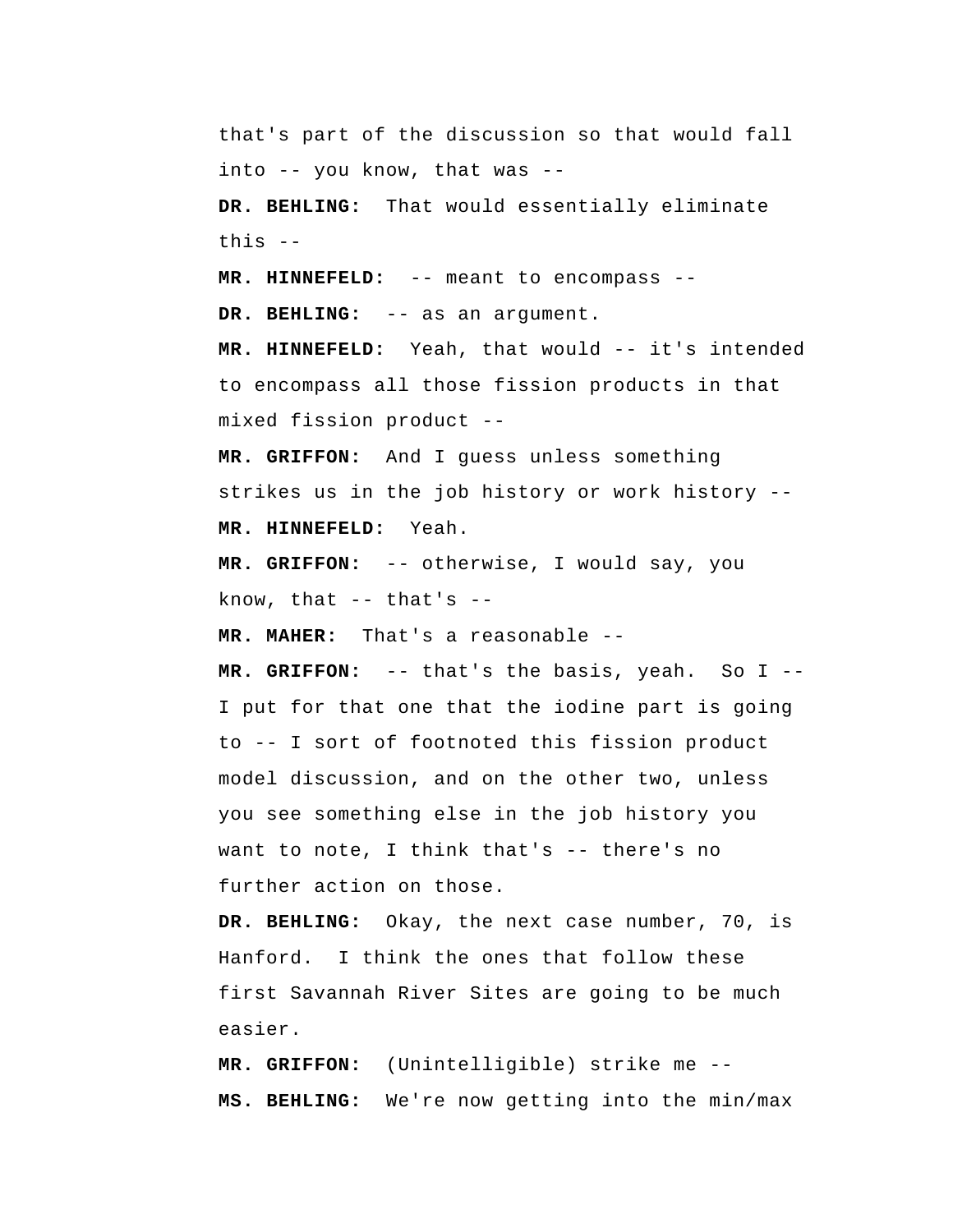type cases as opposed to the more realistic cases.

 **MR. GRIFFON:** Just -- just one thing as follow-up on that last one. It did strike me that 30 years of environmental exposure netted zero millirem for uranium. You -- you must round off if it's below a certain --

 **MR. HINNEFELD:** Well, we generally round off --  **MR. GRIFFON:** -- ten millirem of something (unintelligible) bother. Right?

 **MR. HINNEFELD:** -- below a millerem a year. We round to the nearest millerem and if it rounds to less than one millirem a year, we don't include it, yeah.

 **MR. GRIFFON:** I mean I would expect it to be low, but 30 years and zero millirem is --

 **MR. HINNEFELD:** Yeah, I --

 **MR. GRIFFON:** -- surprising.

 **MS. MUNN:** Oh, there are a lot of us that did that. Not necessarily at Savannah River.  **MR. GRIFFON:** And it may have been -- anyway, that doesn't -- left that aside. I think -- can I ask for a -- maybe a comfort break? Let's keep it to ten minutes. We're -we're past the Savannah River ones. I think -- **DR. BEHLING:** These are going -- **MR. GRIFFON:** -- we can still get through --  **DR. BEHLING:** -- to go much quicker.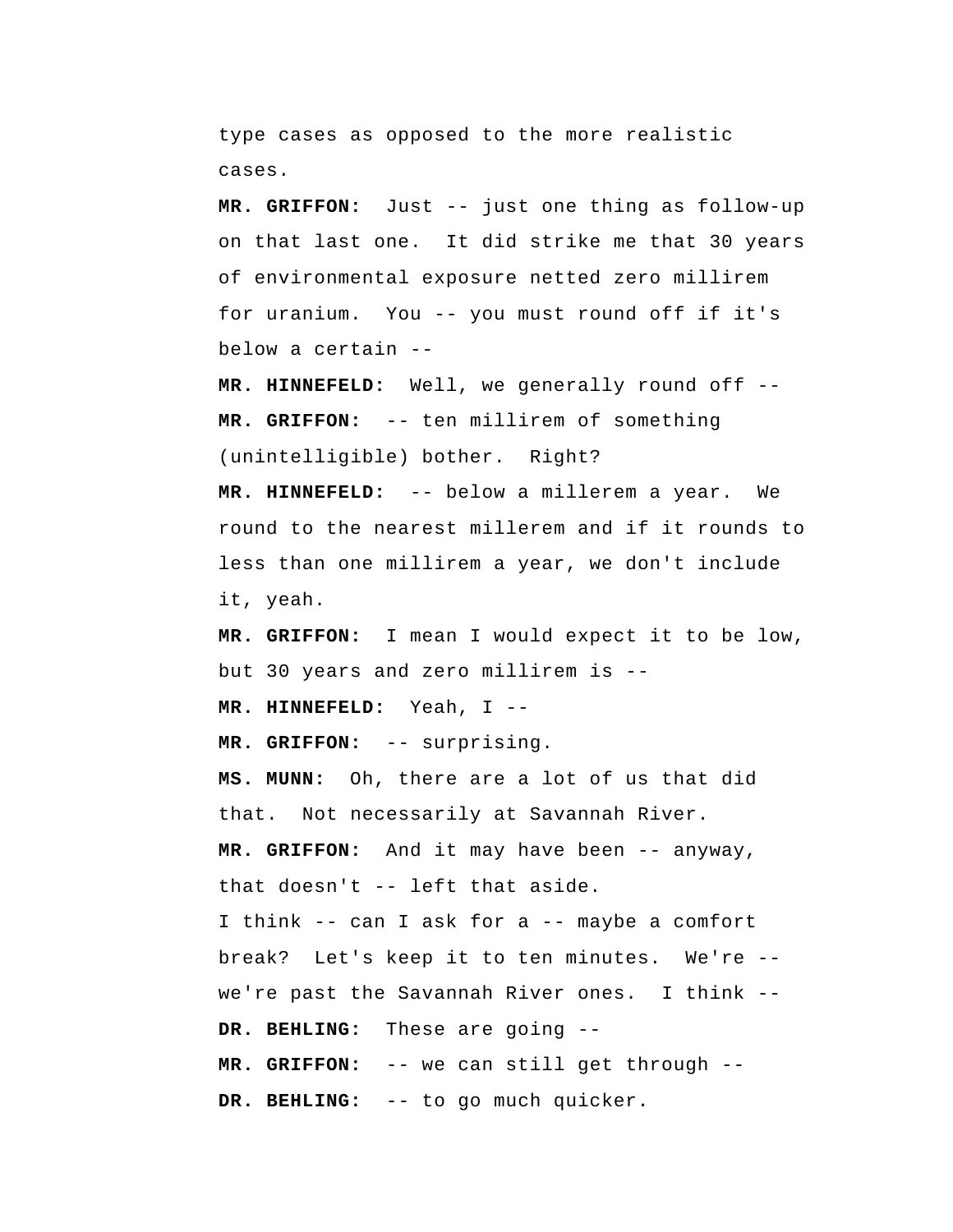**MR. GRIFFON:** Yeah, it should go much quicker.  **MR. HINNEFELD:** Yeah, we've been through the three hardest.

 **MR. GRIFFON:** We'll give Hans a little chance for some (unintelligible) --

 **DR. BEHLING:** No, in fact, I'm going to - because I'm going in on virgin territory here for me because these were done by Kathy and I a long time ago and I did not go beyond the three Savannah River cases in preparation for today because I had very limited time to review the matrix since I only received them --

 **MR. GRIFFON:** Yeah.

 **DR. BEHLING:** -- over the weekend.

 **MR. GRIFFON:** Well, we'll do the best we can.  **DR. BEHLING:** I have to kind of read as we're going along and I'm going to ask -- normally if Kathy were here, she reads while I talk; I read while she talks and we kind of oscillate between us, which makes things a little more fluid.  **MR. GRIFFON:** Let's take ten -- a ten-minute --  **MS. MUNN:** This is bad 'cause you both (unintelligible).

 **MR. GRIFFON:** -- ten-minute comfort break and --  **DR. WADE:** We'll be back in ten. We're not going to break the connection, though. (Whereupon, a recess was taken from 2:30 p.m. to  $2:40$  p.m.)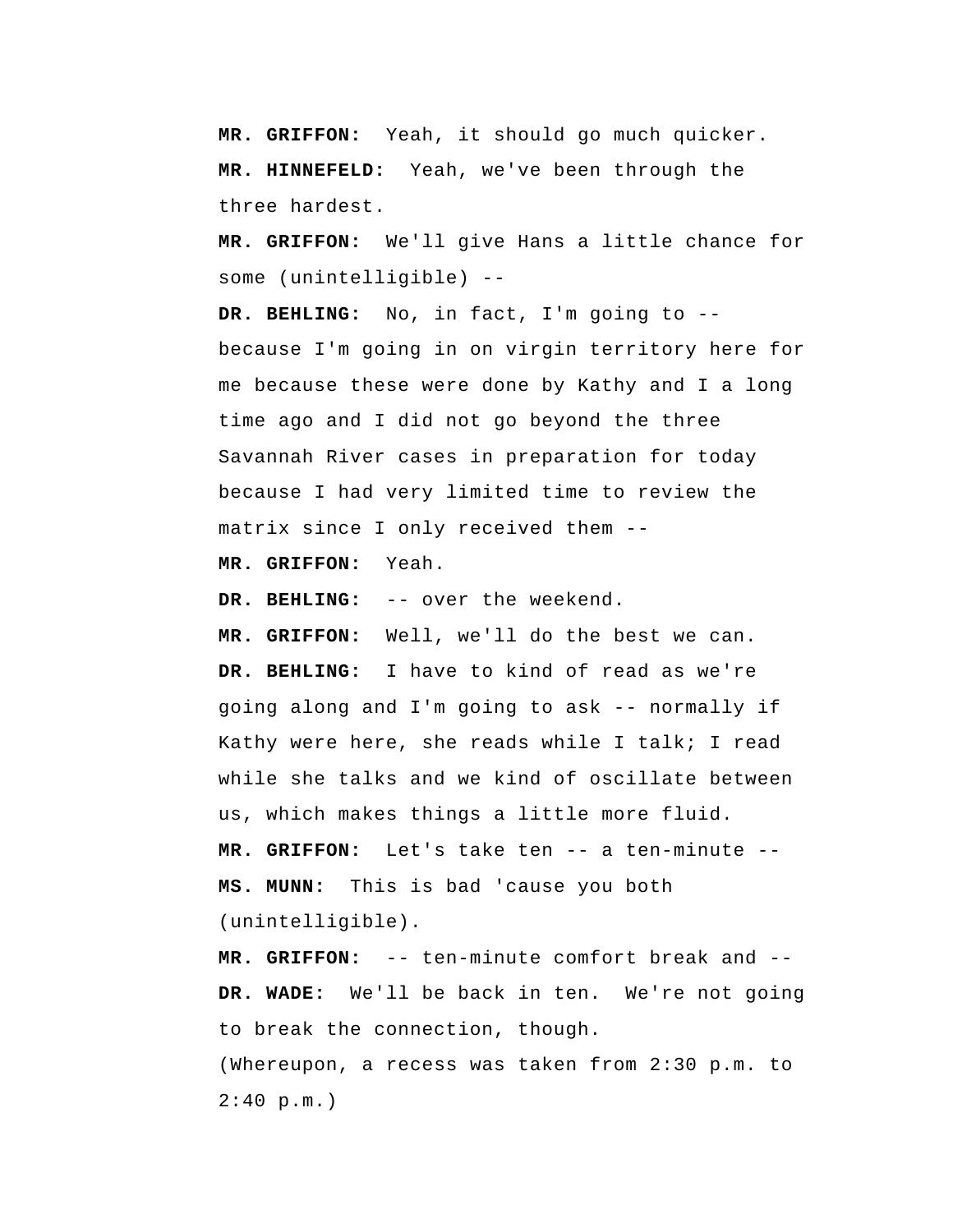**DR. WADE:** Okay, we're going to start up in a minute. Mike, are you still with us?

 **MR. GIBSON:** Yes.

 **DR. WADE:** Okay. Thank you. We're on the home stretch, he said naively.

 **MS. MUNN:** Yeah.

 **MR. GRIFFON:** Home stretch, the last ten, yeah. Okay, we're ready to start up again, everybody?  **MS. MUNN:** We're back.

 **MR. GRIFFON:** Everybody, are we starting on case 70, wasn't it, Hans, on the (unintelligible).  **DR. BEHLING:** Yeah. Okay, this case was I believe a maximized dose reconstruction; denied, of course, if it's maximized. The first finding, inappropriate DCF, and I guess somehow in here I see the thyroid DCF of 1.1 was used when it should have been slightly higher, 1.017. I'm not sure that that is -- I'm looking here at the NIOSH response that says the correct DCF of 1.017 was used.

 **MS. BEHLING:** I believe I can address this. I believe initially the dose reconstruction report actually indicated that a DCF of 1 was used, and when we went in and calculated our doses manually, we realized that a DCF of 1.01 was essentially used. And when we looked at the implementation guide, it indicated that it was 1.017 and NIOSH is indicating here that 1.0--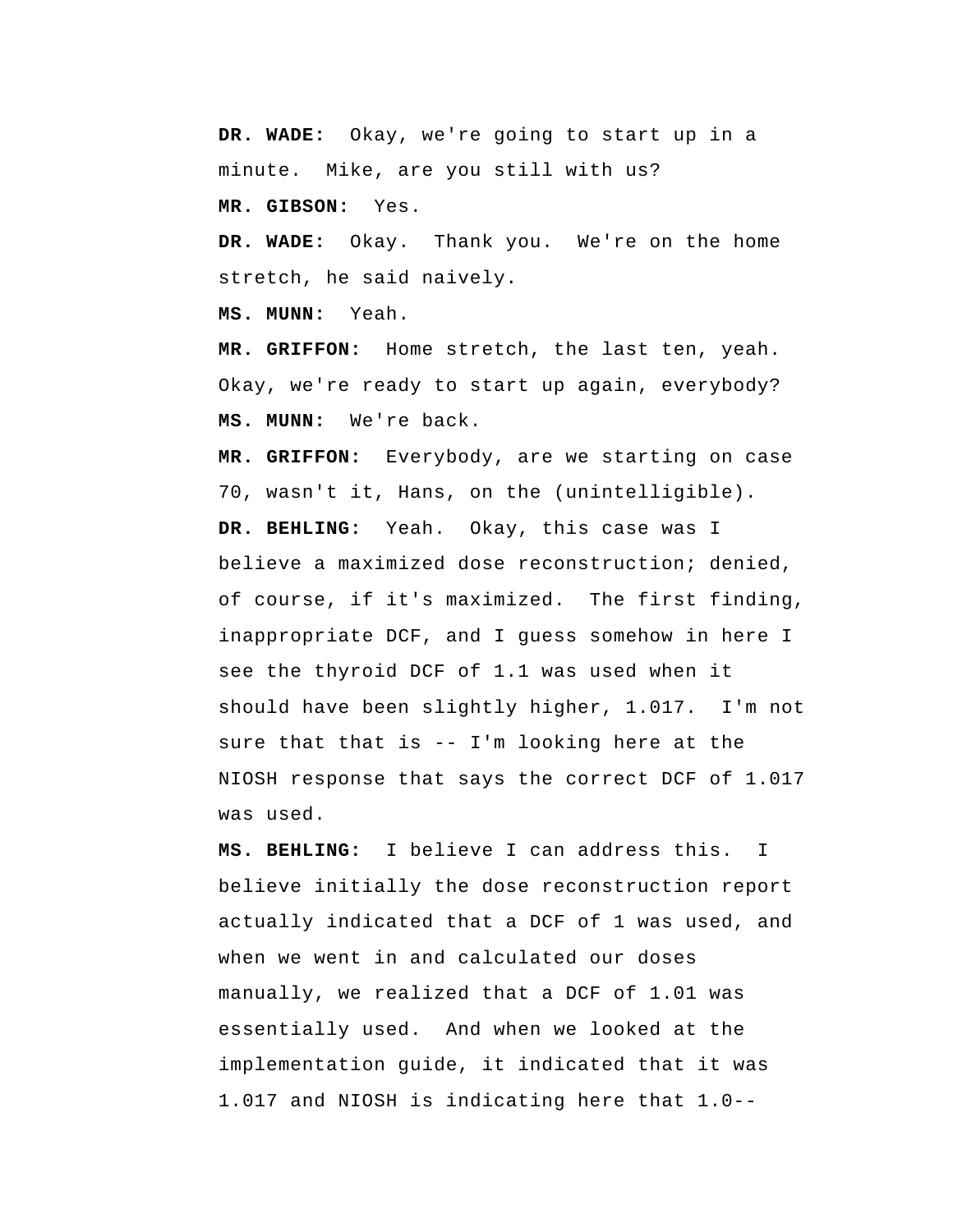yeah, 1.017 was actually used, and that's what's in the workbook. I believe at this time we weren't quite as familiar with the workbooks and our manual calculation -- it's so close -- it obviously really doesn't matter here, but I think initially we felt it was 1.01, the dose reconstruction report said 1, and it was just a rounding-off issue. I don't think we really have any additional comments on this and we agree with NIOSH's response.

 **DR. BEHLING:** Okay, 70.2, failure to assign recorded photon dose uncertainty -- let me see here. Let me go back and check to see which --  **MS. BEHLING:** Oh, this is that reoccurring theme that for recorded photon dose --

 **DR. BEHLING:** Yes.

 **MS. BEHLING:** -- they're supposed to enter it, based on the procedures, as a normal distribution with a numerical standard deviation and that was not done in this case.

 **DR. BEHLING:** I'm looking at it. These were extremely trivial doses for recorded dose that ranged from ten millirem to -- only to a maximum value of 61, so again, it's a technical issue, but it's a very marginal dose to begin with and the uncertainty around a marginal dose would certainly have limited impact.

Finding 70.3 --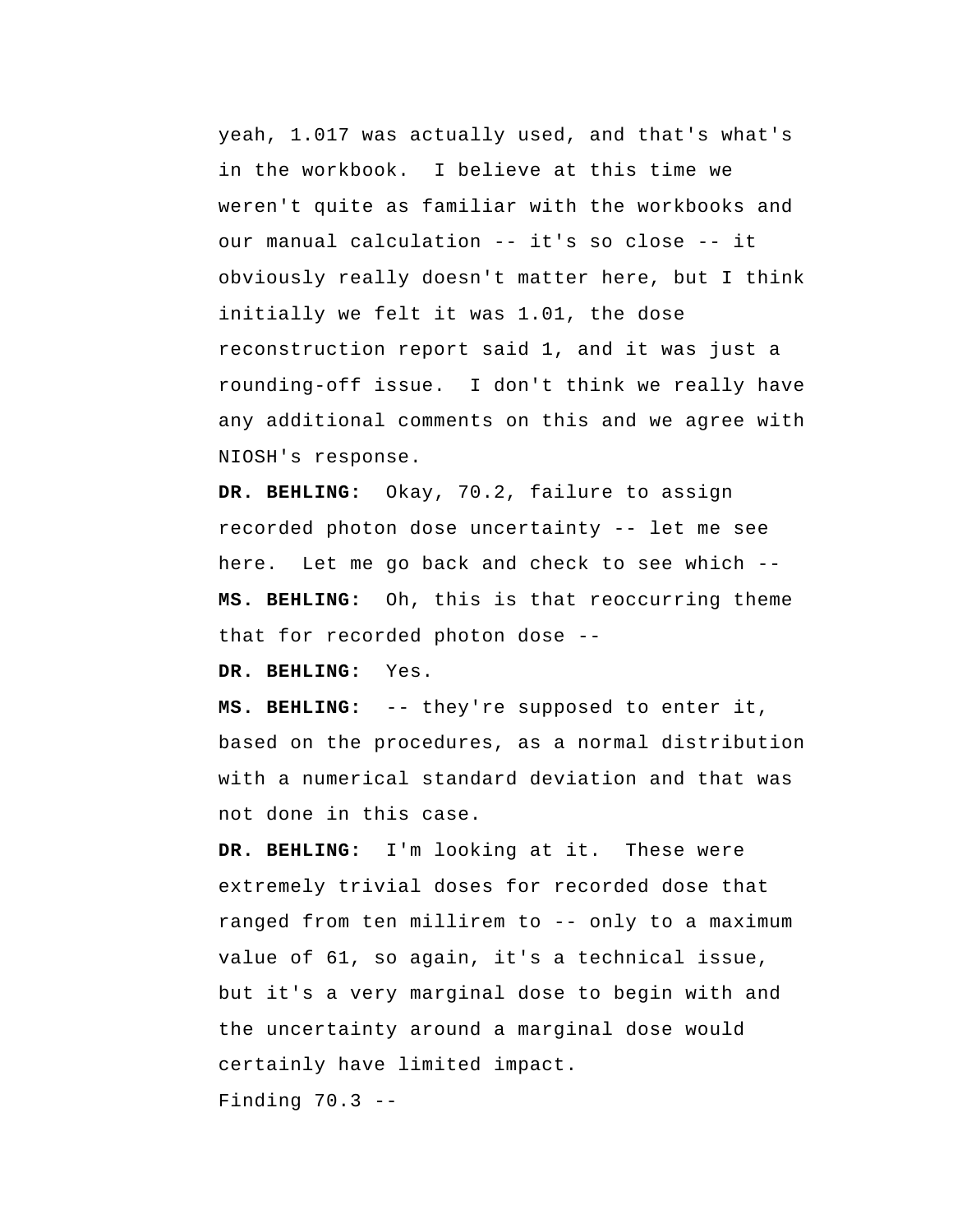**MR. GRIFFON:** So you're -- let me just --

 **DR. BEHLING:** It's a technical issue.

 **MR. GRIFFON:** -- NIOSH is kind of saying there's probably no reason to rerun this because --  **MR. HINNEFELD:** No.

 **MR. GRIFFON:** -- (unintelligible) triangular distribution --

 **MR. HINNEFELD:** We don't think it's going to matter.

 **MR. GRIFFON:** Right, not going to matter (unintelligible).

 **MR. HINNEFELD:** We may -- based on 70-- when I read 70.2 and 70.3 I said we can take another look at these, it won't take a lot of work to reevaluate some --

 **MR. GRIFFON:** Right.

 **MR. HINNEFELD:** -- potential things here and - and show this is probably not likely going to change.

 **MR. GRIFFON:** It's a POC of 45, but still --

 **DR. BEHLING:** Yeah --

 **MR. GRIFFON:** -- this is probably not likely to be affected. Right?

 **DR. BEHLING:** But -- but the -- it's not even the POC. You have to be careful. This was a -based on an overestimation approach and there's so much buffer built into it where these minor, trivial doses have very little impact. And so,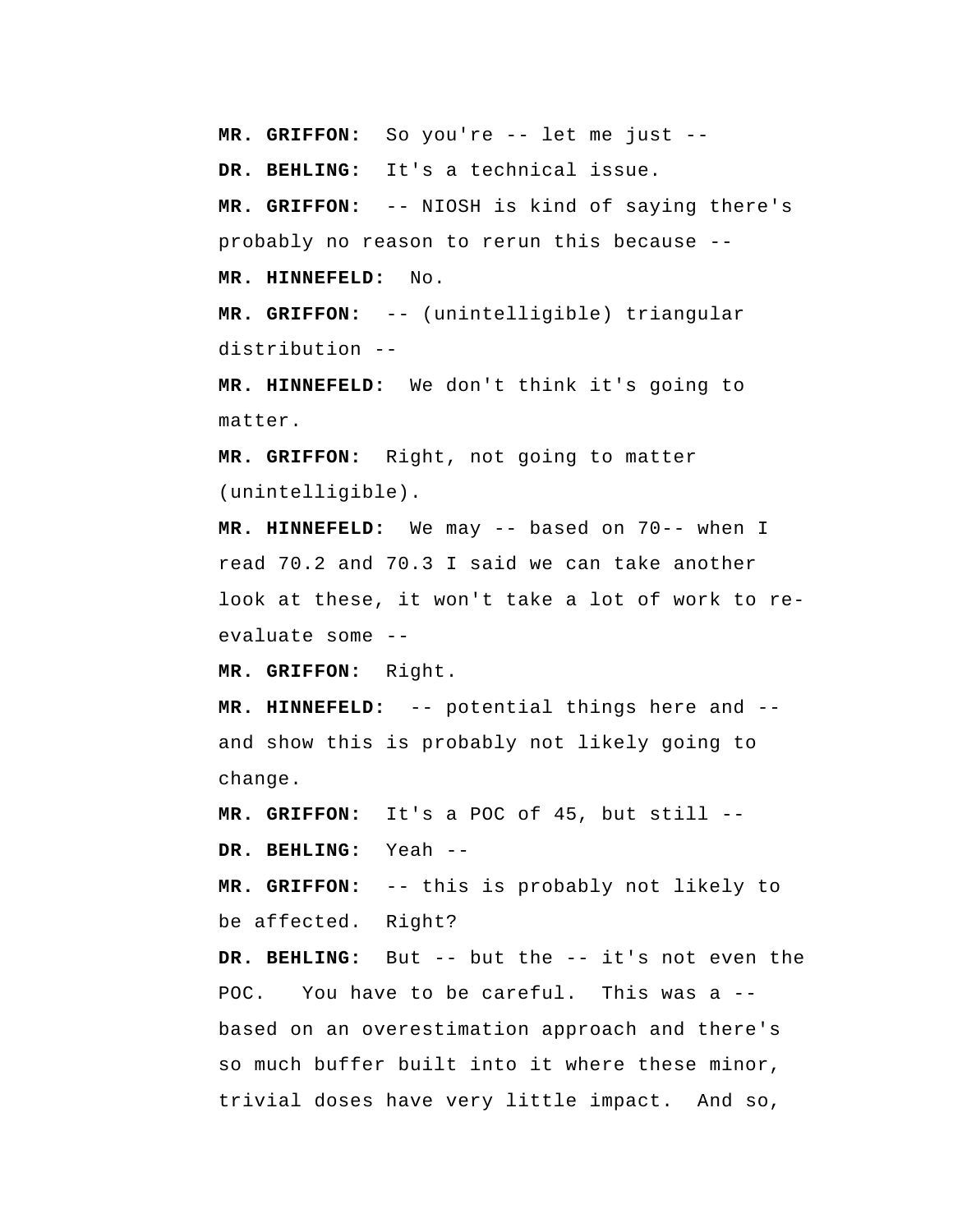you know, when somebody says -- for instance, when we go back to our -- our initial matrix here of where we have to say okay, the case review checklist, what -- is this dose significant, yes or -- or is it low, medium, high. That's -- it's not so much the absolute value of that error, but -- and it has to be done in context -- was this a best estimate and how close are you to 50. So a one-rem miscalculation when you're at 49 percent POC on a best estimate could certainly make a monumental difference. A one-rem miscalculation for a best -- for a maximized where there's 12 rem given for hypothetical internal has no meaning, so  $-$ -

 **MR. GRIFFON:** No, I'm agreeing, I (unintelligible) the case.

 **DR. BEHLING:** Okay, 70.3, potential failure to properly account for missed neutron dose. Our review of this claim looked at the location. He apparently worked in -- in two buildings -- or actually three locations, he worked in building 1705, 105 in the 100 N reactor area, and the EE also identified the 1705 building that was located for the N reactor area. And he claims that there were no doors separating his facility from the reactor, et cetera.

 **MS. BEHLING:** In addition, I guess the employee was also given a multi-purpose TLD that was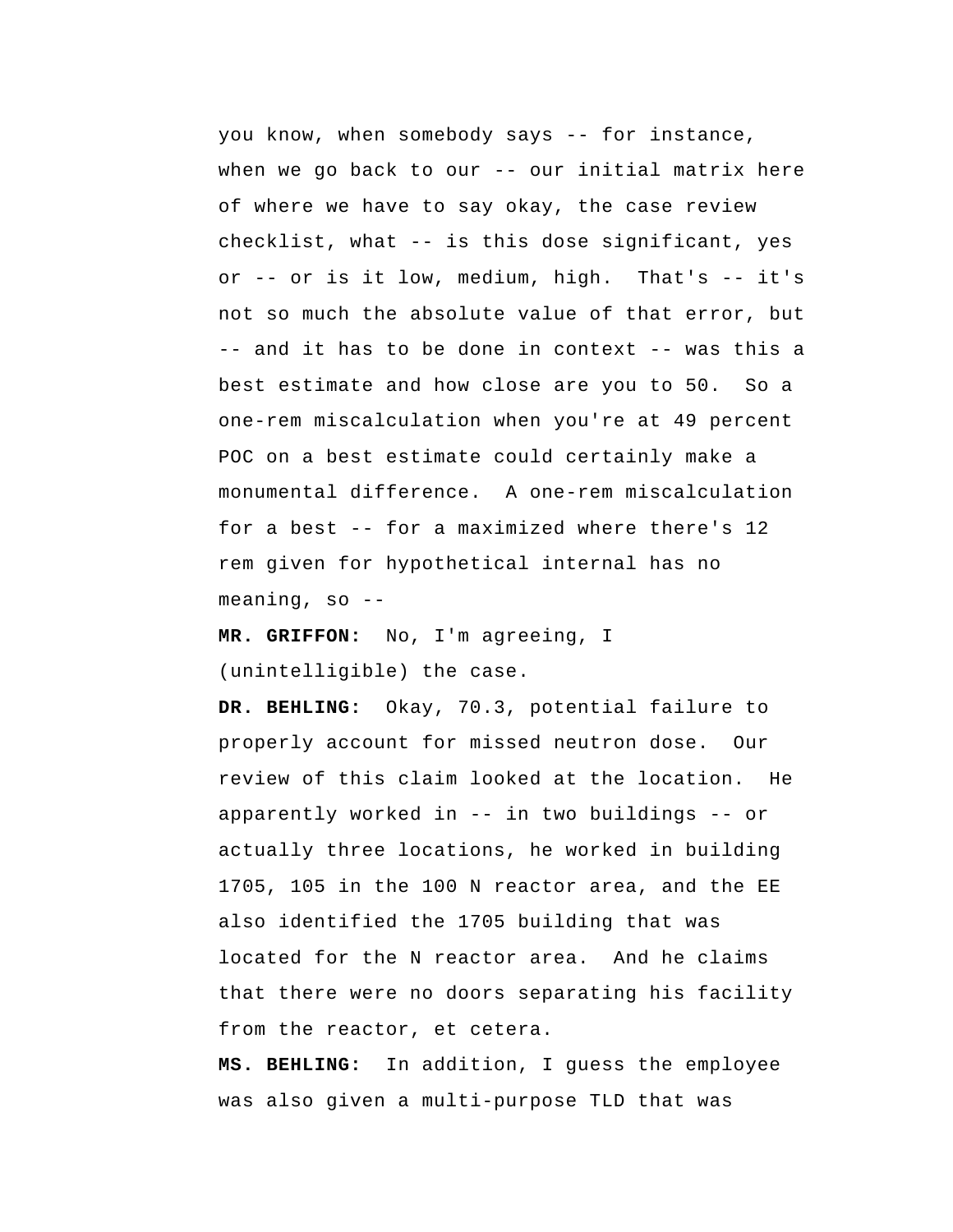capable of monitoring for neutrons between 1982 and 1984, and generally we see that these types of dosimeters are issued when they are going to be monitored for neutron dose, although in this particular case I think the records just showed a blank. And so although we -- we still are questioning, based on the fact the work locations or the proximity to these work locations, whether there shouldn't have been neutron doses considered.

 **MR. HINNEFELD:** And I think that's just one - that one and .2 I said we'll take a look at because --

 **MR. GRIFFON:** You're re-evaluating, I saw that --  **MR. HINNEFELD:** -- when I was -- when I looked at that, this person went from a non-multi-purpose dosimeter onto a multi-purpose dosimeter, so it wasn't like they were necessarily hanging them on everybody --

 **MR. GRIFFON:** Right.

 **MR. HINNEFELD:** -- so we may want to take a look at it. But there is -- like you said, it's a hypothetical internal, so it's a pretty big overestimate to start.

**MR. MAHER:** It's a big overestimate.

 **MR. GRIFFON:** Yeah, yeah.

 **DR. BEHLING:** Okay, 70.4, and that is inconsistency between CATI and data used to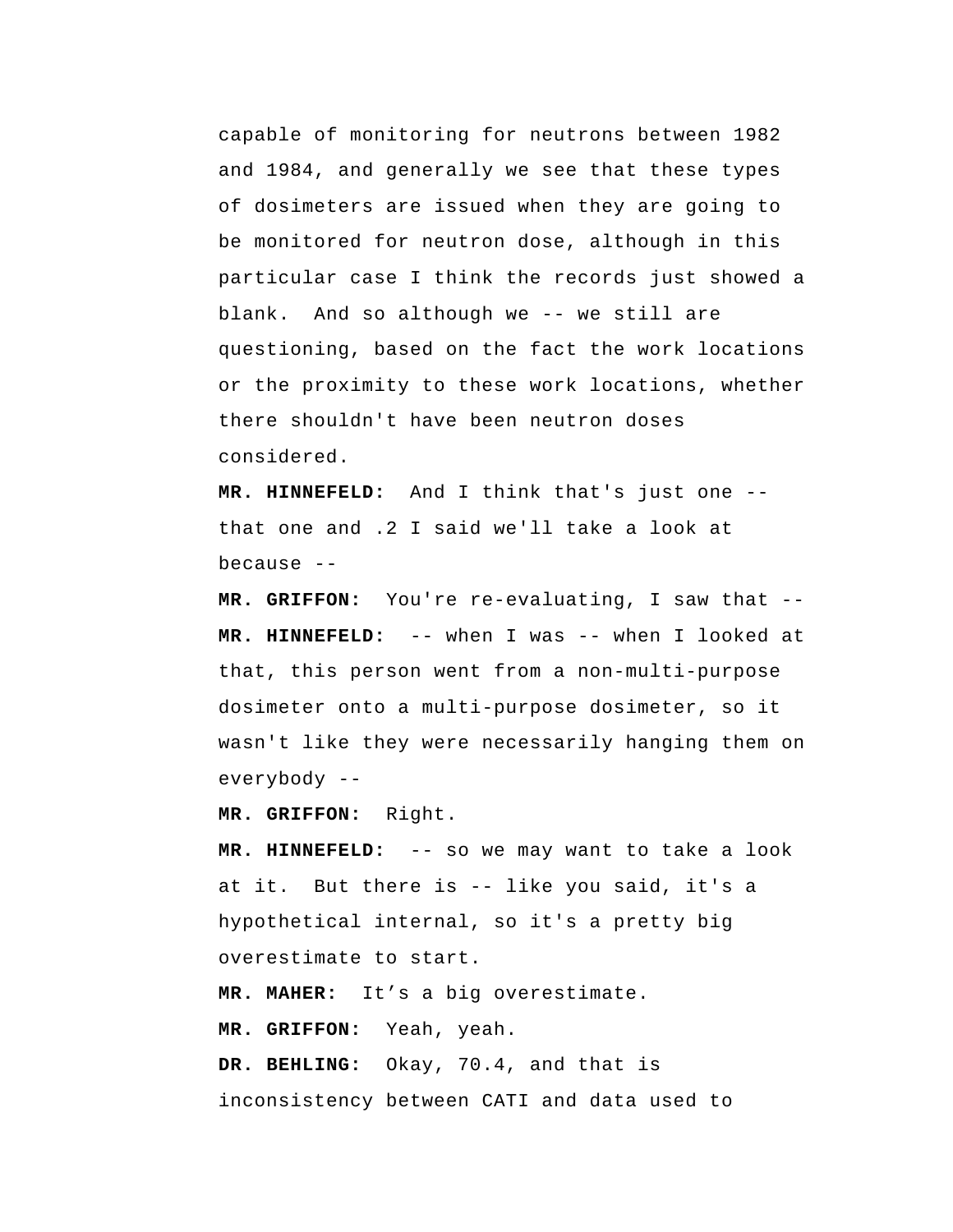assign dose. Let me quickly scan through here.  **MS. BEHLING:** This is a reiteration of the finding 70.3 where, again, the individual seemed to indicate that there -- I believe that's what this is -- that there was a potential for neutron exposure that wasn't calculated in this -- in this dose reconstruction.

 **DR. BEHLING:** Yes.

 **MS. BEHLING:** So 70.3 and 70.4 are discussing the same issue of the neutron dose.

 **MR. HINNEFELD:** And do you want to get into the neutron discus-- or the radon discussion at all, you know, --

 **DR. BEHLING:** Was there a potential for a radon -

 **MR. HINNEFELD:** -- the CATI, they -- they alarmed the -- the PCMs at -- we don't have an occupational source of radon at this part of Hanford and so we would consider that to be natural background --

 **DR. BEHLING:** Yeah, that -- that was --  **MR. HINNEFELD:** -- as far as the dose reconstruction. And you can alarm a -- if you're -- if you're talking about a count PCM, you can alarm then on natural -- natural background.  **DR. BEHLING:** Now would the radon exposure be considered occupational?

 **MR. HINNEFELD:** Not in an instance where it was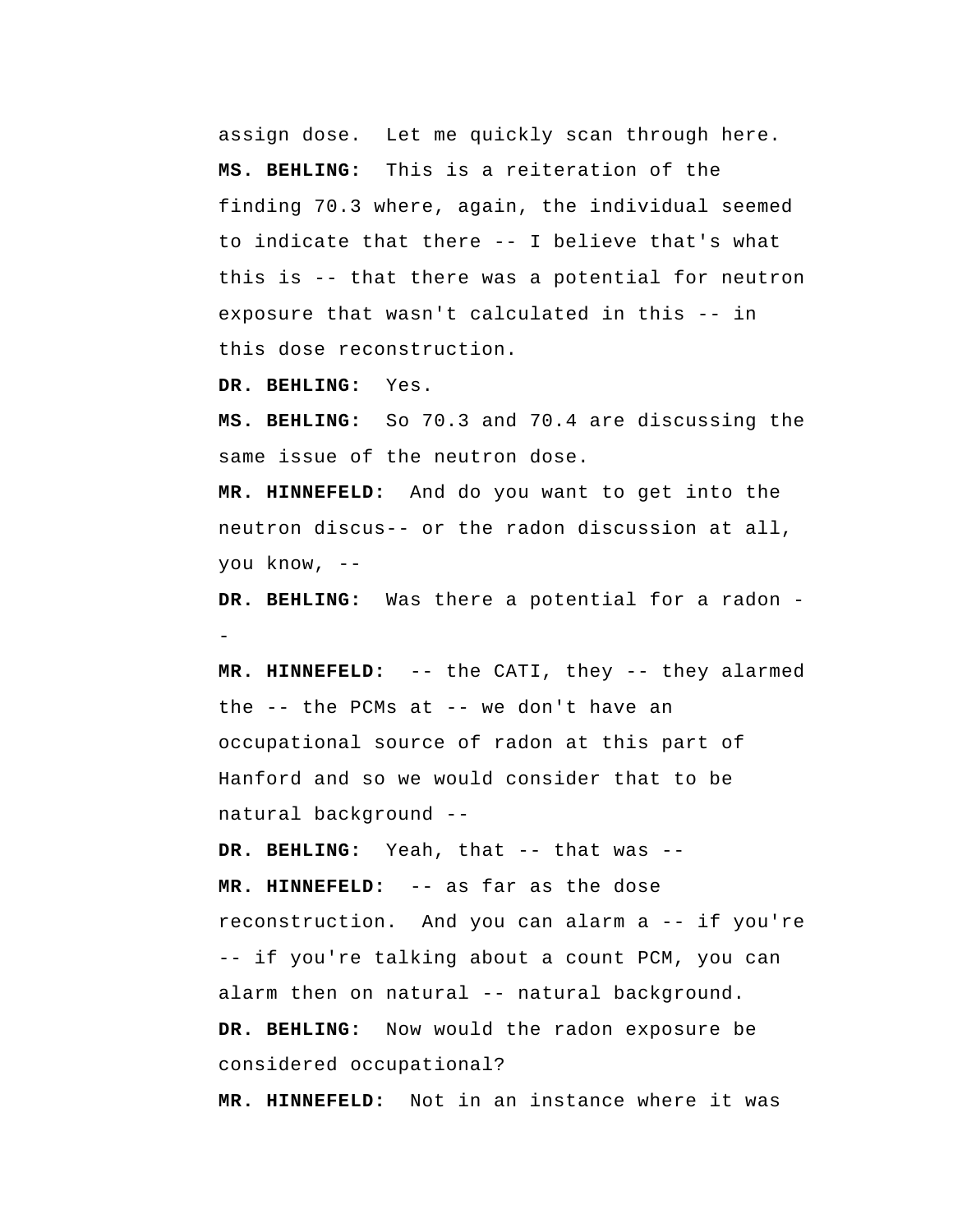naturally background. It is considered occupational in a couple of circumstances. **MR. MAHER:** Some sites it is.  **DR. BEHLING:** For instance, in the case of the Gerties and -- **MR. HINNEFELD:** Yes.  **DR. BEHLING:** -- other locations, wouldn't --  **MR. HINNEFELD:** There are -- **DR. BEHLING:** -- obviously you would have a natural source of radon --

**MR. MAHER:** Certainly (unintelligible) involved.  **DR. BEHLING:** -- but it's also considered in the dose reconstruction.

 **MR. HINNEFELD:** There are -- there are two circumstances when radon's included. One is when you have the occupational source of radon; in other words, you have radium, but -- and the other is when you are working in a workplace that's sort of unique to the complex. You know, it's -- it's -- you wouldn't be working in that kind of environment unless it were a tunnel drill-back at NTS and you're working in a tunnel or you're working in a Gravel Gertie where nuclear weapons are assembled. So in those --**MR. MAHER:** A unique -- unique feature of the work area.

 **MR. HINNEFELD:** Those are considered unique features of the AEC work and therefore we include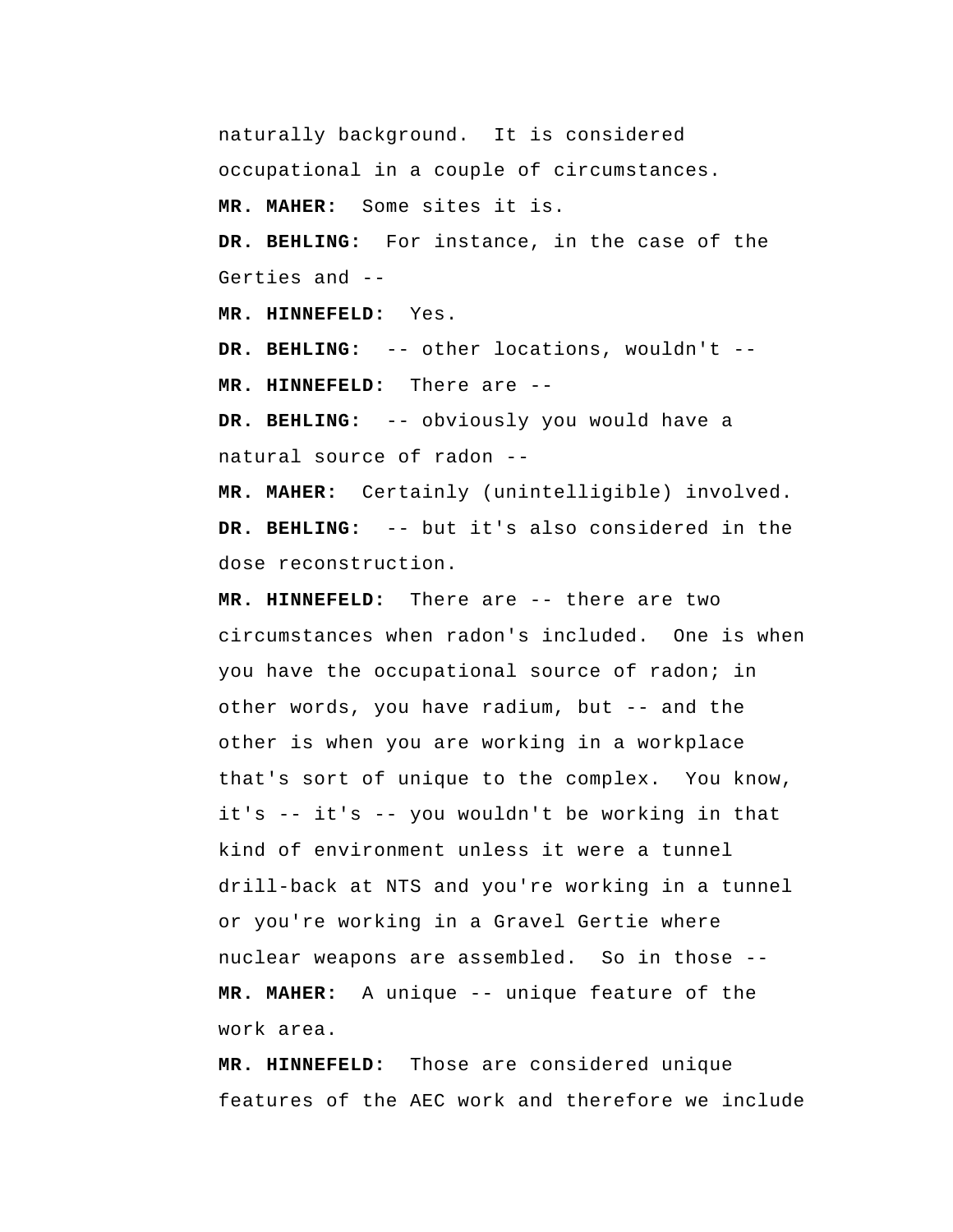radon in those. But just working in the basement of a building, we would not because a lot of people work in basements of buildings.

 **MR. GRIFFON:** Right.

 **DR. BEHLING:** Yeah, that was an issue raised by the claimant.

 **MR. HINNEFELD:** Right.

 **MR. GRIFFON:** I -- I -- can I understand the - the finding again? I'm looking at the little snapshot, but ingots I see between CATI and data used to assign neutron dose, and then we're talking about radon over here. Am I --

 **DR. BEHLING:** Well --

 **MR. HINNEFELD:** Well --

 **DR. BEHLING:** -- it all comes under the CATI.

 **MR. HINNEFELD:** -- it comes -- it's all in the CAT, it's all in the CAT.

 **MR. GRIFFON:** So it's two parts of --

 **MR. HINNEFELD:** Two parts things, yeah.

 **DR. BEHLING:** Okay. Can we go to

(unintelligible) --

 **MR. GRIFFON:** Can we talk about the neutron part of that? I mean --

 **MR. HINNEFELD:** Well, it's the same as 70.3.

 **DR. BEHLING:** Yeah.

 **MR. GRIFFON:** All right, got it.

 **MS. BEHLING:** Which NIOSH is -- NIOSH is going to reassess.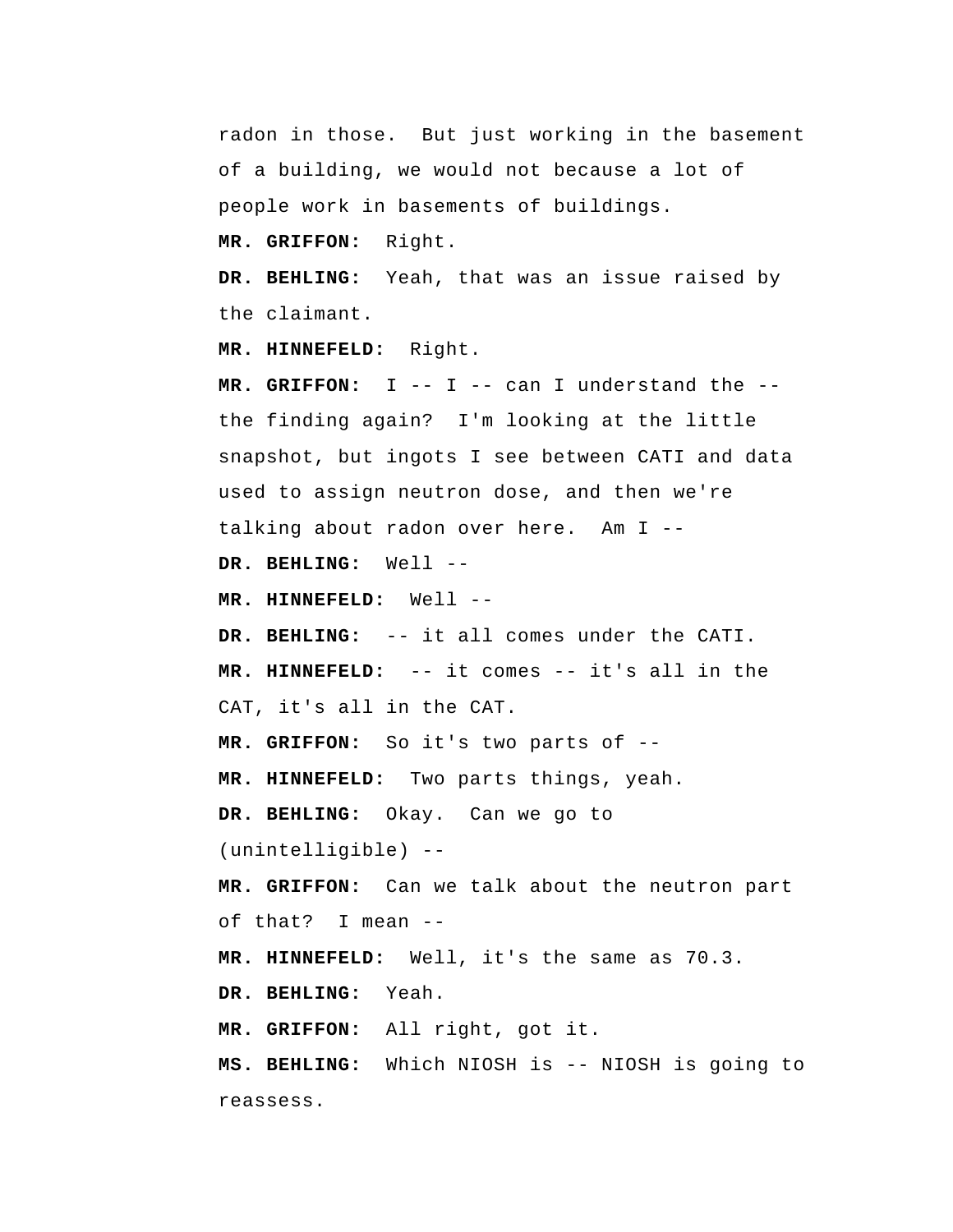**UNIDENTIFIED:** Going to reassess, right.

 **DR. BEHLING:** Okay, 71 is also a Hanford case.  **MR. GRIFFON:** Did this person -- I'm sorry to go back to 70.4. Did this person say that they had alpha alarms going off, is that what prompted this --

 **MR. HINNEFELD:** Yeah.

 **DR. BEHLING:** Apparently -- let me see here, this is -- let me see.

 **MR. GRIFFON:** Because I think we can agree on there was no source of --

 **DR. BEHLING:** She said --

-

 **MR. GRIFFON:** -- radon exposure, but --

 **DR. BEHLING:** I shouldn't say even any --

 **MR. GRIFFON:** -- how do we know radon was causing the alarm? I mean --

DR. BEHLING: Portal -- portal monitors were set off, and that suggested exposure to radon, radon daughters. One of the daughters is a 360 keV photon that oftentimes gets mistaken for iodine-131 in a reactor facility, and so I guess perhaps one of the short-lived gamma-emitters was -- was triggering alarms, portal alarms.

**MR. MAHER:** (Unintelligible) happens a lot in power plant (unintelligible) --  **DR. BEHLING:** We had at Three Mile Island --

**MR. MAHER:** -- poly-- polyester suits, you know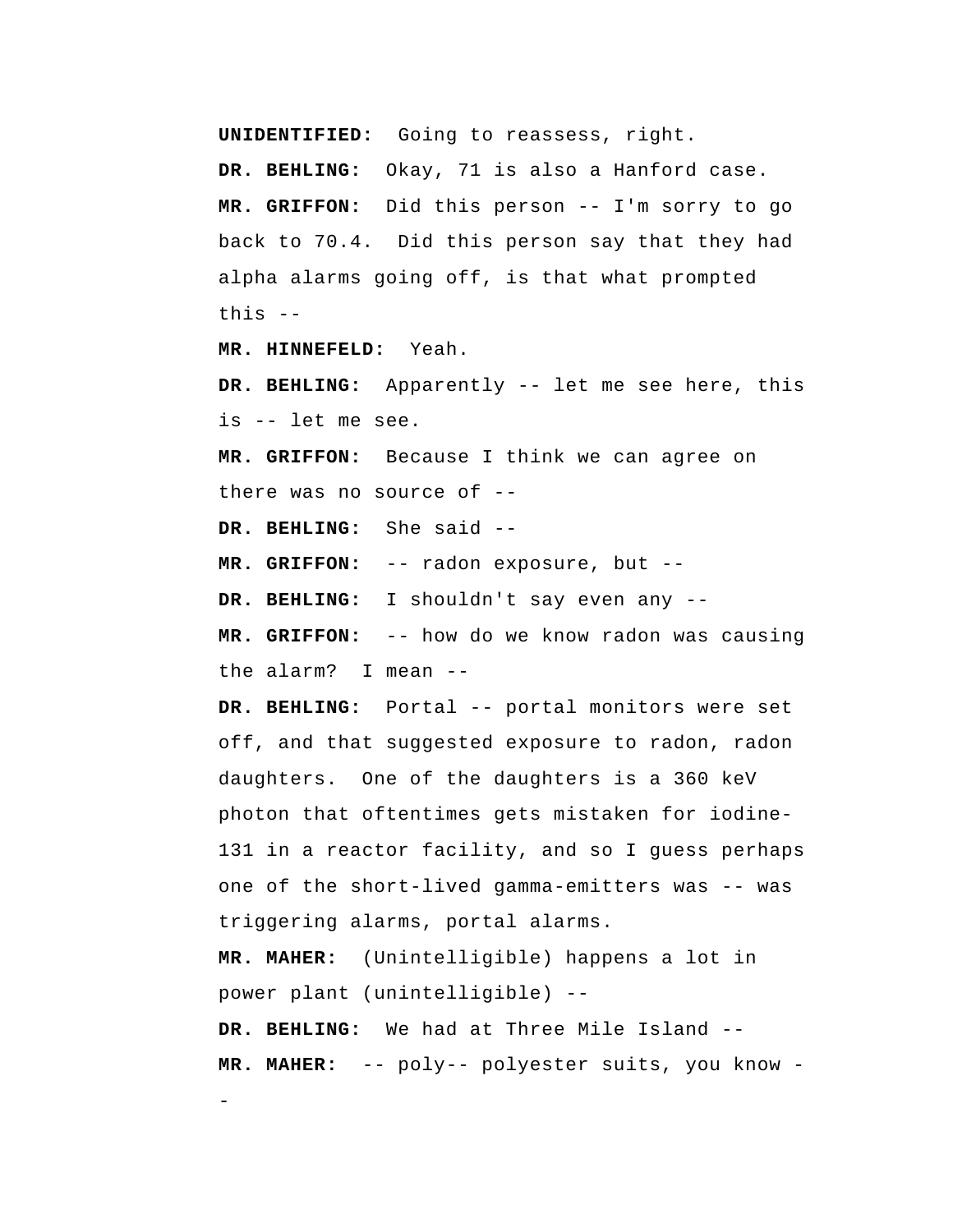**DR. BEHLING:** Yes, yes --

**MR. MAHER:** -- stick to the --

 **DR. BEHLING:** Yeah, in the Redding Prong area we would have people come in first thing in the morning for a whole body count and they would set off or give a false positive for iodine and it would turn out to be radon.

 **MR. GRIFFON:** No, I -- I know theoretically this can and does happen, but how do we know --  **MR. HINNEFELD:** She attributes it to that on the CATI.

 **MR. GRIFFON:** Oh, she attributed it in the CATI -

 **MR. HINNEFELD:** She said --

 **MR. GRIFFON:** -- okay --

 **MR. HINNEFELD:** -- the alarms were set off because of radon.

 **MR. GRIFFON:** Okay, that's fine.

**MR. MAHER:** That's probably what the technician around the (unintelligible) kind of told (unintelligible), you know, (unintelligible) --  **MR. HINNEFELD:** Well, it's easy to -- it's easy to tell if you make them stand there for 30 minutes.

 **MR. GRIFFON:** Go ahead on to 71 -- 71.  **DR. BEHLING:** Okay, the next one is 71, it's another Hanford case. If you have the background, Kathy, is this a overestimate -- yes,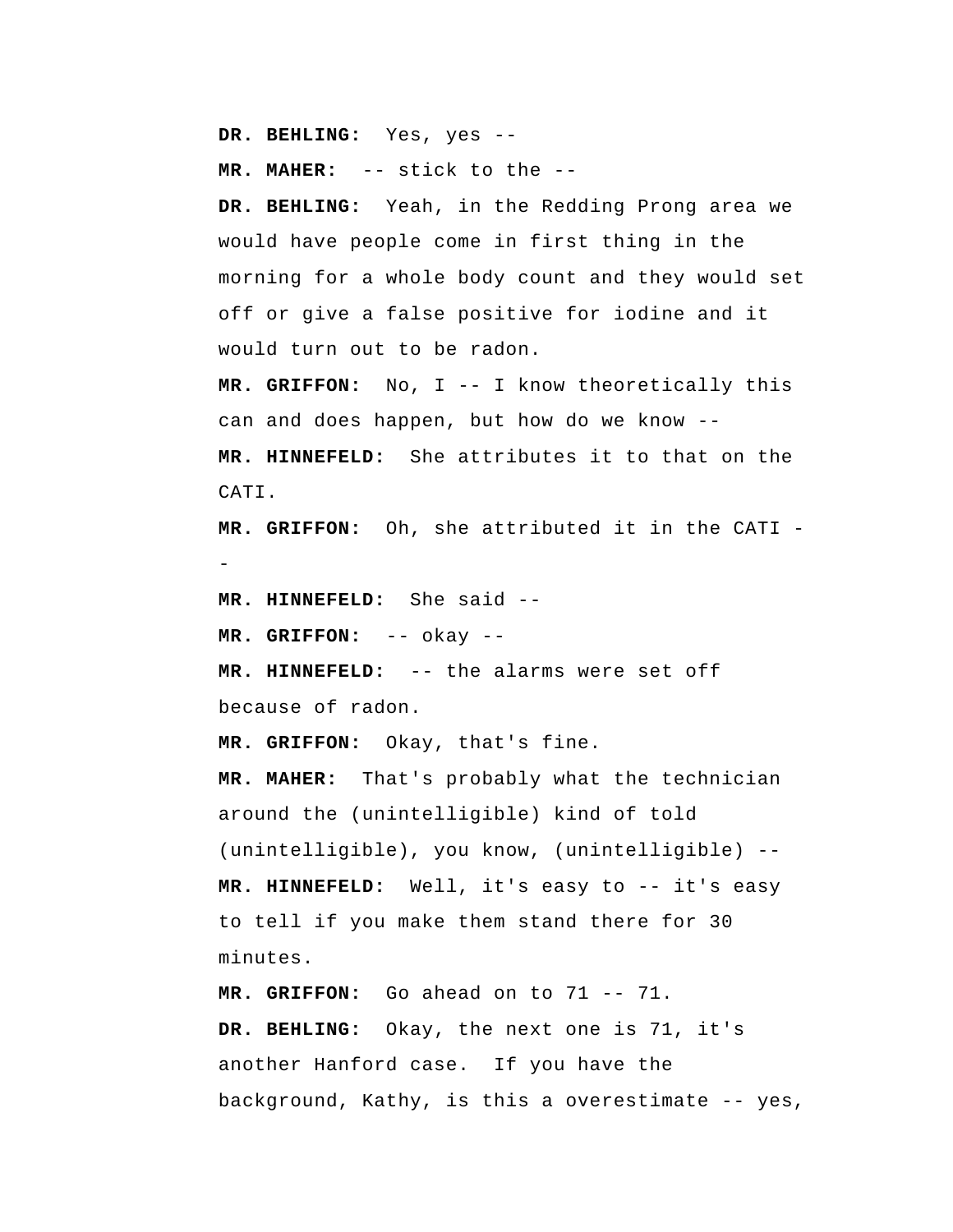it is.

 **MS. BEHLING:** Yes, it is. I was going to say, let's, for the rest of these, indicate that - whether they're overestimates or underestimates, and this was an overestimate.

 **DR. BEHLING:** Yeah, the POC was very, very low in spite of the overestimate, so we can look at these issues with -- with a questionable need to -- to address these more serious infractions, other than the fact that they were findings.  **MS. BEHLING:** And actually the first finding, again, although we're only dealing with a small dose here, we realize, but to be technically correct when we look through all of the DOE records there was a 30-millirem dose identified in 1980 that was not accounted for in the IREP input sheet.

 **DR. BEHLING:** Yes.

 **MR. HINNEFELD:** We agree.

 **MS. BEHLING:** Okay.

 **DR. BEHLING:** Okay.

 **MS. BEHLING:** And again, we're back to the same issue of also failed to account for recorded photon dose uncertainty.

 **DR. BEHLING:** That's finding number 71.2, so again, we've discussed that before. Finding 71.3, failure to account for all occupational medical exposures. There were three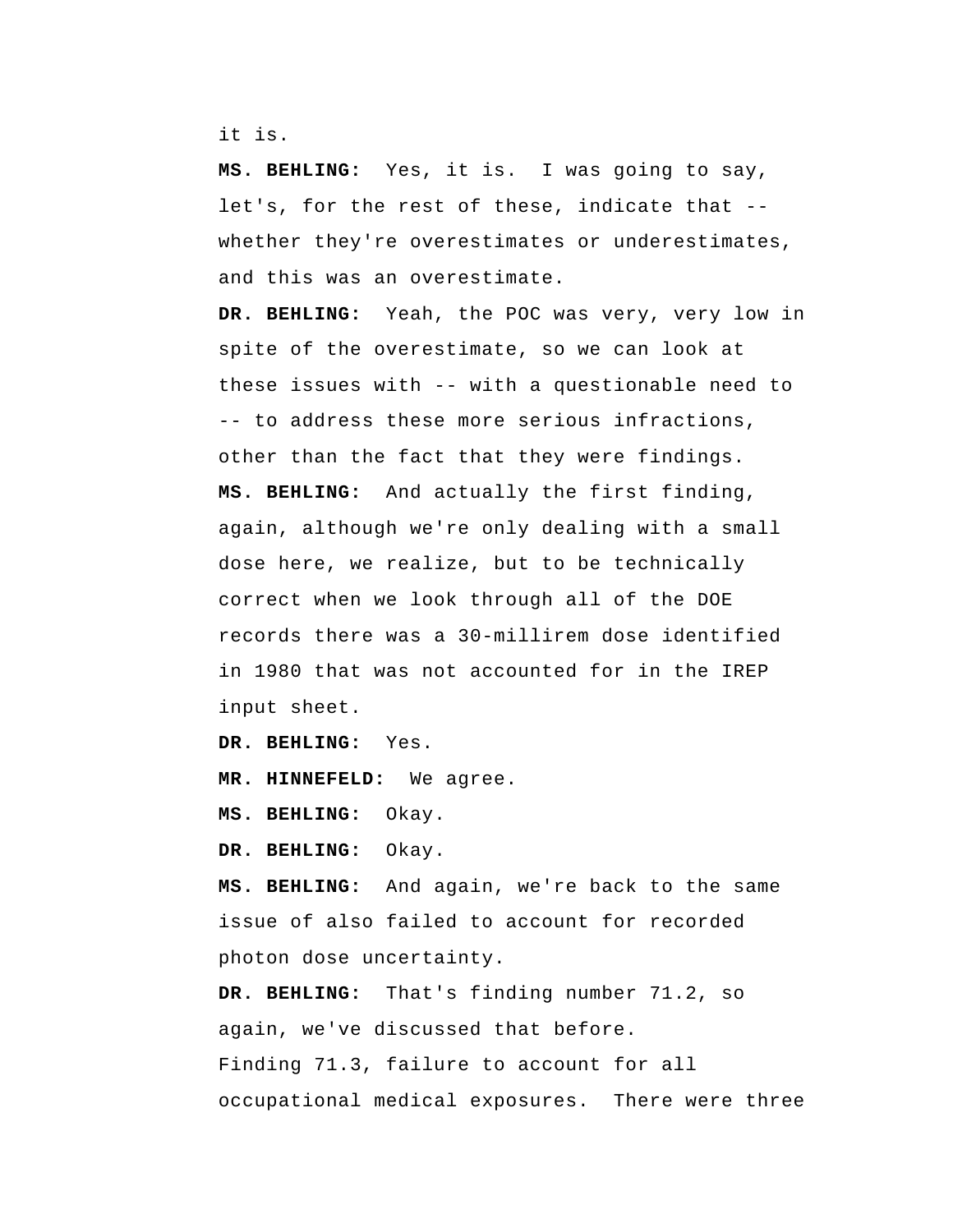years of occupational medical exposures that were not included, and these doses were relatively minor. Now let's see, what does it say here.  **MR. HINNEFELD:** Well, the DR said as part of its overestimating --

 **DR. BEHLING:** Yeah.

 **MR. HINNEFELD:** -- approach, it assigned one every year.

 **DR. BEHLING:** Yeah, and -- and --

 **MR. HINNEFELD:** And it actually didn't.

 **DR. BEHLING:** Yeah.

 **MR. HINNEFELD:** It left out three years. We've got the records and the person didn't get that.  **DR. BEHLING:** Yeah, it still assigned more - it's consistent with -- with the statement "for all years," it's inconsistent --

**MR. MAHER:** With every year.

 **DR. BEHLING:** -- with every year, so --

**MR. MAHER:** So it's still an overestimate, though.

 **DR. BEHLING:** -- it's still an overestimate, so -

 **MR. HINNEFELD:** It should have coincided -- you know, and it's an overestimating approach so the POC's not very high. The dose reconstruction should have coincided with the language in the dose reconstruction.

 **DR. BEHLING:** Inappropriate --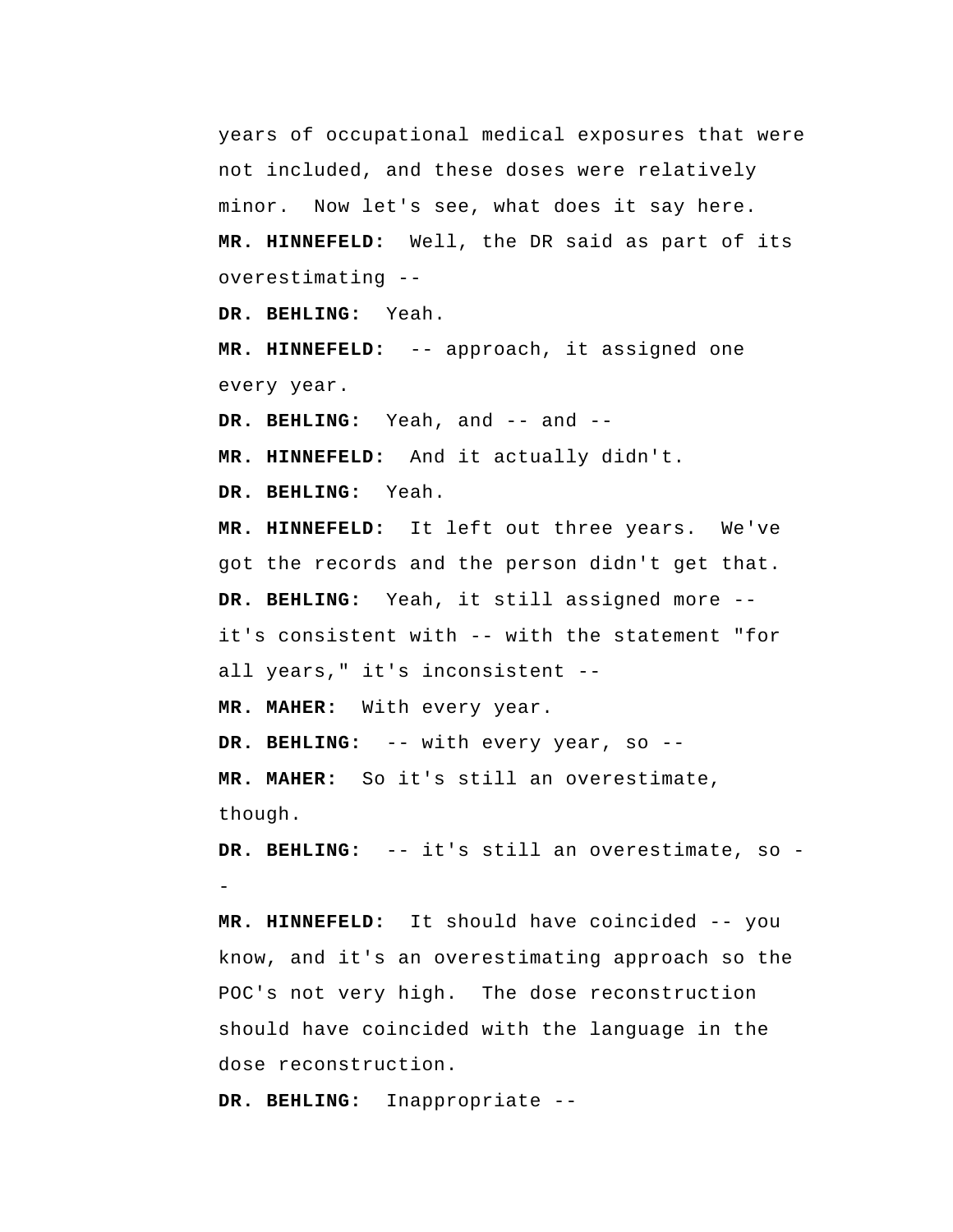**MR. GRIFFON:** No further action on that?  **DR. BEHLING:** If the wording --

 **MS. BEHLING:** This particular case -- this is another one of those reoccurring themes where when they ran the OTIB-2 workbook, the hypothetical intake, they used the colon as the highest non-metabolic organ as opposed to the actual --

 **DR. BEHLING:** Cancer.

 **MS. BEHLING:** -- the actual tissue of interest for this particular case. And again, this resulted in a fairly significant overestimate of the dose.

 **DR. BEHLING:** And again, it's mostly for the optics, when a person reviews this and says we assessed it for colon, if the emphasis is stated that this colon dose is actually greater than your cancer dose, they might say well, maybe you got the wrong person. And -- and clearly the hypothetical does allow for the particular cancer in question to be run.

 **MR. GRIFFON:** And the other -- and the other reason is important, we discussed many times, is if they come down with another cancer. I don't know if this person's --

 **MR. HINNEFELD:** Right.

 **MR. GRIFFON:** -- still alive.

 **MR. HINNEFELD:** Right.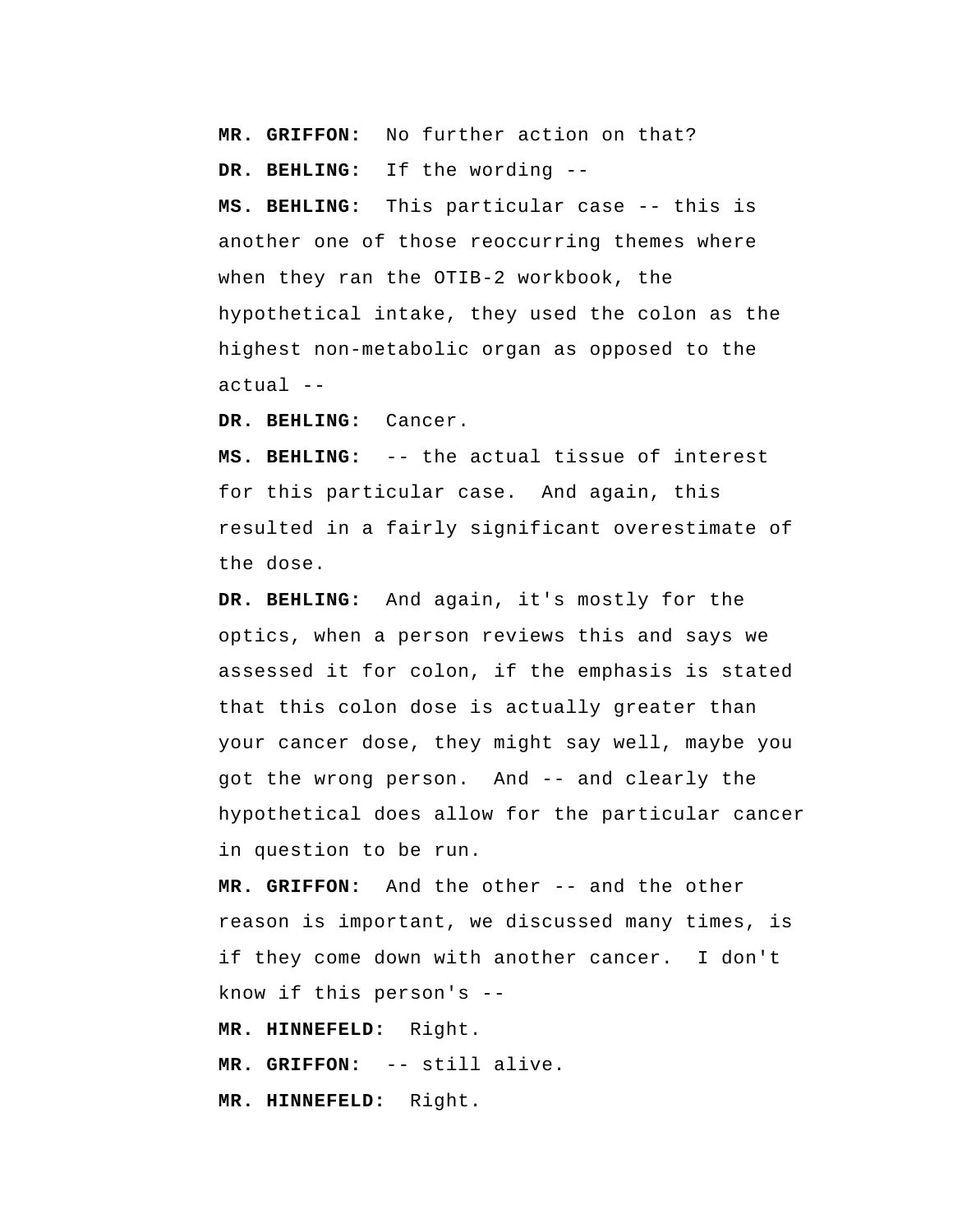**MR. GRIFFON:** In this case was 12.377 the dose or was it 18.(unintelligible).

 **MS. BEHLING:** 12.377 was the dose calculated based on the colon.

 **MR. GRIFFON:** Okay.

 **DR. BEHLING:** Yeah.

 **MR. GRIFFON:** Okay.

 **DR. BEHLING:** And it was --

 **MR. GRIFFON:** I read it, it was an overestimate

of  $12$  or  $-$  or  $-$  okay.

 **DR. BEHLING:** No, no.

 **MS. MUNN:** Overestimated by that much.

 **DR. BEHLING:** Yeah, the -- the --

**MR. MAHER:** And that was -- that was typical of OTIB-5 at that point, you know, years ago.

 **MR. GRIFFON:** Yeah, yeah, yeah, we've found that before. Okay.

 **DR. BEHLING:** And again, as I said, it is the hypothetical intake that drives this whole dose reconstruction.

 **MS. BEHLING:** I agree.

 **DR. BEHLING:** Looking at the Table 1 here of the 15 and a half rem assigned to the organ dose, fully 12 -- 12 of those 15 and a half was based on a hypothetical. So these errors that we identified are trivial when you compare it to the generous assignment of hypothetical intake and therefore they have limited significance.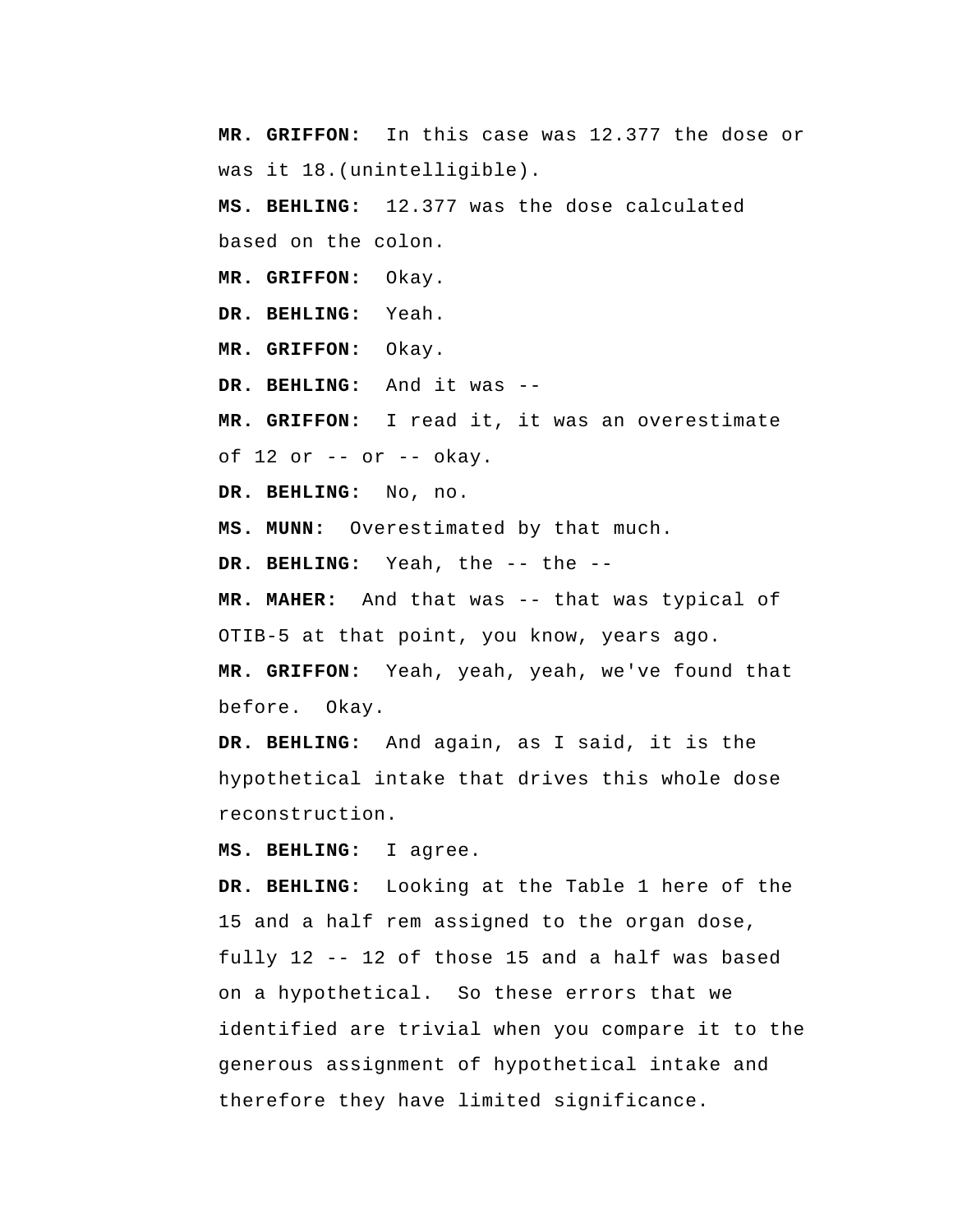**MR. GRIFFON:** And 72.

 **DR. BEHLING:** Okay, 72 is a -- another Hanford dose reconstruction case. This was a minimized dose reconstruction and therefore you attempt to minimize or underestimate dose or only partially reconstruct dose, and on the basis of a partial dose reconstruction the claim was obviously compensated and -- do we even have any findings here?

 **MS. BEHLING:** Yes.

 **MR. GRIFFON:** Yeah. This has come up before, too, this derivation --

 **MS. BEHLING:** Yes, it has, this is the inappropriate method used for deriving the recorded shallow dose.

 **DR. BEHLING:** Oh, yeah, yeah.

 **MS. BEHLING:** Go ahead.

 **DR. BEHLING:** No, I'm actually -- I just got to the page, Kathy. If you have the answer, go ahead.

 **MS. BEHLING:** Okay. Well, I believe in this particular case it -- and I'm -- I'm also just getting there, but the Appendix B of the implementation guide indicates that when you do have a shallow dose, a -- a seven milligram dose, that you should just use that shallow dose for your skin dose as opposed to -- see what they used here, did they use a photon dose and apply a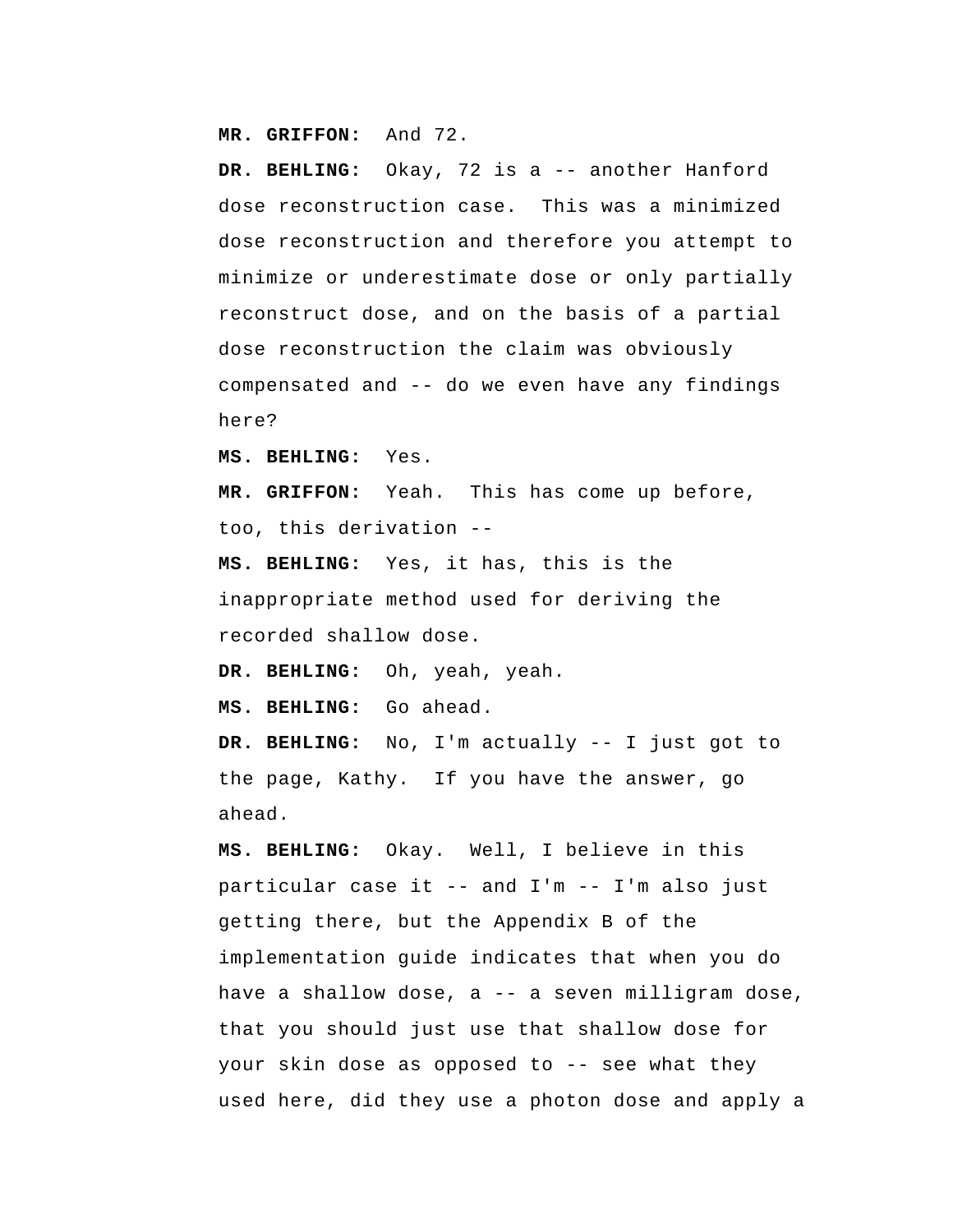```
DCF?
```
 **MR. HINNEFELD:** I think --

 **DR. BEHLING:** What they did was use the 1,000 milligram deep dose and then applied a DCF, as opposed to just using the shallow dose and saying okay, this is the number; we don't have to have a DCF.

 **MR. HINNEFELD:** I think what the -- I think what the DR did was identify the electron component of the shallow dose, which is a step that you say should really not --

 **DR. BEHLING:** It's minimizing the dose --

 **MR. HINNEFELD:** Yeah.

 **DR. BEHLING:** -- but it's an unnecessary step when you're trying to be efficient.

 **MR. HINNEFELD:** Yeah, well, some people might argue no, because the Radiation Effectiveness Factors are different for electrons than they are for 30 to 250 keV electrons.

 **DR. BEHLING:** But it's counter to a minimized dose where you're trying to say --

 **MR. HINNEFELD:** We should have just put it in there.

 **DR. BEHLING:** -- hey, (unintelligible) efficient.  **MR. HINNEFELD:** He could have just put the shallow dose in it and made it  $-$ - you know, just called it all electrons, for instance.

 **DR. BEHLING:** Well, we've encountered this issue,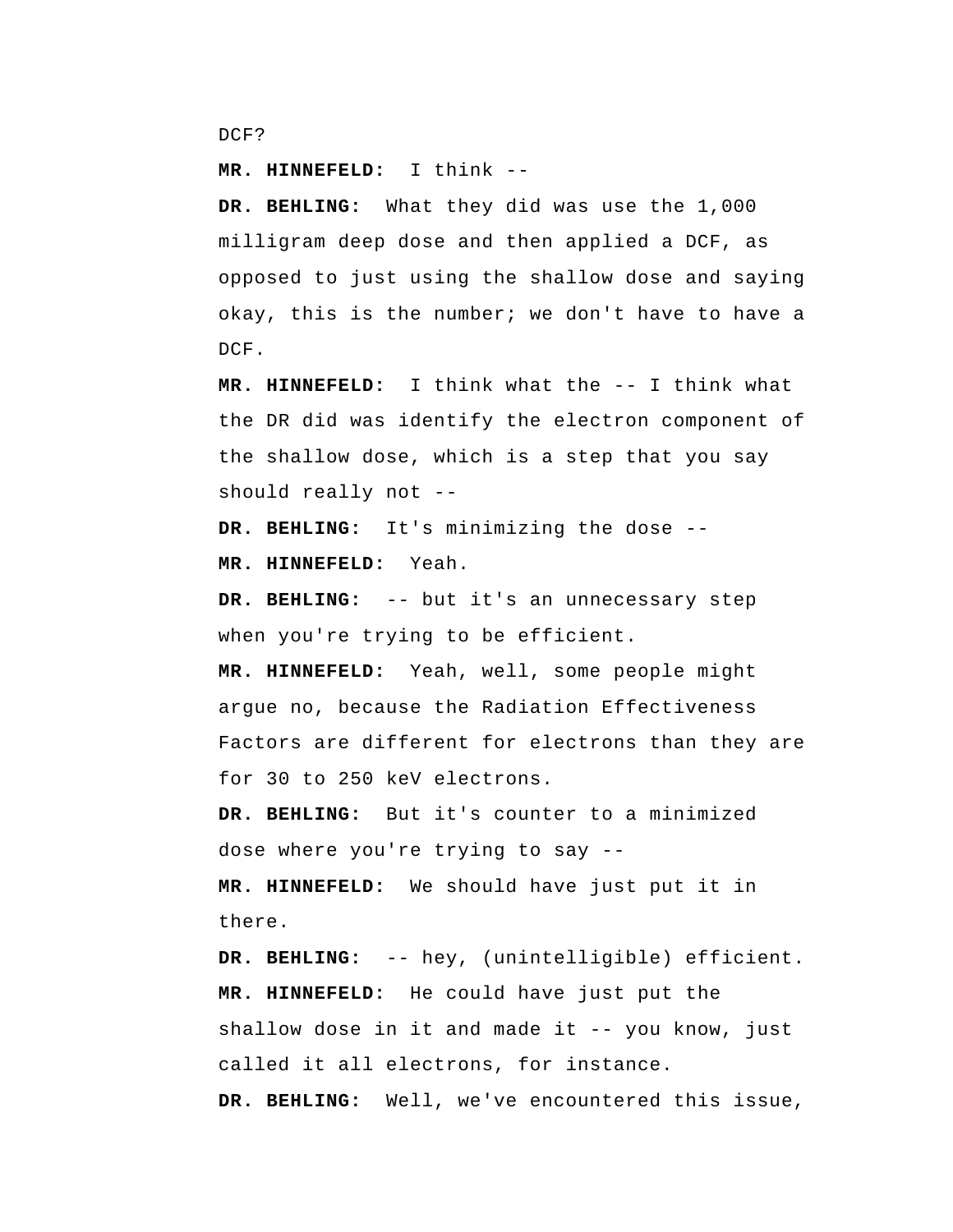however, in instance where it was not necessary an -- an overestimate where we sort of say just use -- and -- and Appendix B in the implementation guide clearly states if there is a shallow dose, assign that.

 **MR. HINNEFELD:** Right, and -- and there may be a need to apportion it, though, in a best estimate, be-- especially if your components are 30 to 250 elec-- photons because the Radiation Effectiveness Factor is different --

 **DR. BEHLING:** I know.

 **MR. HINNEFELD:** -- for that than it is for electrons, so there may -- you could use it as the number, that's the dose number. You still may need some way to apportion it between the photons and the electrons. It this case it was considered all -- it could have been done (unintelligible) just call it all electrons.  **DR. BEHLING:** There's a second one area -- yeah, 72.2, again, the issue of uncertainty.  **MS. BEHLING:** And actually in this particular case we realized that for efficiency, you know, you could disregard the uncertainty. However, it was entered again as a constant and I believe that parameter two had a value of two, and again, which we've discussed earlier, is just part of a template that -- it just looked strange to us when we look at the IREP sheet.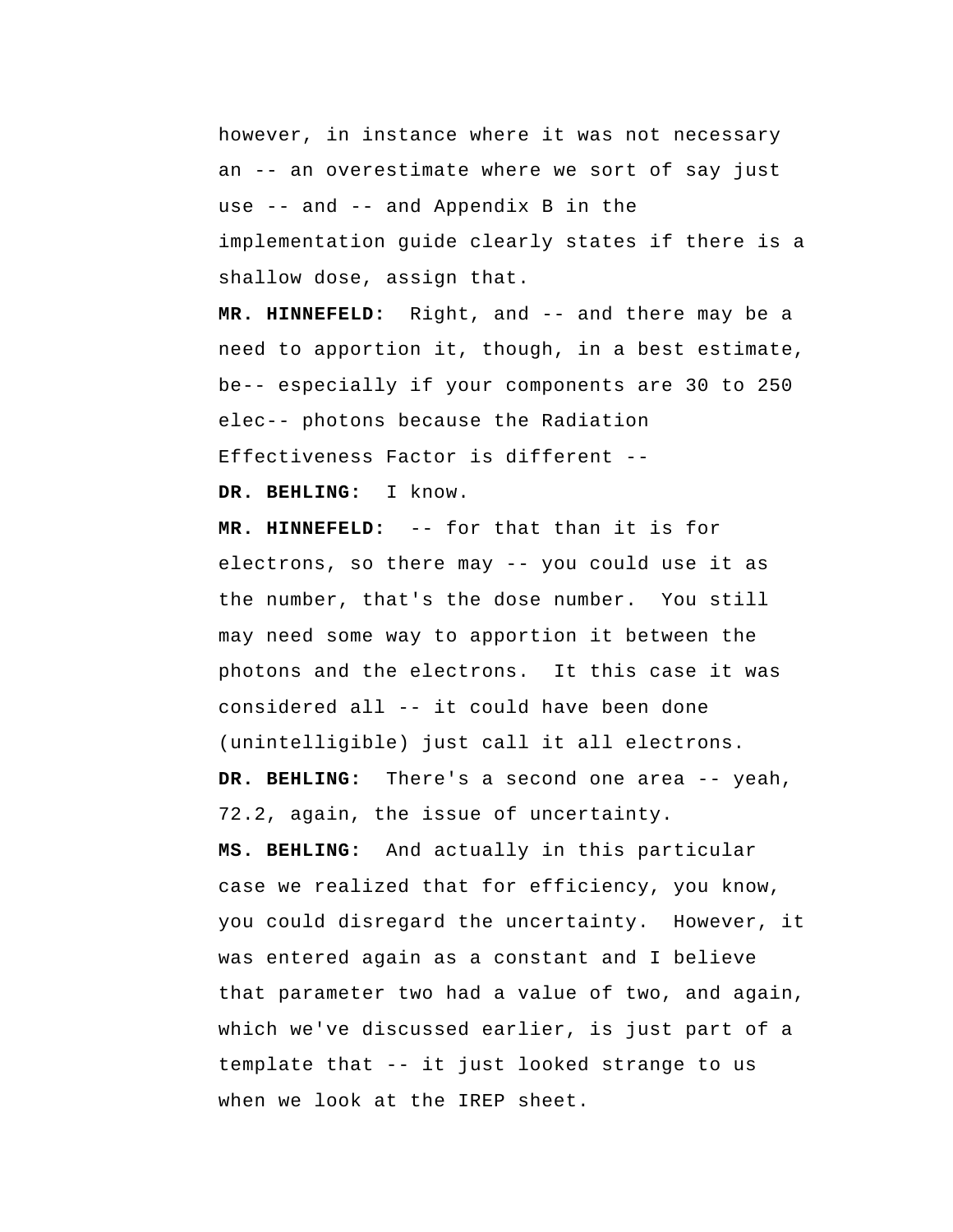**MR. HINNEFELD:** Right.

 **DR. BEHLING:** And in general, when you have a minimized dose, you ignore uncertainty to begin with.

 **MS. BEHLING:** Yes.

 **DR. BEHLING:** You say --

 **MR. HINNEFELD:** Well --

 **DR. BEHLING:** -- we'll just go with the lower dose and forget uncertainty, so that's a standard protocol for -- for a minimized dose.

 **MR. HINNEFELD:** Yeah, and -- and the DR did enter it as a constant. It is identified as a constant value, it's just that that (unintelligible) for those (unintelligible) twos in parameter two.

 **MR. GRIFFON:** Yeah.

 **DR. BEHLING:** Okay, case 73, a Y-12 case. This person had two cancers.

 **MS. BEHLING:** It was an overestimate of the dose.  **DR. BEHLING:** Yeah, an overestimate, and a POC that was very modest, a little more than half of the required dose to be compensated.

 **MS. BEHLING:** The first two findings are these findings that we've discussed over and over again. That is very typical when the dose reconstructor is using either OTIB-8 or OTIB-10 and their misinterpretation of that.

 **DR. BEHLING:** Yeah, this is what I think Stu is getting sick and tired of hearing us talk about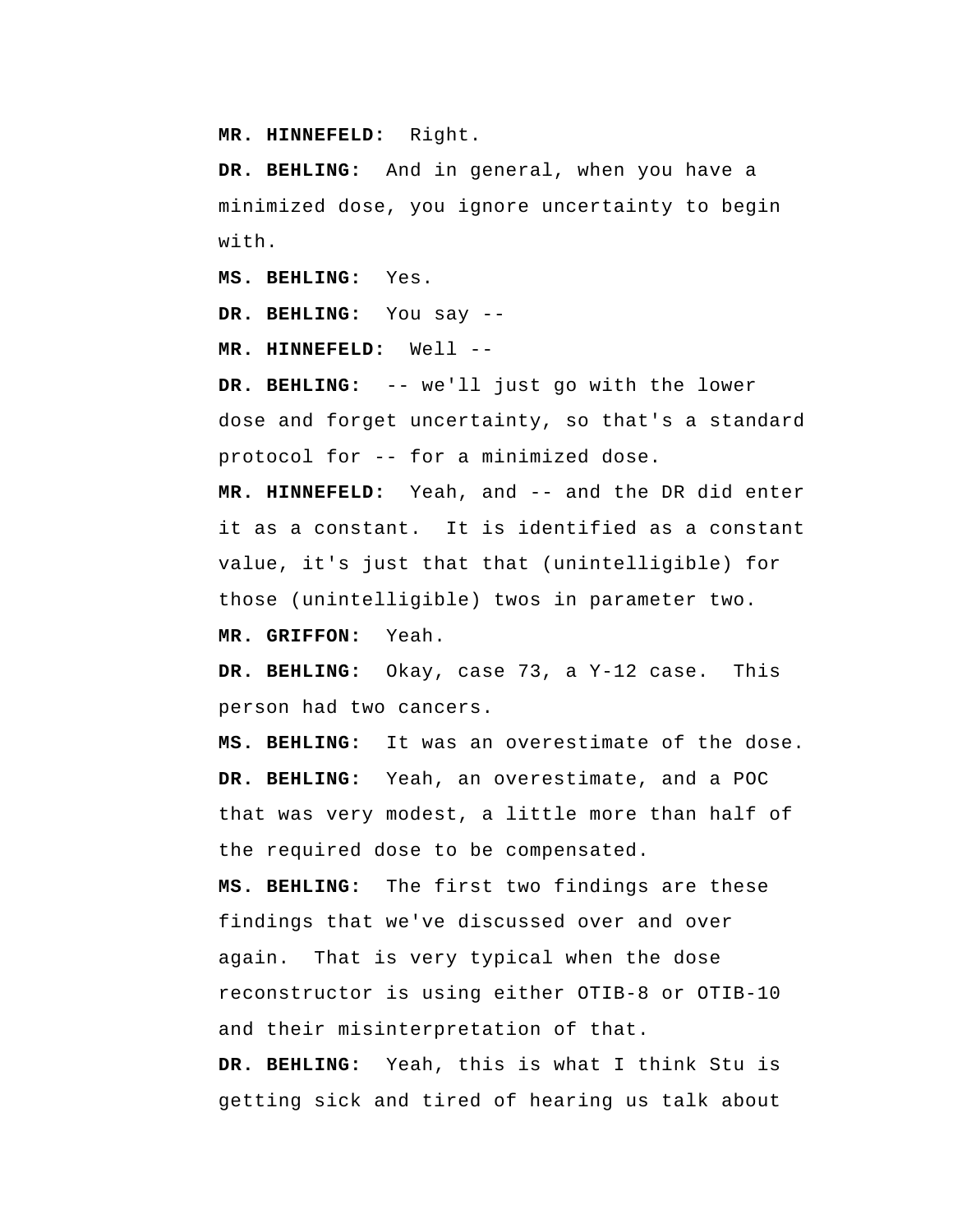it. We call it the poster boy (unintelligible).  **MS. BEHLING:** We also realize that OTIB-8 and OTIB-10 have been modified --

 **MR. HINNEFELD:** Yeah.

 **MS. BEHLING:** -- and then it should correct this problem.

 **MR. HINNEFELD:** Yeah.

 **MS. BEHLING:** You want to go into the -- to --

 **MR. GRIFFON:** No.

 **MS. BEHLING:** -- the actual problem on these two ca-- on these two findings?

 **MR. GRIFFON:** I don't think we need to.

**UNIDENTIFIED:** There's no action.

 **MR. GRIFFON:** On -- on these case-- on these first two, do -- would you still use TIB-8 or would you use the Y-12 coworker models that you have?

 **MR. HINNEFELD:** Well, this is an ORNL case.

 **DR. BEHLING:** This is an overestimate.

 **MS. MUNN:** An overestimate.

 **MR. GRIFFON:** It's ORNL?

 **MS. BEHLING:** No.

 **MR. HINNEFELD:** We -- we -- I -- we could still use --

 **MR. GRIFFON:** Oh, it says ORNL/Y-12 in my (unintelligible).

 **MR. HINNEFELD:** Oh, okay, maybe it's both.  **MR. GRIFFON:** Is it both or is it --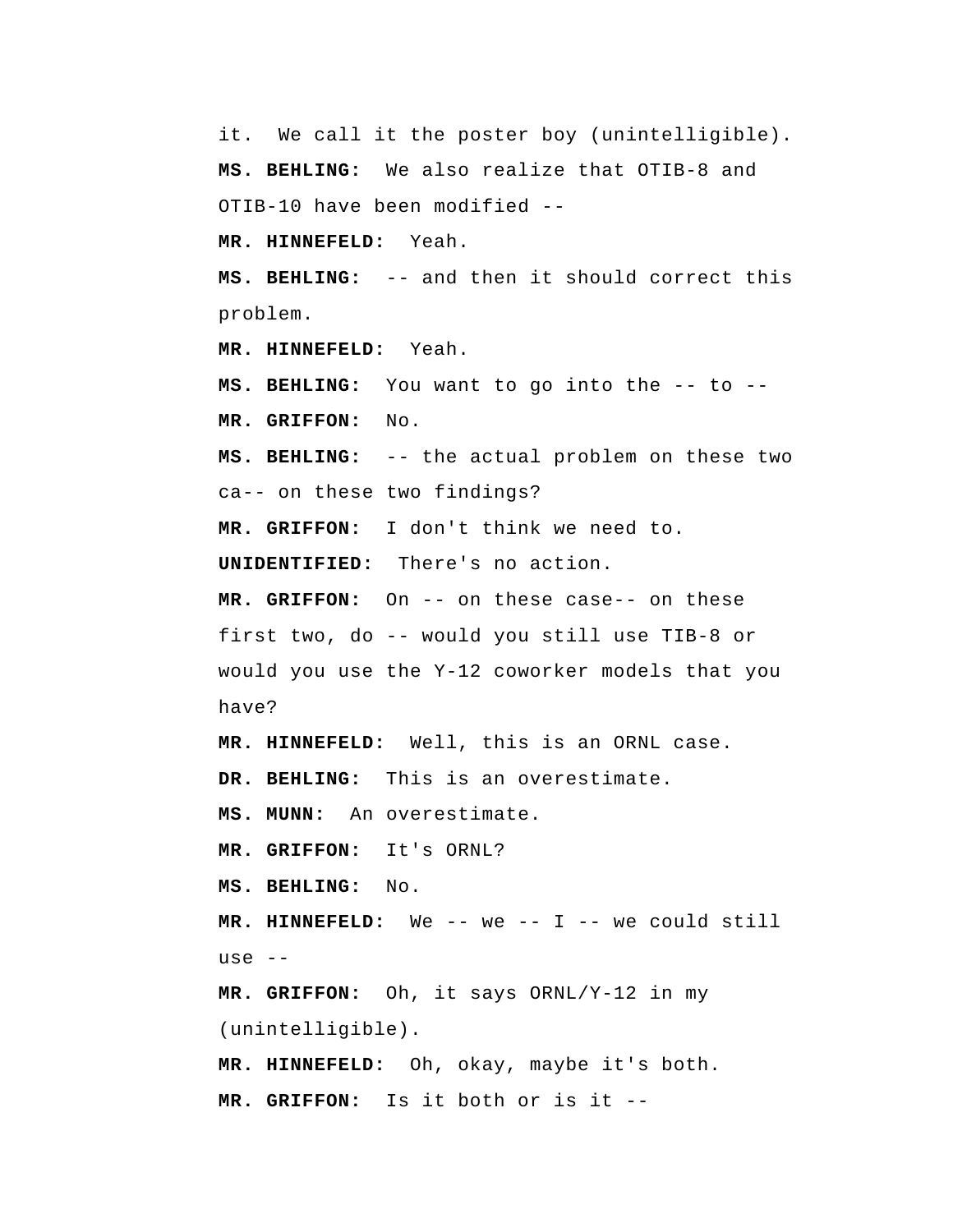**MR. HINNEFELD:** We -- we could use both. We could still use TIB-8.

 **MR. GRIFFON:** Yeah.

 **MR. HINNEFELD:** We could, or we could use the coworker --

 **MR. GRIFFON:** Right? Okay.

 **MR. HINNEFELD:** I mean if -- if it's going to be a relatively low POC with -- using TIB-8, we just might go ahead and --

 **MR. GRIFFON:** Where -- what is this -- what is this case from? Is it Y-12 or ORNL?

 **DR. BEHLING:** It's Y-12.

 **MR. HINNEFELD:** It's both.

 **MR. GRIFFON:** Or both? It's both.

 **DR. BEHLING:** Oh, yeah, yeah, it is both.

 **MS. BEHLING:** Both.

 **MS. MUNN:** There's really no action here.

 **DR. BEHLING:** No.

 **MR. HINNEFELD:** Right, we've addressed it else - we've addressed it elsewhere.

 **MR. GRIFFON:** It's already been addressed, yeah.  **DR. BEHLING:** TIBs have been revised to be more clear.

Are we on 73.2, Kathy?

 **MS. BEHLING:** 73.3 now.

 **DR. BEHLING:** 73.3, okay.

 **MS. BEHLING:** Because the first two findings were both associated with --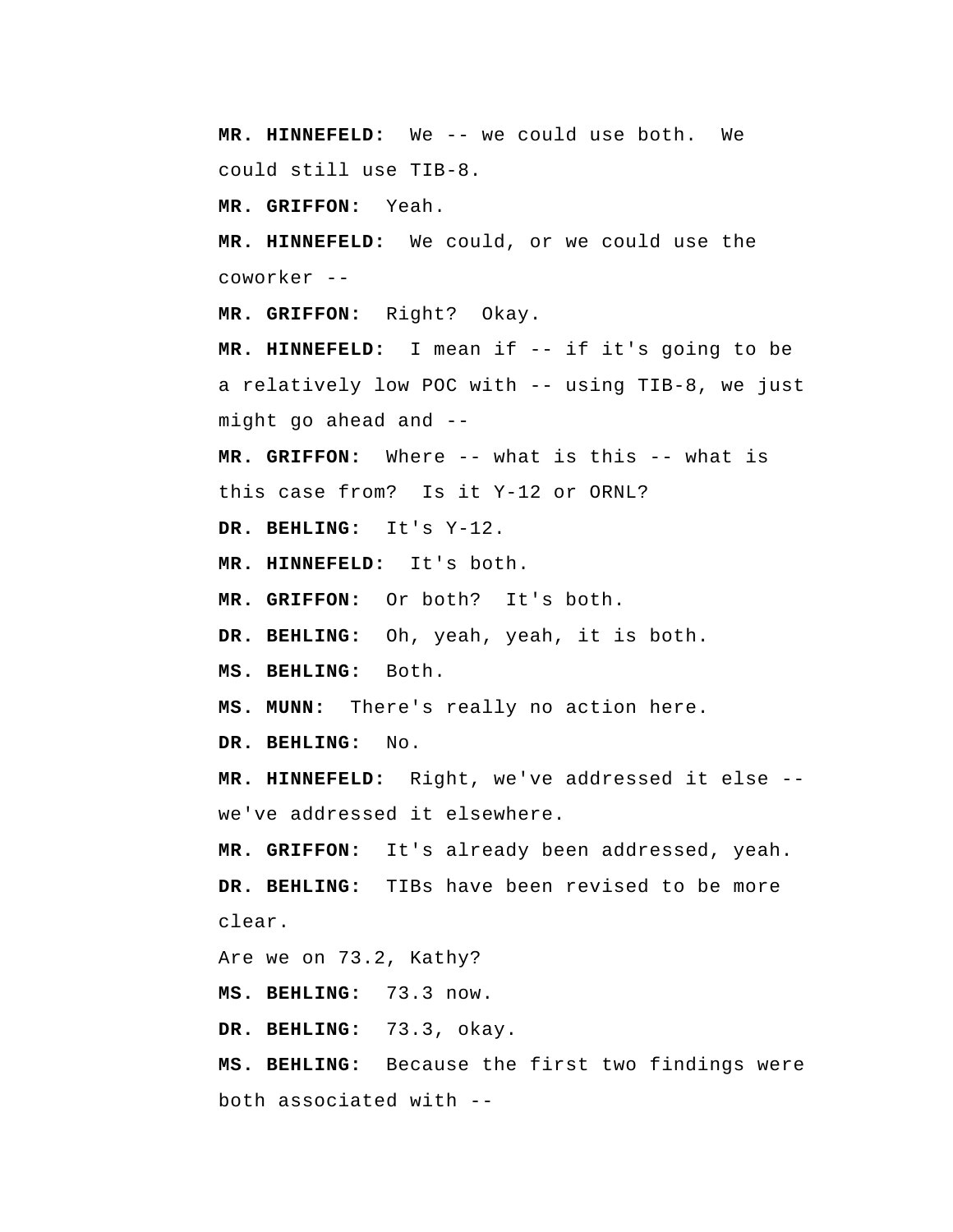**DR. BEHLING:** Yeah.

 **MS. BEHLING:** -- the calculation of the -- the missed dose and then the uncertainty associated with that, and they were both associated with misinterpreting TIB-8, so we're on to 73.3.  **DR. BEHLING:** Yeah, here again it was a willful assumption to assign missed dose for 73.3 where data suggests that that was really excessive and unnecessary.

 **MR. HINNEFELD:** Yeah, they assumed that 12 badge exchanges --

 **DR. BEHLING:** Yes --

 **MR. HINNEFELD:** -- when the records indicate four.

 **DR. BEHLING:** -- quarterly.

 **MR. HINNEFELD:** Yeah.

 **DR. BEHLING:** So again, it just -- you know, our feeling is if you have the real number, don't necessary inflate it beyond what's reasonable.  **MR. GRIFFON:** And this individual -- this individual wasn't in the production areas in these facilities, doesn't seem like it.  **MR. HINNEFELD:** Well, could have been. Looks like he was a maintenance craftsman, probably in and out. Indicates that (unintelligible) was in some of the production areas, but was -- I believe was monitored full time. And the -- the cancers are not -- they have relatively low risk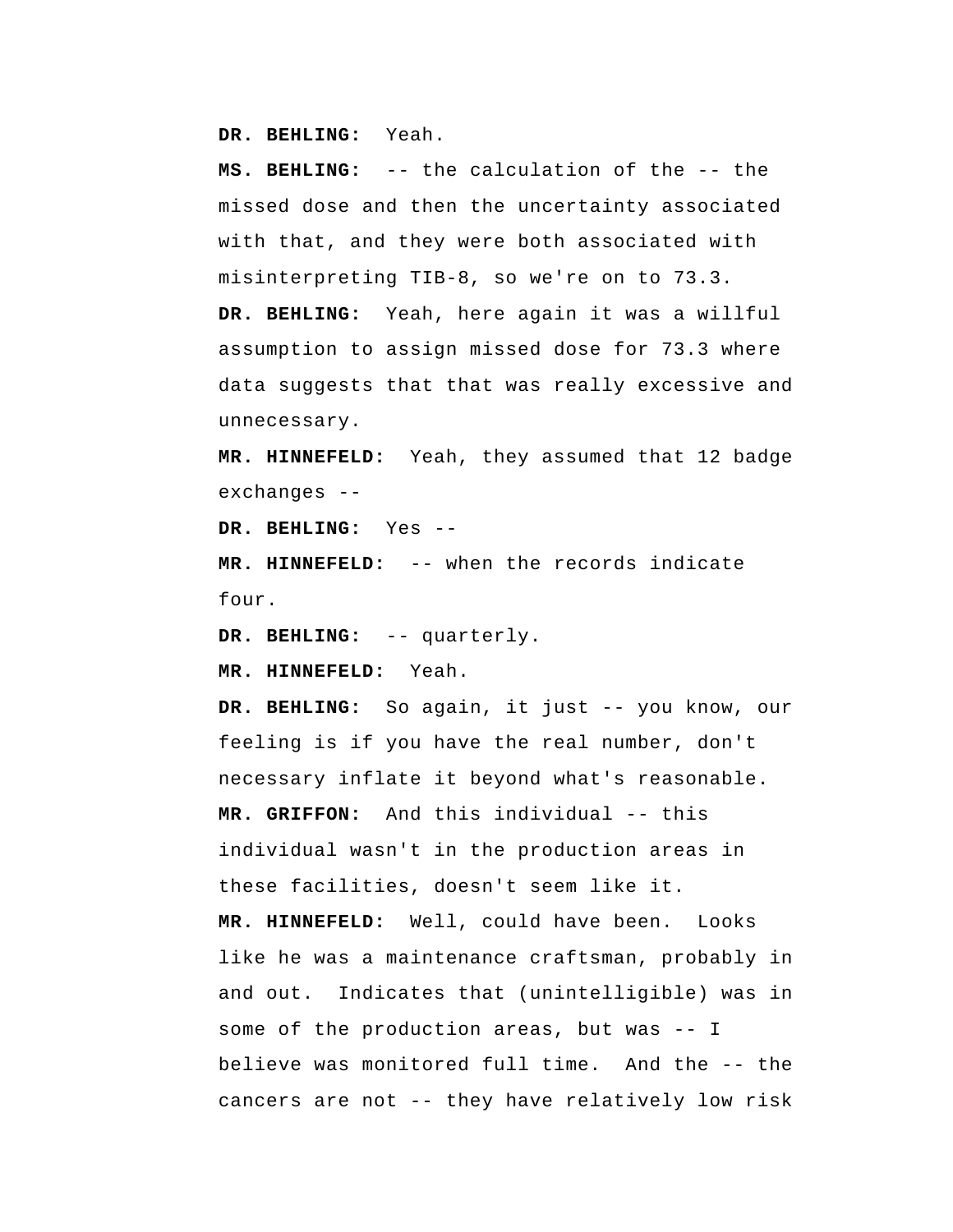values.

 **MR. GRIFFON:** Okay.

 **DR. BEHLING:** 73.4 and 5 involves unmonitored neutron versus missed neutron assignments. I guess it's a question here -- Kathy, can you help me out here? What is --

 **MS. BEHLING:** I'm struggling with this, also. I'm just reading it as you are.

 **DR. BEHLING:** I'm just trying to read here. Apparently the records show that when for external photons the -- the values was below MDA, they recorded it as a zero. But that was not done in behalf of neutrons.

 **MR. HINNEFELD:** Yeah, well, in our response we said --

 **MR. GRIFFON:** Based on work area?

 **MR. HINNEFELD:** -- if we were doing this case today we wouldn't have put the neutrons in. You know, your -- your finding is right, this is an over-- unnecessary overestimate.

 **MS. BEHLING:** Can you repeat that, Stu? I didn't hear you.

 **MR. HINNEFELD:** If we were doing the -- I'm not sure I can.

 **DR. BEHLING:** I'm choking him.

 **MS. MUNN:** He's about at the end of his rope here.

 **MR. HINNEFELD:** If -- if we were doing the case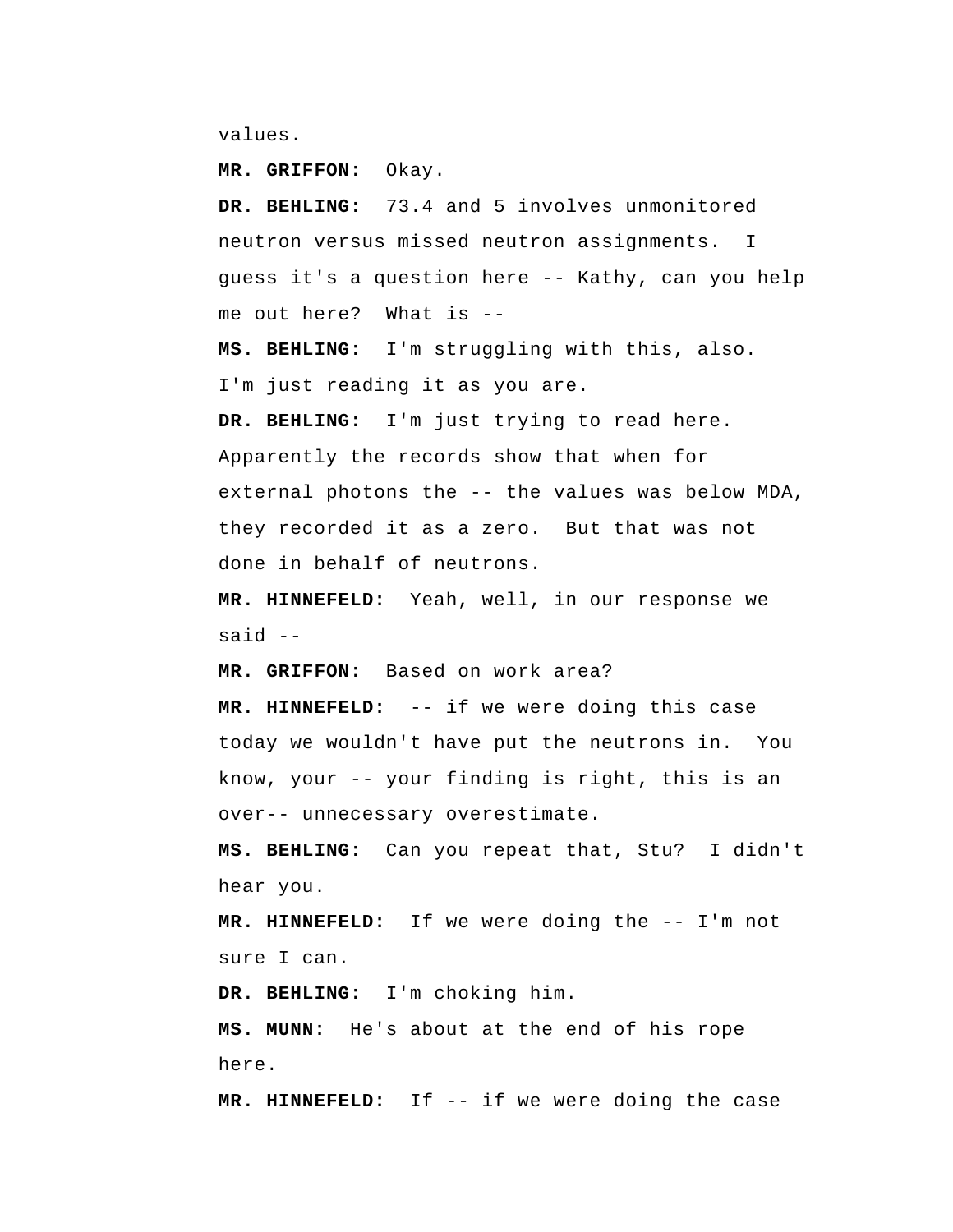today we would not have included the neutrons, as you suggest. We would have -- we would have said we have done it the way you suggest it should have been done, so this was an unnecessary overestimate done at that time.

 **MS. BEHLING:** Okay. Thank you.

 **MR. GRIFFON:** And you're saying if you would do it today, that would be -- the basis would be based on where they worked their job that you wouldn't  $--$ 

 **MR. HINNEFELD:** Well --

 **MR. GRIFFON:** -- include neutron?

 **MR. HINNEFELD:** -- the nature of the records is that if it's -- if it was non-detectable, they recorded it as zero and if they were monitored it was a blank, which is essentially what they've --  **MR. GRIFFON:** So they had a blank.

 **MR. HINNEFELD:** -- what the finding is. There were blanks in this case that this dose reconstructor counted as zeroes --

 **MR. GRIFFON:** Ah, okay.

 **MR. HINNEFELD:** -- which we would not do today.  **DR. BEHLING:** I guess our finding says that perhaps the person should have been regarded as an unmonitored person as opposed to there was no reason to monitor and there was no exposure. So the second half of that finding --

 **MS. BEHLING:** Yes.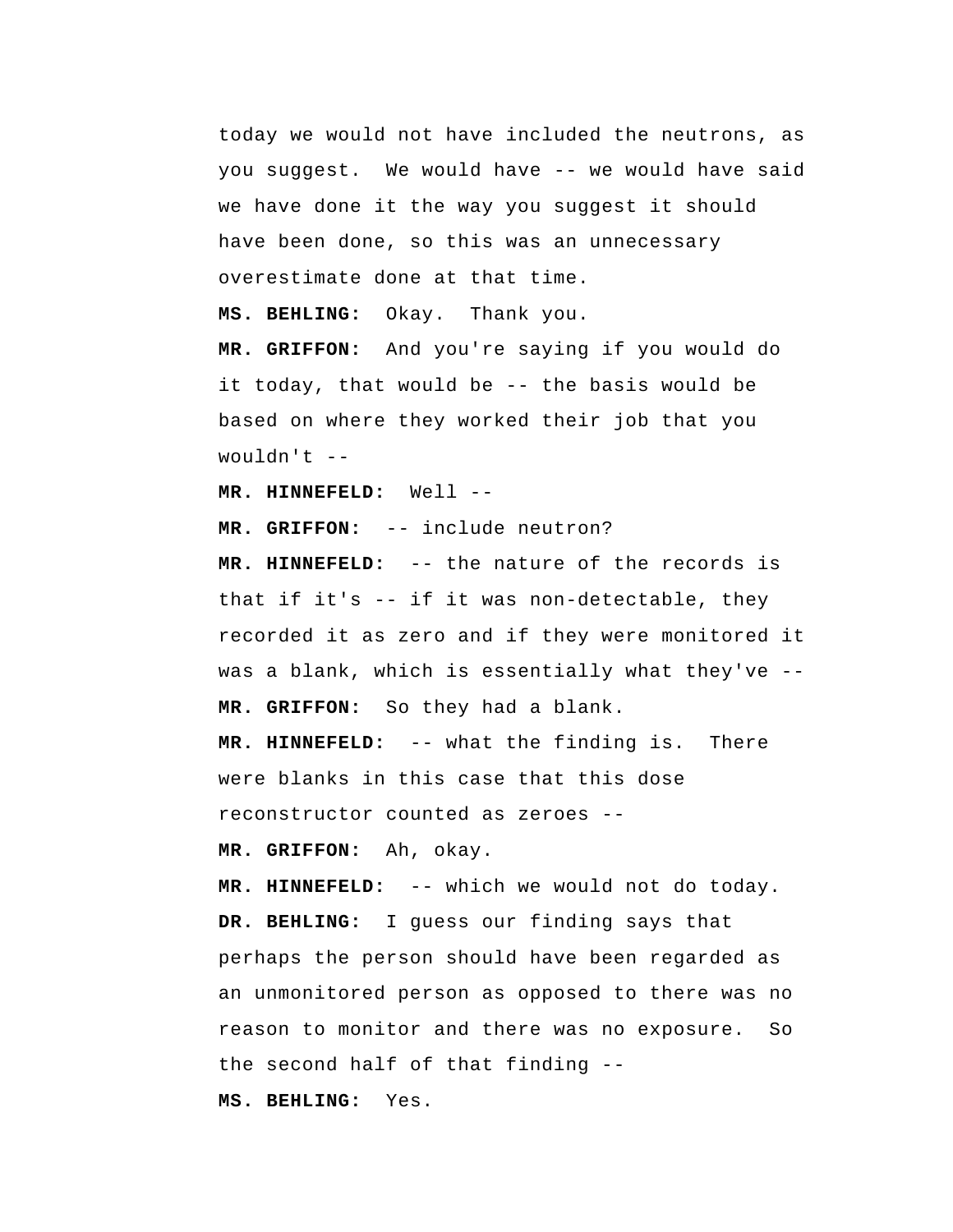**DR. BEHLING:** -- 73.5 seems to suggest that perhaps the approach for -- for assigning neutron dose should have been based on unmonitored neutron as opposed to missed neutron.  **MR. GRIFFON:** That's what I was getting at, the second (unintelligible) where it says and does not appear to have any potential for exposure. I think that's what you're also saying. Right?  **MR. HINNEFELD:** Right.  **MR. GRIFFON:** Yeah.  **MR. HINNEFELD:** Right.  **MR. GRIFFON:** So... And SC&A -- Hans, do you (unintelligible) -- **MS. BEHLING:** And actually -- **DR. BEHLING:** Well, I guess -- **MS. BEHLING:** -- I think we need to look at this a little closer because based on the building locations that he indicated he was working, that would indicate that he should have been

monitored, that he -- he could have been exposed to neutrons.

 **MR. HINNEFELD:** Well, I think you also want to look at the era that he worked.

 **DR. BEHLING:** Yeah, it's building 9212.

 **MS. BEHLING:** 9212.

 **DR. BEHLING:** And there was a photon -- neutronto-photon ratio of 25 to one, so the potential for relatively significant neutron exposures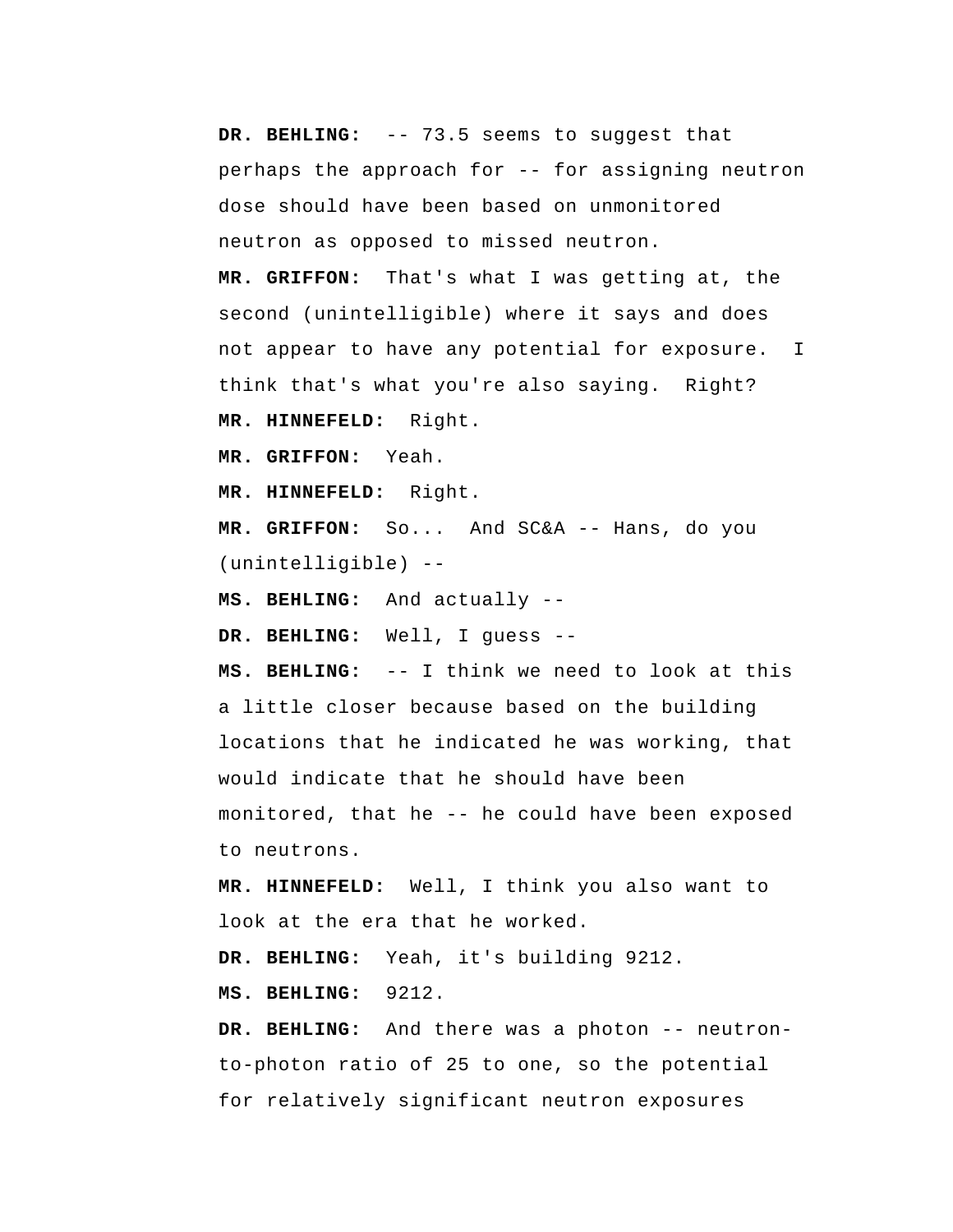would have existed in building 9212.

 **MS. MUNN:** During the years he was there?  **MR. HINNEFELD:** But again, look at -- look at the era that he worked -- the era he worked, which was essentially the '90s.

 **MS. BEHLING:** Okay.

 **MR. GRIFFON:** He's got '80s. Is that at ORNL? No, he's in the '80s at Y-12. But still, that may be...

 **MR. HINNEFELD:** Wait a minute, I was looking at the one excerpt on page --

 **MR. GRIFFON:** I show '81 through '89 --

 **DR. BEHLING:** Yeah, let me go back here --

 **MR. GRIFFON:** -- uranium --

 **MR. HINNEFELD:** Okay.

 **MR. GRIFFON:** -- bioassay data.

 **MR. HINNEFELD:** Okay, you're right. Well, like I said, the practice was that if there was -- the neutron badge was less than detectable, they recorded a zero. If he wasn't -- and if he wasn't monitored for neutrons, then it was a blank. And based on that, that's why we would decide that he wasn't monitored for neutrons, and probably appropriately. Just because there is a potential for it in some -- I mean 9212 is a - that's a Y-12 building, right?  **MR. GRIFFON:** 9212 is a Y-12 building, yeah.  **MR. HINNEFELD:** What would be the source of the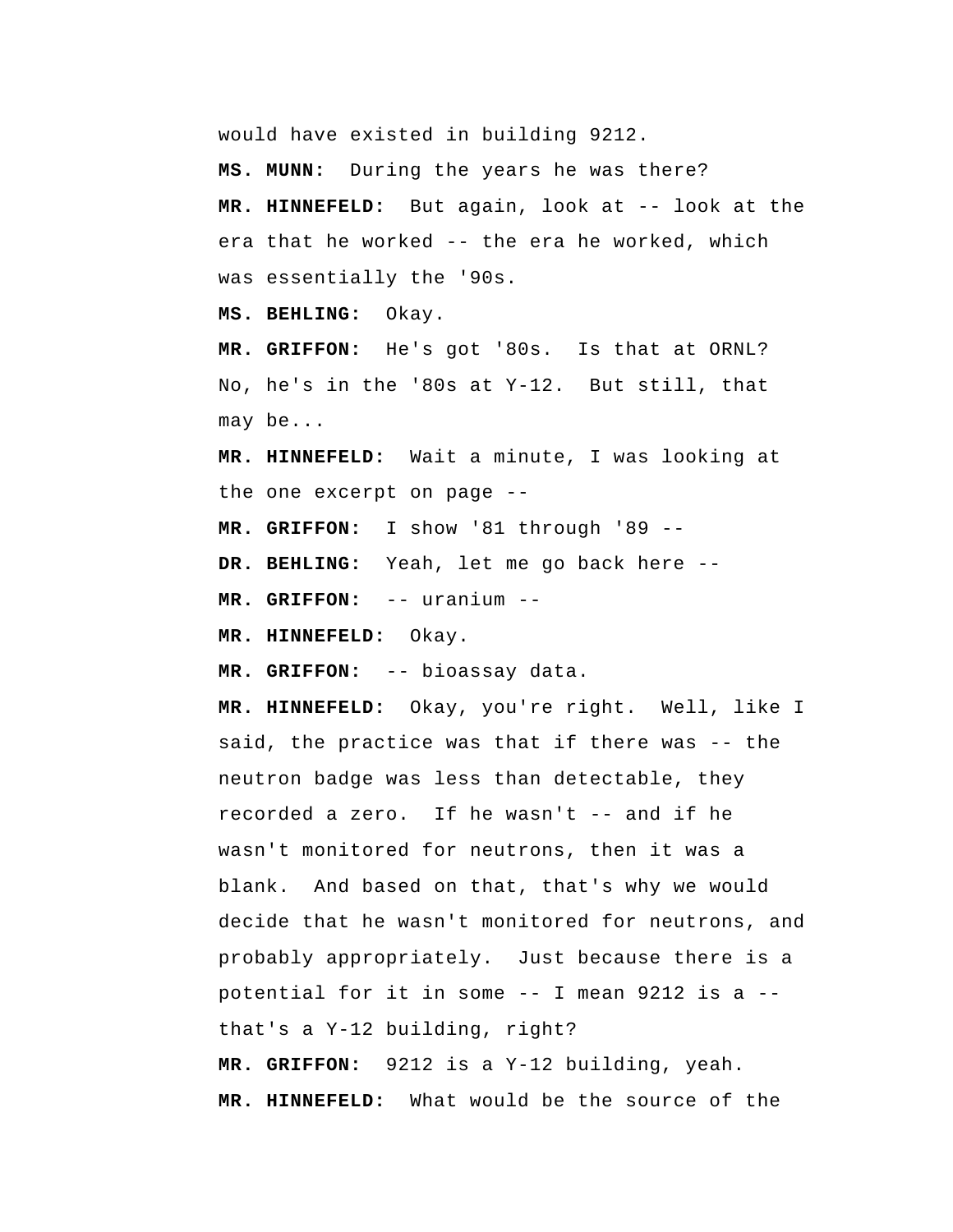25 to one neutron-to-photon at Y-12? It'd be one location in a -- in the building, right? It wouldn't be the whole building.

 **MR. SHARFI:** I think so. I'm not as familiar with  $Y-12$ .

 **MR. HINNEFELD:** The basis for the decision would be the --

 **MR. GRIFFON:** I'm trying to --

 **MR. HINNEFELD:** -- there'd be blanks.

 **MR. GRIFFON:** Yeah.

 **MR. HINNEFELD:** They were blanks, not zeroes, and that's -- you know, in the record, and so that's why we say well, he wasn't monitored for neutrons. That's what we would say today.

 **MR. GRIFFON:** But this job basis does make - make us at least question it still, at least in my mind.

 **MR. HINNEFELD:** Okay. I can get more explanation.

**UNIDENTIFIED:** Yeah, we'll get that to you.

 **MS. BEHLING:** I'm sorry, I'm not hearing. What was the resolution to this finding, or have we come -- have we come to one?

 **MR. GRIFFON:** We're fading out here, it's --  **MS. BEHLING:** Okay.

**MR. MAHER:** We'll get the DR to give his or her thinking on this and why they considered the person not exposed to neutrons.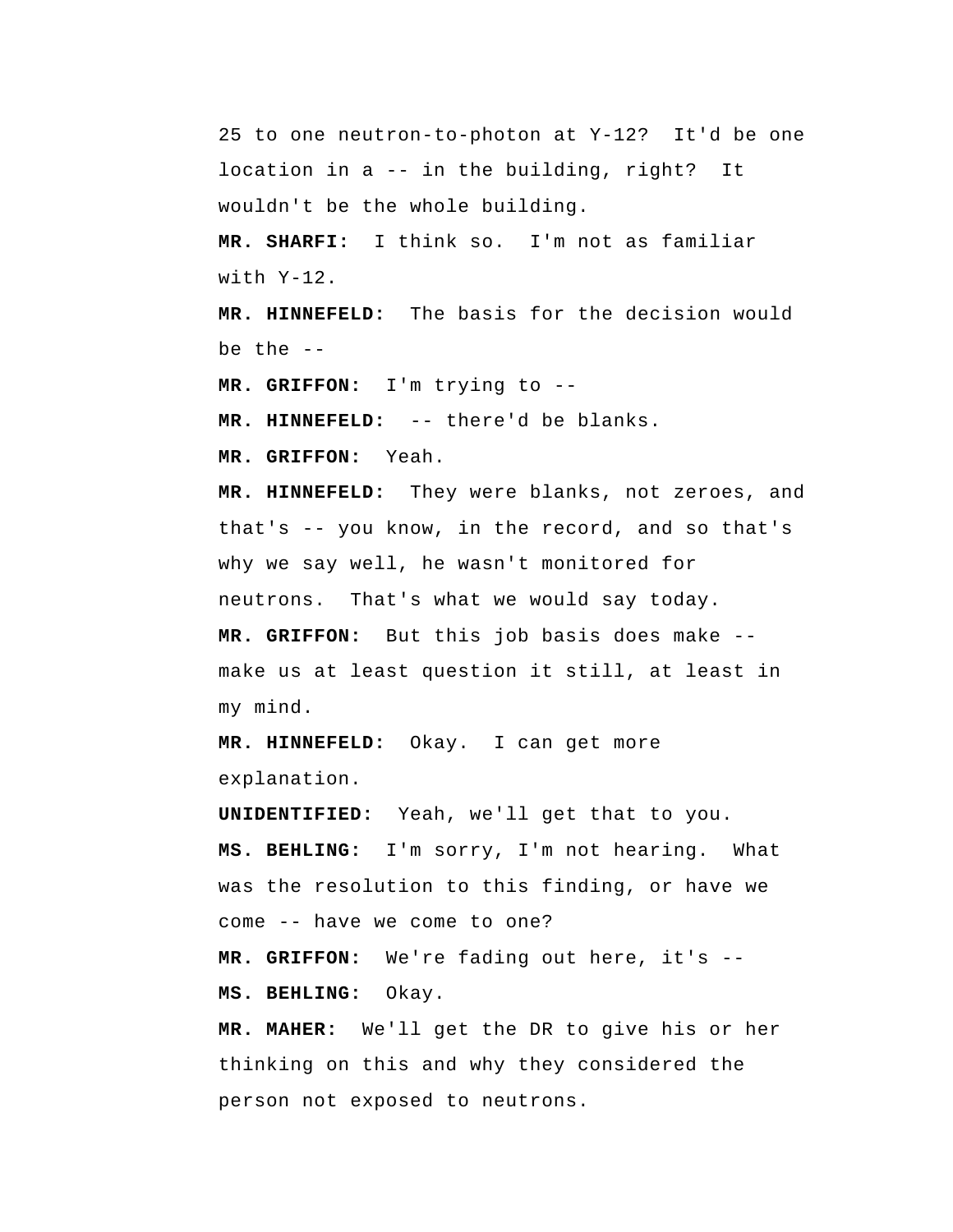**MS. BEHLING:** Okay, I believe I got that.

 **MS. MUNN:** Did you get that, Kathy?

 **MR. GRIFFON:** Okay, Hans, are we -- yeah, I guess we -- yeah.

 **DR. BEHLING:** Yeah, and -- and I -- I assume you're going to look into this building issue of (unintelligible).

 **MR. HINNEFELD:** Yeah.

 **DR. BEHLING:** 73.6, incorrect organ selected for estimating occupational medical exposures, and apparently -- I'm trying to quickly read here - what they did using testes as a surrogate organ for the prostate and (unintelligible) organs for the surrogate of the brain, when they actually used -- X-ray dose recorded (unintelligible) organ other than skin. I'm not sure I -- **MR. HINNEFELD:** They used the highest medical - the highest dose -- X-ray dose in the table rather than the correct surrogate. I think this kind of falls into the category that we've actually asked them, you know -- we've sent ORAU -- hey, don't do these overestimates just to be overestimating --

 **DR. BEHLING:** Yeah.

 **MS. BEHLING:** Right.

 **MR. HINNEFELD:** -- and -- and so I think we've kind of addressed that in communications.  **MS. BEHLING:** Yes, excessive conservativism.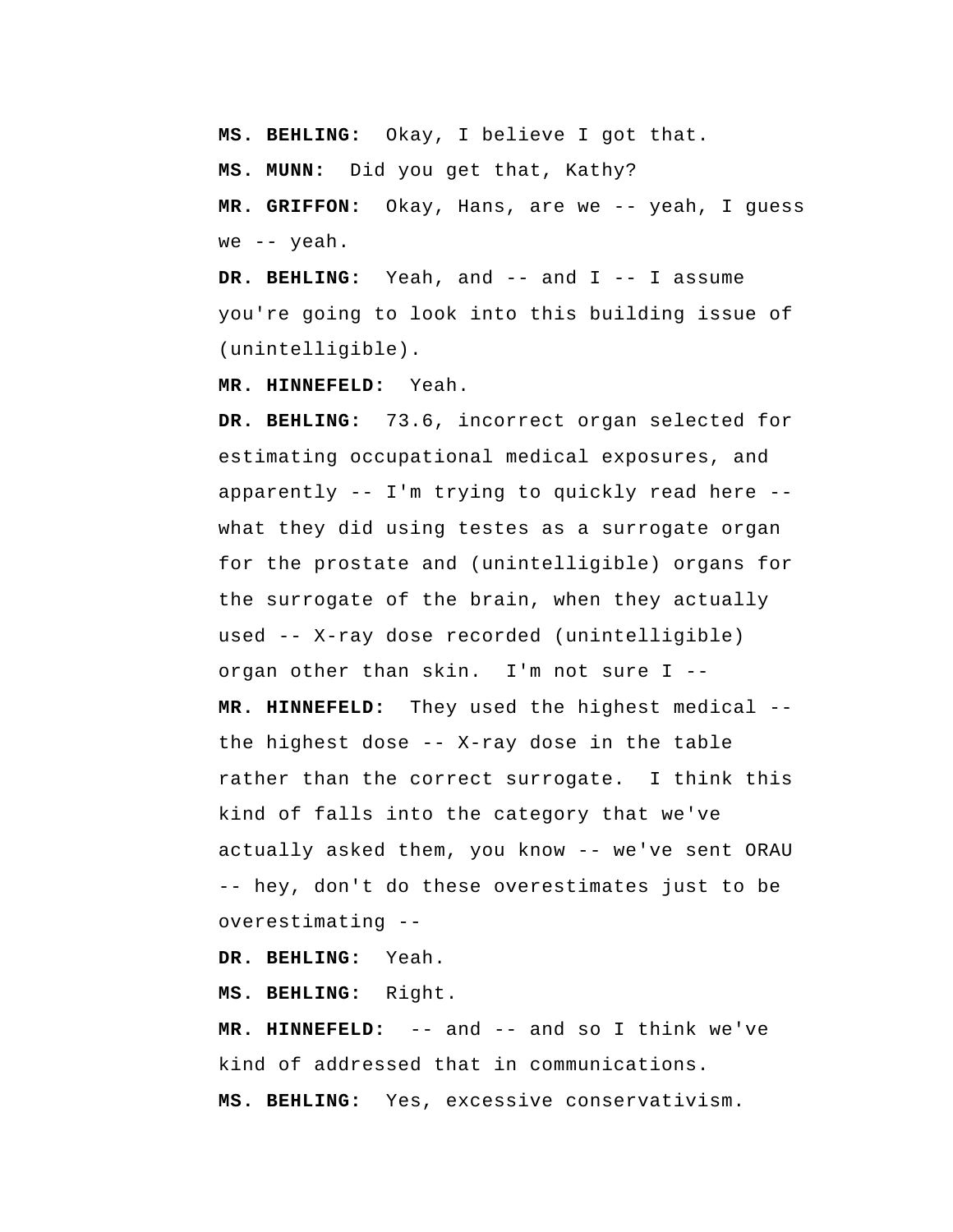**MR. HINNEFELD:** Yeah.

DR. BEHLING: Yeah, and -- and -- and in TIB-6 you really have the option of choosing the specific organ dose of concern. Okay. So it was a question of potentially overestimating that, again, we would like to discourage. Finding 73.7, whether the use of the hypothetical internal dose model is appropriate. Let me see.  **MS. BEHLING:** Here again, I believe we're - we're indicating that there were quite a few bioassay records. I believe that we have here 57 positive urinalysis records. However, the dose reconstructor I guess chose to use the hypothetical internal dose model, which I don't think is consistent with OTIB-2. I don't really believe that the OTIB-2 indicates that a dose reconstructor should have used the hypothetical internal when this person has had this many positive bioassays. And I believe I also went in and actually ran IMBA in this case, and although that hypothetical internal model gave a higher dose, it still was inappropriate to run it, just based on the number of positive bioassay samples.  **MR. GRIFFON:** Yeah, and I think you agree with that in your response, yeah.

 **MR. HINNEFELD:** Yeah, as -- as a matter of practice -- you know, the nice thing about the hypothetical intake is the dose numbers are there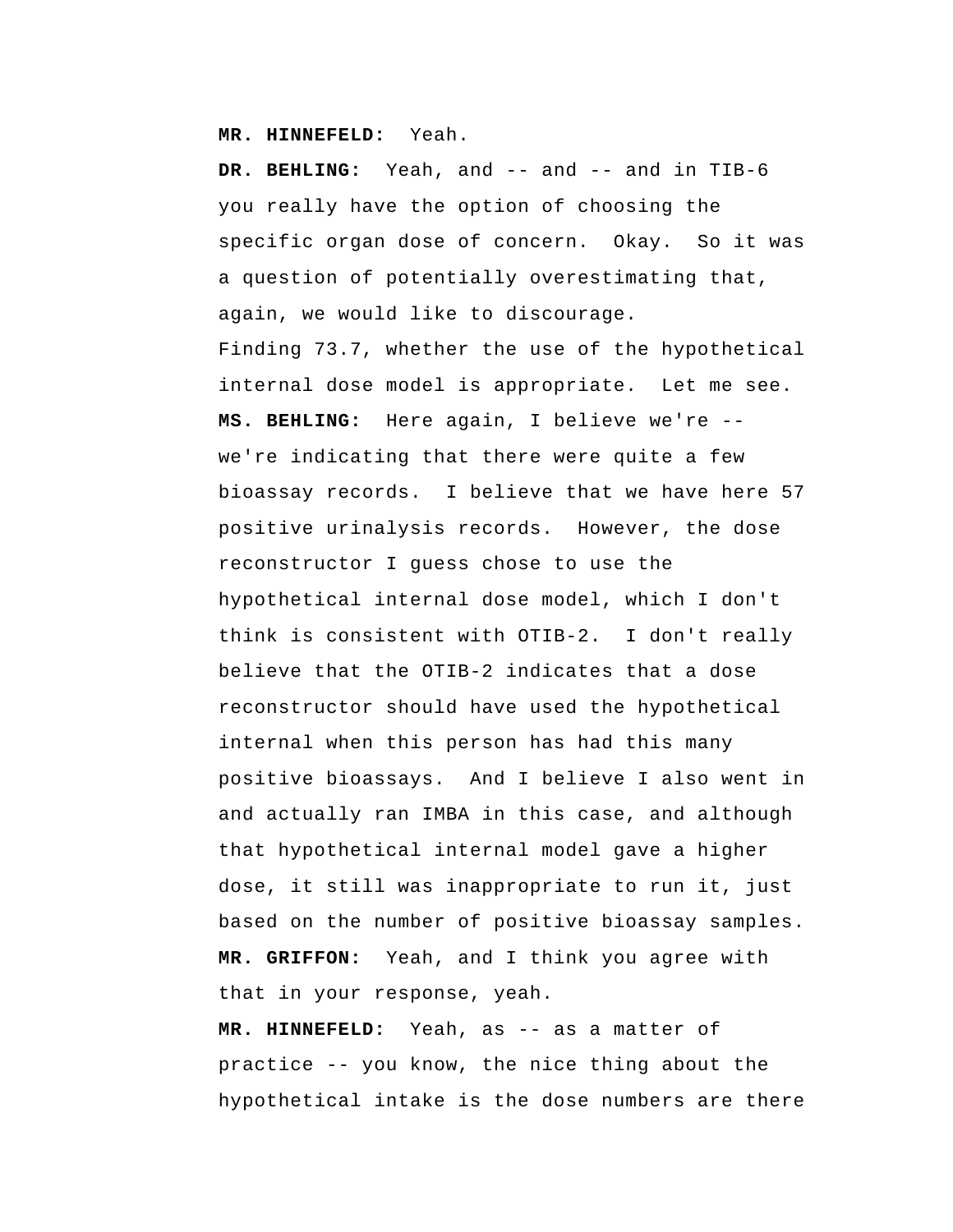and available to you.

 **MR. GRIFFON:** Right.

 **MR. HINNEFELD:** And if you can demonstrate that the hypothetical gives you a higher dose in an overestimate, that's been a matter of practice. And we -- we would prefer the use of bioassay data, but a bioassay fit takes a lot of time and a lot of work and so we have accepted cases that had hypothetical intakes, even when there's bioassay present when -- that's been -- **MR. MAHER:** For non-compensable cases.  **MR. HINNEFELD:** For non-compensable cases, yeah.  **MS. BEHLING:** Yeah, I do understand that. I guess, though, the wording in OTIB-2 would indicate that the dose reconstructor was not supposed to use that procedure, but I understand your rationale.

 **DR. BEHLING:** Finding 73.8 --

 **MS. BEHLING:** Again, this is a situation where when they did run the hypothetical internal they used the highest non-metabolic organ as opposed to the actual --

 **DR. BEHLING:** Prostate and -- well, I won't say the tissues.

 **MS. BEHLING:** -- The actual, you know, cancer of in-- or organ of interest. So again, this was an overestimation of the dose.

 **DR. BEHLING:** Yeah, it was essentially then twice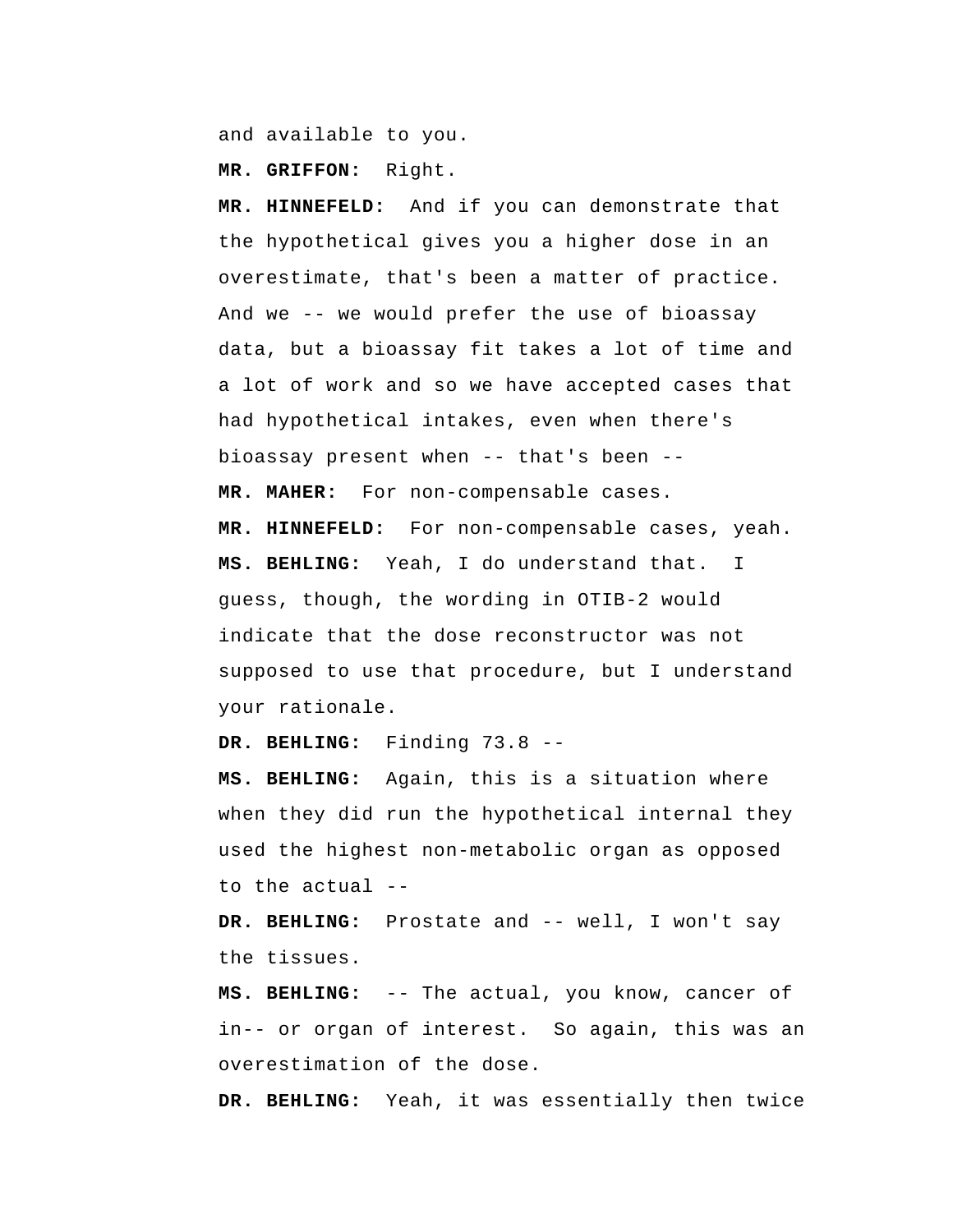you used hypothetical when in fact you could have used real numbers, and then you used the hypothetical using the colon as opposed to the tissue of interest. So twice an overestimate, again, for efficiency or whatever, but again, there's  $-$  the excessive use of  $-$ - of assigned dose is something that will bite you if the person gets another cancer.

**MR. MAHER:** Except that we do caveat these reports by telling (unintelligible) --  **DR. BEHLING:** Oh, I realize that, but I think

most people don't view it quite that way.

**MR. MAHER:** Well, I -- I agree, but if we have to go back to best estimates, it's going to take us a lot longer to do a case --

 **DR. BEHLING:** Oh, I know.

**MR. MAHER:** -- so I mean, which way do we want to go? And I think the right way is what we're doing.

 **DR. BEHLING:** Well, you know --

 **MS. BEHLING:** We're not even suggesting doing a best estimate. We're just suggesting -- you can keep your efficiency by selecting the correct organ of interest as opposed to the highest -- **MR. MAHER:** This is an old case.

 **MR. GRIFFON:** Yeah.

**MR. MAHER:** This is what we were told to do back then.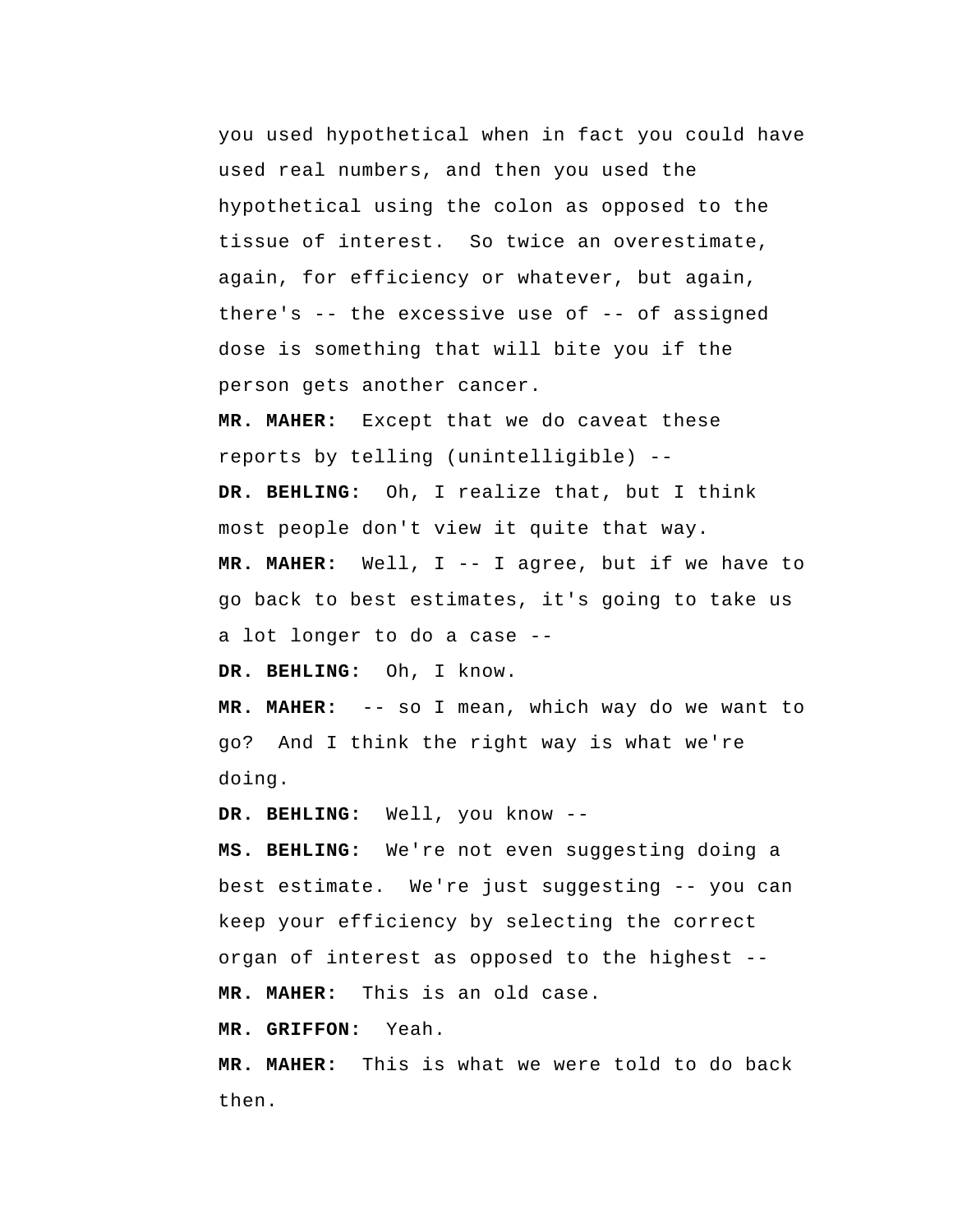**MR. GRIFFON:** Right.

**MR. MAHER:** That's not --

 **MS. BEHLING:** Right --

**MR. MAHER:** -- (unintelligible) do now.

 **MS. BEHLING:** -- I understand.

**MR. MAHER:** (Unintelligible) change --

 **DR. BEHLING:** However, I will point out -- I will point out I did listen yesterday to the hearings and this issue was brought up again. In fact, they gave an example of a case where someone had a 40 -- I believe 40-some percent POC with one cancer, developed a second cancer. The dose reconstruction was reworked and the POC went down to 30-something. So that was discussed again yesterday in -- in hearings.

**MR. MAHER:** But the only way to get around that is to do best estimates.

 **MR. HINNEFELD:** Yeah, we're all on the same page here.

 **DR. WADE:** This is a NIOSH policy issue.

 **MR. HINNEFELD:** We're all on the same page. If it's effici-- if it adds efficiency, it's allowed. But there's no reason to go over and above  $-$ 

 **DR. BEHLING:** More than you have to.

 **MR. HINNEFELD:** -- more than you have to for the efficiency.

 **MR. GRIFFON:** Can -- can -- Kathy, you seem to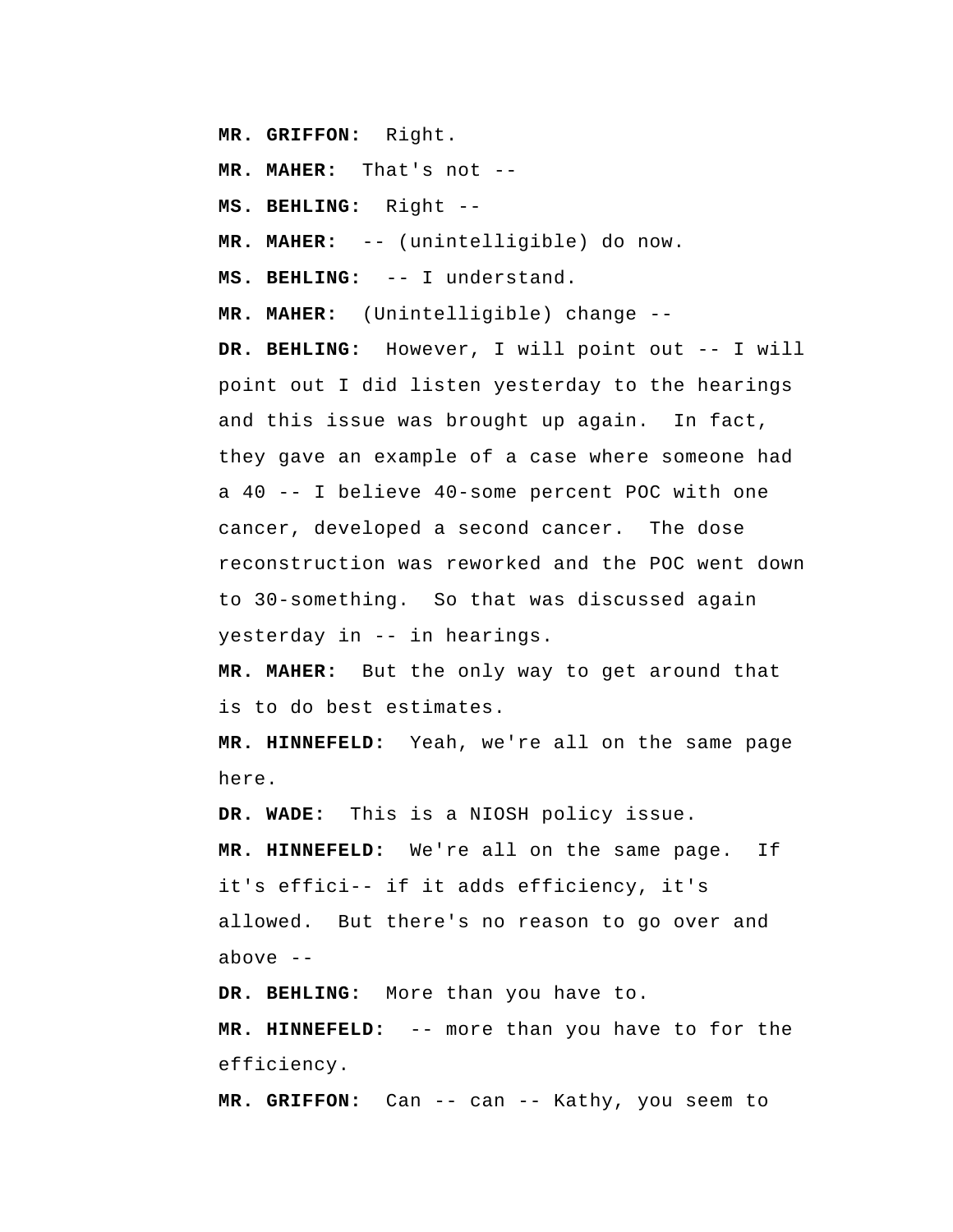have these records in front of you. I don't see any X-10 information for this person. Is there any dosimetry information from X-10? You said it was an X-10/Y-12 case.

 **DR. BEHLING:** Yeah, there was no data for X-10.  **MS. BEHLING:** I don't have all those records in front of me, Mark.

 **MR. GRIFFON:** Oh, okay, I'm sorry.

 **MS. BEHLING:** I believe Hans is correct that there was no X-10 data.

 **DR. BEHLING:** Yeah, if I recall this one, they only had Y-12 data for this person.

 **MR. GRIFFON:** I'm assuming we confirmed -- you confirmed employment at both or...

 **DR. BEHLING:** Yes.

 **MR. HINNEFELD:** There are a lot of possible explanations, but I'd have to look at the case file to really know.

 **MR. GRIFFON:** The only reason I ask is just to - to go back to those other issues of where this individual worked and whether he could have been in areas where he was not monitored and should have been monitored, you know, those kind of questions.

 **MR. HINNEFELD:** This person was --

 **MR. GRIFFON:** I'm not saying it's likely to turn this case over, but --

 **MR. HINNEFELD:** If this person was a -- cons-- a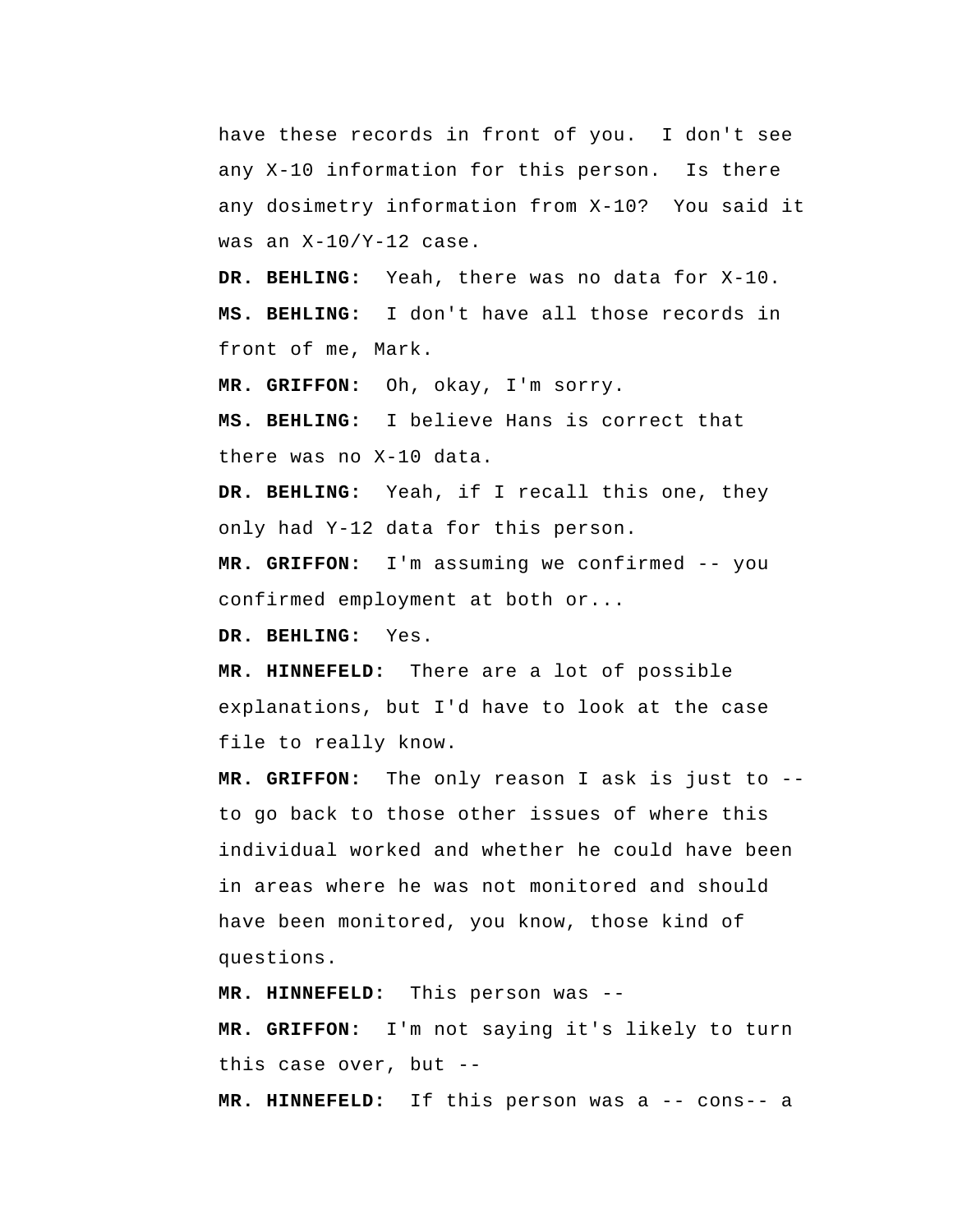subcontractor employee, Y-12 would have held his records, regardless of where he worked on the three sites down there.

 **MR. GRIFFON:** Okay.

 **MR. HINNEFELD:** 'Cause they held records -- all the records for construction subcontractors for certain periods of time --

 **MR. GRIFFON:** Right.

 **MR. HINNEFELD:** -- were kept at Y-12 even though they worked in all three of the Oak Ridge plants, so -- and that could be the case.

 **MR. GRIFFON:** That could be -- that could explain it, yeah.

 **DR. BEHLING:** Okay, case -- case 74, again, this individual was ORNL and Y-12.

 **MS. BEHLING:** And this case was an overestimate of the dose, conducted as an overestimate.

 **MR. GRIFFON:** This was also ORNL and Y-12?

 **DR. BEHLING:** Yes. Low POC, that's why the overestimate. First finding, 74.1, inappropriate assignment of missed dose uncertainty, and I think --

 **MS. BEHLING:** I think this, again, is a --  **DR. BEHLING:** Yeah.

 **MS. BEHLING:** -- misinterpretation of the OTIB-8 which was previously discussed and has been corrected at this point.

 **DR. BEHLING:** Yes, so we can skip that. The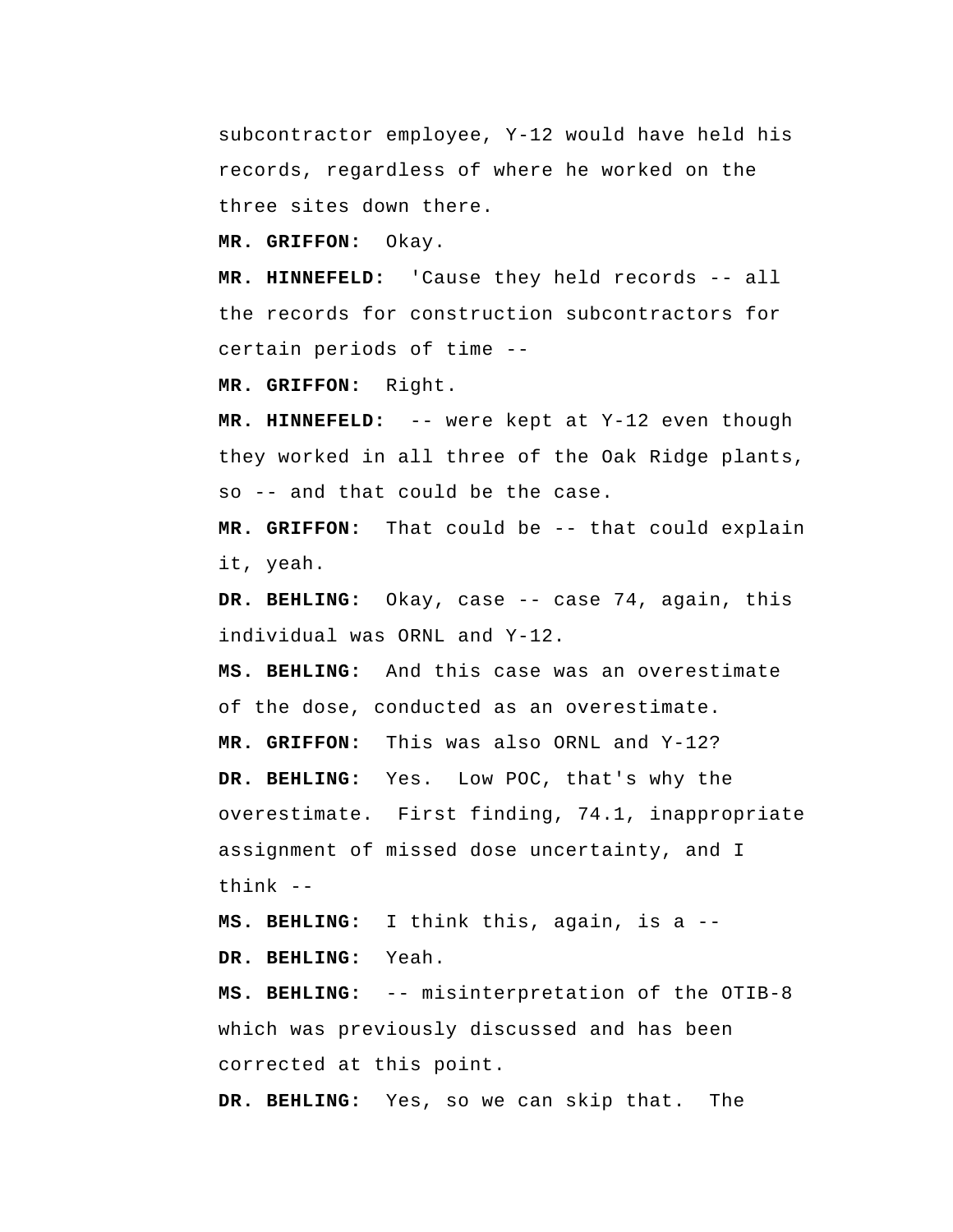second one is the misuse of surrogate organ for calculating occupational medical dose. Again, that's the same thing as we've gone through before. In this case the lung was used instead of the colon, which was the cancer of interest. And then there's no excuse for looking up a table and then looking at the wrong tissue. 74.3, inappropriate selection of the hypothetical internal dose. We came to a conclusion that perhaps -- I don't know, maybe there's justification -- that the 28 radionuclide dose model's inappropriate for a place that doesn't have reactors.

 **MR. HINNEFELD:** Well, if they worked at ORNL -- I mean ORNL has reactors and fission products. If they were only at Y-12 --

 **DR. BEHLING:** Y-12, yeah, this is --

 **MR. HINNEFELD:** If they were only at Y-12 that'd be (unintelligible). If they worked both places, we would use the 28-nuclide --

 **MR. GRIFFON:** Kathy, is this both or -- or just -

 **MS. BEHLING:** This is both. This is both, so I guess it was appropriate to use the 28.  **MR. GRIFFON:** Kathy sent me that spreadsheet, that's why -- on her spreadsheet it just said both, so...

 **MS. MUNN:** So we're not --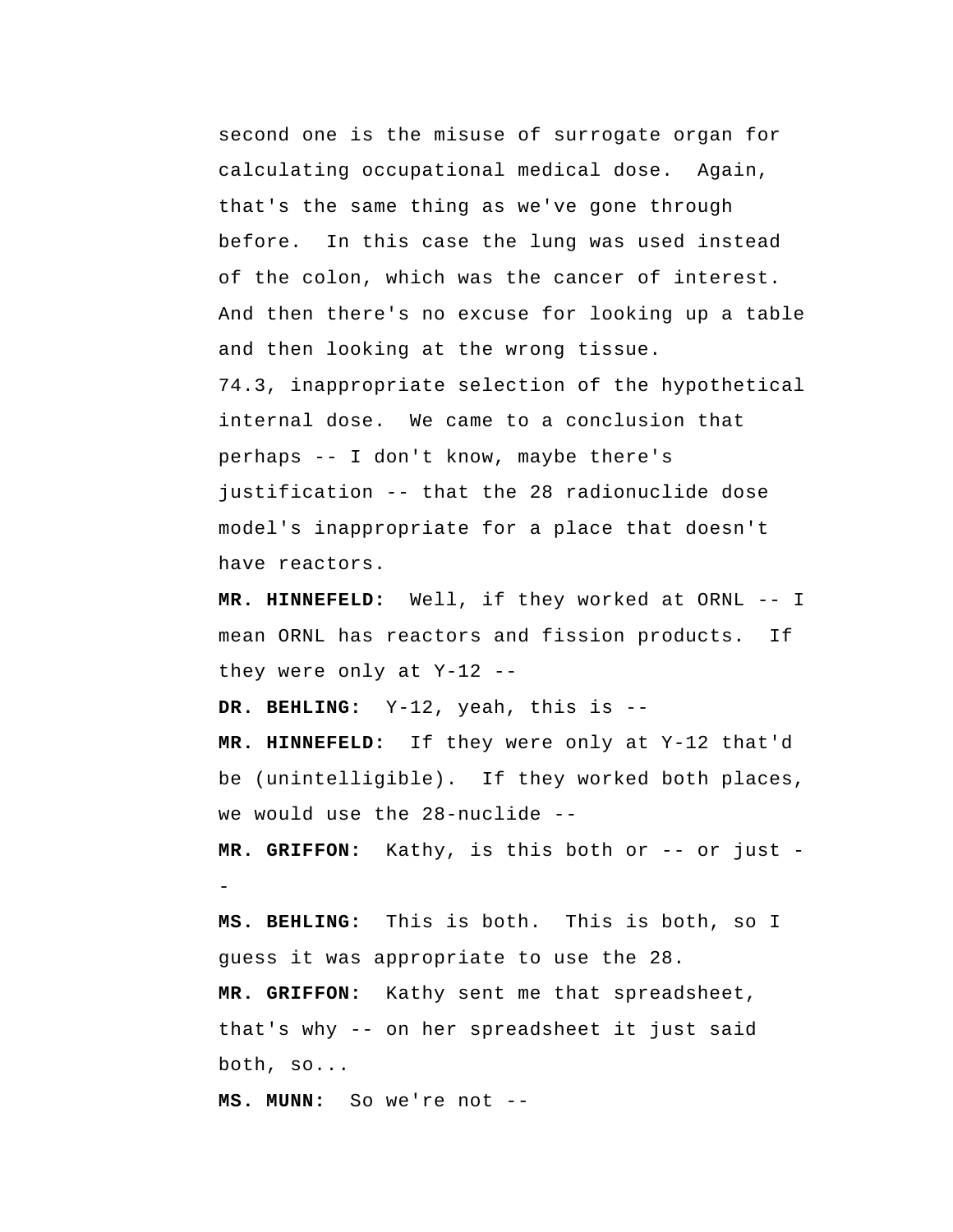**MR. GRIFFON:** Again, there's no X-10 records, though, I don't think.

 **DR. BEHLING:** Let me see -- well, one of them had no -- no records for X-10. I don't know which one it was -- the previous one --

 **MR. GRIFFON:** Well, neither one of these last two have.

 **MR. HINNEFELD:** Well, that we see here. Do you have the whole --

 **MR. GRIFFON:** Yeah.

 **MR. HINNEFELD:** -- submittal file?

 **MR. GRIFFON:** Yeah.

 **MR. HINNEFELD:** Okay.

 **MR. GRIFFON:** Yeah.

 **MS. BEHLING:** I don't know if it's this one.

 **DR. BEHLING:** And unless I read the whole report, I'm not in a position to make a firm statement. Let me go --

 **MR. GRIFFON:** Yeah, I -- I think this person's work history was in the '80 -- late '80s to '90s, so -- and it was an overestimating approach, so I don't know that there's anything there. It just surprises me that there's both -- both times they list X-12 and Y-12 and I haven't seen any X-10 records at all. I don't know, maybe that's common.

 **MS. MUNN:** Well, yeah, I think it was fairly com - based on what I believe I've heard Bob Presley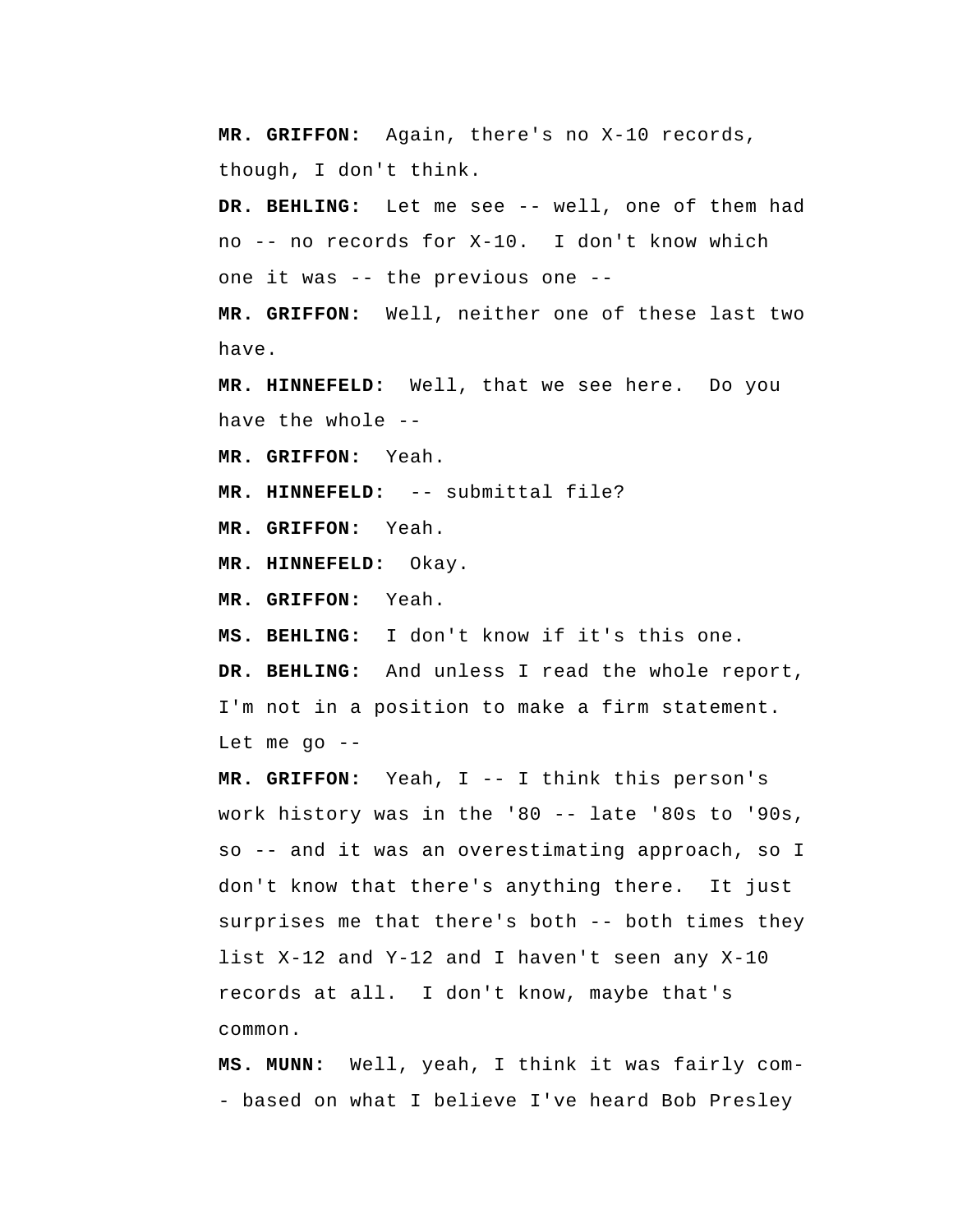say, I think that was common, that people moved from one to the other but the records were kept by one  $-$ 

 **MR. GRIFFON:** Stayed in one -- one area, yeah.  **MS. MUNN:** Yeah.

 **MS. BEHLING:** You know, actually when I go back to the summary statement here -- 'cause I don't have --

 **DR. BEHLING:**  Yeah --

**MS. BEHLING:** -- all the records in front of me --

 **DR. BEHLING:**  -- I believe he was at both places.  **MS. BEHLING:**  Yeah, I'm not sure that this individual also worked at X-10 or if this was just Y-12.

> **DR. BEHLING:** Yeah, I think this -- Kathy, I think this guy was confined to Y-12.

 **MS. BEHLING:** Yes, I do, too.

 **MR. HINNEFELD:** That's the -- that's the way the write-up reads. The tab reads both.

 **MR. GRIFFON:** So the last case then was both, though. Right?

 **DR. BEHLING:** I'm trying to even verify that.  **MS. MUNN:** That's what they said.

 **MR. GRIFFON:** I just want to be clear this --  **MS. BEHLING:** Yeah, the last case -- I also -- I'm looking at whole different sources here, but I also have on the last case that that's just Y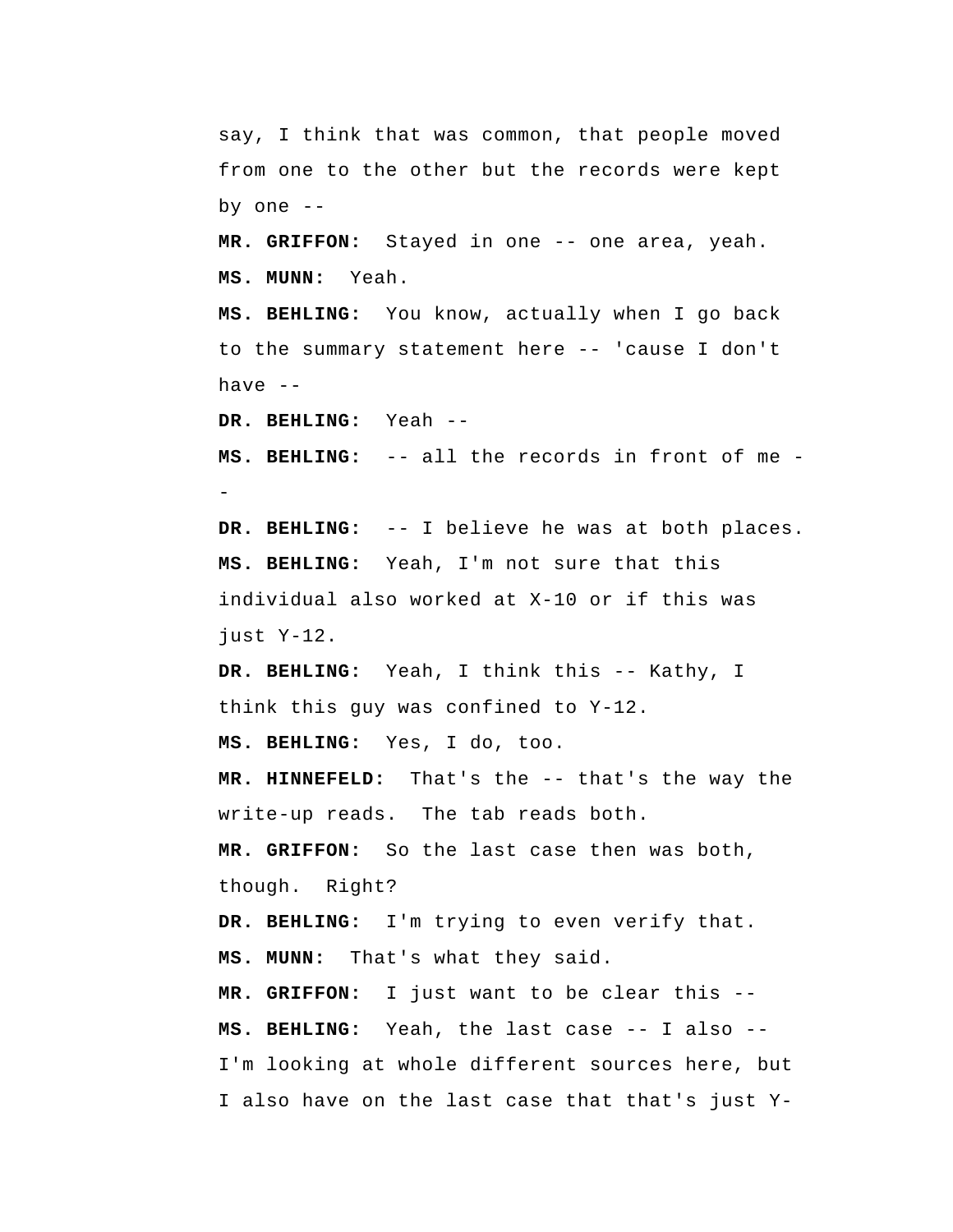```
12.
```
 **DR. BEHLING:** Yeah, I -- I have not found anything, Kathy -- **MR. GRIFFON:** So maybe it's only 75 --  **DR. BEHLING:** -- that would suggest that these - either one of these cases worked at both.  **MS. BEHLING:** Yeah, 75 is X-10. That's the next case.  **MR. GRIFFON:** Oh, okay.  **DR. BEHLING:** Yeah, I think that's the one.  **MR. GRIFFON:** I thi-- okay, I think now I'm understanding your notation.  **DR. BEHLING:** Yeah, it's just -- **MR. GRIFFON:** Kathy, you -- **DR. BEHLING:** -- Y-12.  **MR. GRIFFON:** Kathy, you were writing ORNL, parentheses, Y-12.  **MS. BEHLING:** Yes.  **MR. GRIFFON:** And ORNL is always synonymous with X-10, and everybody -- down there that thinks about it, anyway, so --  **MS. BEHLING:** Yes, I -- that was --  **MR. GRIFFON:** -- I was -- **MS. BEHLING:** -- inappropriate on my -- on what I just sent you. I apologize.  **MR. GRIFFON:** No, I understand now what...  **MR. HINNEFELD:** Okay. I see.  **DR. BEHLING:** So in essence, the 28-radionuclide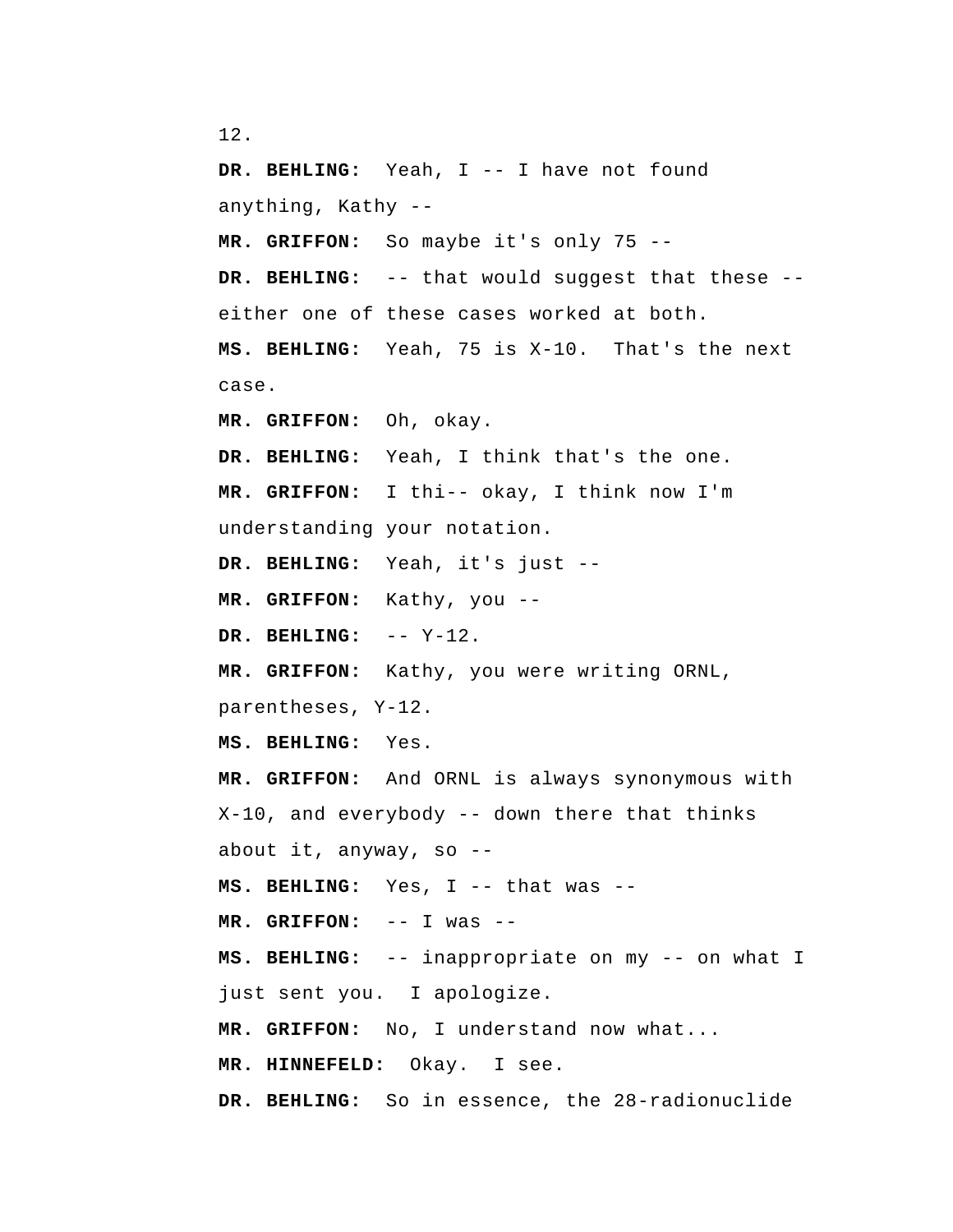model would have been inappropriate for Y-12.

 **MR. HINNEFELD:** Would have been, yeah, and it was -- you're right. It's one of those -- no need to overestimate more than you have to.

 **MS. MUNN:** Yeah.

 **DR. BEHLING:** Okay, are we done with this one? We can go to case 75? And I think this is the X-10. I think this is where we have neutron records.

 **MS. BEHLING:** No, it's not. This -- this case was compensated and I don't think there were any findings on this case.

 **DR. BEHLING:** Okay. Okay, I hadn't looked at it yet. Okay, yeah, this was a underestimation of dose and compensated. So there's a partial dose reconstruction that's based totally on external exposure that's recorded. So are there any findings at all on this, Kathy?  **MS. BEHLING:** No, there's no findings.  **DR. BEHLING:** No findings. That's an easy one.  **MS. MUNN:** You just wanted to get through.  **MR. GRIFFON:** If anybody's interested, there are X-10 records for this person, so --

 **MS. MUNN:** Oh, good.

 **MS. BEHLING:** You know, I think we're referring to a case in the third set where there might have been an X-10 and Y-12 situation and there were no X-10 records. I may be wrong, but if my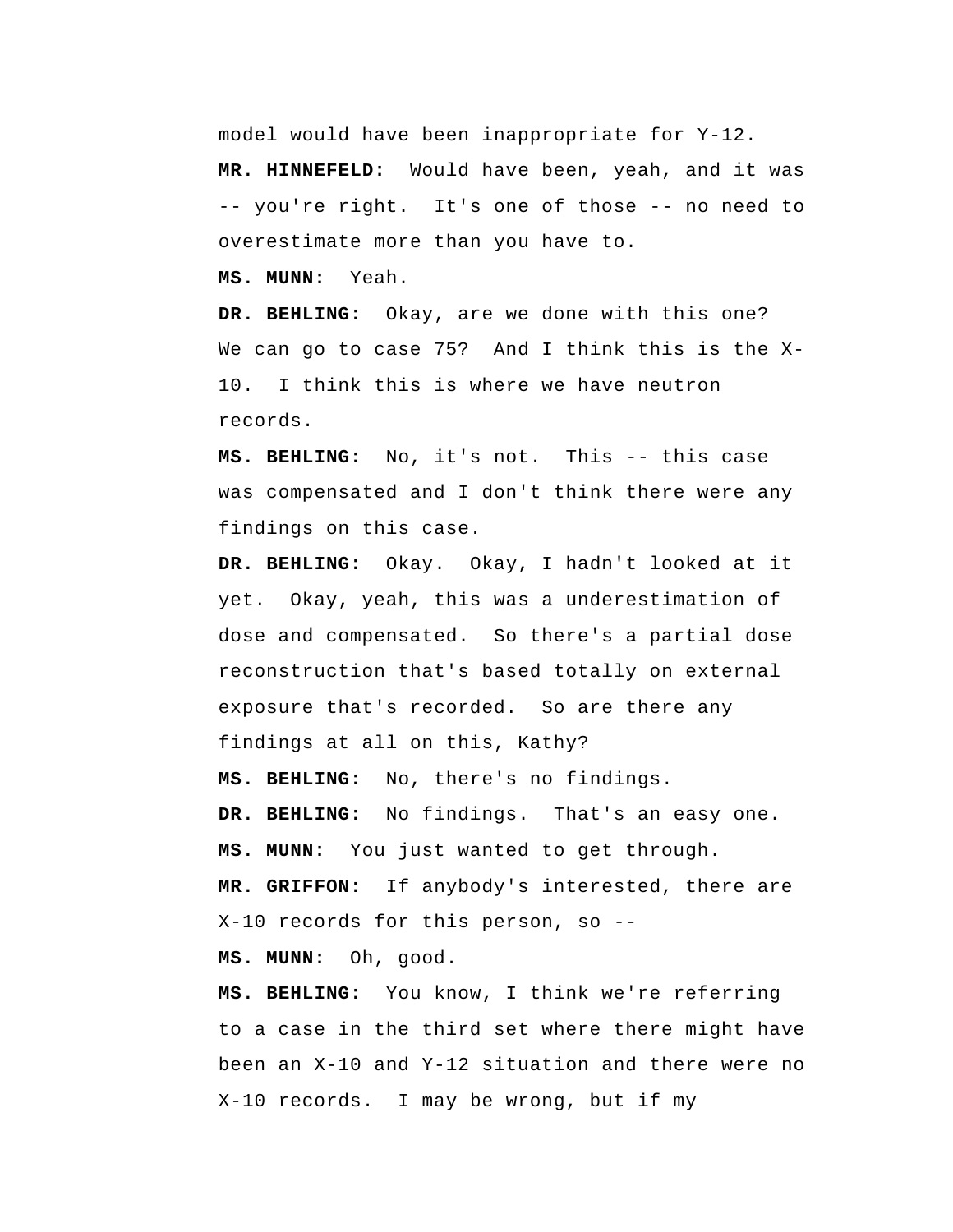recollection serves me correctly, I believe that was during the third set of cases. I don't know. We'll continue on.

 **DR. BEHLING:** Okay. So we're making progress. We're on case 76, and this is Fernald. Now this was an overestimation of dose, POC modestly high -- not modestly high, somewhere in the middle between zero and 50. Okay, first finding, failed to properly account for all missed photon doses.  **MS. BEHLING:** Yeah, this is a bit complex. I'm reading through this also.

 **MR. HINNEFELD:** Since you guys just got this, you might just, you know, read the response and see later on --

 **DR. BEHLING:** Yeah.

 **MR. HINNEFELD:** -- if you agree with it. It has to do with a change in LOD, not a change in monitoring frequency.

 **MR. GRIFFON:** Right.

 **DR. BEHLING:** Let's see --

 **MS. BEHLING:** I'm sorry, Stu, I couldn't hear you.

 **MR. HINNEFELD:** No one else can either.

 **MS. MUNN:** He said it has to do with a change in LOD.

 **MR. HINNEFELD:** Yeah -- yeah, not change in monitoring frequency. That's the difference.  **MS. BEHLING:** Oh, okay.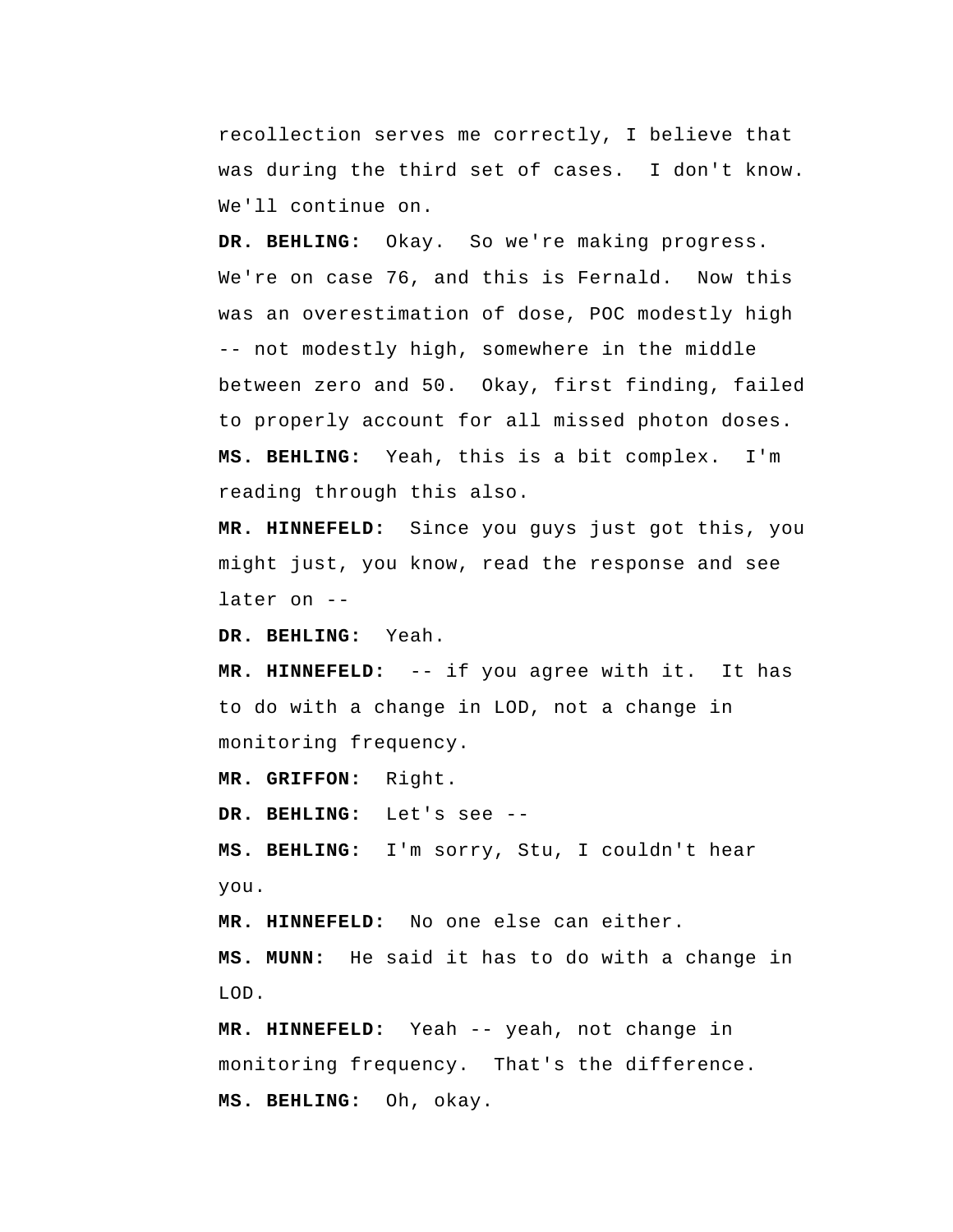**MR. HINNEFELD:** So just read our write-up and see if you agree with it. I mean later on, don't --  **MR. GRIFFON:** Yeah, might -- might want to reevaluate that later, Kathy.

 **MS. BEHLING:** Okay, I will do that. I'll mark it on here.

 **DR. BEHLING:** Okay, 76.2, failure to assign unmonitored neutron for all years employed. Claim is that he should have been monitored -- or should have been assigned unmonitored neutron doses for all 33 years of employment.

 **MS. MUNN:** It says OCAS is looking at that.

 **MR. HINNEFELD:** We're re-evaluating.

 **DR. BEHLING:** Okay. Okay, so you want to leave that as an open issue?

 **MR. HINNEFELD:** Well, we owe a response on that because I believe it's a correct comment that the -- there is insufficient evidence in the person's file to exclude the possibility of neutron exposure. Clearly there was neutron monitoring, and based on what we've written in the site profile, it looked to me like it -- neutron should have been in there. So it's -- I believe (unintelligible).

 **DR. BEHLING:** Finding 76.3, I guess we're using again the statement that the methodology that involves TIB-2 may be inappropriate when in fact the person has extensive monitoring data that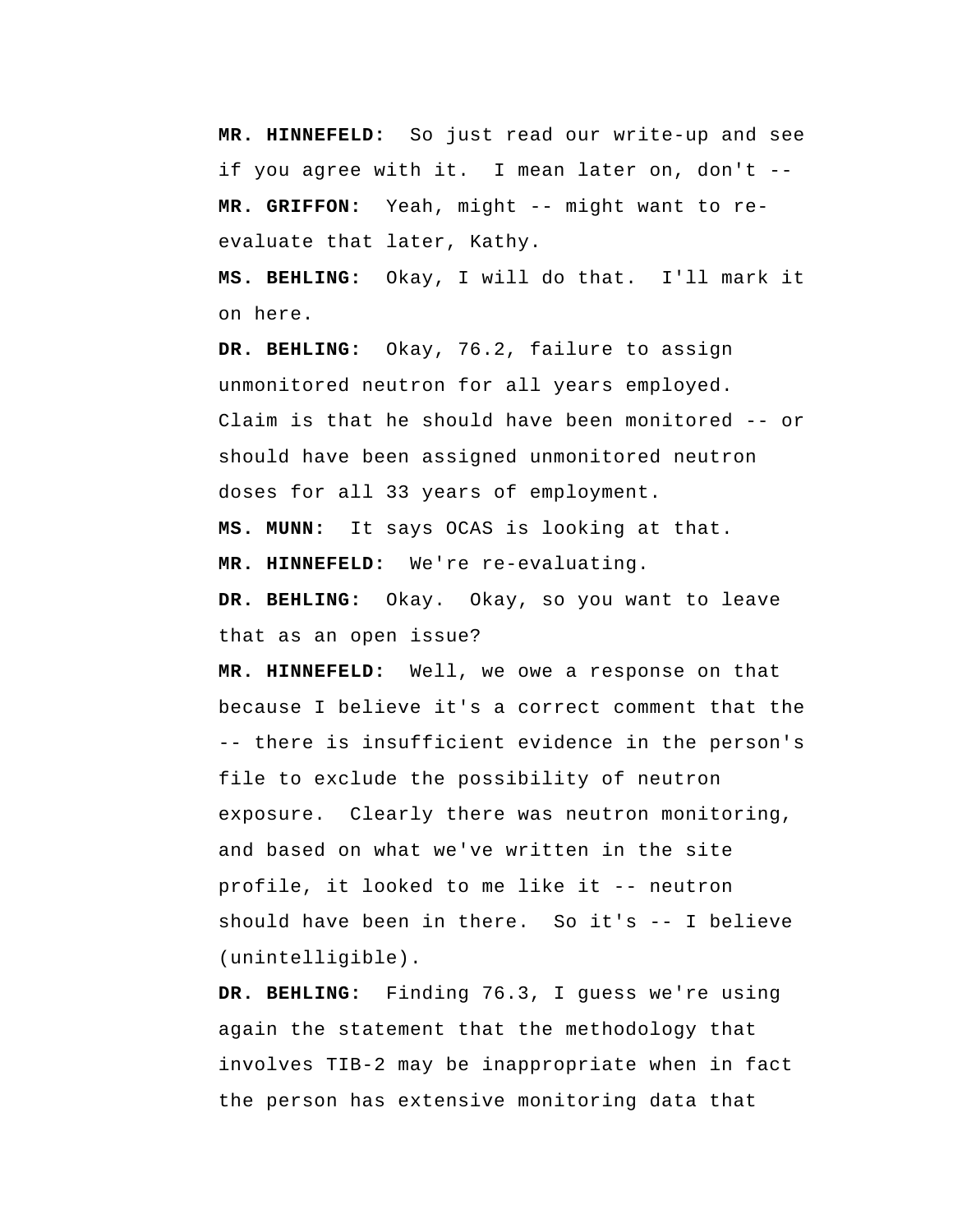could have been used or should have been used, especially in the case -- for this individual, he was monitored for uranium no fewer than 157 times, which 156 out of 157 had positive samples in terms of -- defined in terms of micrograms per liter, so -- and -- and I'm just reading quickly here through the bullets, the highest urine values occurred in '57 through '61 with maximum values of 60 micrograms per liter and an average value I calculate at 35 micrograms per liter. I think what we concluded is that this person defaulted to a hypothetical intake because he was maybe not sure how to use IMBA, I don't know.  **MS. MUNN:** I think your -- your response from NIOSH may address your concerns there, Hans.  **DR. BEHLING:** Yeah, let me -- let me -- 76.3 -yeah. Yeah, I think what -- what concerned me here was a person just blindly said let's just do a hypothetical and -- and, you know, maybe was done --

**MR. MAHER:** I don't think that's a -- you can conclude that.

 **DR. BEHLING:** Well, you know, it's -- it's -- **MR. MAHER:** I would guess they compared the two and found the hypothetical more claimant favorable.

 **DR. BEHLING:** Well, usually we go behind the scenes and see what was done, and -- and if it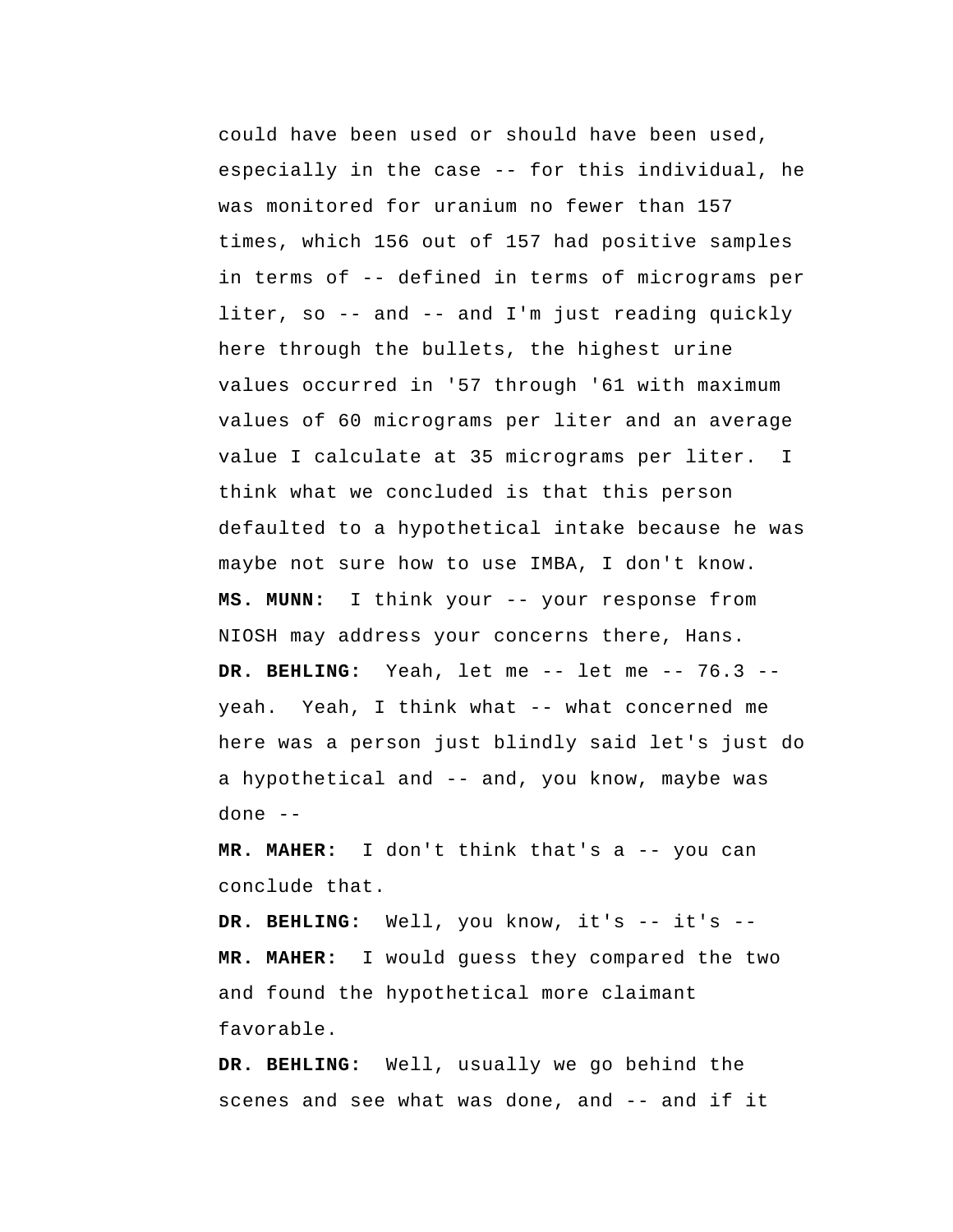wasn't done, then -- you know, if -- usually there's a paper trail that you can find and say okay, what's -- what's the actual data used to assess it. And if so, what did it show and was the assumption of a hypothetical intake in fact higher and therefore defaulted to it. I don't think we found any evidence to suggest that the real data was ever used.

 **MR. HINNEFELD:** Yeah, I think -- I think we've actually done that subsequently.

 **MR. GRIFFON:** Subsequently.

 **MR. HINNEFELD:** Yeah.

 **MR. GRIFFON:** Subsequently, right, yeah.

 **MR. HINNEFELD:** I think we have.

 **MR. GRIFFON:** But if it was done prior, it should have just been provided.

 **MR. HINNEFELD:** Yeah.

 $- -$  **DR. BEHLING:** I mean and this is what's triggered

 **MR. HINNEFELD:** Yeah.

 **DR. BEHLING:** I mean if I would have seen some - some evidence that this was done -- I'm not debating that the hypothetical still (unintelligible).

 **MR. HINNEFELD:** Right.

 **DR. BEHLING:** The question is are people doing this more or less routinely, saying well, that takes an awful lot of work, why bother; we'll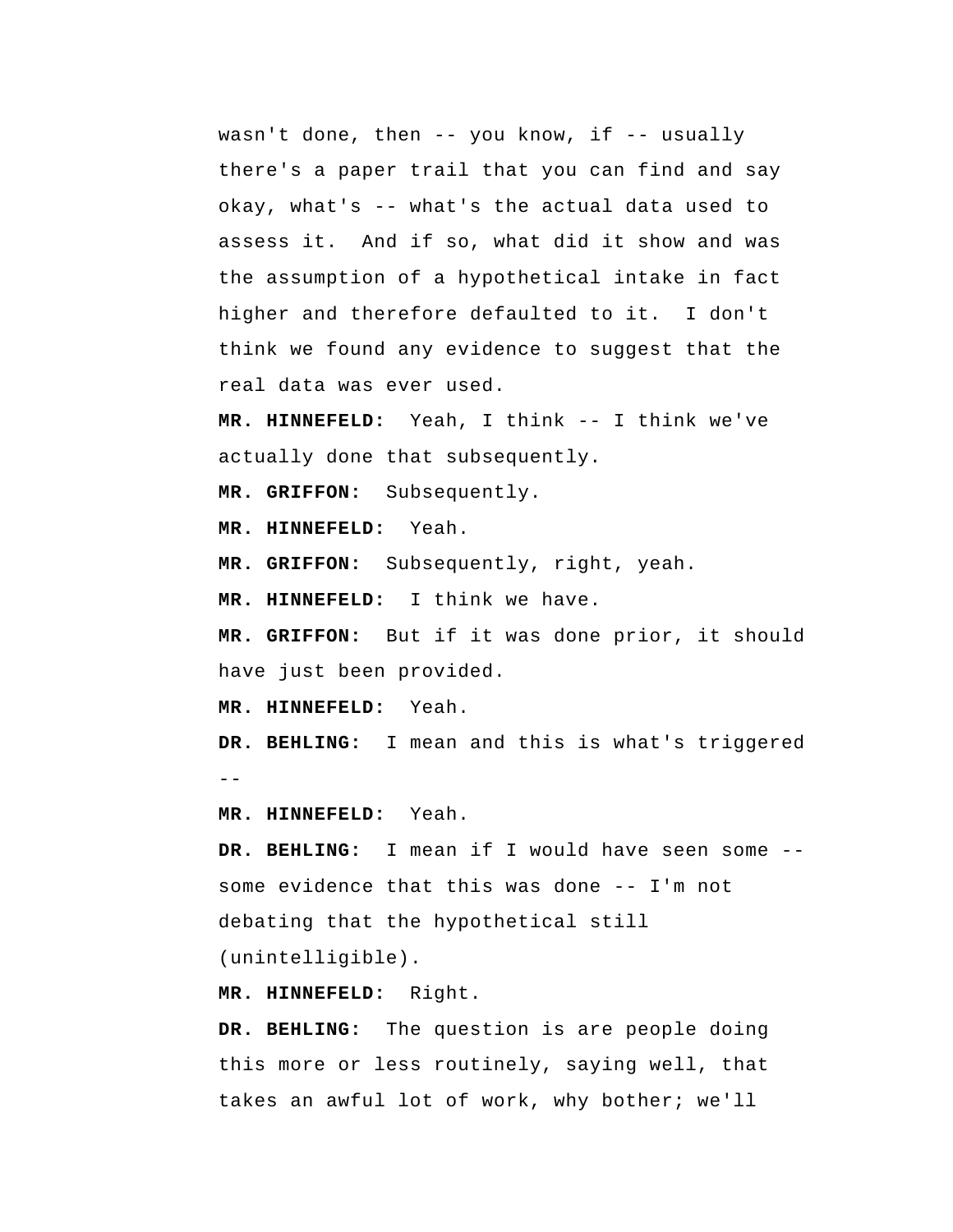just go with a hypothetical -- on the blind assumption that it's going to yield a higher dose when that necessary doesn't have to be the case.  **MR. HINNEFELD:** Yeah.

 **MR. SHARFI:** This I believe is back when -- when -- we had taken OTIB-2 and, based on the uranium intakes, figured out what kind of bioassay results would be required to cause a dose greater than what OTIB-2 assigned. And if all the bioassay data was below that point, then we -- it was already determined previously that, you know, if you required at least a 200 microgram per liter result and all -- his highest at 60, at that point we still know OTIB-2, without even having to assess the bioassay because we've done some general assessments to see what kind of a - what kind of doses would be associated with OTIB-2 over a general bioassay level.

 **DR. BEHLING:** I mean if there were screening methods that were available that says okay -- **UNIDENTIFIED:** Well, that's what he was saying. **MR. SHARFI:** (Unintelligible) on this was is they didn't provide the --

 **DR. BEHLING:** There was no --

 **MR. SHARFI:** -- (unintelligible) assessment because they had already done the prescreening stuff to determine that these results are below a level that OTIB-2 would cause an overestimate.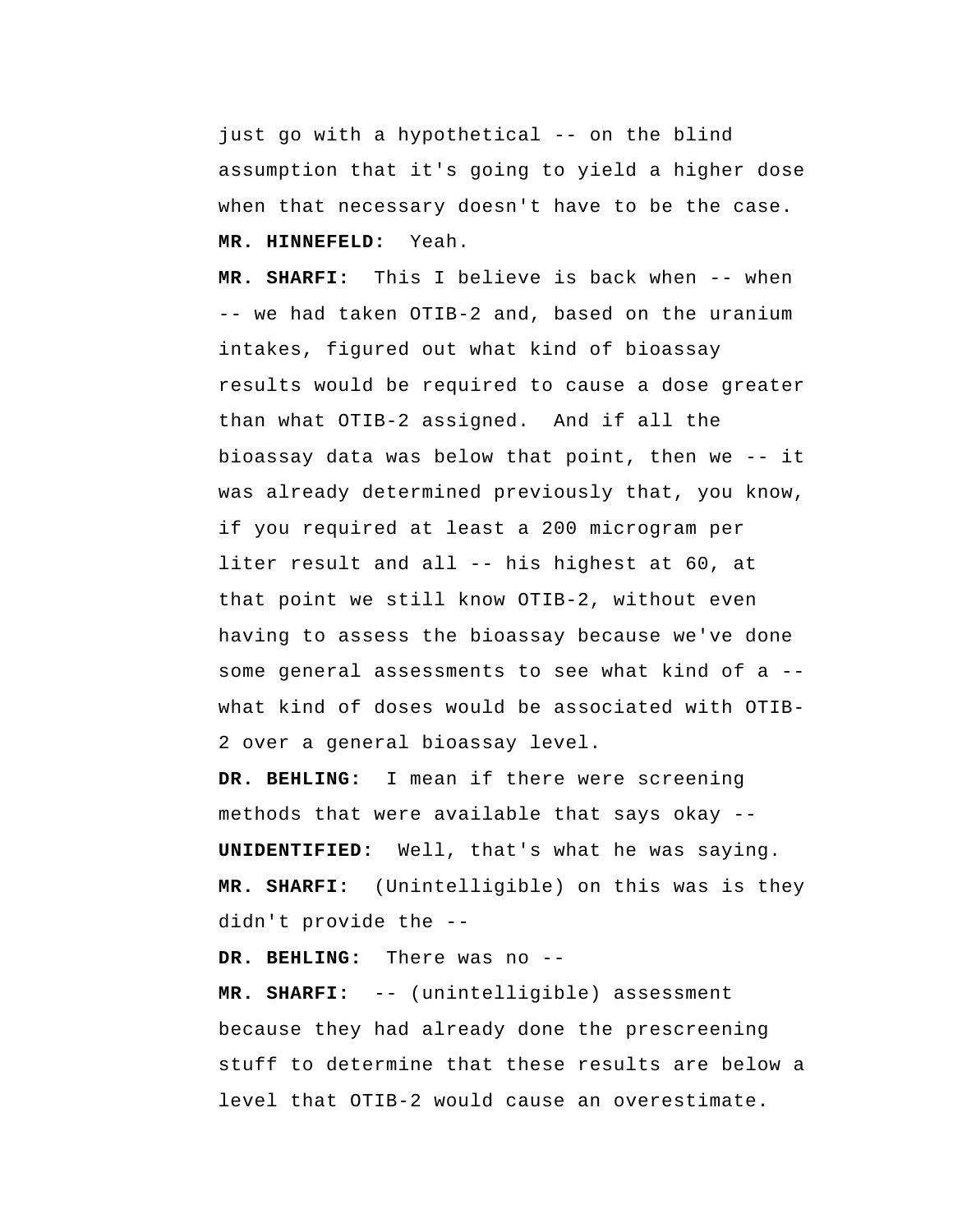**DR. BEHLING:** You know, it would be really nice for us if -- if a -- if the real data were run that showed that the doses would have resulted in something less than hypothetical, we'll default to hypothetical. And -- and like I said, I would have no doubt, but  $I$  -- my concern is that somebody might do this at the wrong time and place without --

**MR. MAHER:** Are you sure the DR doesn't say that, 'cause they often do say things --  **DR. BEHLING:** No, I don't think there was any evidence --

 **MR. SHARFI:** At this -- this point they'd done the prescreening, then they would have just looked at the value of the results, not assessed them, 'cause if you would have assessed them, then at that point you might as well just use - you've assessed --

 **MS. BEHLING:** Uh-huh.

 **MR. SHARFI:** -- we've already done the work.  **MR. GRIFFON:** But is this -- is this prescreening -- it's not necessarily proceduralized. It's probably in these meetings that you were talking about before -- right? -- that --

 **MR. SHARFI:** I would assume from an efficiency point of view that in trying to apply the OTIB in the most efficient method they looked at those intakes -- this is a while back, I don't know if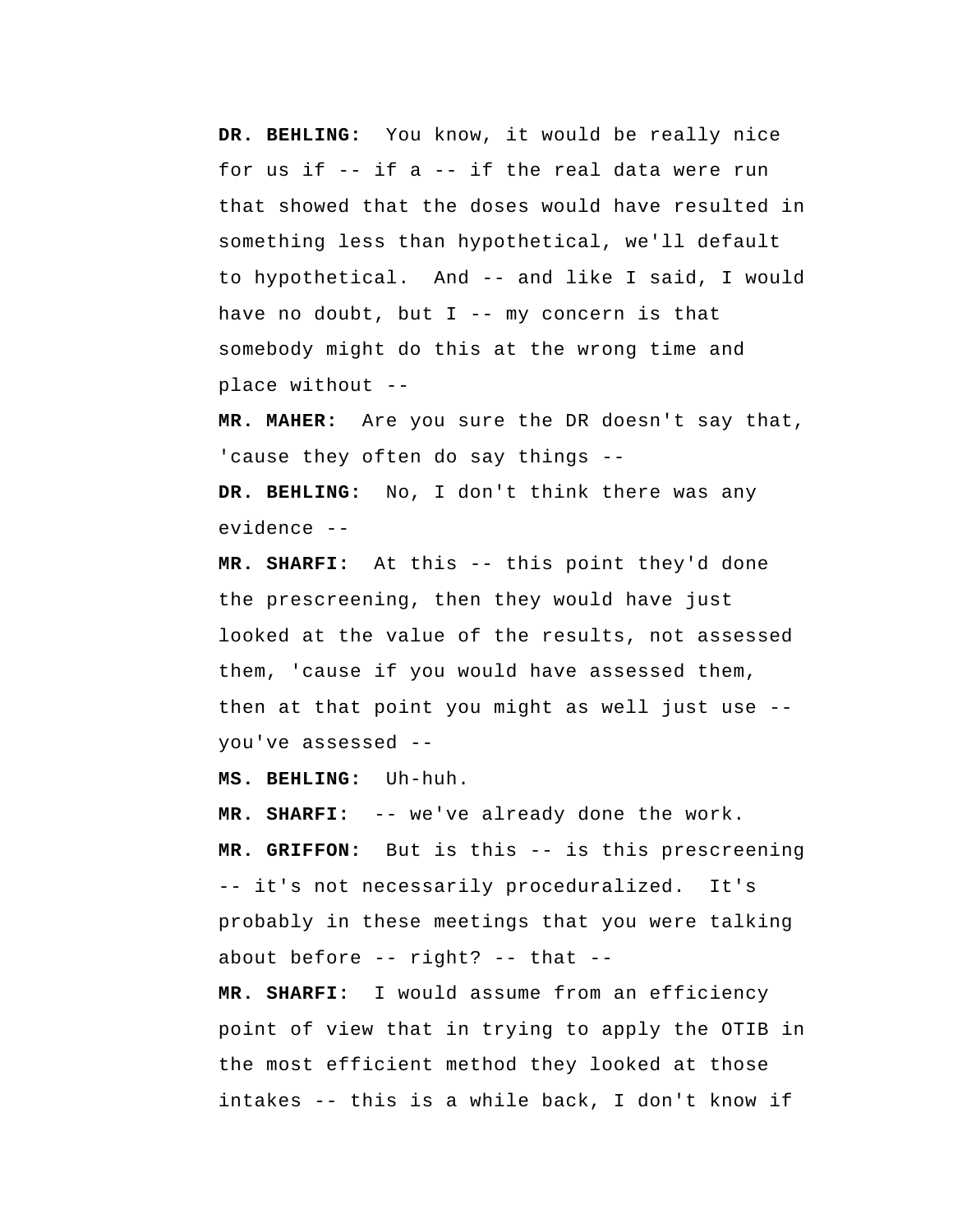they still use this process (unintelligible) a lot of the quick cases, but they -- they would have looked at the intakes that OTIB-2 assigns, and if the cancer was applicable, you would expect that OTIB-2 would result in -- the intakes from that would result in bioassays at a certain level. If all your bioassays were below that point, then OTIB-2 would have to assign -- **MR. MAHER:** I think Mark was asking is that document anywhere.

 **MR. GRIFFON:** Exactly, that's what I -- **MR. MAHER:** -- and I don't know.  **DR. BEHLING:** I'm (unintelligible) what -- what -

**UNIDENTIFIED:** -- documentation like that be - there's an appendix to OTIB-18 that's similar, but I don't know if we ever came up with an attachment to OTIB-2 to show that.

 **DR. BEHLING:** I didn't --

 **MS. BEHLING:** I've never seen any screening information. The other thing that's sort of interesting in this particular case -- I know in previous cases we've -- the previous case, we - we made a finding for the fact that they used 28 radionuclides as opposed to the 12. In this particular case they did only use the 12 radionuclides, and I have to admit, I don't -- I didn't sit down and put all the bioassay data in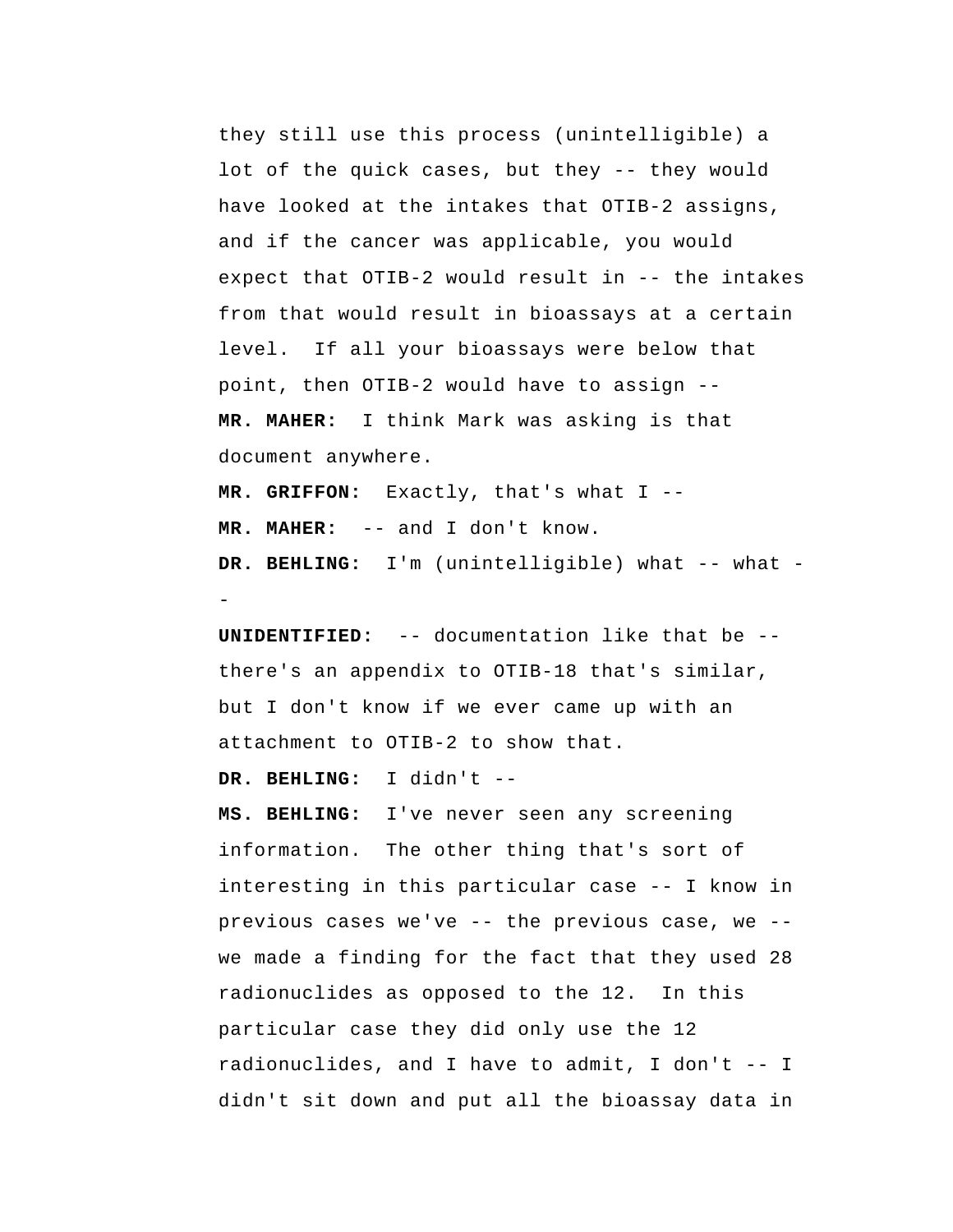for this particular case because it is somewhat time-consuming, so it did -- it did beg the question.

 **DR. BEHLING:** Yeah, and I'll read you the words and in fact it's written in our dose reconstruction review that -- and I'll read what I've stated here. On the basis of numerous bioassay data which consistently showed high levels of uranium and contaminant radionuclides, the use of the hypothetical dose model is inappropriate and the blind assumption that the hypothetical internal dose, quote, greatly exceeds any potential intake is a statement without validation. And -- and if -- if in fact there is such a guidance document that are used, you should have mentioned it and that statement - and -- and our finding --

**MR. MAHER:** It may not be in the guidance document. It may be a table that was given out at our meeting.

 **MR. SHARFI:** That was given out, yeah, so I don't -- I don't think there was a blind assumption that the hypothetical intake is --

 **MR. GRIFFON:** Is this --

 **MR. SHARFI:** I think they've done the pre -- the prescreening and then they came up with tables based on certain scenarios saying that if you fall in this scenario, then this -- we know that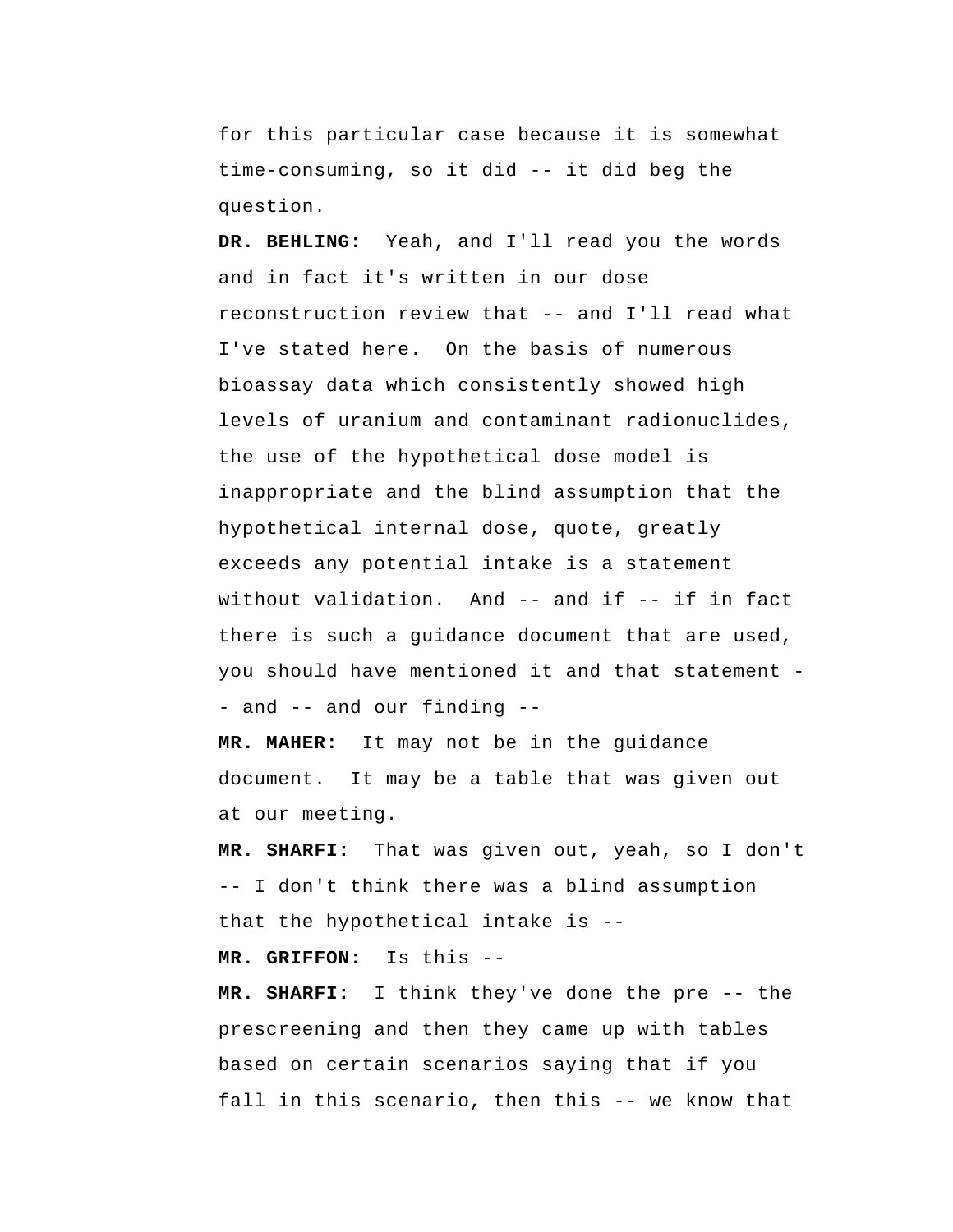this a -- an overestimate, and then you don't have to every time rerun --

**MR. MAHER:** I could guarantee this is not done blindly.

**DR. MAURO:** This is John Mauro. I would suggest that that seems to be important as a procedure or an analysis that would prop up a lot of these decisions, you know, if that was a document that could be available for review.

 **MR. SHARFI:** I don't think it's (unintelligible) documents.

**MR. MAHER:** Well, but it may be in a memo or something and --

 **MR. SHARFI:** Sure.

**MR. MAHER:** -- we'll talk to Liz and see if you can get it.

 **DR. BEHLING:** Yeah. I mean I -- I would have liked to have seen -- for instance, the hypothetical dose model greatly exceeds any - any measured intake as -- as defined by the records. I would have said -- think they must have looked at something here to come to that conclusion. But the way it says greatly exceeds any potential intake, were you looking at the real numbers or not, and --

**MR. MAHER:** Well, they have done that I guarantee you that.

 **MS. WINSLOW:** This is Susan Winslow.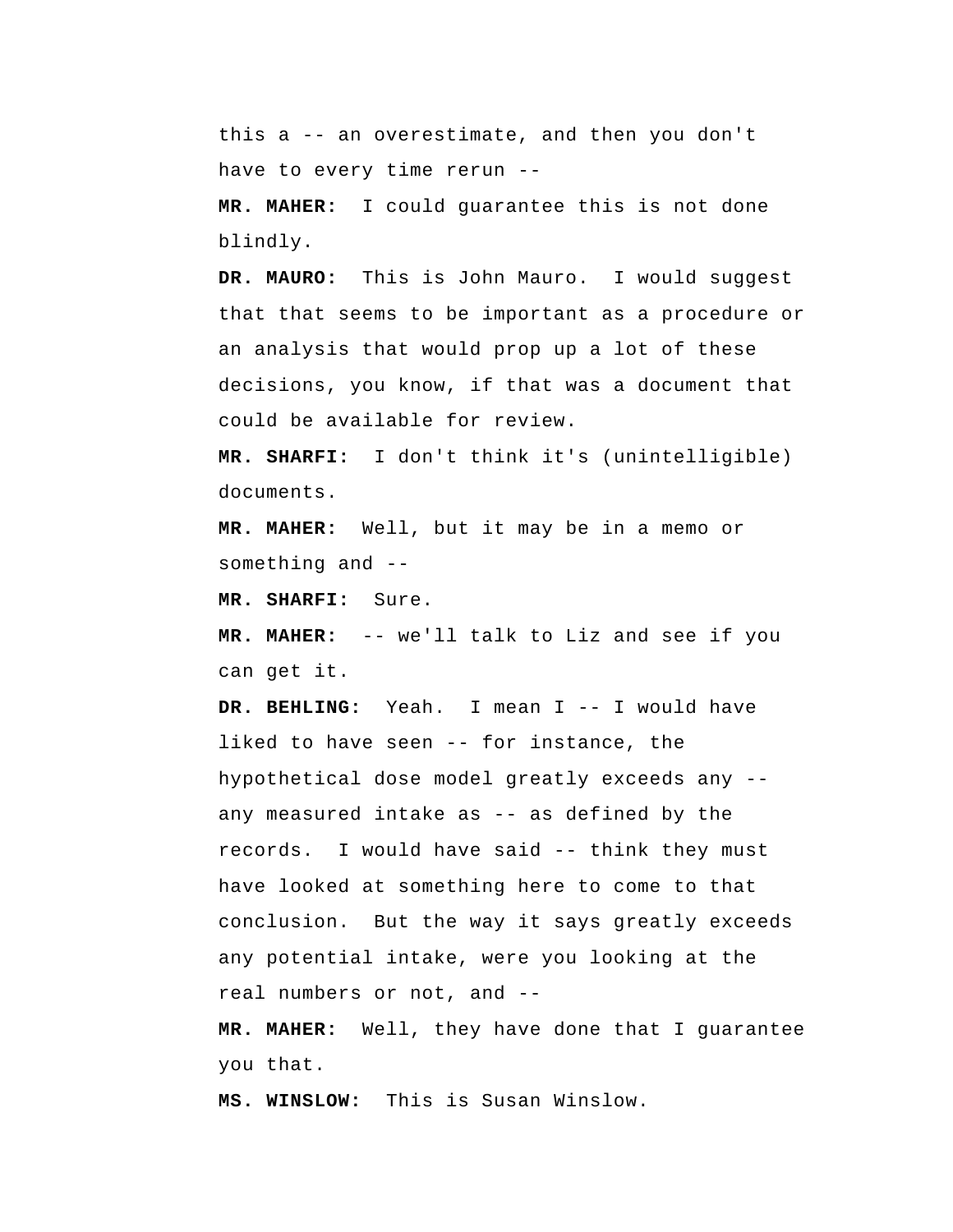**MR. MAHER:** Too dangerous.

 **MS. WINSLOW:** That document that you're referring to was something that was put into a table form, but not in a formal procedure, and it was passed out in DR meetings back in 2004.

 **MR. SHARFI:** So it never became a controlled document.

 **MS. WINSLOW:** No, it never became a controlled document, correct. And we are not using that method any longer. We're -- we are instead analyzing the bioassay data in an overestimated fashion if we're going to compare --

 **MR. GRIFFON:** When you have the data. Right?  **MS. WINSLOW:** -- to TIB-2.

**MR. MAHER:** Which is what we should be doing I think in all of the cases now. I think (unintelligible) change.

 **DR. WADE:** So the finding is valid; the answer is valid.

 **MR. GRIFFON:** Can you provide that reference, or is that not -- can that be distributed to the Board?

 **MR. HINNEFELD:** The table? I don't know there's any reason we wouldn't distribute it.

 **MR. GRIFFON:** Yeah.

-

 **MR. HINNEFELD:** Got to just find it.

DR. BEHLING: It would -- it would help us, too -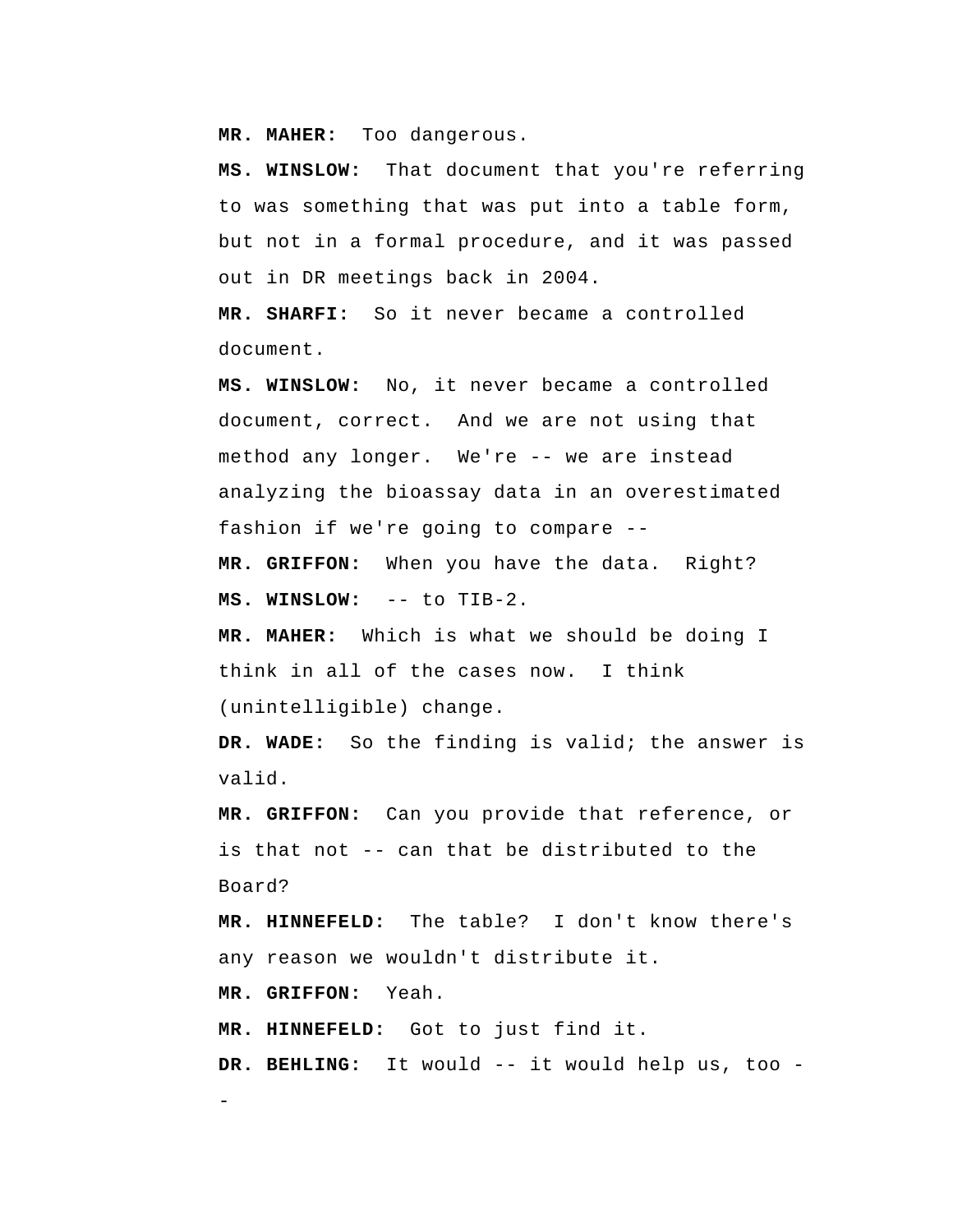**MR. GRIFFON:** Yeah.

 **DR. BEHLING:** -- in -- in doing the audits --

 **MR. GRIFFON:** We can close it out, yeah.

 **DR. BEHLING:** -- if we can make these comments --

**MR. MAHER:** Can you scan it --

 **MS. WINSLOW:** Yes, I can get it --

**MR. MAHER:** -- Susan?

 **MS. WINSLOW:** -- scanned and send --

**MR. MAHER:** And send it to me e-mail?

 **MS. WINSLOW:** Yes.

 **MR. GRIFFON:** I mean don't -- it doesn't have to be real time or anything, but --

**MR. MAHER:** Thank you.

 **MS. WINSLOW:** Uh-huh.

 **MR. GRIFFON:** And would -- would that have been referenced in the DR guidelines that come up like -- like this is Fernald. Right? Fernald DR guidelines, would it --

 **MR. SHARFI:** In the TBD?

 **MR. GRIFFON:** -- indicate that --

 **MR. SHARFI:** At this -- the time of this DR --  **MR. GRIFFON:** -- how you may screen like this - yeah.

 **MR. SHARFI:** At this time of this DR, I don't -- I think this was of when we were going complexwide, looking at efficiency methods for obvious comps and obvious non-comps, but I don't think we started full-blown into Fernald doing the -- the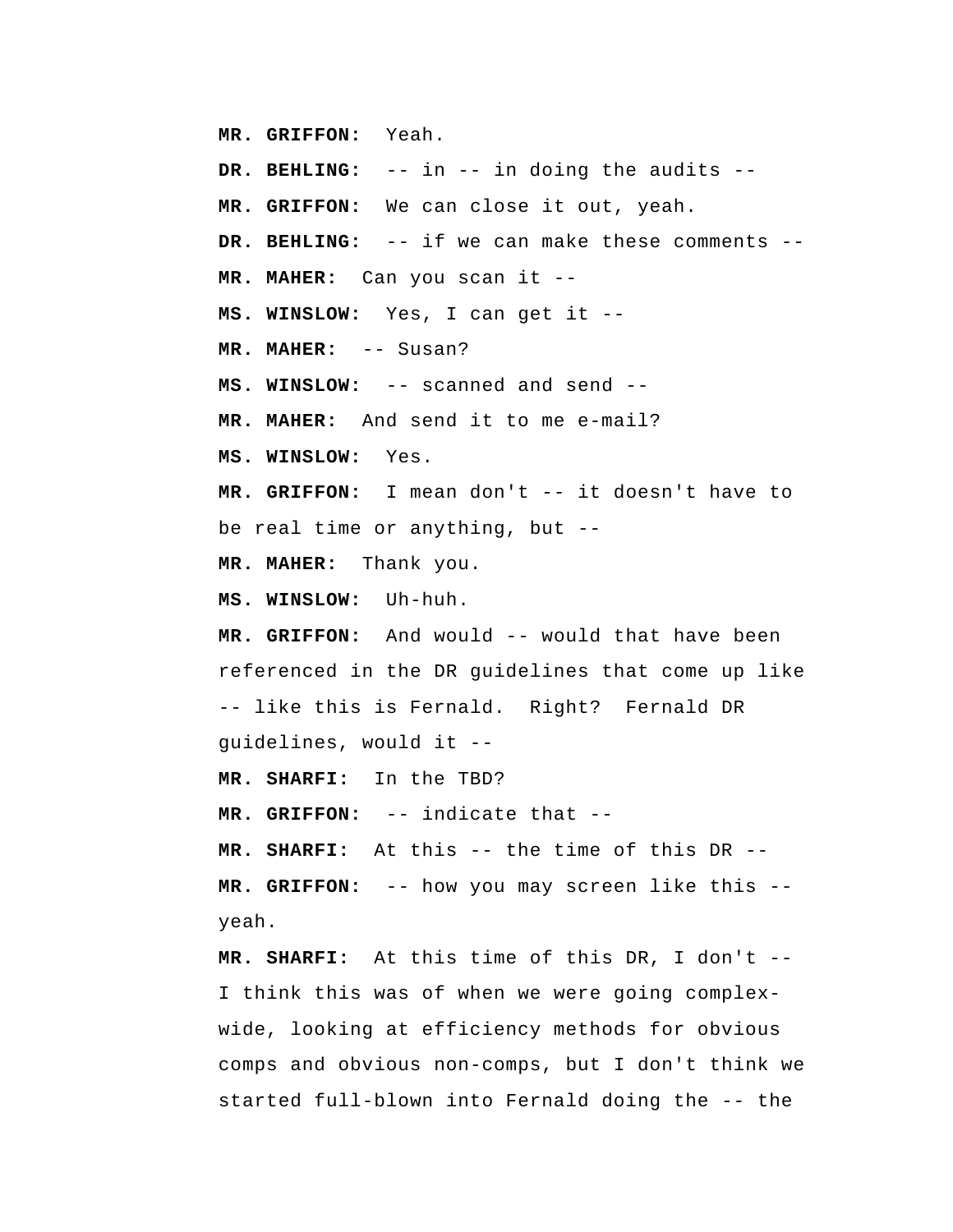TBD till after this, so the more -- best estimate claims would have came after this when we had the TBD, where these were obvious comps or obvious non-comps that you could do either based on the available data --

 **MR. GRIFFON:** So this might have preceded any DR guidelines --

 **MR. SHARFI:** Correct.

 **MR. GRIFFON:** -- that you would have had. Okay. All right.

 **DR. BEHLING:** I think there's one more issue that wasn't raised in behalf of this -- this finding is that the EE worked plants 4, 5, 6 and 7, and those locations may have exposed him to recycled uranium, which may have contained plutonium, neptunium, technetium-99, and so the -- my question was if those particular radionuclides might have been included in addition to the uranium bioassay measurements, to what extent could that have potentially increased the real dose.

 **MR. SHARFI:** The recycled component is actually small compared to the uranium dose. They're in parts -- I believe the default is 1,000 parts per million. The recycled component looked at the actual numbers. But I mean usually the uranium dose for any of the organs --

 **DR. BEHLING:** Dominates.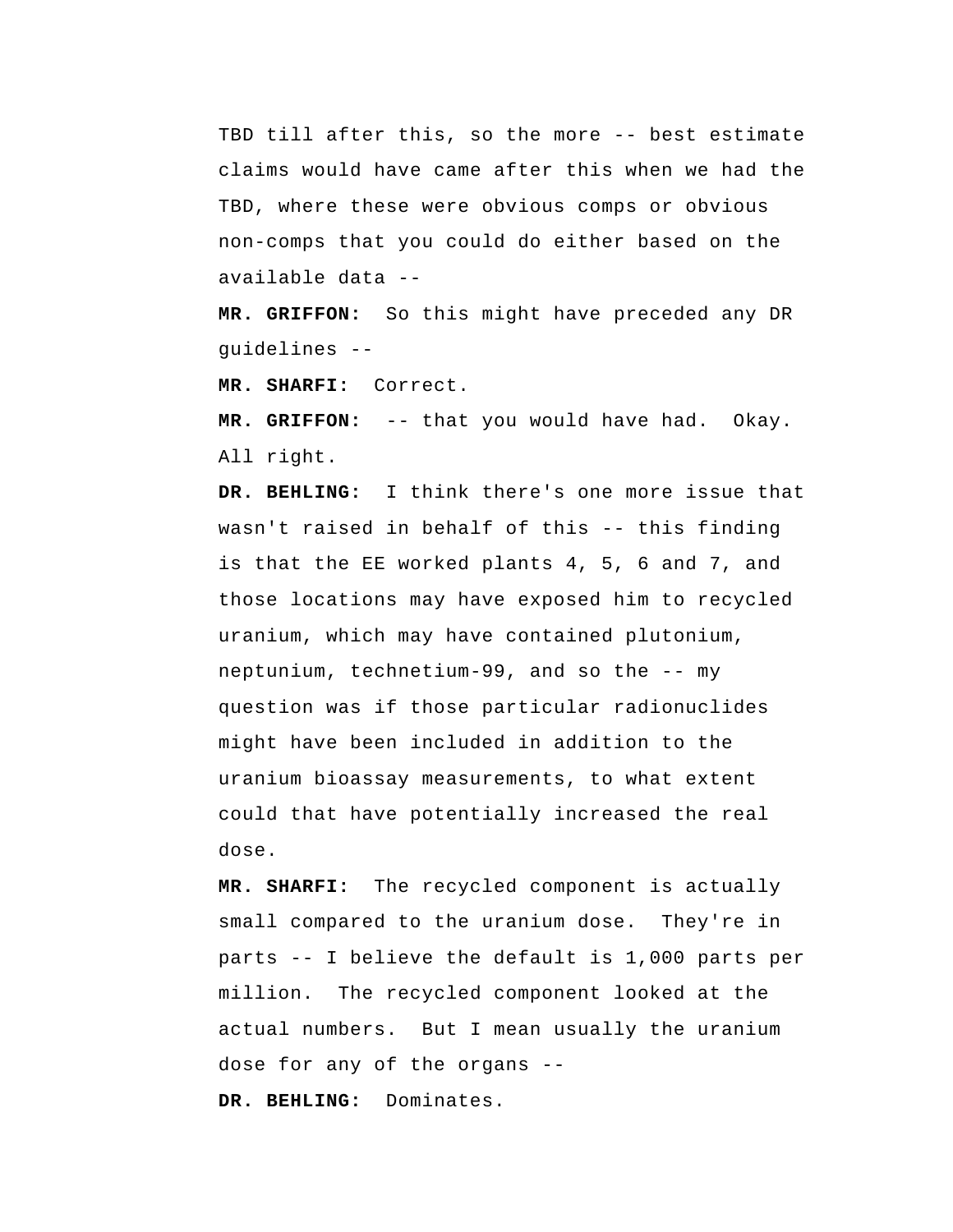**MR. SHARFI:** -- this sizeable over the -- I mean we're looking at orders of magnitude over the recycled uranium component. I mean they do provide a -- a -- obviously a measurable amount of dose, but comparably to the uranium it's - it's very small.

 **MR. GRIFFON:** This might get into Fernald site profile stuff --

 **MR. SHARFI:** Correct.

 **MR. GRIFFON:** -- but doesn't that vary by location -- work location?

 **MR. SHARFI:** Definitely.

 **MR. GRIFFON:** Yeah.

 **MR. HINNEFELD:** The assessment that was done, you know, afterwards where we actually got the IMBA run on this specific data included the recycled components in the dose number, and that dose number is less than the TIB --

 $- -$  **MR. GRIFFON:** Can you provide that, as well, Stu

 **MR. HINNEFELD:** Yeah.

 **MR. GRIFFON:** -- you said you'd -- yeah.  **MR. HINNEFELD:** Yeah, I'm going to provide --  **MR. GRIFFON:** Plus that reworked one you're referencing.

 **MR. HINNEFELD:** We're going to provide that and we're going to provide this TIB-2 screening.  **MS. BEHLING:** I didn't hear everything that Mark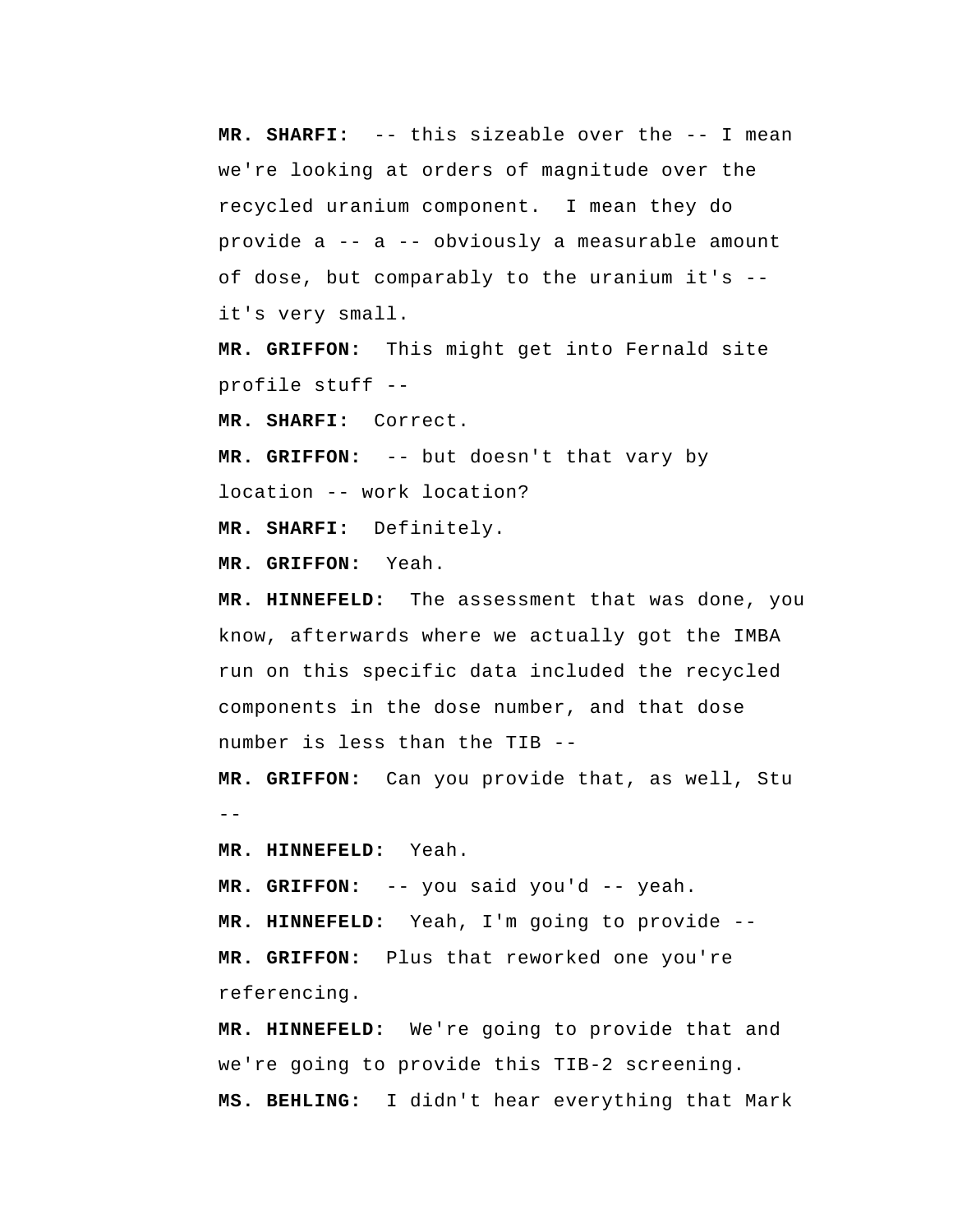stated, however this, in my mind, brings up another issue, that as we're sitting here auditing these dose reconstructions -- and not just in this particular case or internal dose -- I have to assume that the dose reconstructors do have some guidance documents out there as I believe I heard Mark say something about DR guidance or some user's guides out there. And it would be something -- I realize some of these things are not published, but if they could be shared with us or somehow made part of some of these files at times, it certainly would answer a lot of questions for us and possibly reduce some of our findings if we had an understanding of what was going on behind the scenes at times. realize that's outside the -- the scope of this particular issue, but the fact that there was some screening method possibly used here that we were not aware of, it's these types of things and these types of documents or user's guides that might be out there --I

 **MR. GRIFFON:** I think that --

 **MS. BEHLING:** -- that aren't published, if we could also have access to that information it would be very helpful for us.

 **MR. GRIFFON:** I -- Kathy, I'd be -- I agree with you in general. I think I'll -- I'll work with Stu on that down -- as we go forward, but I think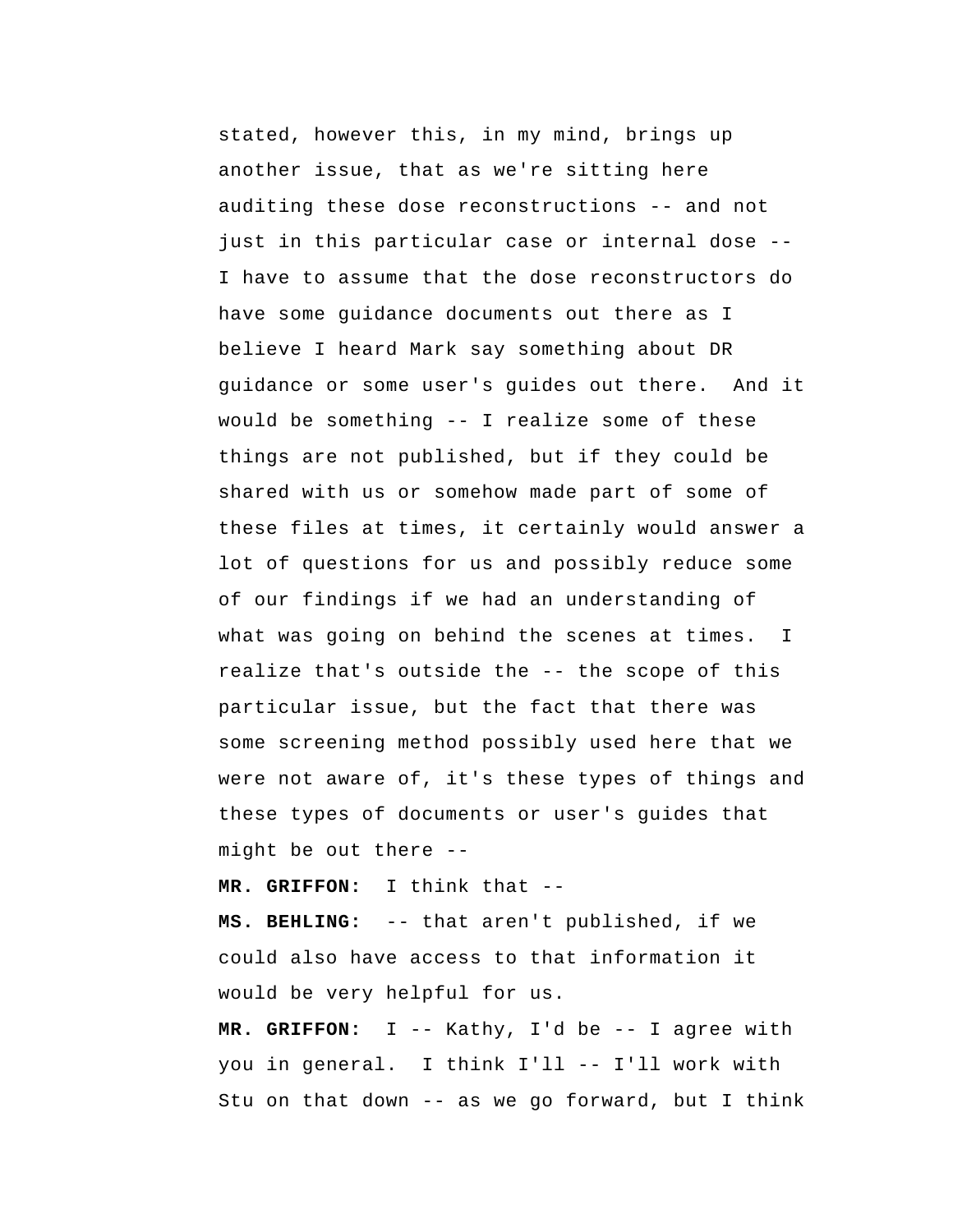in this particular case I don't know that they could have anticipated to include this screening table, you know, that -- that -- but the DR --  **MS. BEHLING:** I understand.  **MR. GRIFFON:** -- if there's sites that we're covering in the sets of cases that --  **MR. SHARFI:** Those documents are in flux because we update them -- **MR. GRIFFON:** Right.  **MR. SHARFI:** -- I mean they're not controlled so we don't have historical documents at --  **MR. GRIFFON:** Oh, you don't have -- **MR. SHARFI:** -- at the time the DR --  **MR. GRIFFON:** -- all revs of them or something?  **MR. SHARFI:** No, 'cause -- **MR. GRIFFON:** Oh -- **MR. SHARFI:** -- they're flux documents.  **MR. GRIFFON:** -- yeah, yeah.  **MR. SHARFI:** I mean you -- obviously you don't want to  $-$  **MR. GRIFFON:** Right.  **MR. SHARFI:** -- a DR going to an old guidance document -- **MR. GRIFFON:** Yeah, that'd make it difficult --  **MR. SHARFI:** -- if the information has changed, so those are kept as flux documents, as up-todate as possible.

**MR. MAHER:** And the other thing you missed, too,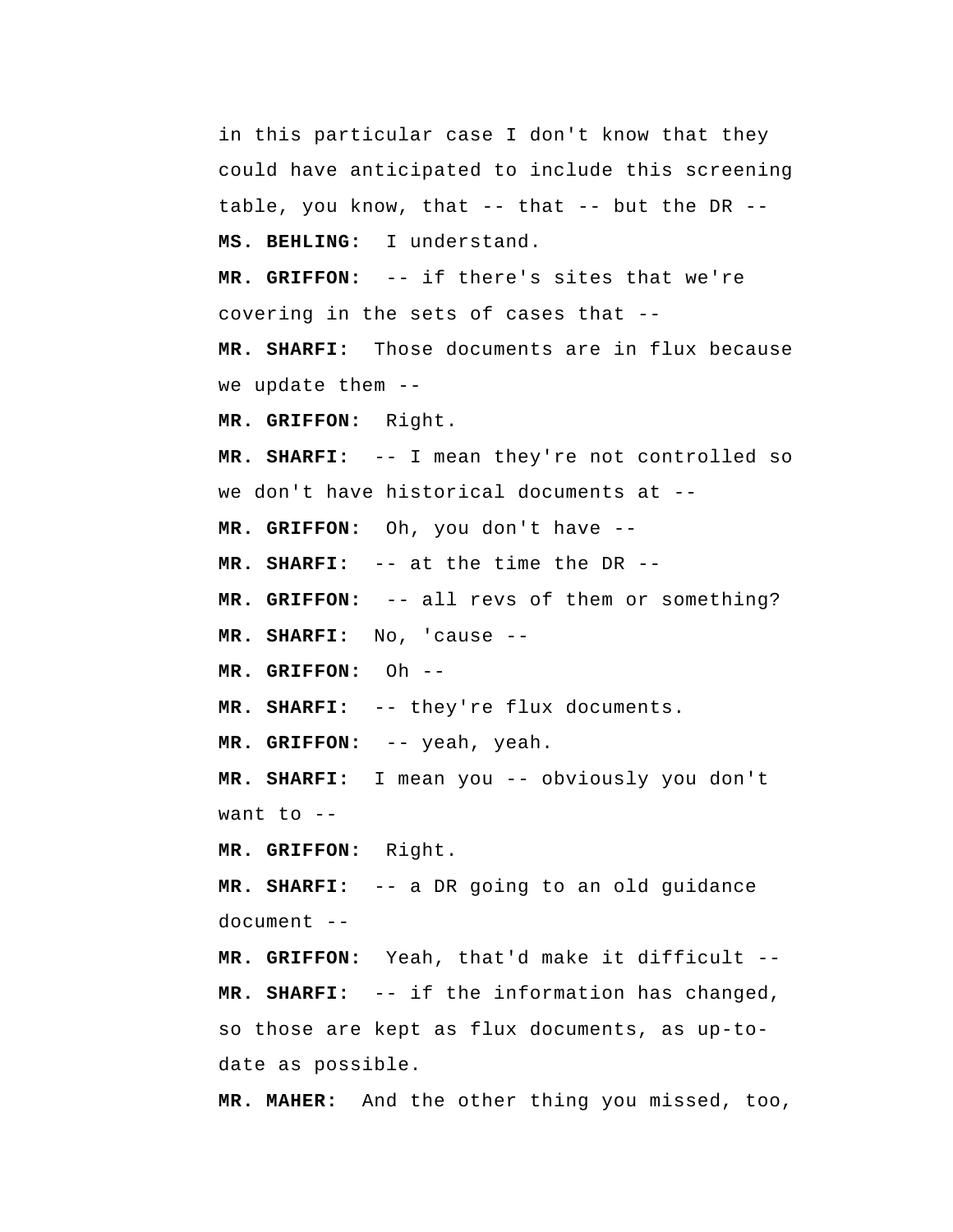which I don't think would -- I mean would complete your inf-- the information we need to get there is that each of our DRs go through three to four days of training. We have updates training, refresher training and we have weekly meetings. And you're all missing that information and sometimes some -- some of this information that's exactly what we're talking about is passed out at that meeting, and Susan's -- was one --

 **MS. BEHLING:** Yeah, I understand. Thank you.  **DR. BEHLING:** Okay, running -- getting things moving here again, case 77 had no finding, it was a compensated claim, so we can go directly to claim 78. Claim 78 is the Mound facility.  **MS. BEHLING:** And I believe, again, the first finding is -- associated with 78.1 is the reoccurring theme of the dose reconstructor misinterpreting OTIB-8.

 **DR. BEHLING:** Yeah, this, again, is a maximized dose, by the way, so we're looking at an inflated assignment of doses.

Where's the next one -- finding 78.2, incorrect selection of organ for assessing occupational medical --

 **MS. BEHLING:** Once again, this is -- **DR. BEHLING:** Yeah, yeah.  **MS. BEHLING:** -- the selection of a very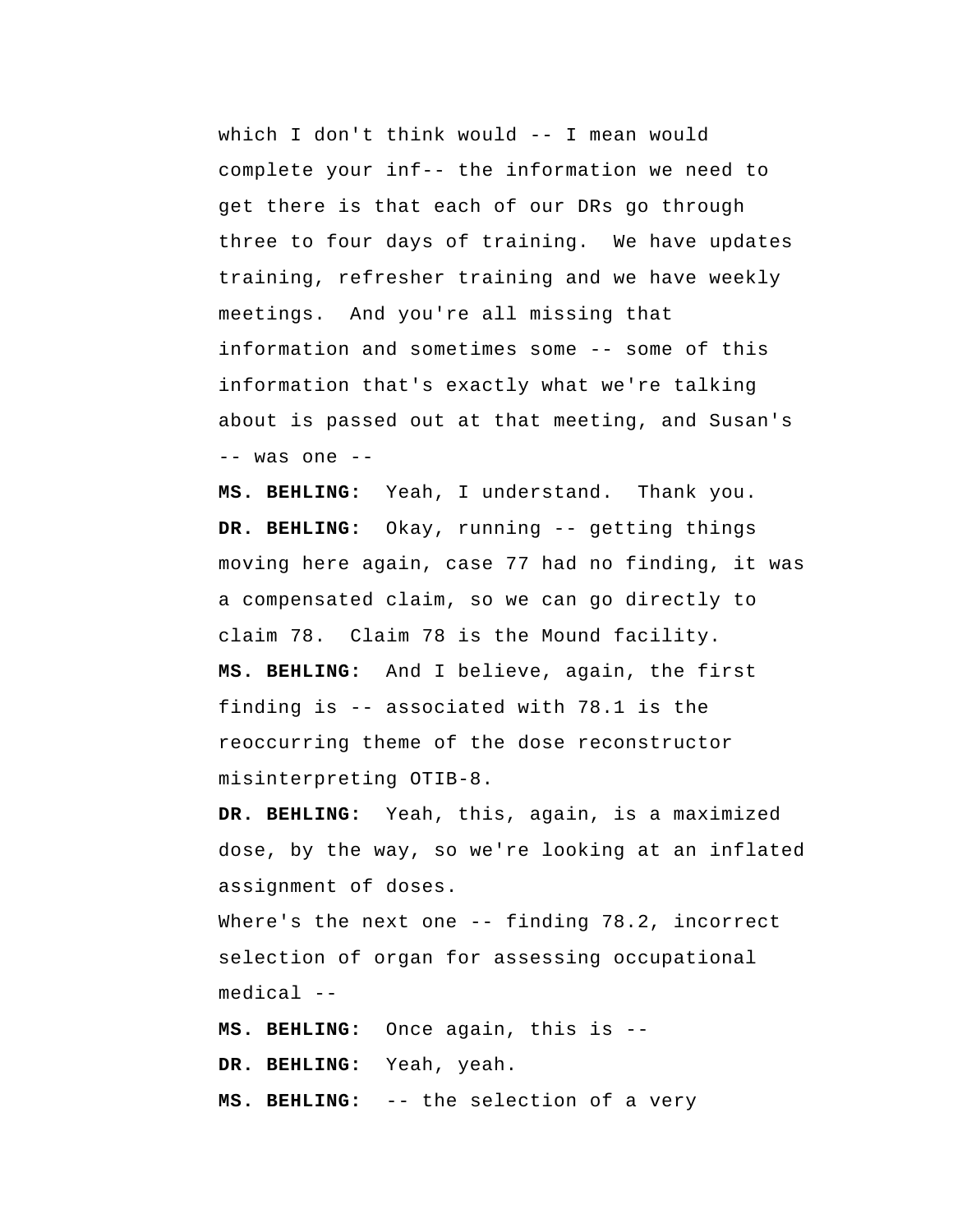claimant-favorable organ as opposed to the actual organ of interest.

 **DR. BEHLING:** Yeah.

 **MS. BEHLING:** This is an overestimation of the dose.

 **DR. BEHLING:** They -- the person had bladder cancer and they chose something that was obviously at a much higher risk for exposure.  **MR. GRIFFON:** And no action? It's resolved -- **MR. HINNEFELD:** It's previously addressed, yeah.  **MS. BEHLING:** And if we can move on finding 78.3, once again this reoccurring theme of selecting an inappropriate organ as opposed to the correct organ of interest for running a hypothetical internal dose model.

 **MS. MUNN:** No action again. We've done that. Right?

 **DR. BEHLING:** Yeah, been there, done that.  **MR. GRIFFON:** This -- this person was in the '80s to '90s at -- at Mound? I'm just skimming through what -- no bioassay or any --  **DR. BEHLING:** No, there's nothing -- **MR. GRIFFON:** -- records? Is that the deal?  **DR. BEHLING:** -- nothing really to suggest any significant exposures.

**DR. MAURO:** This is John Mauro, I got a quick question. When -- in the work we're doing now on, you know, the newest cases, I assume when we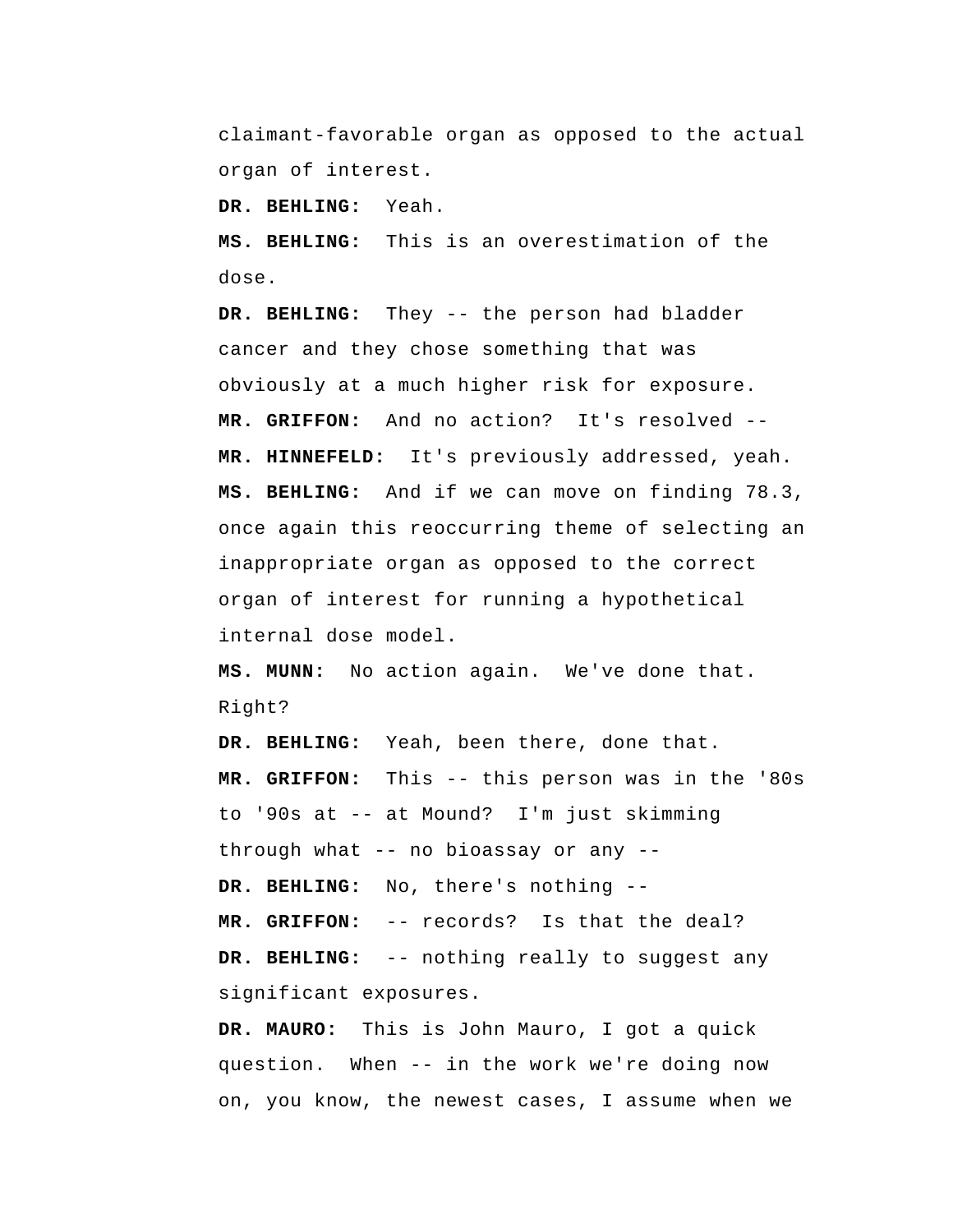--  $-$ do come across these same old-same olds we are to note them down just so that we're keeping track - **MR. GRIFFON:** Yeah. **DR. MAURO:** -- right, okay. So I just wanted to MR. GRIFFON: And we'll -- we'll -- we'll try to DR. MAURO: make sure of that -- that we put them down and  $-$  **MR. GRIFFON:** -- expeditiously go through them -- **DR. MAURO:** -- as just a way of keeping score, so to speak.

 **MR. GRIFFON:** Yep.

 **DR. BEHLING:** Yeah, we're not sure whether we should default to a new terminology that says an observation has been resolved as opposed to a finding that is still subject for -- for resolution. There's so many of these things that are repeat problems that have long ago been - been taken care of.

 **MS. MUNN:** It would certainly be helpful and, from my point of view, not in any way diminish the thoroughness of the review to do just exactly that, Hans, to identify we -- we understand what happened at the time. It really is not a finding now, it's an observation that has been cleared. If we could do that, I think it would really be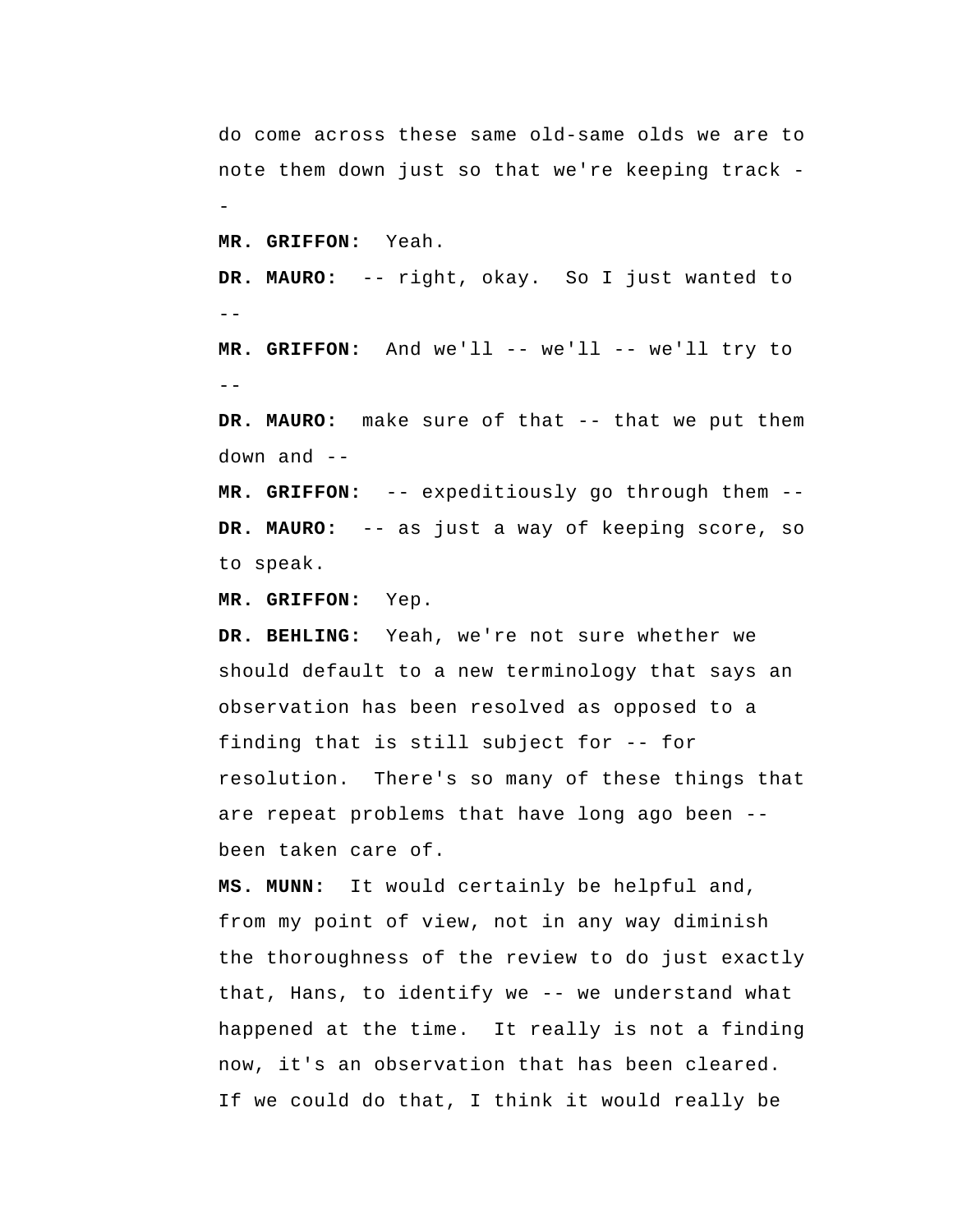helpful for everyone concerned.

 **DR. BEHLING:** And chances are they would not be on the matrix anymore. As an observation that has been resolved in a previous assessment, I would assume that we don't want to necessary track this on a matrix, unless you have a different opinion on that, Mark.

 **MR. GRIFFON:** I kind of want to -- I don't know, I have -- I want to think about that, but I agree that we shouldn't be having -- if we can indicate somehow so we don't have to have a discussion again about it, that certainly would be helpful. I think the other thing we can do is try to -- in our case selection try to avoid some of the cases that were done --

 **DR. BEHLING:** Yeah, it's based on time --

 **MR. GRIFFON:** -- in time periods --

 **DR. BEHLING:** -- time periods --

 **MR. GRIFFON:** -- where some of these generic approaches -- you know, then we'll get out of doing those cases that --

 **DR. BEHLING:** I think --

 **MR. GRIFFON:** -- have the same findings.

 **MS. BEHLING:** What I have done in this last set of cases for a situation like this, I have identified it as a finding. It has gone into the matrix, but in our dose reconstruction audit I've put an asterisk alongside of that finding, put a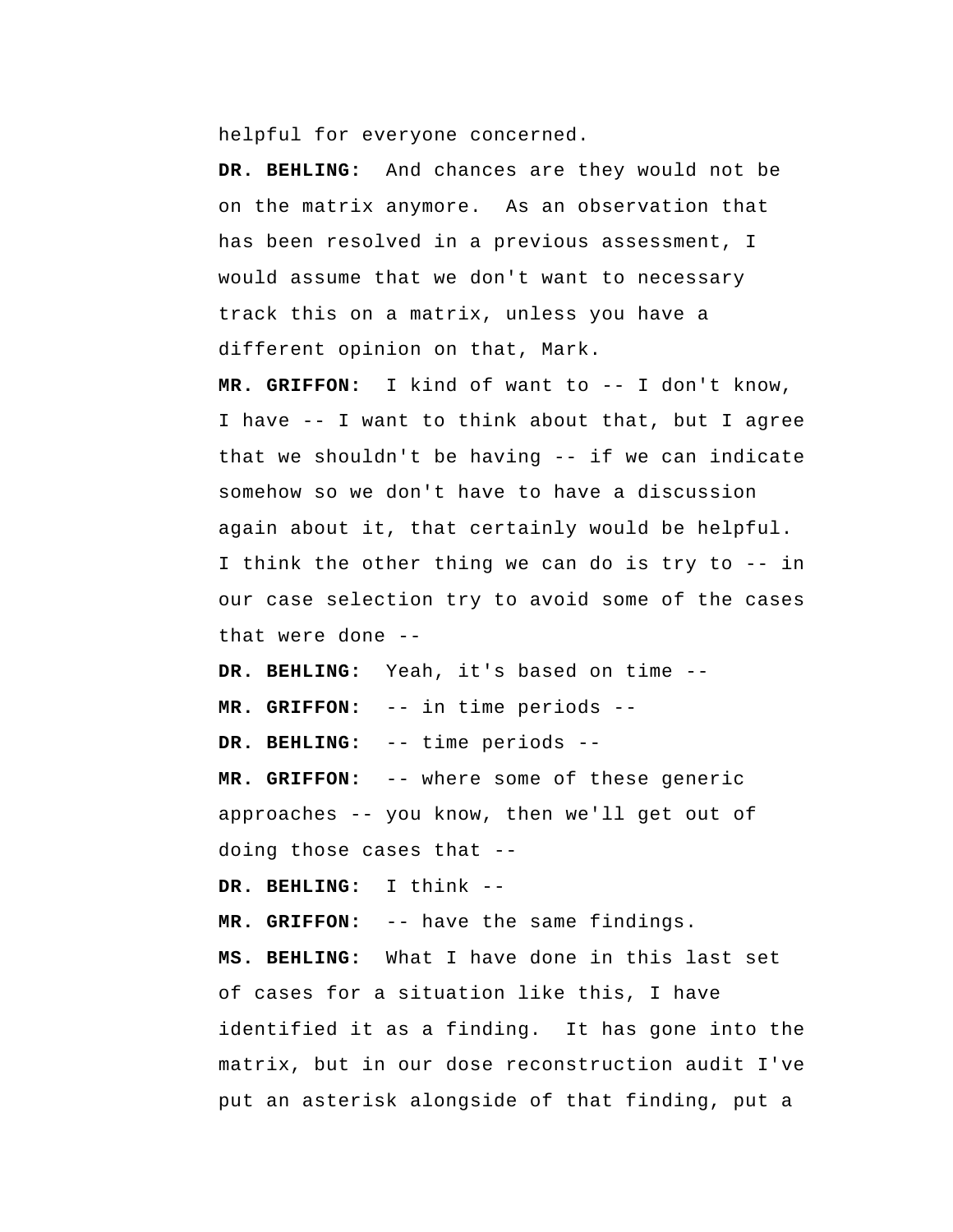footnote indicating that this is an issue, although it's a finding and it was appropriate - or it was associated with a certain time frame, it has been resolved. So it was my feeling that we might be able to go right into the matrix and fill out quite a bit of the matrix -- and it would still be captured, but we can do it any way. That was just another -- that's what I have -- I've done in this last set of cases, just so that we -- we still captured it in the matrix, but we could easily fill out that matrix because we've -- it's already been an issue that's - that was resolved in previous cases.  **MR. GRIFFON:** Yeah, I think that's fine.  **DR. WADE:** I would make a point -- this is Lew Wade -- that, you know, when we meet in December, the subcommittee and then the Board, there will be a selection of the seventh round of cases. So you might want to start to give some thought to

that process and then let Stu know what your thoughts are so he can have the right materials present.

 **DR. BEHLING:** And -- and I guess the -- the selection process could focus on a time frame of adjudicating claims that exclude the issues that have already been resolved.

 **MR. HINNEFELD:** We could --

 **MR. GRIFFON:** Or at least consider that as part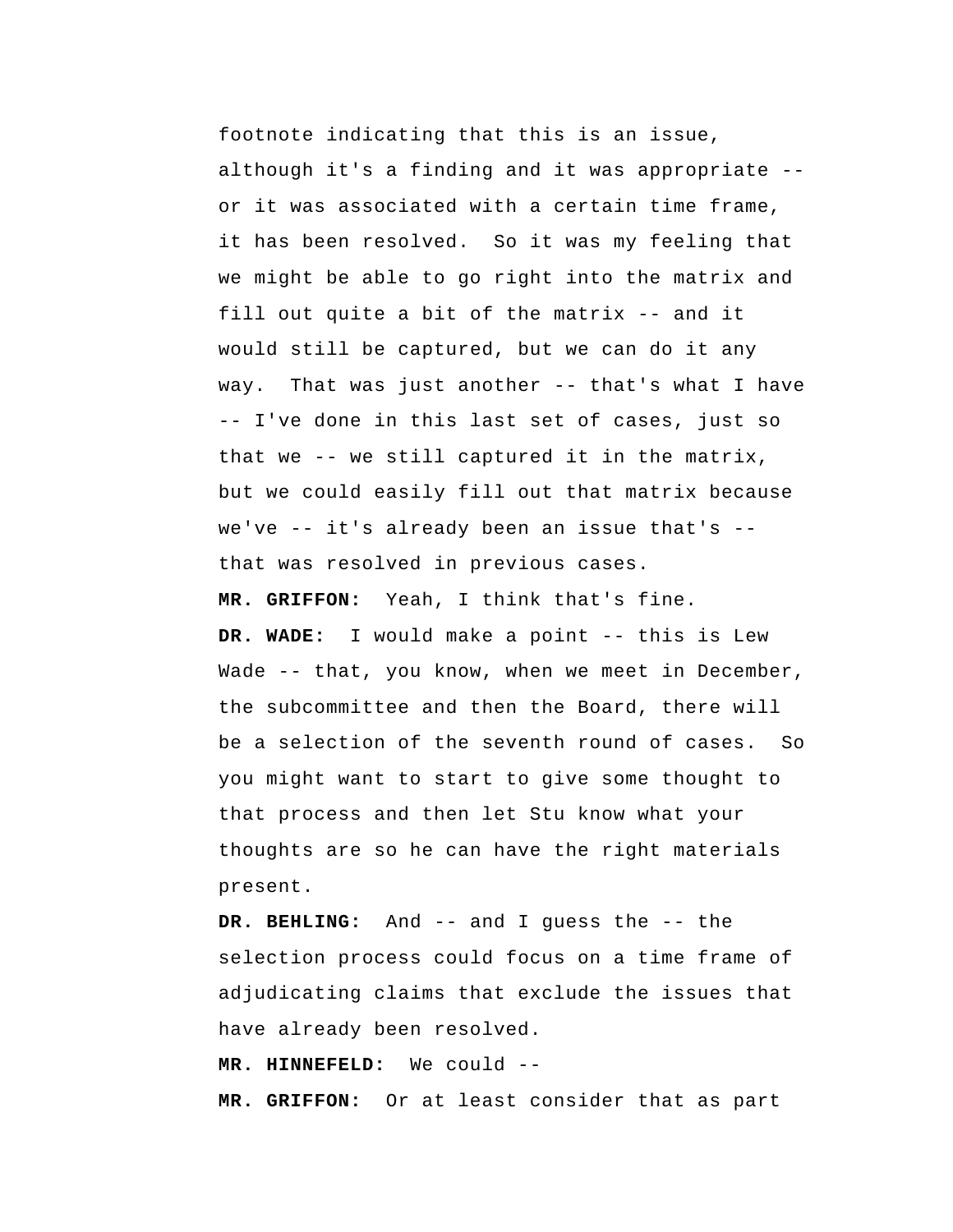of our parameters, when was the DR completed, you know.

 **MR. HINNEFELD:** We could provide the pool and include the date -- and I would recommend the date that the draft dose reconstruction was approved.

 **MR. GRIFFON:** Right.

 **MR. HINNEFELD:** There are a number of dates that occur after that.

 **MR. GRIFFON:** I think that's good, yeah.

 **MR. HINNEFELD:** I don't know if we would include the exact date, but we might group them as a - because the exact date is like -- it's kind of identifying information.

 **MR. GRIFFON:** Oh, yeah, yeah.

 **MR. HINNEFELD:** So we could group them by approved between June and -- and December of '06, we could group them in three-month intervals and things like that, and we should -- at the end we should discuss what kind of selection pool -- I could -- or I could -- the Board's not here. I could send, you know, a suggestion --

 **MR. GRIFFON:** Yeah.

 **MR. HINNEFELD:** -- to the Board about -- how about we do a selection pool like this to select the seventh group, 'cause we could do something like that that will allow the selection pool to choose newer cases and avoid some of the ones --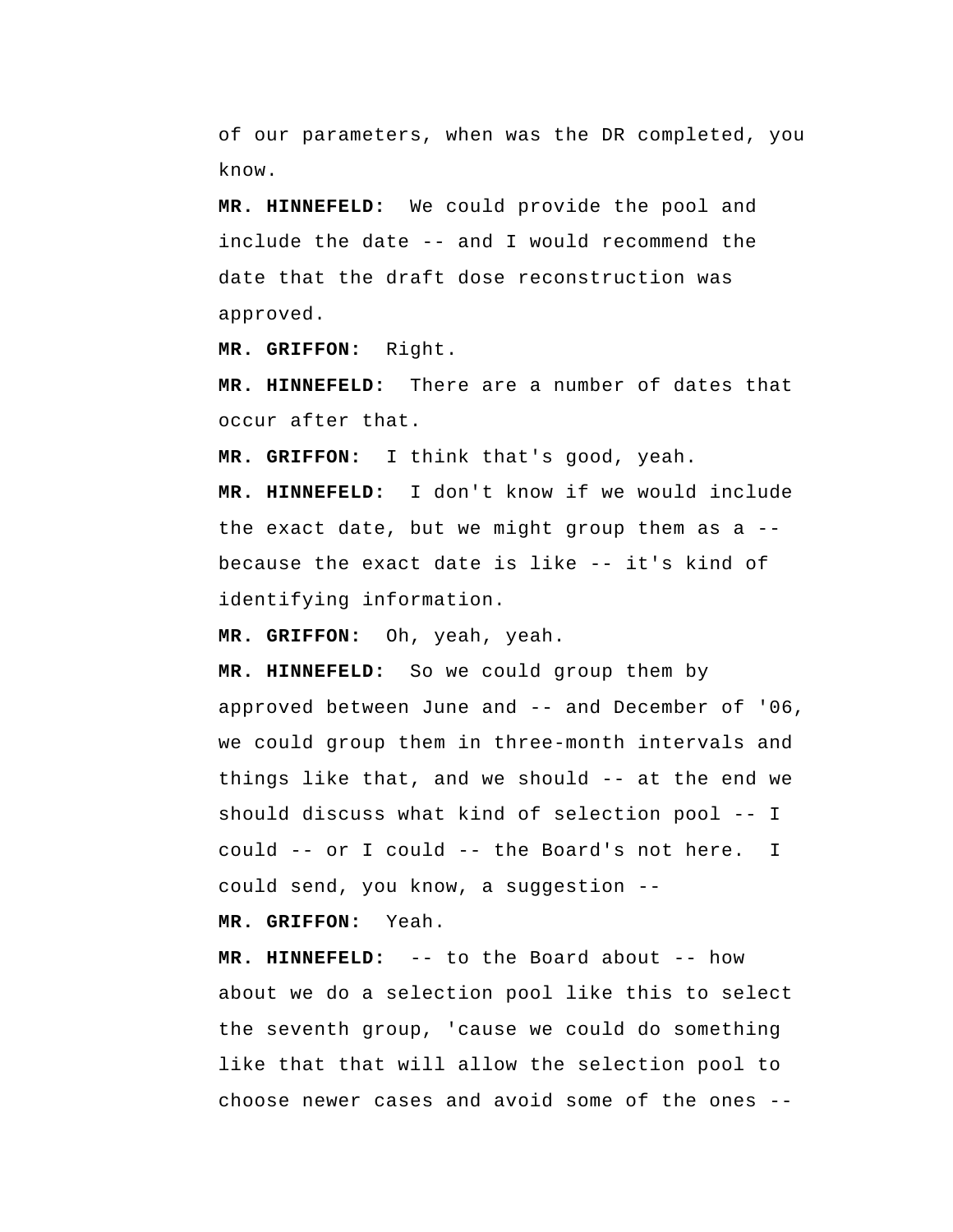you know, keeping sampling from the entire population.

 **MR. GRIFFON:** Right, right.

 **MS. MUNN:** And it wouldn't seem that -- that one would even have to break down those time periods so carefully. It --

 **MR. HINNEFELD:** Right, maybe a six-month period.  **MS. MUNN:** -- seems to me that prior to the rewriting of TIB-8, you know, prior to redo of TIB-2, and that --

 **MR. HINNEFELD:** Yeah.

 **MR. GRIFFON:** Think about how tight it has to be or how wide --

MR. HINNEFELD: Yeah, and we'll -- we'll come up with some --

 **MR. GRIFFON:** -- know best on that --

 **MS. MUNN:** I'm sure they would.

 **MR. GRIFFON:** Yeah.

 **MR. HINNEFELD:** -- some corrective actions that have been done because of DR reviews and put those dates --

 **MR. GRIFFON:** Yeah.

 $- -$  **MR. HINNEFELD:** -- available -- in there as well

 **MR. GRIFFON:** Yeah.

 **MR. HINNEFELD:** -- to kind of inform the selection a little bit.

 **DR. WADE:** Well, I would suggest there be some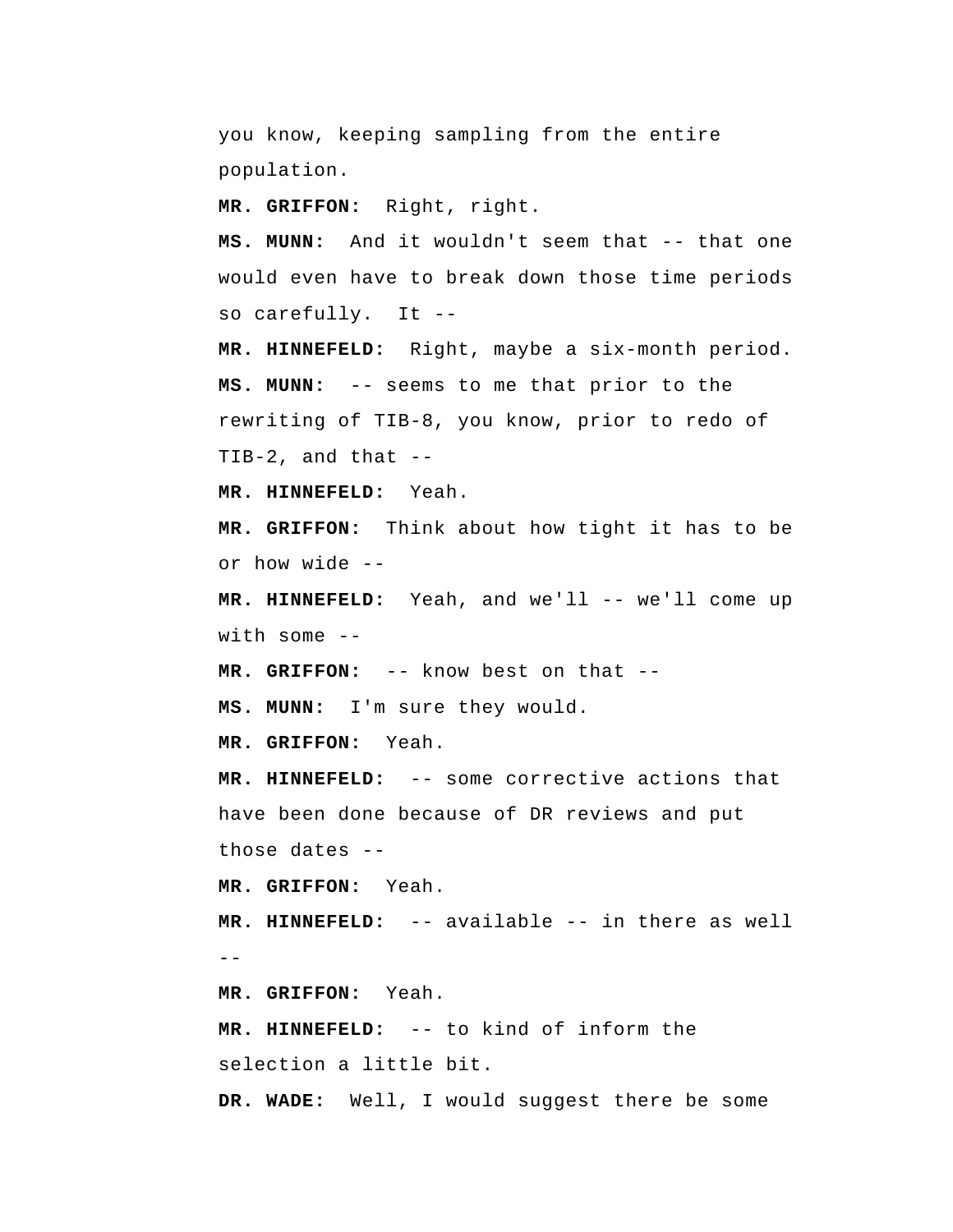discussion between Mark as the chair of the subcommittee --

 **MR. HINNEFELD:** And me?

 **DR. WADE:** -- and you, just to make sure that you have the right materials when the subcommittee and the Board meet.

 **MR. HINNEFELD:** I'll call you when I can talk.  **MS. BEHLING:** I have started to put in, too - the cases that I'm doing now, in our summary up front, I've included the date that the dose reconstruction was completed, just so that it gives us some understanding. That was a comment made by the Board -- one or two of the Board members during our conference calls, also.  **DR. BEHLING:** Are we ready to go to our second to last? Los Alamos National Laboratory --  **MR. GRIFFON:** I was just -- I was following up -- I don't know if someone answered me, but did this person -- the Mound person -- have bioassay records, no bioassay records? I saw a couple of uranium samples.

 **DR. BEHLING:** Hold on.

 **MS. BEHLING:** I'll have to look.

## (Pause)

I believe there were bioassay records, but activities were less than levels of detection. I'm reading that in our section three of this case.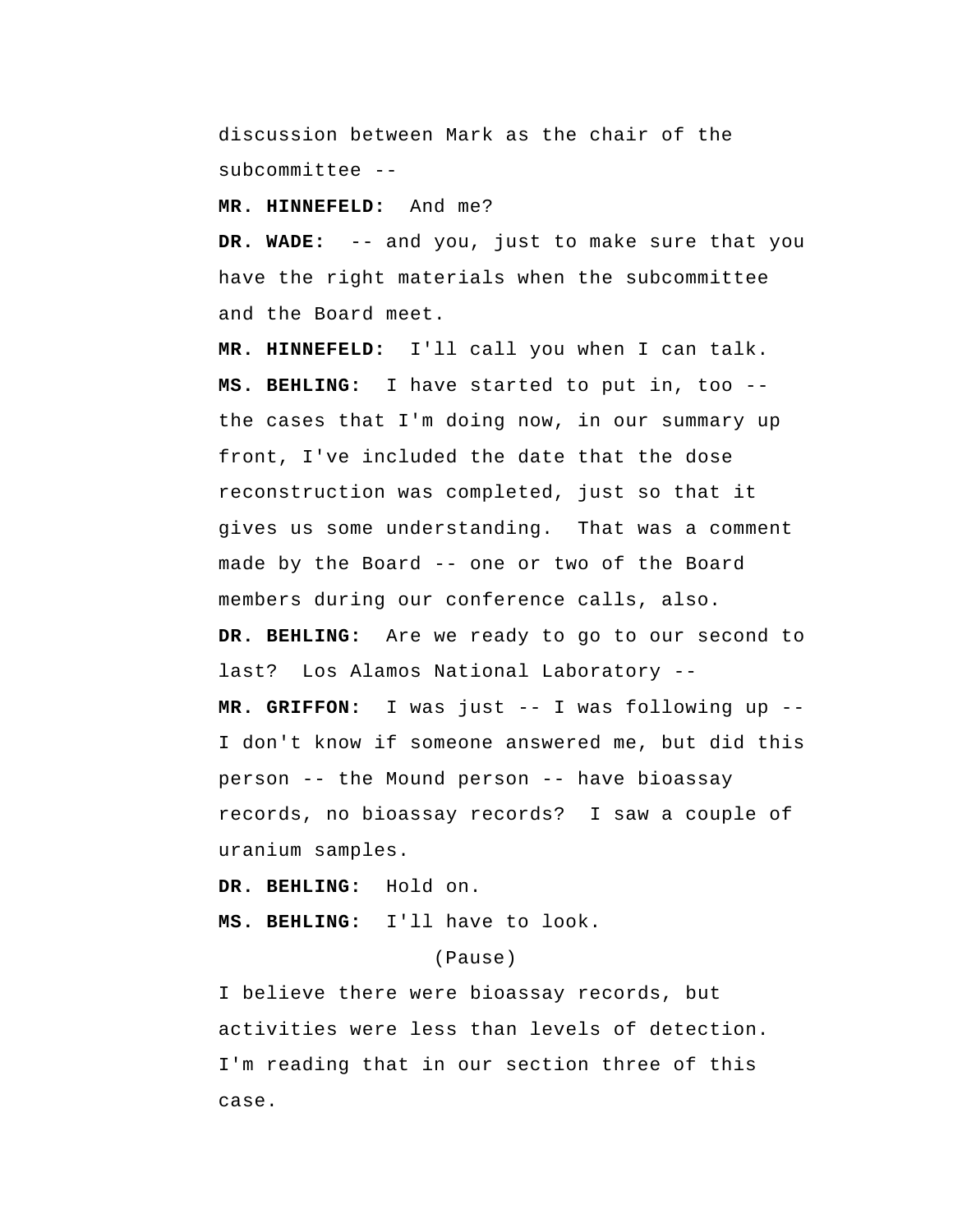**DR. BEHLING:** Yeah, I'm -- I'm looking at this...  **MR. GIBSON:** Could we -- could I get a time period on this individual's employment, or would that be --

 **DR. BEHLING:** Yeah, I can -- I can give you the years without the exact date.

**MR. MAHER:** '81 to '92.

 **DR. BEHLING:** '81 to '92, yeah.

 **MR. GIBSON:** Okay, '81 to '92, have we also looked into the Price Anderson findings that - that fined Mound for basically doubling the background of their -- their lab on the -- the - they got a background that they deduct from the bioassay sample, and it was built into the Canberra, and the lab manager went in and added that background in again so these records could be underestimated.

 **DR. BEHLING:** In this I think --

 **MR. GRIFFON:** So far everything I'm seeing here -

 **MS. BEHLING:** The bioassays.

 **MR. GRIFFON:** -- is zeroes.

 **MS. BEHLING:** That -- that is not something that Hans and I would have looked into, but if we are looking at the Mound site profile, that's certainly something that should be looked into on -- in the Task I level.

 **DR. BEHLING:** Yeah, and if we were aware of it,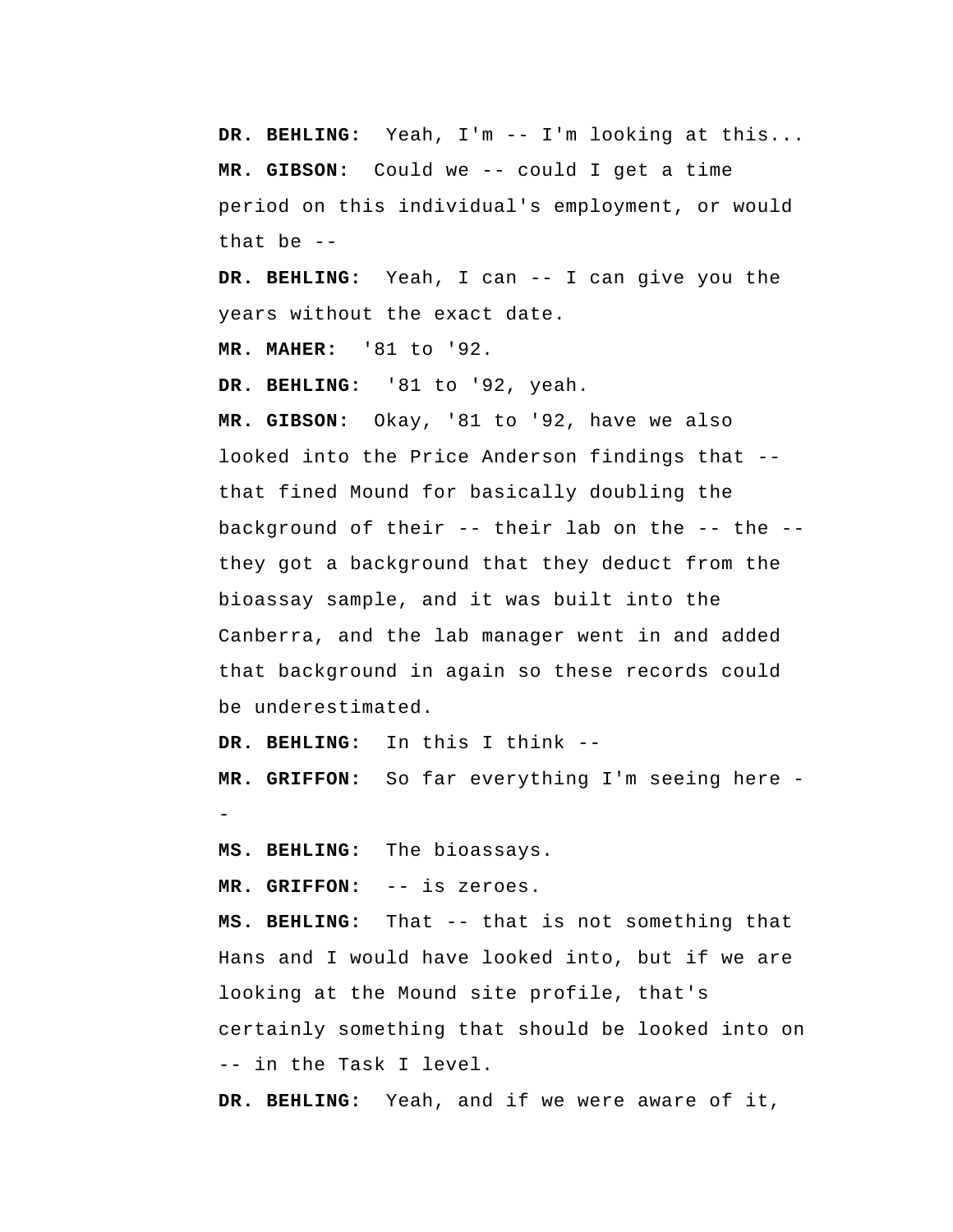Mike, we would probably look at it. But there doesn't seem to be any indication that this person was even monitored, so that inflating the background level --

 **MR. GRIFFON:** No, they had a couple of uranium samples, that's found on --

 **MS. BEHLING:** Yeah, he was -- he was monitored.  **MR. GRIFFON:** Yeah, there was some monitoring, but  $--$ 

 **MS. BEHLING:** Yes.

 **MR. GRIFFON:** -- very -- very minimal and like -- I agree with Kathy, all -- everything I saw so far is below -- you know, zeroes below detectable limits.

 **MR. GIBSON:** Was what -- below what, Mark?  **MR. GRIFFON:** Below detectable limits, and that's just scanning through here quickly, so --  **MR. GIBSON:** Maybe that's something we should do in the site profile, but there were -- the site was shut down for inappropriate monitoring of workers by Price Anderson and DOE on at least two, maybe three, occasions during those years.  **MS. BEHLING:** Oh, it was during the years of this person's employment?

 **MR. GIBSON:** Yes. Yes.

 **MS. BEHLING:** Okay.

 **MR. GIBSON:** All radiological work was shut down.  **MR. GRIFFON:** Does anyone know the work history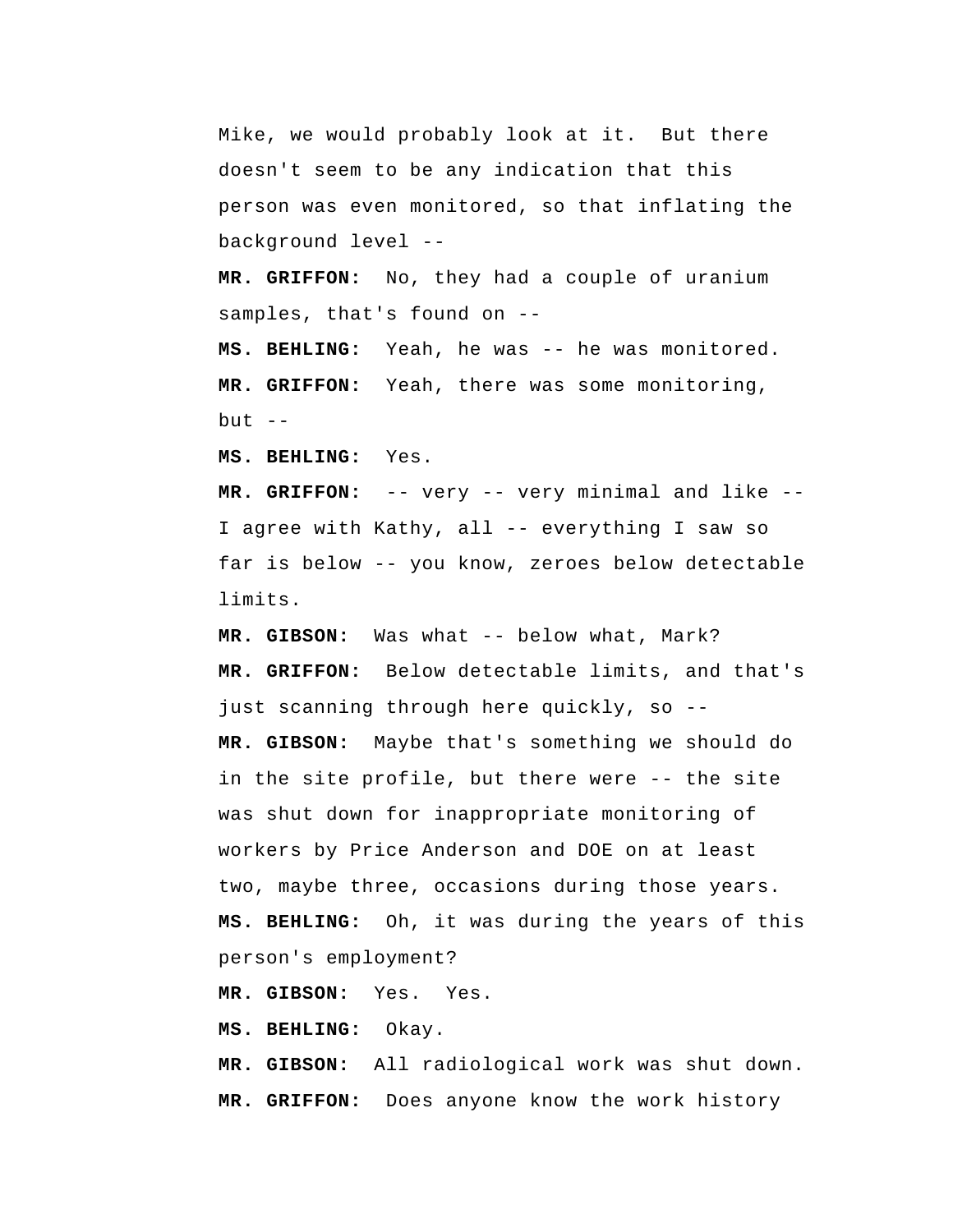for this individual, what type of work? DR. BEHLING: I'll go to the front -- REDACTED was the official title.

 **MR. HINNEFELD:** Mike, we can sort out what we know about that. I don't know today what we've done about this bioassay issue at Mound, but I can find out. We have a number of people on the project who pretty much know what's happened up there in the -- in the past, so I think we can sort it out.

 **MR. GIBSON:** Well, I'm recused as a Board member, but I could certainly be an expert witness and I have -- I have the documentation that --  **MR. HINNEFELD:** You could certainly --  **MR. GIBSON:** -- (unintelligible) a lot of things

 **MR. HINNEFELD:** You can certainly share what you know, if it's conflicted or not. So we'll -- if we don't learn -- we'll get ahold of you --

 **MR. GRIFFON:** Cert-- certainly there --

 **MR. HINNEFELD:** -- or talk to you when we know what we have found out or what we know --

 **MR. GRIFFON:** I mean --

about that.

 **MR. HINNEFELD:** -- we'll talk to you and see if that matches.

 **MR. GRIFFON:** It seems --

 **DR. WADE:** Just for the record, on the site profile issue a Board member who's conflicted can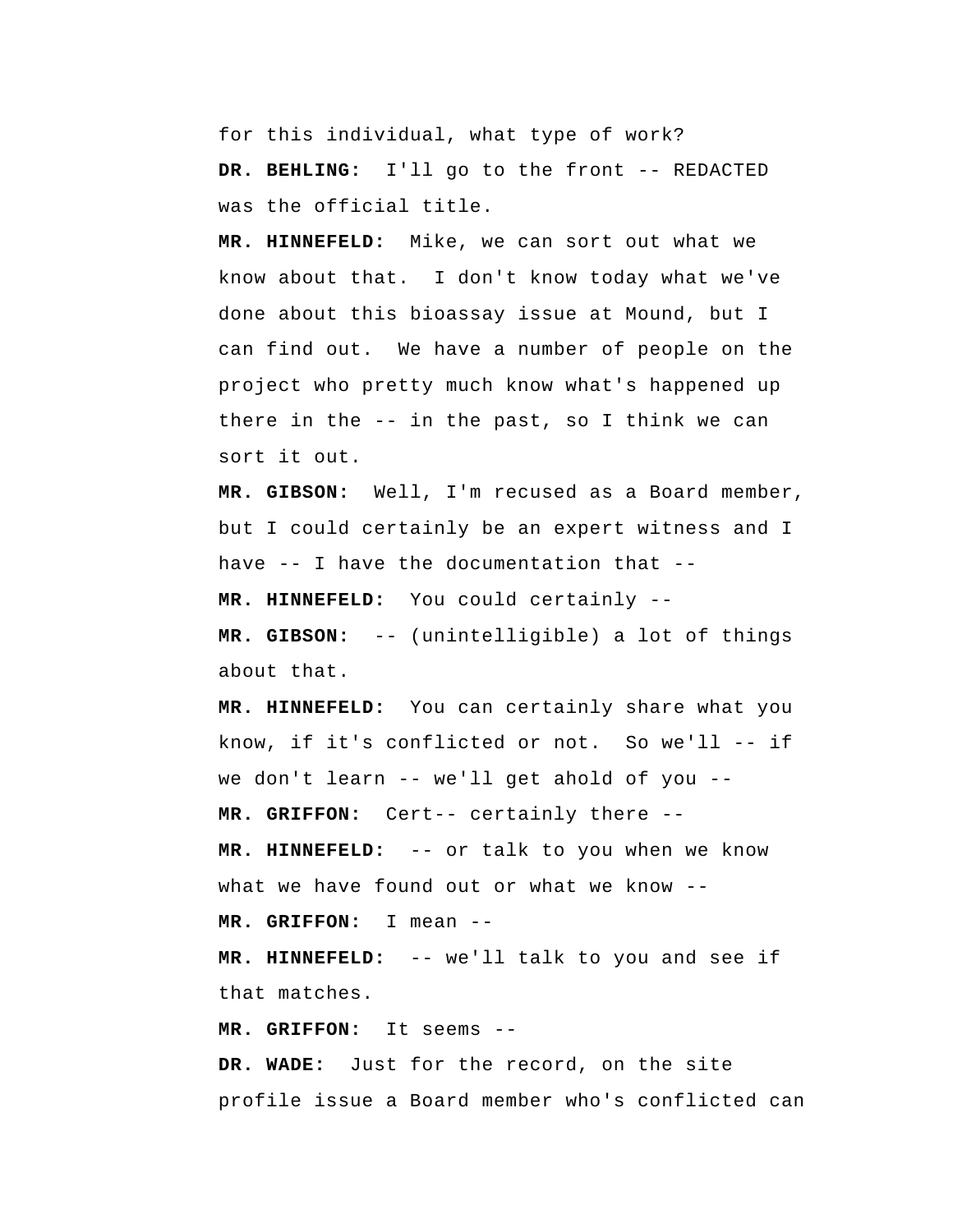sit at the table and contribute to the discussion. They just can't make a motion or vote. So you're more than welcome to bring that information to the table, Mike, at -- when we discuss these things.

 **MR. GIBSON:** Okay.

 **MR. GRIFFON:** So --

**DR. MAURO:** This is John Mauro. From a practical matter in this particular case that we're talking about, what I hear is that if you look at his records you see bioassay readings that are less than the detectable level. Is the question on the table that they took a urine sample, they measured it and did not see anything above the detectable level? Or is the question that they took the urine sample, took a measurement, subtracted background from it and then reported in his record below the limits of detection? don't know if you see my question. In other words, so what -- what I'm hearing, from a practical matter, is can we believe the record that we're looking at actually means what we think it means? I

 **MR. GIBSON:** The answer -- my answer to that, in my opinion, is no.

**DR. MAURO:** Okay.

 **MR. GIBSON:** What I'm saying is, when they put the new system in, Canberra software programmed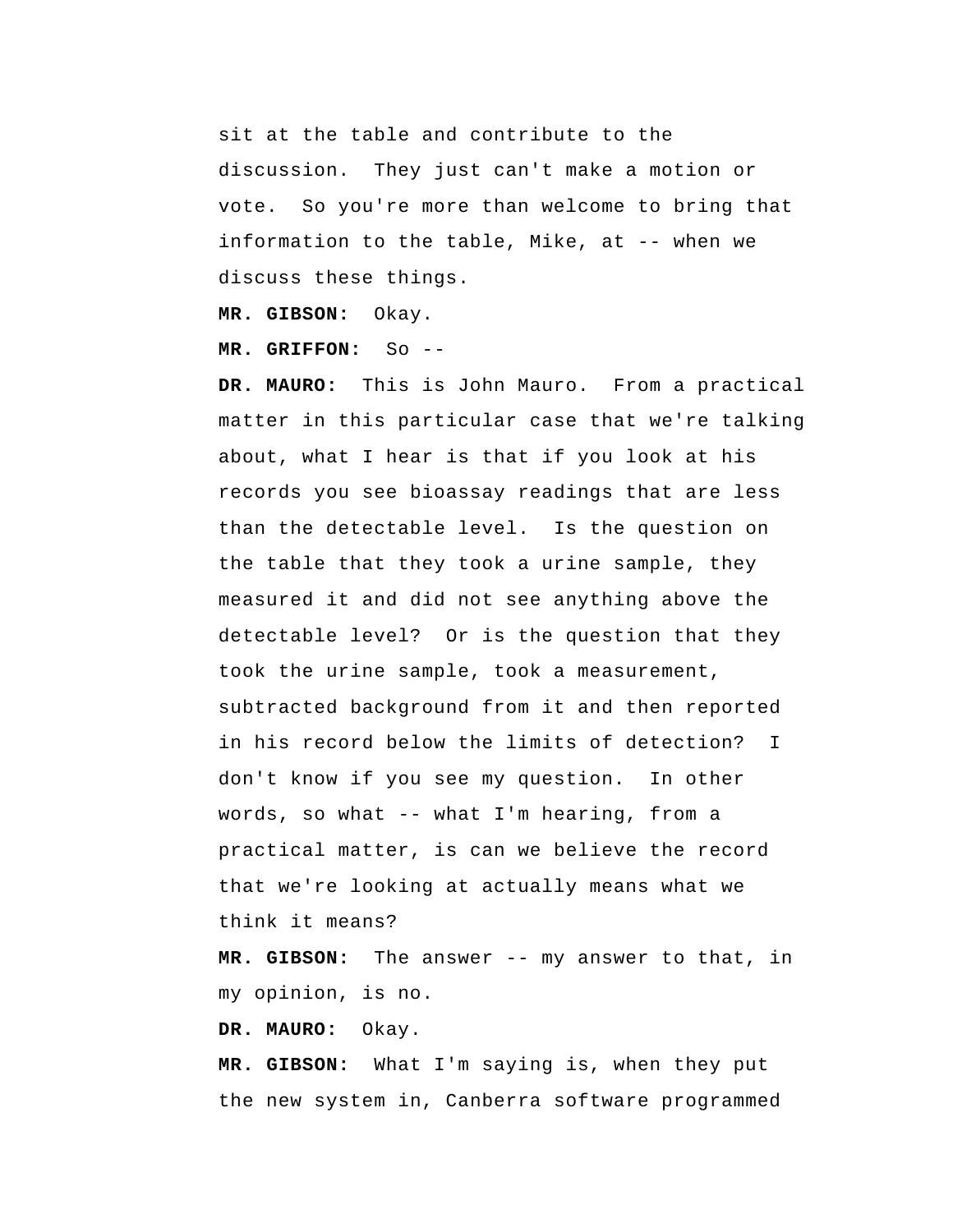in the background level for the Mound area, and then the bioassay manager fiddled around with the software and put the background level for the Mound area in again, so it in effect doubled -- **DR. MAURO:** Uh-huh.

 **MR. GIBSON:** -- the -- it doubled the MDA. **DR. MAURO:** I think -- I think we -- this is an important question because that would mean we - we don't really understand the records and what they mean. We may be misunderstanding it, and - and you're correct, Mike, if that's the case --  **MR. GRIFFON:** I think that's --

**DR. MAURO:** -- this person may have had above a detectable level but it's not being reported that way.

 **MR. GIBSON:** Correct.

 **MR. GRIFFON:** I think that's definitely a site profile question and follow-up here. I'm not sure --

**DR. MAURO:** Yeah.

 **MR. GRIFFON:** -- it's going to affect this particular case. It looks like --

 **MR. HINNEFELD:** This was --

 **MR. GRIFFON:** -- a pretty conservative estimate - **MR. HINNEFELD:** This was a TIB-2 case.  **MR. GRIFFON:** -- but --

 **MS. BEHLING:** Right.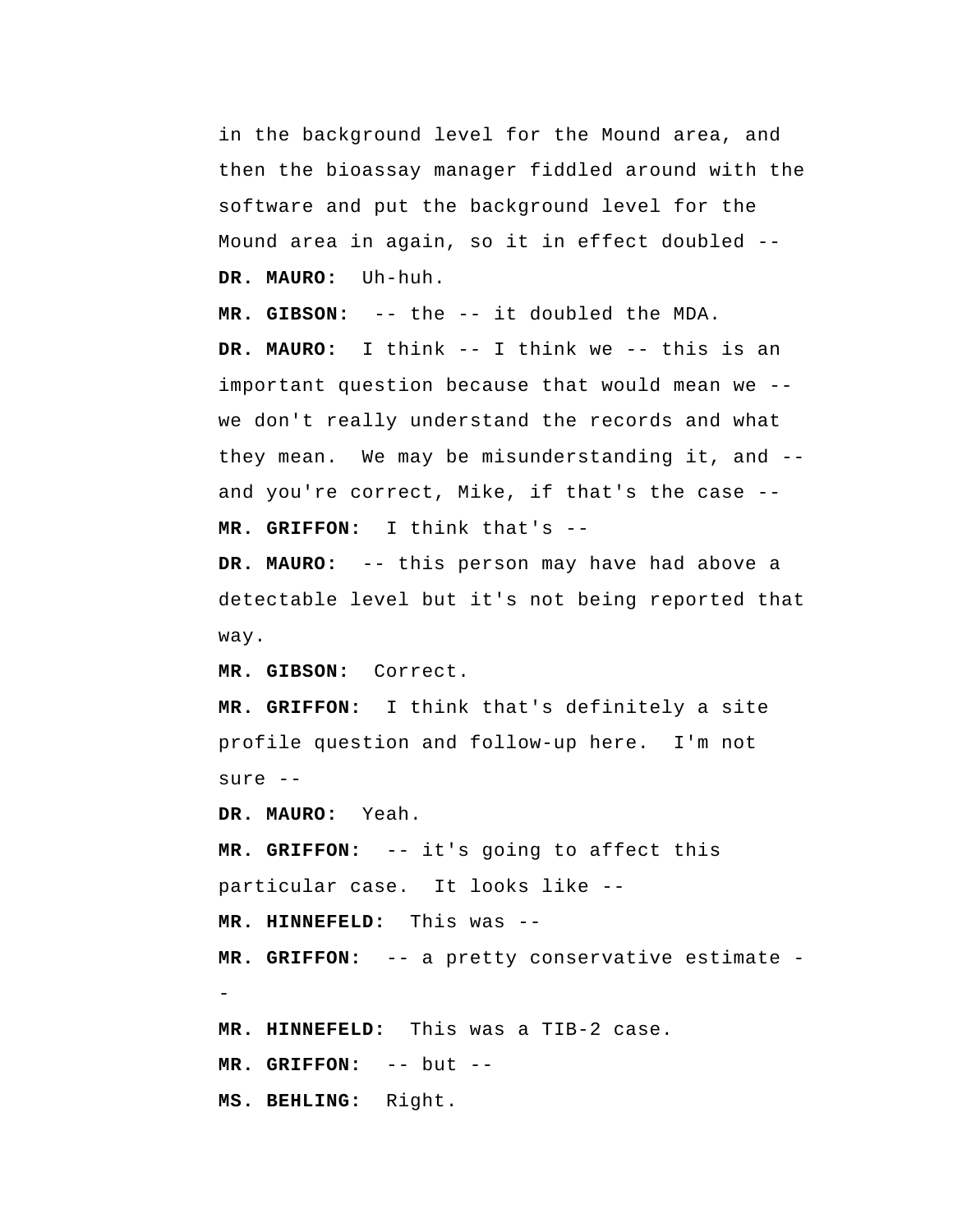**MR. GRIFFON:** -- the question I had, though, was stepping back a little further than -- than the fact that he has two uranium analyses that I can find and they're --

 **MR. HINNEFELD:** Uh-huh.

 **MR. GRIFFON:** -- they're zeroes. The question I have was there's -- at Mound there's -- there has been issues or questions about not monitored but should have been monitored, so you know, depending on the job and workplace areas, if we can justify this 28-radionuclide approach, I think this is probably -- you know, we can close it out that way. But that's why I was asking about where -- you know, what this person did. It is in the '80s through '90s, REDACTED, that could put him in a lot of areas. I mean I don't know -- you know.

 **MR. GIBSON:** Yeah, you're right.

 **MR. GRIFFON:** So --

 **MR. GIBSON:** REDACTED were all -- were assigned to different projects and different radiological buildings, you're exactly right, Mark. But this is probably something that'd be better to -- to look into with the --

 **MR. GRIFFON:** And when you --

 **MR. GIBSON:** -- site profile.

 **MR. GRIFFON:** You know, I'm not necessarily sure -- depending on the organ, I think -- I don't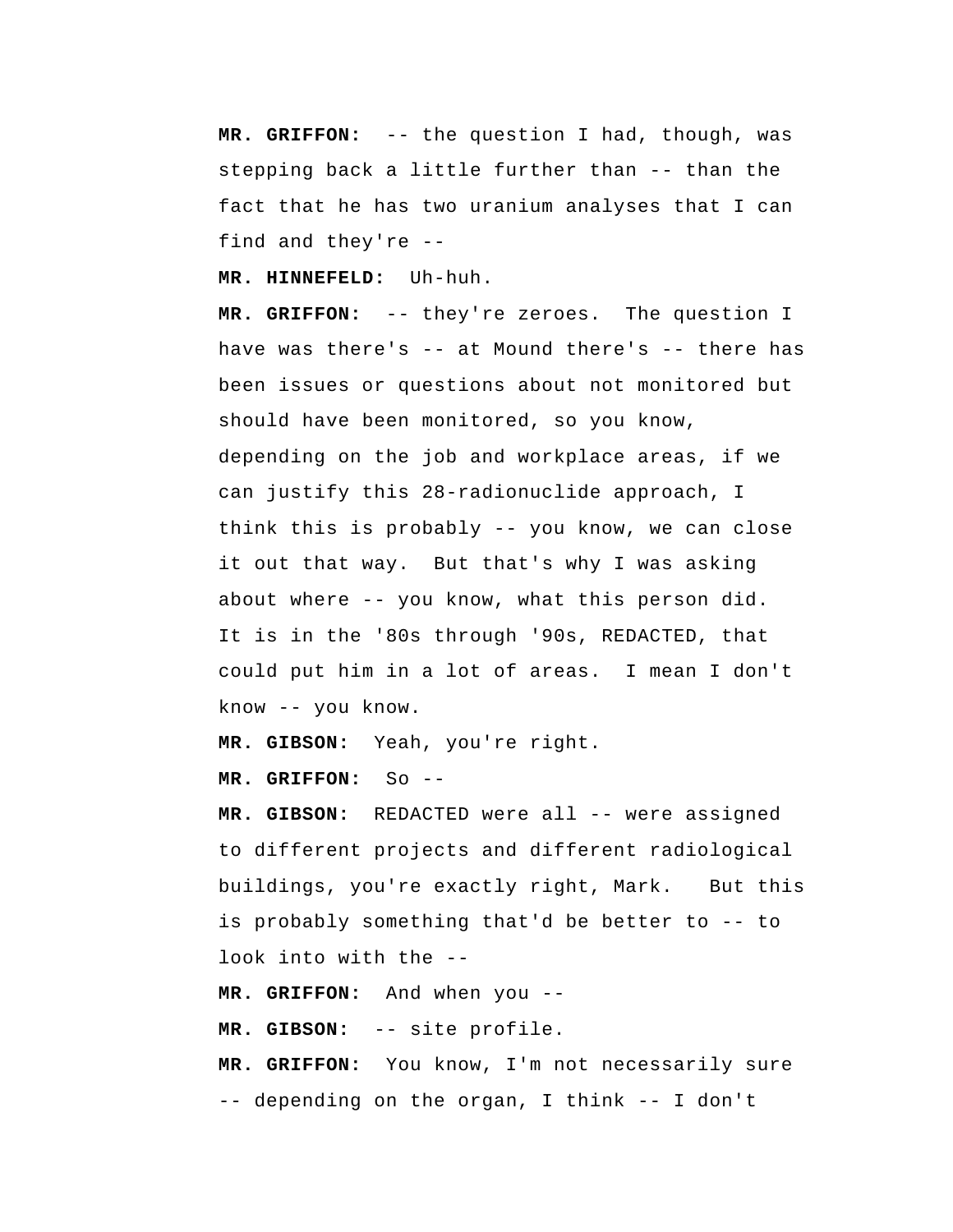know the organ in this case. I'm not necessarily sure the 28-radionuclide approach will be bounding for every case at Mound. You've got some pretty interesting isotopes at Mound.  **MR. HINNEFELD:** It's a bladder case.  **DR. BEHLING:** It's a bladder case.  **MR. GRIFFON:** Oh, bladder case? So -- yeah, probably is, right. Anyway, that was -- that was my question on that case and some of this may be deferred to site profile discussions, I think, but... Anything else to close out on that item before we let -- Hans is just about ready to wrap us up here.  **DR. BEHLING:** Well, we've got two more to go.

 **MR. GRIFFON:** Two more to go, yeah.

 **DR. BEHLING:** And we did something I never thought we would and that's complete this review. If we go to case 79, this is Los Alamos claim, and it's an overestimation --

 **MS. BEHLING:** Overestimate.

 **DR. BEHLING:** -- overestimation and the POC value is just about midway between zero and 50. Let's just quickly go through the first finding, 79.--  **MS. BEHLING:** 79.1 and 79.2 --

 **DR. BEHLING:** Yeah.

 **MS. BEHLING:** -- once again, these are associated with the OTIB-- either 8 or 10 error, and so I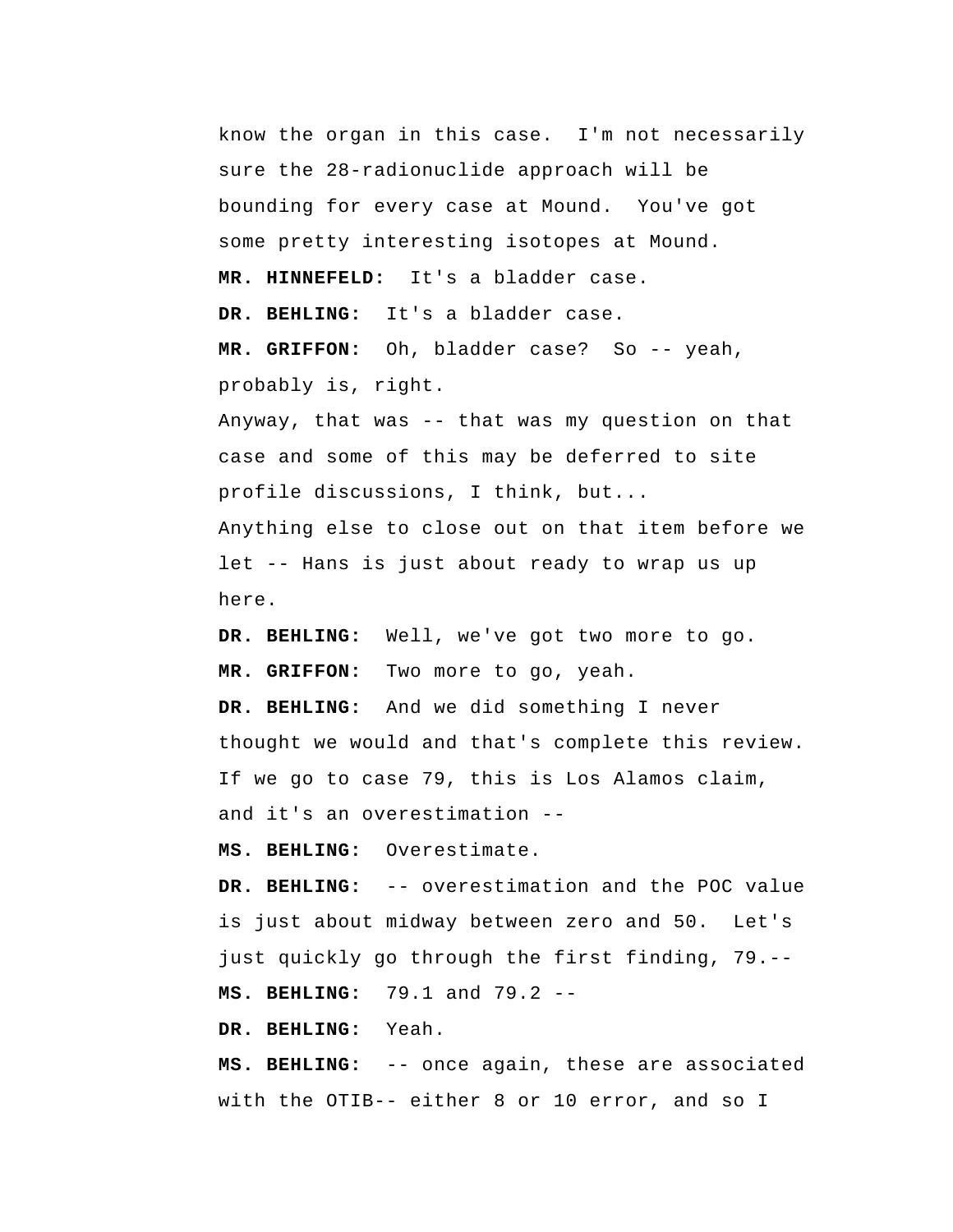think we can move -- move on beyond those.

 **DR. BEHLING:** Yeah, I'm not sure that it -- that was really the --

 **MS. BEHLING:** Oh, okay, I'm sorry.

 **DR. BEHLING:** This one were -- was a case where instead of LOD over 2 they used LOD, and --

 **MS. BEHLING:** Okay.

 **DR. BEHLING:** -- that being the case, you're talking about the 95th percentile value, and there's no need to include uncertainty when you deal with LOD as the 95th percentile value for missed dose and so therefore the inclusion of uncertainty is unnecessary or inappropriate, so that's finding number one.

The next three are  $-$  no, 79.3 is inappropriate assignment of missed neutron dose uncertainty, I guess the same thing again here. For missed neutron dose they again used the 95th percentile value that does not require therefore the use of uncertainty.

 And the following finding, 79.4, 5 and 6, they are all in concert with each other. One involves missed photon, the other one missed electron and the other one missed neutron dose. And what that involves -- I'll read it to you. The records provided by the DOE only include evidence that the EE was monitored in '69, '70 and '71. On the other hand, a companion report to the records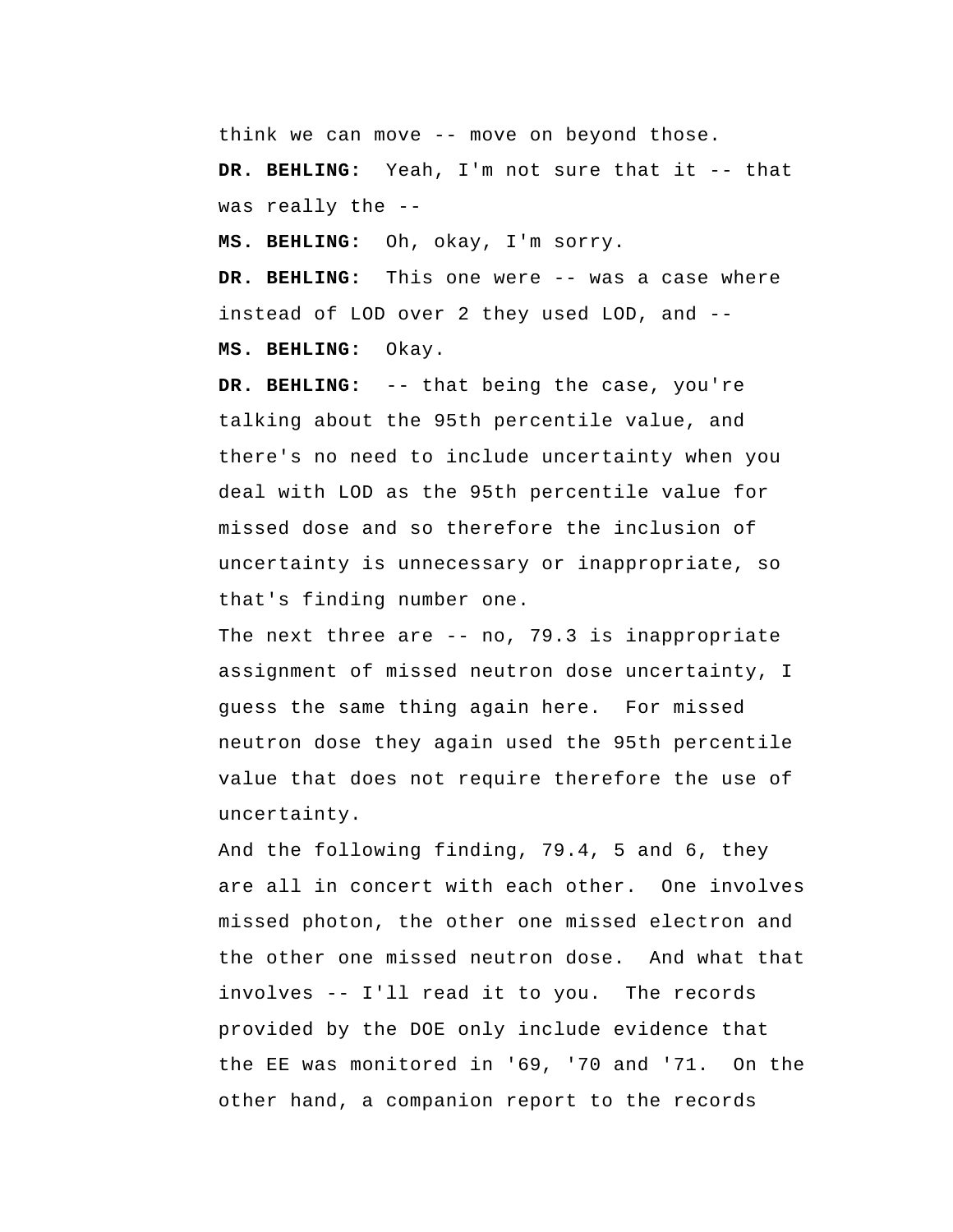entitled "LANL Bioassay Repository Report" warns that the available records may not be complete. And given the fact that the EE worked at that facility for more than 14 years, which included the early years of '49 through '55, the absence of additional external monitoring records may include the fact that they were records that were lost, the failure to monitor record when he should have been monitored, and -- and possibly the third option, which would then be correct, the EE's assignment to a non-radiological work location. In the absence of information as to which one of those three options may apply, we felt that only assignment of missed dose for three years might be inappropriate given the acknowledgement that records were not necessary complete.

 **MR. HINNEFELD:** In this instance, the -- the warning that records may not be complete is in the bioassay data repository, and it relates really only to the bioassay data repository. That database has been built within the past two years by Los Alamos and we've essentially assisted them with -- you know, NIOSH and ORAU team have provided experts that -- you know, that we paid to assist with the computerization of those LANL old records. And so I'm not eminently familiar with the work, but for whatever reason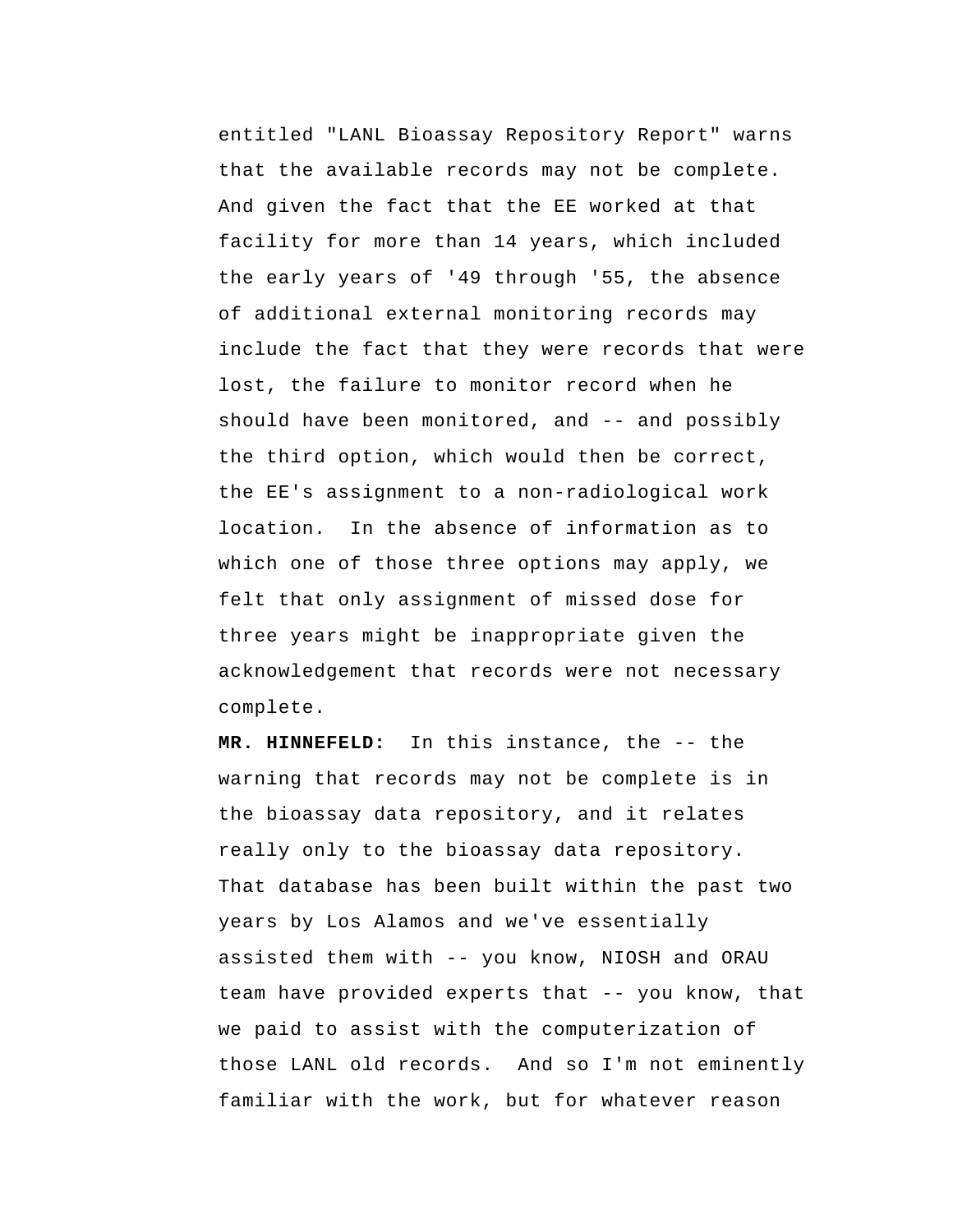they felt obliged to warn that they may not have captured all the bioassay ever taken at Los Alamos when they built this repository. But that's for bioassay data.

Now that does not -- that admonition should not be interpreted to the external dosimetry data, which was kept separately all those years and didn't have to be built into a repository for our program. So to the extent that -- you know, so I don't think that admonition in that bioassay repository file should be extended to the external dosimetry 'cause it wasn't intended to be when it was generated.

 **DR. BEHLING:** I guess --

 **MR. GRIFFON:** Your response here says now that this resposit-- now that this is available, or referring to the repository, it should not be considered evidence -- oh, it should not be considered evidence that the exter-- okay. You're consistent.

 **MR. HINNEFELD:** Okay.

 **MR. GRIFFON:** It's getting late.

 **MR. HINNEFELD:** Okay.

 **DR. BEHLING:** Was there any reason to assume that he was not monitored because he didn't need to be monitored for the early years?

 **MR. HINNEFELD:** Well, I can -- we can go back and look and see what -- have -- what information we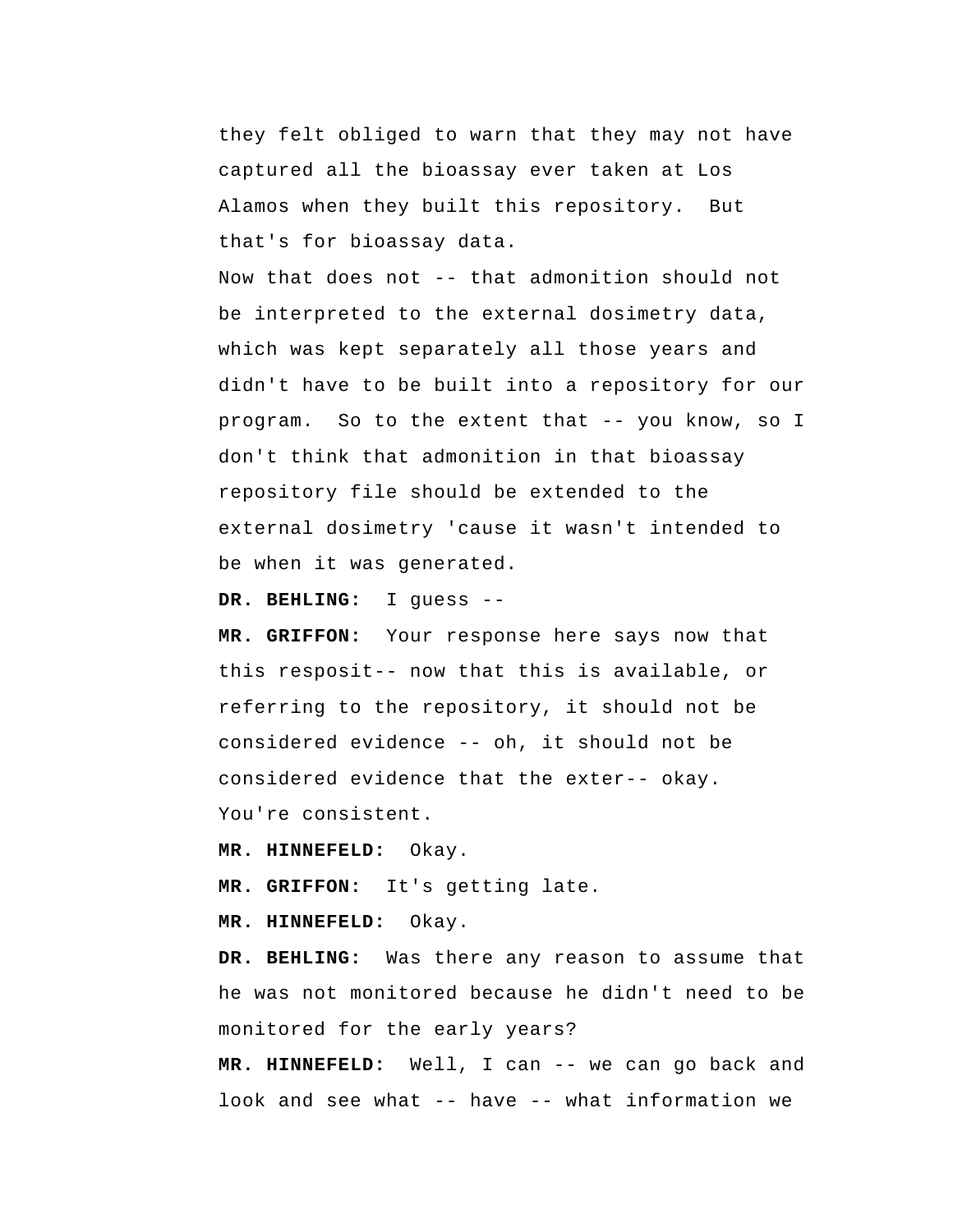have about his work location and -- and monitoring practice at Los Alamos, but our -- our un-- my understanding today is that the Los Alamos external monitoring, at least for certain periods of time, was relatively, you know, comprehensive; that people that -- in the technical areas and needed to be monitored were monitored externally and -- and the -- but not everyone at Los Alamos was monitored. And so there -- it could certainly be the case that a person moved from a monitored job to an unmonitored job.

 **DR. BEHLING:** Yeah, the reason I say it - because I'm going back to summary background information on each one that identifies the time period in which the claimant claims to have served in the capacity of a detonator operator inspector and involves years prior to -- I won't go -- defining the years obviously here for privacy reasons, but it clearly would suggest that if the person was doing that job prior to '71 and monitored after that, one would have to assume that whatever exposures she might have - and I'm using gender here -- the claimant was exposed to for a certain year where the records are there, that the -- the likelihood that that person was exposed prior to that is -- is not an unreasonable assumption.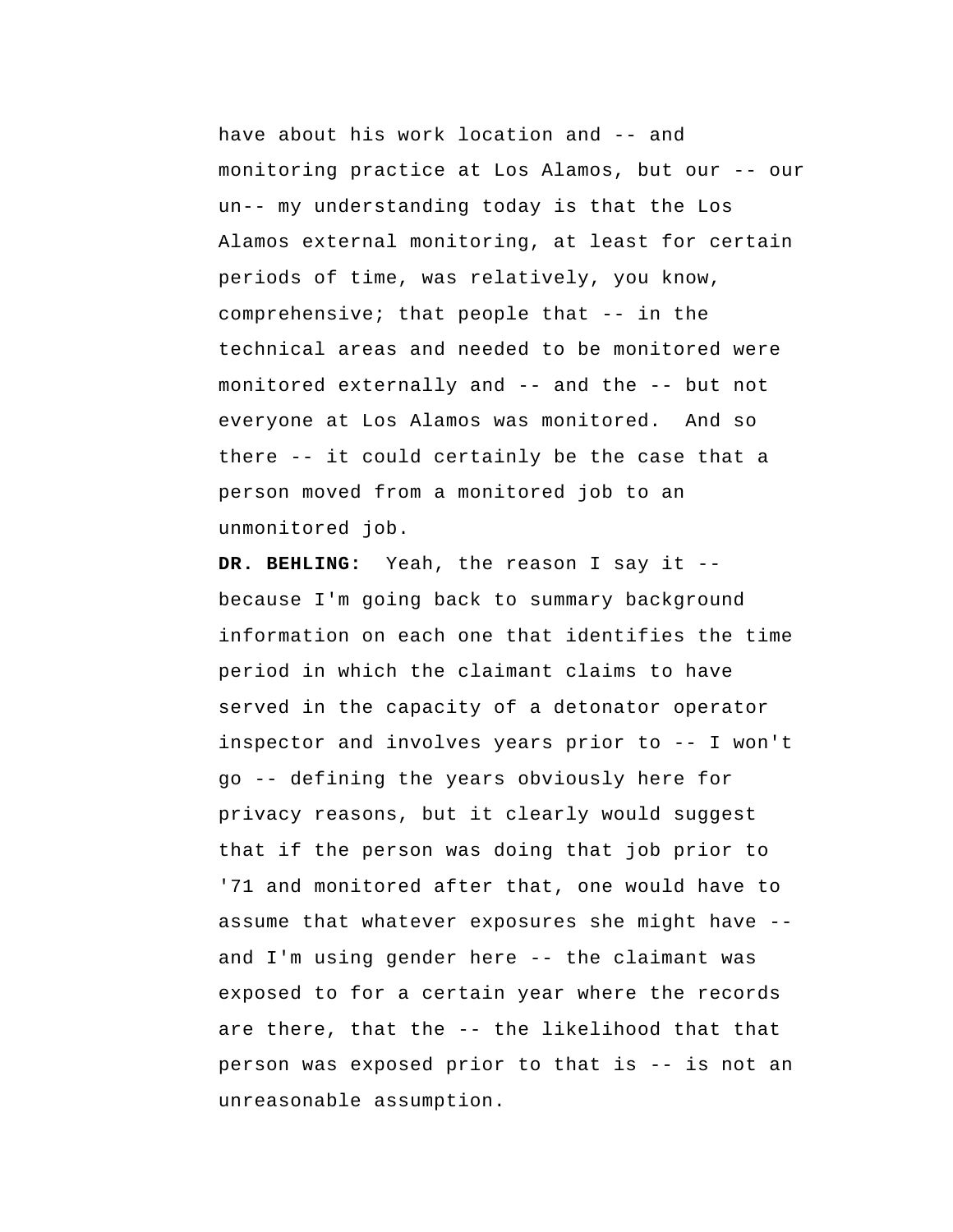**MR. HINNEFELD:** Well, I mean it'll be something we can pursue further. It might be something to address in the Los Alamos site profile in terms of completeness of the external monitoring records. I mean it'd be --

 **DR. BEHLING:** I -- I think -- again, this is what triggered me was the assignment or the job description that crosses over the unmonitored period into the monitored period and in certain years that person was monitored, but for the same job description for previous years was not. And then you sort of ask the question why not; was there a change in policy to monitor people or was there no need to or was it group badging -- what was the issue that explains the unmonitored periods of time.

 **MR. HINNEFELD:** Right. I'll see what evidence we have on that.

 **MS. MUNN:** It would seem --

 **MR. GRIFFON:** I guess -- I guess -- go ahead.  **MS. MUNN:** -- seem like a few sentences in the site profile would probably take care of that, wouldn't it?

 **MR. HINNEFELD:** Yeah, if there's evidence. I mean if you have sufficient -- if you have sufficient evidence, yeah, you can take care of it pretty easily.

 **MR. GRIFFON:** Ought to be an interesting site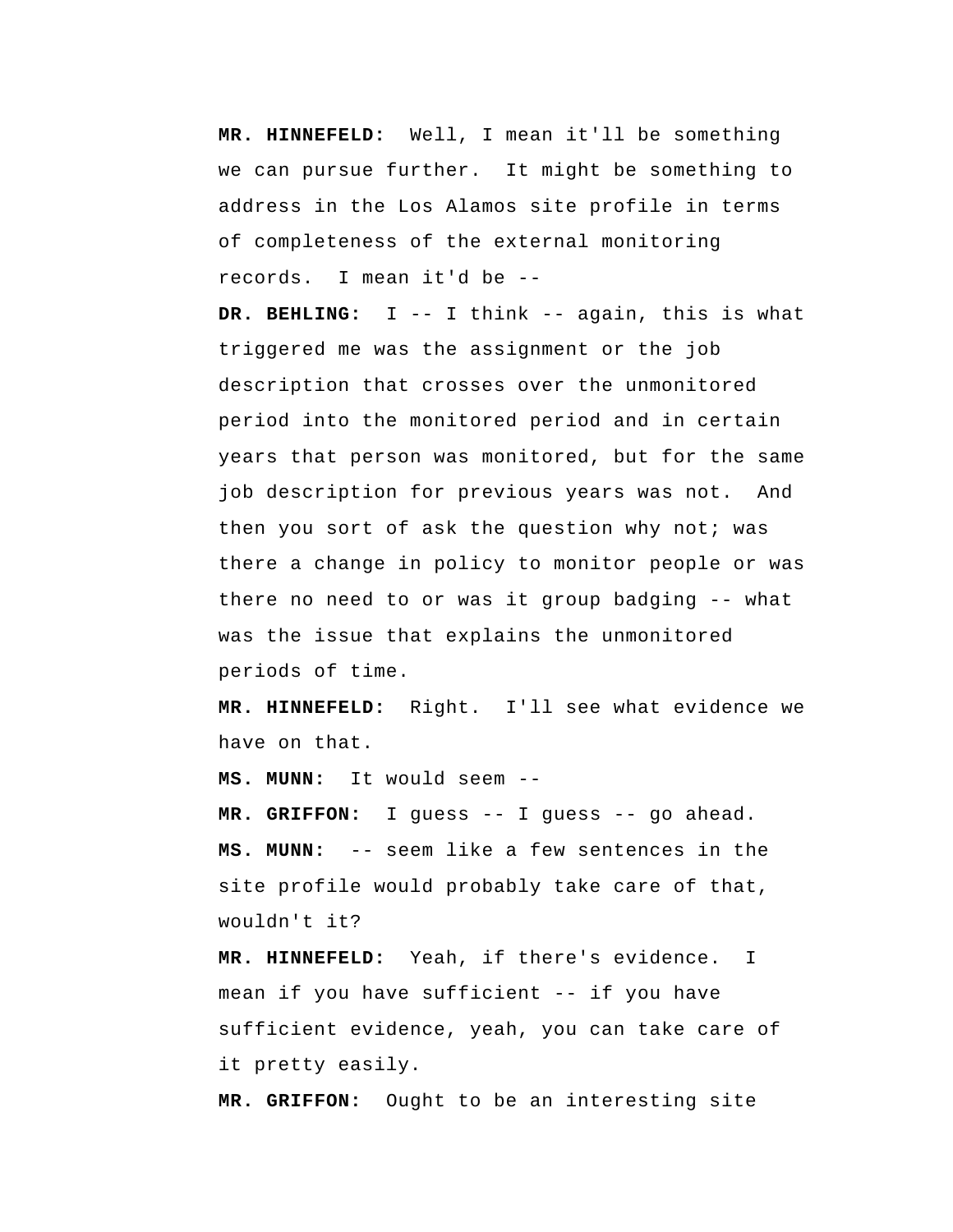profile.

 **MS. MUNN:** Yeah, it would.

 **MR. GRIFFON:** It strikes me -- I guess I shouldn't be surprised by this, but the data capture for this individual was one page from DOE records, and there's no -- I mean there's '69, '70 -- there's annual summary data. It does indicate on the annual summary that there is three monthly -- parentheses, October through December, three monthly badges, 1970 - parentheses, January through December, 12 monthly badges. But you don't have that detail -- I'm sure you requested it, or did you request it and not get it?

 **MR. HINNEFELD:** We have told the DOE sites that we needed to know not only the total dose -- we - we wanted every badge reading.

 **MR. GRIFFON:** Right.

 **MR. HINNEFELD:** That's what we wanted. Failing that, because that is very difficult for very many DOE sites. Failing that, we would manage with the total, as long as we knew what the ba- what the readings -- the number of readings per year were.

 **MR. GRIFFON:** Okay.

 **MR. HINNEFELD:** And then what's generally done in these cases is you assign all that measured dose to one of those exchanges and you include all the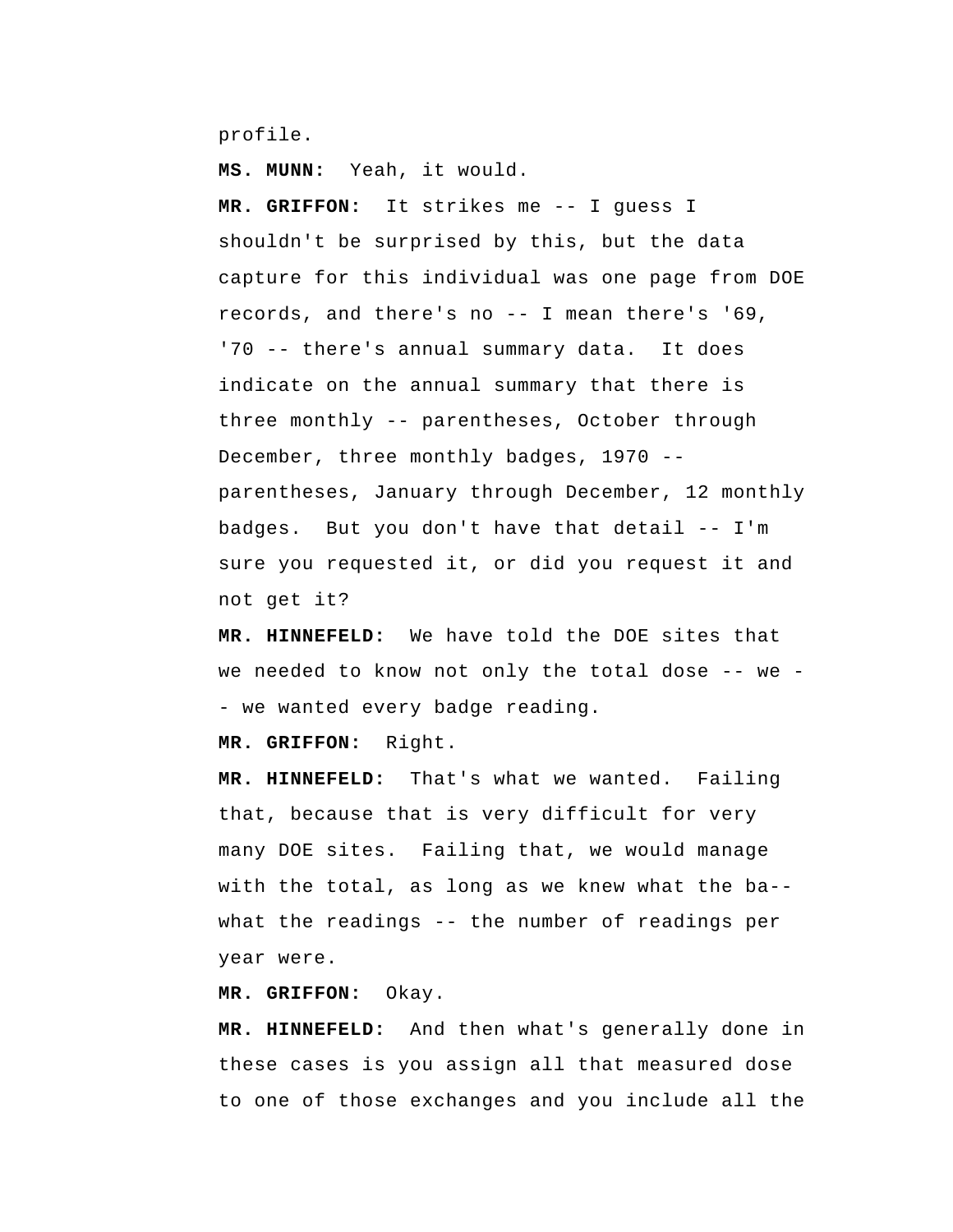other exchanges in the missed dose. That's generally what's done on these cases. So they were compliant with essentially our second level request -- our second tier of what we would prefer.

 **MR. GRIFFON:** Okay. And they -- you -- all right, yeah, I guess like -- I -- I was also ask - wondering -- follow up on the missed versus unmonitored question, so if there's clarification on where he -- where the person worked and why they -- you know, would -- would you expect - would you have expected them to be badged and monitored in the location job they had for that time period.

Is this a short period of employment for this individual?

 **DR. BEHLING:** No --

 **MR. HINNEFELD:** No.

 **MR. GRIFFON:** It's a lengthy...

 **DR. BEHLING:** -- the person --

 **DR. WADE:** That's enough.

 **MR. GRIFFON:** Yeah, I don't want to go any further than that, but -- okay.

 **DR. BEHLING:** Finding 79.7 involves occupational medical dose. I'm trying to look at what the response was. I -- I -- Kathy, do you have a comment here?

 **MS. BEHLING:** No, it looks as if -- and -- and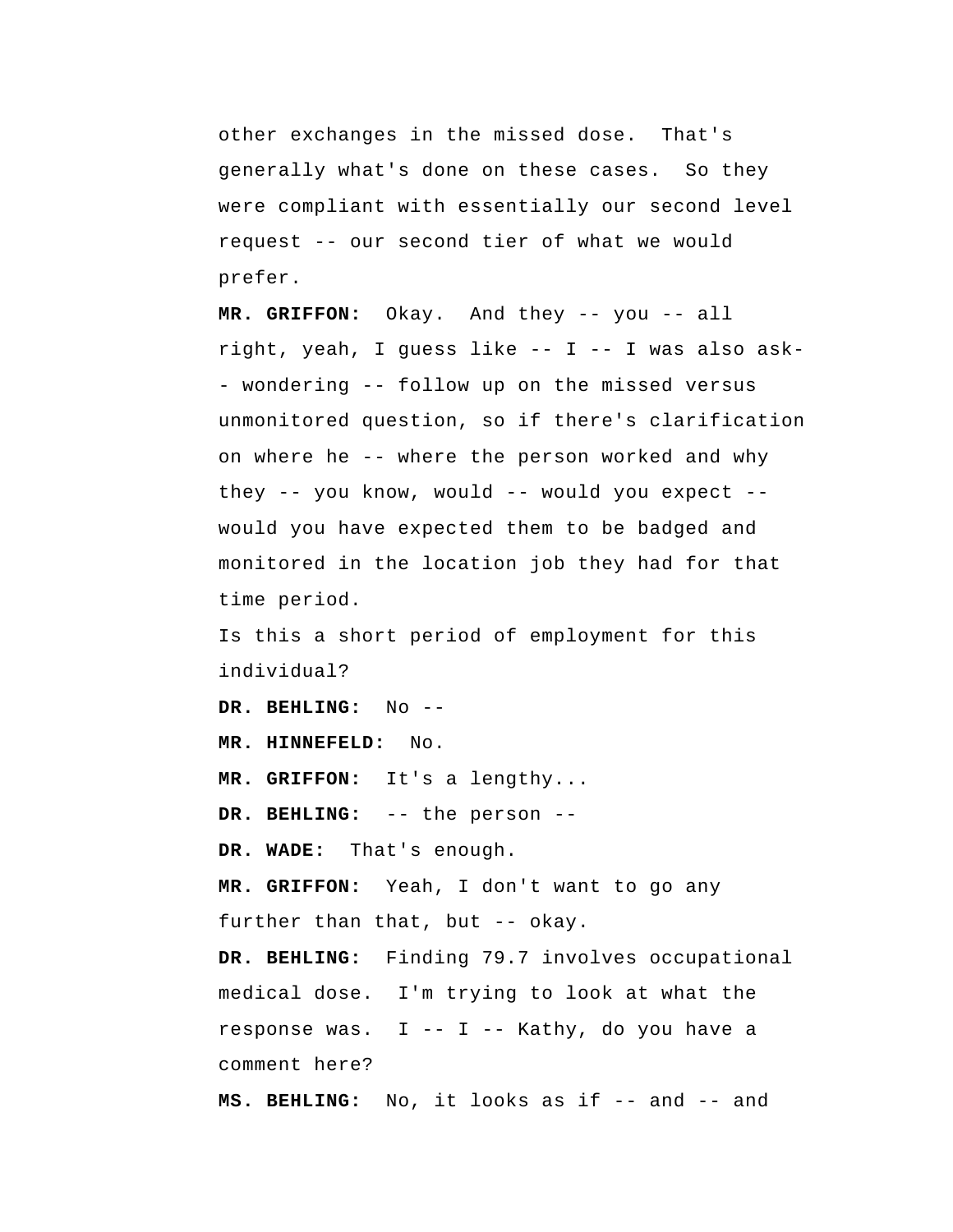I'm trying to check this right now. NIOSH is indicating that the value that was pulled off of the Table 4 from OTIB-6 was the PFG value, and I'm trying to verify that.

 **DR. BEHLING:** Well, the -- the statement in the dose reconstruction report states that NIOSH assumed the EE was given one annual diagnostic chest X-ray for the full duration of employment - I think those are the words -- and the statement was -- and the entry -- that the dose assigned was based on OTIB-6, Rev. 2 -- and I guess the key here is for the full duration of employment, when in fact the early periods -- I won't, again, identify the years -- were not - were not addressed. It was only assigned for the years during which the person received occupational external exposures as was monitored for that. So we're missing a significant number of years during which the potential exposure to occupational X-rays were not included. And I would assume that occupational medical exposure would have been prescribed without regard to whether or not there was any external exposure monitoring done on that individual.

 **MR. HINNEFELD:** There's -- there's medical exposure assigned for every year of employment.  **DR. BEHLING:** There -- oh -- **MR. HINNEFELD:** Lines --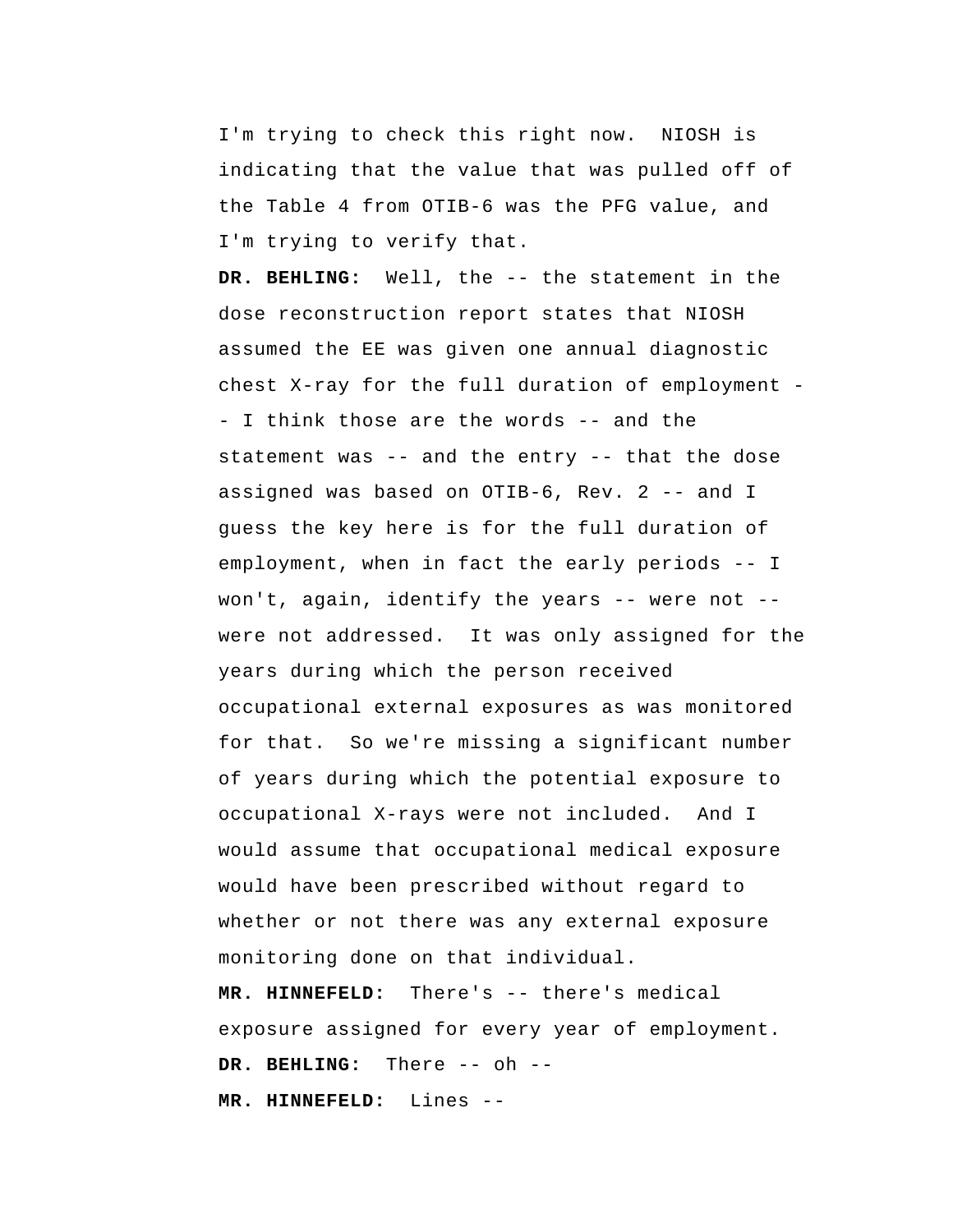**MS. BEHLING:** Yes.

 **MR. HINNEFELD:** Lines 96 --

 **MS. BEHLING:** Yes, there --

 **MR. HINNEFELD:** -- through 112 on your exhibit.  **MS. BEHLING:** 96 through 112, that's correct. What we were questioning was the dose, not the fact that it wasn't assigned.

 **DR. BEHLING:** Yeah, I'm sorry. I'm sorry. I misread what I -- what I have here.

 **MS. BEHLING:** Yeah.

 **DR. BEHLING:** The assigned dose was for the three years in question does comply with the Table 4 data. What does not apply was for earlier years, and I guess your comment here that you used data for photofluorography does not seem to jive with the statement that it was a PA chest X-ray that was used.

 **MR. HINNEFELD:** Well, what the dose reconstructor said was they had received diagnostic chest Xrays.

 **DR. BEHLING:** Okay.

 **MR. HINNEFELD:** Now that didn't mean to imply that it was a (unintelligible) exam. PFG exam would be considered diagnostic chest X-ray.  **DR. BEHLING:** Okay. Again, this is a maximized dose and not going to significantly affect the outcome here.

Okay, now --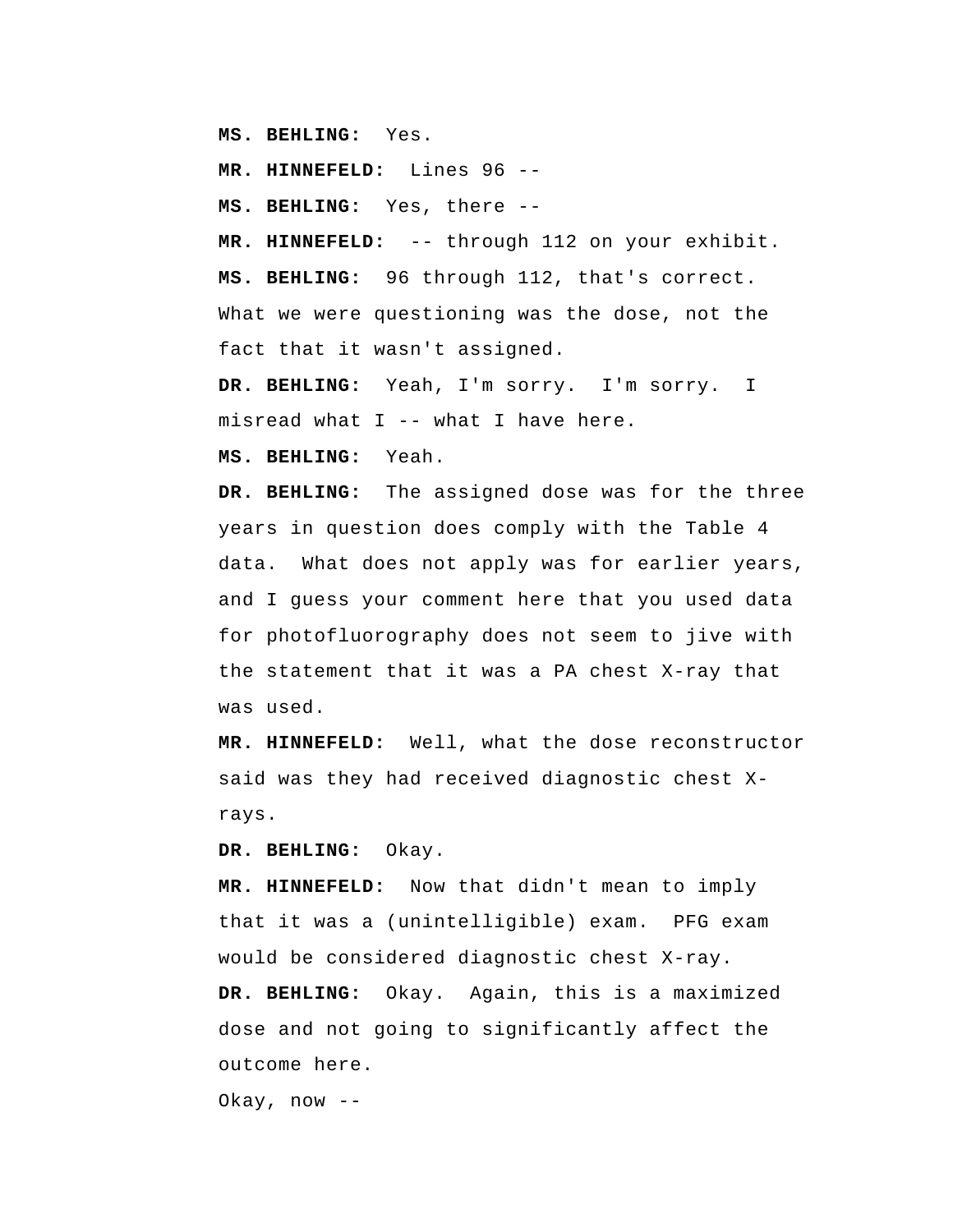**MS. BEHLING:** Yeah, and I'm actually looking at the OTIB-6 and NIOSH is correct here, because the PFG -- if you do use the PFG dose, their -- their values are correct.

 **DR. BEHLING:** Okay --

 **MR. GRIFFON:** Head on to 80?

 **DR. BEHLING:** -- the last one.

 **MR. HINNEFELD:** Oh, my gosh.

 **DR. BEHLING:** Oh, my God.

**UNIDENTIFIED:** Incredible.

 **DR. BEHLING:** Do we get a free dinner with this achievement or something?

 **MS. MUNN:** We ought to.

 **DR. BEHLING:** Okay, last case, number 80 was Pinellas.

 **MS. MUNN:** We have to slap ourselves to stay awake.

 **DR. BEHLING:** Is it that bad, Wanda?  **MR. GRIFFON:** Slap ourselves, we're getting tired.

 **MS. MUNN:** That's right.

 **MS. BEHLING:** You're hurting my feelings.

 **MS. MUNN:** No, no, no, no, no. I'm trying to

follow what is going on --

 **MR. GRIFFON:** I think it's a --

 **MS. MUNN:** -- in three separate places at the --

 **MR. GRIFFON:** I think it's a --

 **MS. MUNN:** -- same time.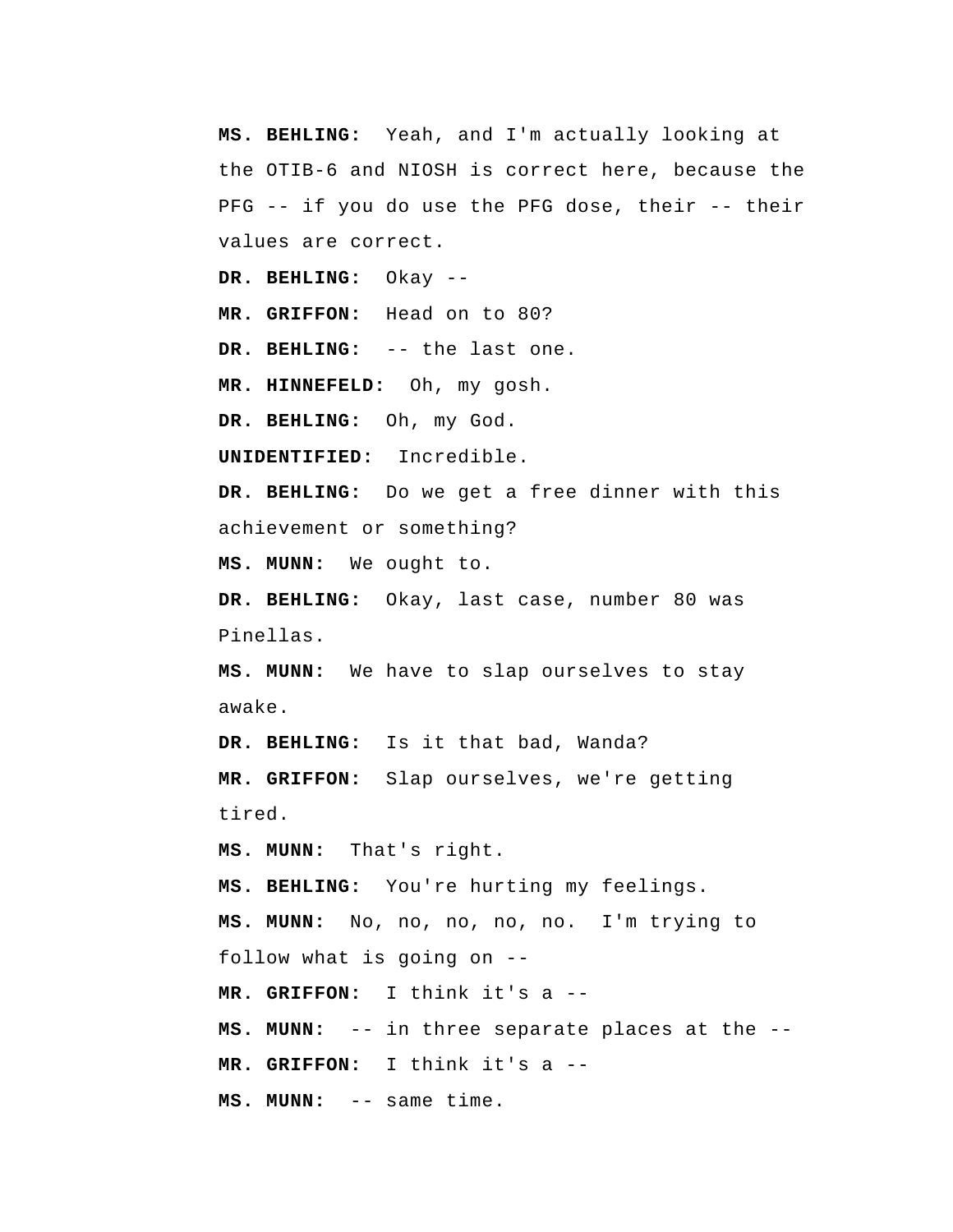**MR. GRIFFON:** -- riveting matrix.

 **MS. MUNN:** It is a riveting matrix.

 **MS. BEHLING:** I'm teasing.

 **DR. BEHLING:** Okay, the last one, as I said, is a case involving Pinellas, a maximized dose reconstruction, person was a machinist -- among other things. The POC -- what was the POC? Oh, it was below 40 percent and so with that, let's go and look at the findings.

 **MS. BEHLING:** And the first finding has to do with missed dose uncertainty, and we're just indicating -- since they did maximize that missed dose -- it didn't need to be entered with a lognormal distribution and -- as a lognormal distribution with a GSD. There was no need for uncertainty in this particular case.

 **MR. GRIFFON:** And -- and NIOSH agrees with that, I -- accept --

 **MR. HINNEFELD:** Yeah.

 **MS. BEHLING:** Am I wrong there?

 **DR. BEHLING:** No, you're right.

 **MS. MUNN:** No action planned?

 **MR. GRIFFON:** Well -- and -- and I don't even dispute the uncertainty question in this, but the second part of your response, Stu, that -- it says is procedurally incorrect and that the unmonitored doses based on an upper bound should have been assigned as constants. How are these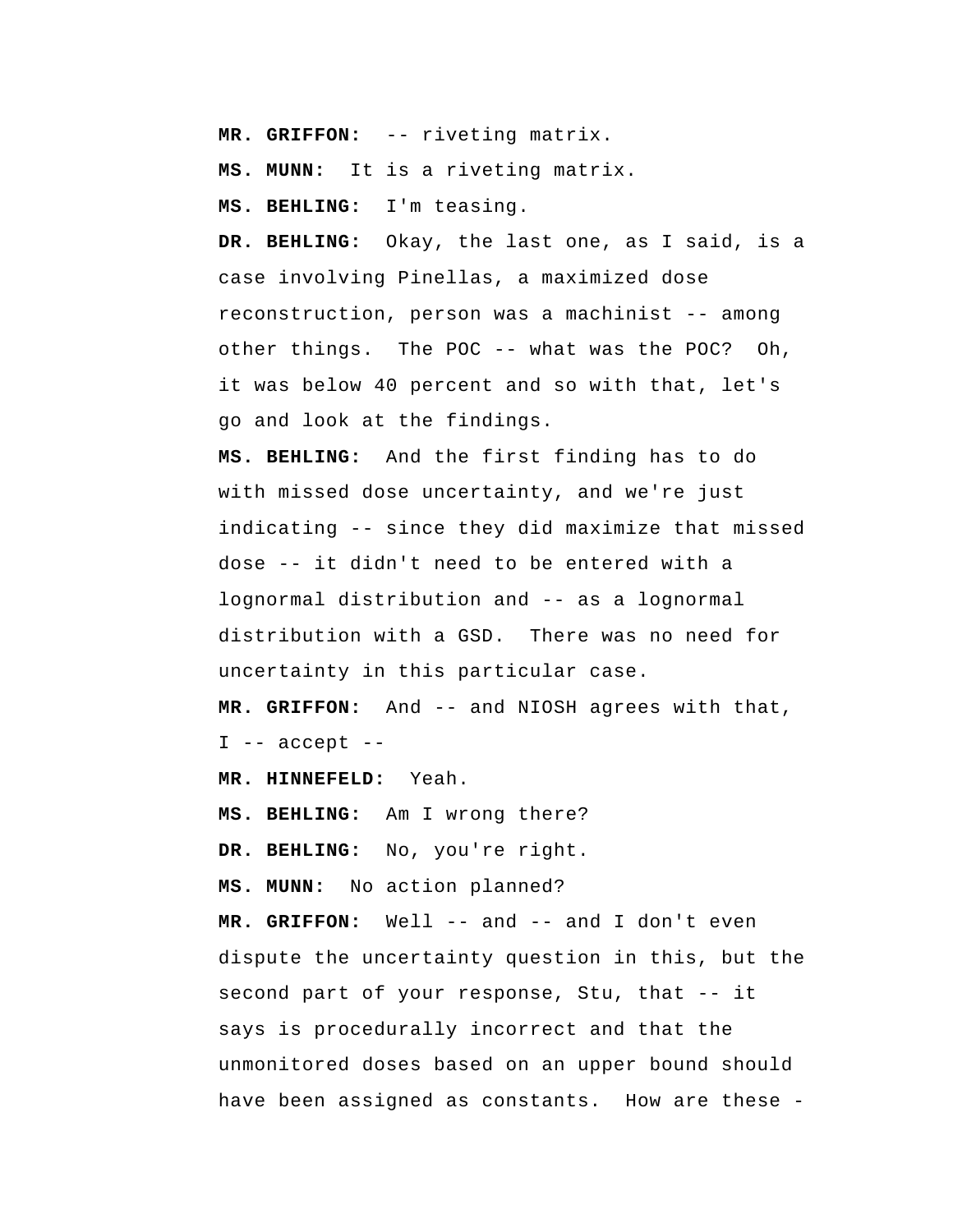- how are these unmonitored doses based on an upper bound derived? What's -- what's the upper bound? Where's that coming from? Is it a coworker model for Pinellas or --

 **MR. HINNEFELD:** There was a time when we did the highest recorded dose at anybo-- for anybody at Pinellas --

 **MR. GRIFFON:** Okay.

 **MR. HINNEFELD:** -- as the dose you would -- as the upper bound for an unmonitored person.  **MR. GRIFFON:** Okay.

 **MR. HINNEFELD:** There's -- and I think that's probably what refers to.

 **MR. GRIFFON:** That's what this says?

 **MR. SHARFI:** At other sites, too.

 **MR. GRIFFON:** So it's a 95th of a distribution, it's actually the highest value --

 **MR. HINNEFELD:** The highest recorded that was monitored, that was used for a while.

 **MR. GRIFFON:** And you're saying that's not the practice going forward probably.

**MR. MAHER:** The Pinellas TBD (unintelligible) --  **MR. HINNEFELD:** (Unintelligible) Pinellas TBD now.

**UNIDENTIFIED:** Yeah, we have a lot of explaining to do with these sites we don't have TBDs.  **MR. GRIFFON:** And when you say the highest recorded dose at Pinellas, were there a fair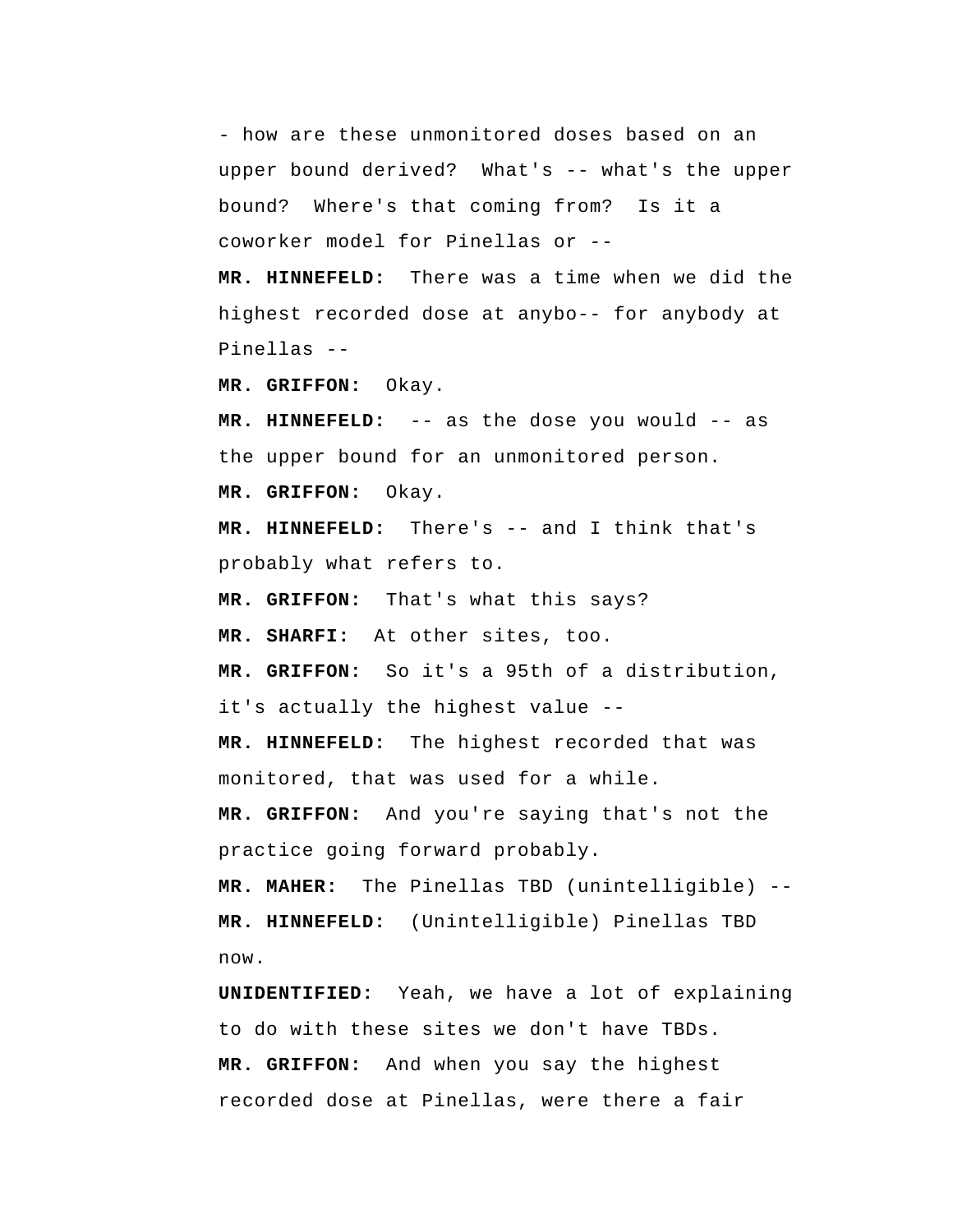amount of monitoring data? I remember seeing that -- a high percentage of people had zeroes or very low --

 **MR. HINNEFELD:** There were --

 **MR. GRIFFON:** Yeah.

 **MR. HINNEFELD:** -- there were a large number of people monitored that --

 **MR. GRIFFON:** Monitored that probably --

 **MR. HINNEFELD:** -- doses tend to -- not to --

 $-$  **MR. GRIFFON:** -- didn't need to be monitored and

 **MR. HINNEFELD:** Doses tended not to be very high down there.

 **MR. GRIFFON:** -- yeah, that's right. Okay. All right.

 **MS. MUNN:** That's why we can't go to Florida.  **MR. GRIFFON:** Should have had (unintelligible), yeah.

 **DR. BEHLING:** Moving here to item 80.2, failure to assign missed neutron dose, we looked at the CATI and identified the fact that the EE had claimed to have worked in buildings 300 and 400, which according to the TBD were areas for testing neutron generators. The EE also identified being exposed to thorium, et cetera, and so the finding is that he should have potentially been assigned missed neutron dose.

So you have -- what was the response?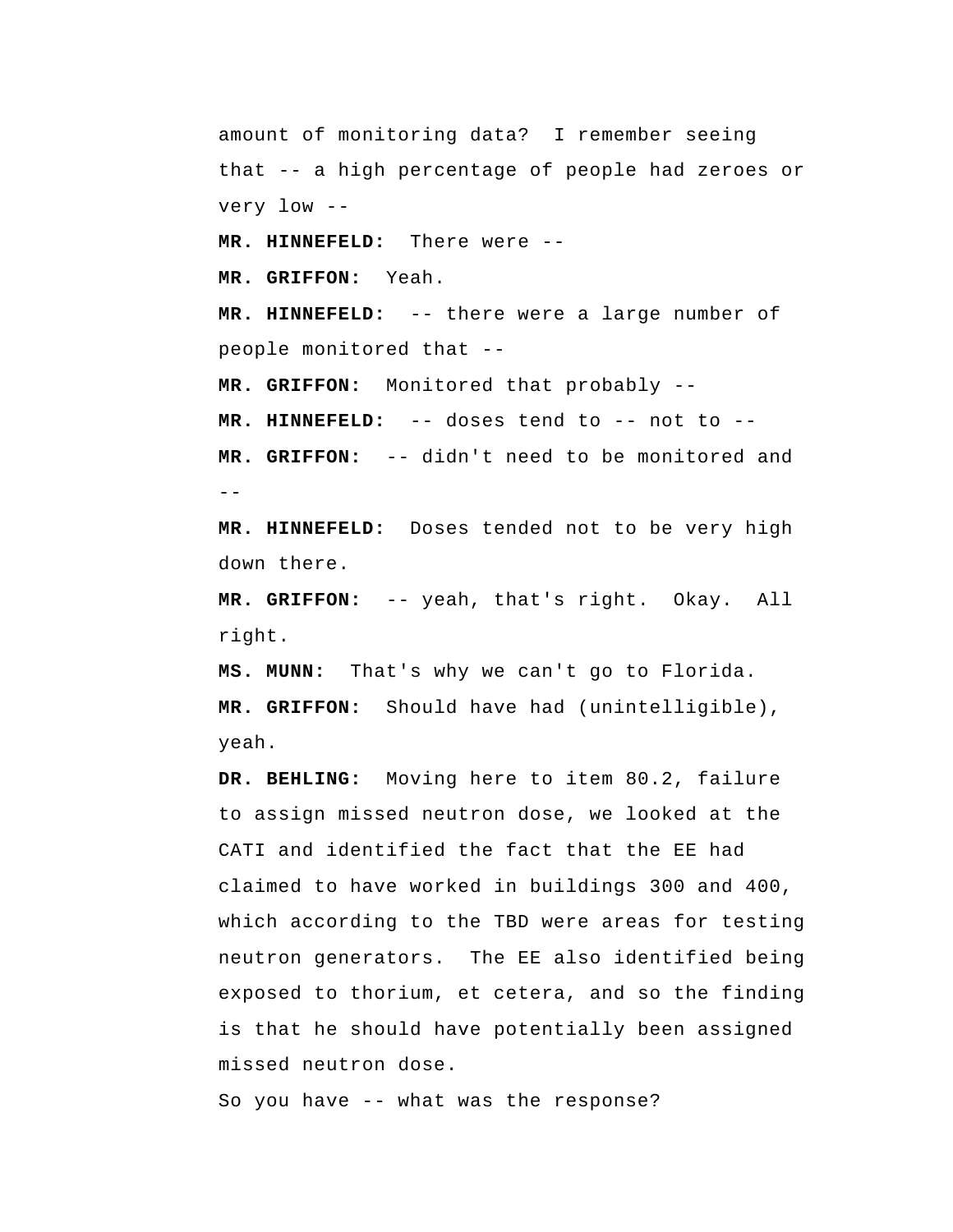**MR. MAHER:** Basically it was so over-monitored that if you had any potential you were going to be monitored.

 **MS. MUNN:** Uh-huh.

(Pause)

 **DR. BEHLING:** Mark, what do you --

 **MR. GRIFFON:** So -- well, if anything, I think this is deferred to a site profile. Are we doing that site profile? Is that on our list to review, Pinellas?

 **MR. HINNEFELD:** Yeah.

 **MR. GRIFFON:** I think it just got added, yeah.  **MR. HINNEFELD:** It's on for this year I think.  **DR. BEHLING:** What kind of neutron generators, are we talking about sources or -- do you know what kind of neutron generators?

 **MR. HINNEFELD:** No, different ones.

 **MR. SHARFI:** I can't say.

 **MR. HINNEFELD:** You have to be -- you have to be real careful about what you say about neutron generators.

 **MS. MUNN:** Yeah.

 **DR. BEHLING:** You didn't hear that. Okay, so  $we'$ ]]  $-$ 

 **MR. GRIFFON:** I mean I guess the only question is to validate the -- this -- this statement that you just made, that basically if anybody was at any risk, they were monitored. If we can show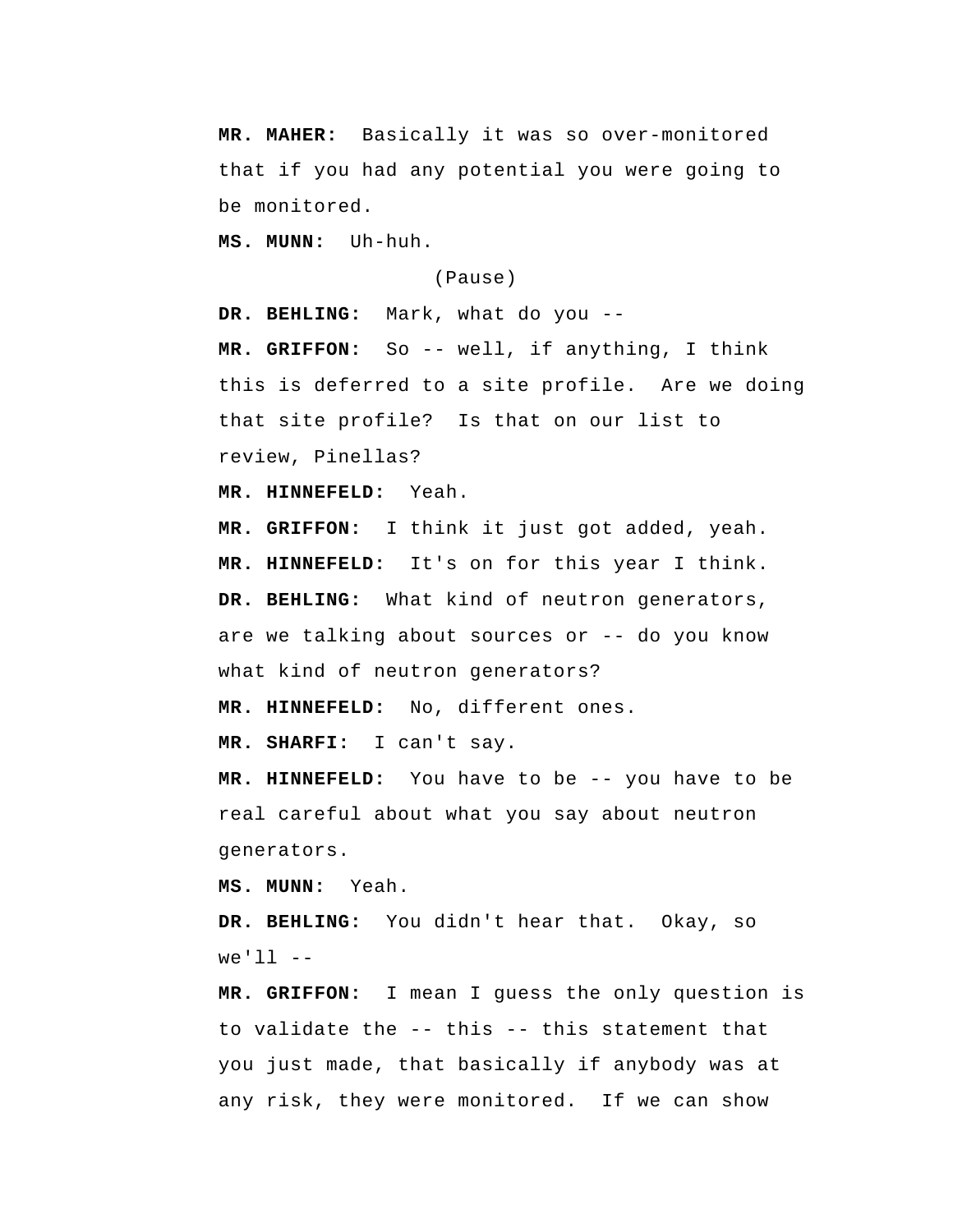that through the site profile review, then I think this goes away completely.

**MR. MAHER:** In that statement there was that 78 percent of the annual whole body doses were less than 20 millirem, which indicates a site that over-monitors, I guess, although these days it makes sense to do over-monitoring.

--  **MR. SHARFI:** Whole body dose was neutron, photon

**MR. MAHER:** Right.

 **MS. MUNN:** Uh-huh.

 **MR. SHARFI:** -- so using the high histories all would have included.

 **DR. BEHLING:** Finding 80.3 we came to conclude that the assignment of occupational medical dose this person (unintelligible) high value. I guess we came up with a value that's considerably less, but even when the TIB-6 values are used, they are high. And it may be due to the fact that the assumptions were that photofluorography was used instead of conventional X-rays.

 **MR. SHARFI:** Exactly, because it does infer that these were (unintelligible) --

 **DR. BEHLING:** Oh, yeah, I realize that. I realize that. And again, I'm not sure, I don't have the original dose reconstruction report, but at least according to -- to the statement here which suggests I tried to parallel the wording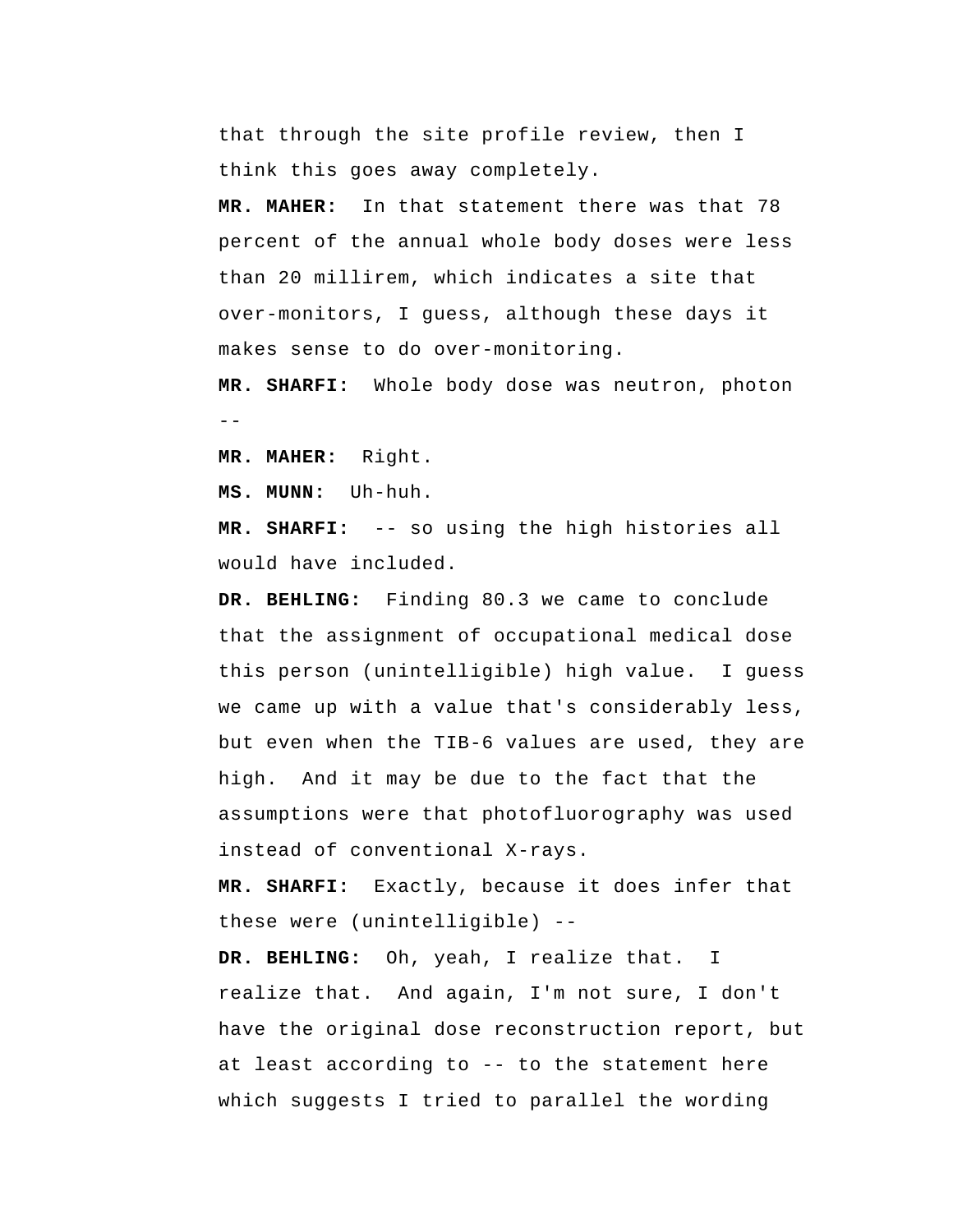used that it was a PA chest X-ray, would potentially suggest that this was -- should have been restated in terms of photofluorography. Anyway, it's obviously a large assignment of medical X-ray doses, and since this is a maximized dose reconstruction, so be it.

 **MR. GRIFFON:** Is there any follow-up on that, Hans? I don't  $--$  it  $--$ 

 **DR. BEHLING:** No.

 **MR. GRIFFON:** -- doesn't sound like there's any.  **DR. BEHLING:** No, no. I mean if -- if estimates of skin dose were defined by -- by photofluorographic examination then it's obviously a position that is somewhat subjective and in a maximized dose reconstruction it's not an arguable issue.

Last finding, 80 -- no, is it the last?  **MR. HINNEFELD:** Not quite.

 **DR. BEHLING:** Two more -- I must have skipped one -- oh, yeah, here we are, inappropriate assignment of hypothetical internal dose. Is this one of the old ones again, 12 radionuclides? Yeah, I guess the question is is it even appropriate to use the 12-radionuclide hypothetical.

 **MR. HINNEFELD:** Well, it's certainly an overestimate -- **DR. BEHLING:** True.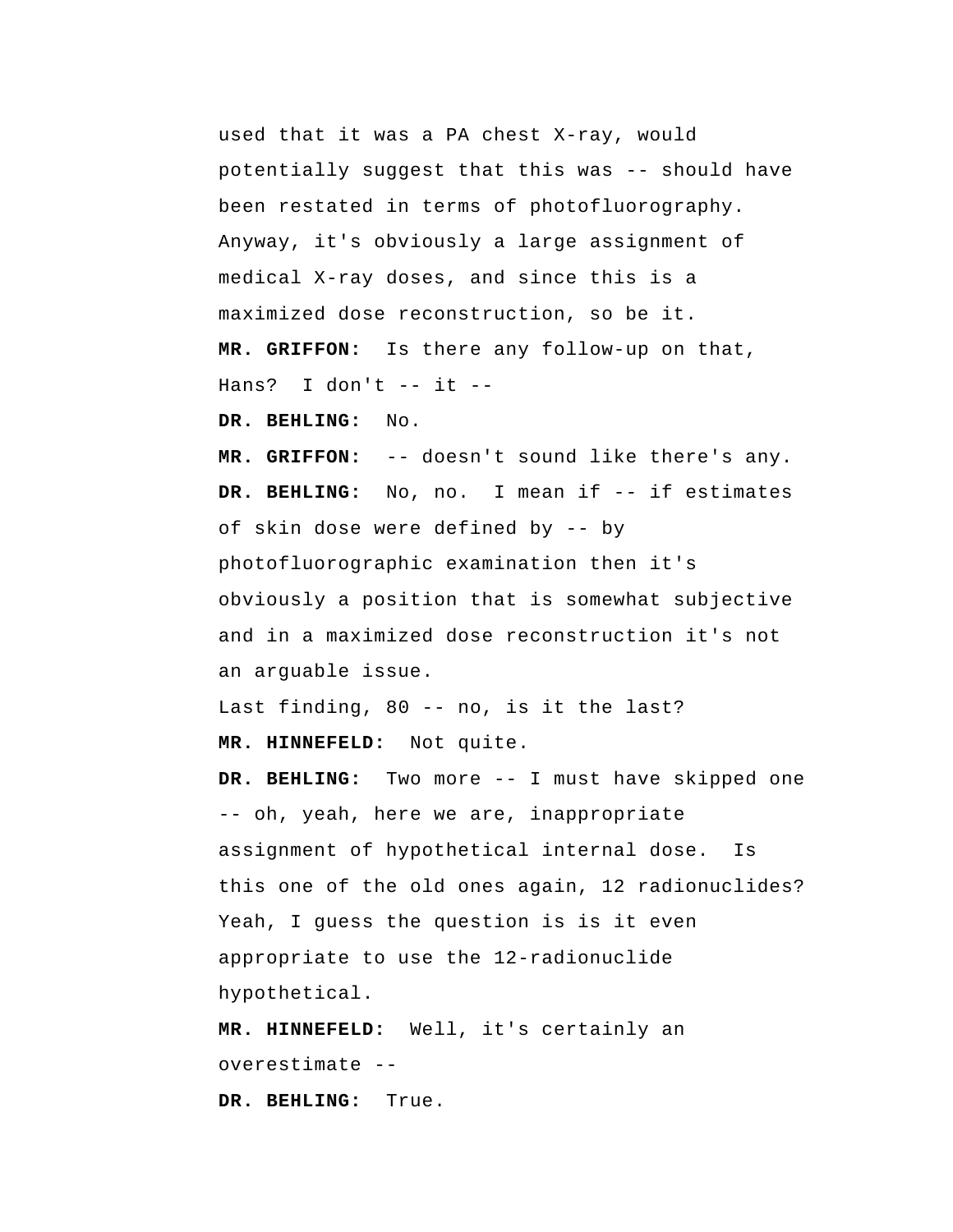**MR. HINNEFELD:** -- given the materials that were there. We hadn't completed a lot of research down there. We were aware of the RTG plutonium sources. The claimant in her CATI said they worked with a variety of, you know, radionuclides. And absent a completed Pinellas research where we now feel like we have better understanding, and we had the TIB-2 approach available, so we gave them the TIB-2 -- I think probably the 28-nuclide, so it was an approach available that we took advantage of at the time. Now we wouldn't do that. We don't use TIB-2s at Pinellas anymore based upon our subsequent research about exposures down there.

 **DR. BEHLING:** Yeah, I mean I think I took it in context with the statement that the only radionuclide that was considered to be internal exposure potential was tritium, and then of course the 12 -- identified 12 different ones, and that would be an inconsistent statement with the issue of tritium being the only potential source of internal exposure.

 **MR. HINNEFELD:** We -- well, we didn't have enough confidence at that time to really -- you know, that we wanted to stand on saying only tritium was the internal, and -- and since the TIB-2 approach would work for the case, we went ahead and used TIB-2.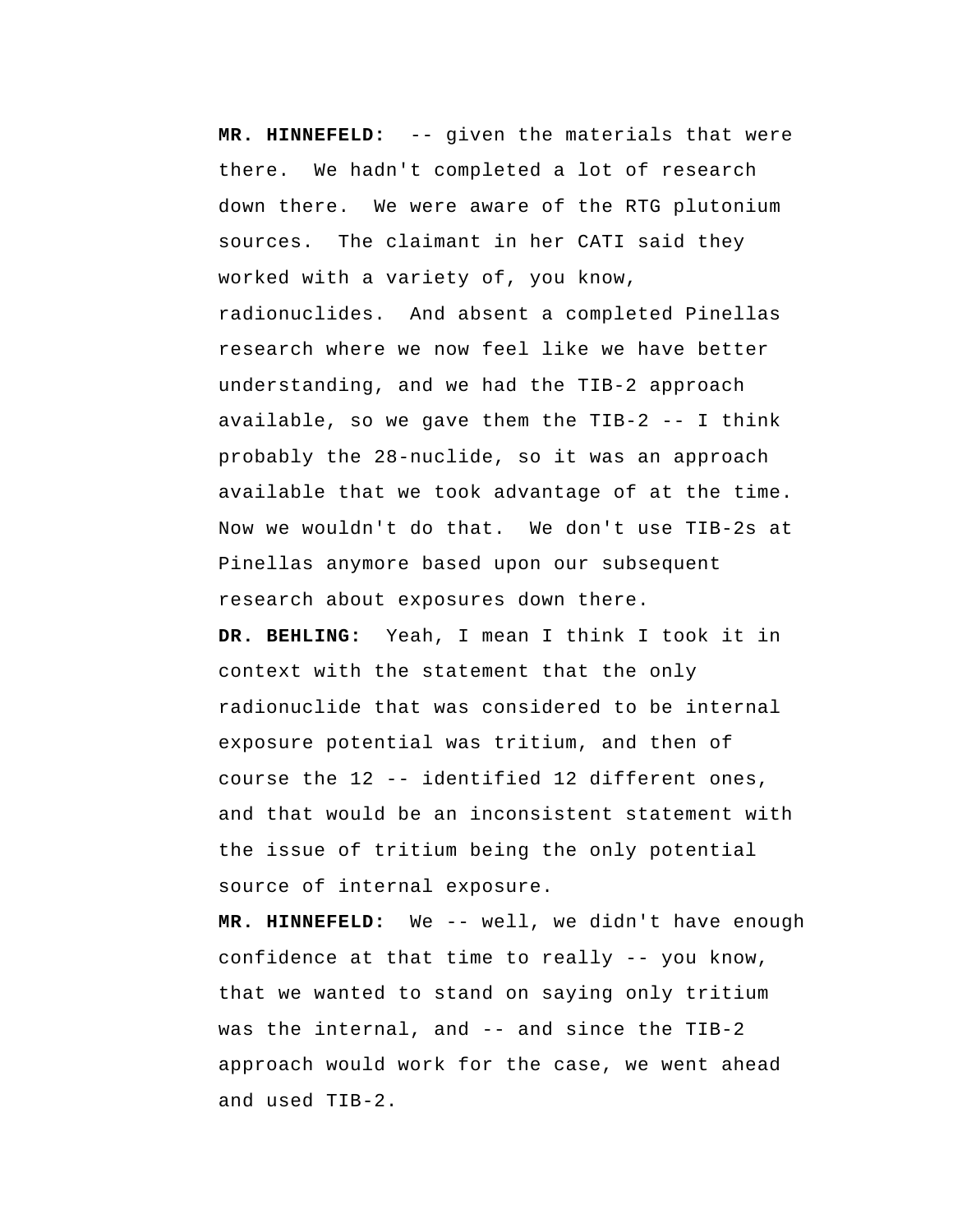**DR. BEHLING:** Last --

 **MR. GRIFFON:** I want -- I wanted to ask about the end of that response of yours. I don't dispute what you just said, Stu, but the -- this statement, however, this cannot be completely proven, so it was not addressed in the dose reconstruction report. I think we've been -- we -- we've brought up this comment before, but I think it probably -- I mean you've revised your DR report, so I think this was an older one, and I think we've said that, you know, at least the DR report should address any comments that the claimant made in their --

 **MR. HINNEFELD:** Yeah.

 **MR. GRIFFON:** -- CATI interview, right, right. Even if it's to say that our approach is bounding anything that you brought up here.

 **MR. HINNEFELD:** Right.

 **MR. GRIFFON:** You know, something like that.  **MR. HINNEFELD:** Right.

 **MR. GRIFFON:** The second part of that is -- or maybe this is into the last one  $-- I -- I$ was questioning on how you confirmed that these isotopes that the individual did bring up in their CATI interview, how you confirmed that they were not --

 **MR. HINNEFELD:** Well -- **MR. GRIFFON:** -- present at Pinellas.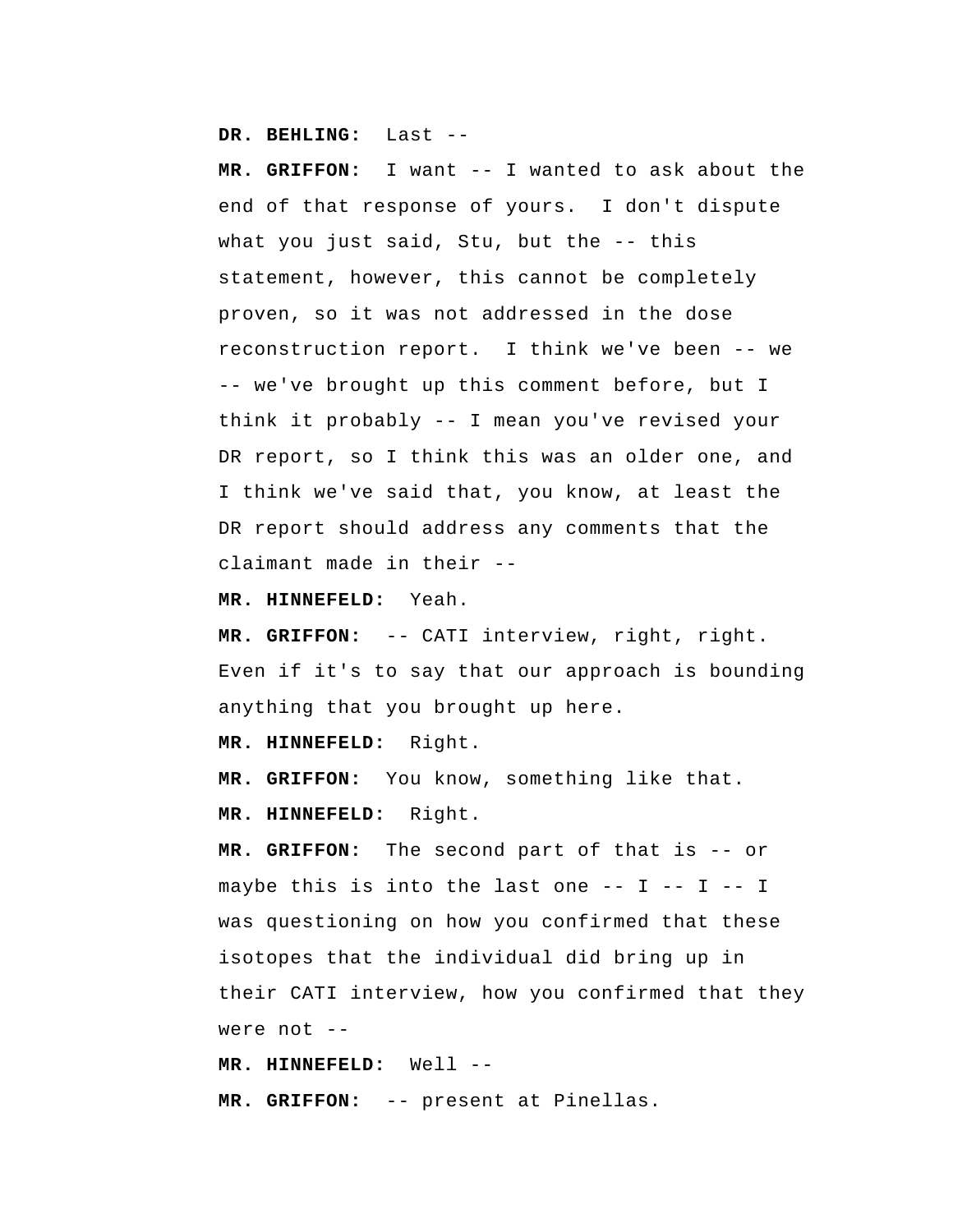**MR. HINNEFELD:** -- it's a site profile -- it's what the site profile --  **MR. GRIFFON:** Yeah.  **MR. HINNEFELD:** -- determined, and --  **MR. GRIFFON:** Right, right.  **MR. HINNEFELD:** -- as part of this, I didn't - we didn't go --  **MR. GRIFFON:** But you didn't -- **MR. HINNEFELD:** -- search out that evidence.  **MR. GRIFFON:** Okay.  **MR. HINNEFELD:** So it'd be part of the site profile -- **MR. GRIFFON:** But you didn't contact the individual in any way or -- **MR. HINNEFELD:** I don't know.  **MR. GRIFFON:** -- follow up with the individual. It didn't seem like -- **MR. HINNEFELD:** I don't know.  **MR. GRIFFON:** It would have been -- that would have shown up on the file, wouldn't it? Any follow-up -- **MR. HINNEFELD:** If you've got his file, chances are there would be something --  **MR. GRIFFON:** Some communication back and forth or -- I don't know.  **MR. HINNEFELD:** I think -- if it were done for site profile purposes rather than the purpose of

his specific claim, it might not be in his claim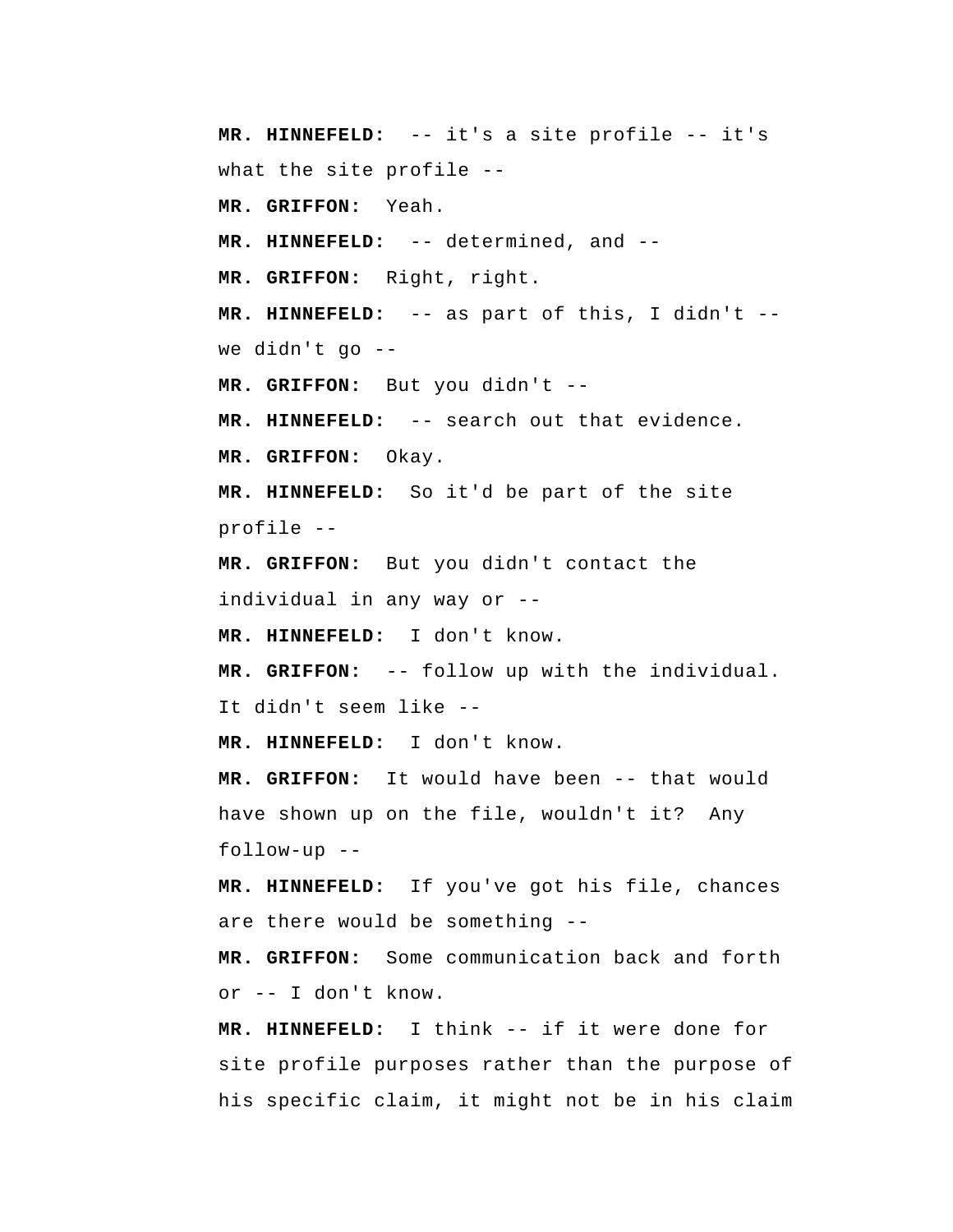file.

 **MR. GRIFFON:** Oh, yeah, yeah.

 **MR. HINNEFELD:** Then -- but I don't -- I don't -- I don't know that we contacted, but I'm not saying we probably did. I don't know for sure.  **MR. GRIFFON:** Okay.

 **DR. BEHLING:** The last --

 **MR. GRIFFON:** Hans, I think I kind of spilled into -- into the last one, but go ahead.

 **DR. BEHLING:** Yeah, the last one is the issue of potential neutron exposure. You feel that these people were over-badged, if anything. In the absence of data which suggests there wasn't any documentation convinc-- shows convincing evidence that that was the case then this finding could be withdrawn.

 **MR. HINNEFELD:** So anything that would relate to this is really a Pinellas site profile type of question if we want to resolve any of this any further. Is that right?

 **MR. GRIFFON:** Yeah.

**MR. MAHER:** And the neutron exposure at Pinellas for this device was in the testing of the device itself. That was done -- I mean I witnessed the facility. It's done in an area where people around are going to get exposed. But if it is, it's very incidental.

 **DR. BEHLING:** Okay.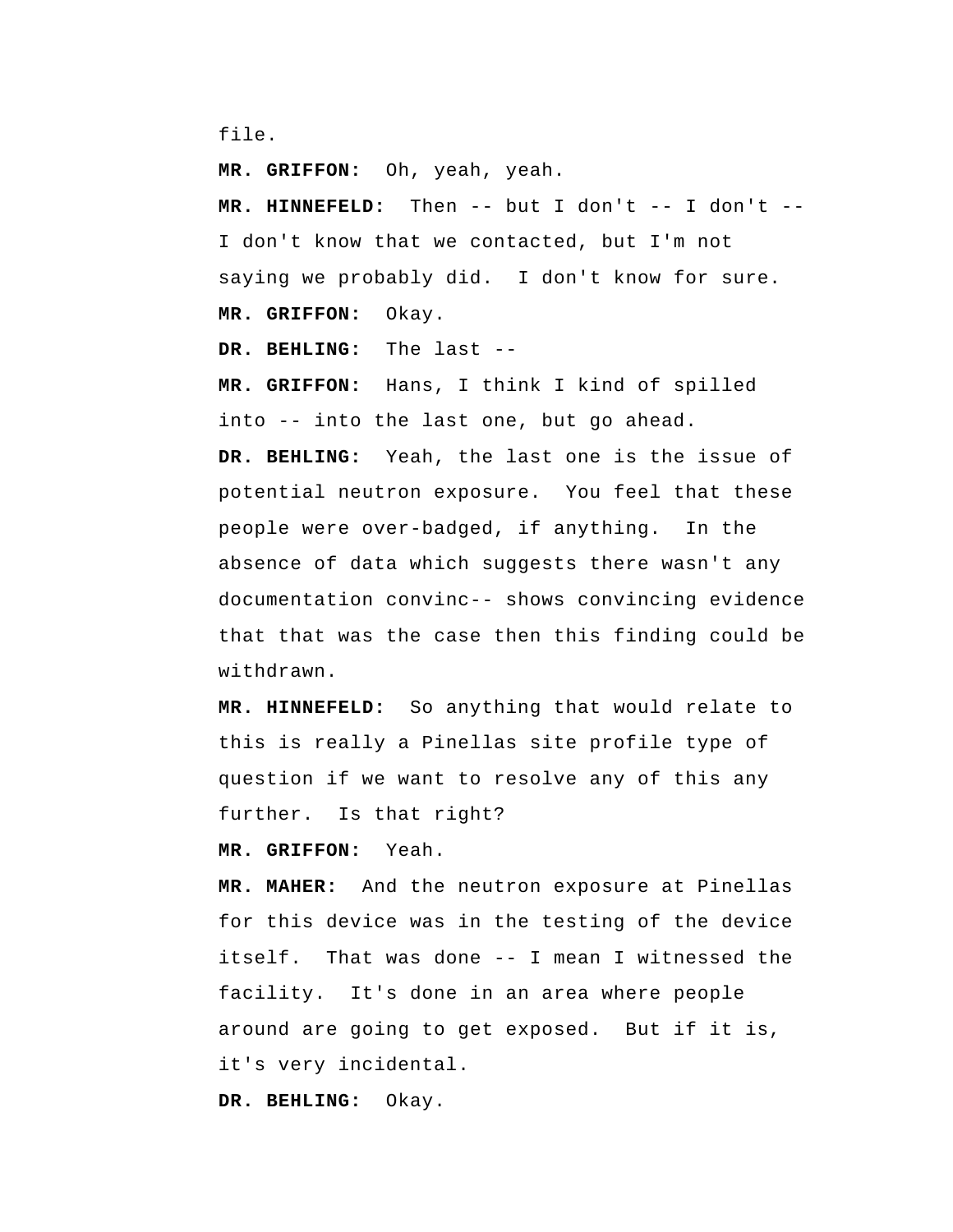**DR. WADE:** You have 20 more to do? We might as well, we're on a roll.

 **MR. GRIFFON:** We have plenty of time.

 **MR. HINNEFELD:** (Unintelligible) done --

 **DR. BEHLING:** No, we've done, but --

 **MR. HINNEFELD:** -- we don't have --

 **DR. BEHLING:** -- Ready to do any of those.

 **MR. HINNEFELD:** Right.

**DR. ROESSLER:** For those of you on the workgroup tomorrow, we have our homework. Arjun just sent a report, so we have something to read tonight.  **DR. BEHLING:** That'll keep you out of trouble.  **MR. GRIFFON:** Okay, I think -- I -- we're just discussing this. I'll -- I'll try to update this matrix for the December meeting, and I think we're going to have a subcommittee meeting on that first day, at least -- at least a brief subcommittee meeting to maybe update on where we are with the matrix.  $I$  -- you know, I think we've -- there's some actions that are going to take a little longer than December 11th to -- to complete, but at least I want to get an update there. And -- and Lew and I were at least talking about the possibility of leaving some of the morning open for workgroup activity as well as for a subcommittee -- a dose reconstruction subcommittee meeting, so we might apportion it that way.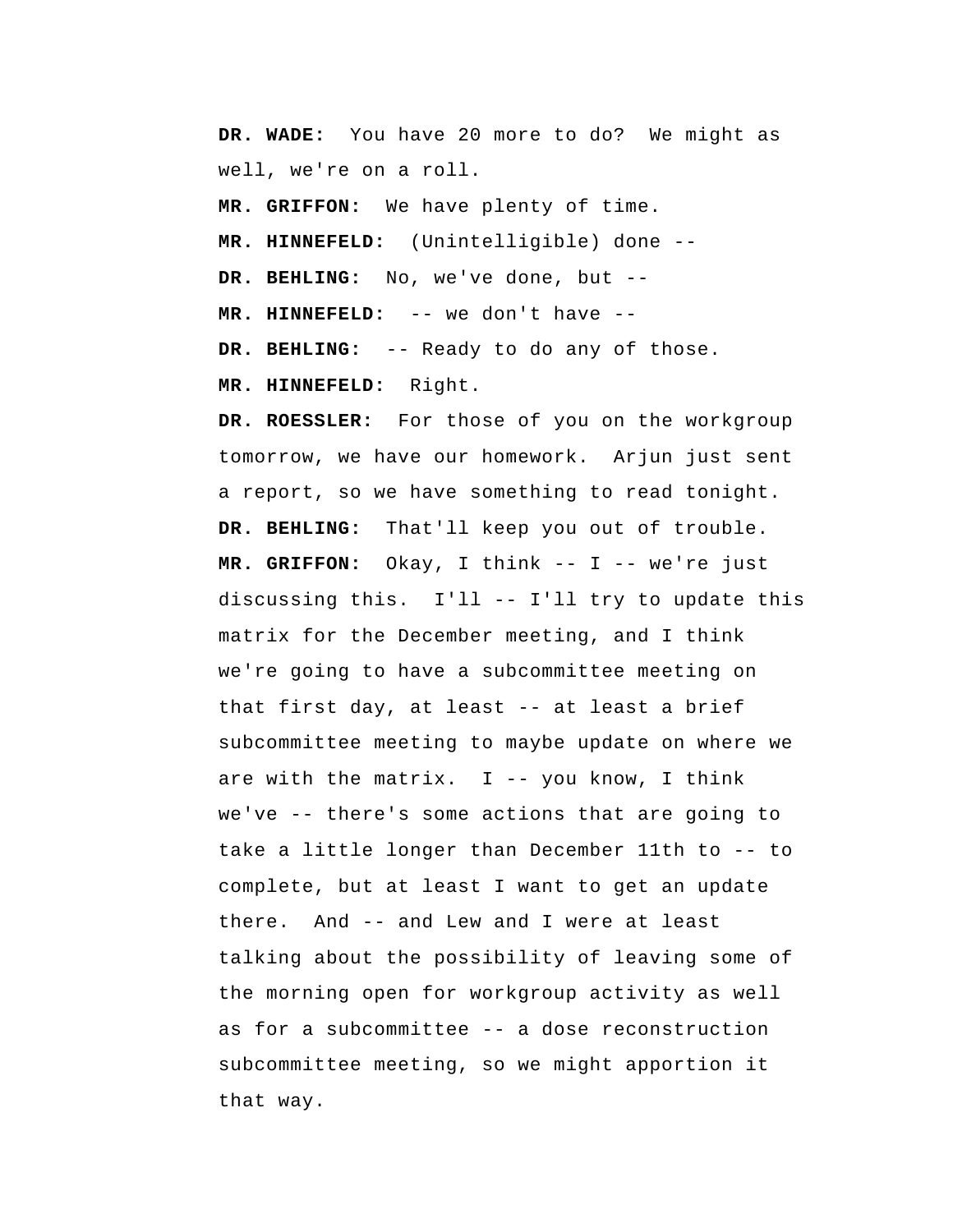**DR. WADE:** Right, I mean my current plan is to hold 11:00 a.m. to noon for the subcommittee. There is the issue of the selection of this - this seventh round. Then hold the morning completely open for workgroups as they might like.

Now one potentially confounding factor is Senator Obama might want to speak to the Board, and it's possible he might want to speak on Monday morning, so -- you know, stay tuned.

 **MR. GRIFFON:** Okay. But other than that, I'll try to update this matrix with at least -- you know, in this -- in this resolution column, at least try to put a draft of what I think we resolved today, where we stand on these issues, circulate it prior to that meeting, anyway --  **MR. HINNEFELD:** Okay.

 **MR. GRIFFON:** -- and then we can maybe just get an update at the December meeting --

 **MR. HINNEFELD:** I would think so.

 **MR. GRIFFON:** -- and move on from there.

 **MR. HINNEFELD:** Yeah.

 **MR. GRIFFON:** Yeah.

 **MR. HINNEFELD:** I would think so.

 **MR. GRIFFON:** And we -- we have the fifth set and sixth set. Can you just give us on update on where  $--$ 

 **DR. BEHLING:** Kathy, can you give us an update on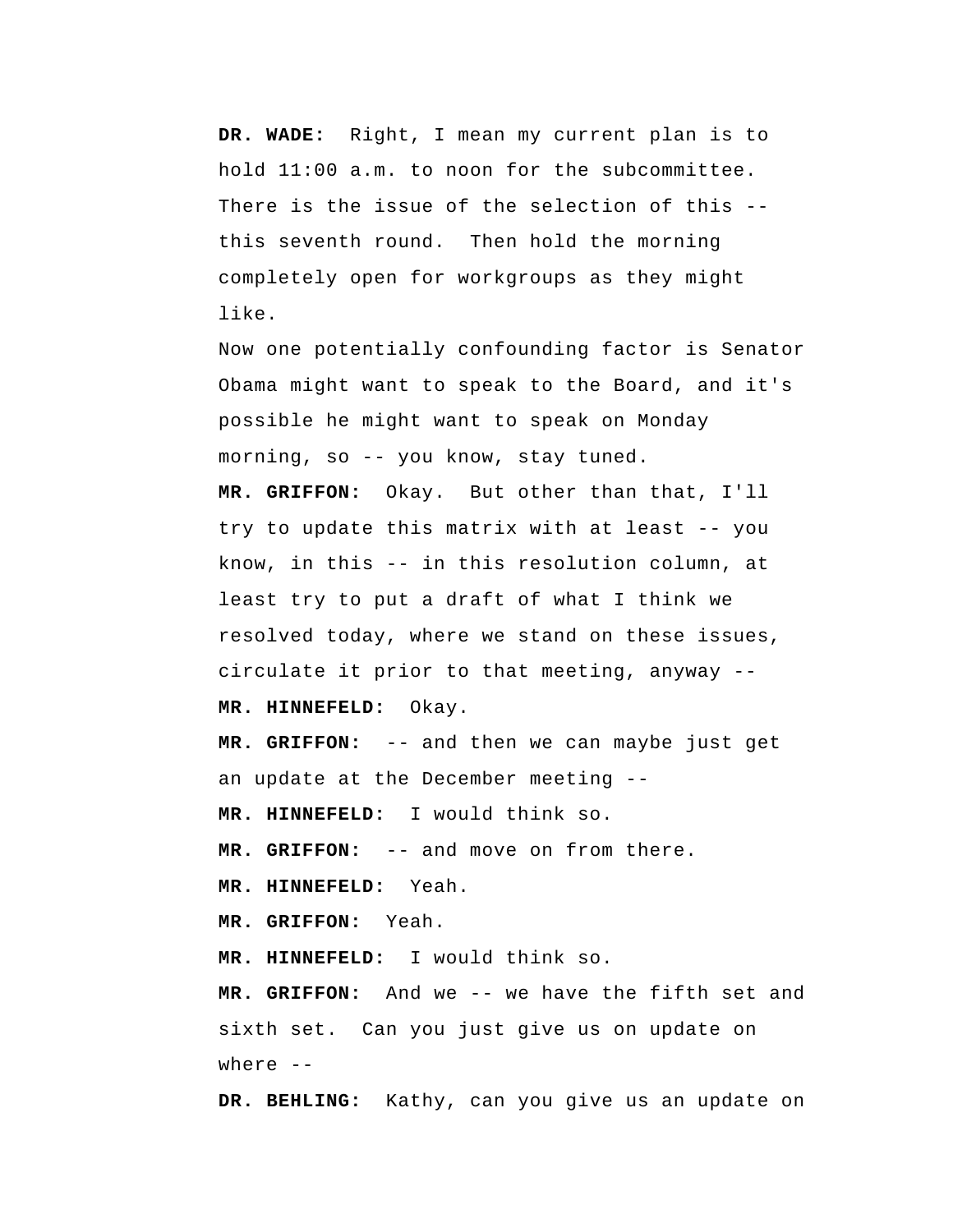the status of the fifth and sixth sets?  **MS. BEHLING:** The fifth set is complete and we've completed the conference calls, that's in the process of being finalized and sent out. I'm just putting together an executive summary for that. And we are well on our way working on the sixth set also and I'm hoping to have that done somewhere close -- I'm hoping to have the con- the next set of conference calls on the sixth set possibly after our December -- December Board meeting, sometime close to the end of December.  **DR. WADE:** Kathy or John, I mean I have queued up for December looking at the definition of the seventh set --

**DR. MAURO:** Uh-huh.

 **DR. WADE:** -- and we have a meeting in February where we could take on identifying the eighth set. Is that pace acceptable?

**DR. MAURO:** That would be ideal.

 **DR. WADE:** Okay.

 **MS. BEHLING:** Yes. That sounds fine.

 **MR. GRIFFON:** I -- I will work with -- I'll talk with you off-line, Stu, to -- about the parameters and I'm also wondering what kind of cases we have in the hop-- in the pool of cases available.

 **MR. HINNEFELD:** Right.

 **MR. GRIFFON:** I want to keep the progress going,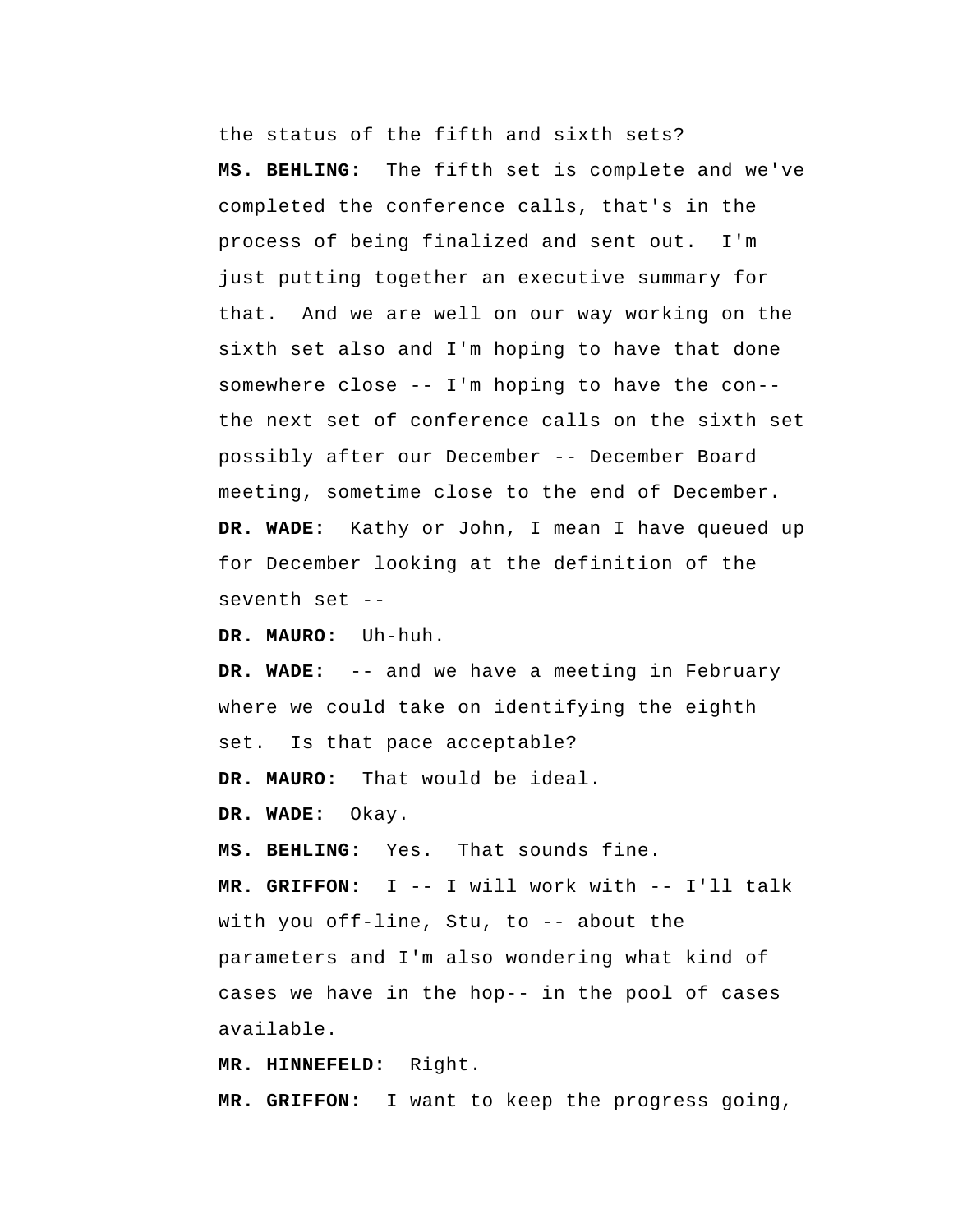for sure, but I also want to make sure we have the kinds of cases we want to look at and not some of the same cases, you know, so -- **MR. MAHER:** You might see more and more best estimate cases now, more difficult.  **MR. GRIFFON:** Yeah, that's what we're -- that's what we're -- yeah.  **MS. MUNN:** Arjun is swamped, too. **MR. MAHER:** (Unintelligible) more funner (sic), I'll tell you that.  **MR. GRIFFON:** That is more fun. Okay -- **DR. WADE:** I think we also would be --  **DR. BEHLING:** Speak for yourself here.  **DR. WADE:** I think on the record we need to thank Stu for persevering. He obviously is on the last drop of petrol and you're welcome to sleep --  **MS. BEHLING:** I was about to say that he'll just do anything not to have to speak.  **MR. GRIFFON:** Especially since Kathy kept making him repeat everything.

 **DR. WADE:** Thank you all very much. This is a most productive day.

 **MR. GRIFFON:** Thanks a lot, yeah. All right, I think we're closing.

 **DR. WADE:** We're closing, we're done.

 **MR. GRIFFON:** Adjourned.

 (Whereupon, the meeting was concluded at 4:27 p.m.)